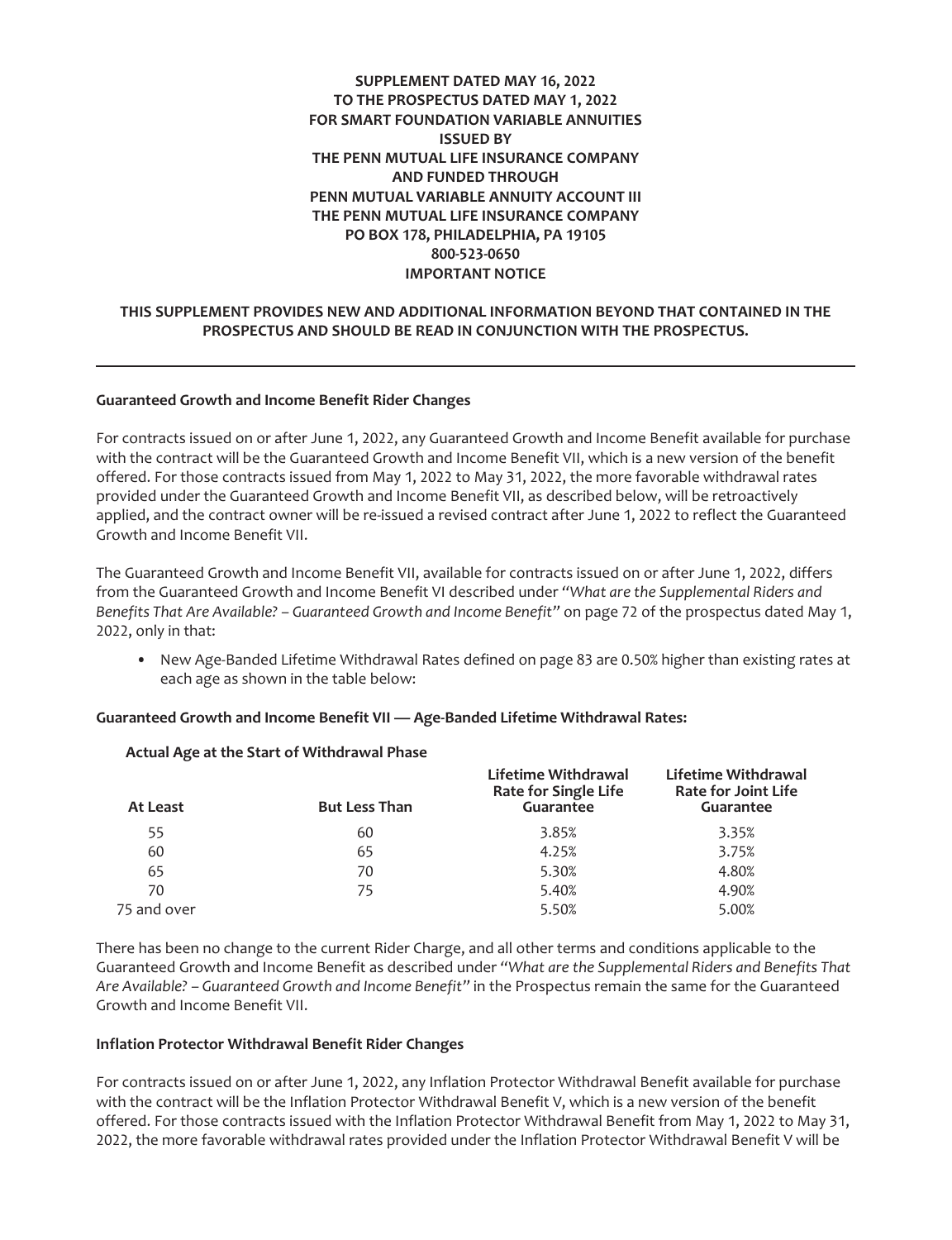retroactively applied, and the contract owner will be re-issued a revised contract after June 1, 2022 to reflect the Inflation Protector Withdrawal Benefit V.

The Inflation Protector Withdrawal Benefit V, available for contracts issued on or after June 1, 2022, differs from the Inflation Protector Withdrawal Benefit IV described under *"What are the Supplemental Riders and Benefits That Are Available? – Inflation Protector Withdrawal Benefit"* on page 96 of the prospectus dated May 1, 2022, only in that:

• New Age-Banded Lifetime Withdrawal Rates defined on page 109 are 0.50% higher than existing rates at each age as shown in the table below:

# **Inflation Protector Withdrawal Benefit V — Age-Banded Lifetime Withdrawal Rates:**

### **Actual Age at the Start of Withdrawal Phase**

| At Least    | <b>But Less Than</b> | Age-Based<br>Lifetime Withdrawal<br>Rate for Single Life<br>Guarantee | Age-Based<br>Lifetime Withdrawal<br><b>Rate for Joint Life</b><br>Guarantee |
|-------------|----------------------|-----------------------------------------------------------------------|-----------------------------------------------------------------------------|
| 55          | 60                   | 2.75%                                                                 | 2.25%                                                                       |
| 60          | 65                   | 3.40%                                                                 | 2.90%                                                                       |
| 65          | 70                   | 4.15%                                                                 | 3.65%                                                                       |
| 70          | 75                   | 4.25%                                                                 | 3.75%                                                                       |
| 75 and over |                      | 4.50%                                                                 | 4.00%                                                                       |

There has been no change to the current Rider Charge, and all other terms and conditions applicable to the Inflation Protector Withdrawal Benefit as described under *"What are the Supplemental Riders and Benefits That Are Available? – Inflation Protector Withdrawal Benefit"* in the Prospectus remain the same for the Inflation Protector Withdrawal Benefit V.

Certain terms used in this supplement have special meanings. If a term is not defined in this supplement, it has the meaning given to it in the prospectus. If you would like another copy of the prospectus, call us at 800-523-0650.

# **THIS SUPPLEMENT SHOULD BE READ IN ITS ENTIRETY AND RETAINED FOR FUTURE REFERENCE.**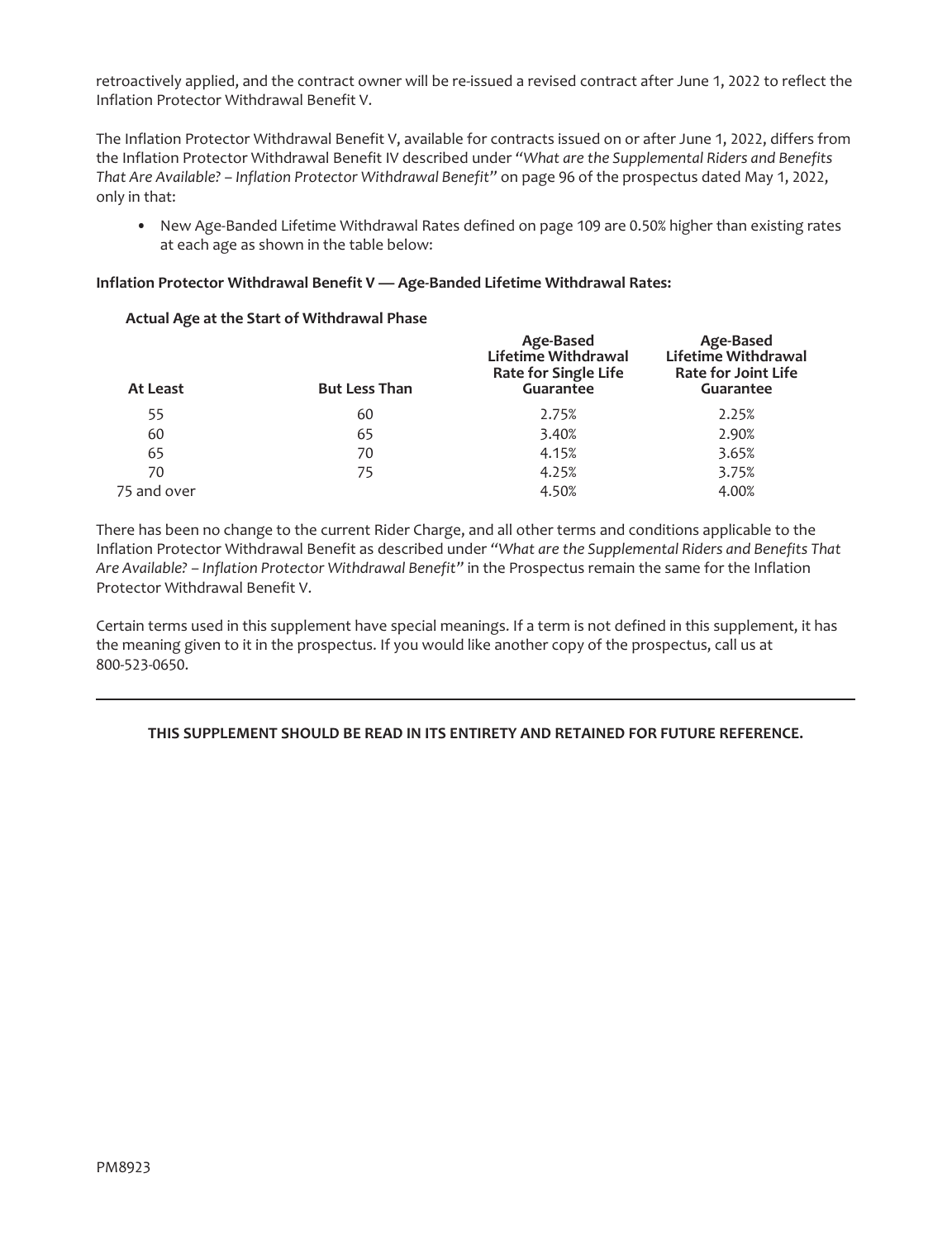

# Prospectus

Penn Mutual Variable Annuity Account III

Smart Foundation Variable Annuitiesm.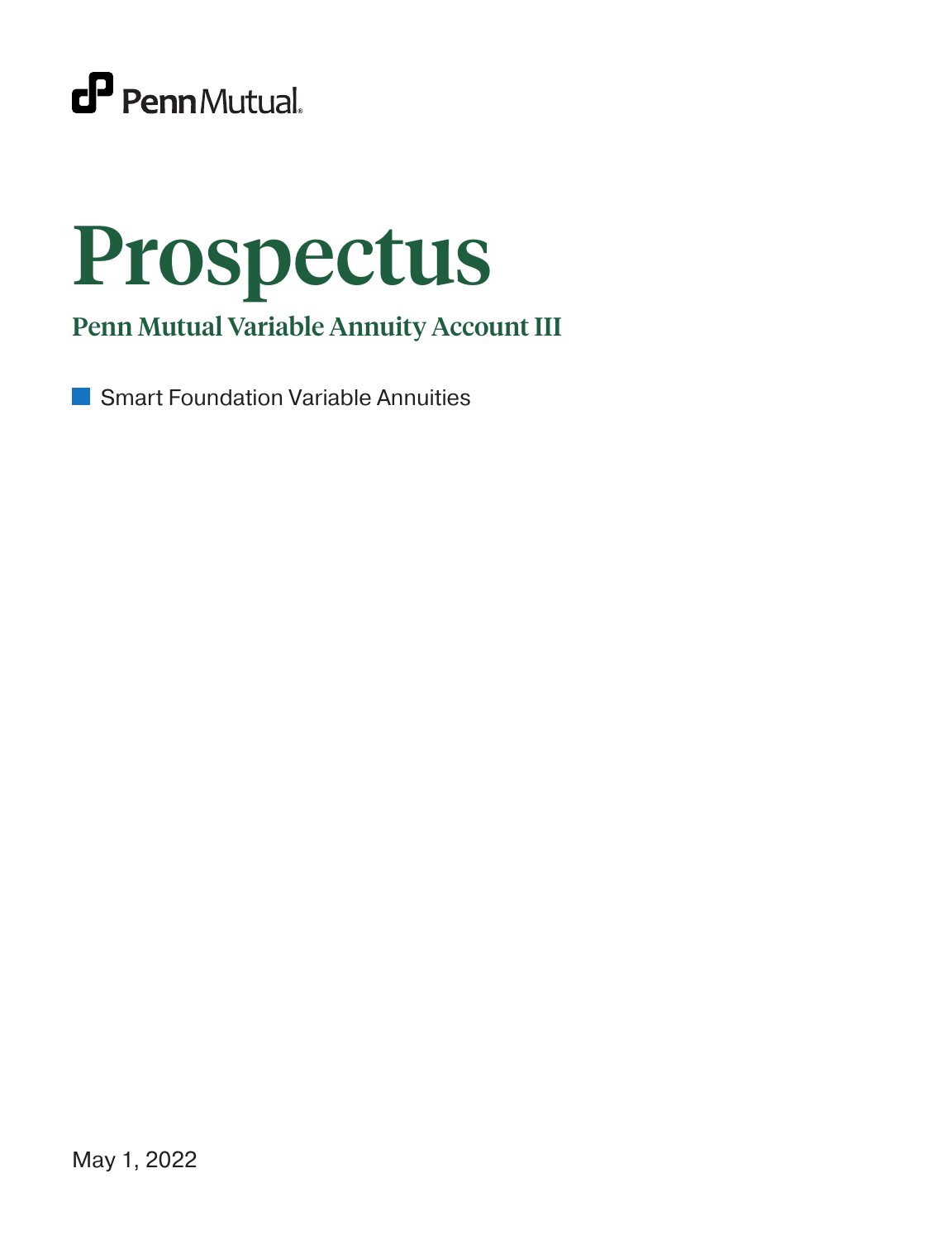# **PROSPECTUS FOR SMART FOUNDATION VARIABLE ANNUITY an individual variable and fixed deferred annuity contract - flexible purchase payments issued by**

# **THE PENN MUTUAL LIFE INSURANCE COMPANY**

**and funded through PENN MUTUAL VARIABLE ANNUITY ACCOUNT III of THE PENN MUTUAL LIFE INSURANCE COMPANY PO Box 178, Philadelphia, Pennsylvania 19105 800-523-0650 May 1, 2022**

This prospectus ("Prospectus") describes an Individual Variable and Fixed Deferred Annuity with flexible purchase payments contract ("Contract") issued by The Penn Mutual Life Insurance Company ("Penn Mutual", the "Company", "we", "us", or "our"). The prospectus contains information that the Contract Owner ("you") should know before purchasing a Contract. Please read it carefully and save it for future reference. This Prospectus is not an offering in any state, country, or jurisdiction in which we are not authorized to sell the Contracts. The Contracts described in this Prospectus are not available in New York.

The Contract is an agreement between you and Penn Mutual. You agree to make one or more payments to us and we agree to make annuity and other payments to you at a future date. You choose between the available options of the base contract, which have different surrender periods and charges, and different ongoing base contract expenses. The basic Contract ("Base Contract"):

- is an individual annuity and is not available as a group contract;
- has multiple investment options available, including variable investment options which invest in underlying mutual funds and fixed investment options which will earn an interest rate which will vary;
- is a deferred annuity, which means that the regular annuity payments do not start immediately;
- allows for flexible Purchase Payments, on or after the contract date, subject to certain restrictions;
- is tax-deferred, which means that you will not pay income taxes until we begin to make annuity payments to you, or you take withdrawals from the Contract, or until the death benefit is paid to your Beneficiary(ies);
- allows you to choose among the fixed annuitization options that can guarantee income payments for a specified period or for the lifetime of the annuitant(s);
- includes a standard death benefit; and
- offers a selection of optional benefits at an additional charge that may include the Guaranteed Growth and Income Benefit, Inflation Protector Withdrawal Benefit, Enhanced Death Benefit, Guaranteed Minimum Accumulation Benefit (not available on Smart Foundation Flex Variable Annuity for contracts that were purchased on or after May 27, 2016), and Guaranteed Minimum Accumulation Benefit II.

*Right to Cancel.* If you are a new purchaser of a Contract, you may cancel your Contract within 10 days of receiving it without paying fees or penalties. In some states, this "Free Look" or cancellation period may be longer. If you cancel your Contract, in most states you will receive your Contract value. In some states, you will receive a full refund of the amount of any premiums you have paid, if greater than Contract value. If you cancel the Contract you will forfeit any Purchase Payment Enhancement. You should review this Prospectus, or consult with your investment professional, for additional information about the specific cancellation terms that apply.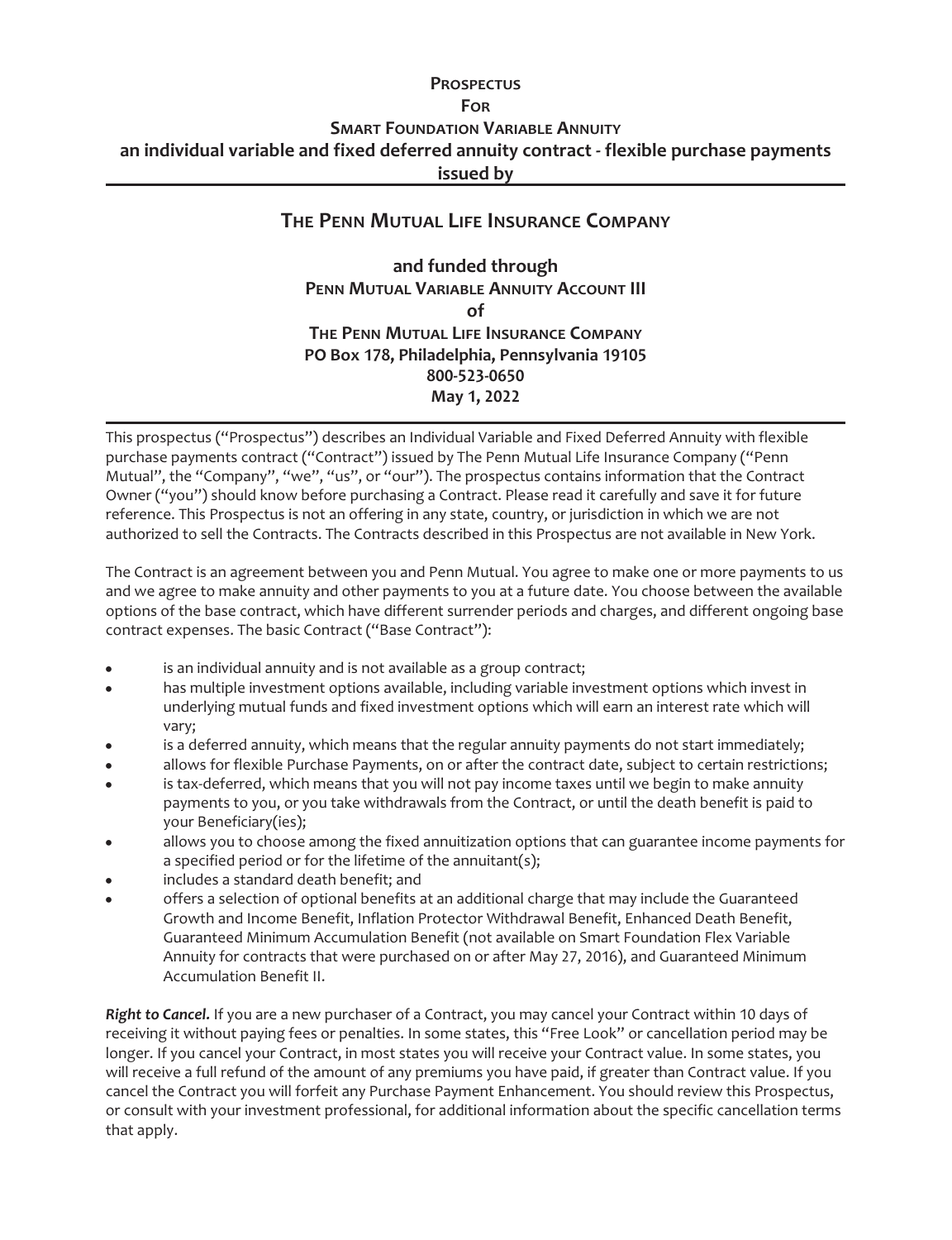*The Securities and Exchange Commission ("SEC") has not approved or disapproved of this security or passed upon the accuracy or adequacy of this Prospectus. Any representation to the contrary is a criminal offense.* Additional information about certain investment products, including variable annuities, has been prepared by the Securities and Exchange Commission's staff and is available at Investor.gov.

The Contracts have risks including risk of loss of the amount invested. Contracts are not deposits of, or guaranteed or endorsed by, any bank and are not federally insured by the FDIC, Federal Reserve Board, or any other agency. An investment in this Contract involves investment risk including the possible loss of principal.

Contract expenses for annuity contracts that credit a Purchase Payment Enhancement (Smart Foundation Plus Base Contract Option) are higher than other annuity contracts offered by Penn Mutual without a purchase payment enhancement feature. The benefit of the Purchase Payment Enhancement may be more than offset by the higher expenses, relative to other annuity contract options we offer. Also, Purchase Payment Enhancements may be forfeited upon contract cancellation, withdrawal, surrender and death.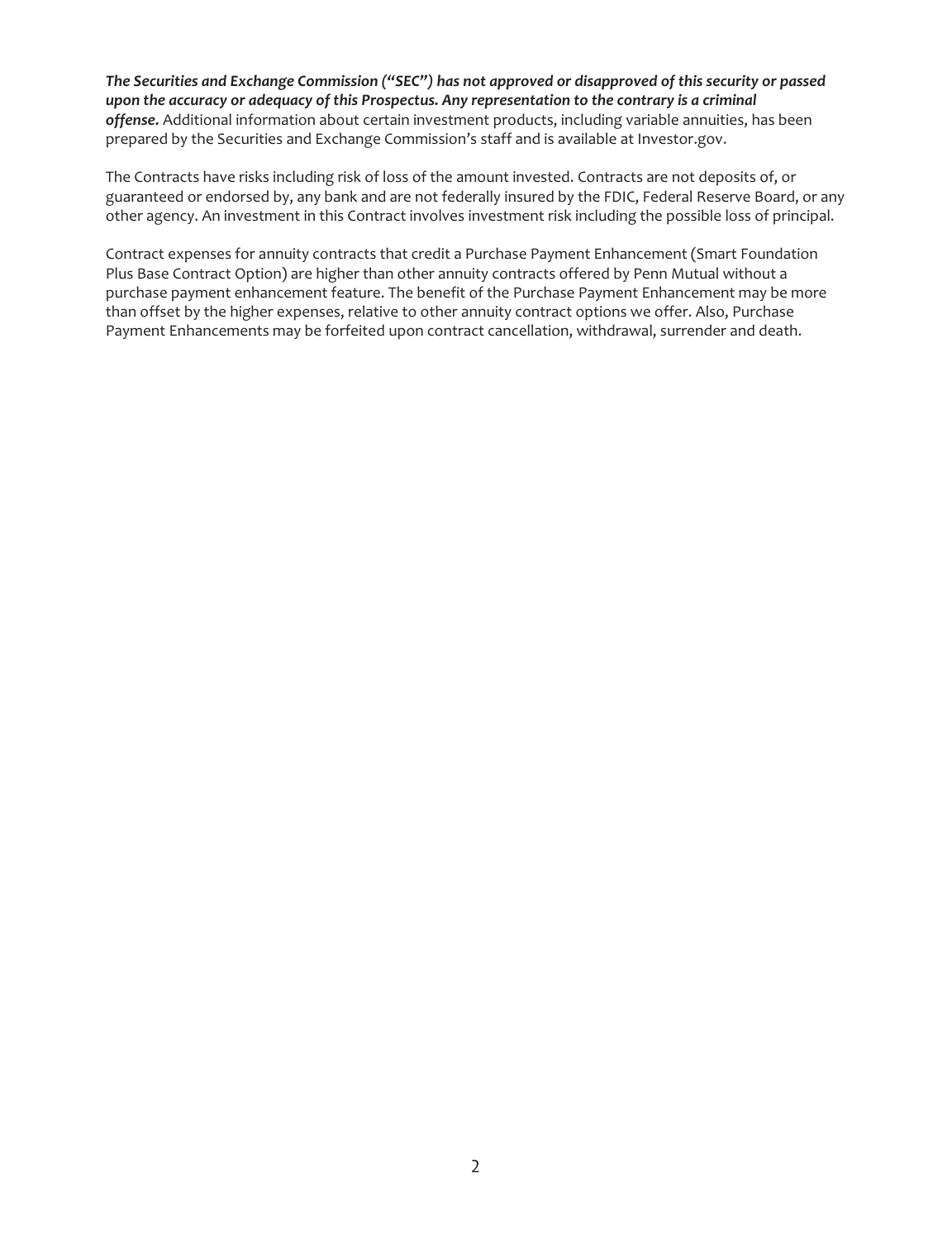# **GUIDE TO READING THIS PROSPECTUS (TABLE OF CONTENTS)**

This Prospectus contains information that you should know before you buy the Smart Foundation Variable Annuity (the "Contract") described in this Prospectus or exercise any of your rights under the Contract. The purpose of this Prospectus is to provide information on the essential features and provisions of the Contract and the investment options available under the Contract. When you receive your Contract, read it carefully for more information about your rights and obligations under the Contract. This Prospectus is arranged as follows:

### **Table of Contents**

| <b>Section</b>                                                                                                                                                                                                                 | Page |
|--------------------------------------------------------------------------------------------------------------------------------------------------------------------------------------------------------------------------------|------|
|                                                                                                                                                                                                                                |      |
| Important Information You Should Consider About the Smart Foundation Variable Annuity Contract 12                                                                                                                              |      |
|                                                                                                                                                                                                                                |      |
| Table of Fees and Expenses (and the contract of the contract of the contract of the contract of the contract o                                                                                                                 |      |
|                                                                                                                                                                                                                                |      |
| Questions and Answers (and according to the control of the control of the control of the control of the control of the control of the control of the control of the control of the control of the control of the control of th |      |
|                                                                                                                                                                                                                                |      |
|                                                                                                                                                                                                                                |      |
|                                                                                                                                                                                                                                |      |
|                                                                                                                                                                                                                                |      |
|                                                                                                                                                                                                                                |      |
|                                                                                                                                                                                                                                |      |
| What are the Supplemental Riders and Benefits that Are Available?  54                                                                                                                                                          |      |
| How is the Contract Treated Under Federal Income Tax Law?  140                                                                                                                                                                 |      |
|                                                                                                                                                                                                                                |      |
|                                                                                                                                                                                                                                |      |
|                                                                                                                                                                                                                                |      |
|                                                                                                                                                                                                                                |      |
|                                                                                                                                                                                                                                |      |
| Other Information (and the contract of the contract of the contract of the contract of the contract of the contract of the contract of the contract of the contract of the contract of the contract of the contract of the con |      |
|                                                                                                                                                                                                                                |      |
|                                                                                                                                                                                                                                |      |
| Appendix A - Funds Available Under the Contract (and accommunitative system of A-1                                                                                                                                             |      |
|                                                                                                                                                                                                                                |      |
|                                                                                                                                                                                                                                |      |
|                                                                                                                                                                                                                                |      |
|                                                                                                                                                                                                                                |      |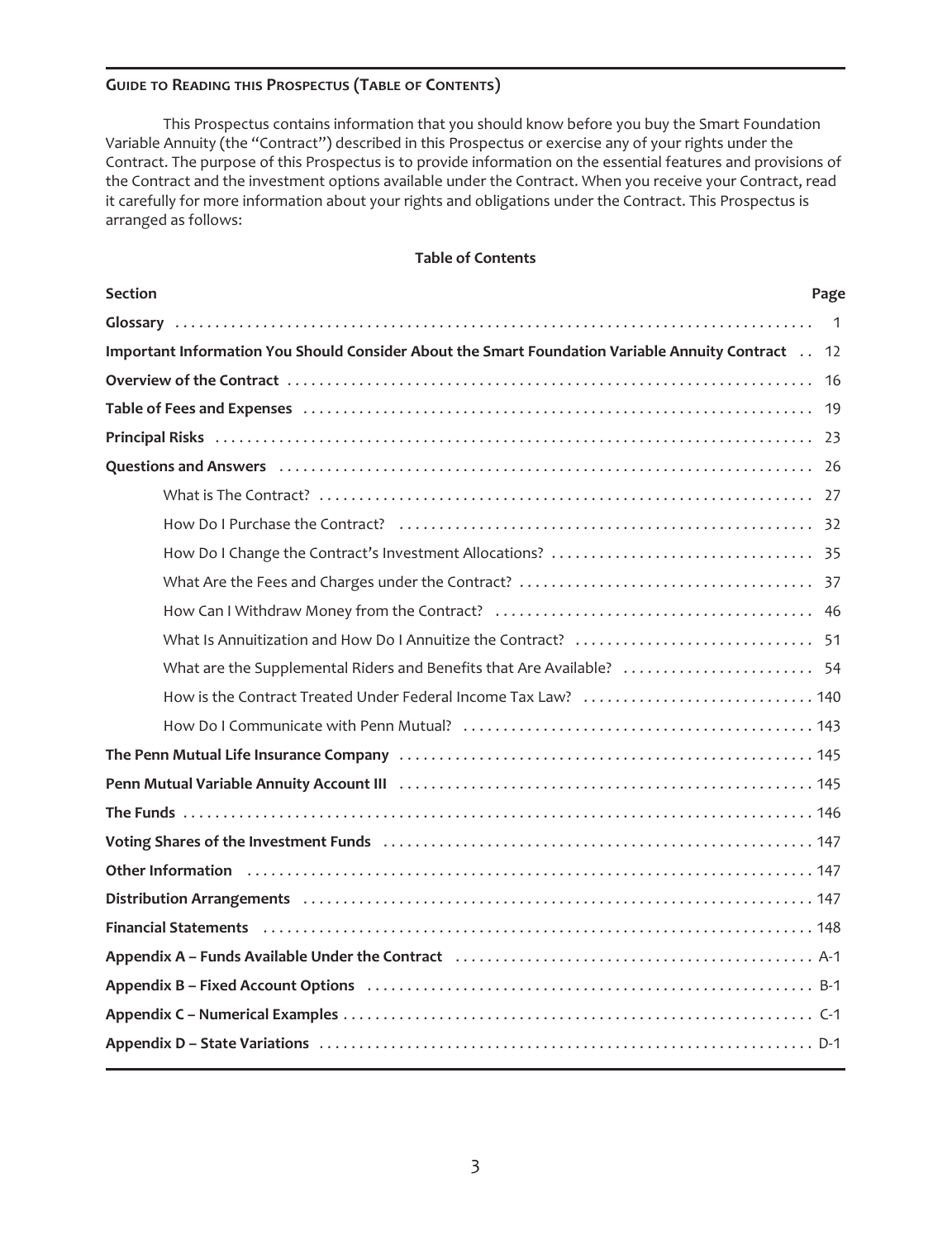### **\*\*\*\*\*\*\*\*\*\***

*The prospectuses of the available Funds contain important information that you should know about the investments that may be made under the Contract. You should read the Fund prospectuses carefully before you invest. You can obtain the Fund prospectuses at www.pennmutual.com/for-individuals-and-businesses/ products-and-performance/penn-series-information/prospectuses-and-reports or by calling 1-800-523-0650 or by sending an email request to FundOperations@pennmutual.com.*

*This Prospectus (and the variable annuity) is not considered an offering in any jurisdiction where such offering may not be lawfully made. We do not authorize any information or representations regarding the offering described in this Prospectus and the Statement of Additional Information ("SAI") other than as contained in these materials or any supplements to them, or in any other materials or supplemental sales material we authorize.*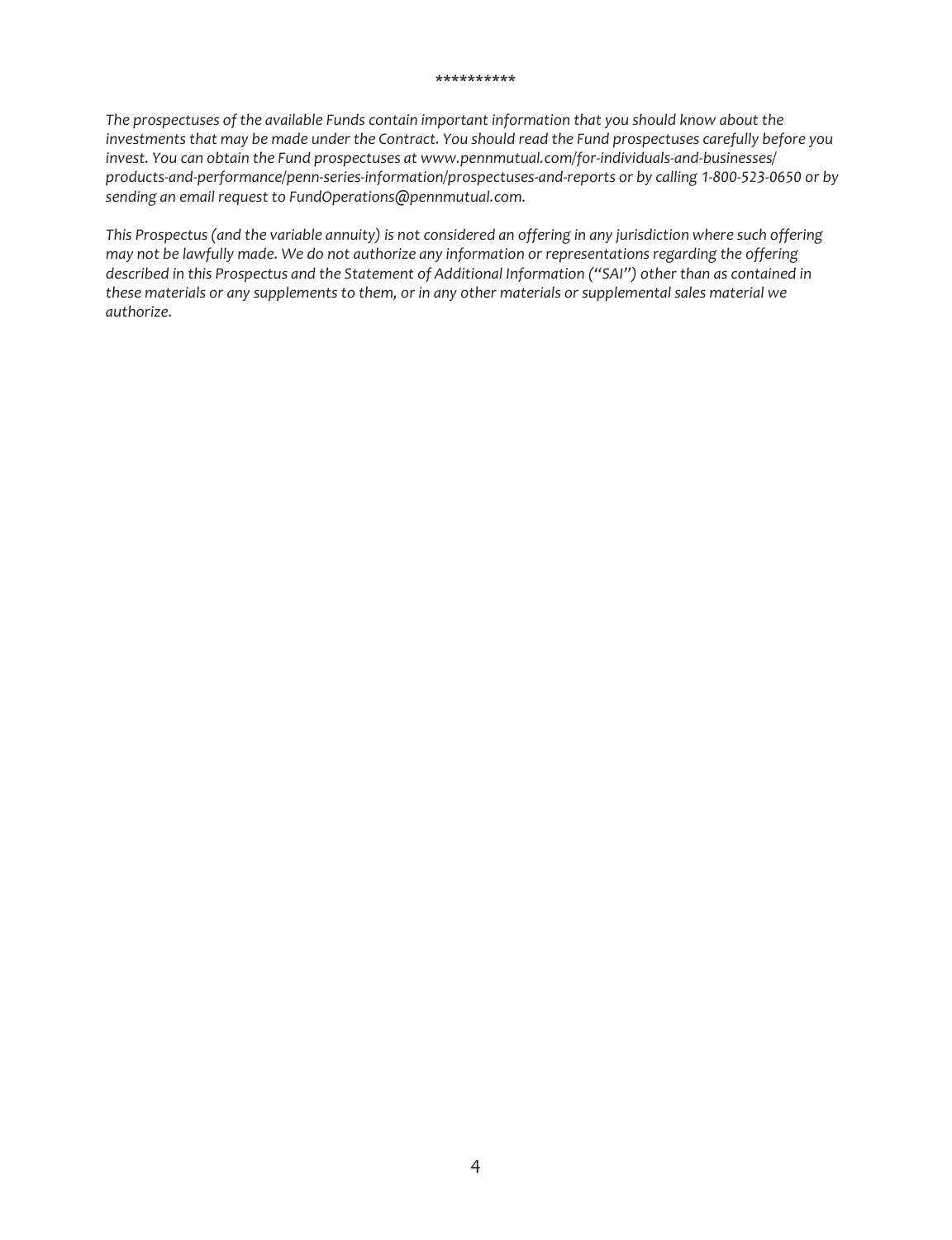### **DEFINITIONS**

More detailed information concerning the terms defined below is in the appropriate sections of the Prospectus.

*Accumulation Benefit Base*: The amount used to determine the minimum value available at the end of the Accumulation Benefit Period under the Guaranteed Minimum Accumulation Benefit II Rider.

*Accumulation Benefit Percentage***:** A percentage used to determine the minimum value available at the end of the Accumulation Benefit Period under the Guaranteed Minimum Accumulation Benefit II Rider, which varies depending on the Accumulation Benefit Period selected.

*Accumulation Benefit Period*: Depending on the available option selected under the Guaranteed Minimum Accumulation Benefit II Rider, a period of time of either 5, 7 or 9 years.

*Accumulation Period***:** A period that begins with your first Purchase Payment and ends on the Annuity Date.

*Accumulation Unit***:** A unit of measure used to compute the Variable Account Value under the Contract prior to the Annuity Date.

*Actual Age***:** True calendar age in exact years (including partial year).

*Administrative Office***:** The Penn Mutual Life Insurance Company, Administrative Office, 600 Dresher Road, Horsham, Pennsylvania 19044.

*Age-Banded Lifetime Withdrawal Rate***:** The percentage applied to the Withdrawal Benefit Base (based on the age of the younger Covered Life) to determine the Guaranteed Annual Withdrawal Amount under the Lifetime Withdrawal Guarantee provided by the Guaranteed Growth and Income Benefit Rider.

*Age-Based Lifetime Withdrawal Rate***:** The age-based component of the Lifetime Withdrawal Rate (based on the age of the younger Covered Life) under the Lifetime Withdrawal Guarantee of the Inflation Protector Withdrawal Benefit Rider.

*Age Nearest Birthday***:** Age rounded to nearest whole number of years.

*Annuitant***:** The individual named in the Contract whose lifetime is used as a measuring life for all annuity options, benefits and features.

*Annuitization***:** The process by which you convert your Contract Value into a stream of regular income payments.

*Annuity Date***:** The date on which annuity payments begin, and the Contract transitions from the accumulation phase to the annuitization (income) phase. The date annuity payments are scheduled to begin is shown in the Contract and will never be later than the maximum maturity date set by state law.

*Annuity Payout Period***:** The period of time, starting on the Annuity Date, during which we make annuity payments.

*Base Contract***:** The Contract without optional benefits, available in any of the Base Contract Options.

*Base Contract Option***:** Smart Foundation Prime, Smart Foundation Flex or Smart Foundation Plus option of the Base Contract that varies by separate account expenses, Surrender Charge Period provisions and whether the Purchase Payment Enhancement feature is present, elected at Contract issue. Smart Foundation Flex is no longer offered for new Contracts.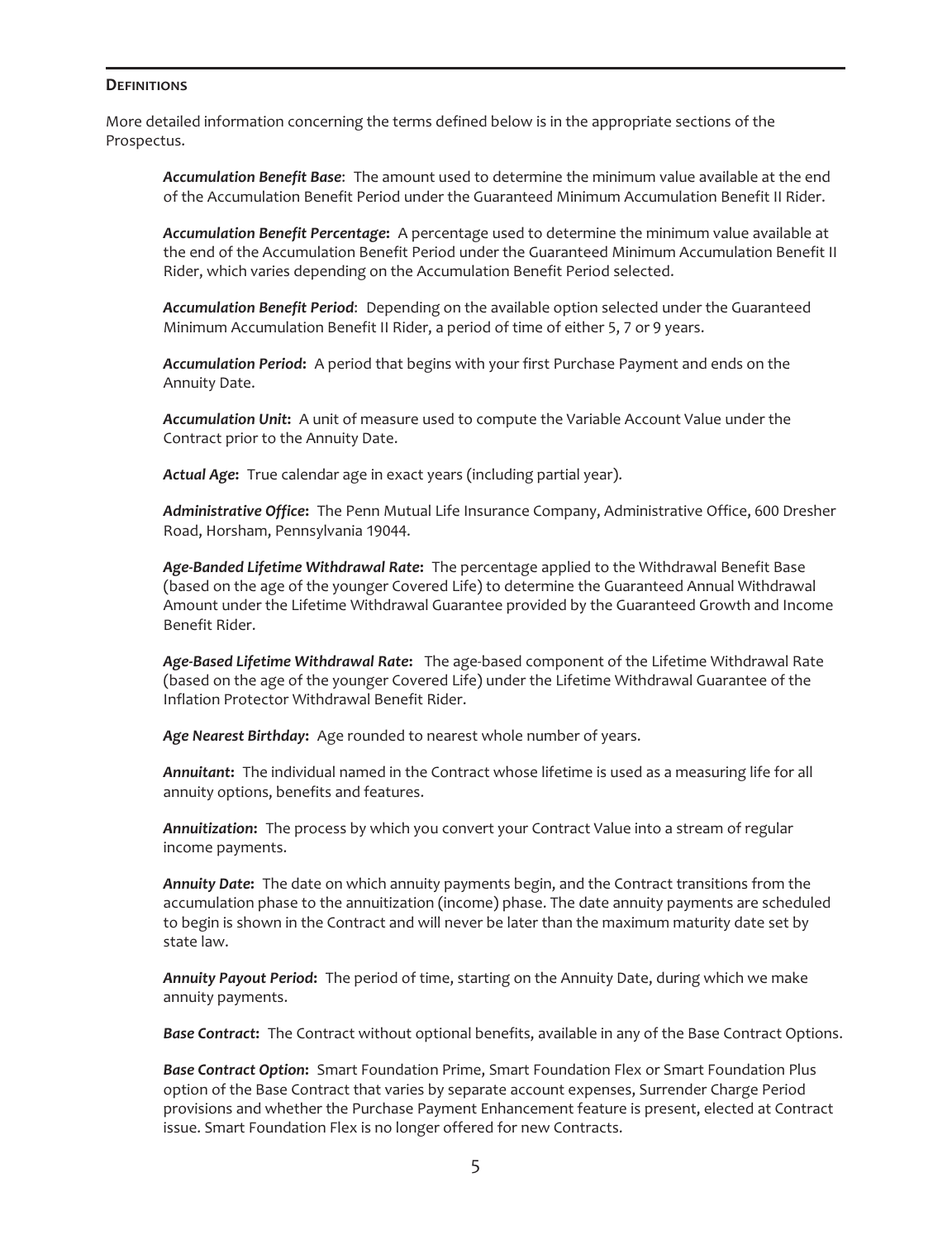*Beneficiary***:** The person(s) named by the Contract Owner to receive the death benefit payable upon the death of the Contract Owner or Annuitant.

*Code***:** The Internal Revenue Code of 1986, as amended.

*Company***:** The Penn Mutual Life Insurance Company.

*Contingent Annuitant***:** The individual designated by the Contract Owner and named in the Contract who will become the Annuitant in the event that the Annuitant dies before the Contract is terminated or annuitized.

*Contract***:** The combination variable and fixed annuity Contract described in this Prospectus.

*Contract Anniversary***:** Any subsequent anniversary date of the Contract Date. All values determined on a Contract Anniversary are based on the next close of regular trading on the NYSE. To the extent the Contract Anniversary falls on a date other than a business day any value to be determined as of the Contract Anniversary will be determined as of the close of regular trading of the NYSE on the next business day.

*Contract Date***:** The date the Contract is issued.

*Contract Owner or Owner***:** The person or entity, named in the Contract, unless amended by any subsequent change in ownership, entitled to exercise all of the ownership rights under the Contract.

*Contract Value***:** The sum of the Variable Account Value and the Fixed Account Value.

*Contract Year***:** The time period between Contract Anniversaries; the first Contract Year runs from the Contract Date to the first Contract Anniversary.

*Covered Life***:** Person designated in the Contract upon whose age/lifetime the features and benefits of any Rider are based.

*Death Benefit Enhancement***:** The amount by which the Enhanced Death Benefit Base exceeds the Standard Death Benefit payable under the Contract.

*Deferral Phase***:** The period prior to the exercise of withdrawals under the Lifetime Withdrawal Guarantee of the Guaranteed Growth and Income Benefit Rider or under the Living Benefit Guarantee of the Inflation Protector Withdrawal Benefit Rider.

*Deferral Phase Inflation Increase Period***:** The period of time during which Inflation Increases will be applied to the Withdrawal Benefit Base in the Deferral Phase under the Inflation Protector Withdrawal Benefit Rider.

*Early Access Withdrawal Option***:** An option which allows you to take withdrawals during the Deferral Phase which do not initiate the Withdrawal Phase under the Guaranteed Growth and Income Benefit Rider and under the Inflation Protector Withdrawal Benefit Rider.

*Effective Waiting Bonus***:** The component of the Lifetime Withdrawal Rate that is based on the age of each Purchase Payment under the Lifetime Withdrawal Guarantee of the Inflation Protector Withdrawal Benefit Rider.

*Enhanced Death Benefit Base***:** The value used to determine the amount of the Death Benefit Enhancement.

*Enhanced Death Benefit Rider***:** Optional benefit that may be added to your Contract which provides for the payment of the Death Benefit Enhancement in addition to the Standard Death Benefit.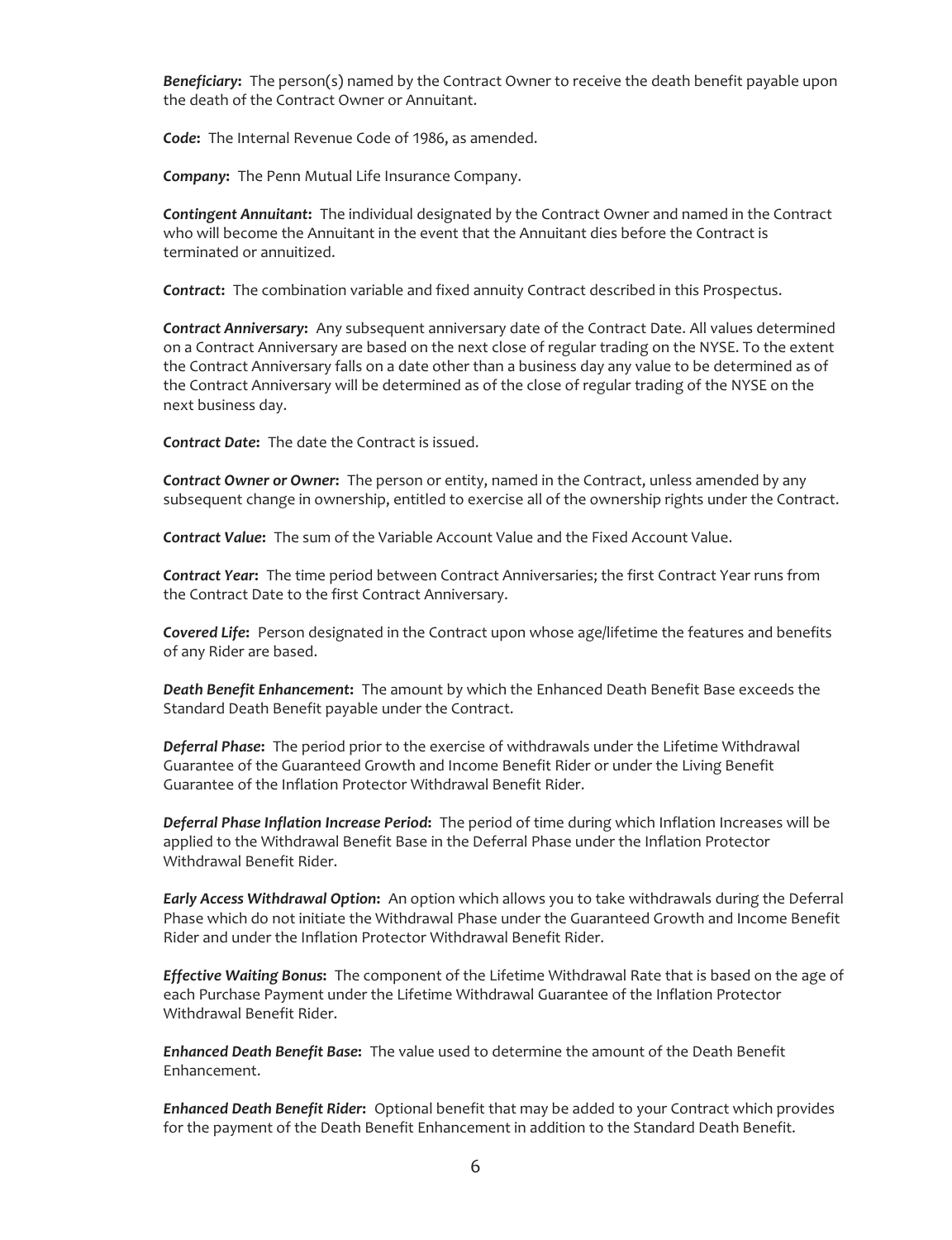*Excess Withdrawal***:** Any withdrawal during the Withdrawal Phase in excess of the Guaranteed Annual Withdrawal Amount under the Guaranteed Growth and Income Benefit Rider and under the Inflation Protector Withdrawal Benefit Rider.

*Fixed Account***:** The account in which amounts are held for the Contract under all Fixed Account Options prior to the Annuity Date.

*Fixed Account Options***:** The investment options available under the Company's fixed account, including the Fixed Interest Options and the Fixed Dollar Cost Averaging Options.

*Fixed Account Value***:** The value of the amounts held in all Fixed Account Options of the Fixed Account for this Contract.

*Fixed Dollar Cost Averaging Options***:** The investment options available under the Fixed Account that provide for credited interest at annual rates declared by the Company and are for use in the Dollar Cost Averaging Program.

*Fixed Interest Options***:** The investment options available under the Fixed Account that provide for credited interest at annual rates declared by the Company.

*Free Withdrawal Amount***:** The amount, expressed as a percentage of Purchase Payments, a Contract Owner may withdraw each year during the Surrender Charge Period without incurring a Surrender Charge.

*Funds***:** The mutual fund portfolios that are available for investment through the Variable Investment Options of the Separate Account.

*Guaranteed Annual Withdrawal Amount***:** The annual amount you may withdraw under the Guaranteed Growth and Income Benefit Rider and based on the amount of the Withdrawal Benefit Base and the Age-Banded Lifetime Withdrawal Rate that applies for the Covered Life(ves) at that time. The annual amount you may withdraw under the Inflation Protector Withdrawal Benefit Rider and based on the amount of the Withdrawal Benefit Base and the withdrawal rate under the Living Benefit Guarantee.

*Guaranteed Growth and Income Benefit Rider***:** Optional benefit that may be added to your Contract which provides for a guaranteed lifetime withdrawal benefit. Terms referencing the "Guaranteed Growth and Income Benefit Rider" apply to Guaranteed Growth and Income Benefit I contracts purchased on or before March 15, 2013, Guaranteed Growth and Income Benefit II contracts purchased after March 15, 2013 and before September 1, 2018, Guaranteed Growth and Income Benefit III contracts purchased on or after September 1, 2018 and before September 1, 2019, Guaranteed Growth and Income Benefit IV contracts purchased on or after September 1, 2019 and before April 9, 2020, Guaranteed Growth and Income Benefit V contracts purchased on or after May 1, 2020 and before November 2, 2020, and Guaranteed Growth and Income Benefit VI contracts purchased on or after November 2, 2020, unless otherwise indicated.

*Guaranteed Minimum Accumulation Benefit Amount***:** The guaranteed minimum amount which will be available as your Contract Value at the end of the Accumulation Benefit Period if you elect to add the Guaranteed Minimum Accumulation Benefit II Rider optional benefit to your Contract.

*Guaranteed Minimum Accumulation Benefit Base***:** The amount used to determine the minimum value returned at the end of the Benefit Period under the Guaranteed Minimum Accumulation Benefit Rider.

*Guaranteed Minimum Accumulation Benefit Rider***:** Optional benefit that may be added to your Contract if your Contract was issued before November 1, 2021, which provides for return of minimum value at the end of the Benefit Period.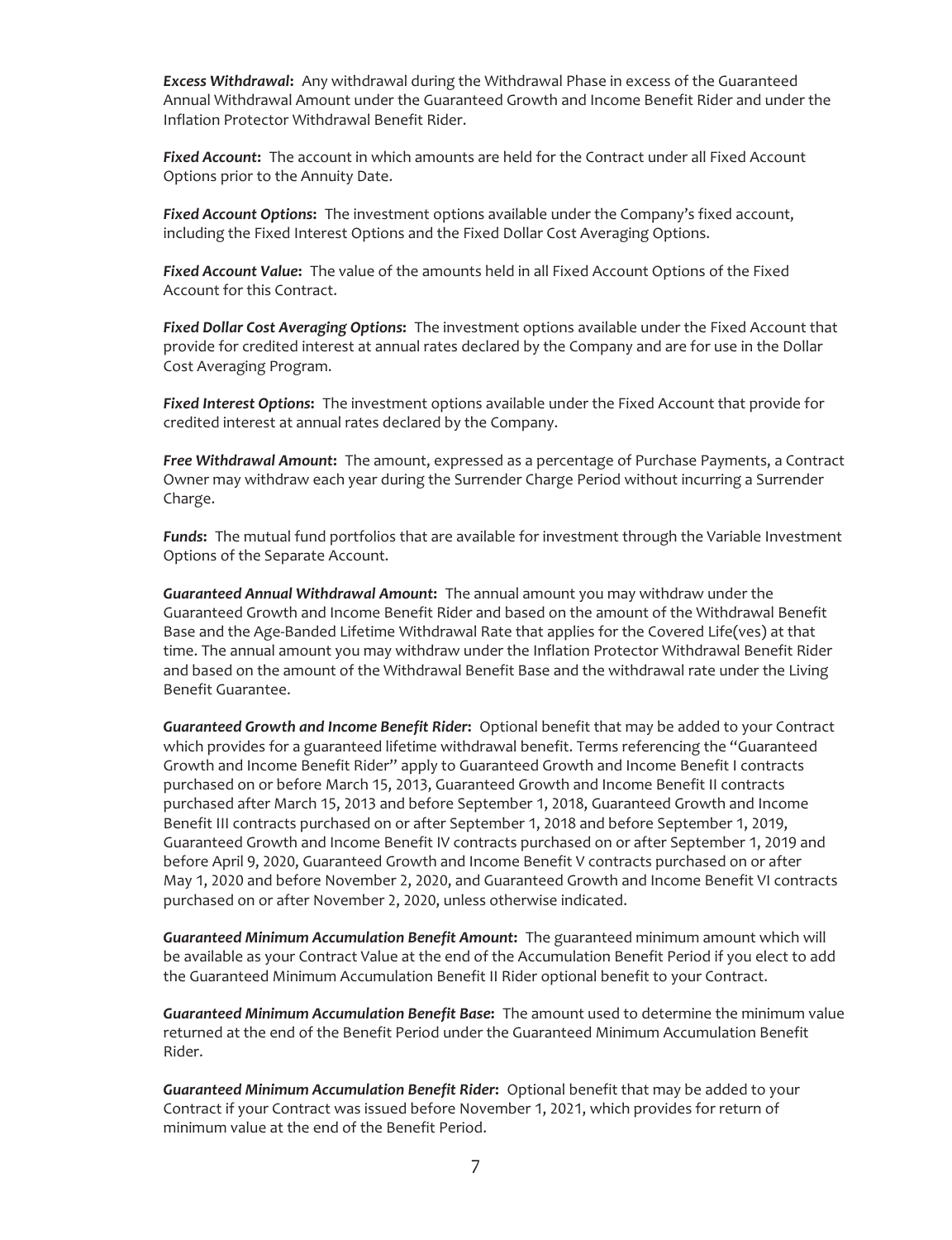*Guaranteed Minimum Accumulation Benefit II Rider*: Optional benefit that may be added to your Contract at issue if you purchase it after November 1, 2021, which provides for return of minimum value at the end of the Accumulation Benefit Period.

*Inflation Factor***:** Calculated based on the Consumer Price Index for All Urban Consumers and used along with the average monthly Withdrawal Benefit Base to determine the Inflation Increase under the Inflation Protector Withdrawal Benefit Rider.

*Inflation Increase***:** Calculated on Contract Anniversary and equals the Inflation Factor multiplied by the average monthly Withdrawal Benefit Base over the prior Contract Year under the Inflation Protector Withdrawal Benefit Rider.

*Inflation Protector Withdrawal Benefit Rider***:** Optional benefit that may be added to your Contract which provides for a guaranteed minimum withdrawal benefit. Terms referencing the "Inflation Protector Withdrawal Benefit Rider" apply to Inflation Protector Withdrawal Benefit I Riders purchased before September 1, 2019, Inflation Protector Withdrawal Benefit II Riders purchased on or after September 1, 2019 and before April 9, 2020, Inflation Protector Withdrawal Benefit III Riders purchased on or after May 1, 2020 and before November 2, 2020, and Inflation Protector Withdrawal Benefit IV Riders purchased on or after November 2, 2020, unless otherwise indicated.

*Initial Purchase Payment*: The sum of all deposits made into the Contract on the Contract Date.

*Interest Period*: The period of time for which a Fixed Account interest rate declared by the Company is guaranteed. The period begins on a specified day of the calendar month in which the allocation or transfer is made, as declared by the Company.

*Joint Annuitant*: The individual other than the Annuitant (as designated in the Contract) whose lifetime is also used as a measuring life for all annuity options, benefits and features.

*Joint Life Guarantee*: Type of optional benefit that is added to the Contract at issue which designates that the features and benefits of the Rider will cover two Covered Lives, specified at Contract Issue.

*Lifetime Withdrawal*: Withdrawals available under the Lifetime Withdrawal Guarantee of the Guaranteed Growth and Income Benefit Rider and under the Lifetime Withdrawal Guarantee of the Inflation Protector Withdrawal Benefit Rider that provides Guaranteed Annual Withdrawal Amounts for the lifetime(s) of the Covered Life(ves).

*Lifetime Withdrawal Guarantee*: Provides Guaranteed Annual Withdrawal Amounts for the lifetime(s) of the Covered Life(ves) under the Guaranteed Growth and Income Benefit Rider and under the Lifetime Withdrawal Guarantee of the Inflation Protector Withdrawal Benefit Rider.

*Lifetime Withdrawal Rate***:** The sum of the Age-Based Lifetime Withdrawal Rate and the Effective Waiting Bonus. The percentage applied to the Withdrawal Benefit Base to determine the Guaranteed Annual Withdrawal Amount under the Lifetime Withdrawal Guarantee of the Inflation Protector Withdrawal Benefit Rider.

*Living Benefit Guarantee***:** Provides Guaranteed Annual Withdrawal Amounts under either the Lifetime Withdrawal Guarantee or the Standard Withdrawal Guarantee of the Inflation Protector Withdrawal Benefit Rider.

*Maturity Age***:** The oldest age at which annuity payments may begin as specified in your Contract (generally Actual Age 95 or higher).

*Monthly Anniversary*: The same day of each month as the Contract Anniversary; if there is no corresponding date in the month, the Monthly Anniversary date will be the last date of such month.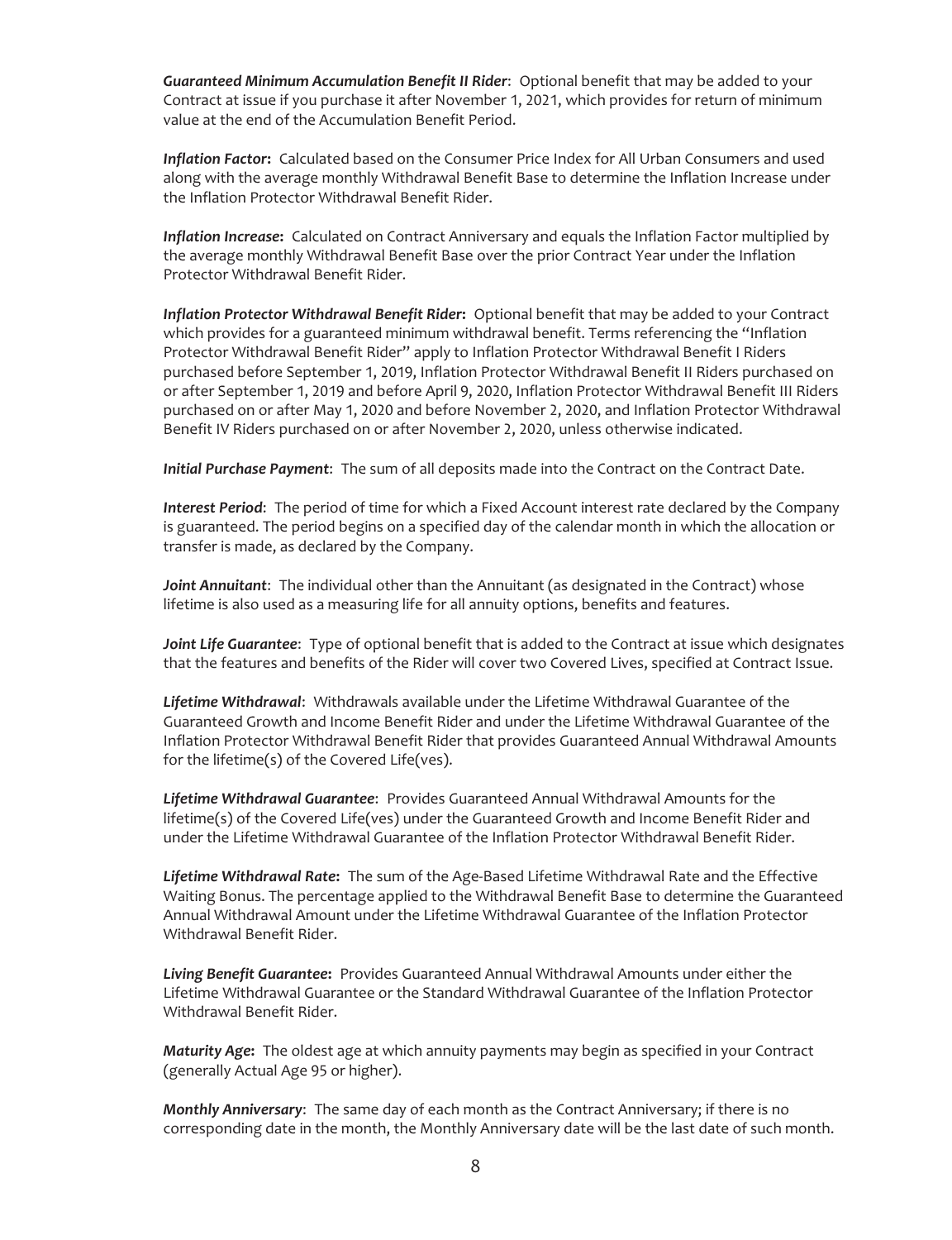*NYSE***:** New York Stock Exchange.

*Non-Qualified Contract*: A non-qualified annuity is not part of an employer provided retirement program and may be purchased by any individual or entity; contributions to non-qualified annuities are made with after-tax dollars.

*Purchase Payment*: Any deposit made into the Contract.

*Purchase Payment Enhancement*: An amount credited to the Contract Value when a Purchase Payment is made under the Smart Foundation Plus Base Contract Option. The amount credited is considered earnings in the Contract.

*Qualified Contract*: A qualified annuity is purchased as part of, or in conjunction with, an employer provided retirement plan such as a defined benefit pension plan or an individual retirement arrangement such as an Individual Retirement Annuity (IRA). Penn Mutual does not issue contracts through 401(k) or similar defined contribution pension plans.

*Reset Benefit***:** A benefit available under the Guaranteed Minimum Accumulation Benefit II Rider, which allows a Contract Owner to reset the Accumulation Benefit Base as the current Contract Value as of any Contract Anniversary and start a new Accumulation Benefit Period.

*Reset Benefit Date***:** Any Contract Anniversary on which a Reset Benefit has been elected under an effective Guaranteed Minimum Accumulation Benefit II Rider.

*Rider*: Optional benefit (or combination of benefits) that adds to, alters, or amends the Contract to provide additional features to the Base Contract — available Riders may include the Enhanced Death Benefit, Guaranteed Growth and Income Benefit VI, Inflation Protector Withdrawal Benefit IV, and Guaranteed Minimum Accumulation Benefit II.

*Rider Effective Date*: The date the Rider becomes effective.

*Separate Account*: Penn Mutual Variable Annuity Account III, a segregated asset account of the Company. The Separate Account is divided into subaccounts — the Variable Investment Options. Each subaccount corresponds to, and invests exclusively in, a particular Fund.

*Single Life Guarantee*: Type of optional benefit that is added to the Contract at issue which designates that the features and benefits of the Rider will cover one Covered Life, specified at Contract Issue.

*Spousal Step-In*: Under Code Section 72(s), upon Contract Owner's death, a spouse who is sole primary Beneficiary of a Contract may take the Contract as their own.

*Standard Annual Reduction***:** The amount by which the Standard Withdrawal Benefit Balance is reduced each year for withdrawals up to and including the Guaranteed Annual Withdrawal Amount under the Standard Withdrawal Guarantee of the Inflation Protector Withdrawal Benefit Rider.

*Standard Death Benefit*: The amount of the death benefit under the Contract, calculated as described under "Benefits Available under the Contract – Death Benefit."

*Standard Withdrawal Benefit Balance***:** Used to determine how long the benefit will last under the Standard Withdrawal Guarantee of the Inflation Protector Withdrawal Benefit Rider.

*Standard Withdrawal Guarantee***:** Provides Guaranteed Annual Withdrawal Amounts for the earlier of the Standard Withdrawal Benefit Balance reducing to zero and the lifetime(s) of the Covered Life(ves) under the Standard Withdrawal Guarantee of the Inflation Protector Benefit Rider.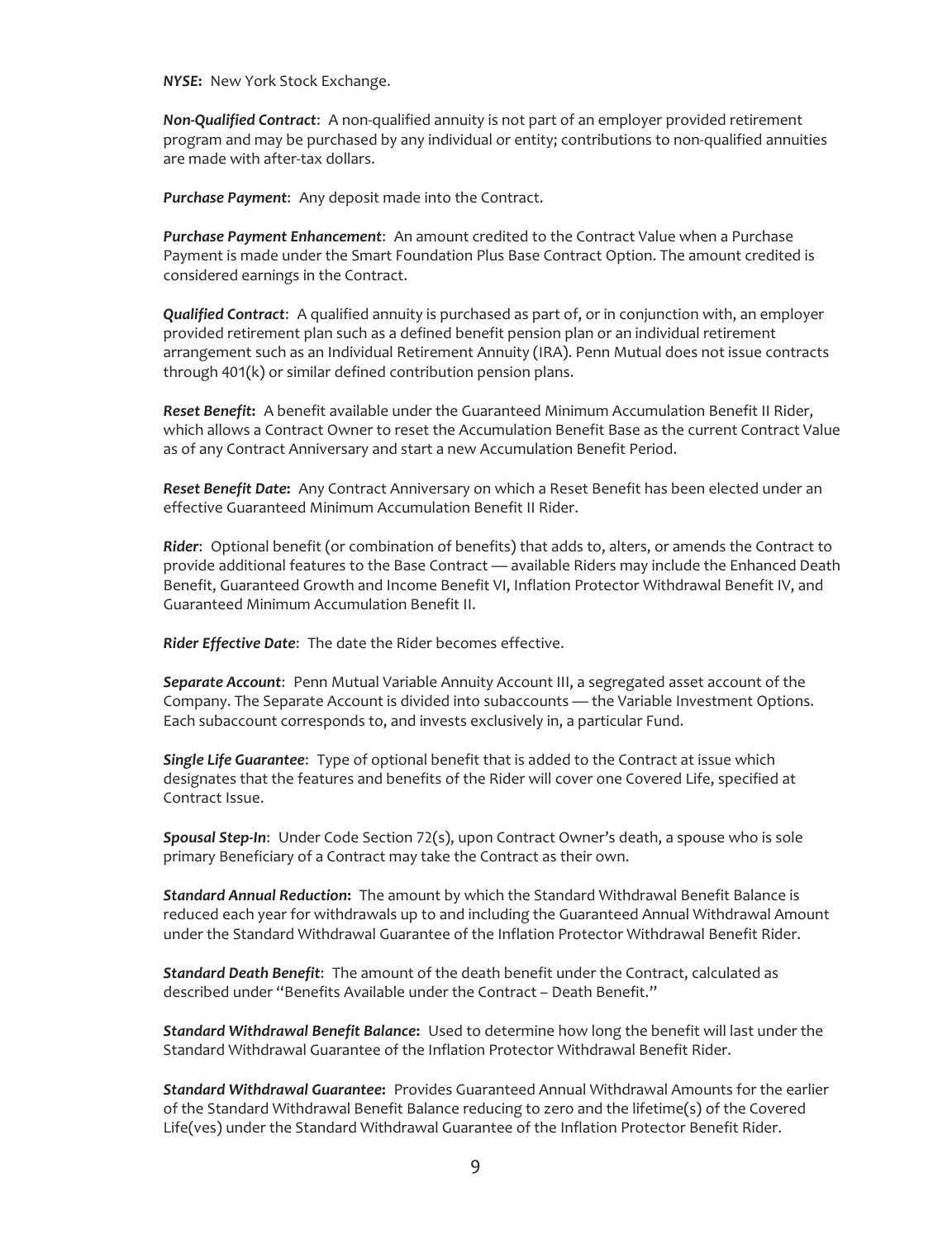*Standard Withdrawal Rate***:** The percentage applied to the Withdrawal Benefit Base to determine the Guaranteed Annual Withdrawal Amount under the Standard Withdrawal Guarantee of the Inflation Protector Withdrawal Benefit Rider. The available Standard Withdrawal Rates at the time the Standard Withdrawal Guarantee is elected will be determined by the then applicable Lifetime Withdrawal Rate and the Standard Withdrawal Rate Threshold.

*Standard Withdrawal Rate Threshold***:** The amount added to the then applicable Lifetime Withdrawal Rate to determine which Standard Withdrawal Rates are available under the Standard Withdrawal Guarantee of the Inflation Protector Withdrawal Benefit Rider.

*Step-Up*: An increase in the Withdrawal Benefit Base, the Enhanced Death Benefit Base, the Standard Withdrawal Benefit Balance, or the Guaranteed Minimum Accumulation Benefit Base to an amount equal to 100% of the Contract Value, determined on the applicable Contract Anniversary.

*Subsequent Purchase Payment*: Any deposit made into the Contract after the Contract Date.

*Surrender Charge*: A fee imposed as a percentage of the amount of the Purchase Payments withdrawn in excess of the Free Withdrawal Amount for the Contract Year during the Surrender Charge Period.

*Surrender Charge Basis*: The sum of all Purchase Payments not yet withdrawn.

*Surrender Charge Period*: The number of Contract Years during which a Purchase Payment is subject to a Surrender Charge.

*Surrender Value*: Contract Value less any charges and fees imposed upon surrender, and less any forfeited Purchase Payment Enhancements.

*Variable Account*: The account under which amounts are held for the Contract Owner under all Variable Investment Options prior to the Annuity Date.

*Variable Account Value*: The sum of the values of the Accumulation Units held in the Variable Investment Options for this Contract.

*Variable Investment Options*: The subaccounts of the Separate Account, each of which invests exclusively in a specified Fund.

*Valuation Period*: The period from one valuation of Separate Account assets to the next. Valuation is performed on each day the NYSE is open for trading.

*We (Our, Us)*: The Penn Mutual Life Insurance Company (the **"Company"**).

*Withdrawal Benefit Base*: The amount used to determine the Guaranteed Annual Withdrawal Amount under the Guaranteed Growth and Income Benefit Rider and under the Inflation Protector Withdrawal Benefit Rider.

*Withdrawal Phase*: The period during which withdrawals are taken under the Lifetime Withdrawal Guarantee of the Guaranteed Growth and Income Benefit Rider or under the Living Benefit Guarantee of the Inflation Protector Withdrawal Benefit Rider.

*Withdrawal Phase Inflation Increase Period – Lifetime Withdrawal Guarantee*: The period of time during which Inflation Increases will be applied to the Withdrawal Benefit Base in the Withdrawal Phase under the Lifetime Withdrawal Guarantee of the Inflation Protector Withdrawal Benefit Rider.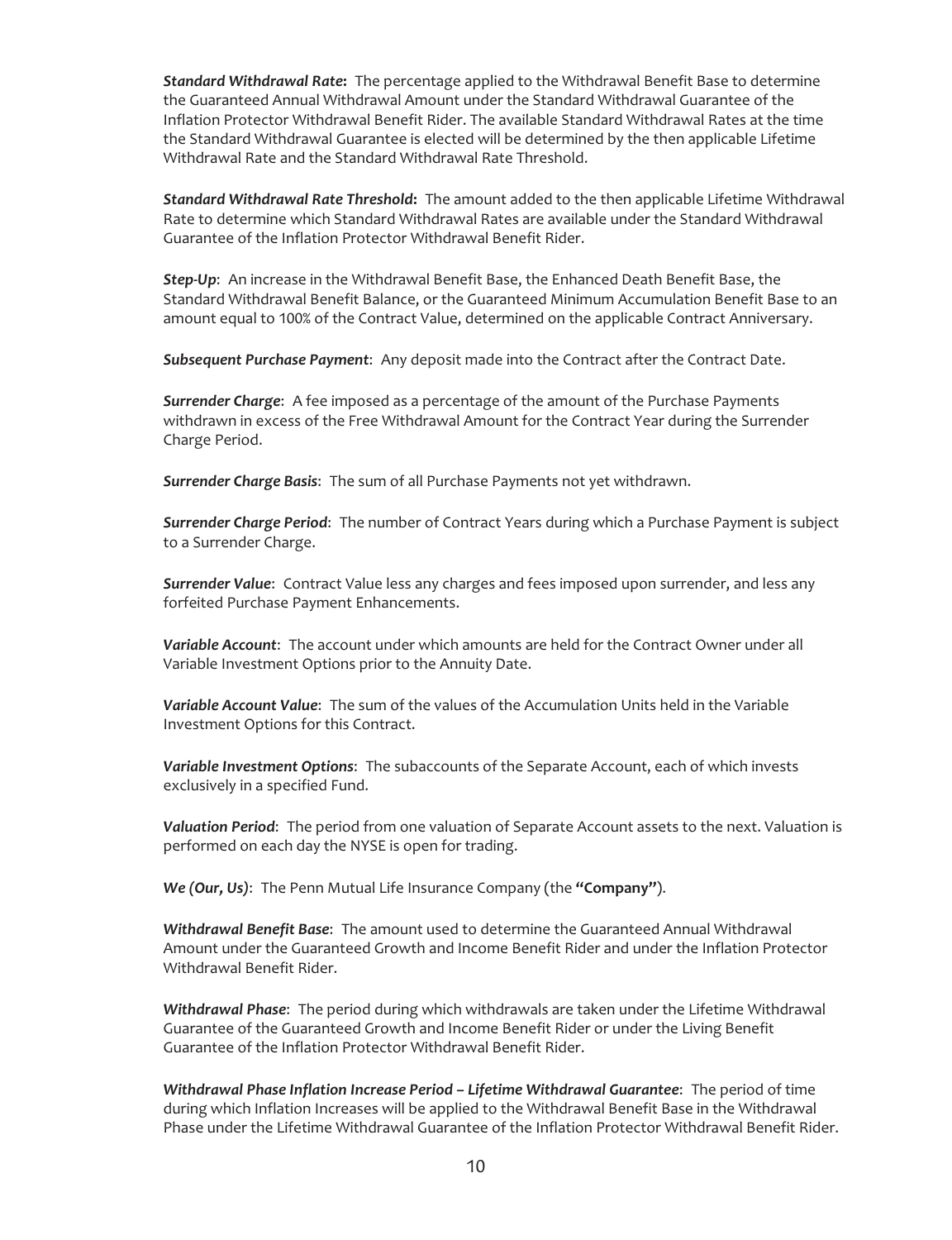*Withdrawal Phase Inflation Increase Period – Standard Withdrawal Guarantee***:** The period of time during which Inflation Increases will be applied to the Withdrawal Benefit Base in the Withdrawal Phase under the Standard Withdrawal Guarantee of the Inflation Protector Withdrawal Benefit Rider.

*You, Your***:** The Contract Owner, who can make decisions regarding allocation of Purchase Payments, transfers, withdrawals, surrender, naming beneficiary(ies), electing riders, and other matters (all within the Contract limits).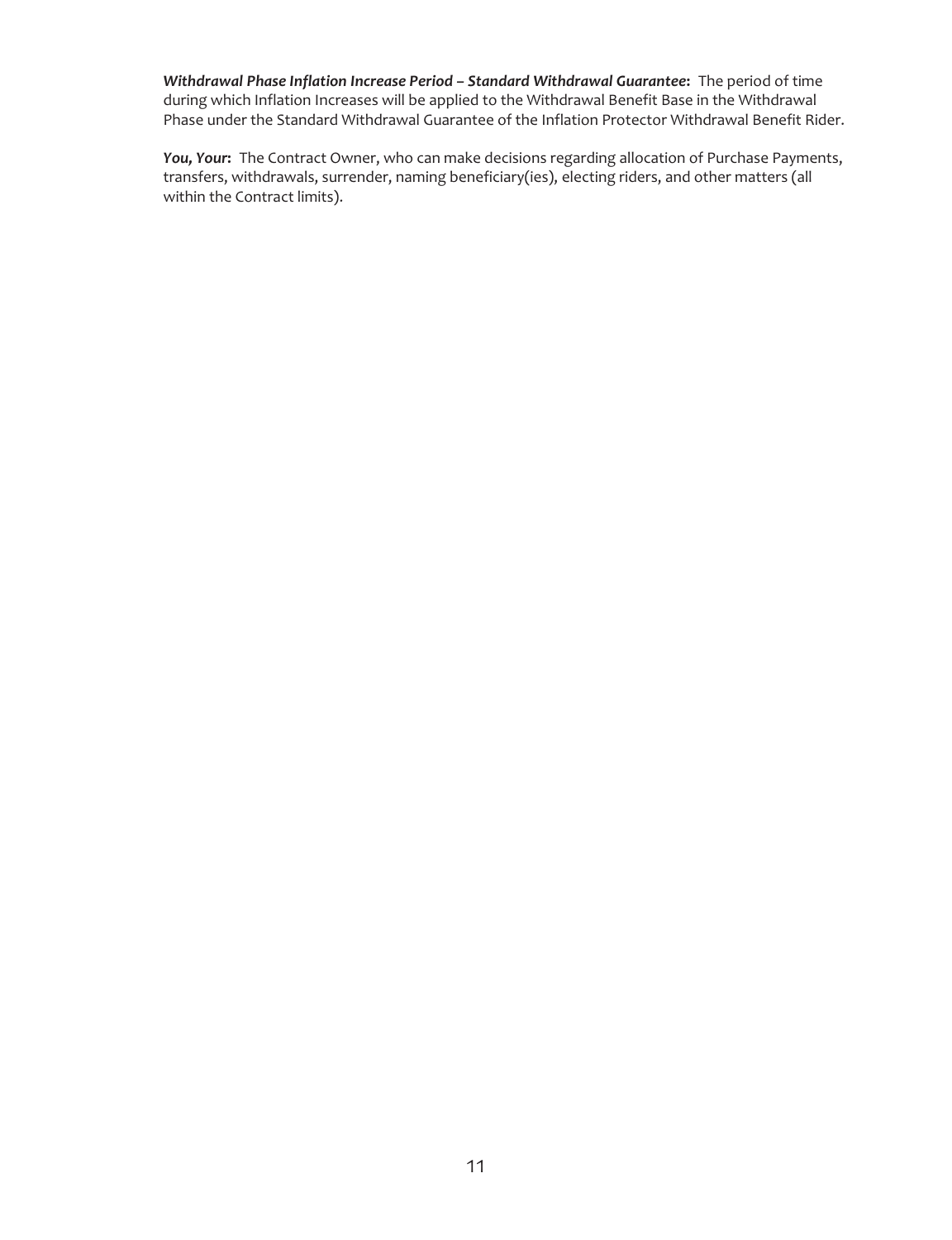# <span id="page-14-0"></span>**IMPORTANT INFORMATION YOU SHOULD CONSIDER ABOUT THE SMART FOUNDATION VARIABLE ANNUITY CONTRACT**

| <b>FEES AND EXPENSES</b>                                    |                                                                                                                                                                                                                                                                                                                                                                                                                                                                                                  |         |                |  |
|-------------------------------------------------------------|--------------------------------------------------------------------------------------------------------------------------------------------------------------------------------------------------------------------------------------------------------------------------------------------------------------------------------------------------------------------------------------------------------------------------------------------------------------------------------------------------|---------|----------------|--|
| <b>Charges for Early</b><br>Withdrawals                     | Each series of the Contract provides for different surrender charge periods<br>and percentages.                                                                                                                                                                                                                                                                                                                                                                                                  |         |                |  |
|                                                             | Smart Foundation Prime - If you surrender your Contract or withdraw money<br>from within 6 years following your last Purchase Payment, you will be<br>assessed a surrender charge of up to 8% of Purchase Payments withdrawn.                                                                                                                                                                                                                                                                    |         |                |  |
|                                                             | Smart Foundation Flex - If you surrender your Contract or withdraw money<br>from within 3 years following your last Purchase Payment, you will be<br>assessed a surrender charge of up to 8% of Purchase Payments withdrawn.                                                                                                                                                                                                                                                                     |         |                |  |
|                                                             | Smart Foundation Plus - If you surrender your Contract or withdraw money<br>from within 8 years following your last Purchase Payment, you will be<br>assessed a surrender charge of up to 8% of Purchase Payments withdrawn. In<br>addition, a Purchase Payment Enhancement may be forfeited upon<br>withdrawal or surrender.                                                                                                                                                                    |         |                |  |
|                                                             | For example, if you make a withdrawal in the first year from any of the types<br>of Smart Foundation contracts, you could pay a Surrender Charge of up to<br>\$8,000 on a \$100,000 investment.                                                                                                                                                                                                                                                                                                  |         |                |  |
|                                                             | In addition, if you take a withdrawal from a Fixed Interest Option that has an<br>Interest Period of more than one year, then the Company may impose a<br>Premature Withdrawal Charge on the amount withdrawn of up to 1/4 <sup>th</sup> of the<br>Fixed Interest Option's interest rate, in addition to Surrender Charges. If you<br>make a withdrawal in the first year from the Fixed Interest Option, you could<br>pay total withdrawal charges of up to \$10,000 on a \$100,000 investment. |         |                |  |
|                                                             | For more detailed information, see Surrender Charge and Premature<br>Withdrawal Charge under What Are the Fees and Charges Under the Contract?<br>in the prospectus.                                                                                                                                                                                                                                                                                                                             |         |                |  |
| <b>Transaction Charges</b>                                  | In addition to Surrender and Premature Withdrawal Charges, you may also be<br>charged for other transactions, such as transfers between investment options.<br>The transfer fee is currently \$0. The transfer fee would not exceed \$20.                                                                                                                                                                                                                                                        |         |                |  |
|                                                             | For more detailed information, see Table of Fees and Expenses; What are the<br>Fees and Charges Under the Contract?                                                                                                                                                                                                                                                                                                                                                                              |         |                |  |
| <b>Ongoing Fees and</b><br><b>Expenses</b> (annual charges) | The table below describes the fees and expenses that you may pay each year,<br>depending on the options you choose. Please refer to your Contract<br>specifications page for information about the specific fees you will pay each<br>year based on the options you have elected.                                                                                                                                                                                                                |         |                |  |
|                                                             | <b>Annual Fee</b>                                                                                                                                                                                                                                                                                                                                                                                                                                                                                | Minimum | <b>Maximum</b> |  |
|                                                             | Base Contract <sup>1</sup><br>(varies by Contract series)                                                                                                                                                                                                                                                                                                                                                                                                                                        | 1.40%   | 1.65%          |  |
|                                                             | Investment Options (Fund fees and<br>$expenses)^2$                                                                                                                                                                                                                                                                                                                                                                                                                                               | 0.34%   | 1.25%          |  |
|                                                             | Optional benefits available for an<br>additional charge (for a single optional<br>benefit, if elected) <sup>3</sup> $\dots$                                                                                                                                                                                                                                                                                                                                                                      | 0.35%   | 1.65%          |  |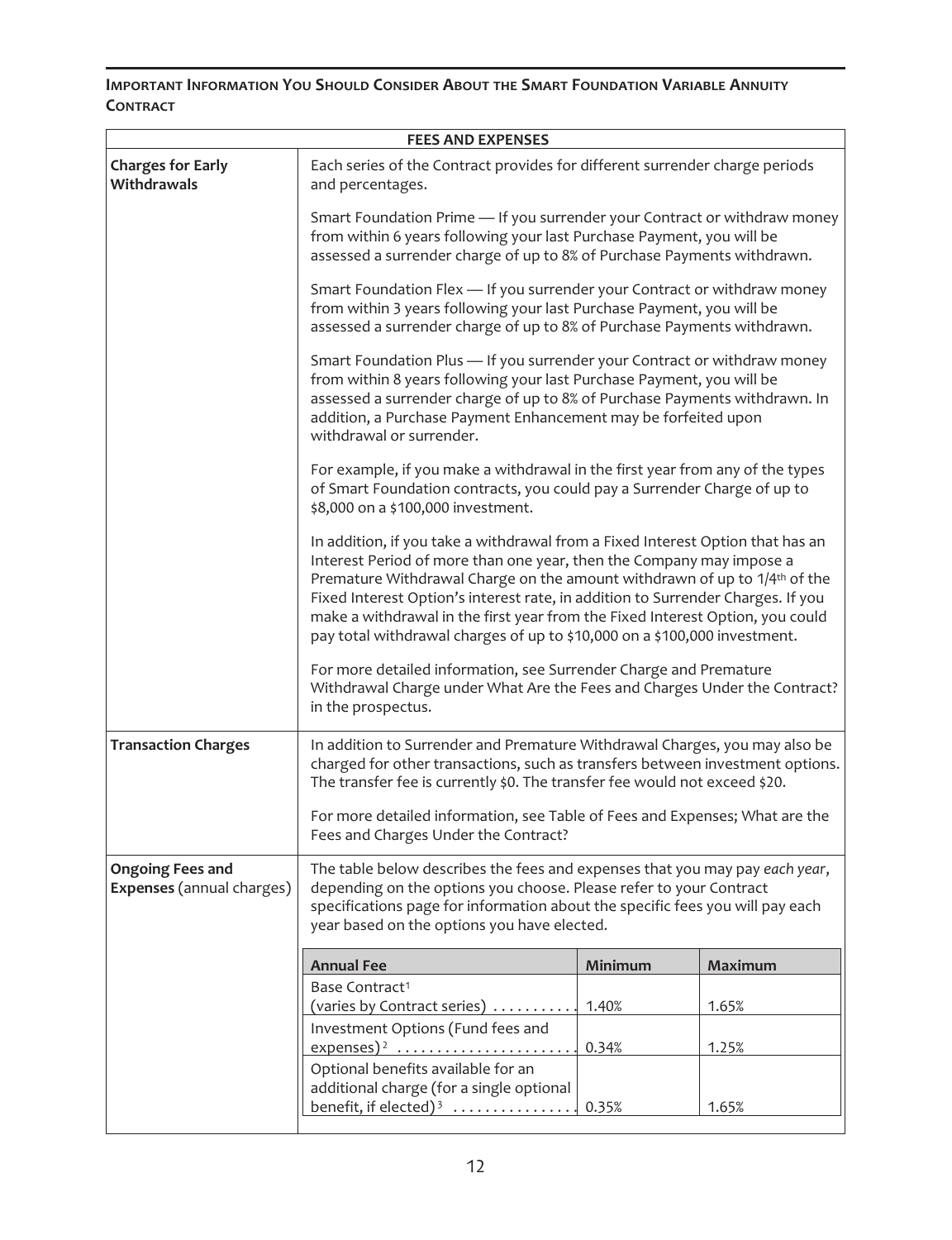|                                                           | <sup>1</sup> Expressed as an annual percent of Contract Value.<br><sup>2</sup> Expressed as an annual percentage of daily net assets in the Fund. This range<br>is for the year ended December 31, 2021, and could change from year to year.<br><sup>3</sup> Expressed as an annual percentage of the applicable benefit base or Variable<br>Account Value, depending on the optional benefit.<br>Because your Contract is customizable, the choices you make affect how much<br>you will pay. To help you understand the cost of owning your Contract, the<br>following table shows the lowest and highest cost you could pay each year,<br>based on current charges. The estimate assumes that you do not take<br>withdrawals from the Contract, which could add Surrender and Premature<br>Withdrawal Charges that substantially increase costs. |                                                                                                                                                                                                                                                                                                |  |
|-----------------------------------------------------------|-----------------------------------------------------------------------------------------------------------------------------------------------------------------------------------------------------------------------------------------------------------------------------------------------------------------------------------------------------------------------------------------------------------------------------------------------------------------------------------------------------------------------------------------------------------------------------------------------------------------------------------------------------------------------------------------------------------------------------------------------------------------------------------------------------------------------------------------------------|------------------------------------------------------------------------------------------------------------------------------------------------------------------------------------------------------------------------------------------------------------------------------------------------|--|
|                                                           | <b>Lowest Annual Cost:</b>                                                                                                                                                                                                                                                                                                                                                                                                                                                                                                                                                                                                                                                                                                                                                                                                                          | <b>Highest Annual Cost:</b>                                                                                                                                                                                                                                                                    |  |
|                                                           | \$1,768<br>Assumes:                                                                                                                                                                                                                                                                                                                                                                                                                                                                                                                                                                                                                                                                                                                                                                                                                                 | \$6,327<br>Assumes:                                                                                                                                                                                                                                                                            |  |
|                                                           |                                                                                                                                                                                                                                                                                                                                                                                                                                                                                                                                                                                                                                                                                                                                                                                                                                                     |                                                                                                                                                                                                                                                                                                |  |
| <b>Risk of Loss</b>                                       | • Investment of \$100,000<br>• 5% annual appreciation<br>• Least expensive combination of<br>Contract series and Fund fees<br>and expenses<br>• No optional benefits<br>• No sales charges<br>• No additional Purchase<br>Payments or Purchase Payment<br>Enhancements, transfers or<br>withdrawals<br><b>RISKS</b><br>You can lose money by investing in this Contract, including loss of your                                                                                                                                                                                                                                                                                                                                                                                                                                                     | • Investment of \$100,000<br>• 5% annual appreciation<br>• Most expensive combination of<br>Contract series, optional<br>benefits and Fund fees and<br>expenses<br>• No sales charges<br>• No additional Purchase<br>Payments or Purchase Payment<br>Enhancements, transfers or<br>withdrawals |  |
|                                                           | Purchase Payments (principal).<br>For more detailed information, see Summary of Principal Risks of Investing in<br>the Contract.                                                                                                                                                                                                                                                                                                                                                                                                                                                                                                                                                                                                                                                                                                                    |                                                                                                                                                                                                                                                                                                |  |
| Not a Short-Term<br>Investment                            | The Contract is not designed for short-term investing and is not appropriate<br>for an investor who needs ready access to cash. The Contract is designed to<br>provide for the accumulation of retirement savings and income on a long-term<br>basis. As such, you should not use the Contract as a short-term investment or<br>savings vehicle. A Surrender Charge and Premature Withdrawal Charge may<br>apply in certain circumstances and any withdrawals may also be subject to<br>forfeiture of Purchase Payment Enhancements, potentially significant<br>reduction in the Standard Death Benefit, potentially significant reduction in or<br>loss of optional benefits, federal and state income taxes and tax penalties.<br>For more detailed information, see Summary of Principal Risks of Investing in<br>the Contract.                  |                                                                                                                                                                                                                                                                                                |  |
| <b>Risks Associated with</b><br><b>Investment Options</b> | can vary depending on the performance of the Funds.                                                                                                                                                                                                                                                                                                                                                                                                                                                                                                                                                                                                                                                                                                                                                                                                 | An investment in the Contract is subject to the risk of poor investment<br>performance of the Funds you choose, and the value of an investment                                                                                                                                                 |  |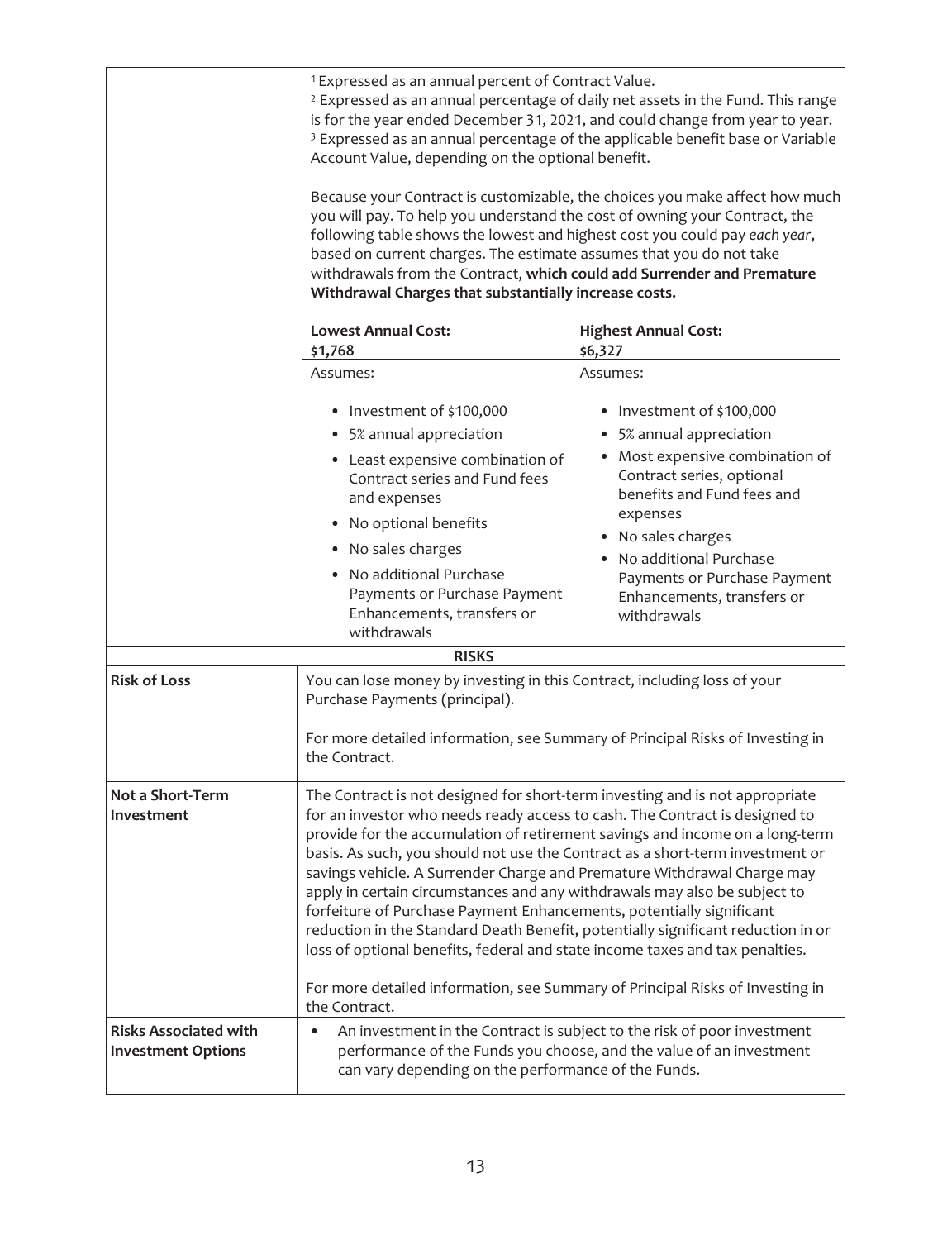|                                | Each investment option (the Variable Investment Options and the Fixed<br>Account Options) has its own unique risks. You should review these<br>investment options before making an investment decision. The<br>performance of the Funds will vary, and some are riskier than others.<br>A discussion of the risk of allocating your investment to one or more<br>$\bullet$<br>Funds can be found in the prospectuses for the Funds. You should review<br>the prospectuses for the Funds before making an investment decision.                                                                                                                                                                                                                                                                                                                                                                                         |
|--------------------------------|-----------------------------------------------------------------------------------------------------------------------------------------------------------------------------------------------------------------------------------------------------------------------------------------------------------------------------------------------------------------------------------------------------------------------------------------------------------------------------------------------------------------------------------------------------------------------------------------------------------------------------------------------------------------------------------------------------------------------------------------------------------------------------------------------------------------------------------------------------------------------------------------------------------------------|
|                                | For more detailed information, see Summary of Principal Risks of Investing in<br>the Contract; Appendix A - Funds Available Under the Contract; Appendix B -<br>Fixed Account Options.                                                                                                                                                                                                                                                                                                                                                                                                                                                                                                                                                                                                                                                                                                                                |
| <b>Insurance Company Risks</b> | An investment in the Contract is subject to the risks related to The Penn<br>Mutual Life Insurance Company (the Company), including:<br>Any obligations, guarantees, and benefits of the Contract (including the<br>Fixed Account Options, the Standard Death Benefit, and the optional rider<br>benefits), are subject to the claims-paying ability and financial strength of<br>the Company.<br>There are risks relating to the Company's administration of the Contract,<br>$\bullet$<br>including cybersecurity and infectious disease outbreak risks.<br>If the Company experiences financial distress, it may not be able to meet<br>$\bullet$<br>its obligations to you.<br>More information about the Company, including its financial strength<br>$\bullet$<br>ratings, is available upon request from the Company at 1-800-523-0650.<br>For more detailed information, see The Penn Life Insurance Company; |
|                                | Financial Statements; Insurance Company Risks under Summary of Principal<br>Risks of Investing in the Contract; Other Information.                                                                                                                                                                                                                                                                                                                                                                                                                                                                                                                                                                                                                                                                                                                                                                                    |
|                                | <b>RESTRICTIONS</b>                                                                                                                                                                                                                                                                                                                                                                                                                                                                                                                                                                                                                                                                                                                                                                                                                                                                                                   |
| <b>Investments</b>             | You can allocate your Purchase Payments to the Variable Investment<br>٠<br>Options (that invest in the Funds) and the Fixed Account Options.                                                                                                                                                                                                                                                                                                                                                                                                                                                                                                                                                                                                                                                                                                                                                                          |
|                                | The minimum amount that may be transferred is \$250 or, if less, the total<br>amount held in the Investment Option.                                                                                                                                                                                                                                                                                                                                                                                                                                                                                                                                                                                                                                                                                                                                                                                                   |
|                                | The Company reserves the right to remove or substitute any of the Funds<br>٠<br>as investment options that are available under the Contract.                                                                                                                                                                                                                                                                                                                                                                                                                                                                                                                                                                                                                                                                                                                                                                          |
|                                | In addition, we may limit your ability to make transfers involving the<br>$\bullet$<br>Variable Investment Options if a transfer may disadvantage or potentially<br>harm or hurt the rights or interests of other Contract Owners.                                                                                                                                                                                                                                                                                                                                                                                                                                                                                                                                                                                                                                                                                    |
|                                | We will also reject or reverse a transfer request if for any reason any of<br>the Funds do not accept the purchase of its shares.                                                                                                                                                                                                                                                                                                                                                                                                                                                                                                                                                                                                                                                                                                                                                                                     |
|                                | Amounts held in the Fixed Interest Options may not be transferred to<br>٠<br>another Investment Option prior to the end of the Fixed Interest Option's<br>Interest Period, which could be up to 7 years. In addition, amounts<br>withdrawn from a Fixed Interest Option with an Interest Period of longer<br>than one year will be subject to a Premature Withdrawal Charge.                                                                                                                                                                                                                                                                                                                                                                                                                                                                                                                                          |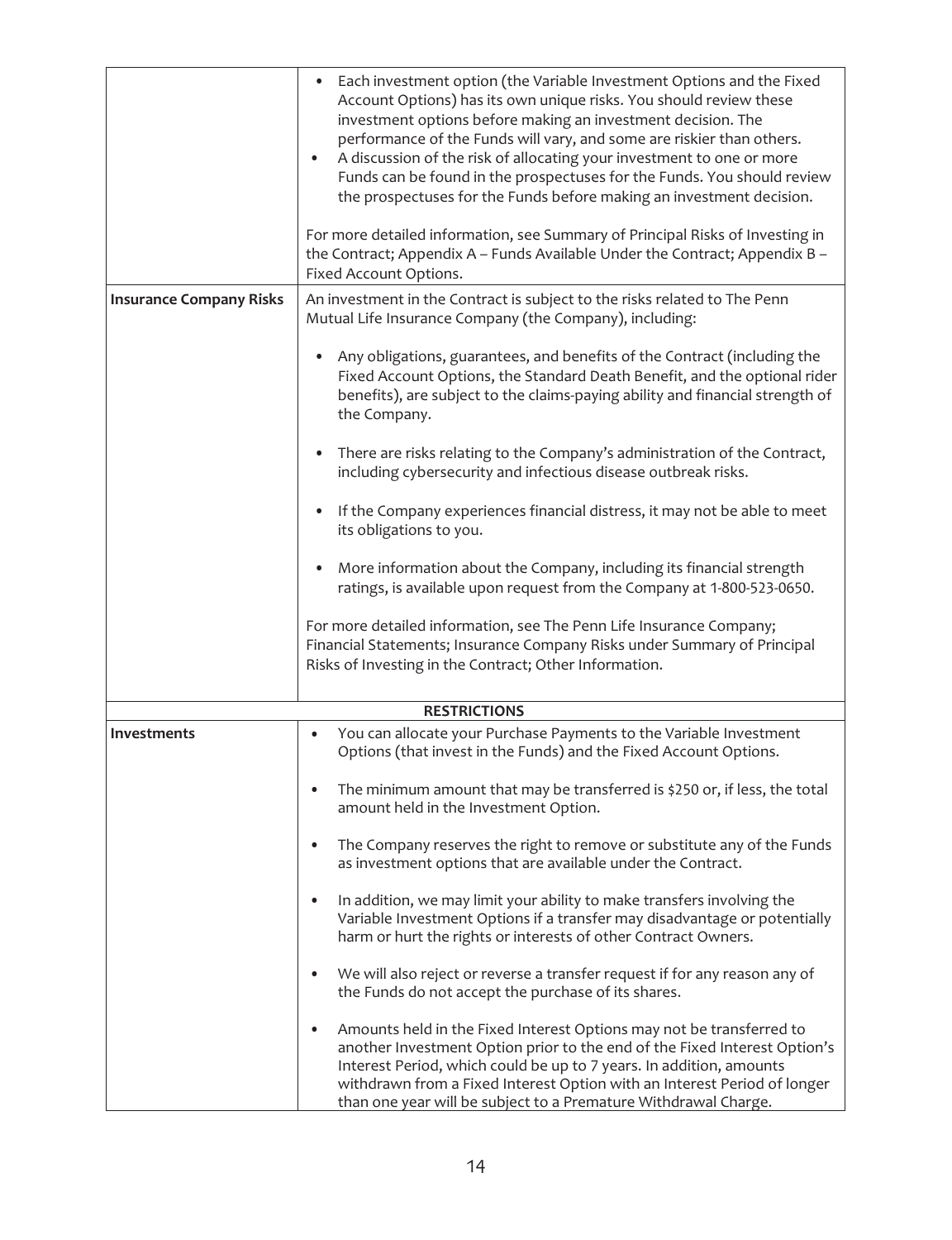|                                                | Purchase Payment Enhancements may be forfeited upon contract<br>$\bullet$<br>cancellation, withdrawal, surrender, and death.                                                                                                                                                                                                                                                                                                  |
|------------------------------------------------|-------------------------------------------------------------------------------------------------------------------------------------------------------------------------------------------------------------------------------------------------------------------------------------------------------------------------------------------------------------------------------------------------------------------------------|
|                                                | For more detailed information, see How Can I Change the Contract's<br>Investment Allocations?, Appendix B - Fixed Account Options, and Smart<br>Foundation Plus (Extended Surrender Charge Period with Purchase Payment<br>Enhancements Base Contract Option).                                                                                                                                                                |
| <b>Optional Benefits</b>                       | The Contract offers a selection of optional benefits.                                                                                                                                                                                                                                                                                                                                                                         |
|                                                | Optional benefits may limit or restrict the investment options that you<br>may select under the contract. We may change these restrictions in the<br>future.                                                                                                                                                                                                                                                                  |
|                                                | Withdrawals may reduce the value of an optional benefit by an amount<br>$\bullet$<br>greater than the value withdrawn or result in termination of the benefit.                                                                                                                                                                                                                                                                |
|                                                | We may modify or stop offering an optional benefit at any time, and the<br>$\bullet$<br>availability of such benefits may vary by state.                                                                                                                                                                                                                                                                                      |
|                                                | For more detailed information, see What Are the Supplemental Riders and<br>Benefits That Are Available?                                                                                                                                                                                                                                                                                                                       |
|                                                | <b>TAXES</b>                                                                                                                                                                                                                                                                                                                                                                                                                  |
| <b>Tax Implications</b>                        | Consult with a tax professional to determine the tax implications of an<br>$\bullet$<br>investment in and payments received under this Contract.                                                                                                                                                                                                                                                                              |
|                                                | If you purchase the Contract through a tax-qualified plan or individual<br>$\bullet$<br>retirement account (IRA), you do not get any additional tax benefit.                                                                                                                                                                                                                                                                  |
|                                                | Withdrawals from your Contract are taxed at ordinary income tax rates,<br>$\bullet$<br>and may be subject to a tax penalty before age 59 $\frac{1}{2}$ .                                                                                                                                                                                                                                                                      |
|                                                | For more detailed information, see Summary of Principal Risks of Investing in<br>the Contract - Tax Risks; How Is the Contract Treated Under Federal Income<br>Tax Law?                                                                                                                                                                                                                                                       |
|                                                | <b>CONFLICTS OF INTEREST</b>                                                                                                                                                                                                                                                                                                                                                                                                  |
| <b>Investment Professional</b><br>Compensation | Your investment professional may receive compensation for selling this<br>Contract to you, in the form of commissions, asset-based compensation,<br>allowances for expenses, and other compensation programs, and the<br>Company may share the revenue it earns on this Contract with the<br>professional's firm. (Your investment professional may be your broker,<br>investment adviser, insurance agent, or someone else). |
|                                                | For these reasons, these investment professionals may have a financial<br>incentive to recommend this Contract over another annuity contract or<br>investment.                                                                                                                                                                                                                                                                |
|                                                | For more detailed information, see Distribution Arrangements.                                                                                                                                                                                                                                                                                                                                                                 |
| <b>Exchanges</b>                               | Some investment professionals may have a financial incentive to offer you a<br>new contract in place of the one you own. You should only exchange your<br>contract if you determine, after comparing the features, fees, and risks of both<br>contracts, that it is preferable for you to purchase the new contract rather<br>than continue to own your existing contract.                                                    |
|                                                | For more detailed information, see How Do I Purchase the Contract? - Tax<br>Free "Section 1035" Insurance Contract Exchanges.                                                                                                                                                                                                                                                                                                 |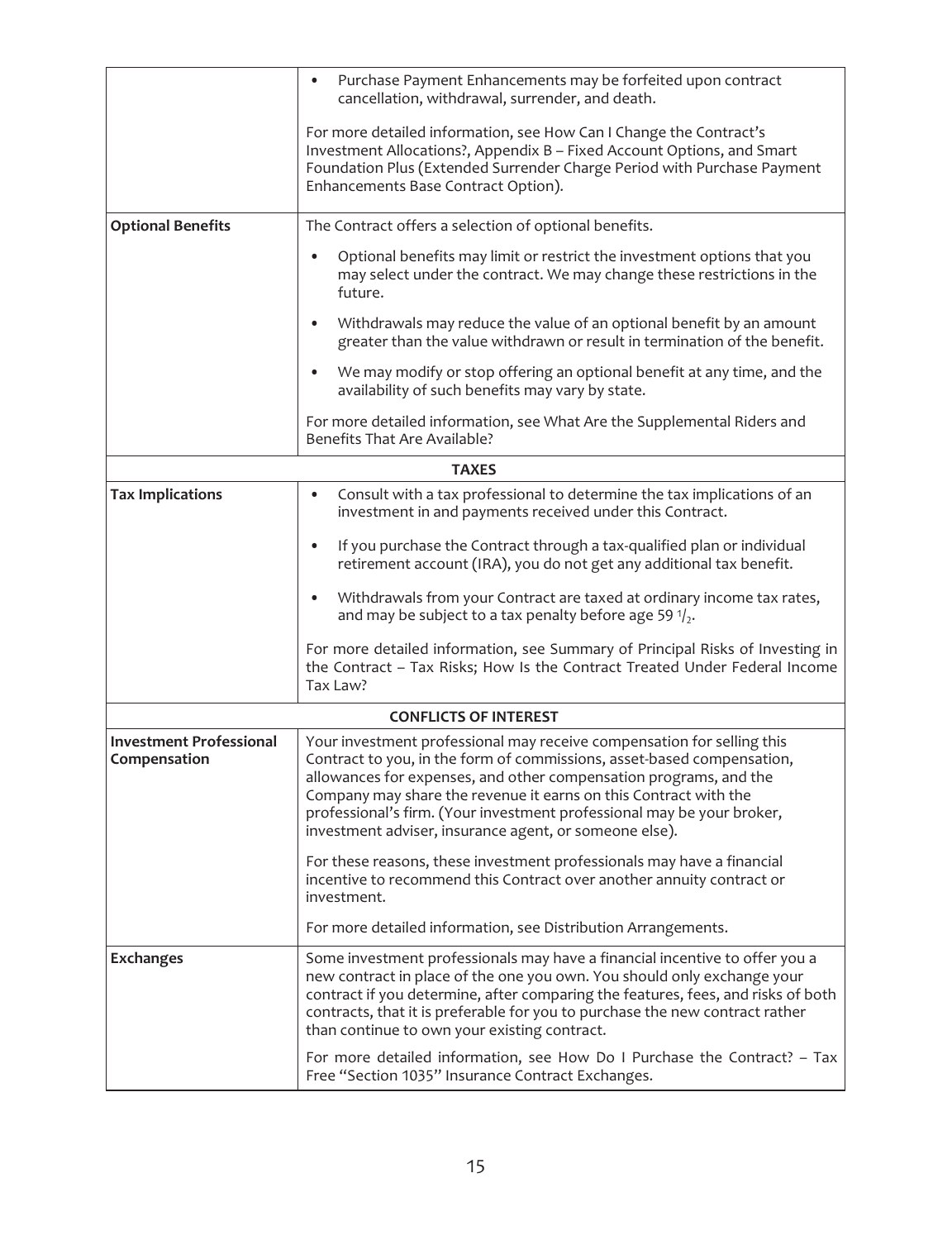# <span id="page-18-0"></span>**OVERVIEW OF THE SMART FOUNDATION VARIABLE ANNUITY CONTRACT**

The following provides an overview of the Contract's primary features. Please read the full descriptions in the rest of this Prospectus, and your Contract, for more information regarding these features and other provisions of the Contract.

# **1. Purpose of the Contract**

The Smart Foundation variable annuity contract is designed to accumulate Contract Value and to provide income over a certain period of time or for life subject to certain conditions. The Contract can supplement your retirement income by providing a stream of income payments during the Annuity Payout Period. The benefits offered under the contract may be a variable or fixed amount, if available, or a combination of both. The Contract also offers a Death Benefit payable to your designated Beneficiaries upon the death of the Contract Owner or Annuitant.

This Contract may be appropriate if you have a long investment time horizon. It is not intended for people who may need to make early or frequent withdrawals or intend to engage in frequent trading in the Variable Investment Options.

# **2. Phases of the Contract**

Your contract has two phases: (1) an accumulation (savings) phase called the Accumulation Period, prior to the Annuity Date; and (2) a payout (income) phase called the Annuity Payout Period, after the Annuity Date.

# **Accumulation (Savings) Period**

To help you accumulate assets during the Accumulation Period, you can invest your payments and earnings in different Investment Options as follows:

- The Contract allows you to allocate among the different Variable Investment Options which each invest in a specified mutual fund portfolio (each, a "Fund"). Your Contract Value will increase *or decrease* to reflect the investment performance of the Funds you select; you bear the investment risk and you can lose money invested in the Funds. *Appendix A of this Prospectus lists the Funds currently available in the Contract and includes additional information about the Funds.*
- In addition to the Variable Investment Options, the Contract allows you to allocate your Contract Value to the Fixed Account Options. The Fixed Account Options are designed to be safe investments that provide fixed returns, where the Company pays a fixed rate of interest (that it declares periodically, subject to a minimum) and where the Company bears the investment risk. *The Fixed Account Options are described in Appendix B to this Prospectus.*
- You can change the Investment Options in which you invest throughout the life of the Contract.

# **Annuity (Income) Payout Period**

You can elect to annuitize your Contract and turn your Contract Value into a stream of income payments (called annuity payments), at which time the Accumulation Period of the Contract ends. These payments may continue for a fixed period of years, for your entire life, or for the longer of a fixed period or your life. If you annuitize, your investments will be converted to income payments and you may no longer be able to choose to make withdrawals from your Contract. All benefits (including death benefits and optional benefits) terminate upon Annuitization.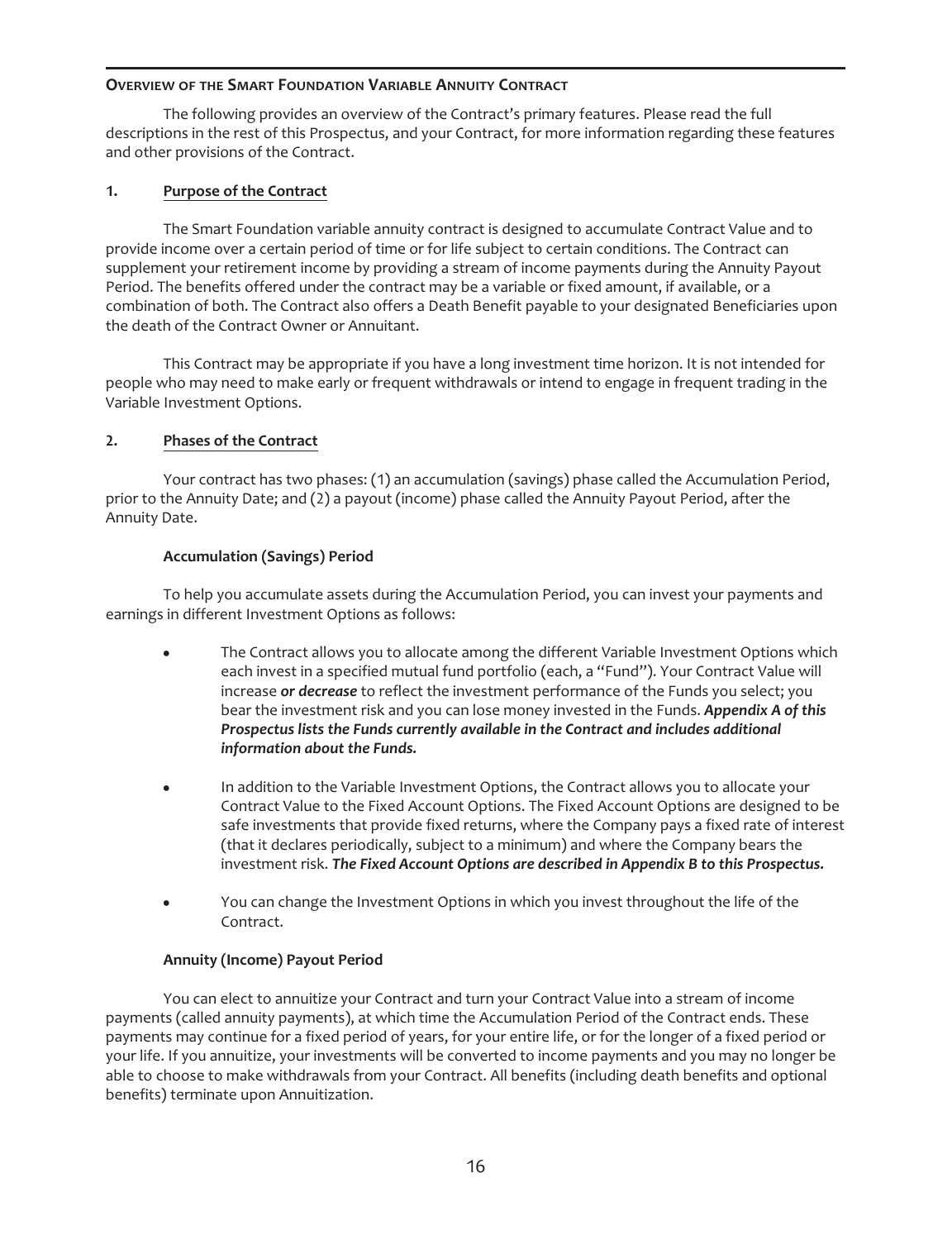However, several optional benefit riders offered under the Contract provide lifetime income payments that may be guaranteed, and still allow you to make withdrawals and be eligible for a Death Benefit. Withdrawals that exceed specified limits under an optional benefit will reduce and could eliminate the income payments and other benefits of the optional benefit, including access to a Death Benefit.

# **3. Contract Features**

# **Base Contract Options**

The Contract is available in three Base Contract Options that have different ongoing fees and Surrender Charges. Smart Foundation Prime and Smart Foundation Plus are currently offered to new investors. Smart Foundation Prime offers a 6-year Surrender Charge Period and Separate Account expenses of 1.40% on an annual basis. Smart Foundation Plus offers an 8-year Surrender Charge period and Separate Account expenses of 1.60% on an annual basis. Smart Foundation Flex, which offers a 4-year Surrender Charge Period and Separate Account expenses of 1.65%, is not currently offered to new investors.

If you elect the Smart Foundation Plus Base Contract Option, we will credit a Purchase Payment Enhancement to your Contract every time you make a Purchase Payment. Contract expenses are higher for the Smart Foundation Plus Base Contract Option, and higher than other annuity contracts we offer without a Purchase Payment Enhancement Feature. The benefit of the Purchase Payment Enhancement may be more than offset by the higher expenses, relative to the other annuity contract options we offer. The Purchase Payment Enhancement is subject to forfeiture in upon Contract cancellation, withdrawal, surrender and death. Please see "*Smart Foundation Plus (Extended Surrender Charge Period with Purchase Payment Enhancements Base Contract Option)*" in "*What is the Contract?*" for more details.

# **Transfers**

Within limitations, you may transfer Contract Value from one Variable Investment Option to another and to and from the Fixed Account Options. However, you may not transfer amounts held in the Fixed Interest Options to another Investment Option prior to the end of the Fixed Interest Option's Interest Period, which could be up to 7 years. In addition, the Contract offers two automated transfer programs — a dollar cost averaging program and an asset rebalancing program. You can elect to have your account value automatically rebalanced at no additional charge. We offer rebalancing programs that you can use to automatically reallocate your account value among your Variable Investment Options. You can also elect to allocate your investments using a dollar cost averaging program at no additional charge. Generally, you may not elect both a dollar cost averaging program and a rebalancing option.

## **Contract Value**

The Contract Value includes the amount in the Variable Investment Options and the Fixed Account Options. The value of your Contract will increase or decrease based upon the investment performance of the Variable Investment Options you choose, your Purchase Payments, interest credited to the Fixed Account Options, any partial withdrawals, and the charges we deduct.

# **Surrenders and Withdrawals**

During the Accumulation Period you can surrender the Contract or withdraw part of the Contract Value. However, the Contract is generally not a liquid investment. If you withdraw early, you may forfeit any Purchase Payment Enhancements that were credited, a Surrender Charge, a Premature Withdrawal Charge, and federal and state taxes may apply and/or you may incur a tax penalty if you are younger than 59 $\frac{y_2}{z_1}$ . Withdrawals will also generally reduce your guaranteed benefits and the amount of the reduction may be greater than the dollar amount of the withdrawal.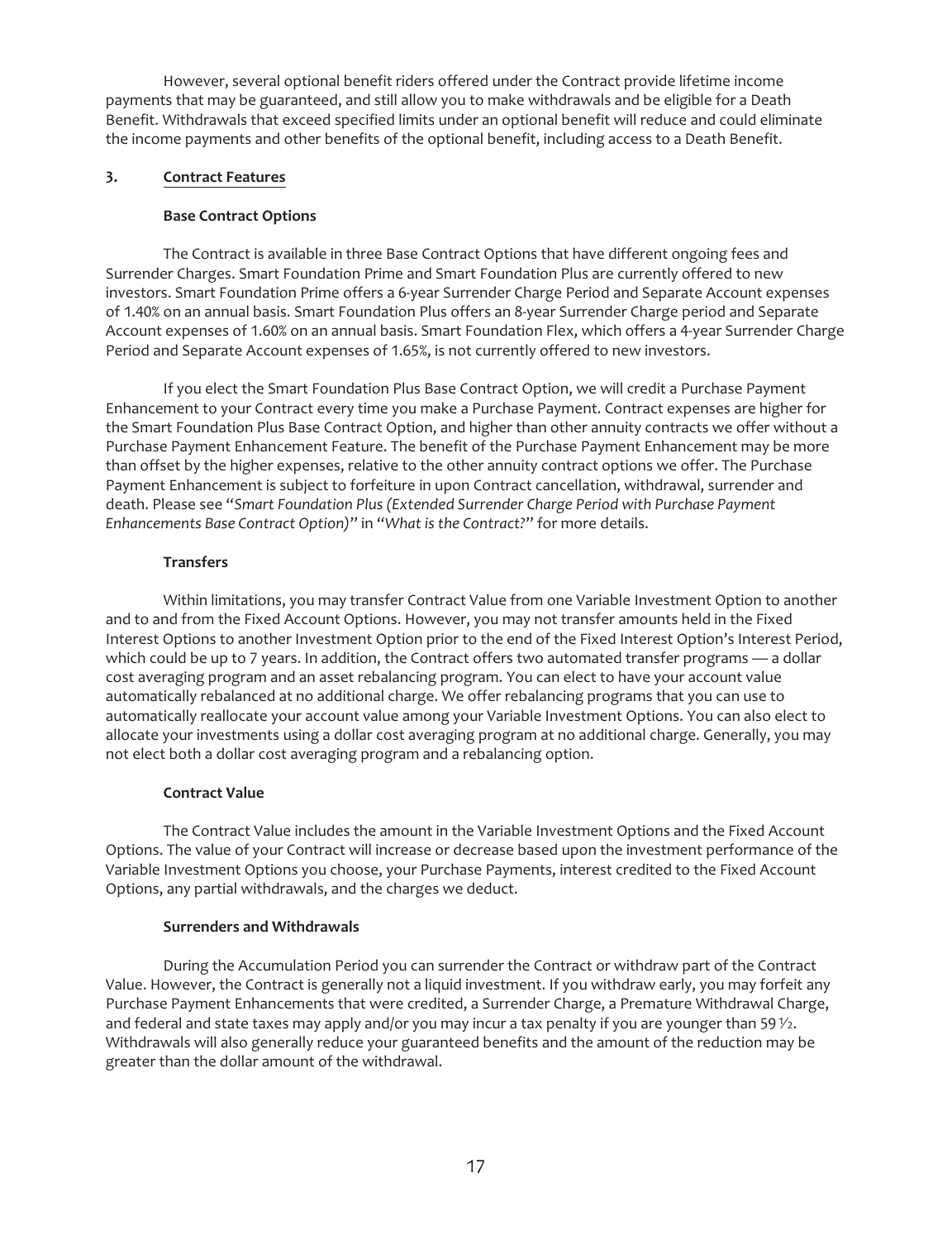### **Free Look Period: "Right to Cancel"**

You have the right to cancel your Contract within ten (10) days after you receive it (or longer in some states). This is referred to as the free look period. To cancel your Contract, simply deliver or mail the Contract to our office or to the financial professional who delivered the Contract to you.

### **Death Benefits**

Your contract includes a Death Benefit equal to the greater of Contract Value or Purchase Payments less adjusted withdrawals, that will be paid upon the death of either the Contract Owner or the Annuitant. You can also purchase an optional Enhanced Death Benefit Rider which offers a death benefit enhancement ("Death Benefit Enhancement") to your Contract.

# **Optional Benefit Riders**

In addition to the Enhanced Death Benefit Rider, you may purchase certain available optional benefits for an additional fee with Smart Foundation Prime Variable Annuity or Smart Foundation Plus Variable Annuity:

- Guaranteed Growth and Income Benefit provides for a guaranteed Lifetime Withdrawal period;
- Inflation Protector Withdrawal Benefit provides for living benefit withdrawals that are adjusted for inflation increases;
- Guaranteed Minimum Accumulation Benefit II provides for a return of a minimum value at the end of the Accumulation Benefit Period.

Check with your financial professional to determine the optional benefits that may currently be available to you.

These Optional Benefit Riders provide different methods to take income from your Contract Value or receive lifetime payments and provide certain guarantees, regardless of the investment performance of the Contract. These guarantees are subject to certain conditions, as set forth elsewhere in the prospectus.

Withdrawals that exceed specified limitations under certain Riders may result in a reduction or premature termination of those benefits or of those Riders. If you purchase an Inflation Protector Withdrawal Benefit Rider or Guaranteed Growth and Income Benefit Rider, you will be required to adhere to investment requirements under the Rider, which will limit your ability to invest in the Fixed Account and certain Variable Investment Options offered in your Contract.

### **Taxes**

You can transfer money between investment options without tax implications, and earnings (if any) on your investments are generally tax-deferred. You are taxed only when: (1) you make a surrender or withdrawal; (2) you receive an income payment from the Contract; or (3) upon payment of a Death Benefit. That means Contract Owners enjoy tax-deferred growth, which provides greater earnings potential compared to a fully taxable investment.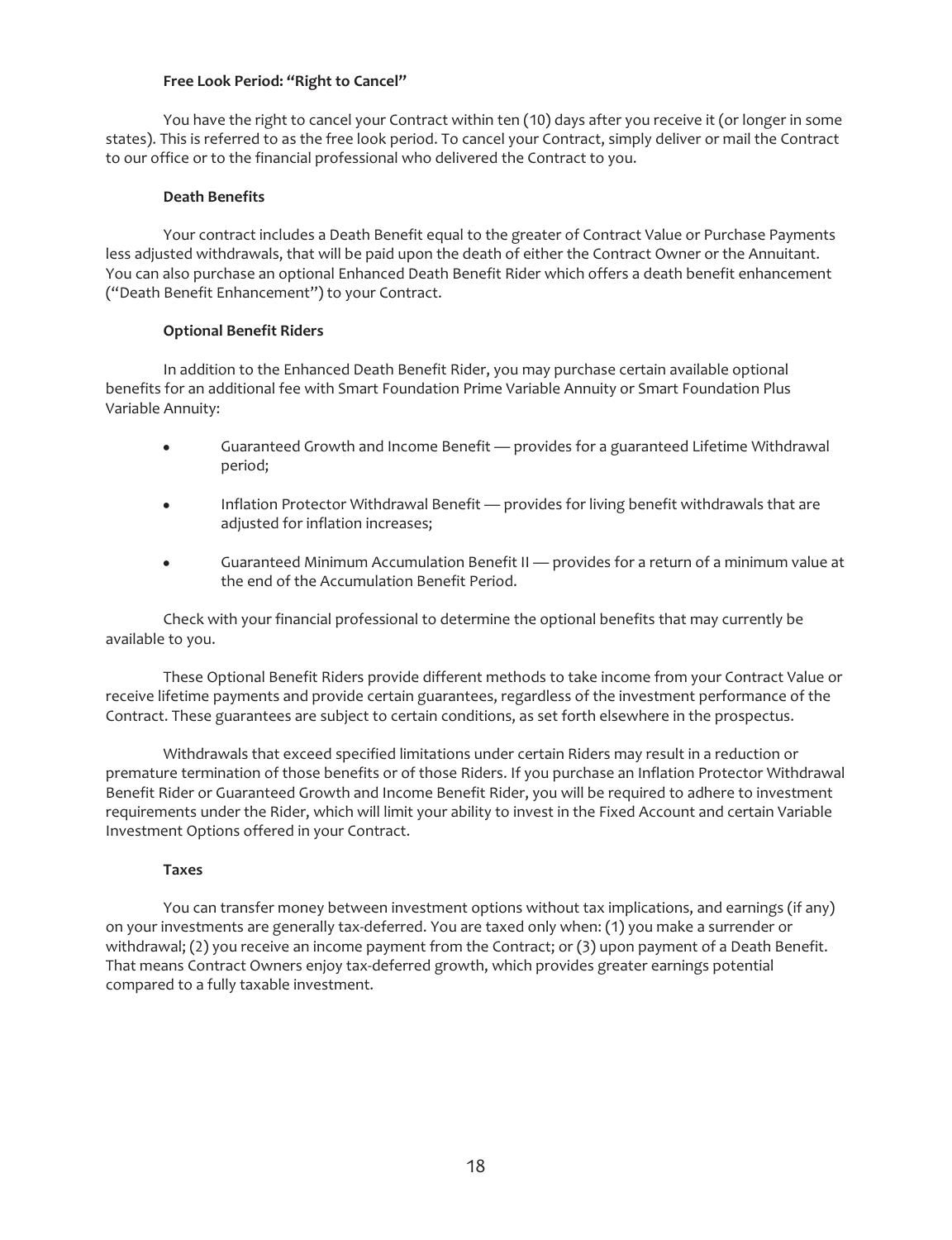### <span id="page-21-0"></span>**TABLE OF FEES AND EXPENSES**

# **The following tables describe the fees and expenses that you will pay when buying, owning, and surrendering or making withdrawals from the Contract. Please refer to your Contract specifications page for information about the specific fees you will pay each year based on the options you have elected.**

The first table describes the fees and expenses that you will pay at the time that you buy the Contract, surrender or make withdrawals from the Contract, or transfer Contract Value between Investment Options. State premium taxes may also be deducted $(1)$ .

### **Transaction Expenses**

| Sales Load Imposed on Purchases (as a percentage of Purchase Payments)        | None                       |
|-------------------------------------------------------------------------------|----------------------------|
| Maximum Surrender Charges <sup>(3)</sup> (as a percentage of Purchase Payment |                            |
|                                                                               | $8.00\%$ (2)               |
| Premature Withdrawal Charge (as a percentage of Fixed Interest Option         | 1/4 x Fixed Interest       |
|                                                                               | Option Rate <sup>(3)</sup> |
|                                                                               | $520^{(4)}$                |

1 As of the date of this Prospectus state premium taxes range from 0% to 3.5%.<br>2 Surrender Charges are expressed as a percentage of the amount of the Purch

2 Surrender Charges are expressed as a percentage of the amount of the Purchase Payment surrendered and may vary by state. The percentage charge we use is determined by the number of years since receipt of the Purchase Payment to which the charge relates if you make a withdrawal or surrender your Contract to receive its cash value.

|                                                       |                              | <b>Base Contract Option</b>        |                                           |  |
|-------------------------------------------------------|------------------------------|------------------------------------|-------------------------------------------|--|
| Number of full years since<br><b>Purchase Payment</b> | Smart<br>Foundation<br>Prime | <b>Smart</b><br>Foundation<br>Flex | <b>Smart</b><br>Foundation<br><b>Plus</b> |  |
| 0                                                     | 8.0%                         | 8.0%                               | 8.0%                                      |  |
| 1                                                     | 7.0%                         | 7.0%                               | 8.0%                                      |  |
| $\overline{2}$                                        | 6.0%                         | 6.0%                               | 8.0%                                      |  |
| 3                                                     | 5.0%                         | 5.0%                               | 7.0%                                      |  |
| 4                                                     | 4.0%                         | 0.0%                               | 6.0%                                      |  |
| 5                                                     | 3.0%                         | 0.0%                               | 5.0%                                      |  |
| 6                                                     | 1.5%                         | 0.0%                               | 4.0%                                      |  |
| 7                                                     | 0.0%                         | 0.0%                               | 3.0%                                      |  |
| 8                                                     | 0.0%                         | 0.0%                               | 2.0%                                      |  |
| 9                                                     | 0.0%                         | 0.0%                               | 0.0%                                      |  |

3 Applies to amounts withdrawn during the Interest Period from Fixed Interest Options with Interest Periods greater than one year.

4 The Transfer Fee currently is \$0. The Company reserves the right to restrict frequency of transfers or market timing at its sole discretion, and to impose a transfer fee in the future.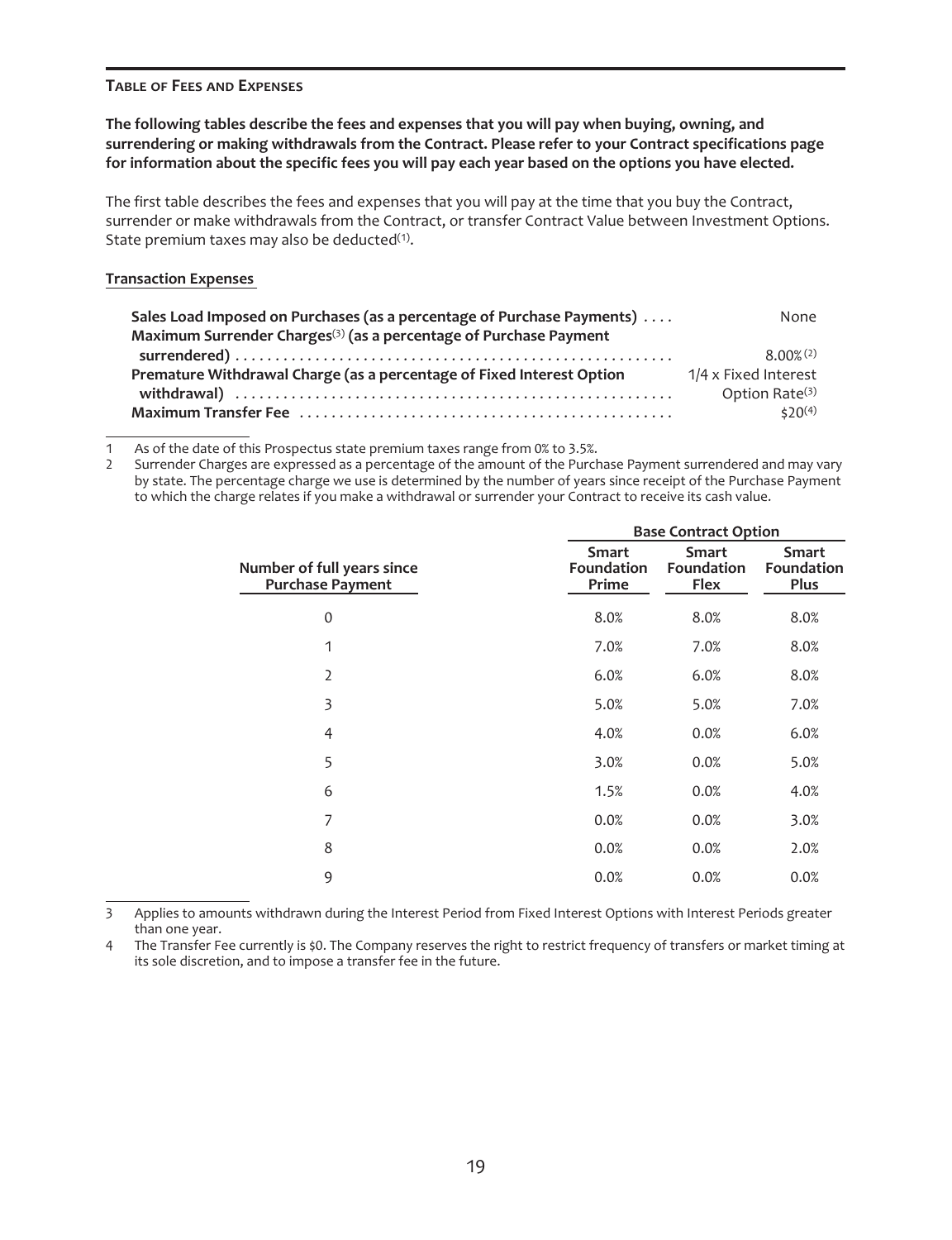**The next table describes the fees and expenses that you will pay** *each year* **during the time that you own the Contract (not including Fund fees and expenses).**

**If you choose to purchase an optional benefit, you will pay additional charges, as shown below.**

**Annual Contract Expenses**

| <b>Base Contract Option</b> |  |
|-----------------------------|--|

|                                                             | <b>DUSC COTTLE QUE ODERT</b> |                                                   |                      |
|-------------------------------------------------------------|------------------------------|---------------------------------------------------|----------------------|
|                                                             | Smart<br>Prime               | Smart<br>Foundation Foundation Foundation<br>Flex | Smart<br><b>Plus</b> |
| Base Contract Expenses (as a percentage of Variable Account |                              |                                                   |                      |
|                                                             | 1.40%                        | 1.65%                                             | 1.60%                |

**Optional Benefit Expenses (as a percentage of benefit base or Variable Account Value as applicable)**3)**:**

1 You pay \$40 or 2% of the Variable Account Value, whichever is less. You do not pay this charge if your Variable Account Value is \$50,000 or more.

2 Amount shown does not include any Optional Benefit Riders.

3 Optional benefits may not be added to a Smart Foundation Flex Variable Annuity contract purchased on or after May 27, 2016. Optional benefit expenses may vary by state.

<sup>4</sup> The current annual charge for the Guaranteed Growth and Income Benefit VI Rider is 1.25% for a Single Life Guarantee and 1.40% for a Joint Life Guarantee. The annual charge for the Guaranteed Growth and Income Benefit II, III, IV, and V Rider for Contracts purchased after March 15, 2013 and prior to November 2, 2020, is 1.10% for a Single Life Guarantee and 1.25% for a Joint Life Guarantee. The annual charge for the Guaranteed Growth and Income Benefit I Rider for Contracts purchased prior to March 15, 2012, is 1.05% for a Single Life Guarantee and 1.25% for a Joint Life Guarantee. The charge is expressed as an annual percentage; it will be assessed on the Withdrawal Benefit Base and will be deducted from the Contract Value on a quarterly basis. Please see "*Appendix D: State Variations*" for details on state variations.

<sup>5</sup> The current annual charge for the Inflation Protector Withdrawal Benefit IV Rider is 1.40% for a Single Life Guarantee and 1.65% for a Joint Life Guarantee. The annual charge for the Inflation Protector Withdrawal Benefit I, II, and III Rider for Contracts purchased prior to November 2, 2020, is 1.25% for a Single Life Guarantee and 1.50% for a Joint Life Guarantee. The charge is expressed as an annual percentage; it will be assessed on the Withdrawal Benefit Base and will be deducted from the Contract Value on a quarterly basis. Please see "*Appendix D: State Variations*" for details on state variations.

<sup>6</sup> The current annual charge for the Enhanced Death Benefit Rider is 0.35% if purchased stand-alone, 0.20% if purchased in combination with the Guaranteed Growth and Income Benefit Rider or the Inflation Protector Withdrawal Benefit Rider. The charge is expressed as an annual percentage; it will be assessed on the Enhanced Death Benefit Base and will be deducted from the Contract Value on a quarterly basis.

<sup>7</sup> The current annual charge for the Guaranteed Minimum Accumulation Benefit Rider is 0.60%. The charge will be assessed on the Variable Account Value and will be deducted from the Contract Value annually. The Rider is no longer available with new Contracts.

<sup>8</sup> The current annual charge for the Guaranteed Minimum Accumulation Benefit II Rider is 0.90%. The charge is expressed as an annual percentage; it will be assessed on the Accumulation Benefit Base and will be deducted from the Contract Value on a quarterly basis.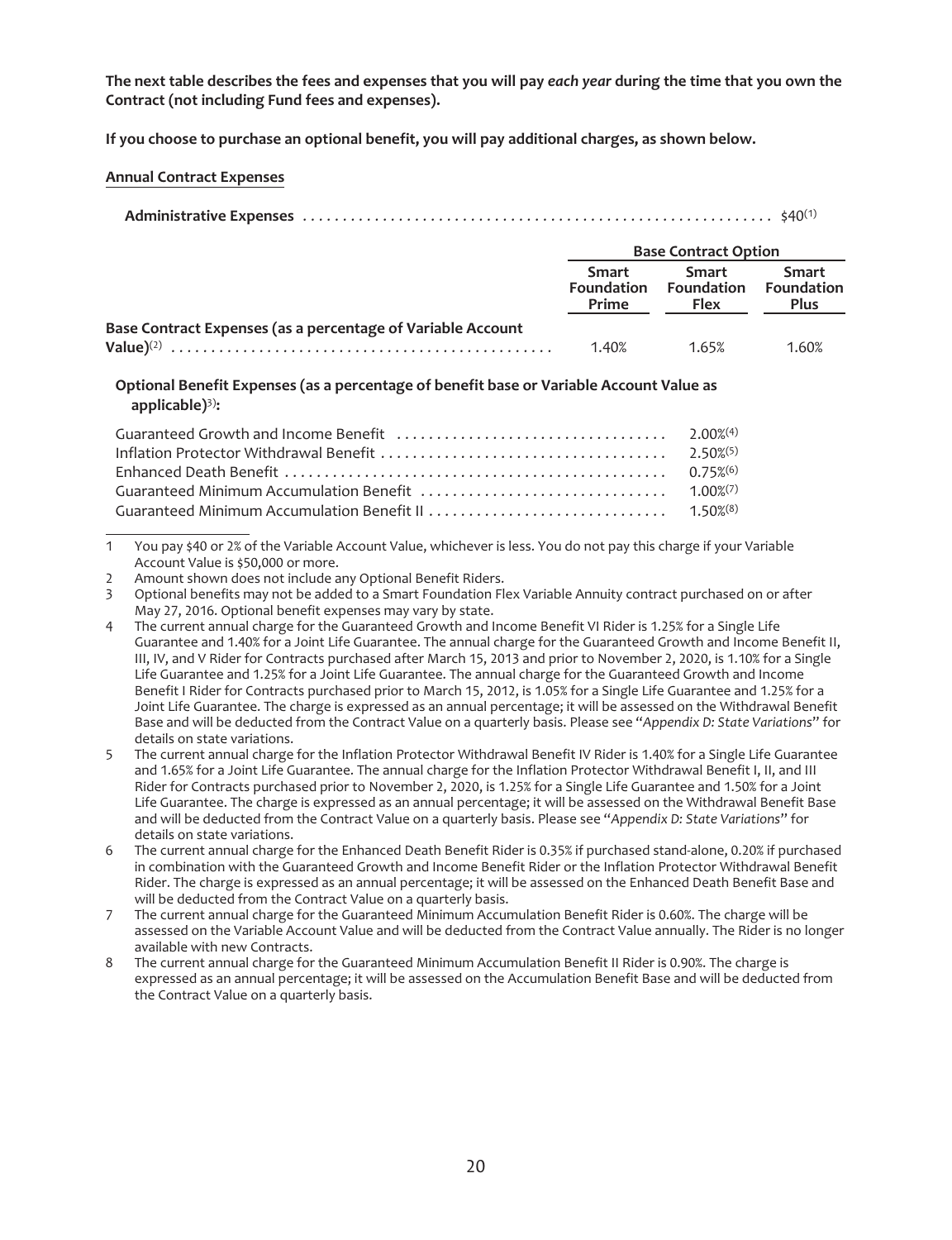**Funds' Annual Operating Expenses**

**The next table shows the minimum and maximum total operating expenses charged by the Funds that you may pay periodically during the time that you own the Contract. A complete list of Funds available under the Contract, including their annual expenses, may be found in Appendix A at the back of this document.**

| Annual Fund Expenses <sup>(1)</sup>                        | Minimum | Maximum |
|------------------------------------------------------------|---------|---------|
| <b>Total Annual Fund Operating Expenses</b>                |         |         |
| (expenses that are deducted from Fund assets, including    |         |         |
| management fees, distribution (12b-1) fees, and other      |         |         |
|                                                            | 0.34%   | 1.25%   |
| <b>Net Annual Fund Operating Expenses</b>                  |         |         |
| (expenses that are deducted from Fund assets, including    |         |         |
| management fees, 12b-1 fees, and other expenses, after any |         |         |
| expense reimbursement or fee waiver arrangements) $(2)$    | 0.34%   | 1.25%   |

Expressed as a percentage of average net assets for the fiscal year ended December 31, 2021. Fund expenses may be higher or lower in the future. This information is provided by the Funds and their agents. The information is based on 2021 expenses.

2 The range of Net Annual Fund Operating Expenses takes into account contractual arrangements for the Funds that require a Fund's investment adviser to reimburse or waive Fund expenses through at least April 30, 2023.

### **EXAMPLES**

These examples are intended to help you compare the cost of investing in the Contract with the cost of investing in other variable annuity contracts. These costs include transaction expenses, annual Contract expenses, and Annual Fund Expenses.

**The Examples assume that you invest \$100,000 in the Contract for the time periods indicated. The Example also assumes that your investment has a 5% return each year. The Maximum Expenses Examples assume the most expensive combination of Annual Fund Expenses and optional benefits available for an additional charge. The Minimum Expenses Examples assume the least expensive Annual Fund Expenses and that no optional benefits are purchased. The example for Smart Foundation Plus Base Contract Option assumes that a 4.00% Purchase Payment Enhancement was applied to the Contract Value at the time of issue. Although your actual costs may be higher or lower based on these assumptions, your costs would be:**

### **Maximum Expenses Examples**

If you surrender your Contract at the end of the applicable time period and have purchased optional benefits with maximum charges(1):

| <b>Base Contract Option</b>   | One<br>Year | Three<br>Years                          | <b>Five</b><br>Years | Ten<br>Years |
|-------------------------------|-------------|-----------------------------------------|----------------------|--------------|
| <b>Smart Foundation Prime</b> |             | \$13,013 \$23,028 \$33,307 \$61,027     |                      |              |
| <b>Smart Foundation Flex</b>  |             | \$13,239 \$23,667 \$30,979 \$62,631     |                      |              |
| <b>Smart Foundation Plus</b>  |             | $$13,527$ $$26,294$ $$37,229$ $$64,807$ |                      |              |

If you do not surrender your Contract or if you annuitize at the end of the applicable time period and you have purchased optional benefits with maximum charges<sup>(1)</sup>:

| <b>Base Contract Option</b> | One<br>Year | Three<br>Years                     | <b>Five</b><br>Years | Ten<br>Years |
|-----------------------------|-------------|------------------------------------|----------------------|--------------|
| Smart Foundation Prime      |             | \$5,888 \$17,814 \$29,934 \$61,027 |                      |              |
| Smart Foundation Flex       |             | \$6,133 \$18,496 \$30,979 \$62,631 |                      |              |
| Smart Foundation Plus       |             | \$6,327 \$19,094 \$32,002 \$64,807 |                      |              |
|                             |             |                                    |                      |              |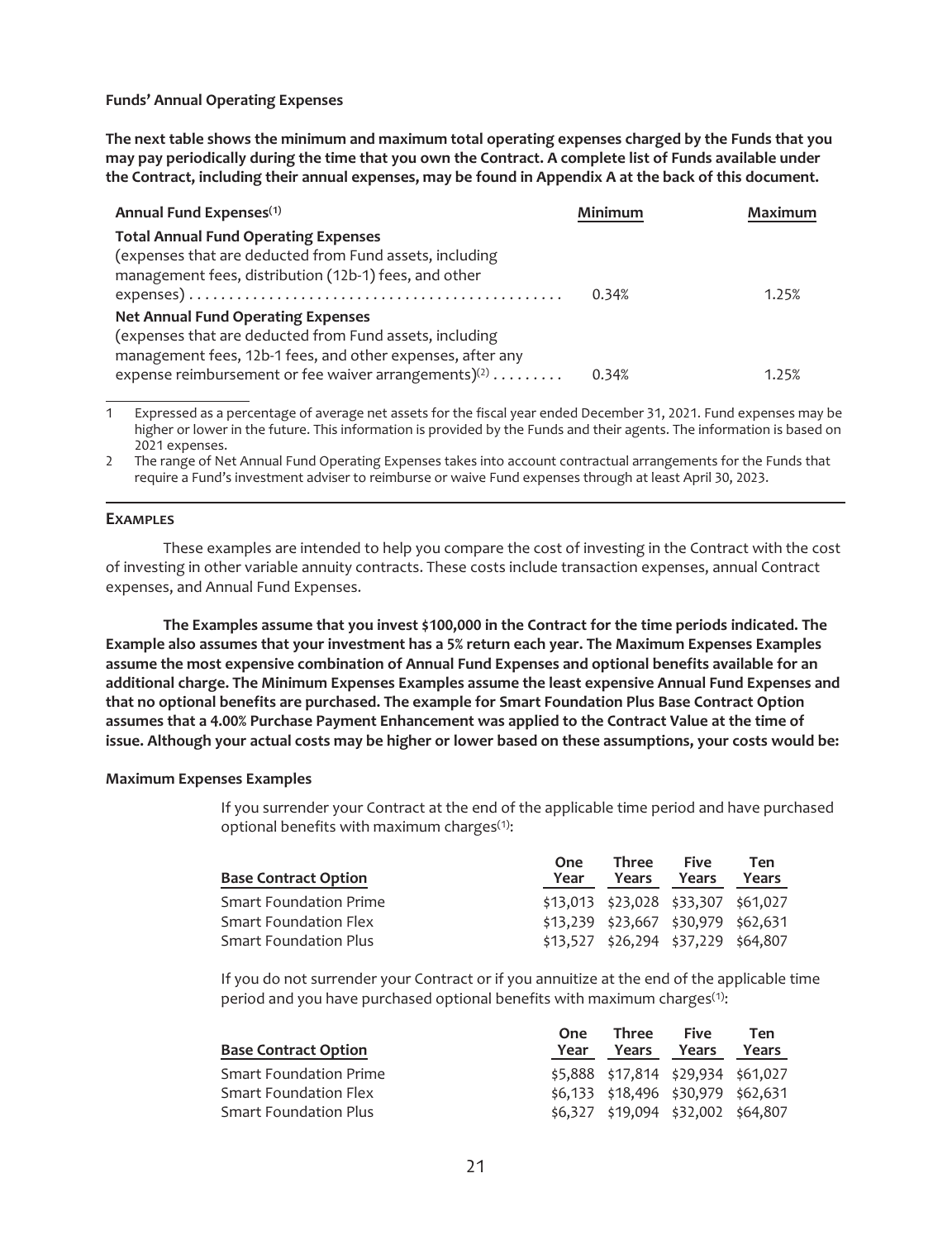### **Minimum Expenses Examples**

If you surrender your Contract at the end of the applicable time period and have not purchased any optional benefits<sup>(2)</sup>:

| <b>Base Contract Option</b>   | One<br>Year | Three<br>Years | <b>Five</b><br>Years                   | Ten<br>Years |
|-------------------------------|-------------|----------------|----------------------------------------|--------------|
| <b>Smart Foundation Prime</b> |             |                | \$8968 \$10,880 \$13,037 \$20,517      |              |
| <b>Smart Foundation Flex</b>  |             |                | $$9,220$ $$11,644$ $$10,726$ $$23,167$ |              |
| <b>Smart Foundation Plus</b>  |             |                | \$9,248 \$13,535 \$16,289 \$23,548     |              |

If you do not surrender your Contract or if you annuitize at the end of the applicable time period and have not purchased any optional benefits<sup>(2)</sup>:

| <b>Base Contract Option</b>   | One<br>Year | Three<br>Years | <b>Five</b><br>Years                  | Ten<br>Years |
|-------------------------------|-------------|----------------|---------------------------------------|--------------|
| <b>Smart Foundation Prime</b> |             |                | $$1,768$ $$5,480$ $$9,437$ $$20,517$  |              |
| Smart Foundation Flex         |             |                | $$2,020$ $$6,244$ $$10,726$ $$23,167$ |              |
| <b>Smart Foundation Plus</b>  |             |                | $$2,048$ $$6,335$ $$10,889$ $$23,548$ |              |

1 Combining the Inflation Protector Withdrawal Benefit Rider with Enhanced Death Benefit Rider will result in the highest possible maximum Rider Charges of 3.25%. This Example also assumes maximum Fund expenses of 1.25%.

2 Assumes that no optional benefit riders are purchased and minimum Fund expenses of 0.34%.

Certain Contract charges are currently assessed at less than their maximum levels. We may increase these current charges in the future up to the guaranteed maximum levels, as determined in the Company's sole discretion. Without limiting the foregoing, the Company may increase current charges due to the Company's experience with respect to mortality, expenses, taxes, persistency, capital requirements, reserve requirements, and changes in applicable laws. Although some underlying Funds may have expense limitation agreements, the operating expenses of the underlying Funds are not guaranteed and may increase or decrease over time.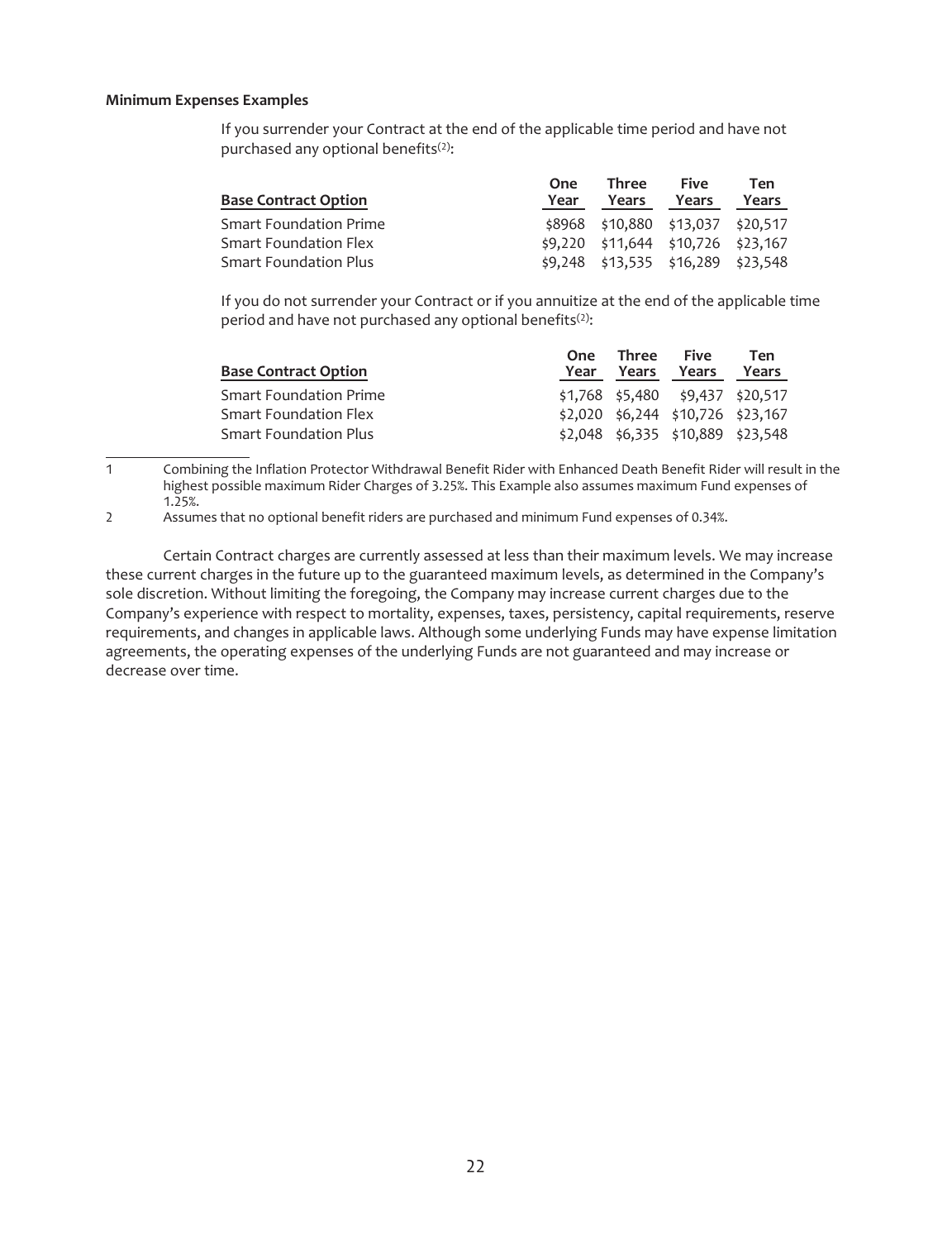### <span id="page-25-0"></span>**SUMMARY OF PRINCIPAL RISKS OF INVESTING IN THE CONTRACT**

Many benefits of the Smart Foundation Variable Annuity Contract have a corresponding risk, and both benefits and risks should be considered before you purchase a Contract. More complete and detailed information about these features is provided later in this Prospectus and in the SAI.

### **Investment Risk**

The value of your Contract, which may be invested in Variable Investment Options, will vary with the investment performance of the options you select. There is a risk that the investment performance of the Variable Investment Options may be unfavorable or may not perform up to your expectations, which may decrease the amount of your Contract Value. If the Variable Investment Options you select for your Contract perform poorly you could lose money, including some or all of the Purchase Payments made. Each Variable Investment Option invests in an underlying Fund, and a comprehensive discussion of the investment risks of each of the underlying Funds may be found in the prospectus for each of the Funds.

Each underlying Fund has its own investment objective and investment strategy. The performance of each will vary, and some Funds are riskier than others. We do not guarantee the investment performance of the Variable Investment Options or Funds. You bear the entire investment risk for all amounts allocated to the Variable Investment Options. Your investment allocation choices should be consistent with your personal investment objective and your risk tolerance. Before allocating money to a Variable Investment Option, please read the prospectus for the underlying Fund carefully.

The value of your Contract may also be invested in Fixed Account Options. Purchase Payments and Contract Value allocated to the Fixed Account Options may be kept there for an extended period of time due to restrictions on transfers out of the Fixed Account Options. There is a risk that other investment options will perform more favorably than the Fixed Account Options while your Contract Value remains there. There is also the risk that the Fixed Account Options will not be credited with an interest rate higher than the Minimum Guaranteed Interest Rate.

In addition, a variable annuity is designed to provide for the accumulation of retirement savings or to help meet other long-term financial objectives. Substantial fees, expenses, and tax implications generally make variable annuities unsuitable as a short-term savings vehicle.

### **Liquidity Risk; Limitations on Access to Contract Value**

The Contract is generally not a liquid investment. Depending on the Contract you select, Surrender Charges will apply for up to 8 years following your last Purchase Payment. The Contract is designed for longterm investment. It is not suitable as a short-term investment vehicle. There are limitations on your ability to access your Contract Value through surrenders and partial withdrawals, including Surrender Charges, Premature Withdrawal Charges, possible tax consequences, adverse impacts on Contract benefits, and administrative requirements.

You should carefully consider the risks associated with taking a withdrawal or surrendering the Contract. The proceeds of your withdrawal or surrender may be subject to ordinary income taxes, including a tax penalty if you are younger than age 59 $\frac{1}{2}$ . You should also consider the impact that a withdrawal may have on the standard and optional benefits under your Contract. For example, under the Standard Death Benefit as well as certain optional benefit riders, excess or early withdrawals may reduce the value of the guaranteed benefit by an amount greater than the amount withdrawn and could result in termination of the benefit. Withdrawals and surrender may result in the forfeiture of Purchase Payment Enhancements.

### **Risks Relating to Purchase Payment Enhancements**

If you elect the Smart Foundation Plus Base Contract Option, we will credit a Purchase Payment Enhancement to your Contract every time you make a Purchase Payment. Contract expenses are higher than the Smart Foundation Prime Contract, and higher than other annuity contracts we offer without a purchase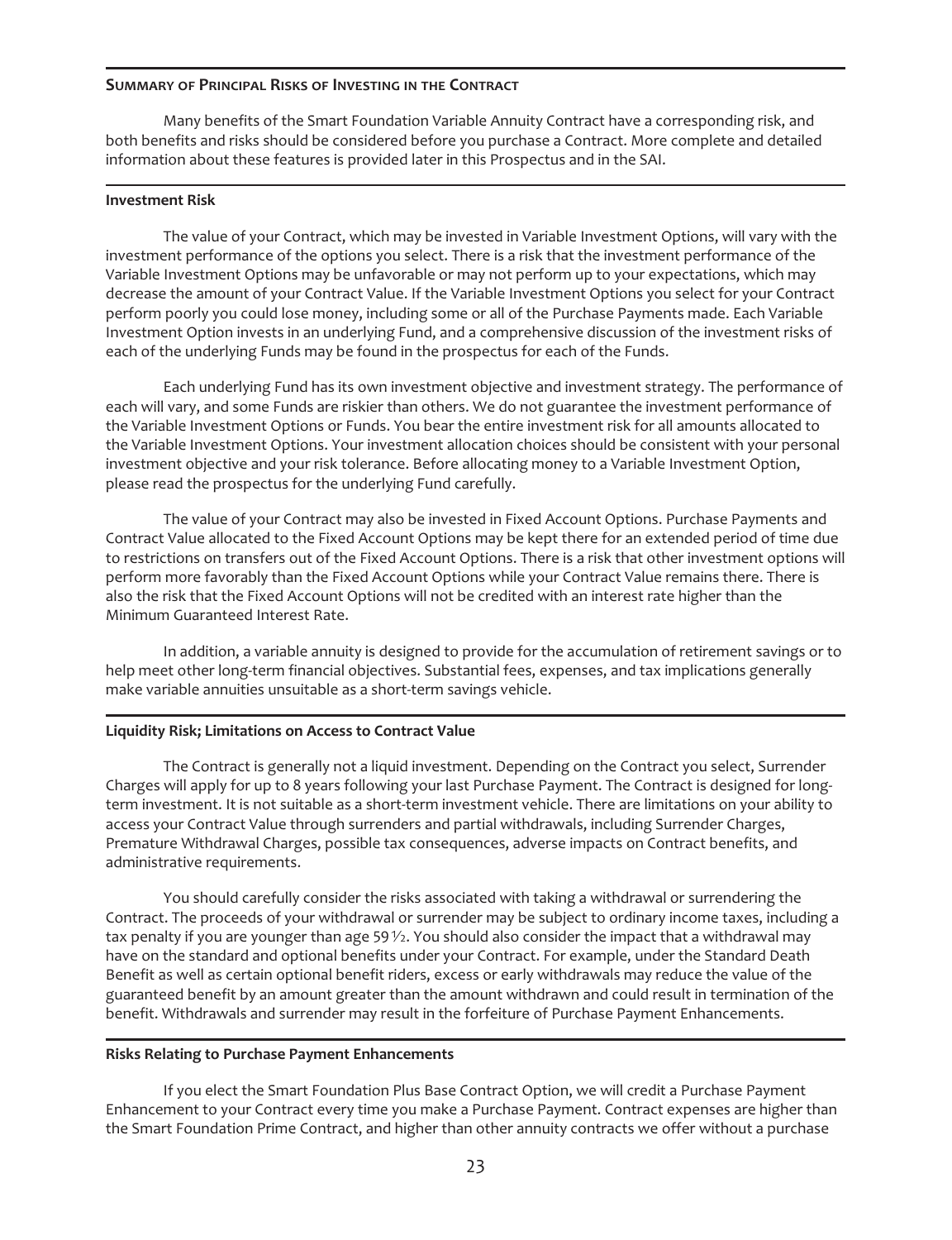payment enhancement feature. The benefit of the Purchase Payment Enhancement may be more than offset by the higher expenses, relative to other annuity contracts we offer. The Purchase Payment Enhancement may be forfeited upon Contract cancellation, withdrawal surrender, and death.

### **Risk of an Increase in Fees and Expenses**

Certain insurance charges are currently assessed at less than their maximum levels. We may increase these current charges in the future up to the guaranteed maximum levels, as determined in the Company's sole discretion. (See "*Table of Fees and Expenses*" above for more information.) Without limiting the foregoing, the Company may increase current charges due to the Company's experience with respect to mortality, expenses, reinsurance costs, taxes, persistency, capital requirements, reserve requirements, and changes in applicable laws, or for any other reason.

In addition, the operating expenses of the underlying Funds are not guaranteed and may increase (or decrease). Although some underlying Funds may have expense limitation agreements, those agreements are temporary.

# **Taxes and Tax Risks**

The federal income tax law that applies to life insurance companies and to the Contract is complex and subject to change. The tax considerations discussed in this Prospectus are general in nature and describe only federal income tax law (not state, local, foreign or other federal tax laws). Moreover, the tax aspects that apply to a particular person's Contract may vary depending on the facts applicable to that person. Tax rules may change without notice. Changes in the law could adversely affect the current tax advantages of purchasing the Contract.

The information in this Prospectus is based on our understanding of the present federal income tax laws as they are currently interpreted by the Internal Revenue Service. We reserve the right to make changes in the Contract in the event of a change in the tax law for the purpose of preserving the current tax treatment of the Contract. You may wish to consult counsel or other competent tax advisers for more complete information.

# **Potentially Harmful Transfer Activity**

This Contract is not designed as a vehicle for market timing. Accordingly, your ability to make transfers under the Contract is subject to limitation if we determine, in our sole opinion, that the exercise of that privilege may disadvantage or potentially hurt the rights or interests of other Contract Owners. We have limitations and restrictions on transfer activity but we cannot guarantee that these limitations and restrictions will be effective in detecting and preventing all transfer activity that could potentially disadvantage or hurt the rights or interests of other Contract Owners. Potentially harmful transfer activity could result in reduced performance results for one or more Variable Investment Options, due to among other things:

- portfolio management decisions driven by the need to maintain higher than normal liquidity or the inability to sustain an investment objective;
- increased administrative and fund brokerage expenses; and/or
- dilution of the interests of long-term investors.

An underlying Fund may reject any order from us if it suspects potentially harmful transfer activity, thereby preventing us from implementing your request for a transfer.

### **Insurance Company Risks**

Our business activity and operations, and/or the activities and operations of our service providers and business partners, are subject to certain risks, including, those resulting from information systems failures, cyber-attack, or current or future outbreaks of infectious diseases, epidemics or pandemics ("serious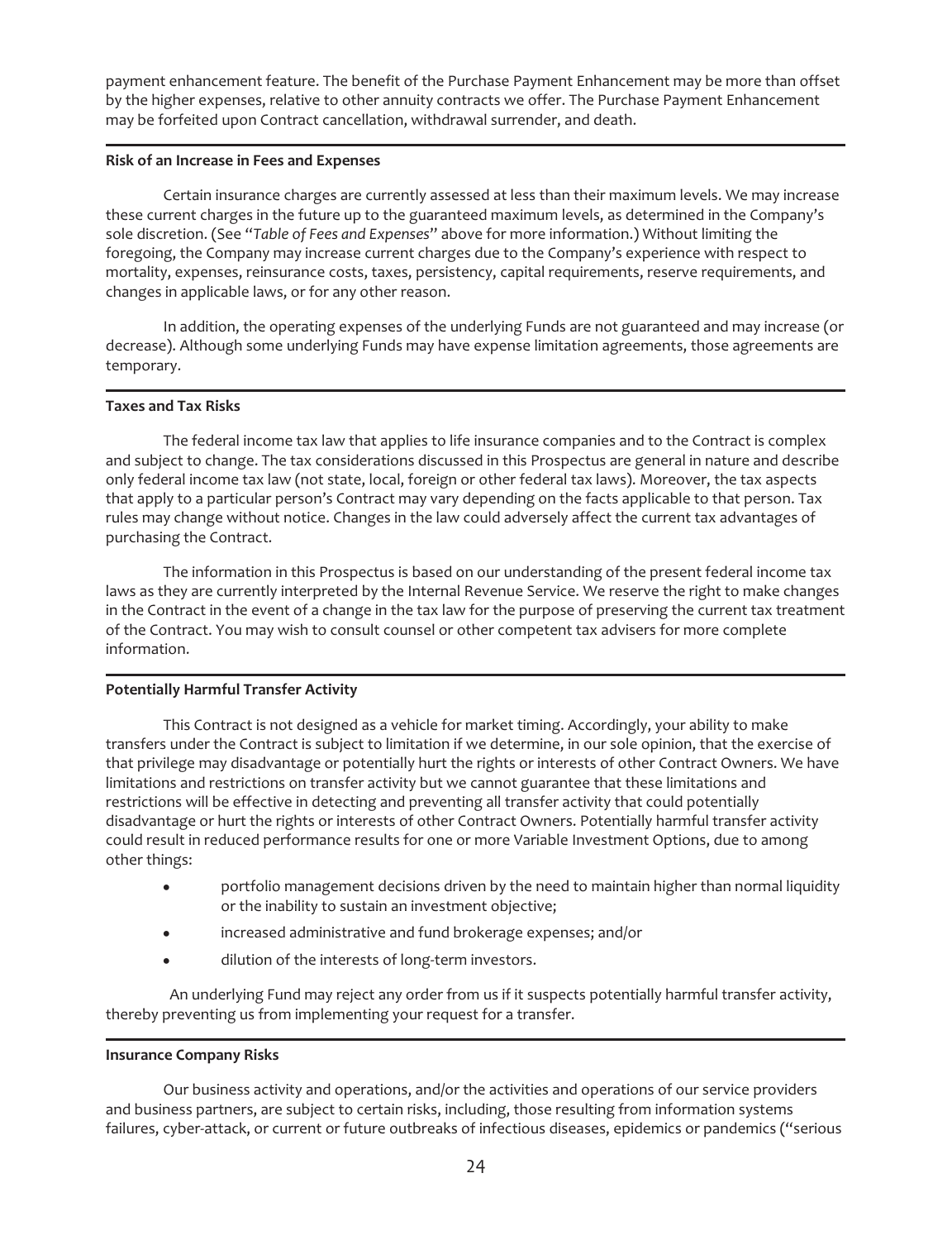infectious disease outbreaks"). These risks are common to all insurers and financial service providers and may materially impact our ability to administer the Contract (and to keep Contract Owner information confidential).

Unlike the assets in our Separate Account, the assets in our general account (including all of the Fixed Account Options) are subject to liabilities arising from any of our other business. Our ability to pay general account guarantees, including amounts under the Fixed Account Options, the death benefit, optional rider benefits, and other insurance guarantees, is subject to our financial strength and claims paying ability.

# **Optional Benefit Risks**

There are a variety of optional benefits under the Contract that are designed for different financial goals and to protect against different financial risks. If you elect an optional benefit, you may be subject to investment restrictions, which means you may not be permitted to invest in certain investment options or you may be permitted to invest in certain investment options only to a limited extent. Failing to satisfy applicable investment restrictions may result in the termination of your optional benefit. We impose investment restrictions to reduce the risk of investment losses that may require us to use our own assets to make guaranteed payments under an optional benefit. In turn, your compliance with the investment restrictions could limit your participation in market gains. This may conflict with your investment objectives by limiting your ability to maximize potential growth of your Contract Value and the value of your guaranteed benefits. Optional benefits are designed to provide a minimum guarantee, and the likelihood of the Company paying this minimum may be reduced given the restrictions under the Rider, including those relating to investment restrictions.

There is a risk that you may not choose the benefit or benefits that are best suited for you based on your present or future needs and circumstances. If you take a withdrawal from your Contract, the withdrawal may significantly reduce the benefits under the rider, perhaps by more than the amount of the withdrawal, and could terminate the optional benefit. In addition, if you elect an optional benefit and do not use it, or if the contingencies upon which the benefit depend never occur, you will have paid for a benefit that did not provide a financial return. There is also a risk that a financial return of an optional benefit, if any, will ultimately be less than the amount you paid for the benefit. You should consult with your financial professional to determine which optional benefits (if any) are appropriate for you.

# **Information Systems, Technology Disruption and Cyber Security Risks**

We rely heavily on interconnected computer systems and digital data to conduct contract activity. As such, policy activity is highly dependent upon the effective operation of our internal computer systems and those of our service providers. All systems are vulnerable to disruptions as the result of natural disasters, man-made disasters, hacking, criminal activity, pandemics, utility outages and other events beyond our control and are susceptible to operational and information security risks resulting from information systems failure, including hardware and software malfunctions and cyberattacks. Cyberattacks may interfere with contract transaction processing, or cause the release and/or destruction of contract owner or business information including the securities in which the underlying funds invest, which may cause the underlying funds to lose value. There can be no assurance that we, the underlying funds or our service providers will avoid losses affecting policies that result from cyberattacks or information security breaches in the future. These risks also apply to other insurance and financial services companies and businesses.

We have established policies, standards, procedures and practices to limit the effect of business interruptions and protect the confidentiality, integrity, availability and privacy of contract owner information. Safeguards are maintained to reasonably protect our systems and information against anticipated threats or hazards. Controls have been implemented to safeguard data in transit, at rest, and to restrict access to contract owner data including, but not limited to, antivirus and anti-malware software, periodic vulnerability assessments and penetration tests, and, comprehensive business continuity planning. There can be no assurance that these policies, procedures and controls will be effective or successful.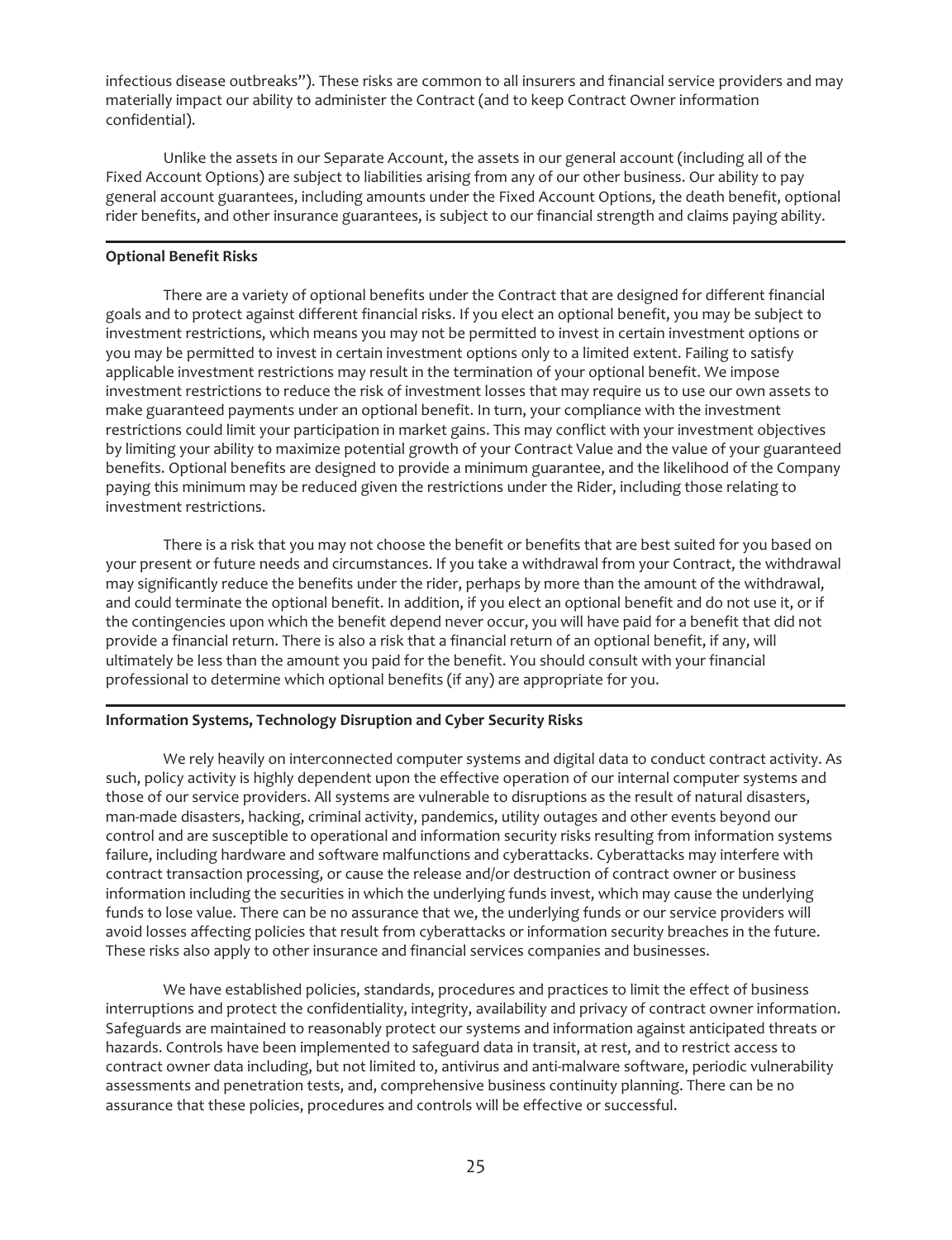# <span id="page-28-0"></span>**QUESTIONS AND ANSWERS**

This part of the prospectus provides answers to important questions about the Contract. The questions, and answers to the questions, are on the following pages.

| Question | Page |
|----------|------|
|          |      |
|          |      |
|          |      |
|          |      |
|          |      |
|          |      |
|          |      |
|          |      |
|          |      |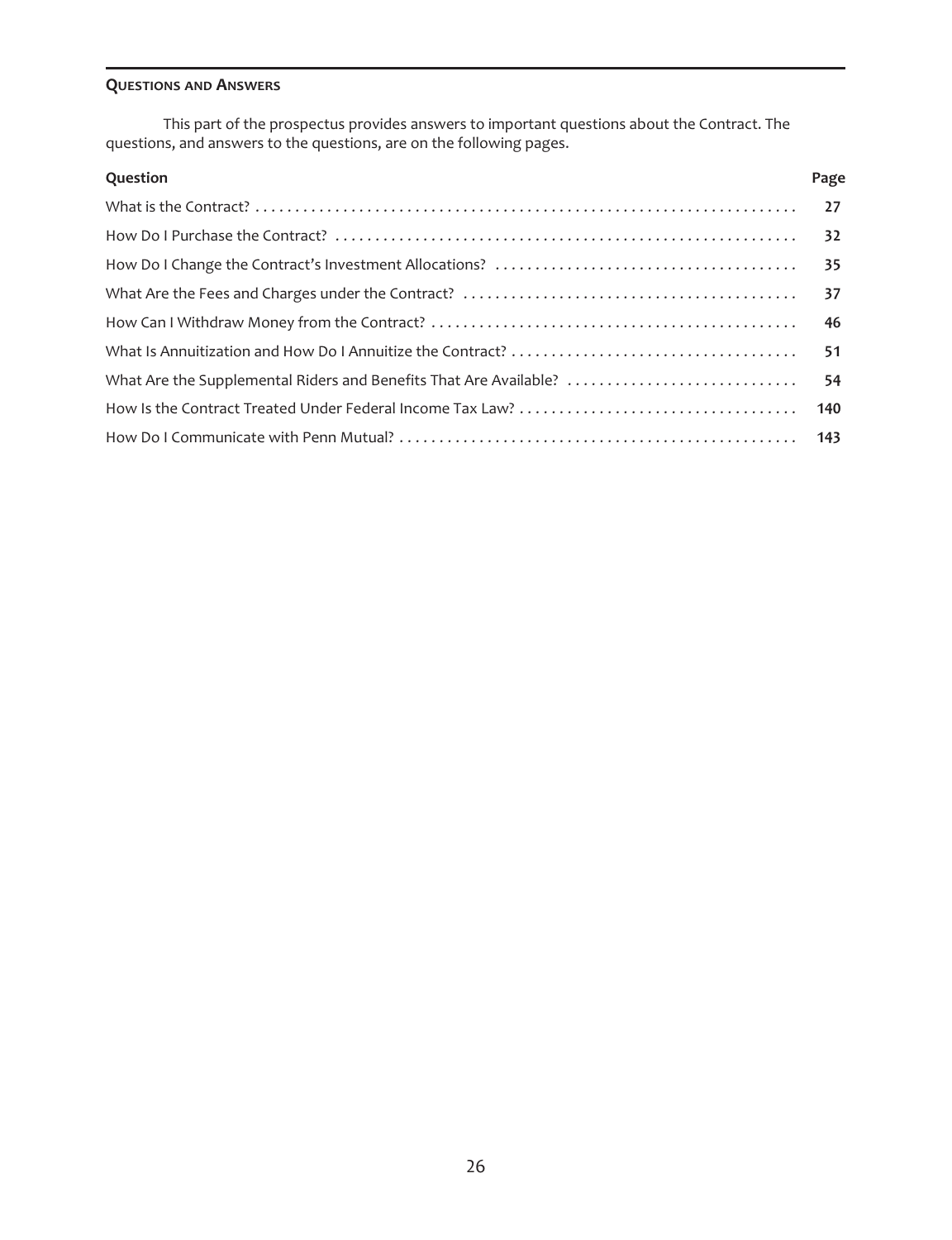### <span id="page-29-0"></span>**What Is the Contract?**

This Prospectus primarily describes Contracts issued on or after the date of this Prospectus. Contracts issued before the date of this Prospectus may have different features and charges.

Your Contract is an Individual Variable and Fixed Deferred Annuity with flexible Purchase Payments, which provides for tax-deferred accumulation of Purchase Payments, fixed annuitization options that can guarantee income payments for a specified period or for the lifetime of the Annuitant(s), and a Standard Death Benefit.

*Your Contract has:*

- an Accumulation Period, during which you make one or more Purchase Payments and we invest your payments as you direct us; and
- an Annuity Payout Period, during which we make annuity payments to you. Your Annuity Payout Period begins on your Annuity Date.

The Contract allows you to invest in:

- the Separate Account, through which you may invest in one or more of the available Funds; and
- the Fixed Interest Options. The Fixed Accounts are guaranteed and funded by Penn Mutual through its general account.

*You decide, within Contract limits,*

- how often you make a Purchase Payment and how much you invest (subject to minimum and maximum limits of the Contract);
- the Variable Investment Options and/or the Fixed Interest Options into which your Purchase Payments are invested (subject to the limitations with the presence of an optional benefit);
- whether or not to transfer money among the available Variable Investment Options and/or the Fixed Interest Options (subject to limitations of the Contract and the presence of an optional benefit);
- the type of annuity that we pay and who receives the annuity payments;
- the Beneficiary or Beneficiaries to whom we pay a death benefit (subject to limitations of the Contract and the presence of an optional benefit); and
- the amount and frequency of withdrawals from the Contract Value (subject to limitations of the Contract).

We may amend your Contract at any time to comply with legal requirements. State law may require us to obtain your approval for any Contract amendment. We reserve the right to add, combine, or remove any Variable Investment Options when permitted by law. We may, with any required approval of the SEC and the governing state insurance department, substitute another mutual fund for any of the Funds currently available. In the event of a Fund merger, any future Purchase Payments will be allocated to the successor or acquiring Fund. In the event of the liquidation of a Fund, you will be required to provide a new allocation to one of the available Funds for future Purchase Payments. We will notify you of any material contract amendment and any mutual fund substitutions, liquidations, or mergers.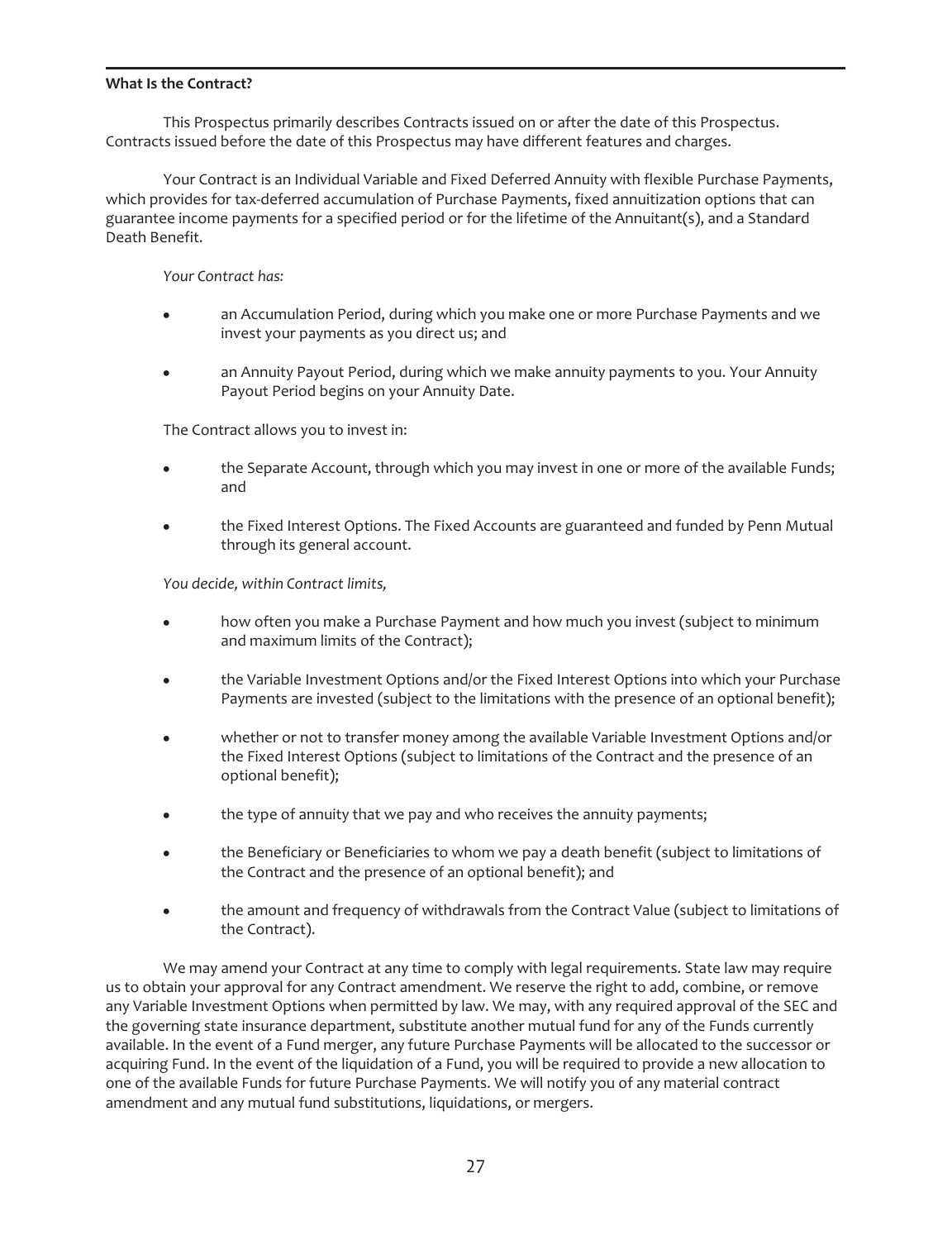The Contract is available to individuals, business entities and trusts. The Contract may be issued as an individual retirement annuity (IRA) on a contributory and rollover basis. The Contract may be suitable for certain qualified plans, where a separate individual annuity is issued per participant, and each participant is a single Annuitant. It is not suitable for group qualified plans because it is an individual annuity, not a group Contract.

### *Contract Changes*

Written notice from the Contract Owner(s) is required to process any Contract change. You may request the following changes to your Contract:

**Annuity Date Change —** Approval of your request will be subject to the waiting period described in the Contract and maximum maturity date determined by state law.

**Beneficiary Change —** Approval of your request will be subject to provisions of the Contract, as well as any transactions made by the Contract Owner or actions taken by the Company prior to receipt of this notice; the change form is provided by the Company.

**Ownership Change (Absolute Assignment) —** Upon written notice to the Company, and upon receipt of all the information required to process the request, you may assign the Contract to a new Contract Owner. A service form that indicates the required information will be provided by the Company for your convenience. Approval of your request is subject to restrictions. Changes in Contract Owner designation, unless specified otherwise, shall take effect on the date the Contract Owner(s) sign the notice of change. Approval of any ownership change is subject to any transactions that you make or actions taken by the Company prior to receipt of this notice. The Company shall not be liable for the validity of the assignment. The Contract will allow a maximum of two natural persons as Owner(s) and Annuitant(s). The new Contract Owner(s) and Annuitant(s) must meet the issue age requirements and all other requirements specified in the Contract at the time of designation. We may restrict the Contract Owner designation change if required for purposes of satisfying applicable laws or regulations. If there are any optional benefits attached to your Contract, they may be terminated as a result of the change of ownership (please, see the termination provisions section of the optional benefit that applies to you). Change of ownership can also have tax consequences and you should consult your tax advisor prior to requesting a change. In addition, change of ownership provisions may vary by state — please see "*Appendix D: State Variations*."

Annuitant cannot be changed, except when the Contract Owner becomes the Annuitant as a result of such change, or as a consequence of Annuitant's death (when Contingent Annuitant becomes Annuitant) or divorce (when Annuitant or Joint Annuitant is replaced with a new spouse or removed from the Contract).

### *Base Contract Options*

**Smart Foundation Prime (Standard Base Contract Option) —** Smart Foundation Prime is the standard option of your Base Contract. It offers a seven-year Surrender Charge Period (based on each Purchase Payment), and the lowest base contract expenses of the three options.

**Smart Foundation Flex (Short Surrender Charge Period Base Contract Option; not available for contracts purchased on or after June 12th, 2017) —** Smart Foundation Flex offers a four-year Surrender Charge Period (based on each Purchase Payment) and has increased base contract expenses.

Optional benefits were not available on Smart Foundation Flex contracts purchased on or after May 27, 2016.

**Smart Foundation Plus (Extended Surrender Charge Period with Purchase Payment Enhancements Base Contract Option) —** Smart Foundation Plus offers a nine-year Surrender Charge Period (based on each Purchase Payment) and Purchase Payment Enhancements and has increased base contract expenses. With the Purchase Payment Enhancement feature, each time you make a Purchase Payment, Penn Mutual will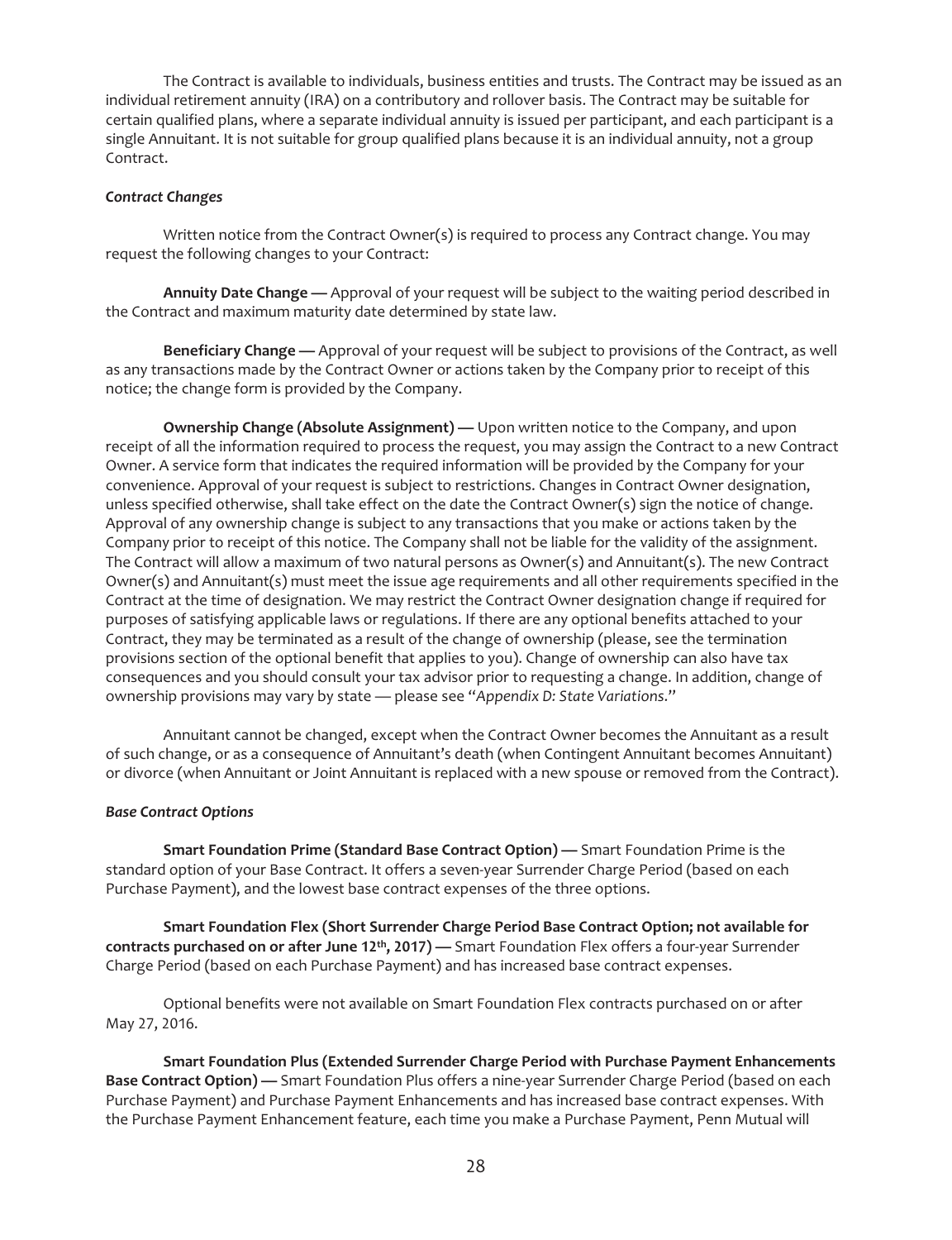credit your Contract Value with an additional Purchase Payment Enhancement amount. Contract expenses may be higher than other annuity contracts offered by Penn Mutual without a Purchase Payment Enhancement feature. The benefit of the Purchase Payment Enhancement may be more than offset by the higher expenses for this option, relative to other annuity contracts we offer, especially if withdrawals are made in the early years of the Contract.

The Contract provides no specific charge for providing the Purchase Payment Enhancement. Penn Mutual pays the Purchase Payment Enhancement from its surplus which reflects revenues from multiple sources, including the administrative, mortality and expense risk, and deferred sales charges made under the Contract. The charges are expected to produce a profit or return to Penn Mutual's surplus, in addition to covering the cost of issuing and administering the Contract.

**Purchase Payment Enhancements — Smart Foundation Plus —** When you make a Purchase Payment, we will determine your Purchase Payment Enhancement by multiplying the amount of the Purchase Payment by the applicable Purchase Payment Enhancement Rate set forth in the table below. The Purchase Payment Enhancement Rate is based on the Cumulative Net Purchase Payments, *i.e.,* the cumulative total of Purchase Payments received (including the Purchase Payment being processed), less total withdrawals.

We will credit the Purchase Payment Enhancement to your Contract and allocate it to the Variable Investment Options and/or the Fixed Account Options, along with your Purchase Payments, in accordance with your direction. Any portion of the Purchase Payment Enhancement that is credited to the Contract Value is not considered a premium payment, but is considered part of earnings. The Purchase Payment Enhancement will be credited to the Contract Value on the date the associated Purchase Payment is made. Withdrawals and charges will be processed after the Purchase Payment(s) and any applicable Purchase Payment Enhancement(s) are credited to your Contract Value.

**Purchase Payment Enhancement Rate Table —** Each Purchase Payment will receive the Purchase Payment Enhancement at a rate set forth in the table below. Purchase Payment Enhancements are not included in the determination of Cumulative Net Purchase Payments.

| <b>Cumulative Net Purchase Payments</b><br>(Cumulative Total of Purchase Payments Less<br>Withdrawals) | <b>Purchase Payment Enhancement Rate</b> |
|--------------------------------------------------------------------------------------------------------|------------------------------------------|
| $<$ \$150,000                                                                                          | 4.0%                                     |
| $>=$ \$150,000 but < \$1,000,000                                                                       | 5.0%                                     |
| $>=$ \$1,000,000                                                                                       | 6.0%                                     |

# **PURCHASE PAYMENT ENHANCEMENT RATE TABLE — For Smart Foundation Plus Only**

### **Qualifying For a Higher Purchase Payment Enhancement Rate**

### **First Contract Year**

If you make additional Purchase Payments during the first Contract Year, your Cumulative Purchase Payments may reach the threshold to receive a higher Purchase Payment Enhancement rate. If so, we will determine if any additional Purchase Payment Enhancements will be credited for the prior Purchase Payments you have made by taking the difference between:

- 1. the prior cumulative Purchase Payments paid during the first Contract Year multiplied by the Purchase Payment Enhancement Rate applied to the current Purchase Payment; and
- 2. the prior cumulative Purchase Payment Enhancements credited to the Contract during the first Contract Year.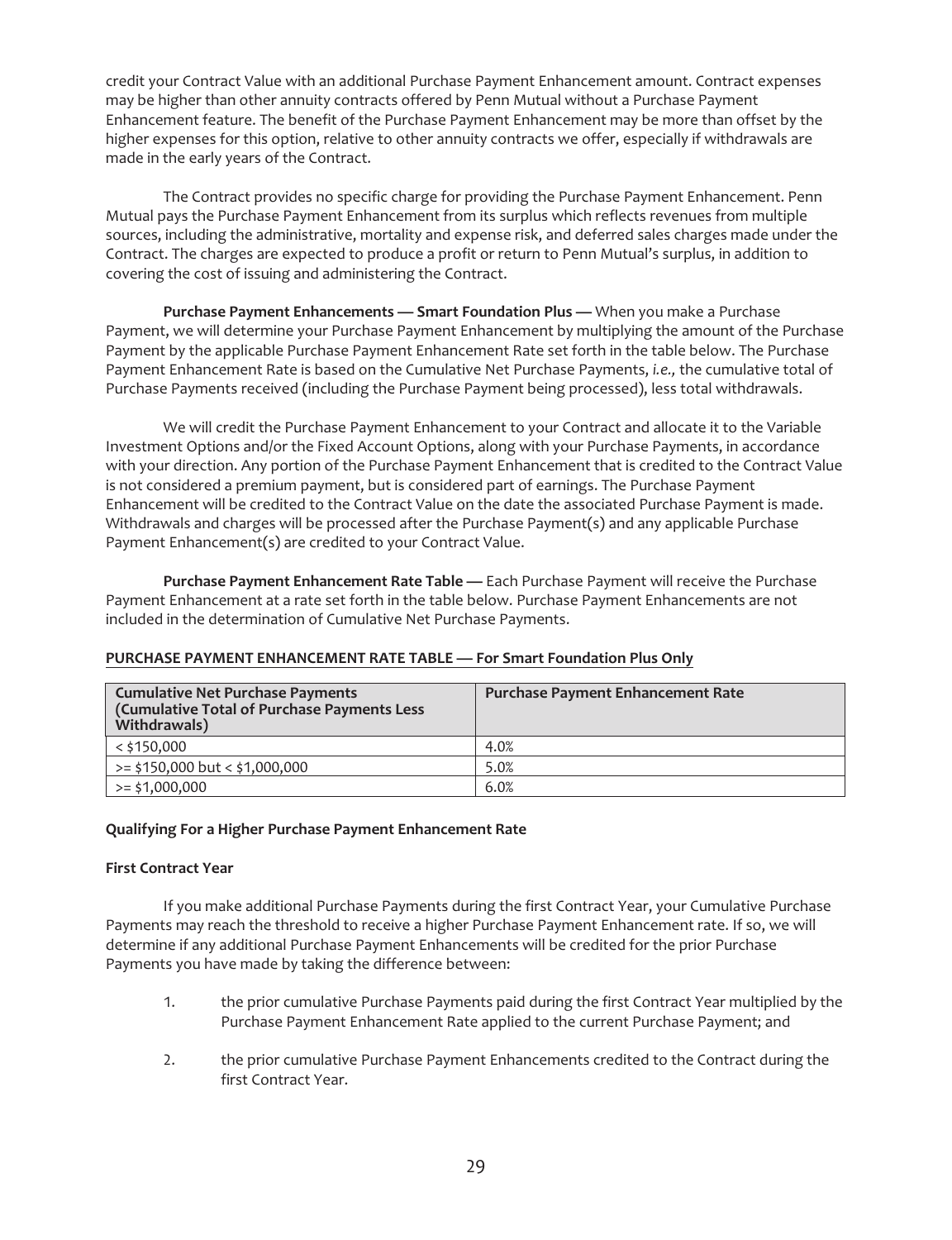If the result exceeds zero, the excess will be credited to the Contract as a Purchase Payment Enhancement at the same time the additional Purchase Payment is credited.

Please see "*Smart Foundation Plus: Qualifying for Higher Enhancement Rate in the First Contract Year*" in "*Appendix C: Numerical Examples*" for details.

If an additional Purchase Payment is received within the first Contract Year and does not cause the Cumulative Purchase Payments to cross a Purchase Payment Enhancement tier threshold, then the Purchase Payment Enhancement to be applied with that current Purchase Payment will be the product of the payment amount and the applicable Purchase Payment Enhancement rate for the appropriate threshold set forth in the table above.

If withdrawals are made in the first Contract Year, and thus any prior Purchase Payment Enhancements are forfeited (please see "*Can I Keep My Purchase Payment Enhancements?*" below), then no additional Enhancement for prior Purchase Payments will apply if an additional Purchase Payment made in the first Contract Year causes Cumulative Net Purchase Payments to reach a new threshold.

# **Second and Subsequent Contract Years**

If, as a result of additional Purchase Payments in second and subsequent Contract Years, the Cumulative Net Purchase Payments amount reaches a new threshold, we will credit a Purchase Payment Enhancement at the higher Purchase Payment Enhancement Rate associated with the new threshold. However, we will not adjust the Enhancements already credited with previous Purchase Payments.

# **Forfeiture of Purchase Payment Enhancements**

You will not always get to keep the Purchase Payment Enhancements credited to your Contract. You will forfeit some or all of the Purchase Payment Enhancements under certain circumstances:

- If you cancel your Contract during the "Right to Review" period described in your Contract, the dollar amount of the Purchase Payment Enhancement will be forfeited from the Contract Value.
- If you take a withdrawal from your Contract where a Surrender Charge is applied or surrender your Contract during the Surrender Charge Period, any Purchase Payment Enhancement credited to your Contract within 12 months of the withdrawal or surrender will be forfeited (your Contract Value will be reduced by the amount of the Purchase Payment Enhancement forfeited). No Purchase Payment Enhancement will be forfeited when you take the Free Withdrawal Amount. See "*Surrender-Charge Free Withdrawals*." No Purchase Payment Enhancement will be forfeited after the end of the Surrender Charge Period for the associated Purchase Payment.
- Any Purchase Payment Enhancement credited to the Contract Value within the 12-month period preceding the date our Administrative Office receives proof of death will be forfeited from the Contract Value used to determine the death benefit (if the Standard Death Benefit amount is payable, it will be equal to the greater of the Contract Value reduced by the amount of any Purchase Payment Enhancements forfeited, and the cumulative Purchase Payments less adjusted withdrawals; if the Contract Value is payable as a death benefit, it will be reduced by the amount of any Purchase Payment Enhancements forfeited).

Purchase Payment Enhancements are not subject to forfeiture upon annuitization of your Contract. Provisions of this section vary in Connecticut — please see "*Appendix D: State Variations*" for details.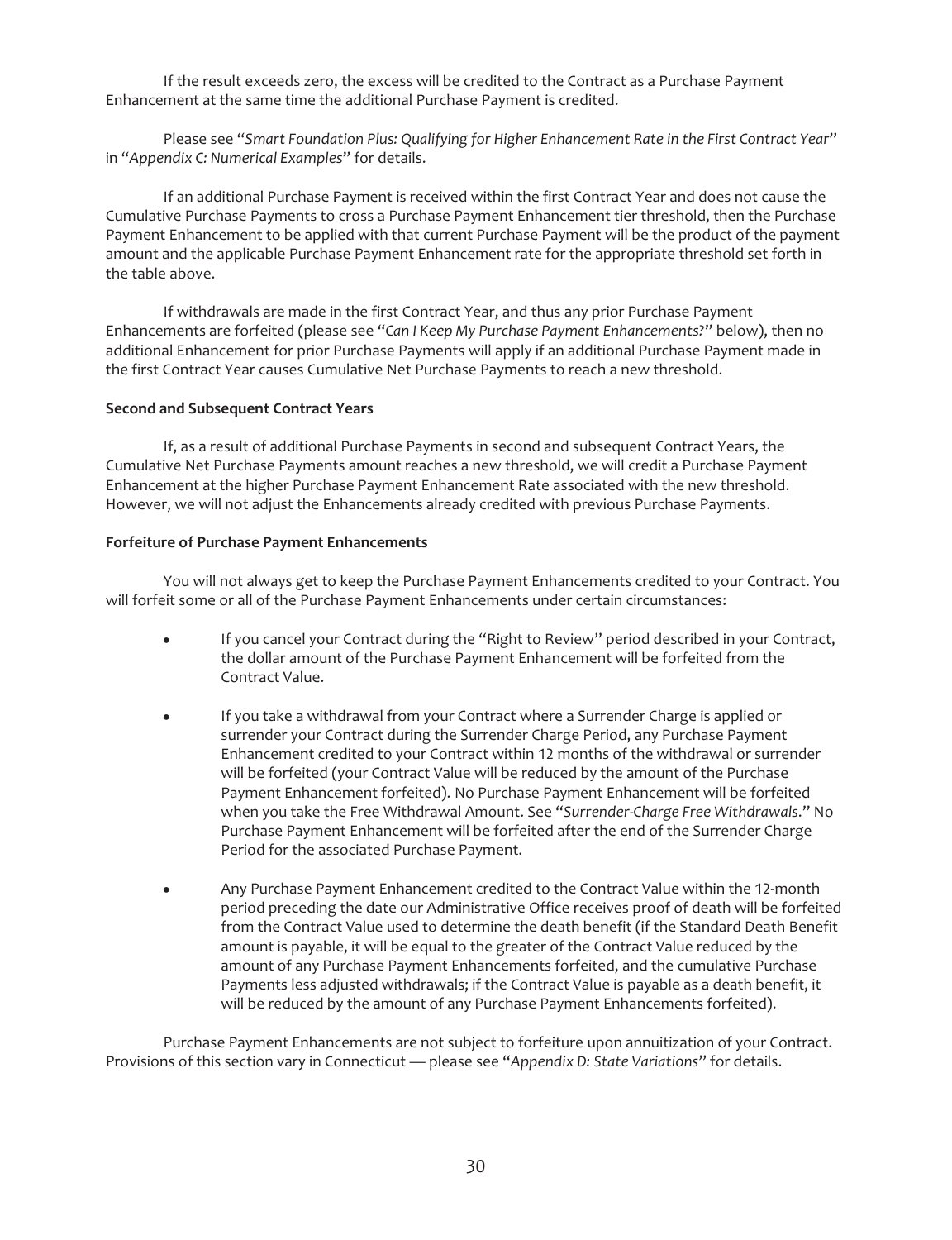# **Advantages and Disadvantages of Purchase Payment Enhancements**

Penn Mutual issues a variety of individual variable and fixed annuity contracts designed to meet different retirement planning and investment goals. We issue contracts with no Purchase Payment Enhancement, lower base contract expenses, lower Surrender Charges and/or shorter Surrender Charge Periods. You should consider various factors when determining which annuity contract is appropriate for you, including the following:

- The length of time that you plan to continue to keep the Contract in force.
- The frequency, amount and timing of withdrawals you plan to make.
- The amount and timing of Purchase Payments you plan to make (Smart Foundation Plus Base Contract Option requires higher minimum Purchase Payments compared to other options, and has a longer Surrender Charge Period).
- Whether you might experience an event that results in the loss of some or all of the Purchase Payment Enhancements (see "*Forfeiture of Purchase Payment Enhancements*" above).

The Purchase Payment Enhancement feature may be disadvantageous to you if you do not want to pay higher expenses or have a longer Surrender Charge Period in return for this feature. The Purchase Payment Enhancement feature would be disadvantageous to a purchaser who takes a withdrawal, subject to a Surrender Charge, within 12 months of making a Purchase Payment. If a withdrawal is taken during the first Contract Year, the Surrender Charge would be higher than in other contracts we offer, and any Purchase Payment Enhancement will be forfeited. Also, in a declining market, the purchaser would bear the loss on the Purchase Payment Enhancement.

# **Purchase Payment Enhancements and the Surrender Charge**

Purchase Payment Enhancements are treated as earnings under the Contract for purposes of the Surrender Charge. Earnings are not subject to Surrender Charges.

### *Accumulation / Annuity Payout Period*

Your Contract has an Accumulation Period, during which you make one or more Purchase Payments and we invest your payments as you direct us, and an Annuity Payout Period, during which we make annuity payments to you. Your Annuity Payout Period begins on your Annuity Date. Please see "*What is Annuitization and How Do I Annuitize the Contract?*" below for more information.

### *Contract Termination*

The Contract will terminate when one or more of the following events occur, unless otherwise specified in any Endorsement or Rider attached to the Contract:

- the Death Benefit is paid,
- the Annuity Payments end,
- there is a full surrender of the Contract or if a withdrawal is made that falls under the conditions of "Withdrawals Treated as Surrenders" provision of the Contract.

In addition, the Company reserves the right to terminate the Contract and any applicable Death Benefit by initiating a payment of the Surrender Value to the Contract Owner, if, before the Annuity Date, no Purchase Payments are made during the last two Contract Years, and the Contract Value is less than the Minimum Remaining Balance (see "*Withdrawals Treated as Surrenders"* paragraph under "*How Can I Withdraw Money From the Contract*?" for more information). The Company will notify the Contract Owner 60 days prior to taking any action pertaining to this provision.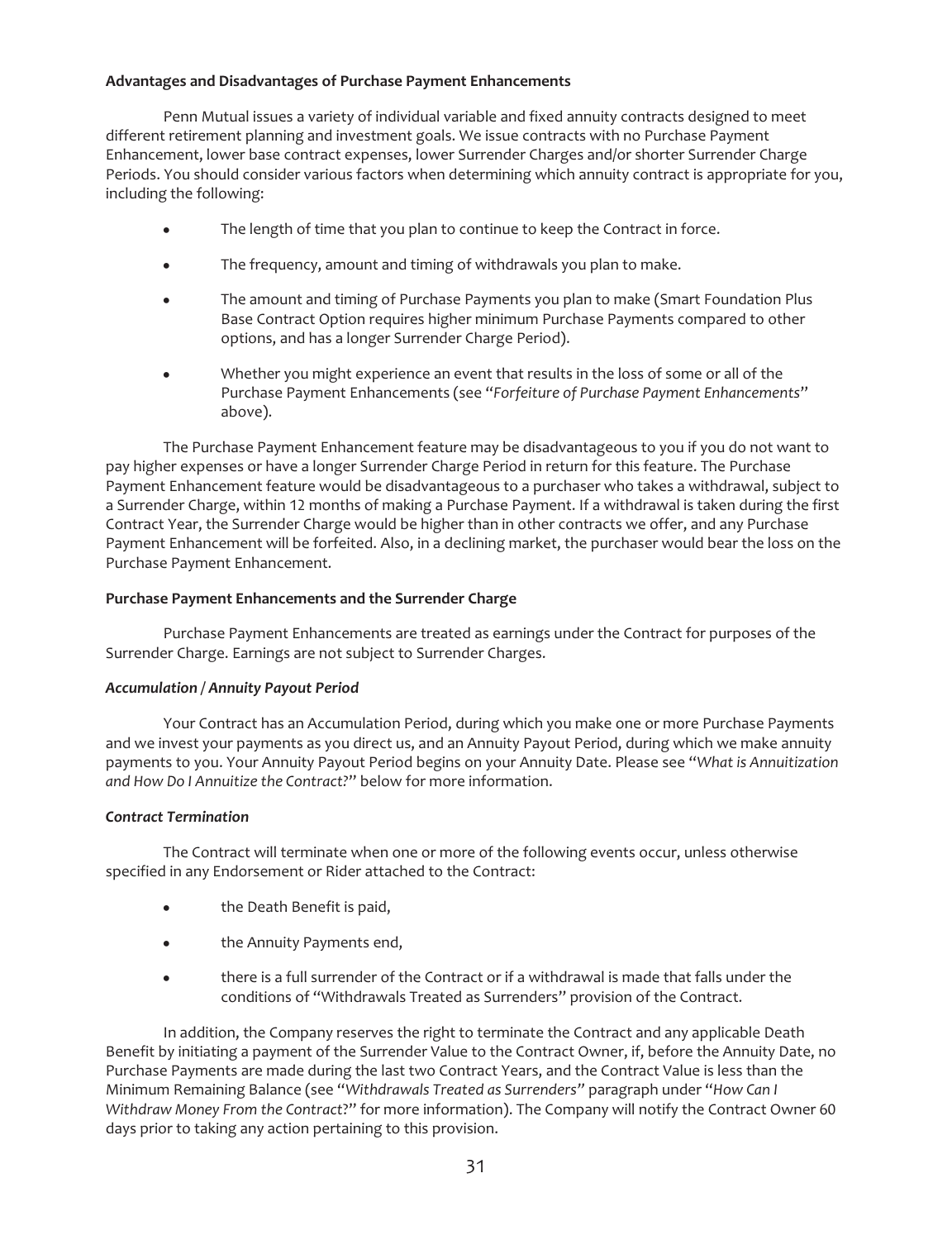### <span id="page-34-0"></span>**How Do I Purchase the Contract?**

Your financial professional will assist you in completing an application and sending it with a check for your first Purchase Payment, to our Administrative Office.

We accept a complete application to purchase a Contract within two business days after we receive it at our Administrative Office. If you send us an incomplete application, we will return your Purchase Payment to you within five business days unless you ask us to keep it while you complete the application.

All Subsequent Purchase Payments should be sent to the address specified in "*Additional Information — Contact Information*."

### *Purchase Payment Requirements*

### **Minimum Purchase Payment**

The Contract will not be issued until Penn Mutual has received the minimum payment required to open the contract. The table below summarizes the minimum Initial and Subsequent Purchase Payment requirements by Base Contract Option and Market Type.

|                                     |                          |                                            | <b>Base Contract Option</b>                       |                                           |  |
|-------------------------------------|--------------------------|--------------------------------------------|---------------------------------------------------|-------------------------------------------|--|
| <b>Market Type</b>                  | <b>Payment Type</b>      | <b>Smart</b><br><b>Foundation</b><br>Prime | <b>Smart</b><br><b>Foundation</b><br>$Flex^{(1)}$ | <b>Smart</b><br>Foundation<br><b>Plus</b> |  |
|                                     | Minimum Initial Purchase |                                            |                                                   |                                           |  |
| Non-Qualified / Traditional         | Payment                  | \$2,000                                    | \$10,000                                          | \$25,000                                  |  |
| Stretch IRA / Roth Stretch IRA      | Minimum Subsequent       |                                            |                                                   |                                           |  |
|                                     | Purchase Payment         | \$1,000                                    | \$1,000                                           | \$5,000                                   |  |
| Traditional IRA / Roth IRA / SEP    | Minimum Initial Purchase |                                            |                                                   |                                           |  |
| IRA / Simple IRA / ERISA            | Payment                  | $$1,000^{(3)}$                             | \$10,000                                          | \$25,000                                  |  |
| Defined Benefit Plan <sup>(2)</sup> | Minimum Subsequent       |                                            |                                                   |                                           |  |
|                                     | Purchase Payment         | $250^{(4)}$                                | \$1,000                                           | \$1,000                                   |  |

1 Smart Foundation Flex Base Contract Option is not available for contracts purchased on or after June 12th, 2017.

2 ERISA Defined Benefit Plans must be approved by the Advanced Sales Department prior to opening.

3 For approved qualified employer-sponsored plans (SEP IRA, Simple IRA, or ERISA Defined Benefit Plan) funding the annuity through payroll deduction or on-going employer contributions, Initial Purchase Payment requirement must be satisfied by Purchase Payments made in the first Contract Year. **The Contract will be terminated if the Minimum Initial Purchase Payment is not satisfied within 12 months of the issue date of your Contract, and all Purchase Payments made to date (adjusted for withdrawals) will be returned to you. The amount of Net Purchase Payments to be refunded will not be adjusted for market gains or losses incurred during this period.**

4 If SEP IRA, Simple IRA or ERISA Defined Benefit Plan market types are elected at issue, the Minimum Subsequent Purchase Payment is \$250 annually, and \$25 per payment minimum under the automatic investment program.

### **Maximum Purchase Payment**

Regardless of the Base Contract Option you choose, we will accept up to \$2,000,000 in cumulative Purchase Payments. This limit applies across all variable annuity contracts issued by the Company for the same Contract Owner (if natural person) or Annuitant. Maximum Purchase Payment amount varies in Florida — please see "*Appendix D: State Variations*" for details.

We reserve the right to decline any Purchase Payment for any reason.

### **Allocation of Initial and Subsequent Purchase Payments**

Your Initial and Subsequent Purchase Payments will be allocated to the Variable Investment Options and to the Fixed Account as you specify in the application for the Contract, unless you direct that the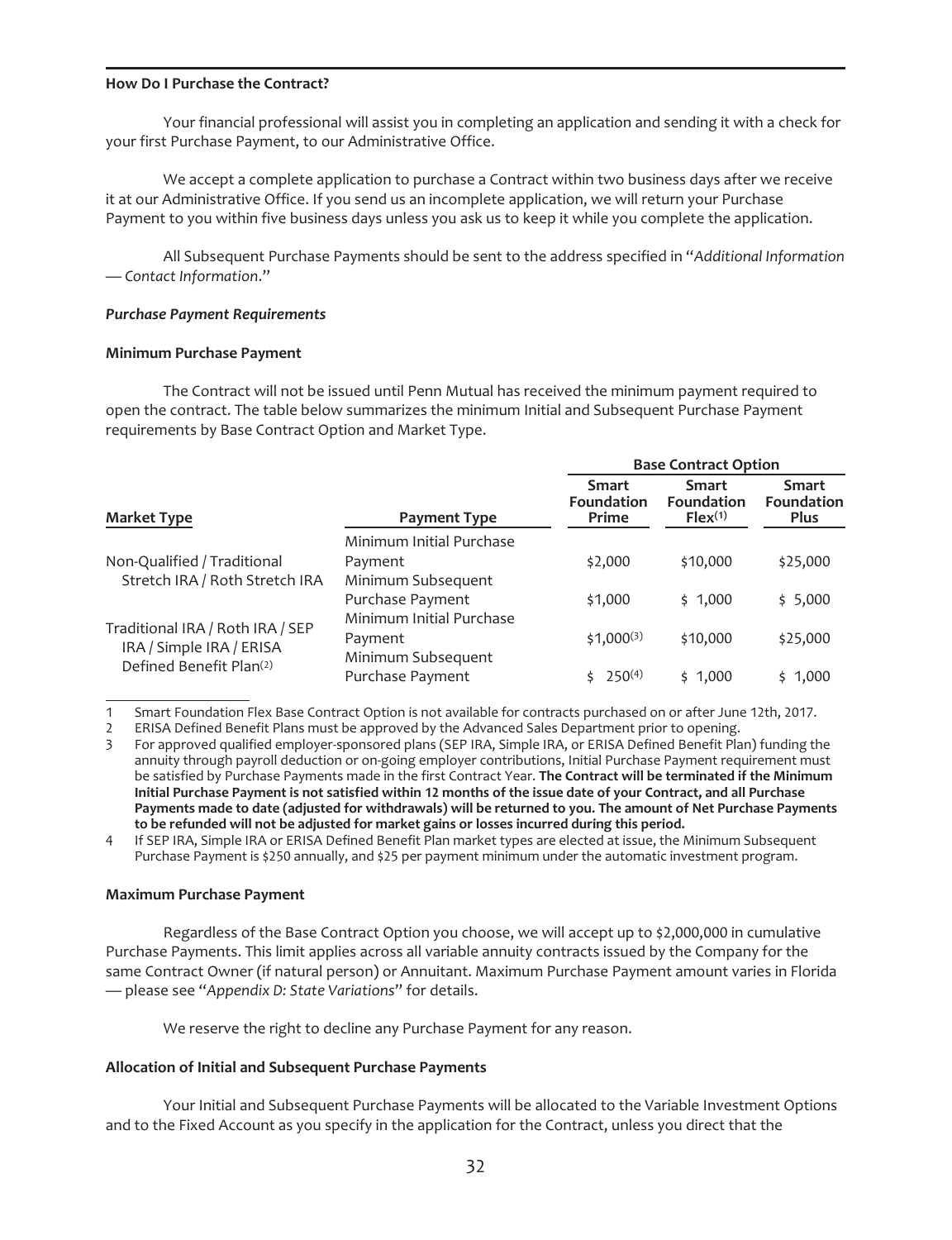Subsequent Purchase Payments be allocated otherwise. Subsequent Purchase Payments may be made at any time without prior notice to the Company. All Purchase Payments are subject to the minimum and maximum amount limitations. Allocation of payments may be subject to limitations if any optional benefits are present.

# **Owner / Annuitant Requirements**

You must specify the Owner and Annuitant information at the time of application, and the name(s) of Owner(s) and Annuitant(s) that you specify will be displayed on your Contract's specifications page. Designation of Contract Owner(s) and Annuitant(s) will be effective on the Contract Date.

- No more than two natural persons may be named in the Contract as Owner(s) and/or Annuitant(s).
- If you are the sole Owner of the Contract, you may designate yourself as an Annuitant, or an Annuitant other than yourself. However, if you designate Joint Annuitants, you must be one of the Annuitants.
- If your Contract is owned by an entity, joint ownership is not permitted, and there can only be one Annuitant.
- If your Contract is jointly owned, both Contract Owners must be natural persons. If the Contract is jointly owned and there is one Annuitant, he/she must be a Contract Owner. If the Contract is jointly owned and there are Joint Annuitants, Annuitants must be the Contract Owners.
- If you are not the Annuitant, you can designate yourself as Contingent Annuitant in the Contract, and become the Annuitant in the event that the Annuitant dies before the Contract is terminated or annuitized.
- If you purchase an optional benefit in addition to your Base Contract, additional Contract Owner/Annuitant requirements may apply.

# **Issue Age Requirements**

Issue age represented in the Contract is based on the age of the Owner and is determined by Age Nearest Birthday. Age Nearest Birthday is the age rounded to nearest whole number of years. If the Contract is jointly owned, both Owners must meet the issue age requirements. If the Owner is an entity, then the issue age represented in the Contract is based on the age of the Annuitant(s).

Annuitant(s) must also meet the issue age requirements of the Contract.

If you have not elected any available optional benefits under your Contract, the issue age requirements are as follows:

| <b>Base Contract Option</b> | Smart             | Smart             | Smart       |
|-----------------------------|-------------------|-------------------|-------------|
|                             | <b>Foundation</b> | <b>Foundation</b> | Foundation  |
|                             | Prime             | $Flex*$           | <b>Plus</b> |
| Acceptable Issue Ages       | 0 - 85            | 0 - 85            | $0 - 85$    |

\* Smart Foundation Flex Base Contract Option is not available for contracts purchased on or after June 12th, 2017.

If you wish to elect any available optional benefit, the issue age requirements may be different from the above table. Please, see "*Issue Age Requirements*" subsection of the appropriate optional benefit section that applies to you. With the presence of an optional benefit, you will be subject to the strictest age requirement of your Base Contract Option/optional benefit combination.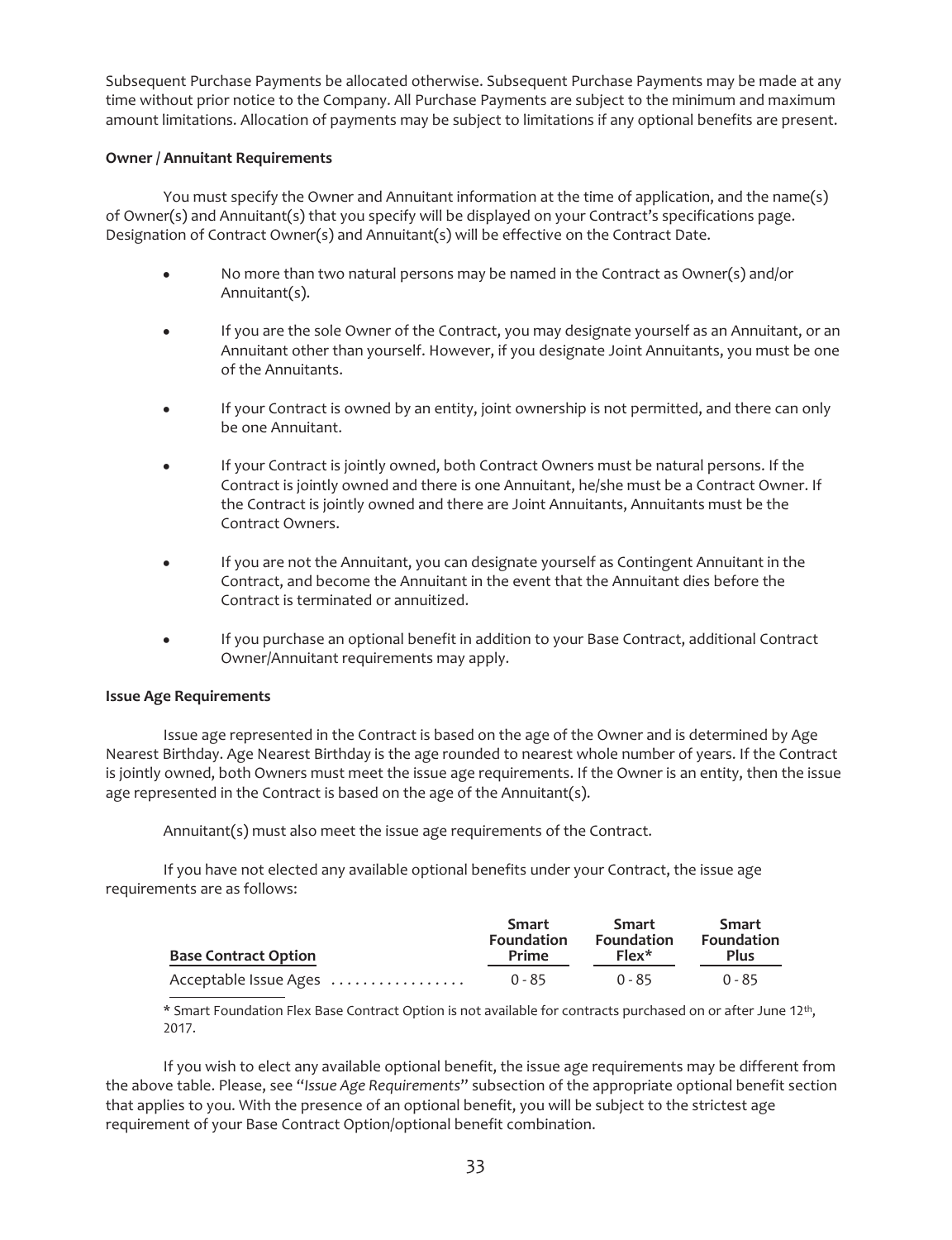#### **Tax Free "Section 1035" Insurance Contract Exchanges**

Generally, you can exchange one annuity contract for another in a "tax-free exchange" under Section 1035 of the Internal Revenue Code. Before making an exchange, you should compare both contracts carefully. Remember that if you exchange another contract for the one described in this Prospectus, you might have to pay a Surrender Charge on your old contract. Also, some charges may be higher (or lower), and the benefits may be different. If the exchange does not qualify for Section 1035 treatment, you may have to pay federal income and penalty taxes on the exchange. In addition, Treasury regulations provide that an exchange of a policy may be treated as a reportable policy sale, resulting in the death benefit under the new policy being partially taxable, unless you have a substantial family, business, or financial relationship with the insured at the time of the exchange. You should not exchange another policy for this one unless you determine, after knowing all of the facts, that the exchange is in your best interest.

The final surrender value of your existing contract may be impacted by increases or decreases in contract values that result from market fluctuations during the period between submission of the exchange request and actual processing. The final surrender value may be calculated (by the existing contract issuer) sometime after we receive your exchange request in good order. In addition, as we will not issue the new contract until we have received an initial premium from your existing insurance company, the issuance of the policy in an exchange could be delayed.

#### **The Variable Account Value**

Your assets in the Separate Account are held as Accumulation Units of the Variable Investment Options that you select. An Accumulation Unit is a unit of measure used to compute the Variable Account Value under the Contract prior to the Annuity Date. The Variable Account Value is the sum of the values of the Accumulation Units held in the Variable Investment Options for this Contract.

#### **Accumulation Units — Valuation**

We value Accumulation Units as of the close of regular trading on the NYSE (generally, 4:00 p.m. ET). When you invest in, withdraw from, or transfer money to a Variable Investment Option, you receive the Accumulation Unit value next computed after we receive and accept your Purchase Payment or your withdrawal or transfer request at our Administrative Office. Allocation, withdrawal and transfer instructions received from you or the agent of record (pursuant to your instruction) at our Administrative Office after the close of regular trading on the NYSE will be valued based on the Accumulation Unit value computed as of the close of regular trading on the next NYSE business day. In the case of your first Purchase Payment, you receive the price next computed after we accept your application to purchase a Contract.

The value of an Accumulation Unit varies and is determined by multiplying its last computed value by the net investment factor for the Variable Investment Option for the current Valuation Period. The net investment factor measures (1) investment performance of Fund shares held in the Variable Investment Option, (2) any taxes on income or gains from investments held in the Variable Investment Option, and (3) the base contract expenses assessed against the Variable Investment Option. Therefore, the investment performance of the Funds, expenses and deduction of certain charges will affect the Accumulation Unit value and the number of Accumulation Units.

#### **The Fixed Account Value**

The Fixed Account Value is determined by the Purchase Payments allocated to the Fixed Account Options, adjusted by partial withdrawals, transfers, charges and expenses, and accumulated at effective annual rates declared by the Company, but at no less than the Minimum Guaranteed Interest Rate as described in Appendix B and specified in your Contract.

#### **Contract Value**

Your Contract Value is the sum of the Variable Account Value and the Fixed Account Value. Variable Account Value is the sum of the values of the Accumulation Units held in the Variable Investment Options. Fixed Account Value is the value of amounts held in all Fixed Account Options (Fixed Interest Options and Fixed Dollar Cost Averaging Options) of the Fixed Account for this Contract.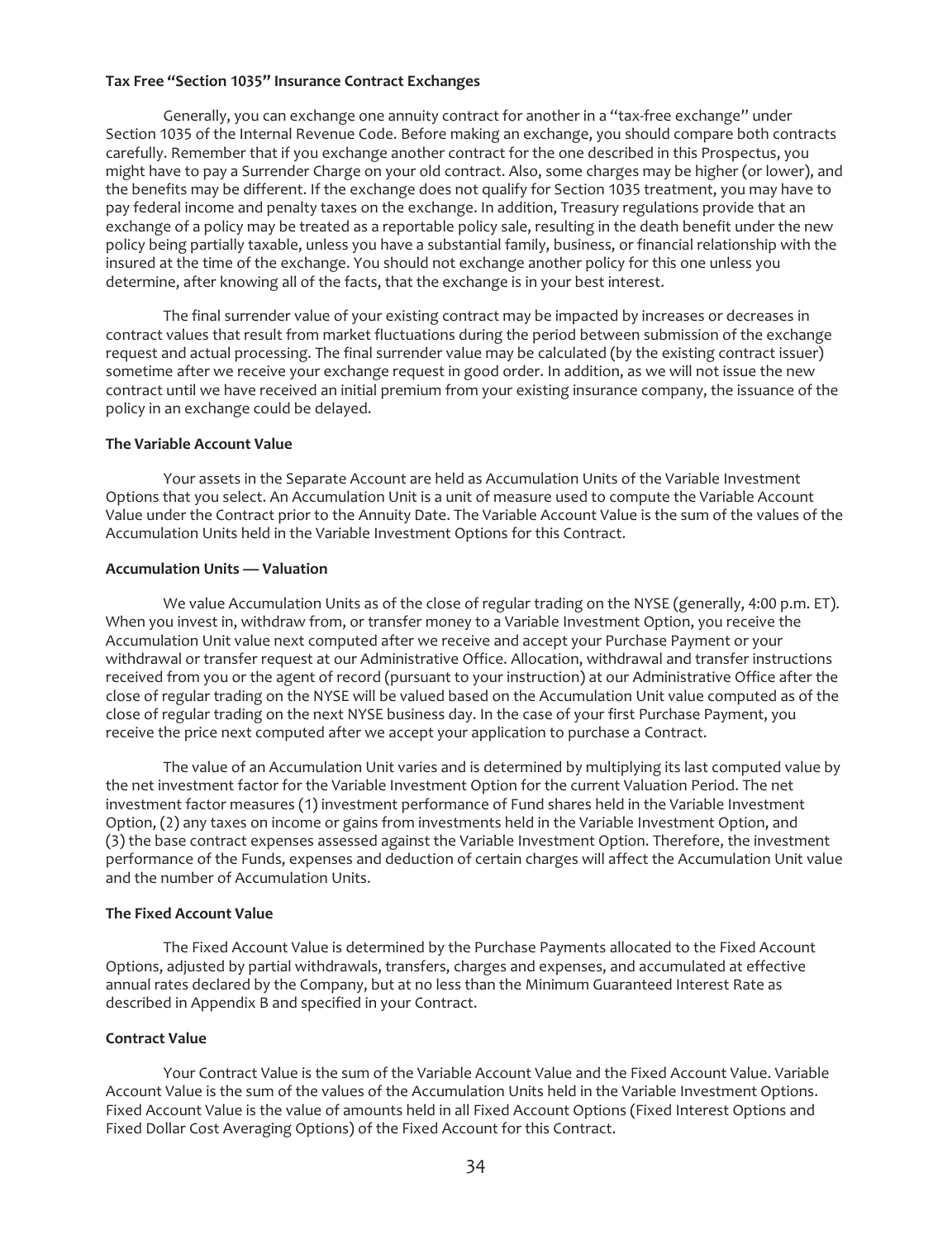## **How Do I Change the Contract's Investment Allocations?**

#### *Transfer Among Variable Investment Options and Fixed Interest Options*

You may transfer your Contract Value among Variable Investment Options and the Fixed Interest Options of the Fixed Account.

- The minimum amount that may be transferred is \$250 or, if less, the total amount held in the Variable Investment Option or Fixed Interest Option. In the case of partial transfers, the amount remaining in the Variable Investment Option or Fixed Interest Option must be at least \$250.
- You may transfer from the Fixed Interest Option(s) to other Investment Options only at the completion of the Interest Period or within 25 days thereafter.
- You may transfer from the Six Month Fixed Dollar Cost Averaging Account or the Twelve Month Fixed Dollar Cost Averaging Account to a Variable Investment Option as described under *Dollar Cost Averaging* below.
- You may not transfer from a Variable Investment Option to the Six Month Dollar Cost Averaging Account or the Twelve Month Dollar Cost Averaging Account.
- Transfers may be subject to investment option limitations if your Contract includes any optional benefits.

Transfers will be based on values at the end of the Valuation Period in which the transfer request is received at our Administrative Office. A transfer request must be received at our Administrative Office from you or the agent of record (pursuant to your instruction), and all other administrative requirements must be met to make the transfer. We will not be liable for following instructions, including instructions from the agent of record, communicated by telephone that we reasonably believe to be genuine. In certain circumstances, such as periods of market volatility, severe weather, and emergencies, you may experience difficulty providing transaction instructions by telephone. We do not guarantee that we will be able to accept transaction instructions via telephone at all times. We require certain personal identifying information to process a request for transfer made over the telephone. For transfers other than Dollar Cost Averaging and Automatic Asset Rebalancing, we reserve the right to charge a fee, although we have no present intention of doing so. The transfer fee would not exceed \$20.

The Contract may be subject to investment allocation restrictions if your Contract includes any optional benefits, which limit your right to request transfers among Variable Investment Options and the Fixed Interest Options. Please refer to the appropriate optional benefit section for details.

#### *General Information on Market Timing*

The Contract is not designed for individuals and professional market timing organizations that use programmed and frequent transfers among investment options. We therefore reserve the right to change our telephone and internet transaction policies and procedures at any time to restrict the use of telephone and internet transfers for market timing and to otherwise restrict market timing, up to and including rejecting transactions we reasonably believe are market timing transactions, when we believe it is in the interest of all of our Contract Owners to do so. However, we may not be able to detect all market timing and may not be able to prevent frequent transfers, and any possible harm caused by those we do detect. We will notify you of any actions we take to restrict your ability to make transfers.

**Frequent Trading Risks***.* Frequent transfers (exchanges) among Variable Investment Options and market timing by Contract Owners can reduce the long-term returns of the underlying Funds. The reduced returns could adversely affect the Contract Owners, annuitants, insureds or beneficiaries of any variable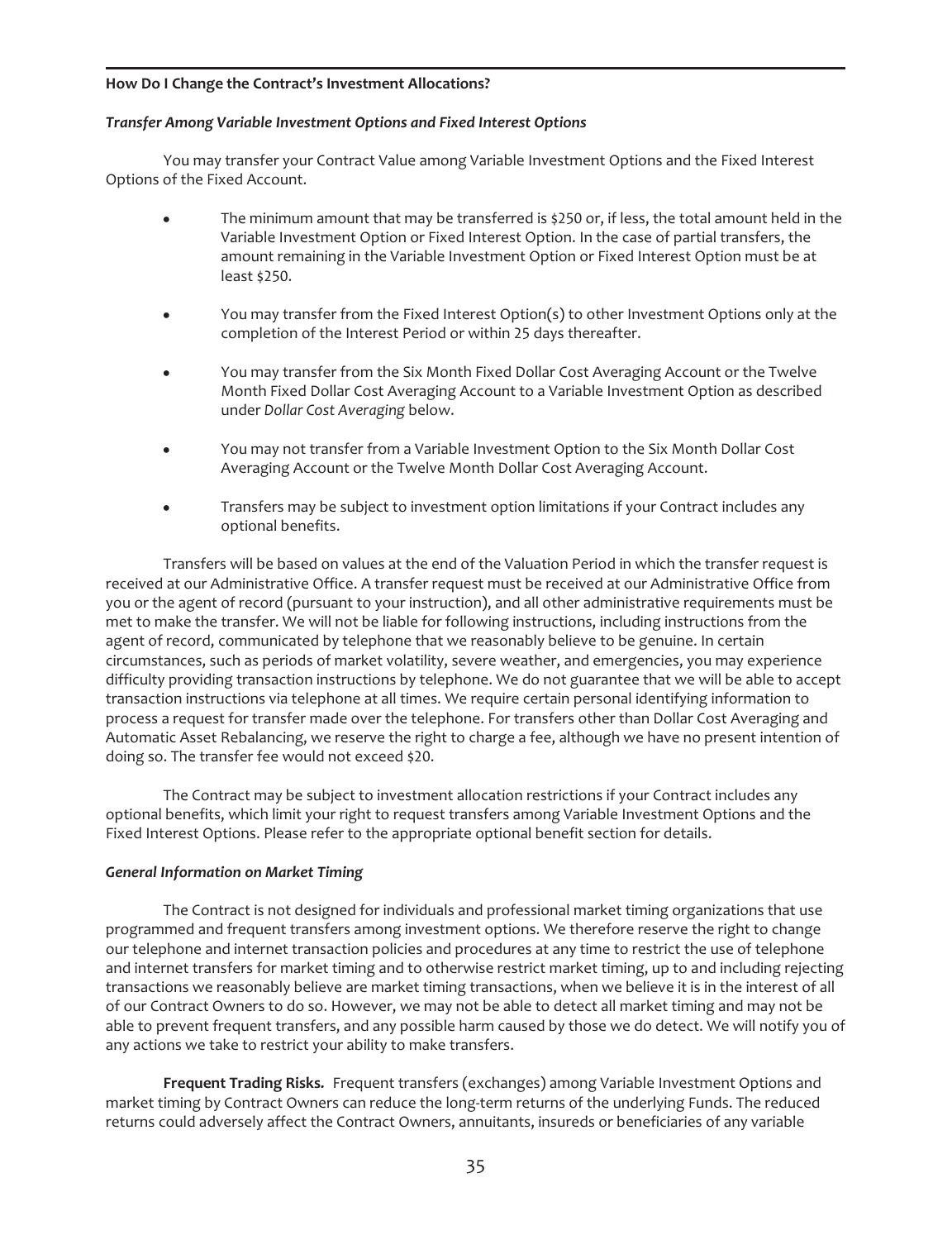annuity or variable life insurance policy issued by any insurance company with respect to values allocated to the underlying Fund. Frequent exchanges may reduce the Fund's performance by increasing costs paid by the Fund (such as brokerage commissions); they can disrupt portfolio management strategies; and they can have the effect of diluting the value of the shares of long term shareholders in cases in which fluctuations in markets are not fully priced into the Fund's net asset value.

The Funds available through the Variable Investment Options (the subaccounts of the Separate Account) generally cannot detect individual Contract Owner exchange activity because they are owned primarily by insurance company separate accounts that aggregate exchange orders from owners of individual policies. Accordingly, the Funds are dependent in large part on the rights, ability and willingness of the participating insurance companies to detect and deter short-term trading by Contract Owners. We have entered into an agreement with the Funds that requires us to provide the Funds with certain Contract Owner transaction information to enable the Funds to review the individual Contract Owner transaction activity involving the Funds.

*Frequent Trading Policies and Procedures.* We have adopted policies and procedures designed to discourage excessive trading and market timing activities. Transaction reporting has been implemented to monitor activity to identify and detect potential excessive trading and/or marketing timing. Transactions that exceed certain predefined parameters, such as frequency of exchanges, will be evaluated to determine if such activity constitutes excessive trading and/or market timing activity. If activity is determined to be excessive in nature, communication is sent to the Contract Owner and certain account privileges, such as the ability to trade online, may be suspended for a certain period of time requiring subsequent requests to be mailed.

If requested by the investment adviser and/or sub-adviser of a Fund, we will consider additional steps to discourage excessive trading and market timing activities. In addition, we reserve the right to reject any premium payment or transfer request at any time for any reason.

## *Deferment of Payments and Transfers*

Transfers and distributions of withdrawals from the Fixed Account and distribution of any portion of the Standard Death Benefit allocated to the Fixed Account will generally be made within seven days after receipt by the Company of all documents required to process such transfer or distribution. However, we may defer a distribution of surrenders and partial withdrawals from the Fixed Account for a period not exceeding six months. The Company will disclose to the Contract Owner the specific date on which the transfer will be effective, the reason for the delay, and the value of the transfer as of the date the request is received by the Company.

Transfers and distributions of withdrawals from the Variable Account and distribution of the portion of the Standard Death Benefit allocated to the Variable Account will generally be made within seven days after receipt by the Company of all documents required for such transfer or distribution. However, we reserve the right to defer a withdrawal, or a transfer of Contract Value if:

- (a) The NYSE is closed (other than customary weekend and holiday closings);
- (b) Trading on the NYSE is restricted;
- (c) An emergency exists that makes it impractical for us to dispose of securities held in the Separate Account or to determine the value of its assets; or
- (d) The SEC by order so permits for the protection of investors.

Conditions described in (b) and (c) will be decided by, or in accordance with rules of, the SEC.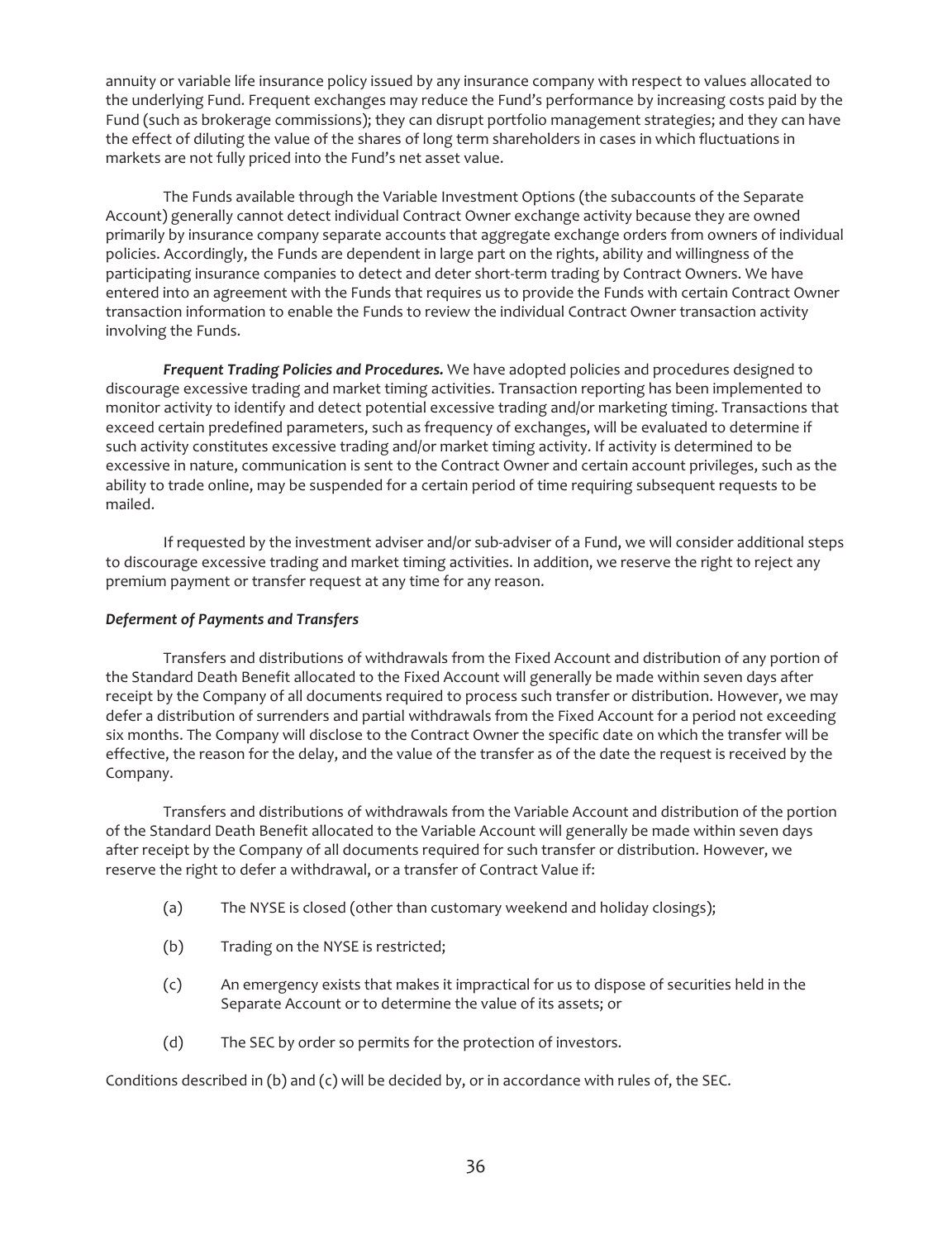#### **What Are the Fees and Charges Under the Contract?**

This section explains the fees and expenses you might incur. The "Table of Fees and Expenses" section of this Prospectus summarizes all charges and fees that may be imposed on your Contract. Please, refer to these tables for a quick summary. You also pay expenses of the Funds that you select as investment options in the Separate Account. See the prospectus of Penn Series Funds, Inc. for additional information on Fund expenses.

#### *Transaction Expenses*

#### *Surrender Charge*

If you wish to withdraw more than the Free Withdrawal Amount or decide to surrender your Contract during the Surrender Charge Period, you may be assessed a Surrender Charge. This charge is used to pay our sales expenses. Sales expenses that are not covered by the Surrender Charge are paid from the surplus of the Company, which may include proceeds from Base Contract charges.

The Surrender Charge varies by the Base Contract Option and declines gradually over a period of several years. Surrender Charges will be applied to withdrawals (including lifetime withdrawals guaranteed under the Guaranteed Growth and Income Benefit Rider and living benefit withdrawals guaranteed under the Inflation Protector Withdrawal Benefit Rider), which are not "Surrender-Charge Free Withdrawals." You can request the Surrender Charge be taken from the amount withdrawn or the remaining Contract Value. If the charge is taken from the remaining Contract Value, it will be taken pro-rata from the Variable Investment Options, and then any remaining amount will be taken from the Fixed Accounts beginning with the one having the shortest interest period.

Each Purchase Payment is tracked separately and the amount of the Surrender Charge depends upon the length of time since we received your Purchase Payment. The sum of all Purchase Payments not yet withdrawn will constitute a "Surrender Charge Basis." The Surrender Charge Basis will be reduced by the full amount of each withdrawal, including the Free Withdrawal Amount.

Earnings accumulated during the life of the Contract will not be subject to a Surrender Charge. Purchase Payment Enhancements are considered earnings and will not be subject to the Surrender Charge. For purposes of calculating the Surrender Charge, Purchase Payments shall be treated as withdrawn prior to any available earnings. Available earnings equal the difference, if any, between the Contract Value at the time of a withdrawal and the Purchase Payments to which the Contract Value is attributable.

The Free Withdrawal Amount will be applied to the Purchase Payments with the earliest effective date. The withdrawal amount subject to charges will be taken out following the Free Withdrawal Amount, from the oldest Purchase Payment remaining in the Surrender Charge Basis first. It will thus receive the Surrender Charge associated with the Purchase Payment from which it is being withdrawn. This is called a first-in, first-out basis. There will be no Surrender Charge on amounts withdrawn that exceed the total Purchase Payments of the Contract.

#### Please see "*Surrender Charges*" in "*Appendix C: Numerical Examples*."

When you request a withdrawal, we will first determine whether any portion of the requested amount is subject to the Surrender Charge. Once the amount subject to charges is determined, we will follow the first-in, first-out principle (described above) to assess the charges. The Surrender Charges are expressed as a percentage of each Purchase Payment withdrawn and vary by the age of Purchase Payment and the Base Contract Option as follows: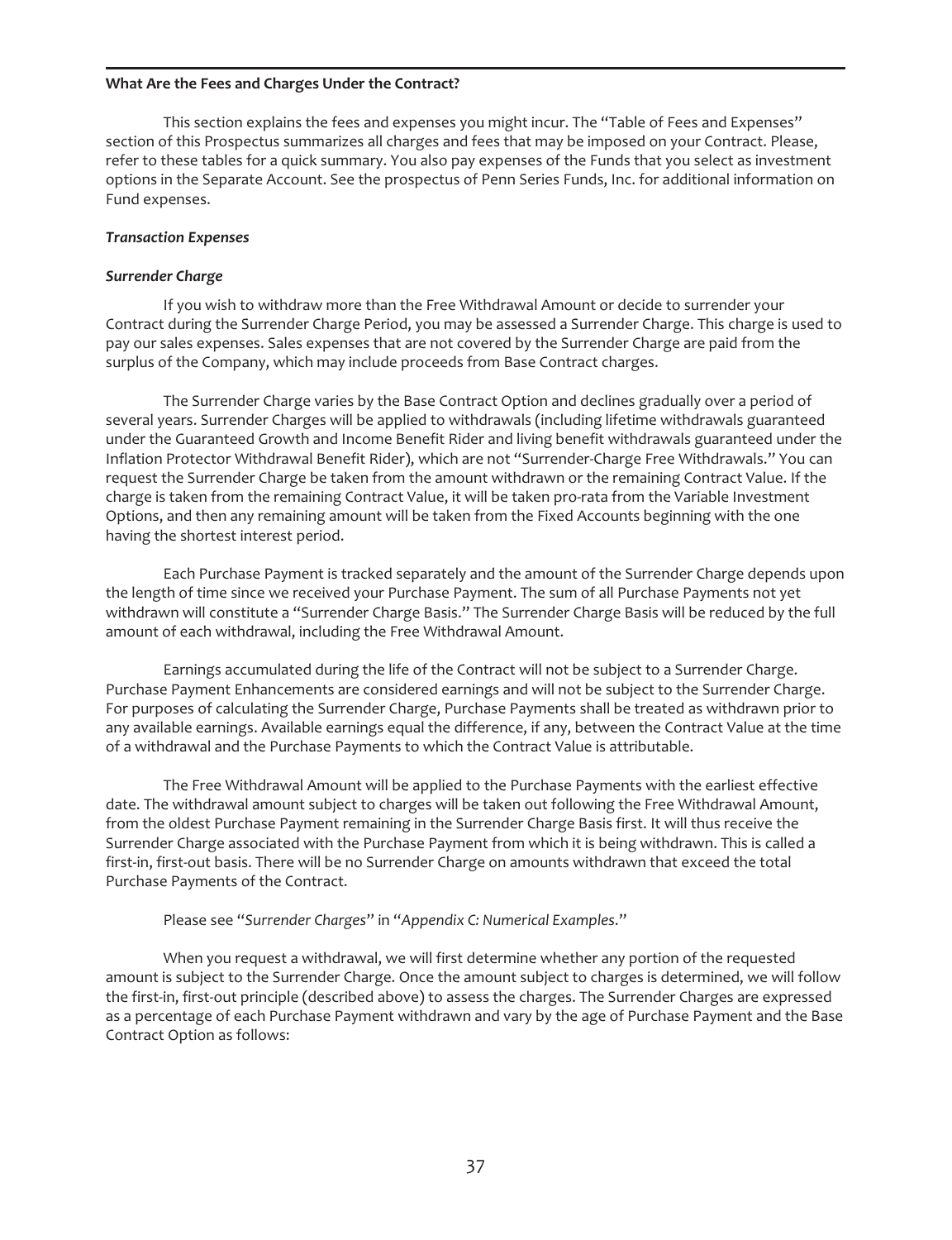## *Schedule of Surrender Charges*

|                                                       | <b>Applicable Surrender Charge</b>                           |                                                             |                                                             |  |
|-------------------------------------------------------|--------------------------------------------------------------|-------------------------------------------------------------|-------------------------------------------------------------|--|
| Number of full years since<br><b>Purchase Payment</b> | <b>Smart Foundation Prime</b><br><b>Base Contract Option</b> | <b>Smart Foundation Flex</b><br><b>Base Contract Option</b> | <b>Smart Foundation Plus</b><br><b>Base Contract Option</b> |  |
|                                                       | 8.0%                                                         | 8.0%                                                        | 8.0%                                                        |  |
|                                                       | 7.0%                                                         | 7.0%                                                        | 8.0%                                                        |  |
|                                                       | 6.0%                                                         | 6.0%                                                        | 8.0%                                                        |  |
|                                                       | 5.0%                                                         | 5.0%                                                        | 7.0%                                                        |  |
|                                                       | 4.0%                                                         | 0.0%                                                        | 6.0%                                                        |  |
|                                                       | 3.0%                                                         | 0.0%                                                        | 5.0%                                                        |  |
| 6                                                     | 1.5%                                                         | 0.0%                                                        | 4.0%                                                        |  |
|                                                       | 0.0%                                                         | 0.0%                                                        | 3.0%                                                        |  |
| 8                                                     | 0.0%                                                         | 0.0%                                                        | 2.0%                                                        |  |
| q                                                     | 0.0%                                                         | 0.0%                                                        | 0.0%                                                        |  |

Surrender Charges may vary by state. Please see "*Appendix D: State Variations*."

#### *Surrender-Charge Free Withdrawals*

The following withdrawals may be taken free of the Surrender Charge:

- Free Withdrawal Amount;
- Purchase Payments out of the Surrender Charge Period; and
- Earnings, after all Purchase Payments have been withdrawn or are out of Surrender Charge Period.

Please note that Surrender-Charge free withdrawals may be subject to the Premature Withdrawal Charge, and any Purchase Payment Enhancements credited to the Contract may be forfeited as a result of the withdrawal.

#### *Free Withdrawal Amount*

You can access up to a maximum of 10% of your total Purchase Payments each Contract Year (starting in the first or second Contract Year as noted below) during the Surrender Charge Period, without incurring Surrender Charges. This is referred to as the "Free Withdrawal Amount" (income taxes may apply). The Free Withdrawal Amount first becomes available depending on the Base Contract Option, as described in the table below.

| <b>Base Contract Option</b> | Free Withdrawal Amount available each Contract Year                                             |
|-----------------------------|-------------------------------------------------------------------------------------------------|
|                             | Smart Foundation Prime  10% of total Purchase Payments*, starting in the first Contract Year**  |
|                             | Smart Foundation Flex  10% of total Purchase Payments*, starting in the first Contract Year**   |
|                             | Smart Foundation Plus  10% of total Purchase Payments*, starting in the second Contract Year*** |

The amount available for free withdrawal at any point during a Contract Year is 10% of all Purchase Payments as of the date of the request less the amount of all prior free withdrawals made during that Contract Year. The Free Withdrawal Amount, and then the amounts in excess of the Free Withdrawal Amount, will be applied to Purchase Payments on a first-in, first-out basis as described under "*What are the Fees and Charges under the Contract? — Surrender Charge.*"

<sup>\*\*</sup> You can take your Free Withdrawal Amount via Partial Withdrawal or Systematic Withdrawal. If you have a Smart Foundation Prime or a Smart Foundation Flex Base Contract Option, Partial Withdrawal of the entire Free Withdrawal Amount is available on the last day of the first Contract Year and any time during subsequent Contract Years. Systematic Withdrawals are available before the end of the first Contract Year, but you must wait one modal period for Systematic Withdrawals to start. For example, if you request to take your Free Withdrawal Amount monthly via the Systematic Withdrawal option, you must wait one month (at least 30 days) from the Contract Date; if you request them quarterly, you must wait three months to receive them.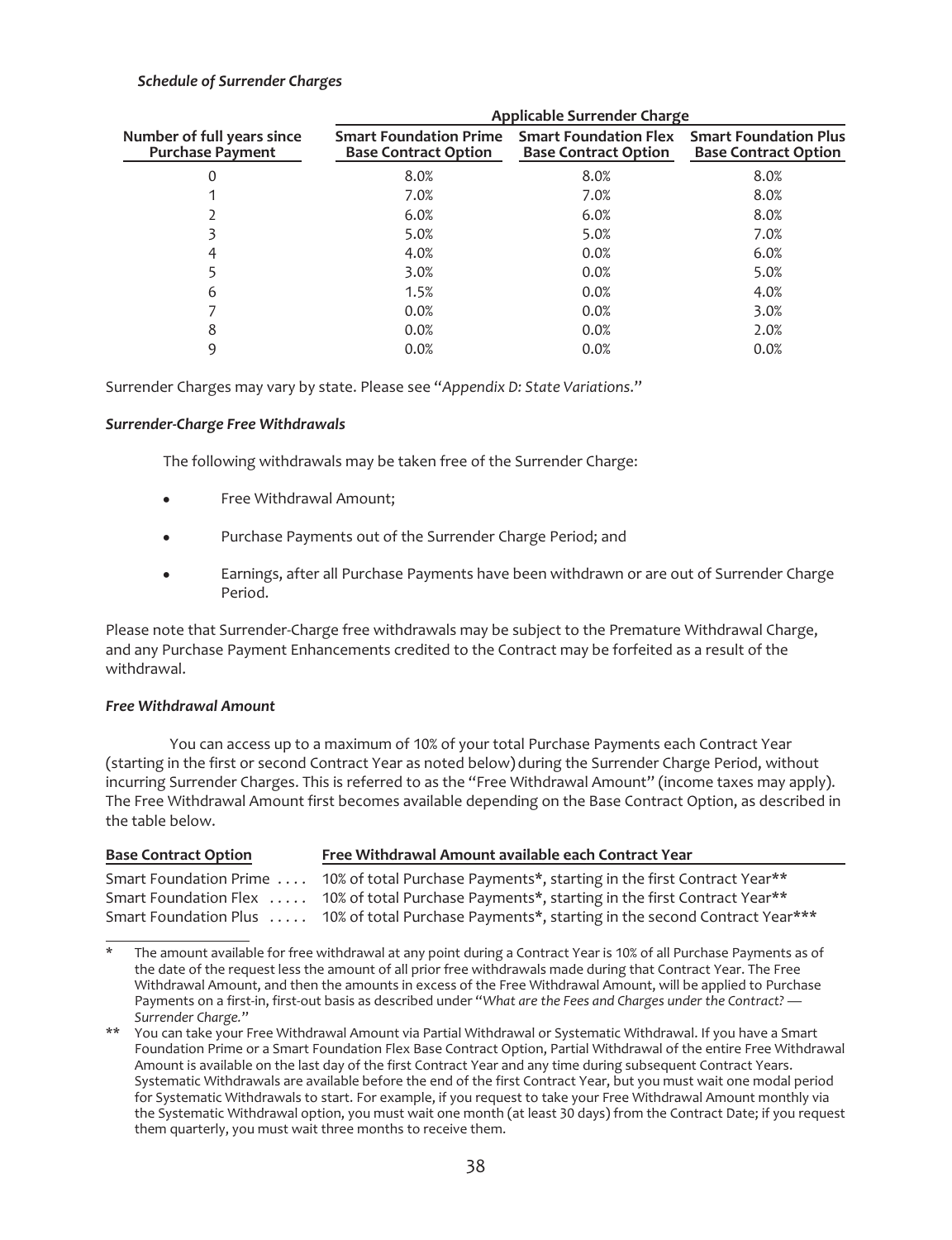\*\*\* You can take your Free Withdrawal Amount via Partial Withdrawal or Systematic Withdrawal. If you have a Smart Foundation Plus Base Contract Option, Partial Withdrawal of the entire Free Withdrawal Amount is available starting in the second Contract Year. Surrender Charges will apply and Purchase Payment Enhancements will be forfeited if any withdrawal is taken in the first Contract Year. If you are obligated to take a Required Minimum Distribution in the first Contract Year, one Surrender-Charge free withdrawal will be permitted on the last day of the first Contract Year to satisfy the requirement. This is only permissible for RMD calculations specific to this Contract, provided at each calendar year end after Contract issue, if applicable. Systematic Withdrawals are available starting in the second Contract Year, and you must wait one modal period for Systematic Withdrawals to start. For example, if you request to take your Free Withdrawal Amount monthly via the Systematic Withdrawal option, you must wait one month (at least 30 days) from the Contract Anniversary on which your Free Withdrawal Amount becomes available; if you request them quarterly, you must wait three months to receive them.

The Free Withdrawal Amount may be taken in multiple withdrawals during the Contract Year, and each withdrawal (Systematic or Partial) will reduce the Free Withdrawal Amount remaining for the Contract Year. You may not carry forward to the next Contract Year any Free Withdrawal Amount remaining at the end of the current Contract Year.

Required Minimum Distributions receive special treatment under the Surrender Charge provisions. See "*Required Minimum Distributions"* below for details.

Withdrawals under the Guaranteed Growth and Income Benefit Rider and under the Inflation Protector Withdrawal Benefit Rider will count towards the annual Free Withdrawal Amount. If the Guaranteed Annual Withdrawal Amount exceeds the Free Withdrawal Amount, Surrender Charges will apply. Withdrawals that exceed the Guaranteed Annual Withdrawal Amount allowed by the Guaranteed Growth and Income Benefit Rider and the Inflation Protector Withdrawal Benefit Rider ("Excess Withdrawal") will significantly reduce future payments under the Riders. Carefully consider this before taking any withdrawals if you have purchased the Guaranteed Growth and Income Benefit Rider or the Inflation Protector Withdrawal Benefit Rider.

#### *Partial and Systematic Withdrawals in the Same Contract Year*

If you have set up and are receiving Systematic Withdrawals that are free of Surrender Charges, and then request a Partial Withdrawal during the same Contract Year, the Partial Withdrawal will be subject to Surrender Charges.

#### *Purchase Payments out of the Surrender Charge Period*

You may withdraw any Purchase Payment that is out of the Surrender Charge Period without incurring the Surrender Charge. All withdrawals will be deducted from the oldest Purchase Payments first (first in first out basis). A Surrender Charge Period applies to each Purchase Payment separately and varies by the Base Contract Option:

| <b>Base Contract Option</b> | Surrender Charge Period |
|-----------------------------|-------------------------|
| Smart Foundation Prime      | Seven years             |
| Smart Foundation Flex       | Four years              |
| Smart Foundation Plus       | Nine years              |

#### *Waiver of Surrender Charges*

Waiver of Surrender Charges is available for the following withdrawals:

- Medically Related Withdrawal
- Disability Related Withdrawal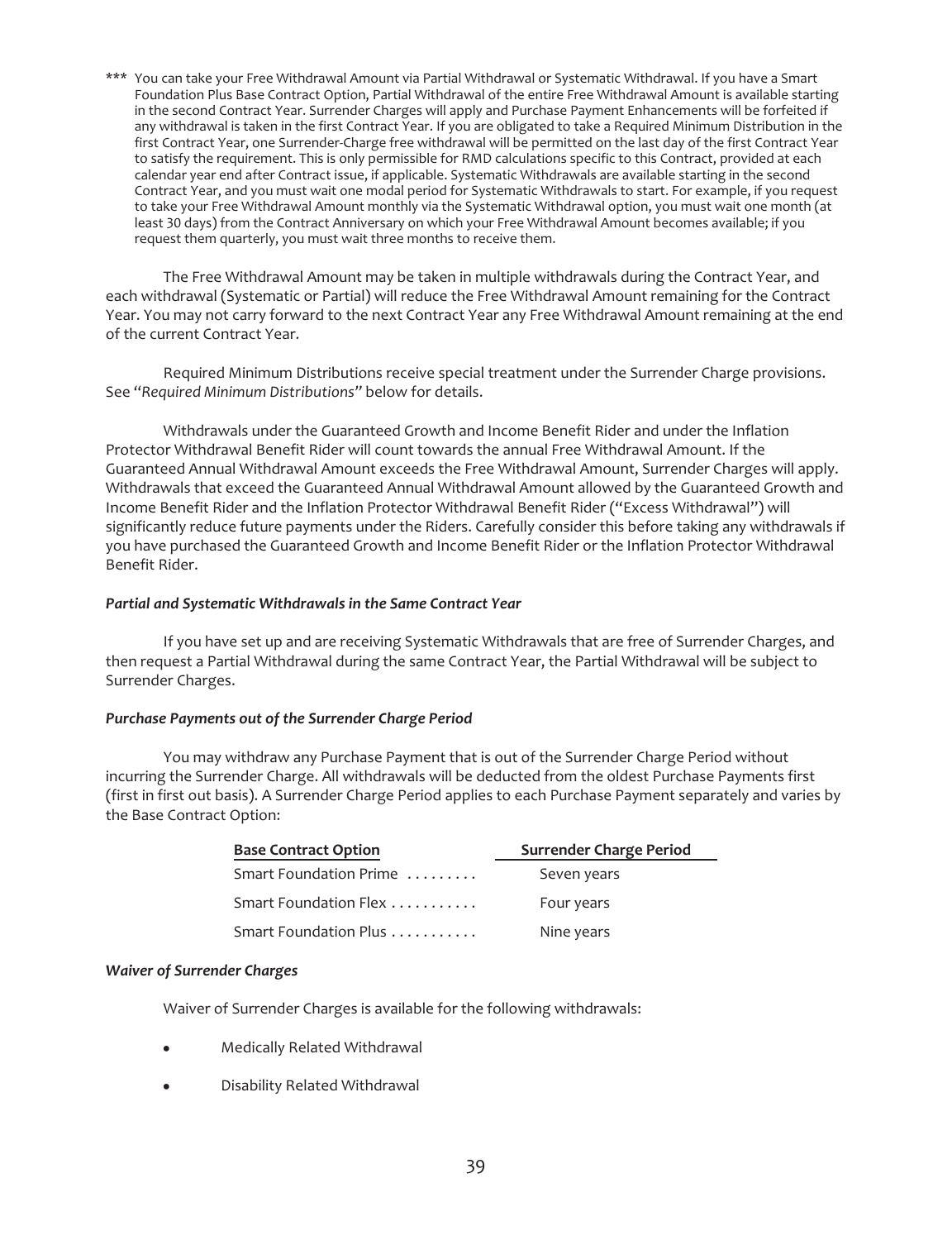Waiver of Surrender Charges under the Medically Related Withdrawal or Disability Related Withdrawal provision is available after the first Contract Year and before the Annuity Date. Waiver of Surrender Charges is not available if Actual Age at issue of the Contract Owner (or Annuitant for entity-owned Contracts) is age 75 or greater. Premature Withdrawal Charge will not be waived for Medically or Disability Related Withdrawals.

The maximum amount for which the Surrender Charges will be waived is \$500,000, including amounts withdrawn from other annuity contracts containing a comparable waiver provision issued by us and our affiliates for the Contract Owner.

You must send us a written request to waive the Surrender Charges before your withdrawal is processed. We will then evaluate your request and may ask for additional information, and/or necessary proof of the medical/disability condition. Your withdrawal will be processed and Surrender Charges will be waived upon the approval of your waiver request by the Company and receipt of all necessary documents and/or proof of medical condition. If the request to waive the Surrender Charges is denied by the Company, the withdrawal proceeds will not be disbursed until you are notified of the denial and provided with the opportunity to accept or reject the withdrawal proceeds, including any Surrender Charges.

## *Medically Related Withdrawal*

You may request the waiver of Surrender Charges for your Medically Related Withdrawal of all or part of your Contract Value if certain medically related contingencies occur. The waiver of Surrender Charges is available if either of the following events occurs:

- (a) The Contract Owner (or Annuitant for entity-owned Contracts) is first confined in a nursing home or hospital while this Contract is in force and remains confined for at least 90 days in a row. The medical care facility must be prescribed based on physical limitations which prohibit daily living in a non-institutional setting (by a licensed physician in writing).
- (b) The Contract Owner (or Annuitant for entity-owned Contracts) is first diagnosed as having a fatal injury or illness (an injury or illness expected to result in death within 2 years for 80% of diagnosed cases) while this Contract is in force.

The medically related contingencies that must be met for waiver of Surrender Charges and availability of waiver varies by state — please see "*Appendix D: State Variations*."

In the event of a qualifying medical condition, you must notify the Company of the intent to request a Waiver of Surrender Charge. We must receive the waiver request forms along with the due proof of the confinement or fatal illness in writing (including certification by a licensed physician). Waiver request forms will be provided to you within ten working days of the request. You must be living as of the date the Medically Related Withdrawal proceeds are paid.

#### *Disability Related Withdrawal*

You may request the waiver of Surrender Charges for your Disability Related Withdrawal of all or part of your Contract Value if:

- (a) The Contract Owner (or Annuitant for entity-owned Contracts) becomes totally disabled as defined in section 72(m)(7) of the Code and as applied under the Social Security Act,
- (b) The disability began after the Contract Date, and
- (c) The disability has continued without interruption for four months.

The definition of disability and availability of waiver varies by state. Please see "*Appendix D: State Variations*."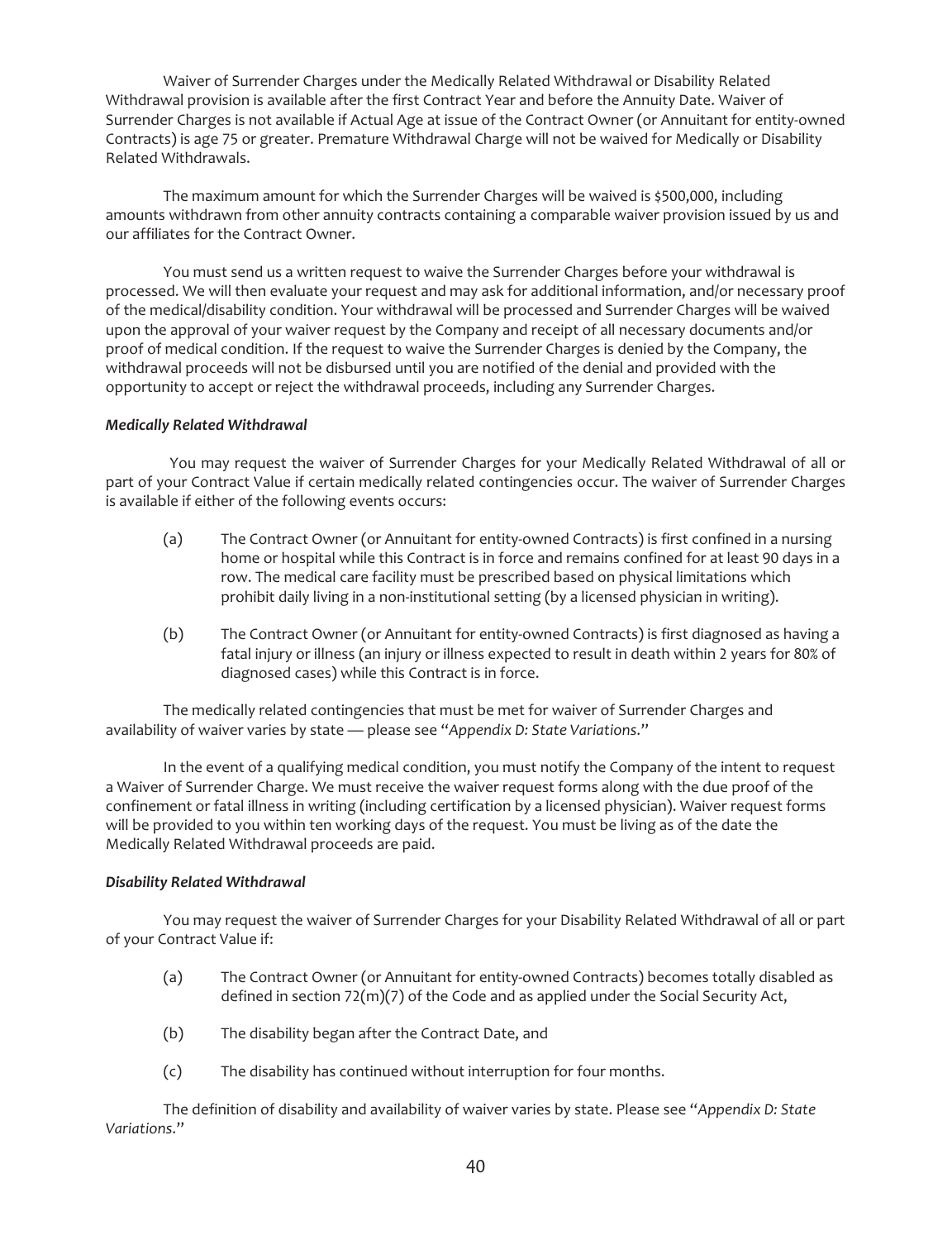In the event of a qualifying disability, the Contract Owner must notify the Company of the intent to request a Waiver of Surrender Charge. We must receive the waiver request forms along with the due proof of the disability in writing (including physician's statement of disability). Waiver request forms will be provided to you within ten working days of the request. You must be living as of the date the Disability Related Withdrawal proceeds are paid.

## *Required Minimum Distributions*

There is no Surrender Charge imposed upon withdrawals taken to satisfy the Required Minimum Distributions ("RMD") which are required by the Code under qualified contracts, even if this amount exceeds the Free Withdrawal Amount (only applies to Required Minimum Distributions taken from your Penn Mutual Contract). If Required Minimum Distributions taken are based on any contract other than your Penn Mutual Contract, from which you are taking a distribution, the Surrender Charge and the Premature Withdrawal Charge will apply as described in the Contract, and any Purchase Payment Enhancement(s) will be forfeited, if withdrawal is taken within 12 months of the Purchase Payment. RMDs first become available after the Contract has been in effect through at least one calendar year-end. You can take RMDs as Systematic Withdrawals if you have not exhausted your Free Withdrawal Amount in the current Contract Year.

If the Free Withdrawal Amount is not available to you in the first Contract Year (applies if you have the Smart Foundation Plus Base Contract Option), and you are obligated to take an RMD applicable to this Contract in the first Contract Year, only one Surrender Charge-free withdrawal will be permitted on the last day of the first Contract Year to satisfy the requirement.

RMDs reduce the Free Withdrawal Amount during the Contract Year. If you take any additional withdrawals in the same Contract Year as you receive RMD payments, these withdrawals will be subject to a Surrender Charge. However, during any given Contact Year, you are entitled to receive, free of Surrender Charge, the entire Required Minimum Distribution Amount, or the entire Free Withdrawal Amount, whichever is greater, but not both.

You must indicate (at the time of request) that you are taking a withdrawal for the purpose of satisfying RMDs for this contract in order for the withdrawal to be Surrender-Charge free. Please see "*RMD and Surrender Charges/Free Withdrawal*" in "*Appendix C: Numerical Examples*" for more details.

## *Required Minimum Distributions and Premature Withdrawal Charge*

The Premature Withdrawal Charge will not apply to RMDs if the Default Liquidity Order is followed. If Required Minimum Distributions taken are based on any contract other than your Penn Mutual Contract, from which you are taking a distribution, the Premature Withdrawal Charge will apply as described in the Contract. Also, you must indicate (at the time of request) that you are taking a withdrawal for the purpose of satisfying RMDs for this Contract in order for the withdrawal to be Premature-Withdrawal-Charge free.

Default Liquidity Order. The withdrawal will be taken from the Variable Investment Options first; when the withdrawal exhausts your Variable Account Value, then any remaining withdrawal will be taken from the Fixed Interest Options beginning with the Fixed Interest Option with the shortest Interest Period. Within a Fixed Interest Option, withdrawals will be made from amounts most recently allocated, renewed or transferred.

#### *Effect of Required Minimum Distributions on Optional Benefits*

Treatment of RMDs for the purpose of adjusting the optional benefit features for withdrawals will vary based on your benefit election. If you purchased an optional benefit with your Contract, please refer to the appropriate optional benefit section for details on RMD treatment under your optional benefit.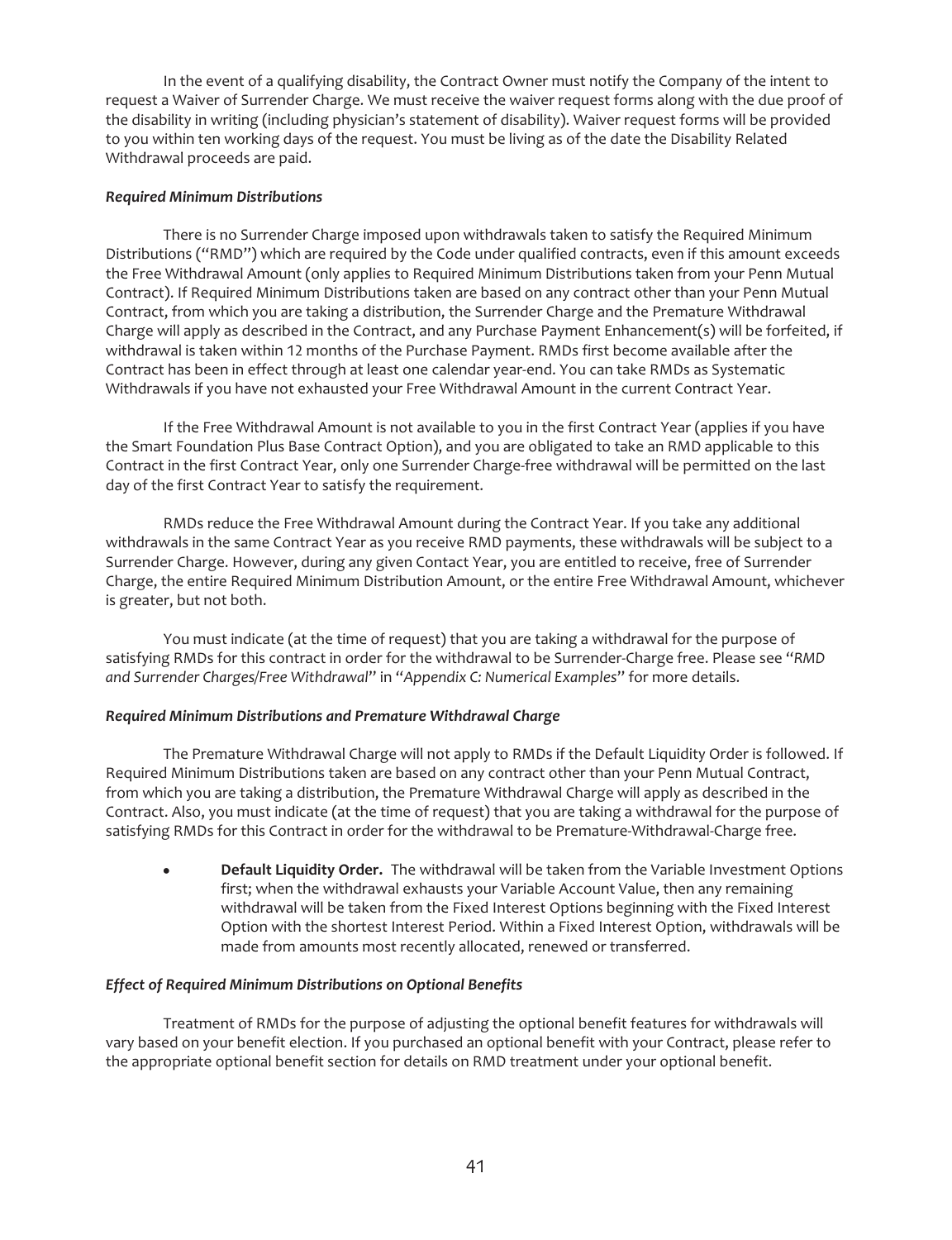### *Premature Withdrawal Charge*

A Premature Withdrawal Charge will be deducted from any amount that is withdrawn during the Interest Period from a Fixed Interest Option with an Interest Period longer than one year. The Premature Withdrawal Charge is imposed to compensate the Company for the early removal of amounts out of longerterm Fixed Interest Accounts, because the Company would be unable to earn an appropriate rate of income to support interest paid if the amounts deposited are held short-term. The Premature Withdrawal Charge will be determined by multiplying the Premature Withdrawal Rate by the amount withdrawn.

The Premature Withdrawal Rate equals one-fourth of the most recent effective annual interest rate then applicable to the Fixed Interest Option from which the amount is withdrawn.

We will not impose the Premature Withdrawal Charge on withdrawals that occur during the 25-day period between when the Fixed Interest Option's Interest Period has expired and a new Interest Period for that Fixed Interest Option has renewed.

The Premature Withdrawal Charge shall not apply to a payment on death or any Annuity Payments. This charge will not apply to Required Minimum Distributions if the Default Liquidity Order<sup>1</sup> is followed. Also, you must indicate (at the time of request) that you are taking a withdrawal for the purpose of satisfying Required Minimum Distributions in order for the withdrawal to be Premature-Withdrawal-Charge free. The Free Withdrawal Amount is subject to the Premature Withdrawal Charge. In no event will the Premature Withdrawal Charge invade the Contract Owner's principal investment in the applicable Fixed Interest Option.

Premature Withdrawal Charge provisions vary by state. Please see "*Appendix D: State Variations*" for details.

## *Maximum Withdrawal Charge*

Under no circumstances will the sum of the Premature Withdrawal Charge and the Surrender Charge exceed 10% of the amount withdrawn.

#### *Transfer Fee*

For transfers other than Dollar Cost Averaging and Automatic Asset Rebalancing, we reserve the right to charge a fee, although no charges currently exist. The transfer fee would not exceed \$20.

#### *Annual Contract Expenses*

#### *Annual Contract Administration Charge*

We deduct from your Variable Account Value an Annual Contract Administration Charge that is the lesser of \$40 or 2% of your Variable Account Value on the deduction date, which is the last day of each Contract Year. This charge will also be deducted if the Variable Account Value is withdrawn or transferred in full on a date other than the deduction date. We will not deduct this charge if, when the deduction is to be made, your Variable Account Value is \$50,000 or more2. The charge will not be deducted upon annuitization, or after the Annuity Date. To assess this charge, we cancel Accumulation Units credited to your Contract, pro-rata among the Variable Investment Options in which you invest. The Annual Contract Administration Charge is the same for all Base Contract Options.

<sup>1</sup> Default Liquidity Order: the withdrawal should be taken from the Variable Account first; when the withdrawal exhausts your Variable Account Value, then any remaining withdrawal should be taken from the Fixed Interest Accounts beginning with the Fixed Interest Account with the shortest Interest Period. Within a Fixed Interest Account, withdrawals will be made from amounts most recently allocated, renewed or transferred.

<sup>&</sup>lt;sup>2</sup> Value is determined after all withdrawals and Purchase Payments are processed, but before any charges are taken out, on the day of the deduction. If the Contract is surrendered, or the Variable Account Value is withdrawn in full, the Annual Contract Administration Charge will be part of the withdrawal transaction and Surrender Value calculation.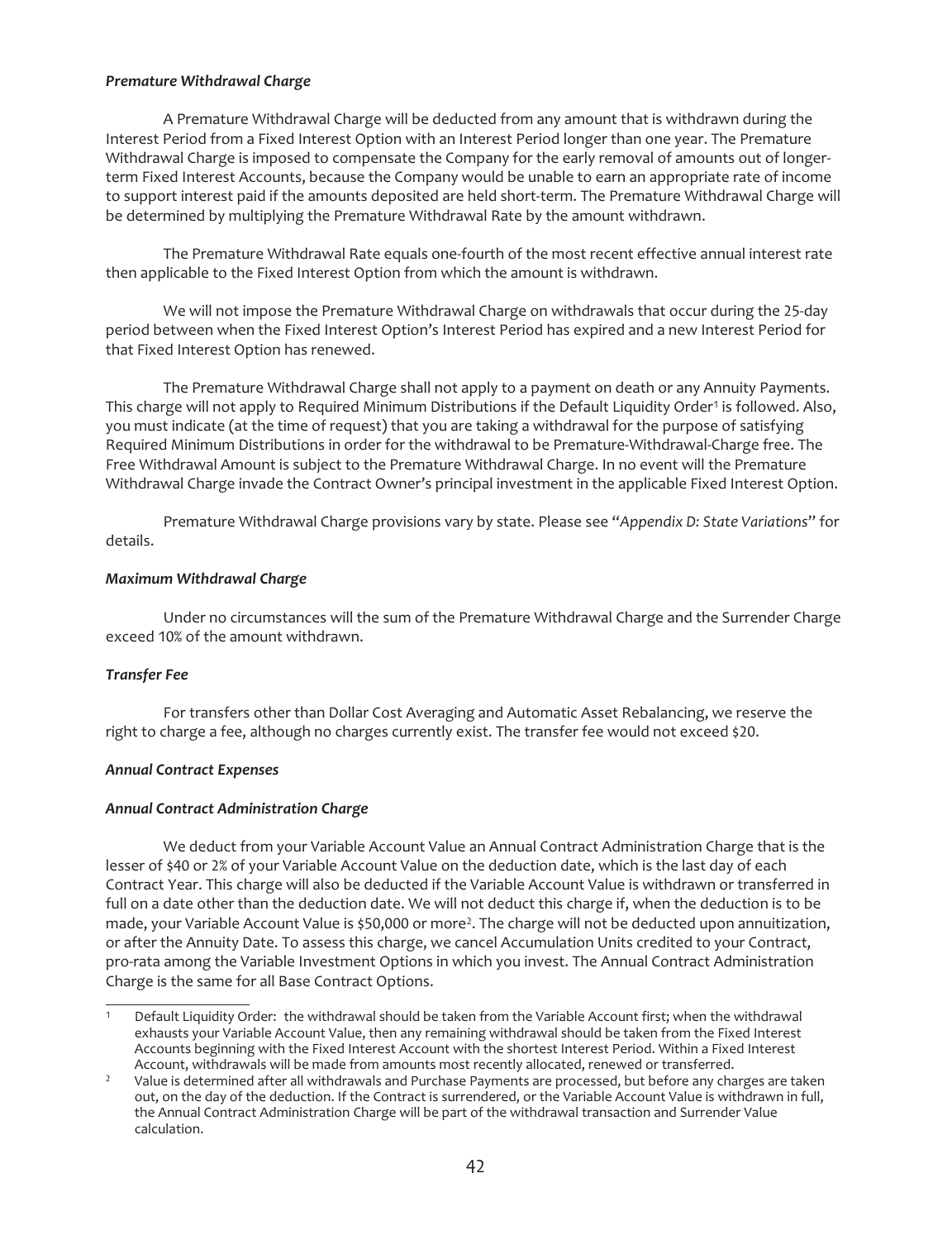## *Base Contract Expenses*

We deduct from the net asset value of the Separate Account, a daily contract expense to cover the costs of administering the Contract and the Separate Account and to pay for the mortality-related guarantees we make under the Contract (*e.g.,* the death benefit and the guarantee that the annuity factors will never be decreased even if mortality experience is substantially different than originally assumed) and for the risk that this charge will be insufficient to cover administration expenses over the life of the Contract. This charge is expressed on an annual basis and will be assessed as a percentage of the daily net asset value of the Separate Account. The following table summarizes the total daily Separate Account charges for each Base Contract Option. These charges will not be increased for the life of your Contract.

| <b>Base Contract Expenses</b> | Smart             | <b>Smart</b>      | <b>Smart</b>      |
|-------------------------------|-------------------|-------------------|-------------------|
|                               | <b>Foundation</b> | <b>Foundation</b> | <b>Foundation</b> |
|                               | Prime             | $Flex*$           | Plus              |
|                               | 1.40%             | 1.65%             | 1.60%             |

\* Smart Foundation Flex Base Contract Option is not available for contracts purchased on or after June 12th, 2017.

The Base Contract Expenses will be computed and deducted from each Variable Investment Option in which the Contract Owner is invested. These deductions will be made daily.

#### *Optional Benefit Expenses*

You can purchase optional benefits ("Riders") with your Contract for an additional charge ("Rider Charge"). If you make a full surrender of your Contract before the charges for any Riders have been deducted, your Contract Value will be reduced by the accrued Rider Charges, plus any applicable Surrender Charge. **In addition, upon payment of the Death Benefit associated with the Contract, the Death Benefit payable will be reduced by the accrued Rider Charges.** No Rider Charge will be imposed upon Annuitization.

Depending on the type and/or combination of the Riders that you purchase, the Rider Charge will be expressed as an annual percentage of the Withdrawal Benefit Base (Guaranteed Growth and Income Benefit Rider and Inflation Protector Withdrawal Benefit Rider), the Enhanced Death Benefit Base (Enhanced Death Benefit Rider), the Accumulation Benefit Base (Guaranteed Minimum Accumulation Benefit II Rider) or Variable Account Value (Guaranteed Minimum Accumulation Benefit Rider), and will be deducted from the Contract Value each Contract Year Quarter (Guaranteed Growth and Income Benefit Rider, Inflation Protector Withdrawal Benefit Rider, Enhanced Death Benefit Rider, and Guaranteed Minimum Accumulation Benefit II Rider), or the day before Contract Anniversary (Guaranteed Minimum Accumulation Benefit Rider). The Withdrawal Benefit Base, the Enhanced Death Benefit Base or the Accumulation Benefit Base used in the calculation is the average monthly benefit base over the Contract Year Quarter. Variable Account Value used in the calculation is the average monthly Contract Value over the Contract Year.

- For quarterly deduction, one fourth of the annual Rider Charge will be multiplied by the average monthly benefit base over the Contract Year Quarter and this amount will be deducted on the last day of the Contract Year Quarter.
- For annual deduction, the annual Rider Charge will be multiplied by the average monthly Contract Value over the Contract Year and this amount will be deducted on the last day of the Contract Year.

The Rider Charge will be deducted by canceling Accumulation Units from the Variable Investment Options pro-rata, based on the Fund allocation at the time of deduction.

Current and Maximum Rider Charges are summarized in the table below. The current charge for any Rider will not exceed the Maximum Rider Charge, and the increase to the charge may not be greater than the Maximum Rider Charge Increase.

More information about the Rider Charges and the Rider Charge increases is available in the applicable optional benefit section.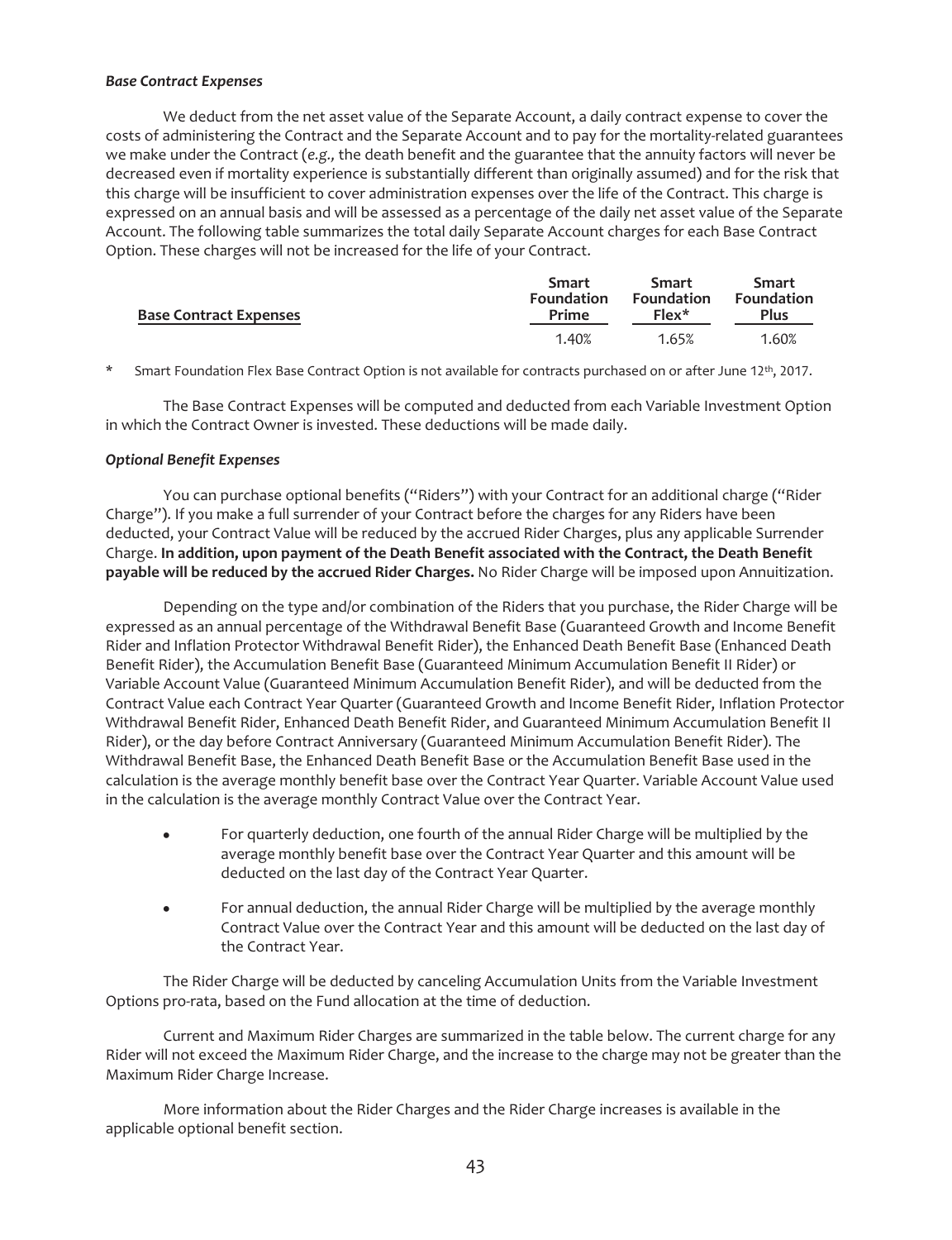#### *Current and Maximum Rider Charges*

#### *Guaranteed Growth and Income Benefit*

| <b>Guarantee Type</b> | <b>Current Rider</b><br>Charge | <b>Maximum Rider</b><br>Charge | Maximum<br><b>Rider Charge</b><br>Increase |
|-----------------------|--------------------------------|--------------------------------|--------------------------------------------|
| Single Life Guarantee | $1.25\%$ *                     | 2.00%                          | 0.50%                                      |
| Joint Life Guarantee  | $1.40\%**$                     | 2.00%                          | 0.50%                                      |

#### *Inflation Protector Withdrawal Benefit*

| <b>Guarantee Type</b> | <b>Current Rider</b><br>Charge | <b>Maximum Rider</b><br>Charge | Maximum<br><b>Rider Charge</b><br>Increase |
|-----------------------|--------------------------------|--------------------------------|--------------------------------------------|
| Single Life Guarantee | $1.40\%**$                     | 2.50%                          | 0.50%                                      |
|                       | $1.65%***$                     | 2.50%                          | 0.50%                                      |

#### *Enhanced Death Benefit*

| <b>Guarantee Type</b>    | <b>Current Rider</b><br>Charge | <b>Maximum Rider</b><br>Charge | Maximum<br><b>Rider Charge</b><br>Increase |
|--------------------------|--------------------------------|--------------------------------|--------------------------------------------|
| Single Life Guarantee    | 0.35%                          | 0.75%                          | 0.15%                                      |
| Joint Life Guarantee**** | 0.35%                          | 0.75%                          | 0.15%                                      |

#### *Guaranteed Growth and Income and Enhanced Death Benefit Combination Rider \*\*\*\**

|                                               |                                           | <b>Current Rider Charge</b>    |                                   | Maximum                            |
|-----------------------------------------------|-------------------------------------------|--------------------------------|-----------------------------------|------------------------------------|
| <b>Charge Type</b>                            | <b>Single</b><br>Life<br><b>Guarantee</b> | Joint Life<br><b>Guarantee</b> | <b>Maximum</b><br>Rider<br>Charge | Rider<br>Charge<br><b>Increase</b> |
| Guaranteed Growth and Income                  | $1.25%$ *                                 | $1.40%$ **                     | 2.00%                             |                                    |
| Rider Charge<br>Enhanced Death Benefit Charge | 0.20%                                     | 0.20%                          | 0.75%                             | 0.50%<br>0.15%                     |

#### *Inflation Protector Withdrawal and Enhanced Death Benefit Combination Rider \*\*\*\**

|                                        |                                    | <b>Current Rider Charge</b>    |                            | <b>Maximum</b>                     |
|----------------------------------------|------------------------------------|--------------------------------|----------------------------|------------------------------------|
| <b>Charge Type</b>                     | Single<br>Life<br><b>Guarantee</b> | Joint Life<br><b>Guarantee</b> | Maximum<br>Rider<br>Charge | Rider<br>Charge<br><b>Increase</b> |
| Inflation Protector Withdrawal Benefit |                                    |                                |                            |                                    |
| Rider Charge                           | $1.40\%**$                         | $1.65\%***$                    | 2.50%                      | 0.50%                              |
| Enhanced Death Benefit Charge          | 0.20%                              | 0.20%                          | 0.75%                      | 0.15%                              |

<sup>\* 1.05%</sup> for Contracts purchased on or prior to March 15, 2013, and 1.10% for Contracts purchased after March 15, 2013, and prior to November 2, 2020. The Rider Charge for Contracts purchased in New York on or prior to March 15, 2013 was 1.05%.

\*\* 1.25% for Contracts purchased prior to November 2, 2020. The Rider Charge for Contracts purchased in New York before September 1, 2019 was 1.05%.

\*\*\* 1.50% for Contracts purchased prior to November 2, 2020. The Rider Charge for Contracts purchased in New York before September 1, 2019 was 1.30%

\*\*\*\* Rider Charges, applied separately to each Benefit Base, may be increased independently.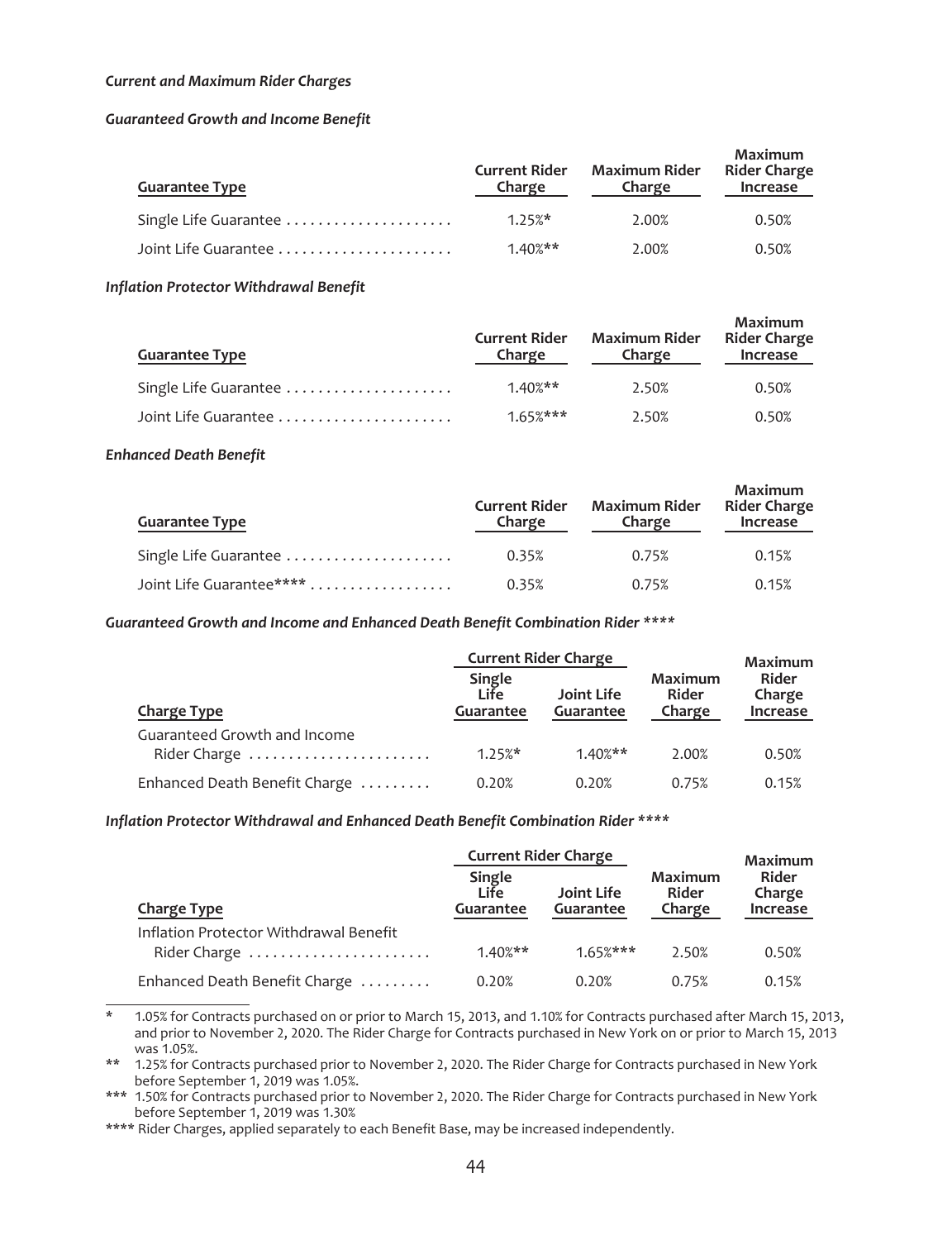| <b>Current Rider Charge</b> | Maximum<br>Rider<br>Charge |
|-----------------------------|----------------------------|
|                             | 1.00%                      |

### *Guaranteed Minimum Accumulation Benefit II*

| <b>Current Rider Charge</b> | <b>Maximum Rider Charge</b> | <b>Maximum Rider Charge Increase</b> |
|-----------------------------|-----------------------------|--------------------------------------|
| 0.90%                       | 1.50%                       | 0.30%                                |

Effective September 1, 2019, the Smart Foundation Variable Annuities are no longer offered to new business clients in New York.

## *Description of Underlying Fund Charges*

The Funds underlying the Variable Investment Options must pay investment management fees and other operating expenses. These fees and expenses are different for each Fund and reduce the investment return of each Fund. Therefore, they also indirectly reduce the return you will earn on any Variable Investment Options you select. Expenses of the underlying Funds are not fixed or specified under the terms of your Contract, and those expenses may vary from year to year. Please see *Appendix A* to this Prospectus (and the applicable Fund's Prospectus) for more information on fees and expenses of the Funds.

The Company or an affiliate may receive asset-based compensation from the Funds' advisors or their affiliates for, among other things, customer service and recordkeeping services with respect to those assets. These payments are not charges under your Contract and do not increase the underlying Fund or Contract charges described in this section or in the Table of Fees and Expenses.

#### *Premium Taxes*

Some states and municipalities impose premium taxes on Purchase Payments received by insurance companies. Generally, any premium taxes payable will be deducted upon Annuitization, although we reserve the right to deduct such taxes when due in jurisdictions that impose such taxes on Purchase Payments. Currently, state premium taxes on Purchase Payments range from 0% to 3.5%.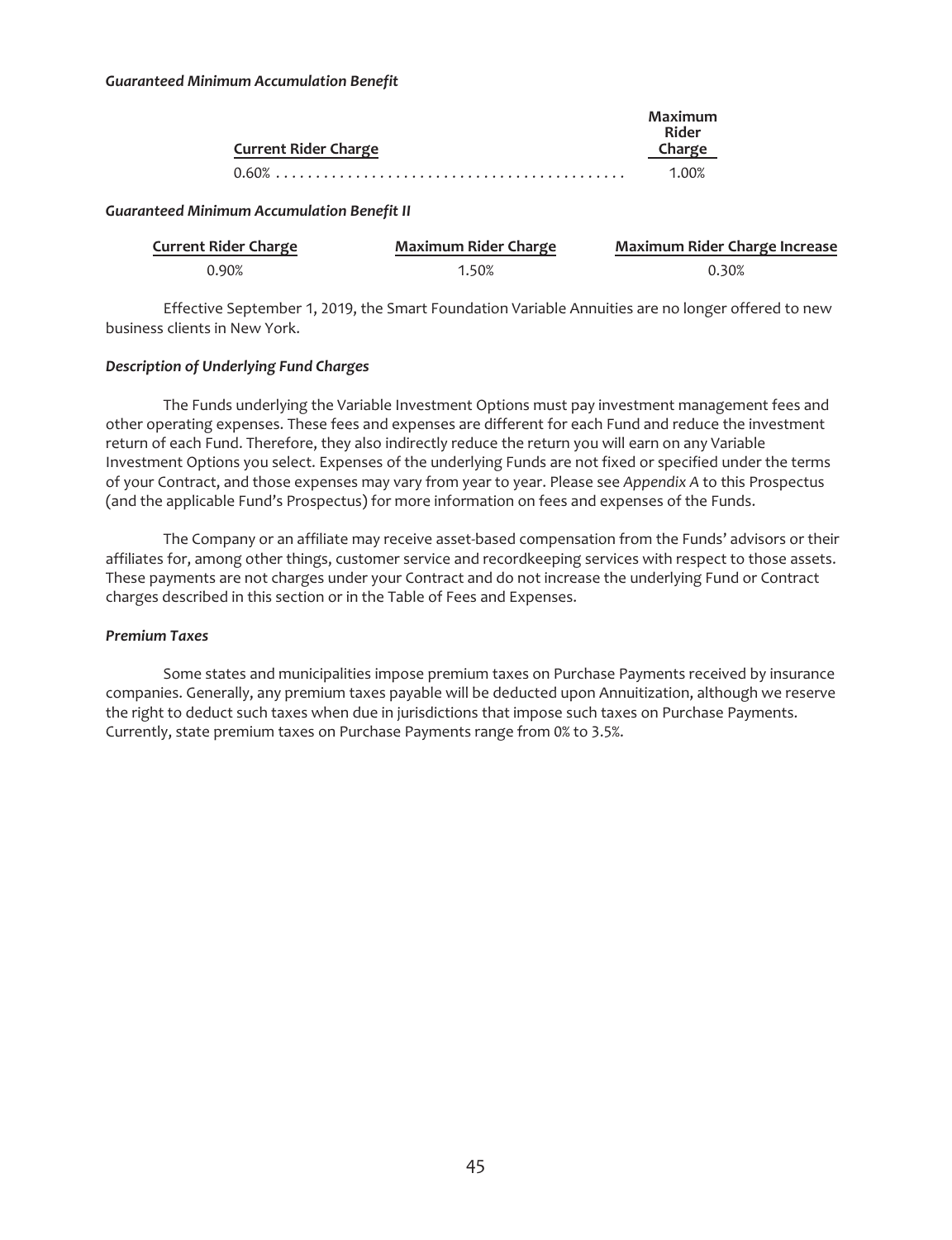#### **How Can I Withdraw Money from the Contract?**

#### *General Information on Surrenders and Withdrawals*

You may access your Contract Value in one of the following ways:

- by surrendering your Contract and receiving the Surrender Value,
- by taking a partial withdrawal,
- by taking Systematic Withdrawals,
- by taking Required Minimum Distributions (Qualified Contracts only),
- when you start the Annuity Payments based on your Contract Value.

Before the end of the Surrender Charge Period, you can access a portion of the money in the Contract each Contract Year without being assessed a Surrender Charge. This is called a Free Withdrawal Amount (see "*Surrender-Charge Free Withdrawals*" below). However, if you decide to withdraw more than the Free Withdrawal Amount or surrender the Contract during the Surrender Charge Period, you may be assessed a Surrender Charge, as further described below. You may also be subject to the Premature Withdrawal Charge for amounts withdrawn from the Fixed Account and may forfeit any Purchase Payment Enhancements credited to the Contract. See "*What Are the Fees and Charges Under the Contract? — Premature Withdrawal Charge"* and *"Forfeiture of Purchase Payment Enhancements"* for details.

Withdrawals will reduce the Contract Value and may have a negative impact on certain optional living benefits and on the death benefit, and the impact could be significant. A withdrawal may reduce or even terminate certain benefits. See *"What Are the Supplemental Riders and Benefits That Are Available?"*

You may also be subject to tax in the tax year in which you take a withdrawal from your Contract, including a 10% penalty tax under certain circumstances. See *"How Is the Contract Treated under Federal Income Tax Law?"* for details.

## *Full Surrender*

You can choose to surrender your Contract for its Surrender Value at any time before the death of the Contract Owner or Annuitant, and before the Annuity Date by sending a written request to our Administrative Office. Upon your request to surrender the Contract, all benefits under the Contract, including any optional benefits, will terminate as of the date of receipt of your written request by the Company. You will receive the Surrender Value, which is your Contract Value reduced by any applicable charges, such as: Surrender Charge, Premature Withdrawal Charge, forfeited Purchase Payment Enhancement(s), Rider Charges, and Annual Contract Administration Charge. We base your Surrender Value on your Contract Value next determined after we receive proper authorization from the Contract Owner at our Administrative Office.

#### *Withdrawals Treated as Surrenders*

In some circumstances, we reserve the right to treat your withdrawal as a full surrender, or to initiate a payment of the Surrender Value to you. This will cause your Contract and any optional benefits to terminate.

The following withdrawals will be treated as full surrenders:

Any withdrawal initiated by your request or deduction of fees or charges by the Company that brings the Contract Value to zero (unless the Guaranteed Growth and Income Benefit Rider or the Inflation Protector Withdrawal Benefit Rider is present),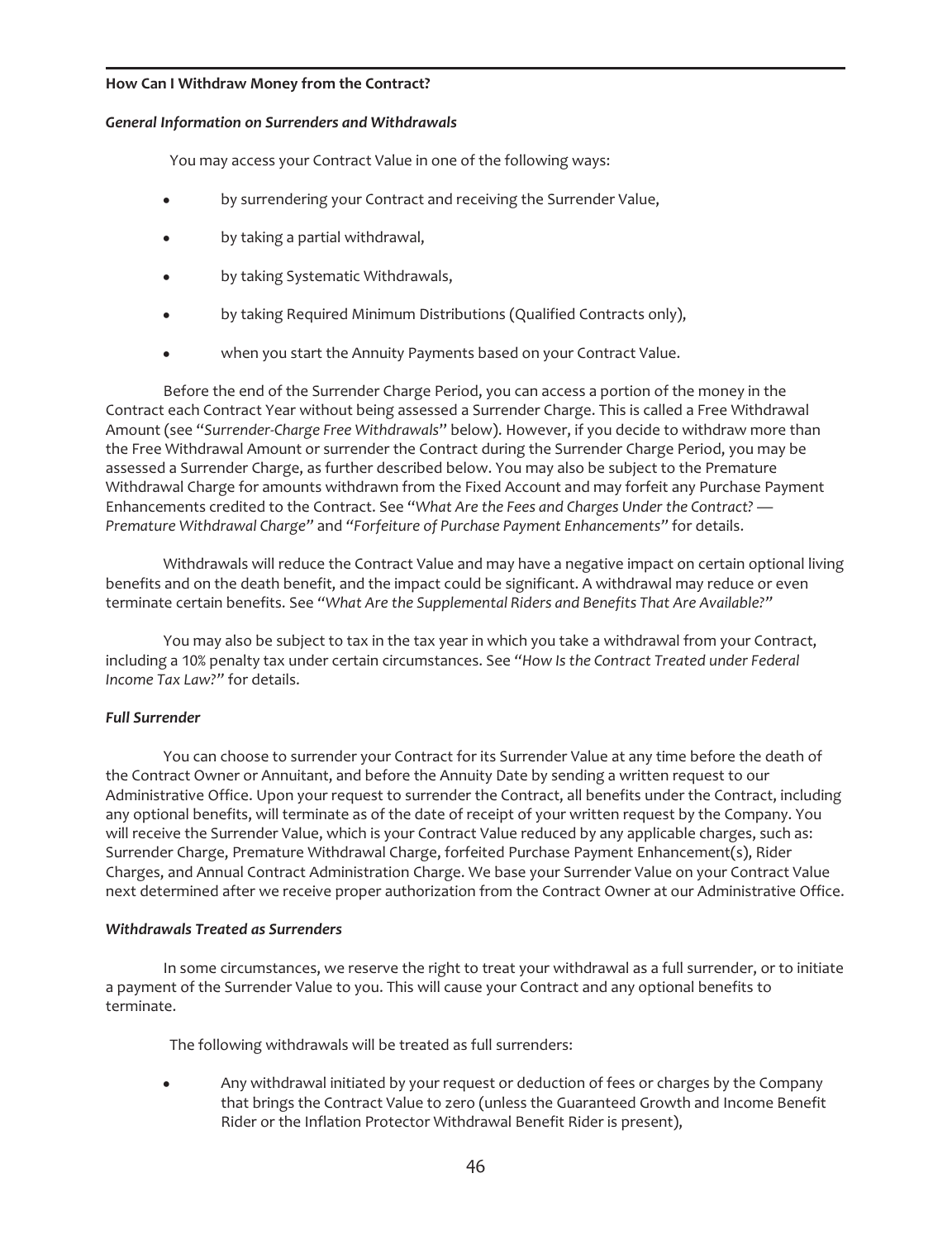Any withdrawal that would result in the amount remaining in the Contract to be less than the Minimum Remaining Balance, or less than \$250 remains in each Variable Investment Option or Fixed Interest Option. These rules vary by your Base Contract Option and do not apply to Required Minimum Distributions, lifetime withdrawals taken under the Guaranteed Growth and Income Benefit Rider, or living benefit withdrawals taken under the Inflation Protector Withdrawal Benefit Rider.

| <b>Base Contract Option</b>                                              | Minimum<br>Remaining<br><b>Balance</b><br>(after<br>withdrawal) |
|--------------------------------------------------------------------------|-----------------------------------------------------------------|
| Smart Foundation Prime                                                   | \$2,000                                                         |
| Smart Foundation Flex                                                    | \$5,000                                                         |
| Smart Foundation Plus $\ldots \ldots \ldots \ldots \ldots \ldots \ldots$ | \$5,000                                                         |

Withdrawal requests that would cause the Contract Value to reduce to zero or fall below the Minimum Remaining Balance will not be processed. You will have the option of processing a full surrender or cancelling your withdrawal request. If the Contract Value is reduced to zero as a result of deduction of fees or charges by the Company, the Contract will be terminated as of the date of deduction and notification of termination will be made to the Contract Owner.

We also reserve the right to terminate the Contract and any applicable Death Benefit by initiating a payment of the Surrender Value to you, if there is no Purchase Payment activity during the two most recent Contract Years, and the Contract Value is less than the Minimum Remaining Balance specified above.

The Company will notify the Contract Owner 60 days prior to terminating the Contract, by sending a notice to the Contract Owner's address on file. A second notice will be sent 30 days prior to the date of termination. If no action is taken by the Contract Owner to increase the Contract Value to the required minimum, the Contract will be terminated by the Company and the Surrender Value will be paid to the Contract Owner.

Provisions of this section vary in certain states — please see "*Appendix D: State Variations*" for details.

## *Partial Withdrawal*

You may take a partial withdrawal from your Contract Value before the Annuity Date and the death of the Contract Owner or Annuitant. We base your withdrawal on your Contract Value next determined after we receive proper authorization from the Contract Owner at our Administrative Office. We will pay you within seven days, except in limited circumstances. Please see "*Deferment of Payments and Transfers*" for more information on these limited circumstances. You may pay a Surrender Charge or a Premature Withdrawal Charge when you withdraw part of your Contract Value. See the "*Surrender Charge"* and "*Premature Withdrawal Charge"* paragraphs under *"What Are the Fees and Charges Under the Contract?"* for details. You may also forfeit any Purchase Payment Enhancement credited to the Contract and be subject to tax in the tax year in which you make a withdrawal, including an additional 10% tax under certain circumstances. See *"How is the Contract Treated Under Federal Income Tax Law?"* below.

The following rules and restrictions apply to partial withdrawals:

- Minimum Withdrawal. The minimum withdrawal is \$500. If it is your first withdrawal in a Contract Year, the minimum withdrawal is the lesser of the following:
- (a) Free Withdrawal Amount (as further described under *"Surrender-Charge Free Withdrawals"*);
- (b) Required Minimum Distribution amount; or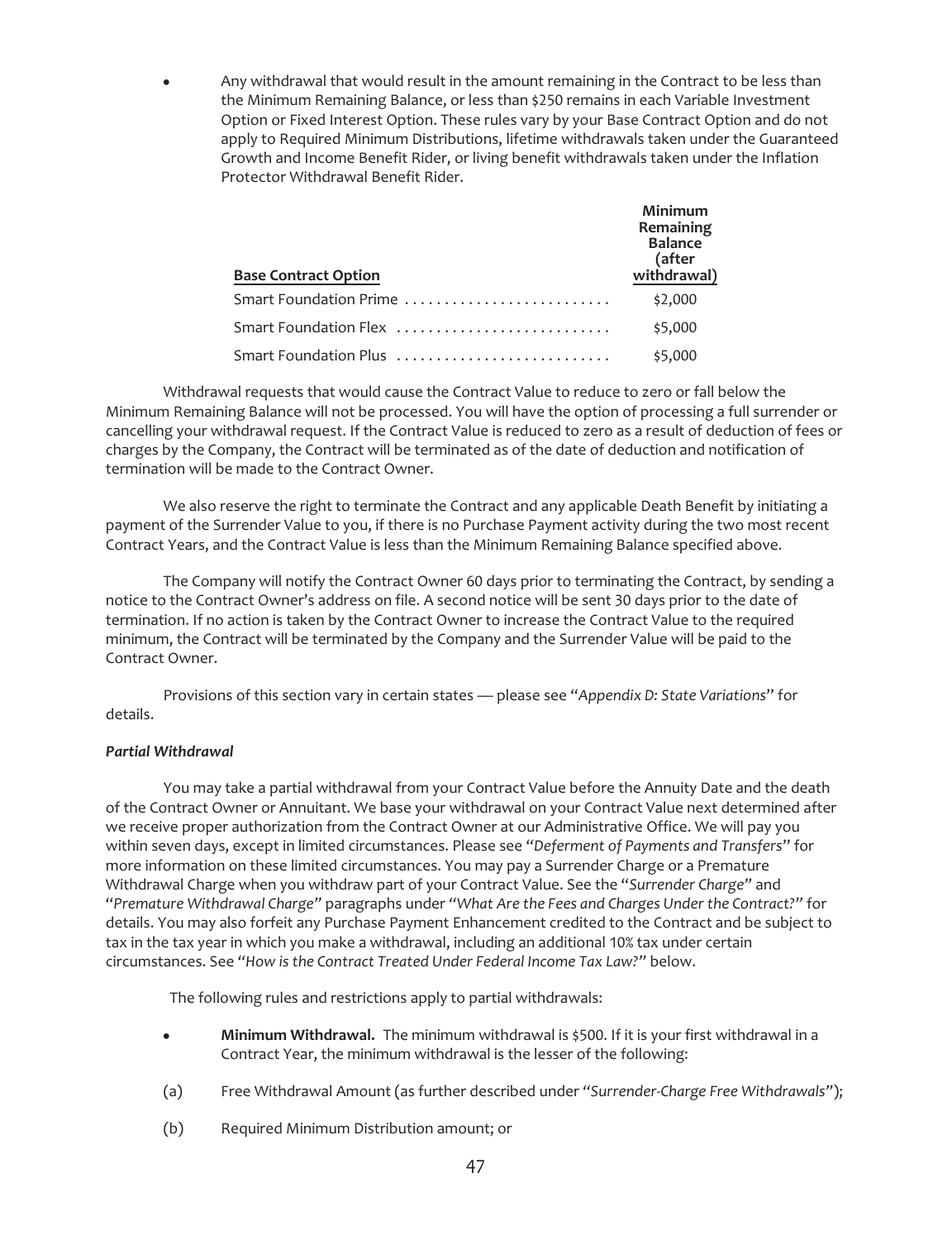- $(c)$  \$500.
- **Minimum Remaining Balance.** You may take a partial withdrawal only if the amount remaining in the Contract after the withdrawal is at least equal to the Minimum Remaining Balance (varies by the Base Contract Option) and the balance remaining in the Variable Investment Option or Fixed Interest Option from which the withdrawal is made is at least \$250:

| <b>Base Contract Option</b> | Minimum<br>Remaining<br><b>Balance</b><br>(after<br>withdrawal) |
|-----------------------------|-----------------------------------------------------------------|
| Smart Foundation Prime      | \$2,000                                                         |
| Smart Foundation Flex       | \$5,000                                                         |
| Smart Foundation Plus       | \$5,000                                                         |

- Zero Contract Value. If you take a withdrawal that brings the Contract Value to zero, your Contract will be terminated (unless the Guaranteed Growth and Income Benefit Rider or the Inflation Protector Withdrawal Benefit Rider is present).
- Premature Withdrawal Charge. Any withdrawal from the Fixed Interest Option (except Required Minimum Distributions if Default Liquidity Order is followed) may be subject to the Premature Withdrawal Charge, even if the amount withdrawn is within the Free Withdrawal Amount allowance.
- Default Liquidity Order. If you do not tell us otherwise, the withdrawal will be taken pro-rata from the Variable Investment Options; if the partial withdrawal exhausts your Variable Account Value, then any remaining withdrawal will be taken from the Fixed Interest Options beginning with the Fixed Interest Option with the shortest Interest Period. Within a Fixed Interest Option, partial withdrawals will be made from amounts most recently allocated, renewed or transferred.

Provisions of this section vary in certain states — please see "*Appendix D: State Variations*" for details.

#### *Systematic Withdrawals*

Systematic Withdrawals are regular payments that we make to you on a monthly, quarterly, semiannual or annual basis. It is a convenient way for you to withdraw your annual Free Withdrawal Amount without incurring a Surrender Charge, as well as to take Required Minimum Distributions or available elective living benefits with this product. Systematic Withdrawals are available if you have not exhausted your Free Withdrawal Amount in the current Contract Year.

If you have a Smart Foundation Plus Base Contract Option (which offers Purchase Payment Enhancements), Systematic Withdrawals are not available in the first Contract Year. In addition, any Purchase Payment Enhancement credited to the Contract may be forfeited as a result of the withdrawal.

Currently, we offer the following Systematic Withdrawal Options:

- Annual Free Withdrawal Amount,
- Required Minimum Distribution (RMD),
- Guaranteed Annual Withdrawal Amount as specified by the Guaranteed Growth and Income Benefit Rider,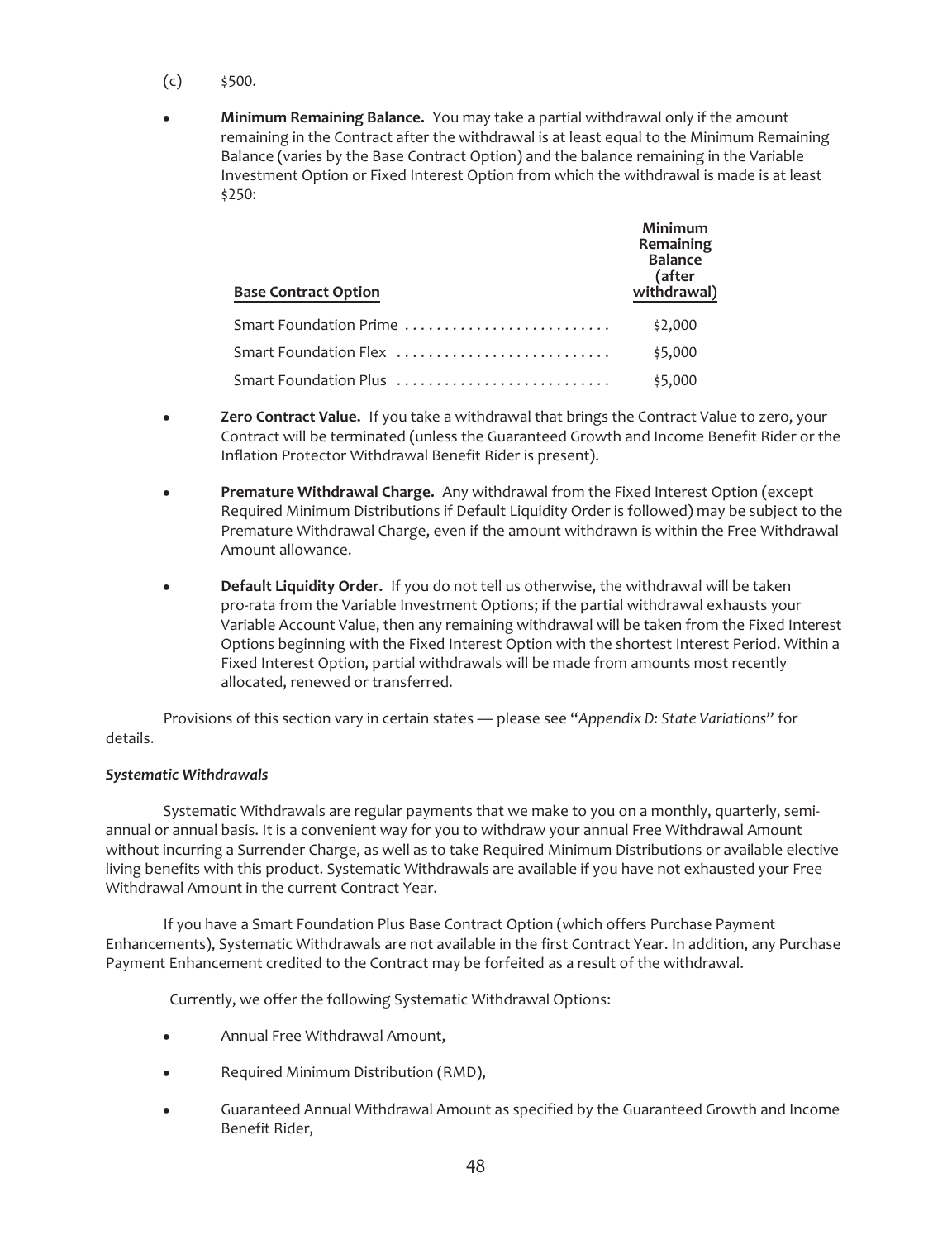- Guaranteed Annual Withdrawal Amount as specified by the Inflation Protector Withdrawal Benefit Rider,
- Designated Withdrawal Amount (Fixed Dollar Amount),
- Substantially Equal Periodic Payments under IRS Section  $72(q)/(t)$ .

The total amount that you withdraw in a Contract Year under the Systematic Withdrawal plan cannot exceed your Free Withdrawal Amount. However, RMD withdrawals, Guaranteed Annual Withdrawal Amounts under the Guaranteed Growth and Income Benefit Rider, and Guaranteed Annual Withdrawal Amounts under the Inflation Protector Withdrawal Benefit Rider can be taken systematically, even if they exceed your Free Withdrawal Amount (although Surrender Charges may apply to any amount in excess of the Free Withdrawal Amount).

The withdrawals can be taken on a monthly, quarterly, semi-annual or annual basis, and the minimum amount of each withdrawal payment is \$50. We will adjust the frequency of your payments so that payments are at least \$50 each. For example, if you would like to withdraw \$100 a year, you can set up annual or semiannual withdrawals, but not quarterly or monthly. Your payments will begin on the next withdrawal date following one modal period after we receive your request. For example, if we receive your request for quarterly withdrawals on January 3<sup>rd</sup>, and the next withdrawal date is the 8<sup>th</sup> of the month, your quarterly withdrawals will begin on April 8th. Please note that no confirmations will be sent on Systematic Withdrawals but will be reflected on statements. For information on the tax treatment of withdrawals, see *"How Is the Contract Treated under Federal Income Tax Law?"* below.

In the Contract Year when the Systematic Withdrawals are elected for the first time, the entire amount of the withdrawal requested will be disbursed among the remaining Systematic Withdrawal payments to be made prior to the next Contract Anniversary. Systematic Withdrawal amounts will then be recalculated upon the next Contract Anniversary to reflect the annual withdrawal amount requested and a full year of systematic payments. For example, if you request your Free Withdrawal Amount be withdrawn with monthly Systematic Withdrawals and there are four months remaining in your Contract Year, you will receive the entire Free Withdrawal Amount divided by the four payments remaining in your Contract Year. Upon your next Contract Anniversary, your monthly Systematic Withdrawal payment will be recalculated to be 1/12 of the annual Free Withdrawal Amount. This could result in lower Systematic Withdrawal payments in your second year of withdrawal. The Free Withdrawal Amount will not be recalculated to reflect Subsequent Purchase Payments until the next Contract Anniversary.

**Default Liquidity Order.** If you do not tell us otherwise, the withdrawal will be taken pro-rata from the Variable Investment Options; if the partial withdrawal exhausts your Variable Account Value, then any remaining withdrawal will be taken from the Fixed Interest Options beginning with the Fixed Interest Option with the shortest Interest Period. Within a Fixed Interest Option, partial withdrawals will be made from amounts most recently allocated, renewed or transferred. If amounts are taken from a Fixed Interest Option subject to the Premature Withdrawal Charge, the Premature Withdrawal Charge will apply even if the Surrender Charge is waived.

**Termination of Systematic Withdrawals.** To stop the Systematic Withdrawals or to change the amount or the frequency of the withdrawals once Systematic Withdrawals are initiated, you must submit a request by sending a written notice to our Administrative Office or calling Customer Service. The Systematic Withdrawals will terminate upon the earlier of the death of the Contract Owner or the Annuitant, or upon Contract Owner's request. Systematic Withdrawals will be subject to Surrender Charge if the annual amount withdrawn exceeds the Free Withdrawal Amount. All withdrawals during the Contract Year are considered in the determination of the Free Withdrawal Amount withdrawn and the point at which Surrender Charges will be assessed for additional withdrawals.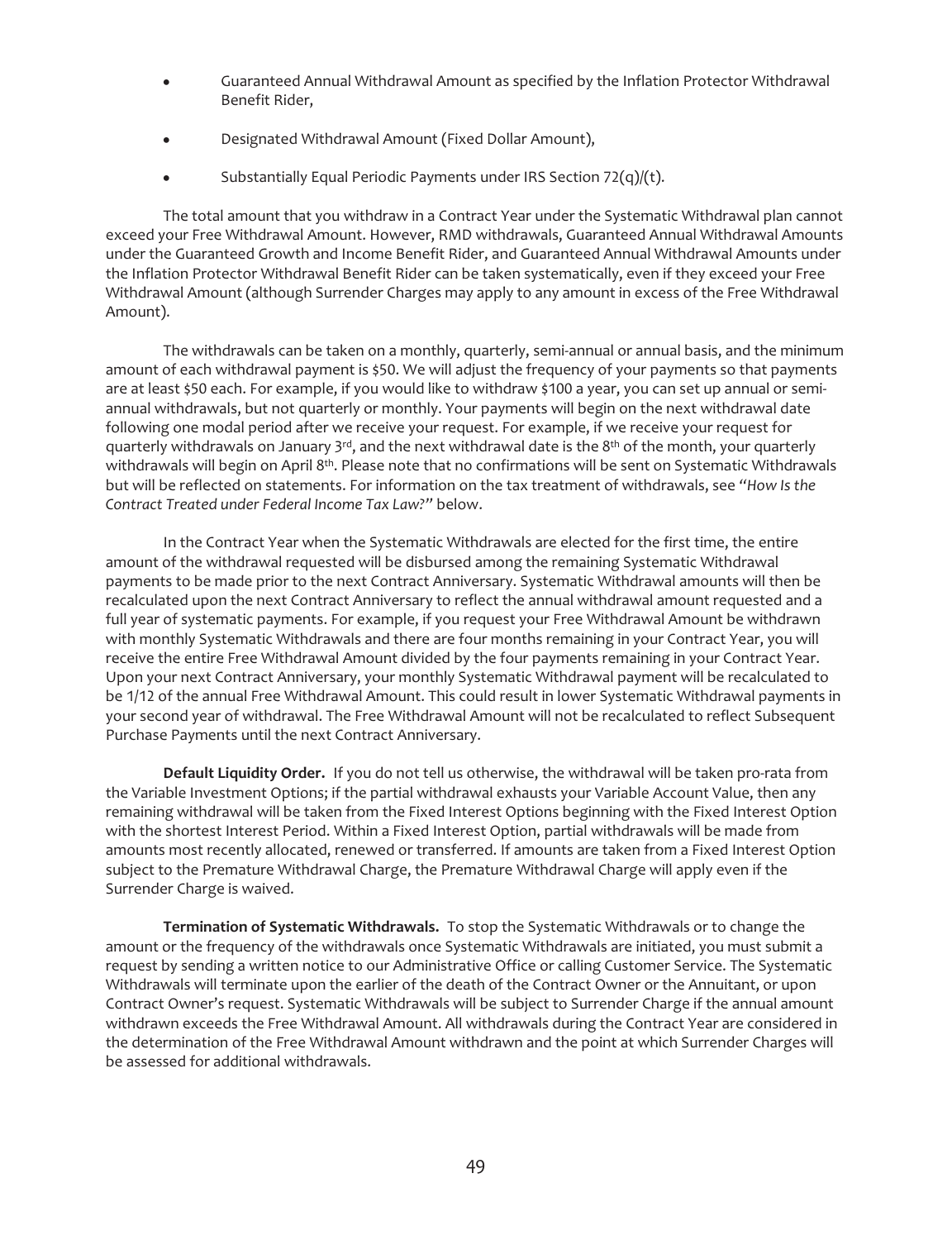#### *Substantially Equal Periodic Payments under Code Section 72(q) or 72(t)*

If a withdrawal is taken from the annuity before age 59 $1/2$ , the IRS generally imposes a 10% early withdrawal penalty on such distributions. However, substantially equal periodic payments under IRC Section 72(q)/72(t) are exempt from the 10% penalty tax on early distributions. If you choose to exercise this option, you will be required to irrevocably choose one of the three acceptable methods (as defined by IRS regulations) and receive these payments until the later of five years or attainment of age 59 $\frac{1}{2}$ .

If you wish to take withdrawals under the Code Sections 72(q) or 72 (t) (prior to age 59 $\frac{1}{2}$  of the Contract Owner, or Annuitant for entity owned Contracts), you may do so systematically. 72 (q)/(t) withdrawals do not receive any special treatment under the Surrender Charge or the Premature Withdrawal Charge provisions. If your withdrawal exceeds the annual Free Withdrawal Amount, you will be subject to Surrender Charges as shown in the *"Surrender Charge"* section under *"What are the Fees and Charges under the Contract?"* If you take a withdrawal from the Fixed Account, you may also be subject to the Premature Withdrawal Charge as described in the *"Premature Withdrawal Charge"* paragraph under *"What are the Fees and Charges under the Contract?"* If you purchased an optional benefit with your Contract, please refer to the appropriate optional benefit section for details on Substantially Equal Periodic Payments' treatment under your optional benefit.

#### *Revocation Rights*

You may cancel the Contract within 10 days after its receipt. If the Contract is a Replacement Contract (*i.e.*, it has been purchased with the proceeds from the surrender of another annuity contract you own), it may be cancelled within 30 days of receipt. In either situation, simply mail the contract to the Company or the financial professional through whom it was purchased, along with a written request to cancel the Contract based on this provision. The Company will refund the amount calculated in accordance with state law, which is generally the Contract Value as of the date the notification and the Contract are received. You will forfeit any Purchase Payment Enhancement credited to the Contract. You may have longer than 10 days to obtain a refund in some states. Please refer to *"Appendix D: State Variations"* for details.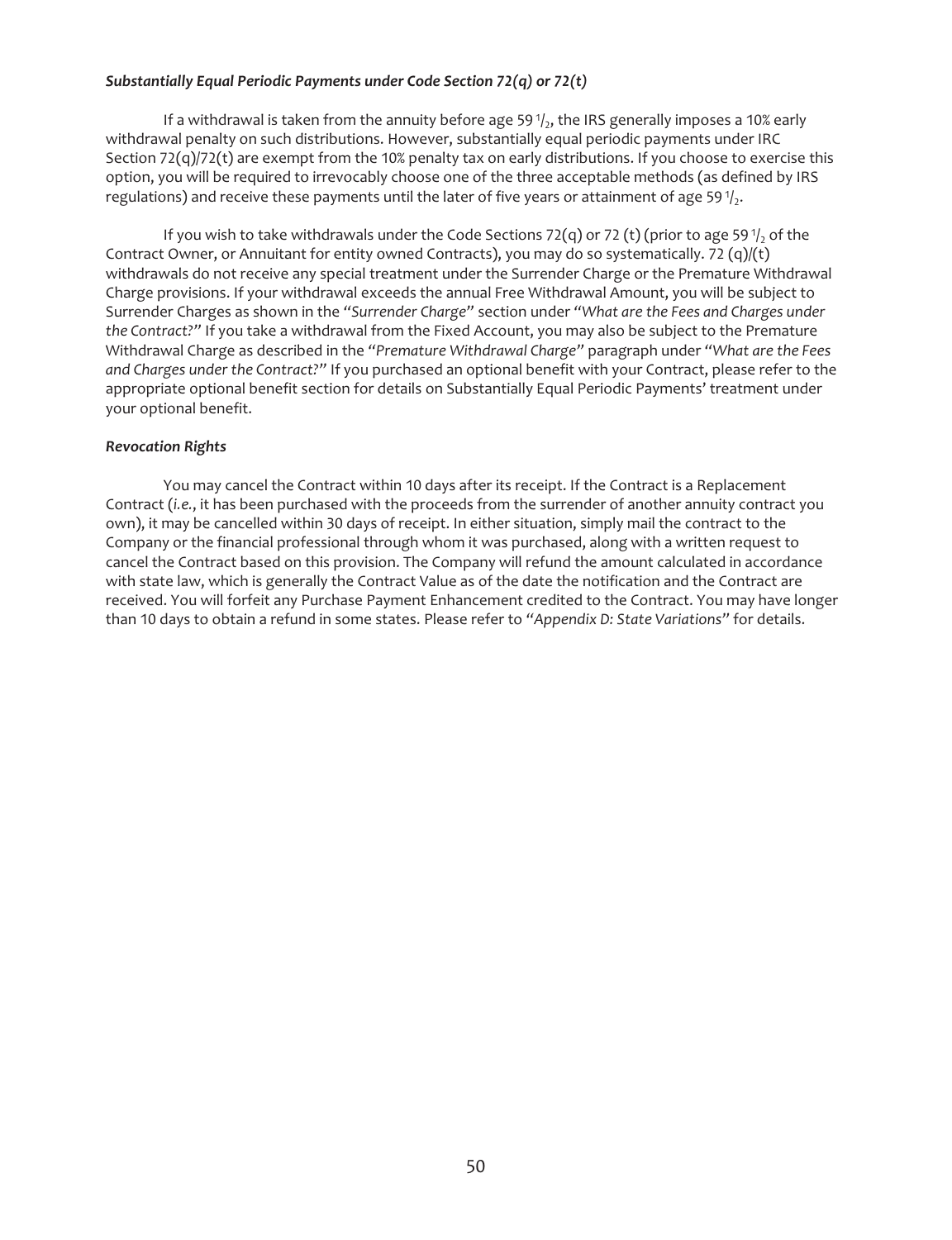#### **What is Annuitization and How Do I Annuitize the Contract?**

#### *Annuitization*

Annuitization is a process by which your Contract Value is converted into a stream of regular income payments. You may choose to annuitize your Contract after the first Contract Anniversary. The Guaranteed Growth and Income Benefit Rider and the Inflation Protector Withdrawal Benefit Rider may impose different annuitization and maturity processing requirements than described below.

### *Partial Annuitization on Non-Qualified Contracts*

Partial annuitization is an irrevocable election by the Contract Owner to apply only a portion of the Contract Value to purchase a stream of annuity payments under the Contract, leaving the remainder of the Contract Value to accumulate on a tax-deferred basis.

Partial annuitization is only available on Non-Qualified contracts, on or after the third Contract Anniversary. Partial annuitization will be processed as of the date the written request from the Contract Owner and all required documentation is received by the Company.

If you enter the Withdrawal Phase under either the Guaranteed Growth and Income Benefit Rider or the Inflation Protector Withdrawal Benefit Rider (*i.e.,* start your lifetime withdrawals), partial annuitization is no longer available to you.

You may only elect three partial annuitizations during the life of your Contract, and at least 12 months must elapse between partial annuitizations. The amount requested for partial annuitization must be at least \$5,000 and cannot exceed 50% of your Contract Value.

Partial annuitization will decrease the Contract Value and Surrender Charge Basis dollar-for-dollar; it will decrease the death benefit base proportionately or dollar-for-dollar, whichever is greater.

Amounts applied to partial annuitization are not subject to Surrender Charges or Premature Withdrawal Charges. They are also not taxed as a withdrawal under the deferred Contract provided the annuitization option includes a life contingency.

Annuitized and non-annuitized portions of the Contract will be treated as separate Contracts for tax and administrative purposes, and different Annuity Dates will be established with respect to the annuitized and non-annuitized portions of the Contract.

For exclusion ratio purposes, "investment in the contract" will be allocated proportionately between the annuitized and non-annuitized portions of the Contract. This proportional allocation will also apply for other tax treatment purposes under the Code Section 72 governing the exclusion ratio, investment in the contract, expected return, annuity starting date, and amounts not received as an annuity.

To be eligible for the exclusion ratio, the amounts must be received as an annuity for a period of 10 years or more, or for life.

We may change Contract provisions related to partial annuitization, if required by Internal Revenue Service regulations or other applicable laws.

#### *Annuity Date*

The Annuity Date is the date on which annuity payments begin, transitioning from the accumulation phase to the annuitization phase, based on the elected Annuity Option or the default option. The date Annuity Payments are scheduled to begin is shown on your Contract's specifications page. Unless another Annuity Date was specified on the application or requested later by written notification, the Annuity Date will be set to the later of (a) the first Monthly Anniversary following the younger Annuitant reaching the Maturity Age, or (b) the 10th Contract Anniversary. The Annuity Date must be at least one year after the Contract Date.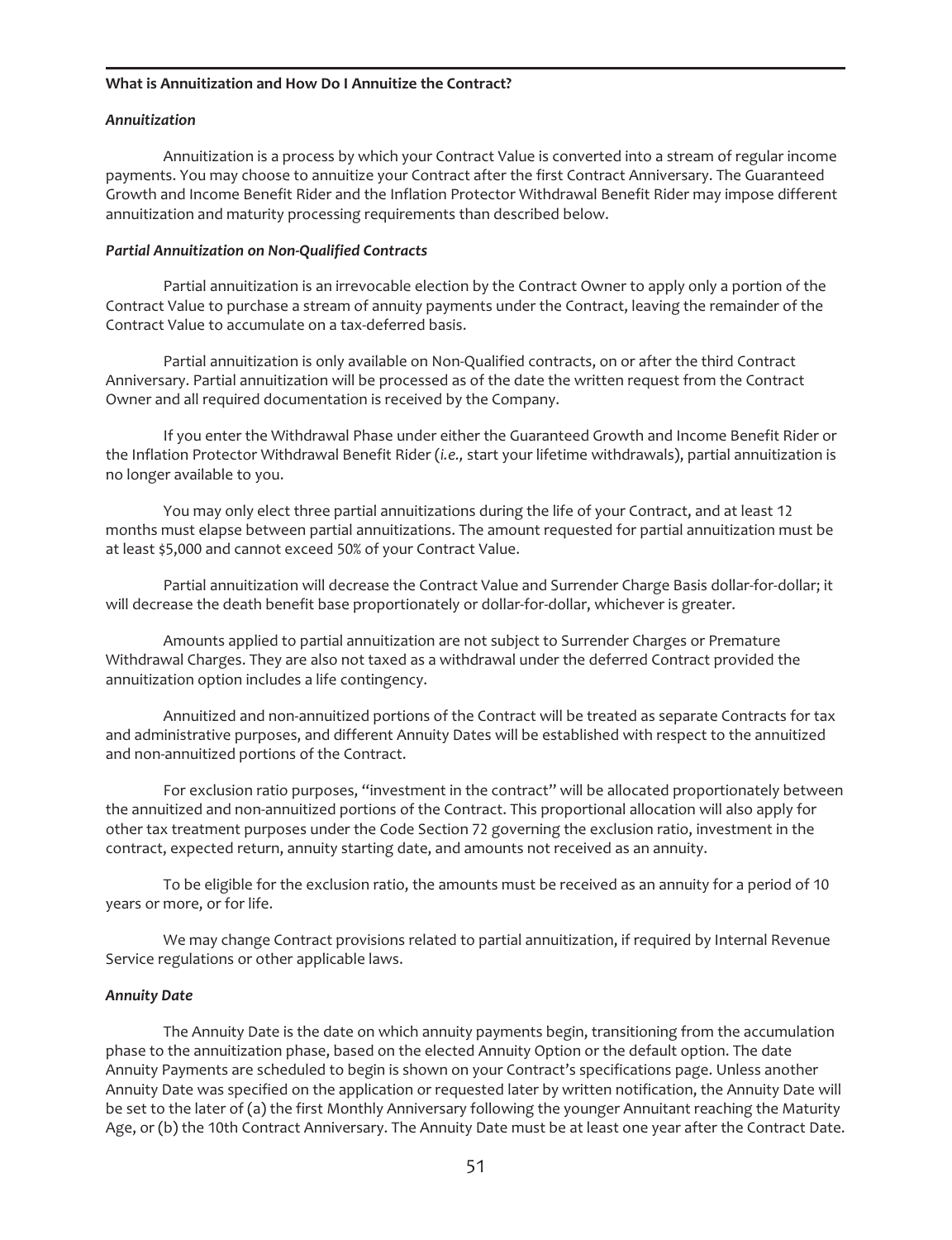You may change the Annuity Date by sending a written request to our Administrative Office, which must be received by us at least 30 days before the current Annuity Date.

On the Annuity Date, the Contract Value, net of premium taxes if applicable, must be annuitized. Upon your request or on the Annuity Date described in your Contract, you may apply the Contract Value to any of the annuity options available in the "Annuity Options" section of the Contract, at guaranteed annuity rates listed in the "Fixed Annuity Options Tables" section of the Contract. You can also elect to surrender the Contract and receive the Surrender Value3.

A notification that an Annuity Option must be selected will be sent to you 60 days prior to your Annuity Date. You must select an Annuity Option and notify us of your election at least 30 days prior to the Annuity Date. In the event no response is received from you, and if the Annuity Date is less than the maximum maturity date, the Annuity Date will be changed to the maximum maturity date allowed by the state. If the maximum maturity date has been reached, and you did not specify an Annuity Option, the Contract Value will be annuitized on the Annuity Date based on an applicable default option. If the Guaranteed Growth and Income Benefit Rider or the Inflation Protector Withdrawal Benefit Rider is in force on the Annuity Date, the default option will be determined by the state of the optional benefit features at the time. If the Guaranteed Growth and Income Benefit Rider or the Inflation Protector Withdrawal Benefit Rider is not in force on the Annuity Date, the default option is the Life Annuity with Period Certain of 10 years.

Provisions of this section vary in Florida. Please see "*Appendix D: State Variations*" for details.

## **Annuity Options**

On or after the first Contract Anniversary, you may choose to annuitize your Contract and apply your Contract Value to one of the following Fixed Annuity Options at guaranteed annuity rates listed in the "Fixed Annuity Option Tables" section of the Contract:

- **Certain-Only Option.** Provides periodic income payments for a guaranteed period ranging from 5 to 30 years (the guaranteed period may not exceed the annuitant life expectancy as defined by the IRS Life Expectancy Table for Qualified contracts). If the Annuitant dies prior to the end of the guaranteed period, payments will continue to be paid to the designated Beneficiary(ies) until the end of the guaranteed period.
- Life-Only Option. Provides periodic payments guaranteed for the lifetime of the Annuitant. The last payment will be the one that is due before the Annuitant's death. Upon the death of the Annuitant, payments will cease and there will be no payments made to any Beneficiary. If the Annuitant dies before the first payment has been made, then no payments will be made under this option.
- Life with Period Certain Option. Provides periodic income payments for the lifetime of the Annuitant, which are guaranteed for a period of time ("Period Certain"). The guaranteed period can range from 5 to 30 years. If the Annuitant dies prior to the end of the Period Certain, payments will continue to be paid to the designated Beneficiary(ies) until the end of the Period Certain. If the Annuitant lives longer than the Period Certain, payments will continue until the Annuitant dies, but there will be no payment to any Beneficiary.
- **•** Joint and Survivor Life Option. Provides periodic payments for the lives of the Annuitant and the Joint Annuitant. Upon the death of either Annuitant, and based on the percentage initially selected, payments will continue at a level of 100%, 75%, 66 2/3%, or 50% of the original benefit amount for the lifetime of the surviving Annuitant. The initial payment will be made if either the Annuitant or the designated second Annuitant are living. Subsequent payments will continue during the joint lives of the Annuitants and thereafter during the life of the

<sup>&</sup>lt;sup>3</sup> Subject to state variations. See "Appendix D: State Variations" for details.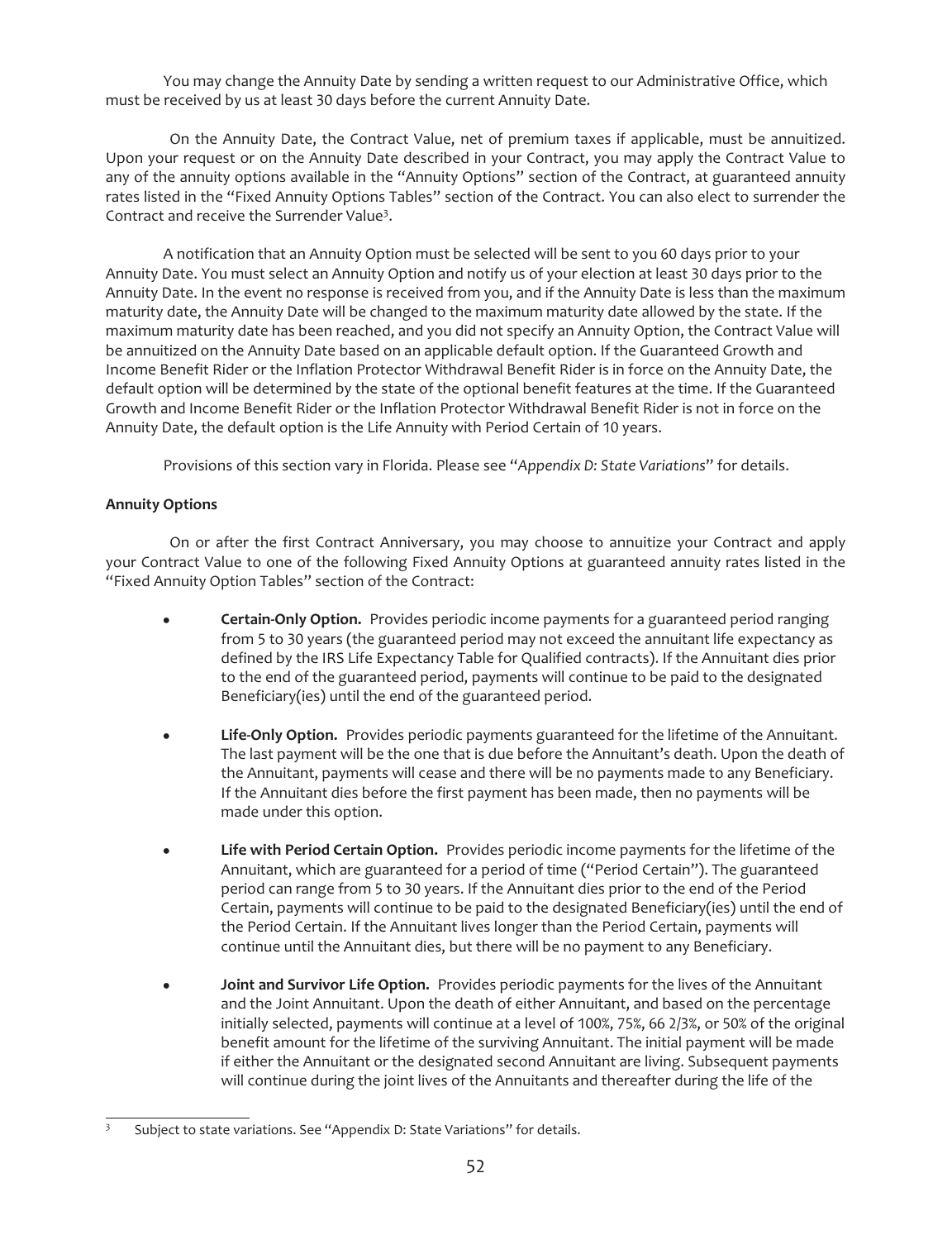surviving Annuitant. Payments will end with the last payment due before the death of the last Annuitant to die. After the deaths of both Annuitants, payments will cease and there will be no payments to any Beneficiary. If both Annuitants die before the first payment has been made, then no payments will be made under this option.

• Any other form of annuity that you and we may agree upon.

If the maximum maturity date has been reached, and an Annuity Option has not been specified by the Contract Owner, the Contract Value will be annuitized on the Annuity Date based on a Life Annuity with Period Certain of 10 years unless otherwise provided under the Internal Revenue Code.

## *Annuity Payments*

The Contract Value on the day immediately preceding the Annuity Date, and the guaranteed annuity rates listed in the "Fixed Annuity Option Tables" section of the Contract, will be used to determine the Annuity Payment. If your Contract Value to be applied to the selected Annuity Option on the Annuity Date is less than \$5,000, we may pay you such amount in a lump sum.

The size of Annuity Payments is determined by a number of factors, including the amount of your investment, your age at the time of Annuitization, the form of annuity chosen, the expected length of the annuity period, the frequency of annuity payments and their duration, and a guaranteed rate of return. After annuity payments begin, no withdrawals may be made other than receipt of Annuity Payments. The Annuity Option cannot thereafter be changed, and the size of your annuity payments will not change.

The annuity benefits at the time of their commencement will not be less than those that would be provided by the application of the Surrender Value to purchase a single premium immediate annuity contract at purchase rates offered by the Company at the time to the same class of annuitants.

Annuity Payments will generally start within 30 days after the Annuity Date. We usually make annuity payments monthly, but we will pay you quarterly, semiannually or annually, if you prefer. The less frequently we make payments, the larger each payment will be. If necessary, we will adjust the frequency of your payments so that payments are at least \$50 each. For information on the tax treatment of annuity payments, see "*How is the Contract Treated under Federal Income Tax Law?"* Payments under all options will be made to or at the direction of the Contract Owner and may be elected as early as the first Contract Anniversary.

Provisions of this section may vary by state. Please see "*Appendix D: State Variations*" for details.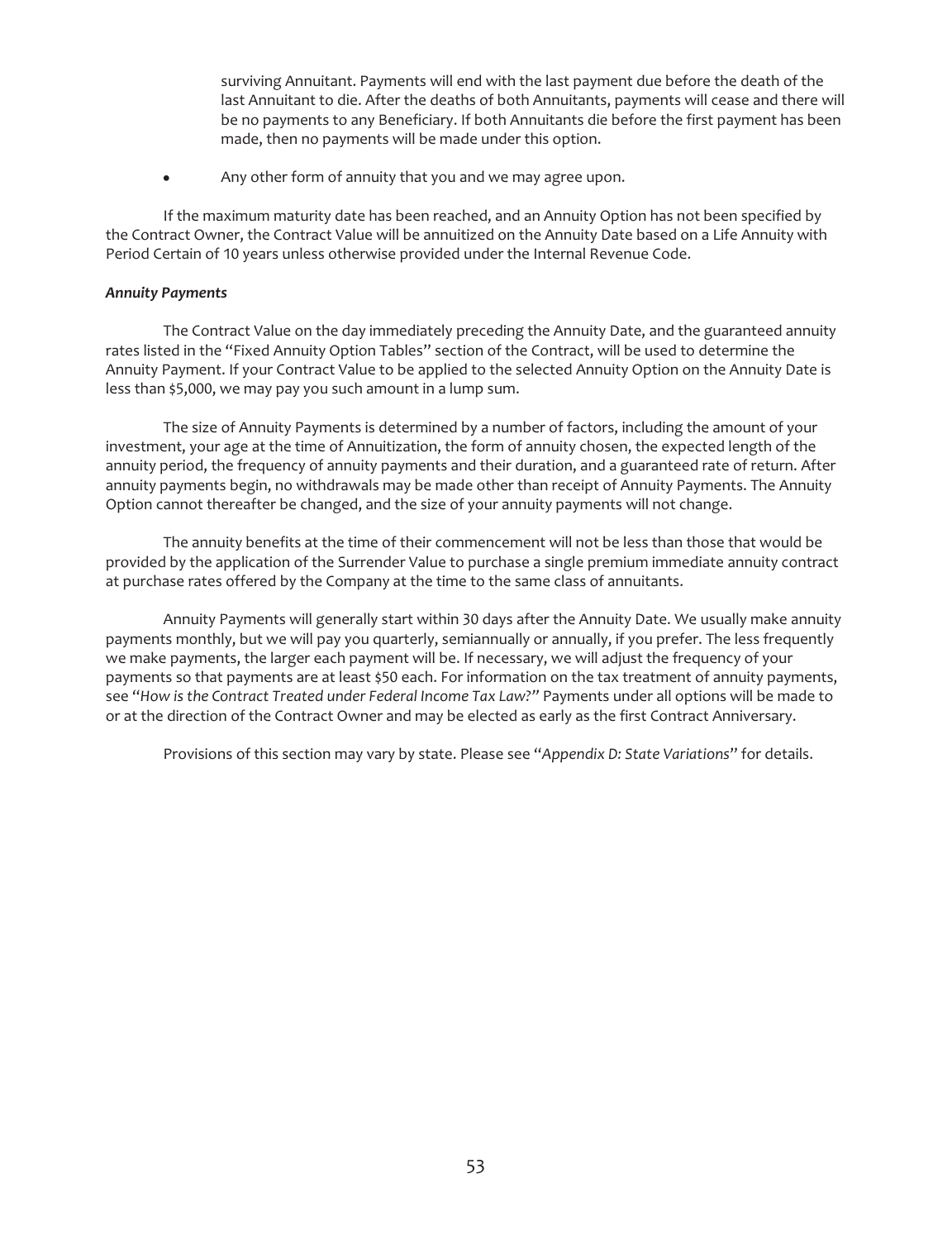# **What are the Supplemental Riders and Benefits That Are Available?**

# *Summary of Benefits*

| <b>Name of Benefit</b>                     | Purpose                                                                                                                                                                                                                                                                                                                                | <b>Is Benefit</b><br><b>Standard or</b><br><b>Optional</b> | <b>Maximum Fee</b>                                     | <b>Brief Description of Restrictions/</b><br><b>Limitations</b>                                                                                                                                                                                                                                                                                                                                             |
|--------------------------------------------|----------------------------------------------------------------------------------------------------------------------------------------------------------------------------------------------------------------------------------------------------------------------------------------------------------------------------------------|------------------------------------------------------------|--------------------------------------------------------|-------------------------------------------------------------------------------------------------------------------------------------------------------------------------------------------------------------------------------------------------------------------------------------------------------------------------------------------------------------------------------------------------------------|
| <b>Standard Death</b><br><b>Benefit</b>    | Guarantees<br>beneficiaries will<br>receive a benefit at<br>least equal to your<br>Purchase Payments<br>less adjusted<br>withdrawals                                                                                                                                                                                                   | Standard                                                   | No additional<br>charge                                | Withdrawals could<br>$\bullet$<br>significantly reduce benefit<br>Purchase Payment<br>$\bullet$<br>Enhancement credited to the<br>Contract Value within the<br>12-month period preceding<br>the date of death will be<br>forfeited                                                                                                                                                                          |
| <b>Enhanced Death</b><br>Benefit           | Provides an enhanced<br>Death Benefit by<br>locking in market<br>gains on each<br><b>Contract Anniversary</b><br>until age 80                                                                                                                                                                                                          | Optional                                                   | $0.75%$ (as a<br>percentage of<br>the benefit<br>base) | Available only at Contract<br>purchase<br>Withdrawals could<br>significantly reduce or<br>terminate benefit<br>You may not allocate to Fixed<br>Interest Options under the<br>terms of the Rider<br>Purchase Payment<br>Enhancements are not<br>included in the benefit base<br>calculation and may be<br>subject to forfeiture upon<br>benefit payment                                                     |
| Guaranteed<br>Growth and<br>Income Benefit | Provides lifetime<br>income as a percent<br>of the Withdrawal<br>Benefit Base, which<br>grows with 7% simple<br>interest (for currently<br>offered Rider) for 10<br>years or until the start<br>of lifetime<br>withdrawals (if<br>sooner), and<br>periodically locks in<br>market gains by the<br>use of Automatic<br>Annual Step-Ups. | Optional                                                   | $2.00%$ (as a<br>percentage of<br>the benefit<br>base) | Withdrawals could<br>$\bullet$<br>significantly reduce or<br>terminate benefit<br>Your Contract is subject to<br>$\bullet$<br>limitations on your Fixed<br>Interest and Variable<br>Investment Option<br>allocations under the terms<br>of the Rider<br>Purchase Payment<br>Enhancements are not<br>included in the benefit base<br>calculation and may be<br>subject to forfeiture upon<br>benefit payment |

The following table summarizes information about the benefits available under the Contract: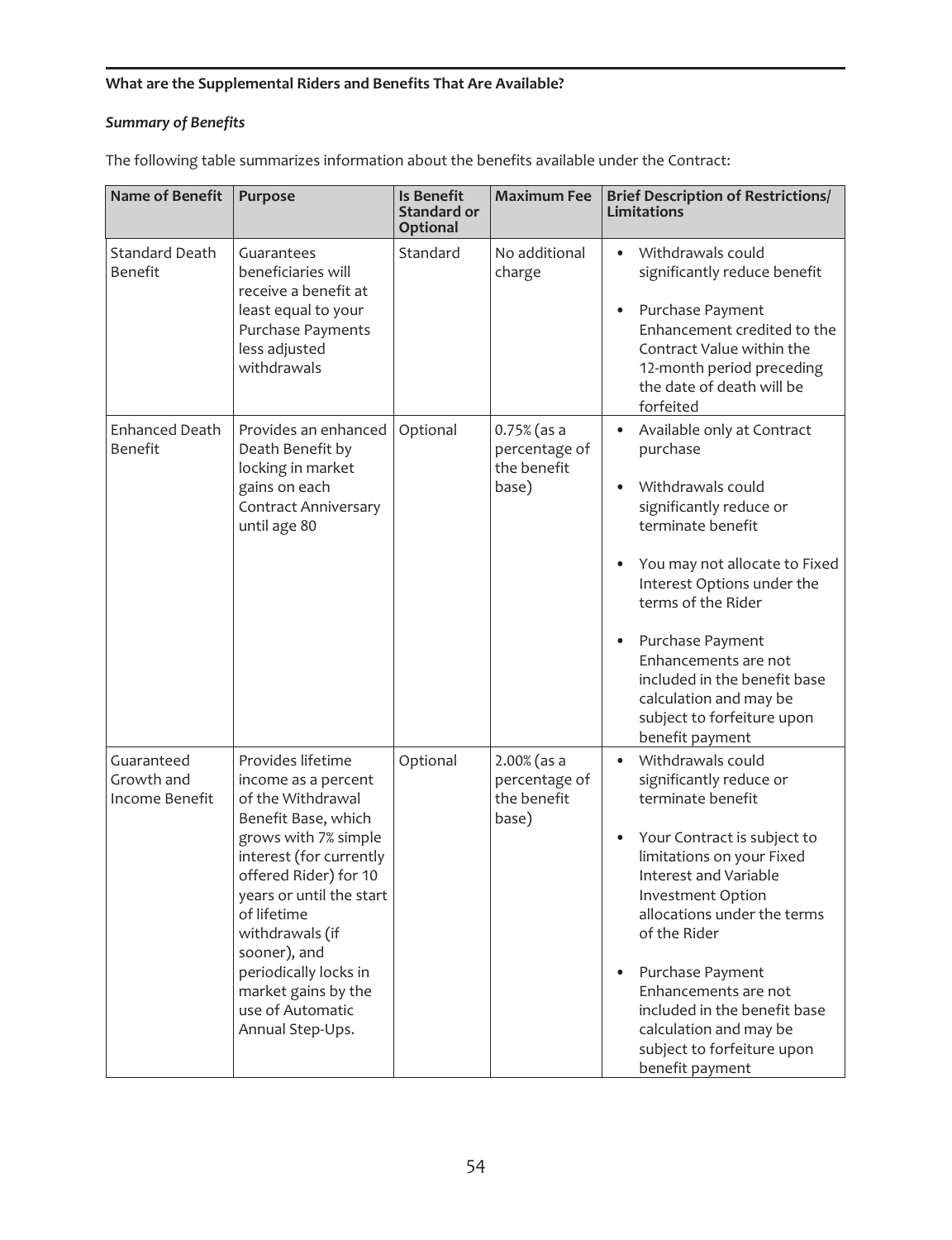| <b>Name of Benefit</b>                                  | Purpose                                                                                                                                                                                                                                                                                                                                                        | <b>Is Benefit</b><br><b>Standard or</b><br><b>Optional</b> | <b>Maximum Fee</b>                                        | <b>Brief Description of Restrictions/</b><br><b>Limitations</b>                                                                                                                                                                                                                                                                                                                                                                 |
|---------------------------------------------------------|----------------------------------------------------------------------------------------------------------------------------------------------------------------------------------------------------------------------------------------------------------------------------------------------------------------------------------------------------------------|------------------------------------------------------------|-----------------------------------------------------------|---------------------------------------------------------------------------------------------------------------------------------------------------------------------------------------------------------------------------------------------------------------------------------------------------------------------------------------------------------------------------------------------------------------------------------|
| Inflation<br>Protector<br>Withdrawal<br><b>Benefit</b>  | Provides lifetime or<br>standard income as a<br>percent of the<br>Withdrawal Benefit<br>Base, which grows<br>with Inflation<br>Increases during the<br>Deferral Phase<br>Inflation Increase<br>Period and the<br>Withdrawal Phase<br>Inflation Increase<br>Period, and<br>periodically locks in<br>market gains by the<br>use of Automatic<br>Annual Step-Ups. | Optional                                                   | $2.50%$ (as a<br>percentage of<br>the benefit<br>base)    | Withdrawals could<br>$\bullet$<br>significantly reduce or<br>terminate benefit<br>Your Contract is subject to<br>$\bullet$<br>limitations on your Fixed<br>Interest and Variable<br><b>Investment Option</b><br>allocations under the terms<br>of the Rider<br>Purchase Payment<br>$\bullet$<br>Enhancements are not<br>included in the benefit base<br>calculation and may be<br>subject to forfeiture upon<br>benefit payment |
| Guaranteed<br>Minimum<br>Accumulation<br><b>Benefit</b> | Provides guaranteed<br>return of premium at<br>the end of the benefit<br>period (10 years),<br>with the possibility of<br>locking in market<br>gains and extending<br>the benefit period<br>upon Step-Up<br>(available every 5<br>years) or at the end of<br>the 10-year benefit<br>period.                                                                    | Optional                                                   | $1.00\%$ (as a<br>percentage of<br>the Contract<br>Value) | Available only on any<br>Contract Anniversary after<br>issue on Contracts issued<br>before November 1, 2021<br>Withdrawals could<br>significantly reduce or<br>terminate benefit<br>Purchase Payment<br>$\bullet$<br>Enhancements are not<br>included in the benefit base<br>calculation and may be<br>subject to forfeiture upon<br>benefit payment                                                                            |
| Guaranteed<br>Minimum<br>Accumulation<br>Benefit II     | Provides a<br>guaranteed minimum<br>Contract Value at the<br>end of the benefit<br>period selected with<br>the possibility of<br>resetting and<br>extending the benefit<br>period periodically.                                                                                                                                                                | Optional                                                   | 1.50% (as a<br>percentage of<br>the benefit<br>base)      | Available only at Contract<br>purchase<br>Withdrawals could<br>significantly reduce or<br>terminate benefit<br>The amount of any Purchase<br>Payment Enhancement<br>forfeited as a result of a<br>withdrawal will also reduce<br>the benefit base                                                                                                                                                                               |
| Dollar Cost<br>Averaging<br>Program                     | Allows you to transfer<br>amounts<br>automatically from a<br><b>Dollar Cost Averaging</b><br>Option to a Variable<br>Investment Option so<br>that the cost of the                                                                                                                                                                                              | Optional                                                   | No additional<br>charge                                   | Must have a Contract Value<br>$\bullet$<br>of at least \$10,000<br>Minimum transfer amount<br>must be at least \$50                                                                                                                                                                                                                                                                                                             |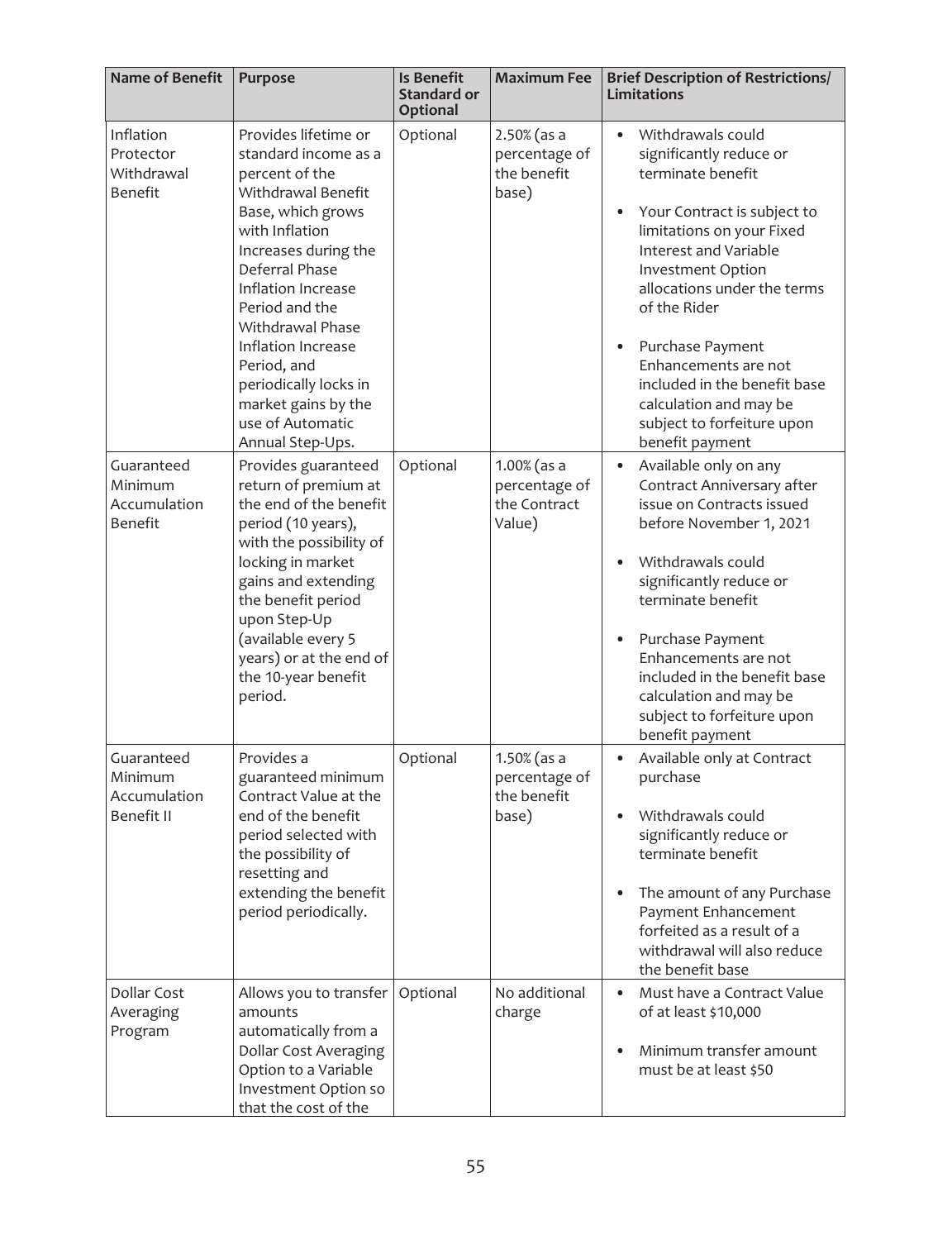| <b>Name of Benefit</b>                           | <b>Purpose</b>                                                                                                                                                      | Is Benefit<br><b>Standard or</b><br>Optional | <b>Maximum Fee</b>      | <b>Brief Description of Restrictions/</b><br><b>Limitations</b>                                                                                                       |
|--------------------------------------------------|---------------------------------------------------------------------------------------------------------------------------------------------------------------------|----------------------------------------------|-------------------------|-----------------------------------------------------------------------------------------------------------------------------------------------------------------------|
|                                                  | securities is averaged<br>over time                                                                                                                                 |                                              |                         | Only new Purchase Payments<br>may be allocated to the Fixed<br>Dollar-Cost Averaging<br>Options                                                                       |
| <b>Automatic Asset</b><br>Rebalancing<br>Program | Automatically<br>reallocates your<br>contract value among<br>the Variable<br>Investment Options in<br>accordance with the<br>proportions you<br>originally selected | Optional                                     | No additional<br>charge | Must have a Contract Value<br>$\bullet$<br>of at least \$10,000<br>Dollar cost averaging and<br>automatic asset rebalancing<br>may not be elected at the<br>same time |

Subject to the Company's right to discontinue or suspend the offering of optional benefits for new sales from time to time, you can purchase the optional benefits described above in addition to your Base Contract. There is an additional fee for the optional benefits. Optional benefits were not available on Smart Foundation Flex Variable Annuity contracts purchased on or after May 27, 2016. Please check with your financial professional to determine the optional benefits that may currently be available to you.

#### *Combining Optional Benefits*

You may elect both the Guaranteed Growth and Income Benefit Rider and Enhanced Death Benefit Rider. Please see "*Combining the Guaranteed Growth and Income Benefit and Enhanced Death Benefit Riders*" below.

You may elect both the Inflation Protector Withdrawal Benefit Rider and Enhanced Death Benefit Rider. Please see "*Combining the Inflation Protector Withdrawal Benefit and Enhanced Death Benefit Riders*" below.

The Guaranteed Minimum Accumulation Benefit Rider cannot be combined with any other Rider.

Guaranteed Minimum Accumulation Benefit II Rider can be combined with the Enhanced Death Benefit Rider but cannot be combined with any other Rider.

#### *Death Benefit*

#### **Death before Annuity Date**

Prior to the Annuity Date, your Contract provides a death benefit that is payable upon the earlier death of:

- (a) the Annuitant, or
- (b) the Contract Owner.

The death benefit is payable to the Beneficiary. A Surviving Owner will be deemed sole primary Beneficiary regardless of named Beneficiaries. The amount payable is equal to the Contract Value or the Standard Death Benefit (see below for details). We generally pay the death benefit within seven days after we receive proof of death and all required information.

You can also purchase an optional Enhanced Death Benefit Rider which offers a death benefit enhancement to your Contract. Please see "*Enhanced Death Benefit*" for an explanation of this optional benefit.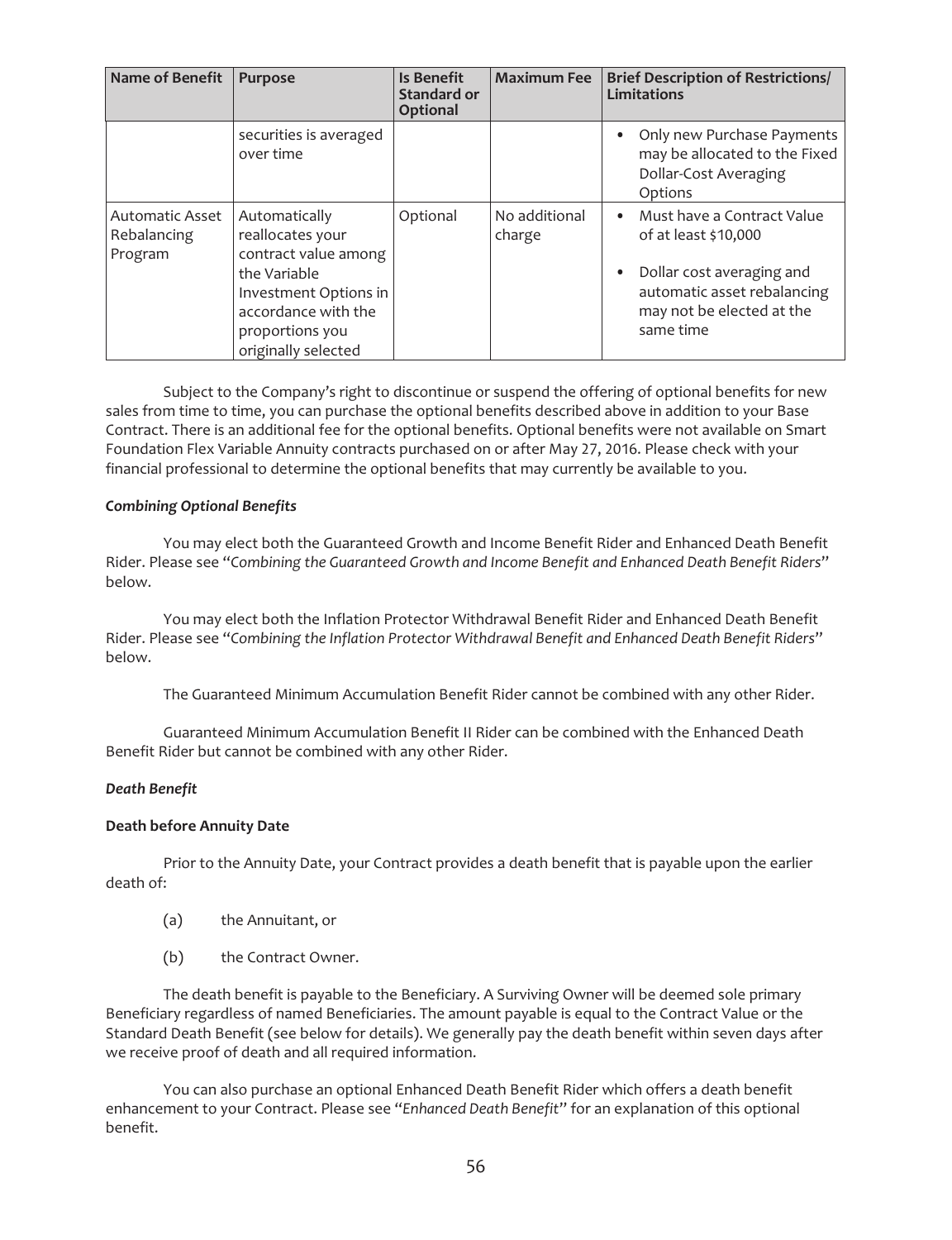#### **Death of the Annuitant**

If the sole Annuitant is the Contract Owner and dies before the Annuity Date, we will pay the Beneficiary(ies) the Standard Death Benefit as of the date our Administrative Office receives proof of death, *i.e.*, a death certificate or other official document establishing death, and other information required to process the payment. Surviving Contract Owner will be deemed sole primary beneficiary and may be able to continue the Contract (as spousal Beneficiary) under Spousal Step-In (if permitted by federal law).

If the Annuitant, who is not the sole Contract Owner, dies before the Annuity Date, a surviving Contract Owner who is a natural person, if also named as Contingent Annuitant in the Contract, will become the new Annuitant and the Contract will continue, provided any surviving Contract Owner is permitted to continue the Contract under federal law. The Standard Death Benefit will not be paid until the new Annuitant's death.

If there is no Contingent Annuitant, or if continuation of the Contract is not permitted by federal law, the surviving Contract Owner will be deemed sole primary Beneficiary and will receive the Standard Death Benefit as of the date our Administrative Office receives proof of death.

If a sole Annuitant dies before the Annuity Date, and the Contract Owner is an entity, the Company will pay the Beneficiary the Standard Death Benefit as of the date the Company receives due proof of death, and all other documents required by the Company to process the claim.

If a Joint Annuitant is named in the Contract, the Standard Death Benefit is payable upon the later death of both Annuitants. However, a distribution may be required upon the death of a Contract Owner and the death benefit payable would be the Contract Value.

#### **Standard Death Benefit Calculation**

The amount of the Standard Death Benefit is the greater of (1) and (2) where:

- (1) is the Contract Value; and
- (2) is the amount of the Adjusted Net Purchase Payments (total Purchase Payments less the sum of all adjusted withdrawals), where adjusted withdrawals are the greater of (a) and (b) below, where:
	- (a) is the amount of each withdrawal; and
	- (b) is the amount of each withdrawal multiplied by the ratio of (i) and (ii) where:
		- (i) is the amount of the Adjusted Net Purchase Payments just before the withdrawal, and
		- (ii) is the Contract Value just before the withdrawal.

**Example:** Please see "*Standard Death Benefit*" in "*Appendix C: Numerical Examples*" for the calculation of the Standard Death Benefit.

If you take a withdrawal at a time when the amount of the Adjusted Net Purchase Payments is greater than your Contract Value, then your Standard Death Benefit amount will be reduced by an amount greater than the amount withdrawn.

If your Base Contract Option provides for a Purchase Payment Enhancement (Smart Foundation Plus), you may be subject to Purchase Payment Enhancement forfeiture at the time of the death benefit payout. Please see "*Purchase Payment Enhancements and the Standard Death Benefit*" below for details.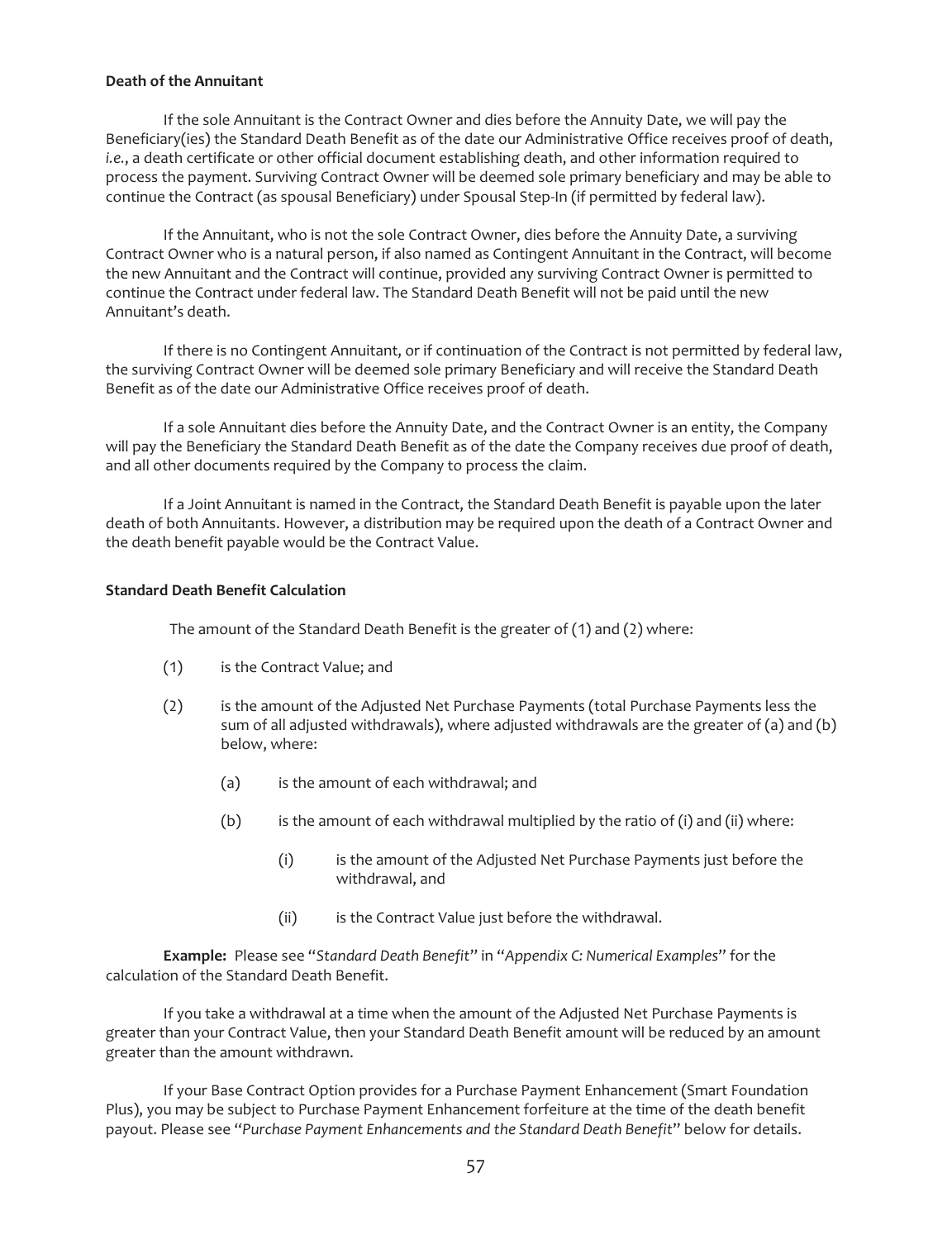Provisions of this section may vary by state. Please see "*Appendix D: State Variations*" for details.

#### **Death of The Contract Owner**

If a Contract Owner, who is the sole Annuitant, dies before the Annuity Date, the Company will pay the Beneficiary(ies) the Standard Death Benefit as described above. If the Contract Owner, who is not the Annuitant, dies before the Annuity Date, we will pay the Beneficiary(ies) the Contract Value as of the date our Administrative Office receives proof of death (*i.e.*, a death certificate or other official document establishing death), and other information required to process the payment.

#### **Purchase Payment Enhancements and the Standard Death Benefit**

This section only applies if you elect the Smart Foundation Plus Base Contract Option. Purchase Payment Enhancements are not included in the Adjusted Net Purchase Payments component of the Standard Death Benefit, but they are included in the Contract Value component of the Standard Death Benefit.

Any Purchase Payment Enhancement credited to the Contract Value within the 12-month period preceding the date our Administrative Office receives proof of death will be forfeited. Forfeiture will be carried out as follows: the Contract Value component of the Standard Death Benefit amount payable will be reduced by the amount of any Purchase Payment Enhancements forfeited.

Provisions of this section may vary by state. Please see "*Appendix D: State Variations*" for details.

## **Death after Annuity Date**

If you die on or after the Annuity Date, the death benefit payable, if any, will be paid in accordance with your choice of Annuity Option. Upon receipt of due proof of death and other forms necessary to process the payment, we will pay your Beneficiary a death benefit according to the Annuity Option in force, if the option provides a death benefit.

#### **Beneficiary**

The Beneficiary is the person(s) entitled to receive the death benefit. You should designate a Beneficiary in your application. If you fail to designate a Beneficiary, your Beneficiary will be your estate. Beneficiary designation will take effect on the Contract Date.

## *Any surviving Contract Owner, who is a natural person, will be deemed sole primary Beneficiary and should be designated as such in the application. If it is not so designated in the application, the contractual rights of the surviving Contract Owner will take precedence over the rights of any named Beneficiary. No payment will be made to any Beneficiary while the surviving Contract Owner is living.*

You may change the Beneficiary at any time before your death or the death of the Annuitant, whichever occurs first, by sending a written notice to us with all the information required to process the request. A service form that indicates the required information will be provided by the Company for your convenience. Changes in Beneficiary, unless otherwise specified by you, shall take effect on the date you sign the notice of change. Approval of any change is subject to any transactions made by you or actions taken by the Company prior to receipt of this notice. We may restrict the right to make a beneficiary change if maintaining the existing beneficiary designation is required for purposes of satisfying applicable laws or regulations or the requirements of this Contract.

If the surviving Owner was named Contingent Annuitant and no distribution was required per federal tax law upon Annuitant's death (deceased Annuitant was not the Contract Owner), the Contingent Annuitant will become the Annuitant and the Contract will continue (no death benefit will be paid).

Beneficiary designations are extremely important. Please, consult your financial advisor and/or legal counsel before designating or changing Beneficiaries. You should also consider reviewing your Beneficiary designations every time a major life event takes place (such as marriage or domestic partnership, birth or adoption, divorce or death, etc.).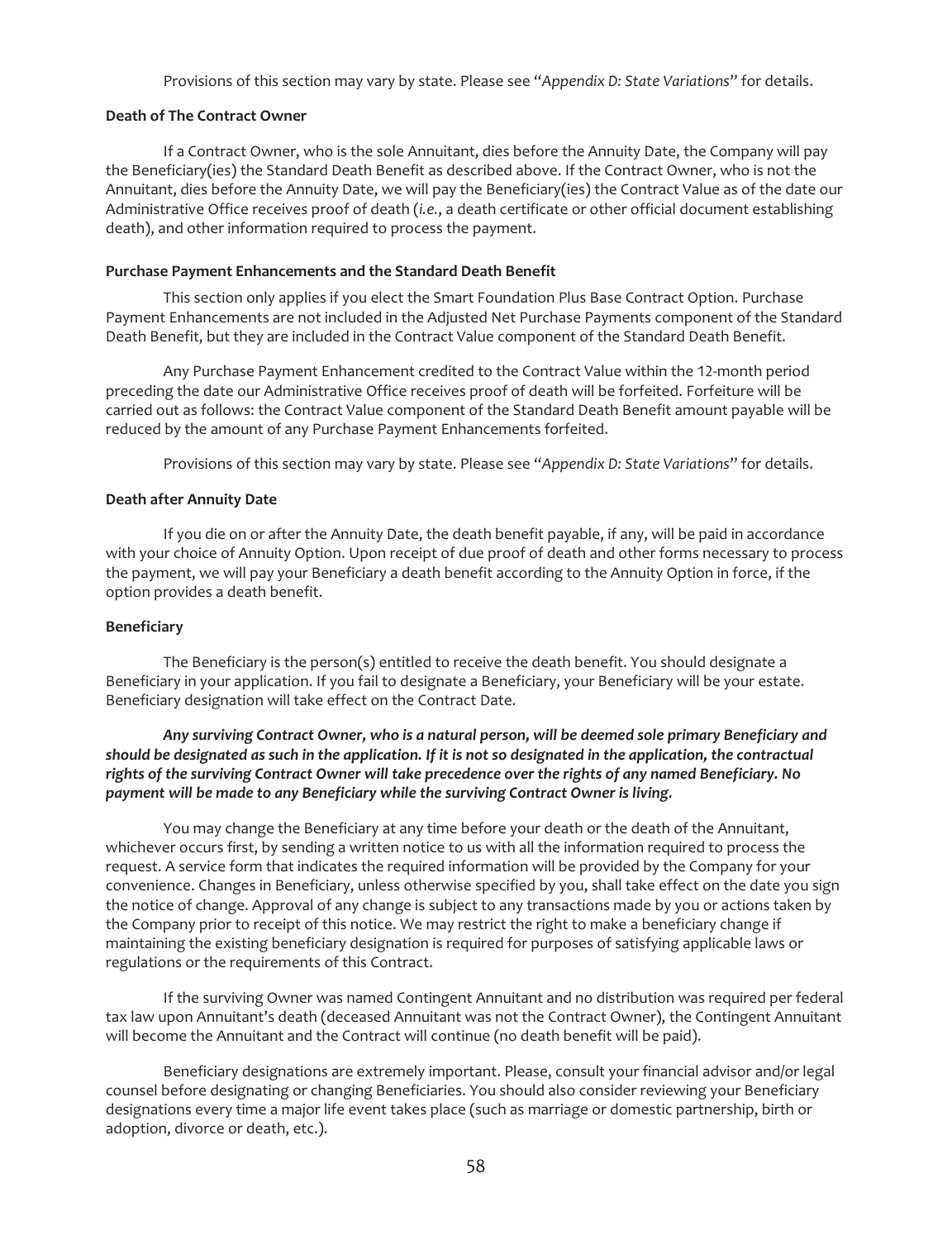## **Spousal Beneficiary**

**Spousal Step-In.** If the Beneficiary is the deceased Contract Owner's surviving spouse and sole primary Beneficiary, he or she may become the Contract Owner rather than receive the death benefit (as permitted by federal law). If the spouse elects to become the Contract Owner, the Contract Value will be adjusted to equal the death benefit (if it is higher than the Contract Value). The Beneficiary has one year from the Contract Owner's death to exercise this option.

If there are any Riders in force at the time of death, and the Beneficiary exercises Spousal Step-In:

- any Riders that are Single Life Guarantees, which covered the deceased Contract Owner, will be terminated;
- any Riders that are Joint Life Guarantees, which covered both the deceased Contract Owner and the spousal Beneficiary, will continue; and
- death benefit will be determined according to the terms of the Rider(s).

**Exchange of Contract by Surviving Spouse.** The surviving spouse may exchange this Contract for a new Contract of the same form, or for a Contract of a similar form designated by the Company if the original form is no longer available for sale at the time this option is exercised. The new Contract issued upon the exercise of this exchange, will: (a) have the surviving spouse as the Contract Owner and Annuitant; and (b) list the date of the exchange as the new Contract Date.

Optional benefits on exchanged Contracts will be available based on the selection currently offered by the Company. Exchange shall not be treated as a withdrawal under the terms of the Surrender Charge provision of this Contract if it is exercised within 12 months of receipt of due proof of death by the Company. A Death Benefit credited to a Contract established as a result of an Exchange of Contract by a surviving spouse provision will be treated as a Purchase Payment under the terms of the Surrender Charge provision of the new Contract.

For information on the tax treatment of death benefits, see "*How is the Policy Treated Under Federal Income Tax Law*."

#### **Death Benefit Settlement Options**

If death occurs before the Annuity Date, your Beneficiary has one year from your death (or 60 days from the death of an Annuitant other than you) to choose one of the following Death Benefit Settlement Options:

**Option 1 (Lump Sum) —** The death benefit may be paid to a Beneficiary in a single lump sum. The payment will generally be made within 7 days of receipt of the necessary forms to make payment.

**Option 2 (Five-Year Deferral) —** The Beneficiary may elect to postpone a payment of the lump sum death benefit for up to five years after the date of any Contract Owner's death. During this time, the Beneficiary may allocate the death settlement amount to the available investment options. Transfers among Variable Investment Options and Fixed Account Options are subject to the limitations imposed on such options. The money may be withdrawn in whole or in part at any time without Surrender Charges or Premature Withdrawal Charges but amounts in the investment options may lose value. If the Beneficiary is not the surviving spouse, the death benefit must be paid out within 5 years after the date of death.

**Option 3 (Annuitize) —** The Beneficiary may elect to receive the payment of the death benefit in the form of one of the Annuity Options. Payments under this option must commence within one year after the date of death. Payments must be made over the Beneficiary's lifetime or over a guaranteed period not longer than the Beneficiary's life expectancy. This option is only available if the amount applied to the selected Annuity Option is at least \$5,000.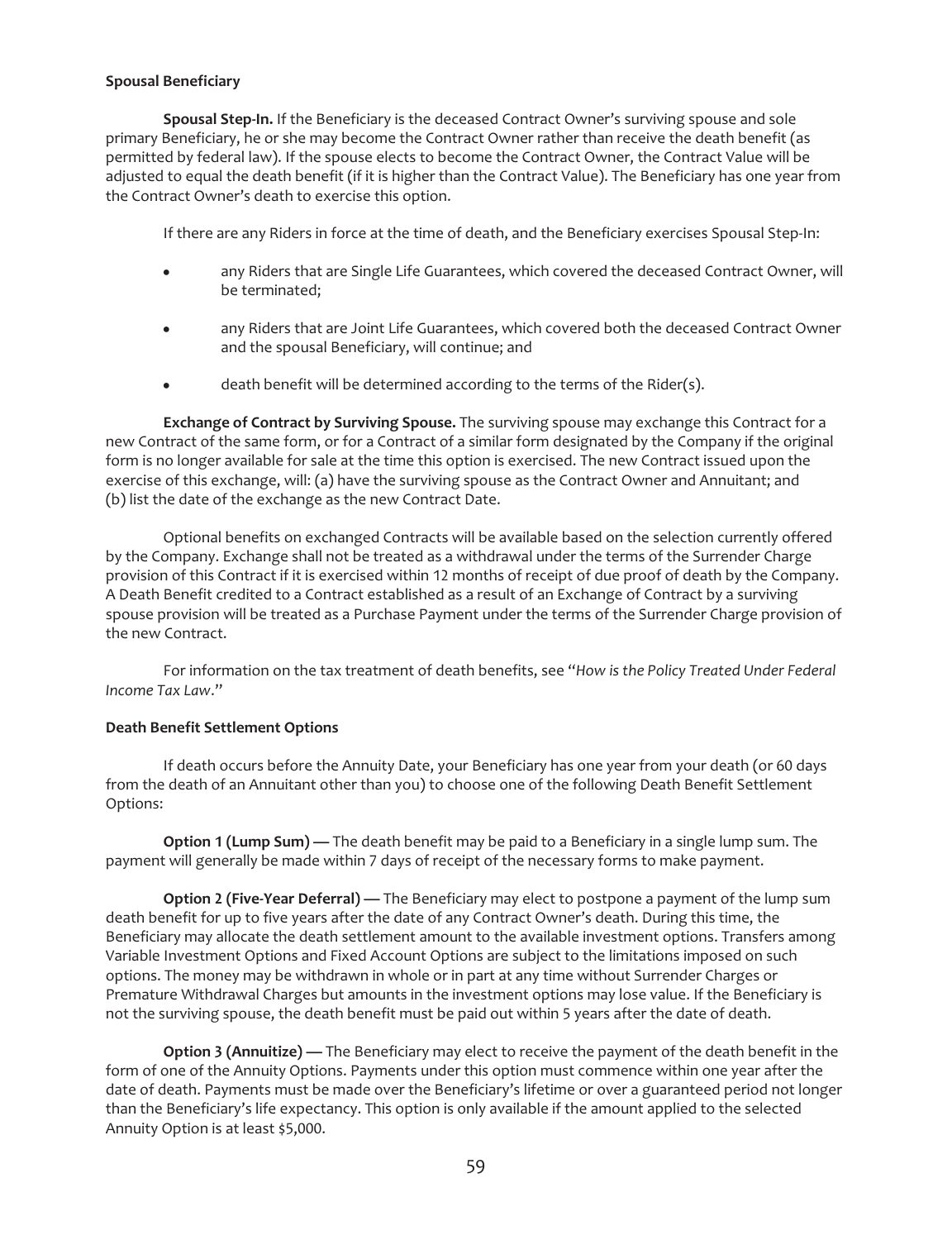If an election is not made within one year of the date of death of the Contract Owner or within 60 days of the death of an Annuitant other than you, the only option is a lump sum. If there is more than one surviving Beneficiary, the Beneficiaries must choose to receive their respective portions of the death benefit according to the Death Benefit Settlement Options described above. If no Beneficiary survives the first to die of the Contract Owner or the Annuitant, the death benefit will be paid in a lump sum to the Contract Owner's estate or the Contract Owner, respectively.

### **ERISA Defined Benefit Plan Options**

If an ERISA Defined Benefit plan trust is the owner of a Contract, the only option is a Lump Sum payout to the qualified plan trust. The trustee of the qualified plan will then distribute the proceeds pursuant to the Beneficiary election in effect under the plan.

## **IRA Beneficiary Options**

There are additional options for IRA Beneficiaries. With some exceptions, IRA beneficiaries must receive their entire death benefit by December 31st following the tenth anniversary of the IRA owner's death. However, a spouse named as sole primary Beneficiary may assume ownership of the IRA. An eligible designated beneficiary can continue the IRA as a "beneficiary" or a "stretch" IRA, in which case a new Penn Mutual Contract is issued. Please consult your tax advisor for additional information regarding the options of an IRA Beneficiary.

## **Death Benefit Summary Tables**

## **NON-QUALIFIED CONTRACTS**

|                      | Single Owner / Annuitant (Annuitant is same as Owner)                                                                                                  |  |  |  |
|----------------------|--------------------------------------------------------------------------------------------------------------------------------------------------------|--|--|--|
| Owner-Annuitant dies | Beneficiary receives Standard Death Benefit,                                                                                                           |  |  |  |
|                      | Beneficiary has one year from death to choose the Death Benefit<br>$\bullet$<br>Settlement Option,                                                     |  |  |  |
|                      | Beneficiary may delay disbursement for up to five years,<br>$\bullet$                                                                                  |  |  |  |
|                      | Spousal Beneficiary may continue the Contract.<br>$\bullet$                                                                                            |  |  |  |
|                      | Single Owner / Single Annuitant (Annuitant is not the same as Owner)                                                                                   |  |  |  |
| Owner dies           | Beneficiary receives Contract Value,<br>٠                                                                                                              |  |  |  |
|                      | Beneficiary has one year from death to choose the Death Benefit<br>$\bullet$<br>Settlement Option,                                                     |  |  |  |
|                      | Beneficiary may delay disbursement for up to five years,<br>$\bullet$                                                                                  |  |  |  |
|                      | Spousal Beneficiary may continue the Contract (Contract Value only).<br>$\bullet$                                                                      |  |  |  |
| Annuitant dies       | Contract Owner, who is Contingent Annuitant, becomes the Annuitant and<br>$\bullet$<br>the Contract continues (no death benefit paid).                 |  |  |  |
|                      | <b>OR</b>                                                                                                                                              |  |  |  |
|                      | If there is no Contingent Annuitant, surviving Contract Owner is deemed<br>$\bullet$<br>sole primary Beneficiary before any named Beneficiaries,       |  |  |  |
|                      | Contract Owner (as deemed sole primary Beneficiary) receives Standard<br>$\bullet$<br>Death Benefit,                                                   |  |  |  |
|                      | Surviving Owner as Beneficiary has 60 days from the death of Annuitant<br>$\bullet$<br>other than Owner to choose the Death Benefit Settlement Option. |  |  |  |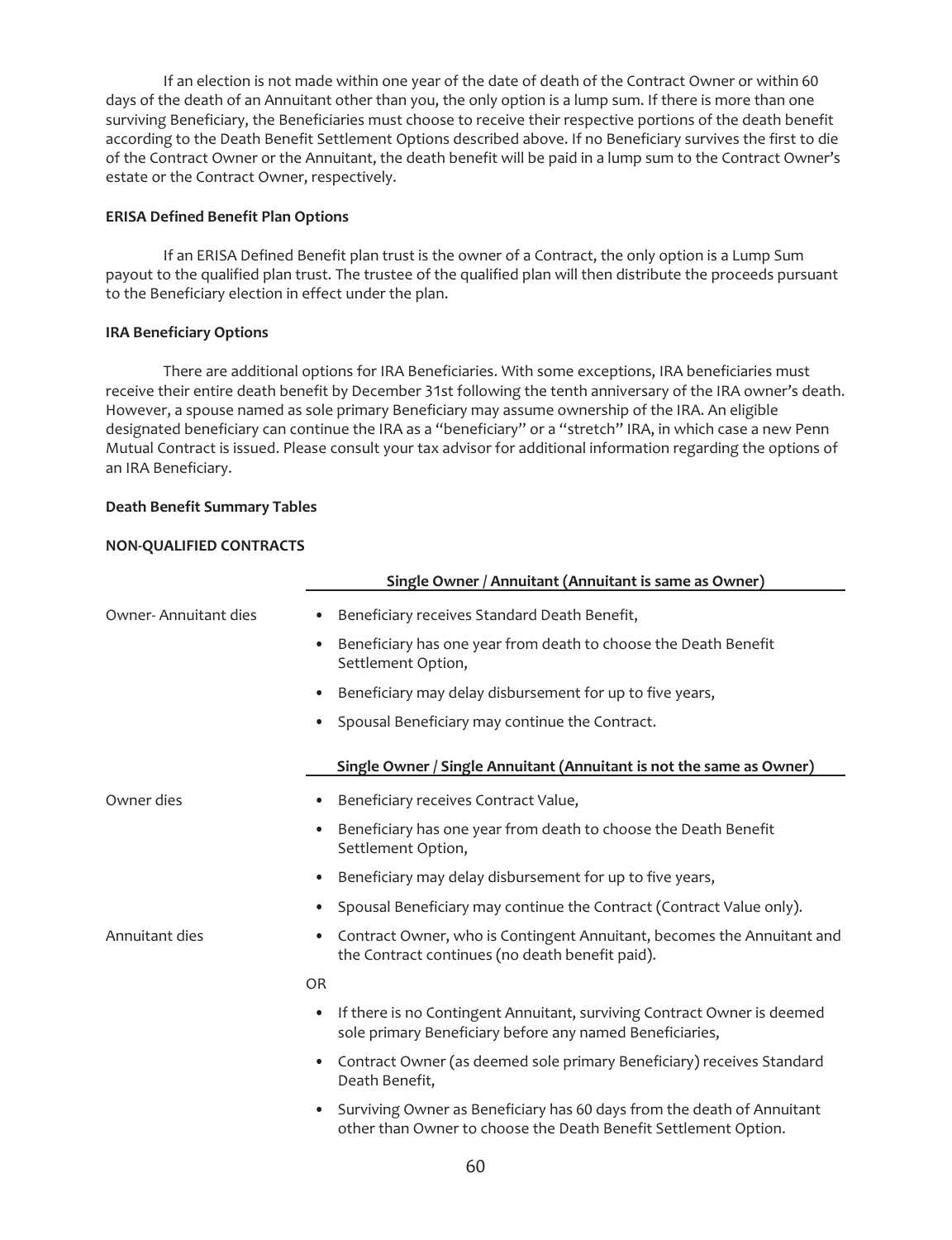|                                           | Single Owner / Joint Annuitants (Owner must be one of the Annuitants)                                                                                                                  |  |  |  |
|-------------------------------------------|----------------------------------------------------------------------------------------------------------------------------------------------------------------------------------------|--|--|--|
| <b>Owner-Annuitant dies</b>               | Beneficiary receives Contract Value,                                                                                                                                                   |  |  |  |
|                                           | Beneficiary has until December 31 <sup>st</sup> of the year following the calendar year<br>$\bullet$<br>when the Contract Owner died to choose the Death Benefit Settlement<br>Option, |  |  |  |
|                                           | Beneficiary may delay disbursement for up to five years,<br>$\bullet$                                                                                                                  |  |  |  |
|                                           | Spousal Beneficiary may continue the Contract (Contract Value only),<br>$\bullet$                                                                                                      |  |  |  |
|                                           | New spousal Owner will become Annuitant (if not already named as such<br>prior to death),                                                                                              |  |  |  |
|                                           | Standard Death Benefit is not paid until the last Annuitant's death.<br>$\bullet$<br>Surviving Annuitant (as spousal Beneficiary) becomes Owner if permitted<br>by federal tax law.    |  |  |  |
| <b>Non-Owner Annuitant dies</b>           | No death benefit is paid because there was no Owner death and Annuitant<br>death benefit is paid upon the last Annuitant's death,                                                      |  |  |  |
|                                           | Surviving Annuitant who is the Contract Owner will continue the Contract,<br>$\bullet$                                                                                                 |  |  |  |
|                                           | Standard Death Benefit is not paid until the last Annuitant's death.<br>٠                                                                                                              |  |  |  |
|                                           | Owner is an Entity (only single Annuitant permitted)                                                                                                                                   |  |  |  |
| <b>Annuitant dies</b>                     | Beneficiary receives Standard Death Benefit,                                                                                                                                           |  |  |  |
|                                           | Death Benefit Settlement Options available are Lump Sum (Option 1) or<br>$\bullet$<br>Five-Year Deferral (Option 2).                                                                   |  |  |  |
|                                           | Joint Owners / Single Annuitant (Annuitant must be one of Owners)                                                                                                                      |  |  |  |
| <b>Annuitant-Owner dies</b>               | Surviving Owner is deemed sole primary Beneficiary before any named<br>$\bullet$<br>Beneficiaries,                                                                                     |  |  |  |
|                                           | Beneficiary receives Standard Death Benefit,<br>$\bullet$                                                                                                                              |  |  |  |
|                                           | Beneficiary has one year from death to choose the Death Benefit<br>$\bullet$<br>Settlement Option,                                                                                     |  |  |  |
|                                           | Beneficiary may delay disbursement for up to five years,<br>٠                                                                                                                          |  |  |  |
|                                           | Surviving Owner (if spousal Beneficiary) may continue the Contract.                                                                                                                    |  |  |  |
| <b>Non-Annuitant</b><br><b>Owner dies</b> | Surviving Owner is deemed sole primary Beneficiary before any named<br>$\bullet$<br>Beneficiaries,                                                                                     |  |  |  |
|                                           | Beneficiary receives Contract Value,<br>$\bullet$                                                                                                                                      |  |  |  |
|                                           | Beneficiary has one year from death to choose the Death Benefit<br>$\bullet$<br>Settlement Option,                                                                                     |  |  |  |
|                                           | Beneficiary may delay disbursement for up to five years,<br>$\bullet$                                                                                                                  |  |  |  |
|                                           | Surviving Owner (if spousal Beneficiary) may continue the Contract<br>$\bullet$<br>(Contract Value only),                                                                              |  |  |  |
|                                           | Surviving Owner will become the Annuitant.<br>٠                                                                                                                                        |  |  |  |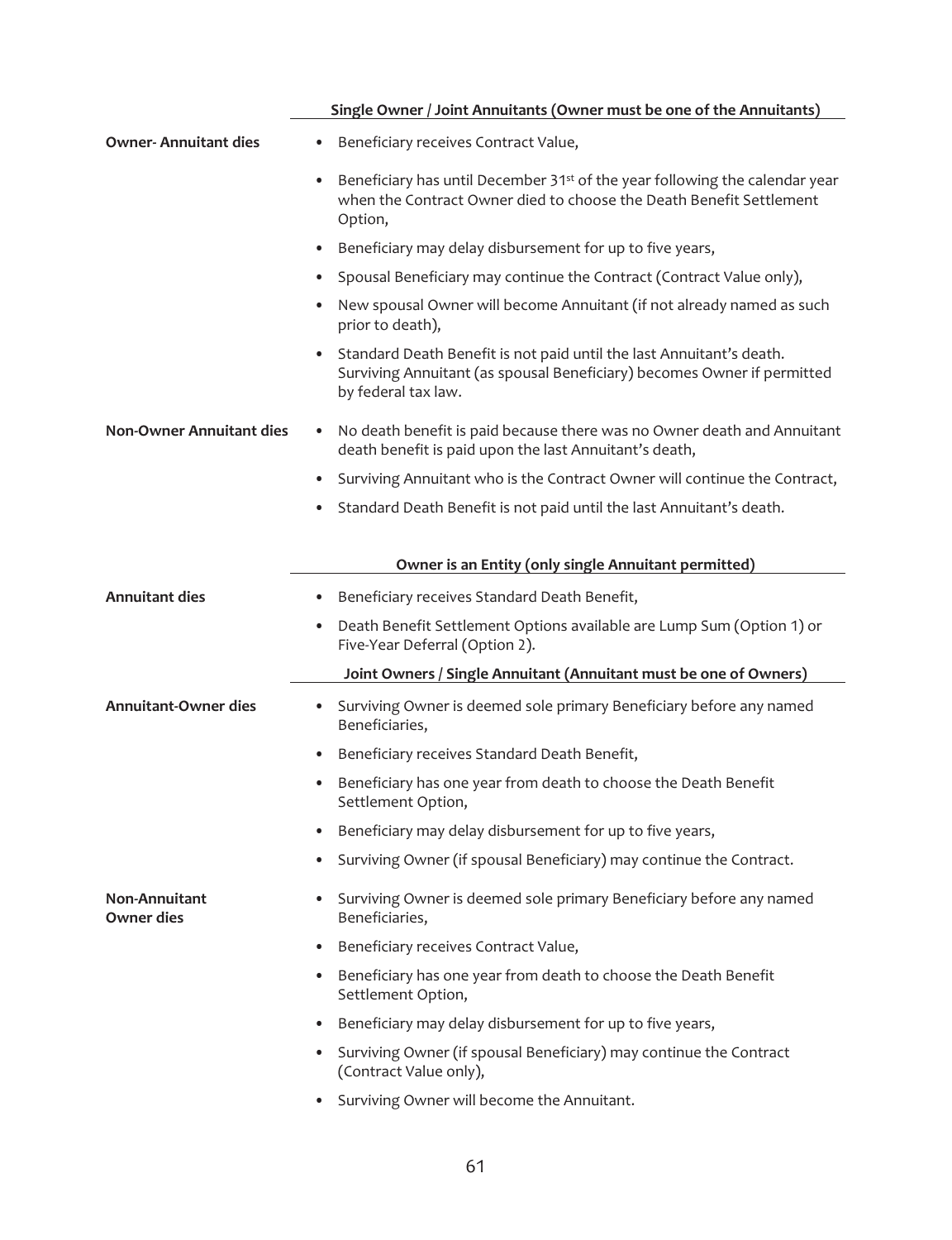#### **Joint Owners / Joint Annuitants (Annuitants must be the same as Owners)**

| <b>First Owner-</b><br><b>Annuitant dies</b> | Surviving Owner is deemed sole primary Beneficiary before any named<br>Beneficiaries,                                                                    |  |  |  |
|----------------------------------------------|----------------------------------------------------------------------------------------------------------------------------------------------------------|--|--|--|
|                                              | Beneficiary receives Contract Value,                                                                                                                     |  |  |  |
|                                              | Beneficiary has one year from death to choose the Death Benefit<br>Settlement Option,                                                                    |  |  |  |
|                                              | Beneficiary may delay disbursement for up to five years,                                                                                                 |  |  |  |
|                                              | Surviving Owner (if spousal Beneficiary) may continue the Contract<br>(Contract Value only),                                                             |  |  |  |
|                                              | Standard Death Benefit is not paid until the last Annuitant's death.<br>Surviving Owner-Annuitant becomes sole Owner if permitted by federal<br>tax law. |  |  |  |
| <b>IRA CONTRACTS</b>                         |                                                                                                                                                          |  |  |  |
|                                              |                                                                                                                                                          |  |  |  |
|                                              | Single Owner / Annuitant (Owner must be the Annuitant)                                                                                                   |  |  |  |
| <b>Owner-Annuitant dies</b>                  | Beneficiary receives Standard Death Benefit,<br>$\bullet$                                                                                                |  |  |  |
|                                              | Beneficiary has one year from death to choose the Death Benefit<br>$\bullet$<br>Settlement Option,                                                       |  |  |  |
|                                              | Beneficiary may delay disbursement for up to ten years,                                                                                                  |  |  |  |
|                                              | An eligible beneficiary may stretch the IRA by purchasing a new Penn<br>Mutual Contract then available, or                                               |  |  |  |
|                                              | Spousal Beneficiary may continue the Contract.                                                                                                           |  |  |  |
|                                              | Joint Owners / Single Annuitant (Annuitant must be one of Owners)                                                                                        |  |  |  |

The Death Benefit must be distributed in accordance with applicable regulations and tax laws.

#### *Enhanced Death Benefit Rider*

The purpose of the Enhanced Death Benefit Rider is to provide a highest anniversary value death benefit as an enhancement to the Standard Death Benefit provided under the Contract. The Rider provides this enhancement by automatically locking in any market gains on each Contract Anniversary. If any withdrawals are taken, the benefit will be reduced by the greater of the dollar amount of the withdrawal or a pro rata reduction, and the benefit will terminate if the Contract Value goes to zero. The Rider will terminate upon assignment or a change in ownership of the Contract unless the new assignee or Contract Owner meets the qualifications specified in the Termination provision of the Rider.

The Death Benefit Enhancement provided by the Rider will be payable before the Annuity Date, until the younger Covered Life under the Rider reaches the Maturity Age, or until the Contract Value reaches zero, if earlier. The Death Benefit Enhancement will be payable upon the death of the Covered Life or the later death of the Covered Lives, if applicable, and only if the Enhanced Death Benefit Base is greater than the Standard Death Benefit under the Contract.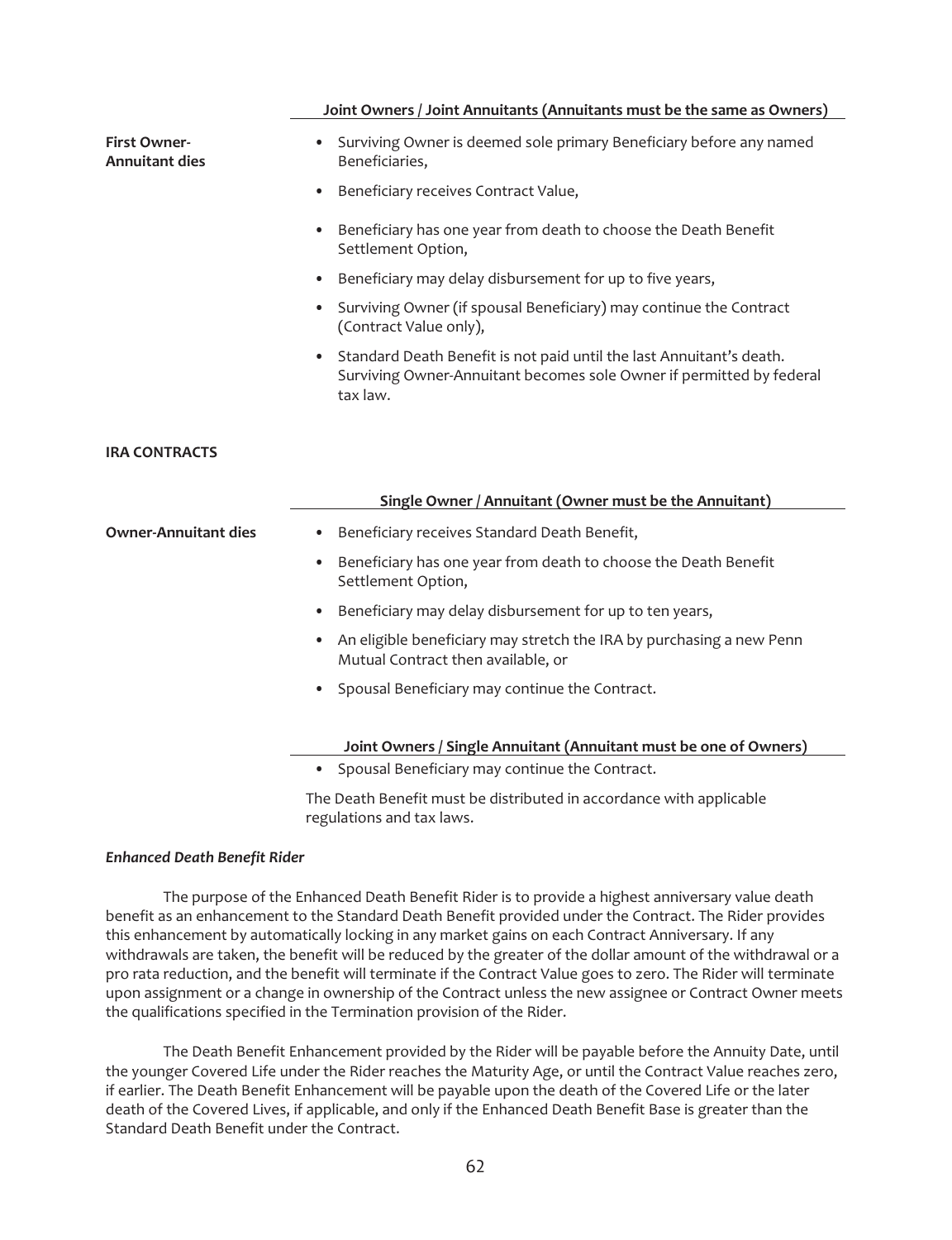Prior to the Annuity Date, as of the date our Administrative Office receives proof of death of the Covered Life (or both Covered Lives, if applicable) such as a death certificate or other official document establishing death, and other information required to process the payment, the Company will pay the Death Benefit Enhancement in addition to the death benefit provided in your Contract. The Death Benefit Enhancement is the amount by which the Enhanced Death Benefit Base exceeds the Standard Death Benefit payable under the Contract. This amount cannot be less than zero or greater than \$1,000,000. This cap will apply at the time the claim is paid. The Death Benefit Enhancement will be payable before the Annuity Date, until the younger Covered Life under the Rider reaches the Maturity Age, or until the Contract Value reaches zero, if earlier.

### *Important Information about the Rider:*

- This Rider is an optional benefit added to your Contract at time of purchase; it provides various benefits described in this Prospectus for an additional charge.
- Your Contract may be subject to limitations on your investment allocations according to the terms of the Rider. The Company can change these limitations with 60 days prior notice to you, and may do so as a result of changes in the economic environment or for changes in the investment options available under the Contract.
- The Enhanced Death Benefit Base Step-Ups occur until age 80, and the Death Benefit Enhancement is payable before the Annuity Date, until the younger Covered Life reaches the Maturity Age, or until the Contract Value reaches zero, if earlier.
- The Enhanced Death Benefit is only payable before the Annuity Date or before the Contract Value is reduced to zero, if earlier.
- Termination of the Contract results in termination of this Rider. Termination of the Rider or the Contract will result in termination of the Enhanced Death Benefit.
- The Rider Charges are non-refundable, whether or not your Enhanced Death Benefit Base exceeds the Standard Death Benefit while the Rider is in effect, or at the time of death.
- Withdrawals taken to satisfy the Required Minimum Distributions will reduce the Enhanced Death Benefit Base by the greater of a dollar-for-dollar or pro-rata reduction.
- All withdrawals will reduce your Contract Value and death benefit.
- Withdrawals may reduce future benefits by more than the dollar amount of the withdrawal, and may result in one or more of the following:
	- o a permanent reduction in your Enhanced Death Benefit;
	- o termination of the Rider;
	- o termination of the Contract.

#### **Purchasing the Enhanced Death Benefit Rider with your Contract**

At the time you purchase your Contract, you have the option to purchase the Enhanced Death Benefit Rider for an additional charge. This Rider may not be added after you purchase the Contract. The Rider Effective Date is the Contract Date. This Rider is available for purchase with any available Base Contract Option, and may also be purchased in combination with the Guaranteed Growth and Income Benefit Rider or the Inflation Protector Withdrawal Benefit Rider. If you purchase the Rider in combination with any other optional benefit, you will not be able to terminate them independently in the future.

The Rider only covers natural person(s) named in the Contract, and the Covered Life(ves) (up to two) must be named at Contract issue or the Rider Effective Date.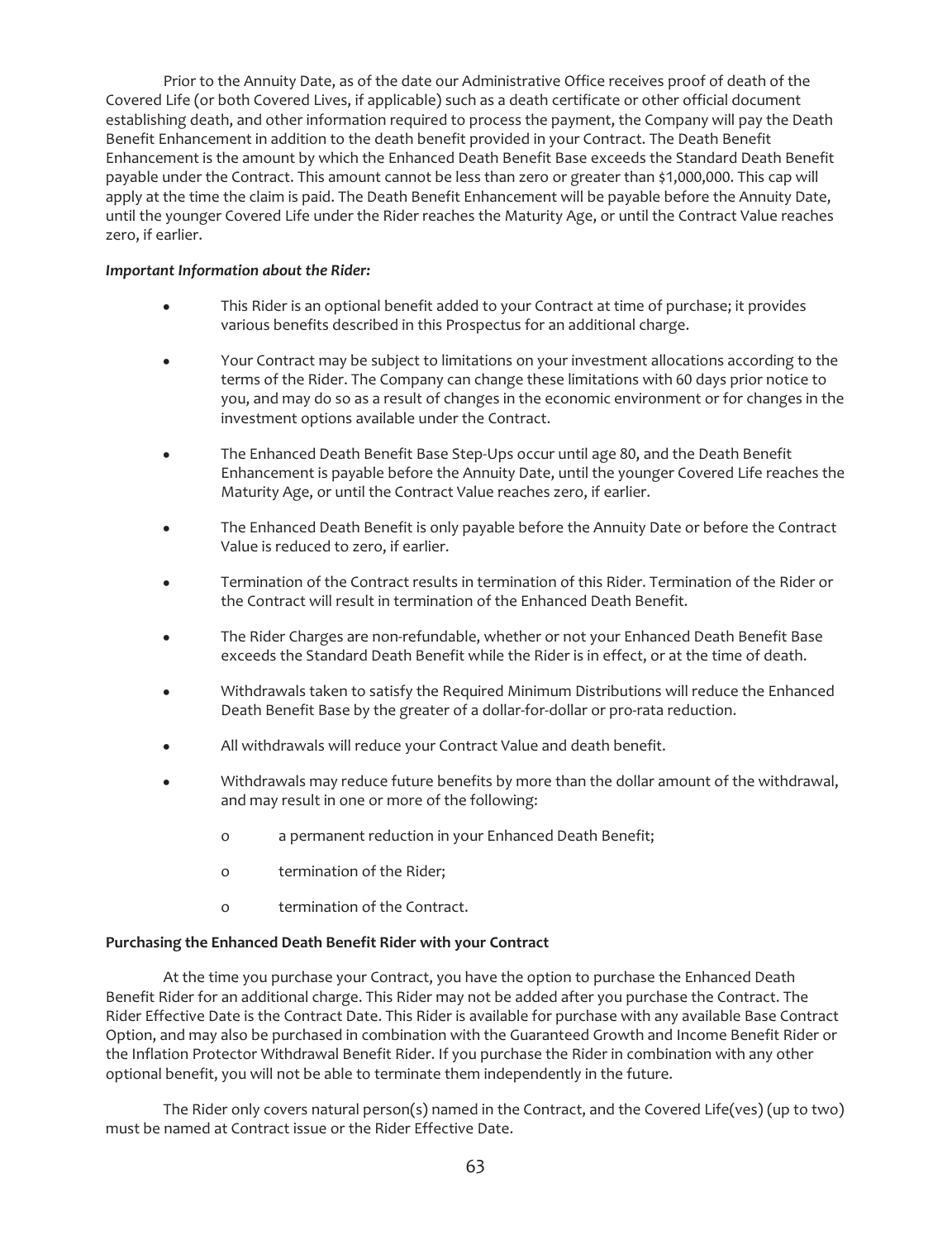**Issue Age Requirements.** Maximum issue age for the Enhanced Death Benefit Rider is 75. The Covered Life (or both Covered Lives for a Joint Life Guarantee) must satisfy this requirement on the Rider Effective Date. A Covered Life must always meet issue age requirements at time of designation. Issue age is determined by the Age Nearest Birthday of the Covered Life(ves).

**Owner / Annuitant Requirements.** For a *Single Life Guarantee* to be issued, the Covered Life under the Rider must be the sole Annuitant. A Single Life Guarantee is not available if a Joint (or Contingent) Annuitant is named in the Contract. For a *Joint Life Guarantee* to be issued, the first Covered Life must be the Annuitant and the second Covered Life must be the Contingent Annuitant or the Joint Annuitant. At least one Covered Life must be a Contract Owner, and any non-Owner Covered Life must be the sole primary Beneficiary. If Covered Lives are both Owners, they must be each other's sole primary Beneficiary. A Joint Life Guarantee may be continued upon Contract Owner's death only if permitted by federal law. A Joint Life Guarantee is not available if the Contract Owner is an entity.

Covered Life(ves) cannot be changed after the Rider Effective Date, except under conditions outlined in *"Replacing a Covered Life Under a Joint Life Guarantee"* below.

Example Owner/Annuitant arrangements permitted under the Rider:

## **Single Life Guarantee:**

| Contract Owner(s)            | Annuitant       | <b>Covered Life</b> |
|------------------------------|-----------------|---------------------|
| John Smith                   | John Smith      | John Smith          |
| John Smith                   | Elisabeth Smith | Elisabeth Smith     |
| John Smith + Elisabeth Smith | John Smith      | John Smith          |
| John Smith + Elisabeth Smith | Elisabeth Smith | Elisabeth Smith     |
| Entity                       | John Smith      | John Smith          |

## **Joint Life Guarantee:**

|                                 |                 | <b>Joint Annuitant</b><br>(Non-Qualified<br>Contract |                                |                                 |
|---------------------------------|-----------------|------------------------------------------------------|--------------------------------|---------------------------------|
| <b>Contract Owner(s)</b>        | Annuitant       | 1035 Exchanges<br>Only)                              | Contingent<br><b>Annuitant</b> | <b>Covered Lives</b>            |
| John Smith                      | John Smith      |                                                      | Elisabeth Smith                | John Smith +<br>Elisabeth Smith |
| John Smith                      | John Smith      | Elisabeth Smith                                      |                                | John Smith +<br>Elisabeth Smith |
| John Smith                      | Elisabeth Smith |                                                      | John Smith                     | John Smith +<br>Elisabeth Smith |
| John Smith                      | Elisabeth Smith | John Smith                                           |                                | John Smith +<br>Elisabeth Smith |
| John Smith +<br>Elisabeth Smith | John Smith      |                                                      | Elisabeth Smith                | John Smith +<br>Elisabeth Smith |
| John Smith +<br>Elisabeth Smith | John Smith      | Elisabeth Smith                                      |                                | John Smith +<br>Elisabeth Smith |
| John Smith +<br>Elisabeth Smith | Elisabeth Smith |                                                      | John Smith                     | John Smith +<br>Elisabeth Smith |
| John Smith +<br>Elisabeth Smith | Elisabeth Smith | John Smith                                           |                                | John Smith +<br>Elisabeth Smith |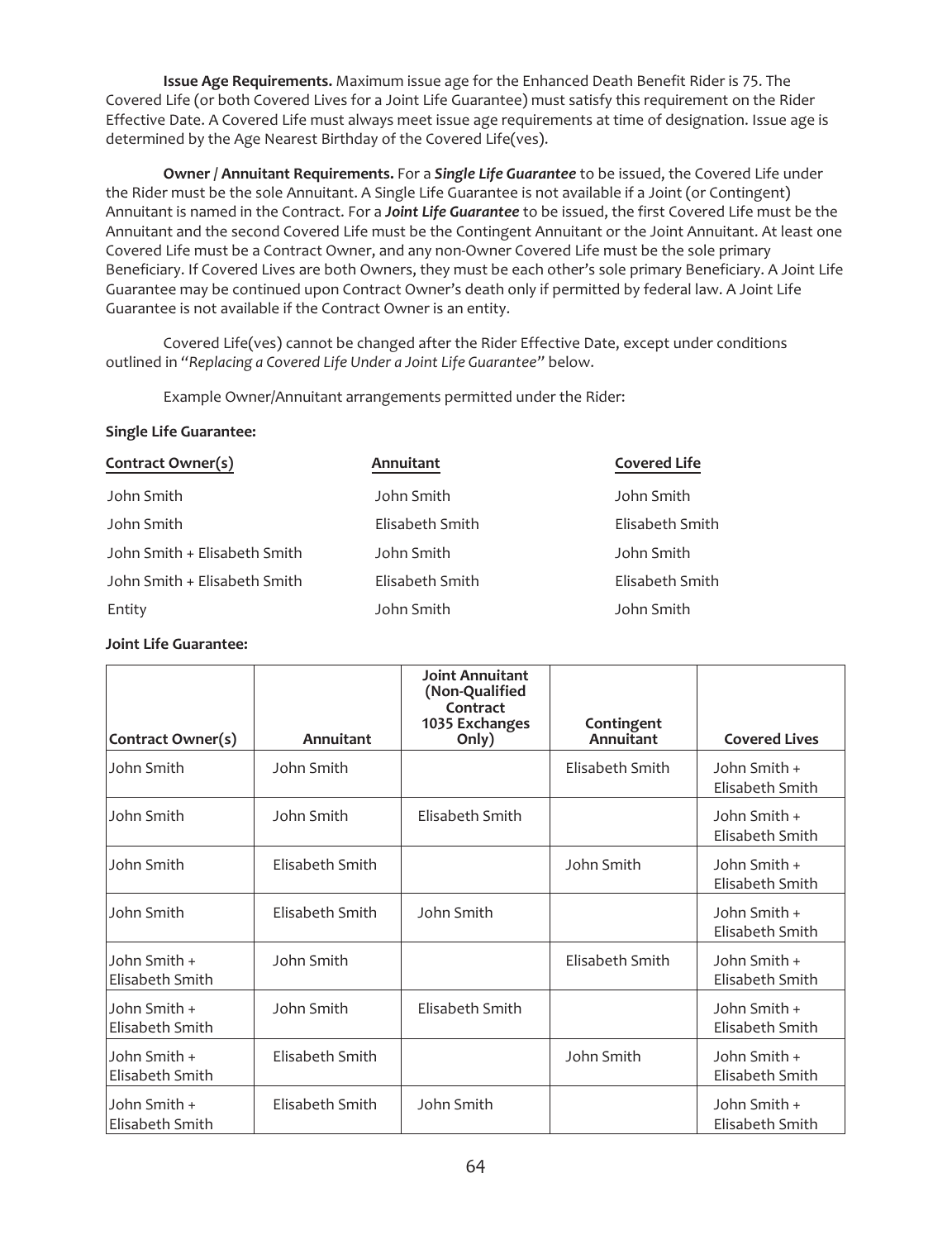**Single and Joint Life Guarantee.** The Rider can be purchased as a Single or Joint Life Guarantee. Under a Single Life Guarantee, all Rider features and benefits are based on the age and lifetime of the Covered Life, and the Enhanced Death Benefit is payable on death of the Covered Life. Under a Joint Life Guarantee, all Rider features are based on the age of the younger Covered Life. If a Joint Life Guarantee is elected, upon the first death of a Covered Life, the surviving Covered Life, if permitted by federal tax law, can choose to continue the Contract and the Rider, and the Enhanced Death Benefit will then be payable to the Beneficiary upon the death of the surviving Covered Life. You must specify both Covered Lives in the Application for a Joint Life Guarantee. A death benefit available at the death of the Owner prior to the later death of the Covered Lives is the Standard Death Benefit if the deceased Owner was sole Annuitant. If the Second Covered Life was also named Joint Annuitant, the death benefit payable on death of the Owner / Annuitant is Contract Value only.

**Converting to or from a Joint Life Guarantee.** You cannot convert a Single Life Guarantee to a Joint Life Guarantee. You will not be able to add a Covered Life after the Rider Effective Date. While both Covered Lives are living, and provided that all Owner / Annuitant designation requirements outlined in the Contract are satisfied, one of the Covered Lives may be removed from the Contract by the Contract Owner(s) and the Rider will be converted to a Single Life Guarantee. You may not add an additional Covered Life in the future. If this Rider is combined with the Guaranteed Growth and Income Benefit Rider or the Inflation Protector Withdrawal Benefit Rider, your ability to convert to a Single Life Guarantee will be subject to additional limitations applicable to those Riders.

#### *Enhanced Death Benefit Base*

The Enhanced Death Benefit Base is the amount used to determine the value of the Death Benefit Enhancement, when compared to the Standard Death Benefit amount. The Enhanced Death Benefit Base is calculated independently of the Contract Value or any other Benefit Base. It can increase due to annual Step-Ups or Subsequent Purchase Payments and will decrease for withdrawals. The Enhanced Death Benefit Base is a reference amount only, cannot be withdrawn in a lump sum, and is not payable as a death benefit.

#### *How is the Enhanced Death Benefit Base Determined?*

**On the Rider Effective Date,** the Enhanced Death Benefit Base is equal to the Initial Purchase Payment received.

**After the Rider Effective Date,** the Enhanced Death Benefit Base will increase with Subsequent Purchase Payments, may Step-Up to the Contract Value, and will decrease for withdrawals.

**Automatic Annual Step-Up of Enhanced Death Benefit Base.** A Step-Up is an increase of the Enhanced Death Benefit Base to an amount equal to 100% of the Contract Value. The Enhanced Death Benefit Base will be evaluated for a Step-Up opportunity each Contract Anniversary, until the Contract Anniversary following the 80<sup>th</sup> birthday of the younger Covered Life. If the Contract Value at the time of evaluation is greater than the current Enhanced Death Benefit Base, the Enhanced Death Benefit Base will automatically Step-Up to the Contract Value.

**Effect of Additional Purchase Payments.** The Enhanced Death Benefit Base will be increased dollar-for-dollar for all subsequent Purchase Payments. Purchase Payments made on the Contract Anniversary are credited to the Enhanced Death Benefit Base after evaluation for Step-Up takes place.

**Effect of Withdrawals on Enhanced Death Benefit Base.** The Enhanced Death Benefit Base will be reduced for withdrawals by the greater of (a) and (b), where:

- (a) is the withdrawal amount, and
- (b) is the withdrawal amount multiplied by the ratio of  $(1)$  and  $(2)$  where: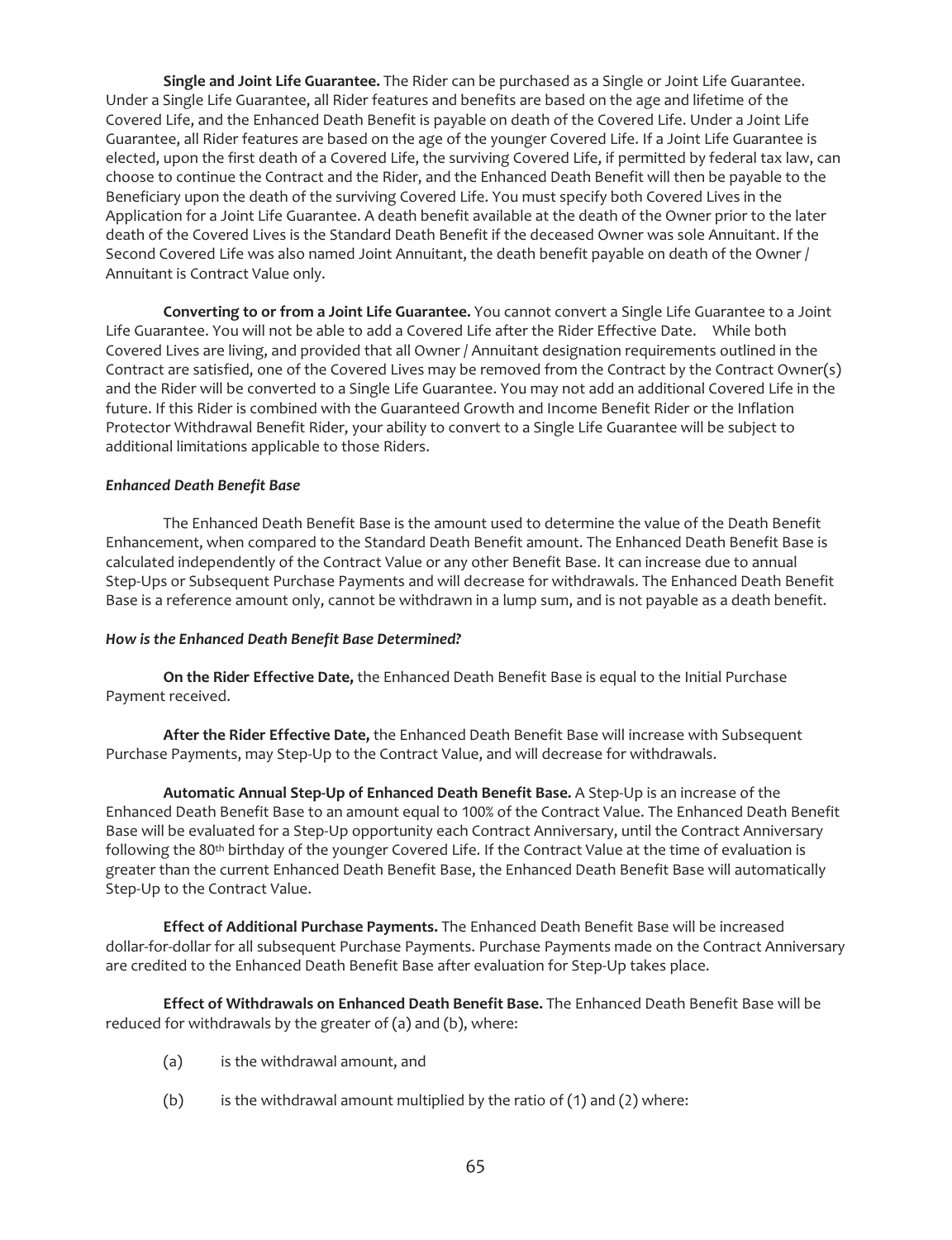- (1) is the Enhanced Death Benefit Base immediately prior to the withdrawal, and
- (2) is the Contract Value immediately prior to the withdrawal.

**Effect of Partial Annuitization.** Partial annuitization will reduce the Enhanced Death Benefit Base and the Contract Value in the same manner as withdrawals (described above).

#### **Example:**

Assume that an individual at age 60 purchases the Contract with an initial Purchase Payment of \$100,000 and the Enhanced Death Benefit Rider is purchased with the Contract. The initial Enhanced Death Benefit Base at the time of purchase will be \$100,000.

At the first Contract Anniversary, the Contract Value has increased to \$105,000 as a result of market performance. At that time, the Enhanced Death Benefit Base will be increased to \$105,000. At the second Contract Anniversary, the Contract Value has decreased to \$99,000. The Enhanced Death Benefit Base will remain at \$105,000.

During the next year, the owner makes an additional Purchase Payment of \$10,000. This Purchase Payment will increase the Enhanced Death Benefit Base by \$10,000 and it will equal \$115,000.

At the third Contract Anniversary, the Contract Value has increased to \$120,000 and the Enhanced Death Benefit Base is set equal to \$120,000. Shortly after the third Contract Anniversary, the owner makes a withdrawal of \$10,000 where the Enhanced Death Benefit Base is equal to \$120,000 and the Contract Value is equal to \$125,000. Because the Contract Value is higher than the Enhanced Death Benefit Base, the Enhanced Death Benefit Base will only be reduced by the amount of the withdrawal of \$10,000, and will equal \$110,000 (\$120,000 minus the \$10,000 withdrawal).

Upon the death of the owner shortly thereafter, the Enhanced Death Benefit would equal \$110,000, and the beneficiary would be entitled to receive the Death Benefit Enhancement to the extent the Enhanced Death Benefit exceeds the Standard Death Benefit under the Contract.

#### *Smart Foundation Plus Base Contract Option and the Enhanced Death Benefit Base*

This section only applies to you if you have the Smart Foundation Plus Base Contract Option. Purchase Payment Enhancements are not included in the initial Enhanced Death Benefit Base on the Contract Date, and do not increase the Enhanced Death Benefit Base when subsequent Purchase Payments are made. Purchase Payment Enhancements may be forfeited upon payment of the benefit.

**Contract Value Step-Up.** If you have a Smart Foundation Plus Base Contract Option, your Contract Value will be immediately credited with the Purchase Payment Enhancement for every Purchase Payment that you make. If a Step-Up takes place, any Purchase Payment Enhancements which are part of the Contract Value also become part of the Enhanced Death Benefit Base.

**Enhanced Death Benefit Base Enhancement True-Up.** The Enhanced Death Benefit Base Enhancement True-Up will increase the Enhanced Death Benefit Base in the event that poor market performance does not result in a Step-Up, or if the stepped-up value does not include the full amount of the Purchase Payment Enhancement(s). There is a three-year waiting period for inclusion of Purchase Payment Enhancements in the Enhanced Death Benefit Base. The Enhancement True-Ups will cease once a withdrawal is taken (including Early Access Withdrawal, if purchased in combination with the Guaranteed Growth and Income Benefit Rider or the Inflation Protector Withdrawal Benefit Rider). This feature is not available in New York.

On each Contract Anniversary beginning with the third Contract Anniversary, the Enhanced Death Benefit Base Enhancement True-Up evaluation will take place, until a withdrawal is taken (including Early Access Withdrawal, if purchased in combination with the Guaranteed Growth and Income Benefit Rider or the Inflation Protector Withdrawal Benefit Rider).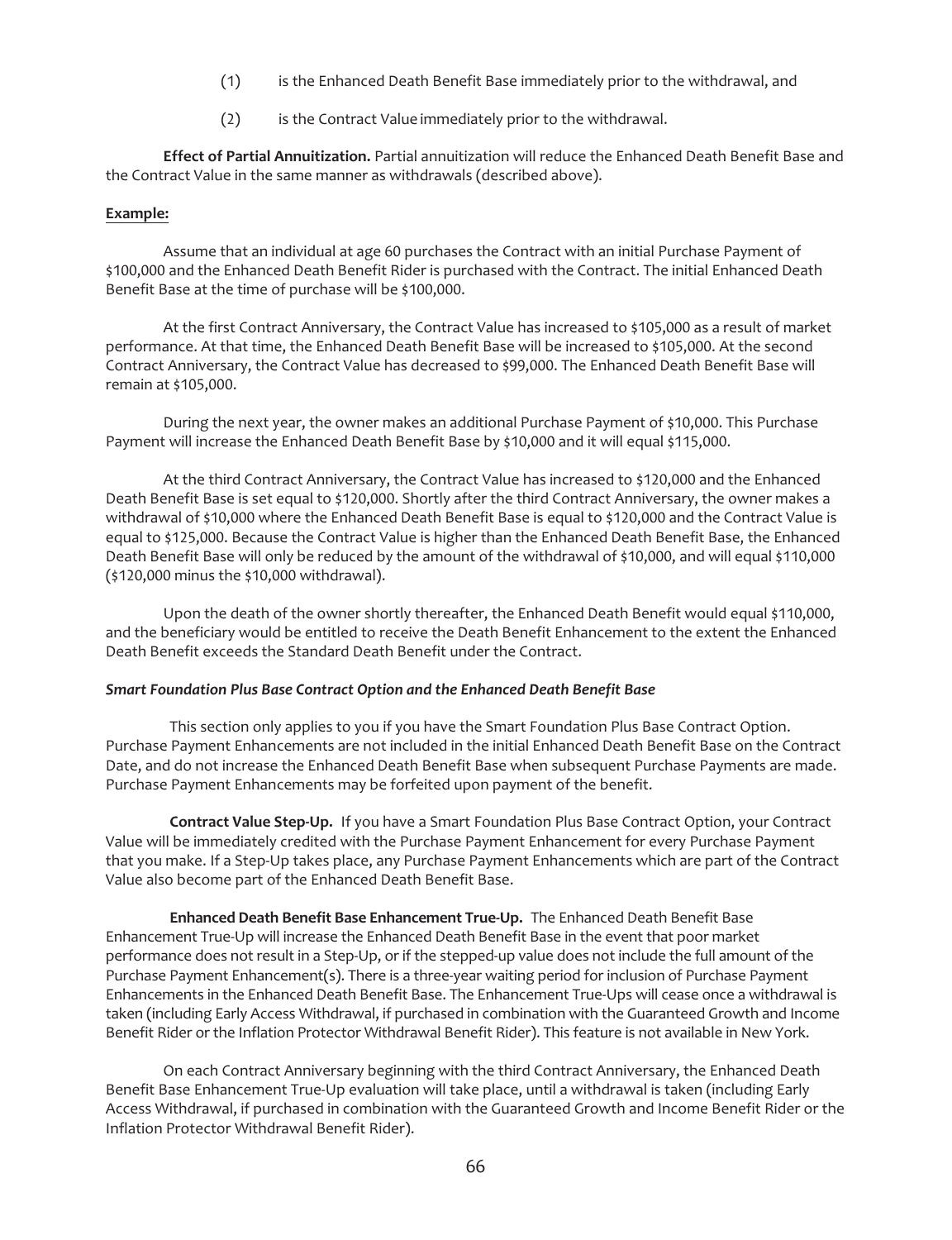Evaluation for an Enhanced Death Benefit Base Enhancement True-Up will be carried out in the following order:

- (1) Enhanced Death Benefit Base is evaluated for Step-Up.
- (2) Enhanced Death Benefit Base is evaluated for the Enhanced Death Benefit Base Enhancement True-Up.

At the time of Enhanced Death Benefit Base Enhancement True-Up evaluation, your Enhanced Death Benefit Base (determined in Step 1 above) will be compared to the Enhanced Death Benefit True-Up Base. The Enhanced Death Benefit True-Up Base is the sum of (a) and (b), where:

- (a) is the sum of Purchase Payments, up to, but not including the date on which the evaluation takes place; and
- (b) is the sum of Purchase Payment Enhancements which are at least 36 months old as of the date of the evaluation.

If the Enhanced Death Benefit Base (determined in Step 1) is less than the Enhanced Death Benefit True-Up Base, your Enhanced Death Benefit Base will be set equal to the Enhanced Death Benefit True-Up Base. If you take any withdrawals, your Enhanced Death Benefit Base will no longer be evaluated for Enhanced Death Benefit Base Enhancement True-Up.

## **Rider Charge**

There is an additional charge for the Enhanced Death Benefit Rider. The current Rider Charge for Single or Joint Life Guarantee is 0.35%. The Maximum Rider Charge is 0.75%. This charge also depends on whether you also purchase the Guaranteed Growth and Income Benefit Rider or the Inflation Protector Withdrawal Benefit Rider with the Contract. Please refer to "*Table of Fees and Expenses*" of this Prospectus for the summary of charges, or to *"What Are the Fees and Charges Under the Contract? – Optional Benefit Expenses."*

The Rider Charge is expressed as an annual percentage of the Enhanced Death Benefit Base, and one fourth of the charge will be deducted from the Contract Value on a quarterly basis, whether or not the Enhanced Death Benefit Base exceeds the Standard Death Benefit. One fourth of the annual Rider Charge will be multiplied by the average monthly Enhanced Death Benefit Base for the quarter and this amount will be deducted on the last day of the Contract Year Quarter. The Enhanced Death Benefit Base used in the calculation is the average monthly benefit base over the last quarter. Rider Charges will be deducted until the Annuity Date. The Rider Charge will be deducted from the Variable Investment Options, pro-rata based on the Fund allocation at the time of deduction. If the Enhanced Death Benefit Base increases, the dollar amount of the Rider Charge will also increase.

If you make a full surrender of your Contract before the charges for any Riders are deducted, your Contract Value will be reduced by the accrued Rider Charges, plus any applicable Surrender Charge and forfeited Purchase Payment Enhancements. *In addition, upon payment of the Death Benefit associated with the Contract, the Death Benefit payable will be reduced by the accrued Rider Charges.* No Rider Charge will be imposed upon annuitization or deducted after the Annuity Date.

On the date of automatic Step-Up of the Enhanced Death Benefit Base to the Contract Value, the effective annual Rider Charge may be increased, but will not be greater than the current charge applicable to the class of Contract Owners then electing the Rider, and the increase will be no more than 0.15%.

The Contract Owner can reject the Rider Charge increase and thus terminate the Rider by sending, at least 30 days prior to a Contract Anniversary, a written request to the Company to do so. If you also purchased the Guaranteed Growth and Income Benefit Rider or the Inflation Protector Withdrawal Benefit Rider, both Riders must be terminated simultaneously.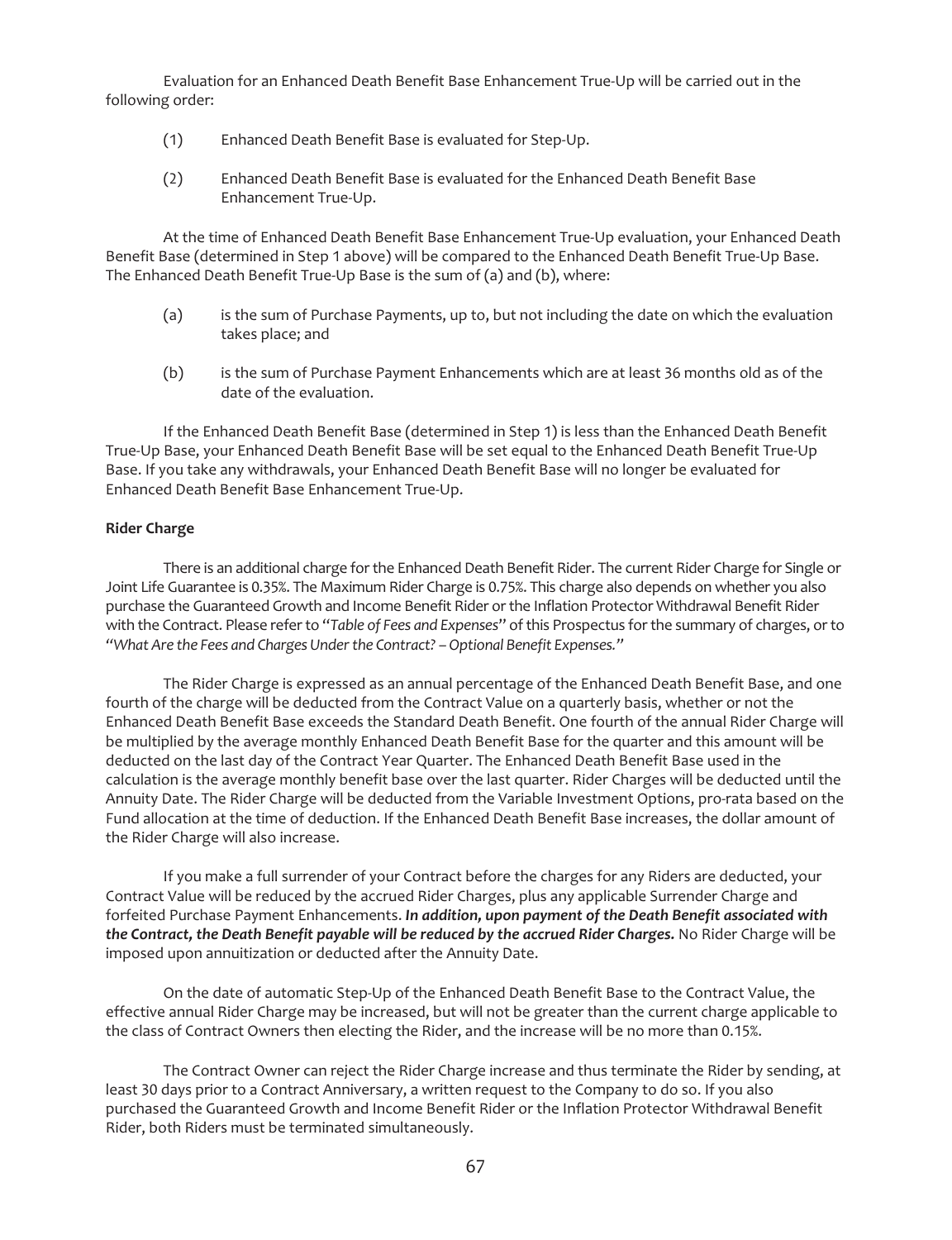#### **Investment Allocation Options**

You may not allocate or transfer your Contract Value to any Fixed Interest Options if you have purchased this Rider. Purchase Payments or transfers directed to the Fixed Interest Options will not be accepted. At the present time, no investment allocation program is required for the Contract Value allocated to the Separate Account if this Rider is purchased. If the Company requires an investment allocation program in the future, or if there is a change to an existing program, you will be notified in writing 60 days prior to an investment allocation program being required or a change to an existing program becoming effective. The new program or changes to an existing program may apply to existing and new purchasers of this Rider. If the investment allocation program is required, we reserve the right to add or change limitations and the way we administer them in the future.

## **Payment of Enhanced Death Benefit**

The Rider will terminate upon the death of a sole Covered Life for a Single Life Guarantee, or the later death of both Covered Lives for a Joint Life Guarantee. The Death Benefit, including the Death Benefit Enhancement provided by this Rider, will then be distributed as described below.

The Enhanced Death Benefit is payable upon the death of the Covered Life under the Rider, or the later death of two Covered Lives with a Joint Life Guarantee. The amount payable is the Death Benefit Enhancement, which is the amount (capped at \$1,000,000.00) by which the Enhanced Death Benefit Base exceeds the Standard Death Benefit payable under the Contract. The Death Benefit Enhancement amount is determined as of the date our Administrative Office receives proof of death of the Covered Life (both Covered Lives for a Joint Life Guarantee) such as a death certificate or other official document establishing death, and other documents required to process the payment.

If the Enhanced Death Benefit Base is less than or equal to the Standard Death Benefit, no Death Benefit Enhancement is payable. The maximum Death Benefit Enhancement amount we will pay is \$1,000,000 (this cap will apply at the time the death benefit is calculated). The Death Benefit Enhancement will be payable before the Annuity Date, until the younger Covered Life under the Rider reaches the Maturity Age, or until the Contract Value reaches zero, if earlier.

## **Under a Single Life Guarantee:**

If the sole Contract Owner is also the sole Annuitant and sole Covered Life, then:

(a) Upon the death of the sole Contract Owner / Annuitant / Covered Life, the death benefit, including any Death Benefit Enhancement payable under the Rider, will be paid to the Contract Owner's Beneficiary. If permitted by federal law, a spouse of the deceased Contract Owner may exercise Spousal Step-In according to the terms of this Contract, but the Rider will terminate.

If the sole Contract Owner is not the sole Annuitant and Covered Life, then:

- (a) Upon Contract Owner's death, Contract Value will be paid as a death settlement to the Contract Owner's Beneficiary according to the terms of the Contract. The surviving Annuitant / Covered Life (as spousal Beneficiary) may also choose to exercise Spousal Step-In according to the terms of this Contract if permitted by federal law (subject to IRS requirements for distribution upon Contract Owner's death), and the Rider will continue.
- (b) Upon Annuitant's death where the Contract Owner is named as the Contingent Annuitant in the Contract, the Contract Owner will become the Annuitant and the Contract will continue, but the Rider will terminate (no death benefit will be paid).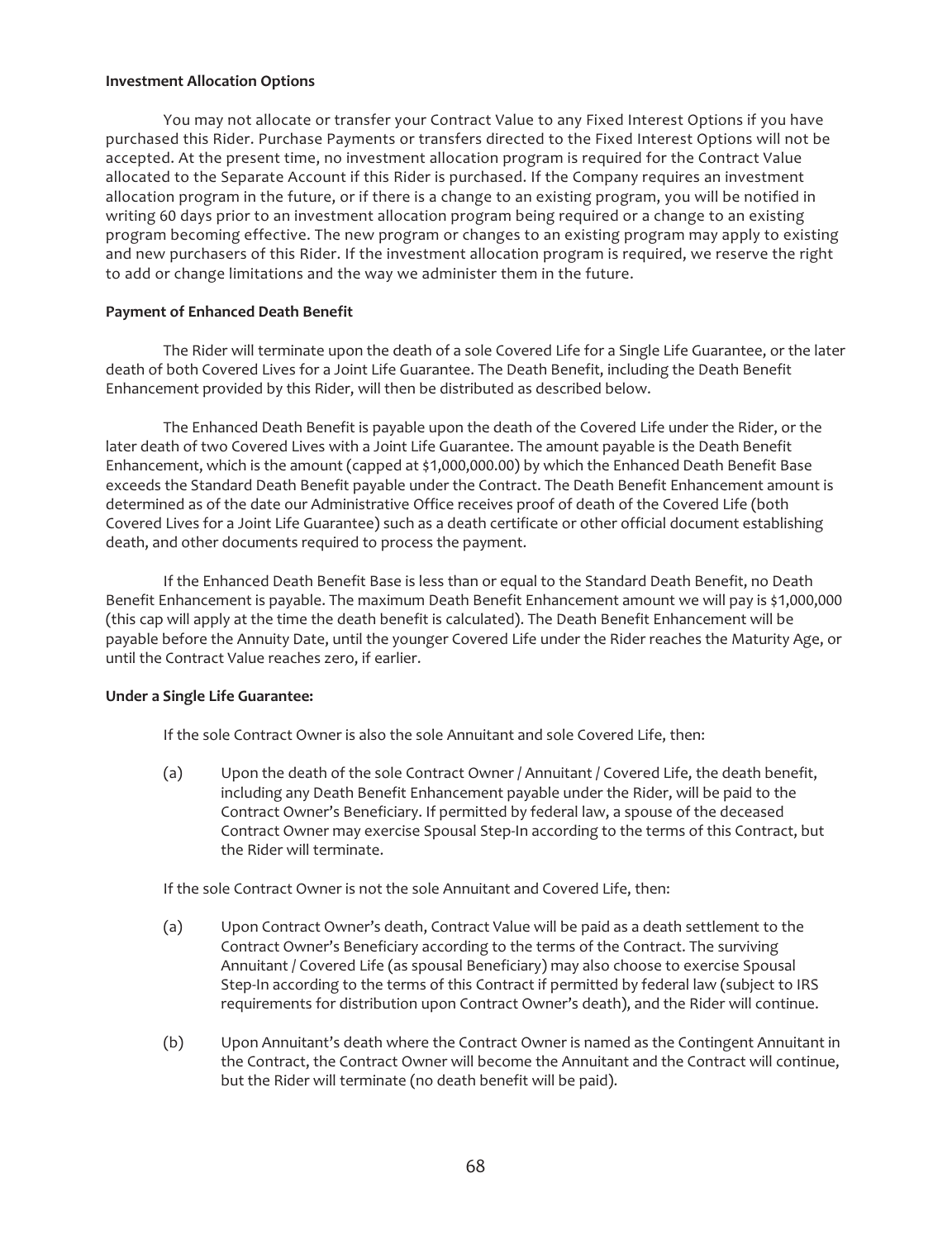- (c) Upon Annuitant's death where no Contingent Annuitant is named in the Contract, the death benefit, including any Death Benefit Enhancement payable under the Rider, will be paid to the surviving Contract Owner, who is deemed to be sole primary Beneficiary under the Beneficiary provision of the Contract.
- (d) Upon Annuitant's death where the Contract Owner is an entity, the death benefit, including any Death Benefit Enhancement payable under the Rider, will be paid to the Contract Owner.

If the Contract is jointly owned:

- (a) Upon death of a sole Annuitant who is the Covered Life under the Rider, the death benefit, including any Death Benefit Enhancement payable under the Rider, will be paid to the surviving Contract Owner, who is deemed to be sole primary Beneficiary under the Beneficiary provision of the Contract. The surviving spousal Contract Owner may also choose to exercise Spousal Step-In according to the terms of this Contract if permitted by federal law (subject to IRS requirements for distribution upon Contract Owner's death), but the Rider will terminate.
- (b) Upon death of the Contract Owner who is not the Annuitant and sole Covered Life, the surviving spousal Contract Owner, who is also the sole Annuitant and the Covered Life under the Rider, may continue the Contract and the Rider if permitted by federal law (subject to IRS requirements for distribution upon Contract Owner's death). Surviving Contract Owner may also choose to receive the Contract Value as a death settlement.

## **Under a Joint Life Guarantee:**

If the sole Contract Owner is the sole Annuitant, then:

- (a) Upon death of the Covered Life who is the sole Annuitant and the Contract Owner, the surviving Covered Life, as sole primary Beneficiary, may choose to receive the Standard Death Benefit (and thus terminate the Contract and the Rider) or continue the Contract (under spousal Step-In) and the Enhanced Death Benefit Rider as-is if permitted by federal law (subject to IRS requirements for distribution upon Contract Owner's death).
- (b) Upon death of the Covered Life who is designated as the Contingent Annuitant and who is not the Contract Owner, no death benefit is payable, and the Contract Owner may continue the Contract and the Rider as sole Annuitant and Covered Life.

If the sole Contract Owner is the Contingent Annuitant named in the Contract, then:

- (a) Upon death of the Annuitant who is not the Contract Owner, the surviving Contract Owner who is also the surviving Covered Life, will become the Annuitant and continue the Contract and the Rider as-is.
- (b) Upon death of the Contract Owner who is also the Contingent Annuitant in the Contract, the surviving Covered Life, as sole primary Beneficiary, may choose to receive the Contract Value as a death settlement (and thus terminate the Contract and the Rider), or continue the Contract (under Spousal Step-In) and the Rider as-is if permitted by federal law (subject to IRS requirements for distribution upon Contract Owner's death).

If there is only one Contract Owner and Joint Annuitants are named in the Contract:

(a) Upon death of the Annuitant or Joint Annuitant who is also the Contract Owner, the surviving Covered Life, as sole primary Beneficiary, may choose to receive the Contract Value as a death settlement (and thus terminate the Contract and the Rider), or continue the Contract (under Spousal Step-In) and the Rider as-is if permitted by federal law (subject to IRS requirements for distribution upon Contract Owner's death). The Standard Death Benefit is not payable until the later death of Annuitant and Joint Annuitant.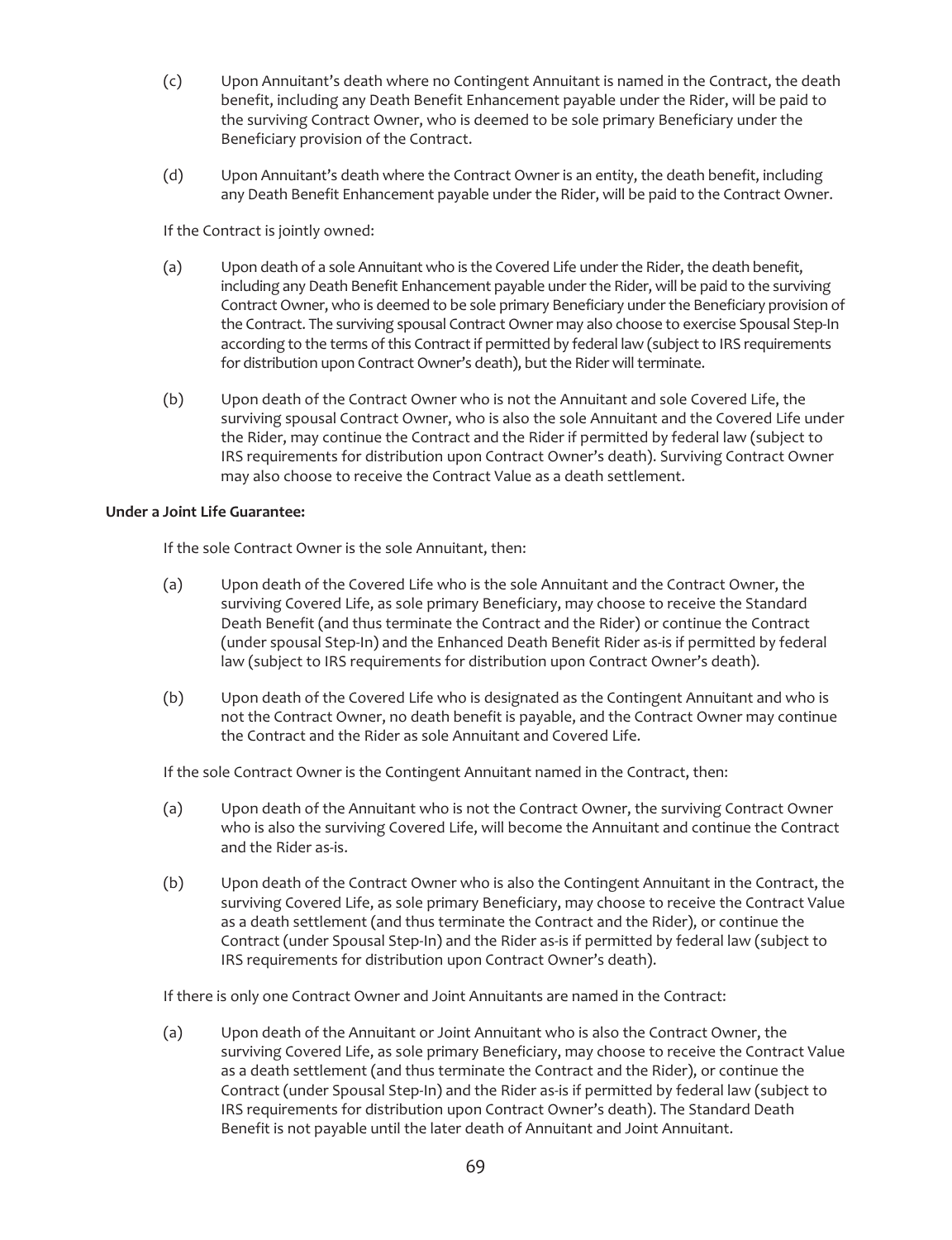(b) Upon death of the Covered Life who is not the Contract Owner and is named as Annuitant or Joint Annuitant, no death benefit is payable, and the Contract Owner may continue the Contract (under Spousal Step-In) and Rider as sole Annuitant and Covered Life.

On a jointly owned Contract with a sole Annuitant:

- (a) Upon death of the sole Annuitant, the surviving Contract Owner, who is also the surviving Covered Life, as sole primary Beneficiary, may choose to receive the Standard Death Benefit (and thus terminate the Contract and the Rider) or continue the Contract (under Spousal Step-In) and the Rider as-is if permitted by federal law (subject to IRS requirements for distribution upon Contract Owner's death).
- (b) Upon death of the Contract Owner named as Contingent Annuitant who is also a Covered Life, no death benefit will be paid. The surviving Contract Owner who is the Annuitant and surviving Covered Life may continue the Contract (under Spousal Step-In) and the Rider as-is if permitted by federal law (subject to IRS requirements for distribution upon Contract Owner's death). If continuation is not permitted by federal law, the surviving Contract Owner may receive the Contract Value as the death settlement (and thus terminate the Contract and the Rider).

On a jointly owned Contract with Joint Annuitants:

- (a) Upon first death, the surviving Contract Owner who is also the surviving Annuitant and surviving Covered Life, as sole primary Beneficiary, may choose to receive the Contract Value (and thus terminate the Contract and the Rider), or continue the Contract (under Spousal Step-In) and the Rider as-is if permitted by federal law (subject to IRS requirements for distribution upon Contract Owner's death).
- (b) Upon later death, the death benefit, including any Death Benefit Enhancement payable under the Rider, will be paid to the Contract Owner's Beneficiary(ies).

# **Removing the Enhanced Death Benefit Rider from your Contract**

You can cancel the Enhanced Death Benefit Rider at any time on or after the first Contract Anniversary. If you also purchased the Guaranteed Growth and Income Benefit Rider, both Riders must be terminated simultaneously. If you also purchased the Inflation Protector Withdrawal Benefit Rider, both Riders must be terminated simultaneously.

# **Termination of the Enhanced Death Benefit Rider**

Upon the earliest of the following, the Enhanced Death Benefit Rider will be terminated, but the Contract will remain in force:

- (1) At any time after the first Contract Anniversary immediately following receipt by the Company of a written request by the Contract Owner to discontinue the Rider;
- (2) Upon a change in ownership (or assignment) of the Contract unless:
	- (a) The new Contract Owner or assignee assumes full ownership of the Contract and is essentially the same person:
		- (i) an individual ownership changed to a personal revocable trust, or
		- (ii) an eligible spousal Beneficiary who is also a Covered Life elects to become the successor Owner of the Contract and the Rider upon Owner / Annuitant's death, or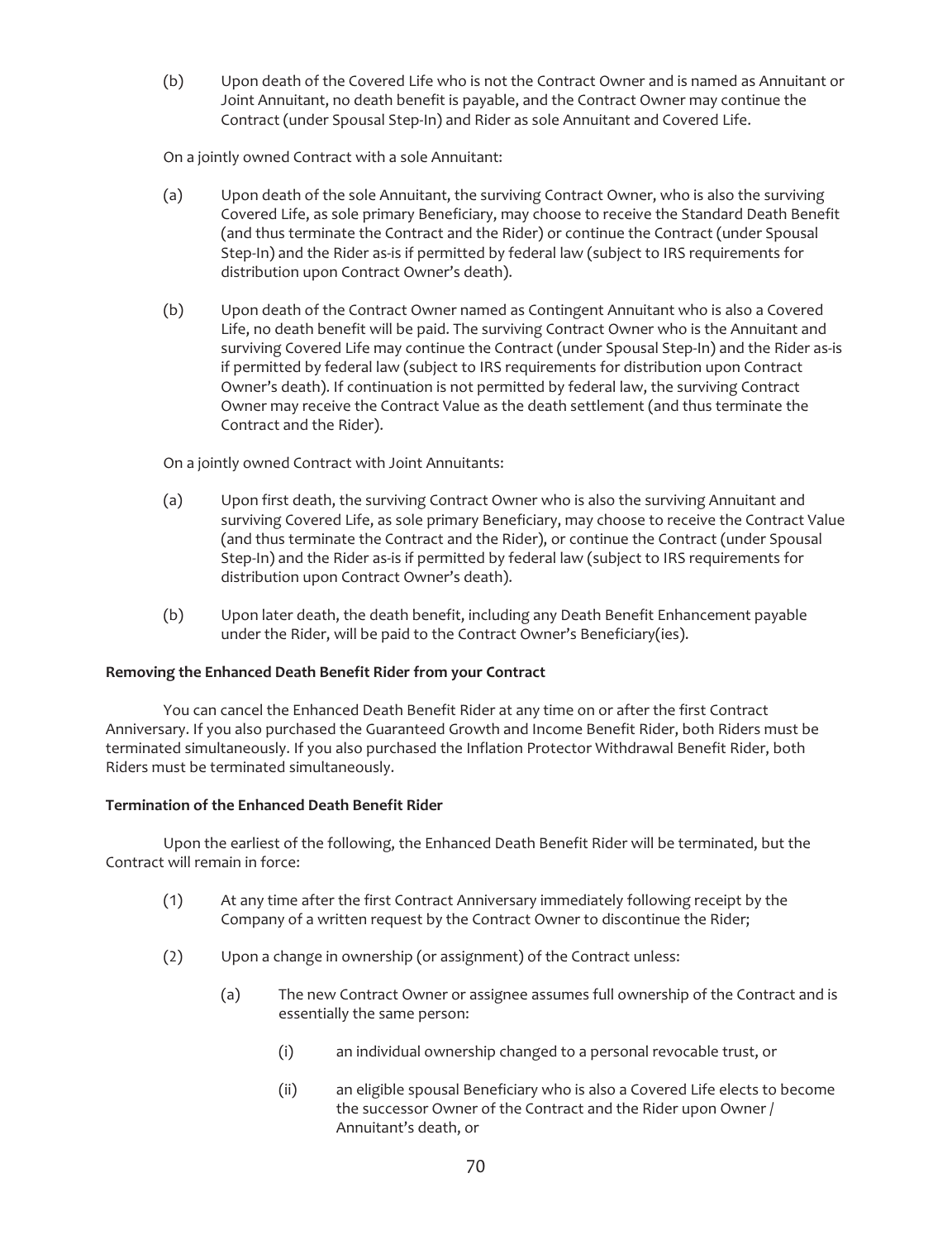- (iii) a change to the Contract Owner's spouse during the Contract Owner's lifetime, or
- (iv) a change to a court appointed guardian representing the Contract Owner during the Contract Owner's lifetime; or
- (b) The assignment is for the purposes of effectuating a 1035 exchange of the Contract;
- (3) Spousal Step-In of a Contract with a Single Life Guarantee upon the Contract Owner's death (where the Contract Owner is the sole Covered Life);
- (4) Termination of the Guaranteed Growth and Income Benefit Rider or the Inflation Protector Withdrawal Benefit Rider (if either is purchased together with this Rider);
- (5) Annuitization under the Base Contract.
- (6) Charges for the Rider stop accruing, and any investment allocation restrictions cease upon Rider termination.

If the Contract is terminated, the Rider will also be terminated. Both the Contract and the Rider will terminate upon the earliest of:

- (1) Full surrender of the Contract;
- (2) Enhanced Death Benefit is paid upon the death of the Covered Life for Single Life Guarantees, or the date of the later death of both Covered Lives for a Joint Life Guarantee;
- (3) Standard Death Benefit is paid to surviving Covered Life (as sole primary Beneficiary) upon the death of the sole Annuitant with Joint Life Guarantee (where the deceased Annuitant is one of the Covered Lives);
- (4) Contract Value is paid as a death settlement upon the death of the Contract Owner when:
	- (a) The deceased Contract Owner was not the Annuitant, and the Covered Life under the Single Life Guarantee is the sole Annuitant (if the Covered Life / sole Annuitant is not the Beneficiary or if not permitted to continue the Contract by federal law),
	- (b) The deceased Contract Owner was one of the Annuitants and one of the Covered Lives under the Joint Life Guarantee, but the surviving Annuitant / Covered Life is not permitted to continue the Contract by federal law;
- (5) The Contract Value is reduced to zero;
- (6) The Enhanced Death Benefit Base is reduced to zero.

Termination provisions may vary by state. Please see "*Appendix D: State Variations*" for details.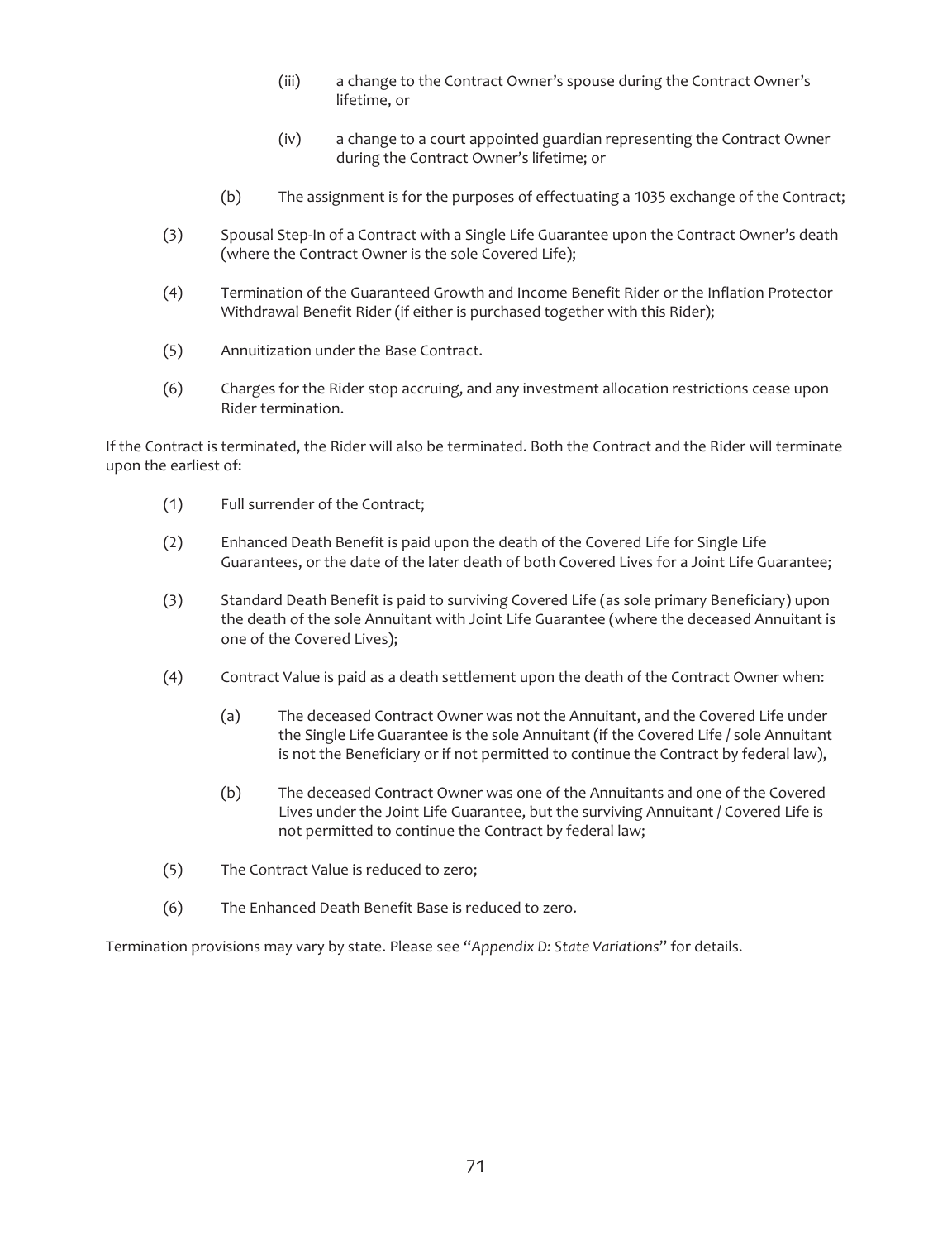## **Guaranteed Growth and Income Benefit**

*The Guaranteed Growth and Income Benefit Rider may not be available in all states and the Company reserves the right to generally discontinue or suspend the availability of the Rider for new sales from time to time. Please check with your financial professional to determine availability.*

The Guaranteed Growth and Income Benefit Rider (also referred to as "Rider" throughout this section) is an optional benefit that provides a Lifetime Withdrawal Guarantee – payments for the lifetime of the Covered Life (with a Single Life Guarantee), or for the lifetime of the last surviving Covered Life (with a Joint Life Guarantee). This Rider provides for a guaranteed lifetime withdrawal benefit adjusted for the Guaranteed Growth Increase and market Step-Ups. The Guaranteed Growth Increase provides a simple interest increase to the Withdrawal Benefit Base for a period of 10 years, while market Step-Ups lock in the market performance annually (if higher than the Guaranteed Growth Increase). The Withdrawal Benefit Base is accumulated in this way before withdrawals under the Lifetime Withdrawal Guarantee are exercised. The Lifetime Withdrawal Guarantee is then based on this Withdrawal Benefit Base and provides lifetime income at eligible ages. Lifetime income is guaranteed as a percentage of the Withdrawal Benefit Base that varies with age at the time the Lifetime Withdrawal Guarantee is exercised (based on the age of the younger Covered Life). After the start of withdrawals, the Guaranteed Annual Withdrawal Amount will be adjusted for market Step-Ups only (Guaranteed Growth Increases will stop). Payments will be made for the life of the Covered Life or for the lifetime of the last surviving Covered Life for a Joint Life Guarantee.

This Rider is designed for someone who is seeking guaranteed income, but also wants to stay invested in the securities market to allow for potentially higher growth in Contract Value and market Step-Ups of the Withdrawal Benefit Base. You will most benefit from this Rider if you delay your lifetime withdrawals to allow your Withdrawal Benefit Base to increase with the Guaranteed Growth and/or market Step-Ups. Lifetime income becomes available starting at age 55, and guaranteed withdrawal percentages vary based on the age at which you exercise your Lifetime Withdrawal Guarantee. Withdrawal percentages are based on the age of the younger Covered Life, if you elect the Joint Life Guarantee.

The Annuity Payout Period (Annuitization) may begin under certain conditions of the Rider and may be payable at the Guaranteed Annual Withdrawal Amount according to the Rider.

## *Important Information about the Rider:*

- The Rider is an optional benefit added to your Contract; it provides various benefits described in this Prospectus for an additional charge.
- Termination of the Contract results in termination of this Rider. Termination of the Rider or the Contract will result in termination of guaranteed lifetime withdrawals.
- The Rider Charges are non-refundable, whether or not you take withdrawals while the Rider is in effect.
- All withdrawals, including the withdrawals taken while the Rider is in effect, reduce your Contract Value and death benefit.
- All withdrawals, including the Free Withdrawal Amount, will be subject to the terms of the Rider. If the withdrawal amount is greater than the Free Withdrawal Amount (whether or not it is below the Guaranteed Annual Withdrawal Amount), it will be subject to Surrender Charges (See *"What Are the Fees and Charges Under the Contract? – Surrender Charge"* for details) and any other applicable charges.
- Your Contract is subject to limitations on your Fixed Interest and Variable Investment Option allocations according to the terms of the Rider. The Company can change these limitations with 60 days prior notice to you, and may do so as a result of changes in the economic environment or for changes in the Variable Investment Options available under the Contract.
- Excess Withdrawals may reduce future benefits by more than the dollar amount of the Excess Withdrawal, and may result in one or more of the following: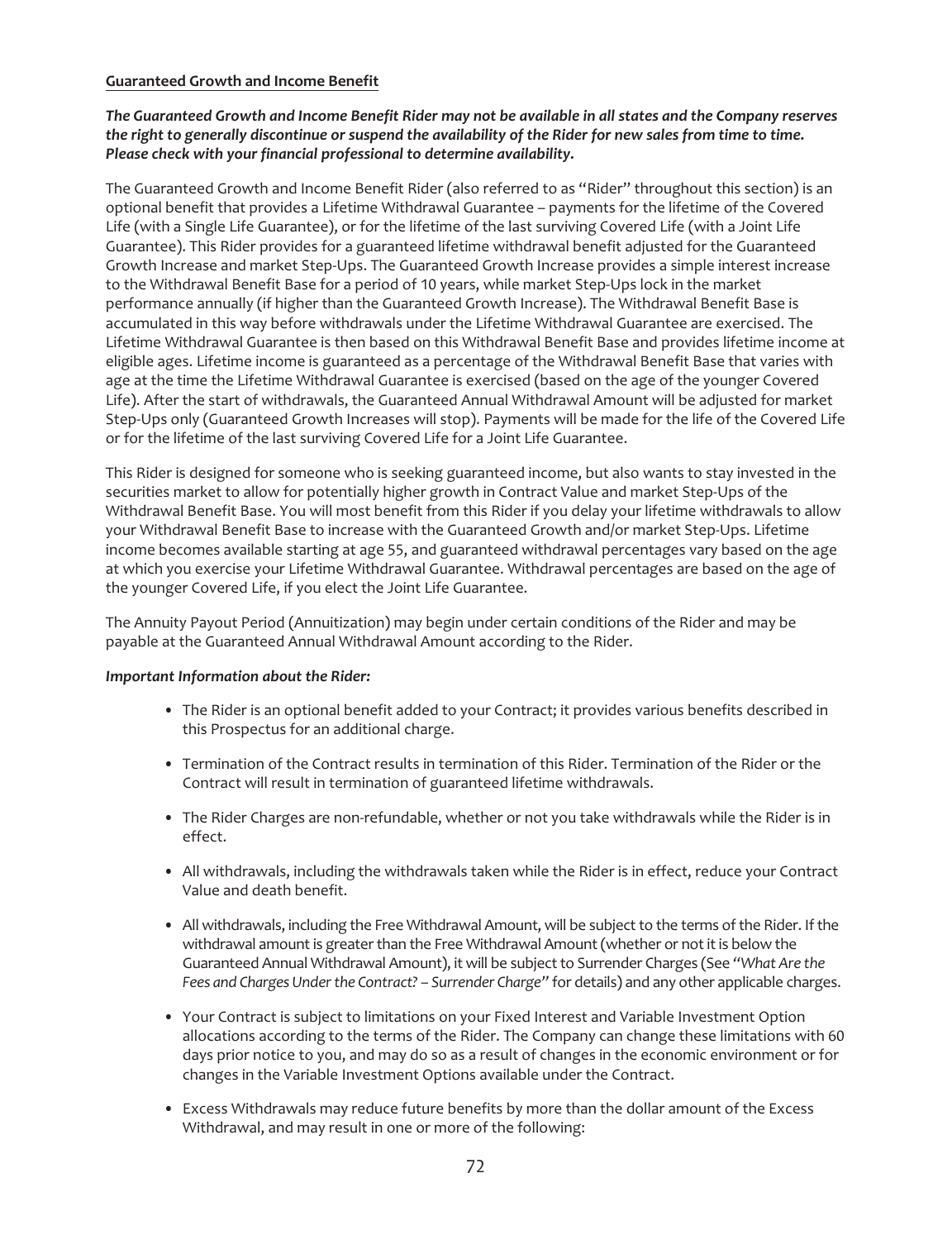- (a) a permanent reduction in your future Guaranteed Annual Withdrawal Amount;
- (b) termination of the Rider;
- (c) termination of the Contract.

To determine if your withdrawal would be considered an Excess Withdrawal and/or to find out what your Guaranteed Annual Withdrawal Amount would be after the Excess Withdrawal is taken, please contact Customer Service prior to requesting the withdrawal.

• Withdrawals from Qualified Contracts during the Withdrawal Phase up to the amount of Required Minimum Distributions are not considered Excess Withdrawals and do not incur the adverse consequences of Excess Withdrawals under the Rider).

**Purchasing the Guaranteed Growth and Income Benefit Rider with your Contract** — At the time you purchase your Contract, you have the option to purchase a Guaranteed Growth and Income Benefit Rider for an additional charge. This Rider may not be added after you purchase the Contract. The Rider Effective Date is the Contract Date. This Rider is available for purchase with any available Base Contract Option, and may also be purchased in combination with the Enhanced Death Benefit Rider (see "*Enhanced Death Benefit*" and "*Combining the Guaranteed Growth and Income Benefit and Enhanced Death Benefit Riders*" for more information). If you purchase the Rider in combination with the Enhanced Death Benefit Rider, you will not be able to terminate them independently in the future.

The Rider only covers natural person(s) named in the Contract, and the Covered Life(ves) (up to two) must be named at Contract issue or the Rider Effective Date.

**Issue Age Requirements —** The Single Life Guarantee is available only if the Covered Life is between the ages of 35 and 80 on the Rider Effective Date. The Joint Life Guarantee is available only if, on the Rider Effective Date, the older Covered Life is between the ages of 35-85, and the younger Covered Life is between the ages of 35-80. A Covered Life must always meet issue age requirements at time of designation. Issue age for the Rider is determined by the Age Nearest Birthday of the Covered Life(ves).

**Owner / Annuitant Requirements —** For a **Single Life Guarantee** to be issued, the Covered Life under the Rider must be the sole Annuitant. The Covered Life must also be a Contract Owner unless the Contract Owner is an entity. The Single Life Guarantee is not available if Joint Annuitants are named in the Contract. For a **Joint Life Guarantee** to be issued, the first Covered Life must be the Annuitant and the second Covered Life must be the Contingent Annuitant or the Joint Annuitant. At least one Covered Life must be a Contract Owner, and any non-Owner Covered Life must be the sole primary Beneficiary. If Covered Lives are both Owners, they must be each other's sole primary Beneficiary. A Joint Life Guarantee may be continued upon Contract Owner's death only if permitted by federal law. A Joint Life Guarantee is not available if the Contract Owner is an entity.

Covered Life(ves) cannot be changed after the Rider Effective Date, except under conditions outlined in "*Replacing a Covered Life Under a Joint Life Guarantee*" below.

# **Example Owner / Annuitant arrangements permitted under the Rider:**

## **Single Life Guarantee:**

| Contract Owner(s)            | Annuitant       | <b>Covered Life</b> |
|------------------------------|-----------------|---------------------|
| John Smith                   | John Smith      | John Smith          |
| John Smith + Elisabeth Smith | John Smith      | John Smith          |
| John Smith + Elisabeth Smith | Elisabeth Smith | Elisabeth Smith     |
| Entity                       | John Smith      | John Smith          |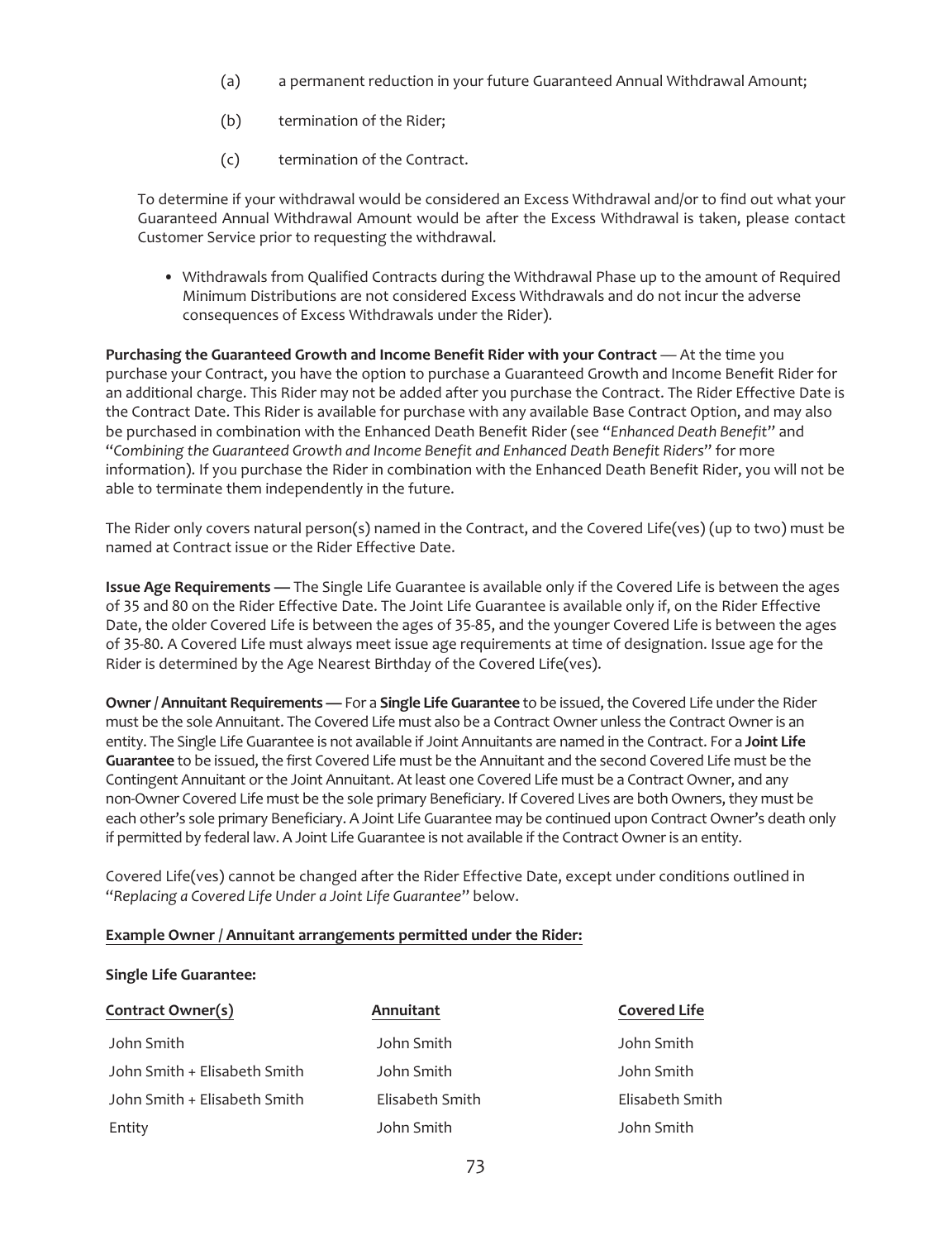## **Joint Life Guarantee:**

| Contract Owner(s)               | Annuitant       | <b>Joint Annuitant</b><br>(Non-Qualified<br>Contract<br>1035 Exchanges<br>Only) | Contingent<br>Annuitant | <b>Covered Lives</b>            |
|---------------------------------|-----------------|---------------------------------------------------------------------------------|-------------------------|---------------------------------|
| John Smith                      | John Smith      |                                                                                 | Elisabeth Smith         | John Smith +<br>Elisabeth Smith |
| John Smith                      | John Smith      | Elisabeth Smith                                                                 |                         | John Smith +<br>Elisabeth Smith |
| John Smith                      | Elisabeth Smith |                                                                                 | John Smith              | John Smith +<br>Elisabeth Smith |
| John Smith                      | Elisabeth Smith | John Smith                                                                      |                         | John Smith +<br>Elisabeth Smith |
| John Smith +<br>Elisabeth Smith | John Smith      |                                                                                 | Elisabeth Smith         | John Smith +<br>Elisabeth Smith |
| John Smith +<br>Elisabeth Smith | John Smith      | Elisabeth Smith                                                                 |                         | John Smith +<br>Elisabeth Smith |
| John Smith +<br>Elisabeth Smith | Elisabeth Smith |                                                                                 | John Smith              | John Smith +<br>Elisabeth Smith |
| John Smith +<br>Elisabeth Smith | Elisabeth Smith | John Smith                                                                      |                         | John Smith +<br>Elisabeth Smith |

# **Single and Joint Life Guarantees**

The Rider can be purchased as a Single or Joint Life Guarantee. Under a Single Life Guarantee, all Rider features and benefits are measured using the age and lifetime of the sole Covered Life, who is also the sole Annuitant. Under a Joint Life Guarantee, all Rider features are measured using the age of the younger Covered Life, and all lifetime benefits are payable over the lifetime of the last survivor of the Covered Lives. You must specify both Covered Lives in the Application for a Joint Life Guarantee.

**Converting a Single Life Guarantee to a Joint Life Guarantee** — You cannot convert a Single Life Guarantee to a Joint Life Guarantee. You will not be able to add a Covered Life after the Rider Effective Date.

**Converting a Joint Life Guarantee to a Single Life Guarantee** — If you have not started withdrawals under the Lifetime Withdrawal Guarantee of the Rider**,** and provided that all Owner / Annuitant designation requirements outlined in the Contract are satisfied, you may convert a Joint Life Guarantee to a Single Life Guarantee under the following conditions:

- (a) Death of a Covered Life; or
- (b) Removal of a Covered Life by the Contract Owner(s).

Once the Rider is converted to a Single Life Guarantee, the Rider Charge will change from Joint to Single, and no additional Covered Life may be added in the future. Upon conversion from a Joint Life Guarantee to a Single Life Guarantee, the withdrawal rates may be adjusted based on the age of the single covered life.

If you have started withdrawals under the Lifetime Withdrawal Guarantee of the Rider, the Joint Life Guarantee cannot be converted to a Single Life Guarantee. The Covered Life can be removed from the Contract by the Contract Owner(s) (provided that all Owner / Annuitant requirements are satisfied), but the charge for the Rider would remain at the Joint Life Guarantee charge, and all features and benefits of the Rider will continue to be based upon the age/lifetime of the original Covered Lives.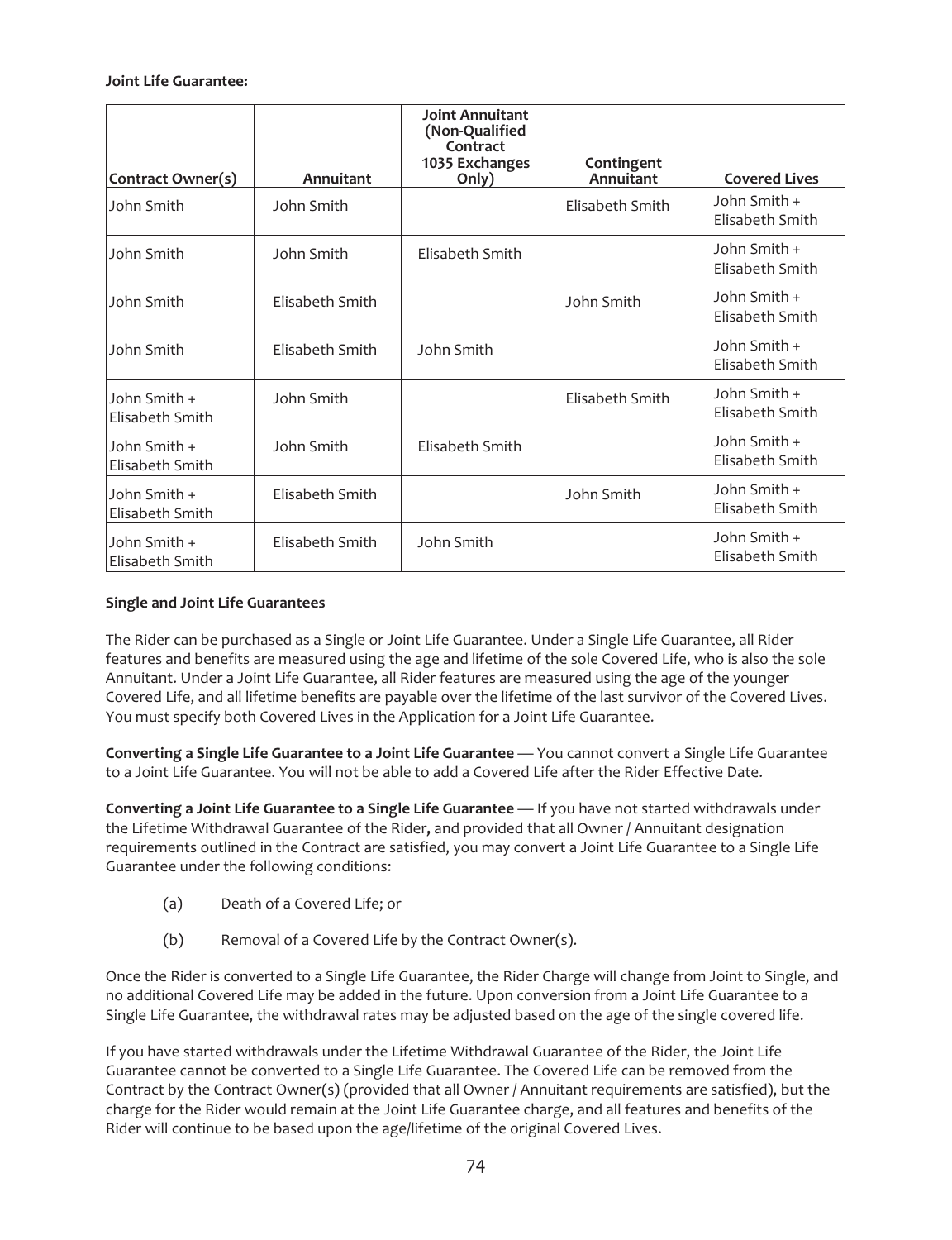**Replacing a Covered Life Under a Joint Life Guarantee** — If you have not started withdrawals under the Lifetime Withdrawal Guarantee of the Rider, and provided that all Owner / Annuitant designation requirements outlined in the Contract are satisfied, a Covered Life may be replaced by the Contract Owner(s). All features and benefits of the Rider will be based on the age of the younger Covered Life (after replacement), and any Covered Life must also meet issue age requirements at time of designation.

If you have started withdrawals under the Lifetime Withdrawal Guarantee of the Rider, the Covered Life cannot be replaced. The Covered Life can be removed from the Contract by the Contract Owner(s) (provided that all Owner / Annuitant designation requirements are satisfied), but no additional Covered Life may be added in the future, and the Rider Charge would remain at the Joint Life Guarantee charge.

**Impact of Divorce —** Upon divorce, unless the divorce decree provides otherwise, you have the following options:

- (a) change the Rider from a Joint Life Guarantee to a Single Life Guarantee (subject to conditions outlined under *"Converting a Joint Life Guarantee to a Single Life Guarantee"* above);
- (b) keep the Joint Life Guarantee, but replace a Covered Life (subject to conditions outlined under *"Replacing a Covered Life under a Joint Life Guarantee"* above); or
- (c) terminate the Rider, thereby eliminating the Lifetime Withdrawal Guarantee.

The Company will attempt to accommodate any other arrangements provided in a divorce decree. Any change or transfer of ownership as a result of divorce is subject to the change in ownership provisions of the Contract.

**Withdrawal Benefit Base —** The Withdrawal Benefit Base is the amount used to determine the value of the Guaranteed Annual Withdrawal Amount under the Lifetime Withdrawal Guarantee.

In the Deferral Phase, the Withdrawal Benefit Base can grow due to Guaranteed Growth Increases, Step-Ups, or Subsequent Purchase Payments and decrease for Early Access Withdrawals. The period during which withdrawals are taken under the Lifetime Withdrawal Guarantee is called the Withdrawal Phase. In the Withdrawal Phase, the Withdrawal Benefit Base may increase with annual Step-Ups and decrease for Excess Withdrawals.

# **How is the Withdrawal Benefit Base determined?**

**On the Rider Effective Date,** the Withdrawal Benefit Base is equal to the Initial Purchase Payment received by the Company.

**After the Rider Effective Date,** the value of the Withdrawal Benefit Base is determined based on the Contract Phase.

**In the Deferral Phase,** the Withdrawal Benefit Base increases dollar-for-dollar with each Purchase Payment. Each year on the Contract Anniversary until the earlier of the end of the Guaranteed Growth Period or the younger Covered Life reaching the Maturity Age, a Guaranteed Growth Increase will be credited to the Withdrawal Benefit Base, followed by evaluation of a Step-Up opportunity (see below for details on the Guaranteed Growth Increase calculation, Guaranteed Growth Period and Step-Up evaluation). The Withdrawal Benefit Base will be decreased for Early Access Withdrawals (see "*Deferral Phase — Early Access Withdrawal Option"* paragraph under "*Withdrawal Options under the Rider*" for more details).

**At the time the Lifetime Withdrawal Guarantee is exercised,** the Withdrawal Benefit Base will be set equal to the greater of the following:

1) Contract Value immediately prior to the first lifetime withdrawal, or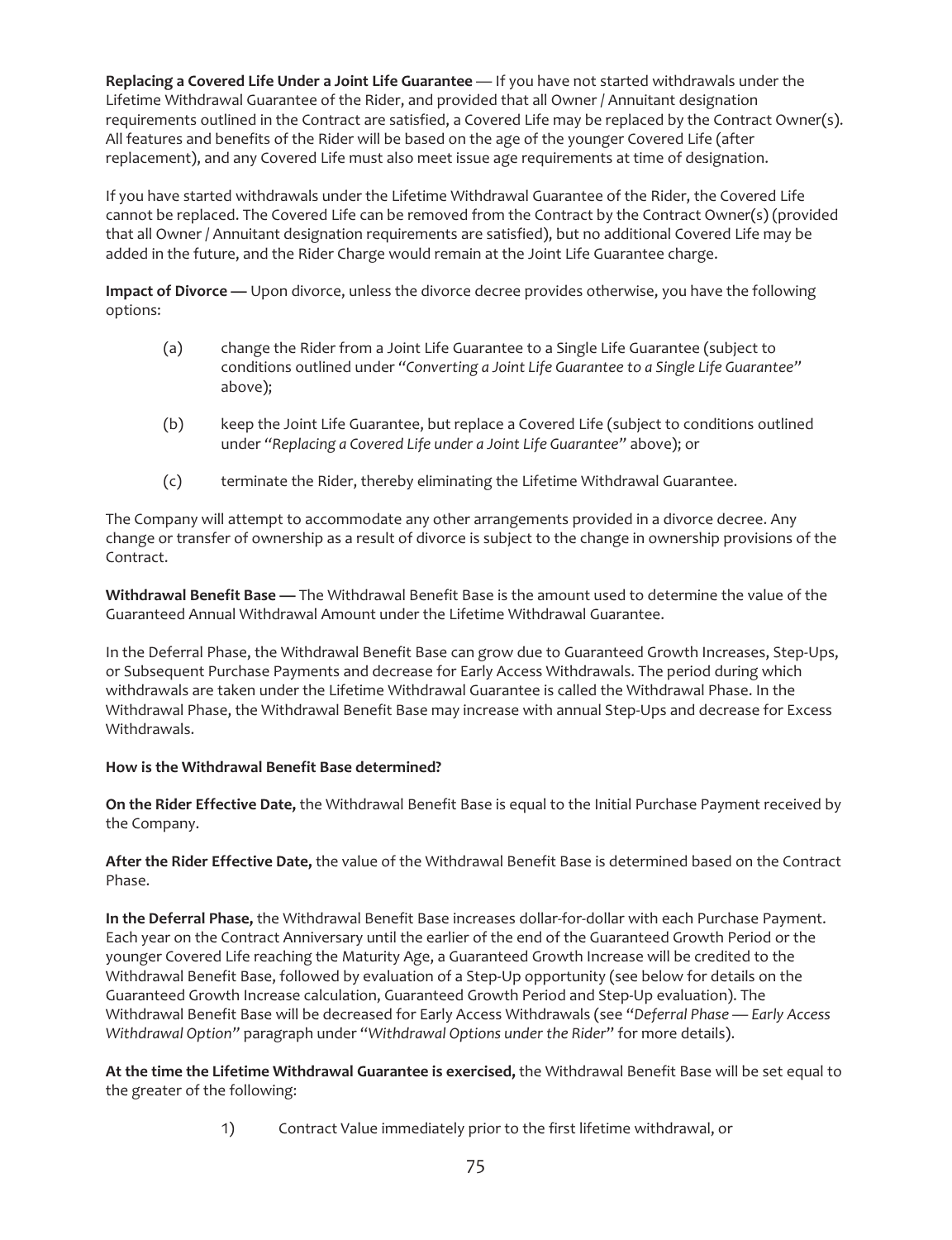2) Withdrawal Benefit Base, including the Guaranteed Growth Increase prorated for any partial year since the prior Contract Anniversary.

Please, see the "*Guaranteed Growth and Income Benefit Rider: Withdrawal Benefit Base at the start of Lifetime Withdrawals"* examples in "*Appendix C: Numerical Examples*" for details on how the Withdrawal Benefit Base is determined at the time you begin your Lifetime Withdrawals.

The Guaranteed Annual Withdrawal Amount will be calculated based on the Withdrawal Benefit Base at that time.

**In the Withdrawal Phase,** Guaranteed Growth Increase and Purchase Payments will no longer be credited to the Withdrawal Benefit Base. The Withdrawal Benefit Base will continue to be evaluated for Automatic Annual Step-Up opportunities each year (on the Contract Anniversary) through the Maturity Age. Withdrawal Benefit Base will be reduced for Excess Withdrawals (see "*Effect of Withdrawals on Withdrawal Benefit Base"* paragraph under - "*Withdrawal Options under the Rider"* for more details).

There are additional conditions that apply to Withdrawal Benefit Base increases if your Base Contract option includes Purchase Payment Enhancements. Please, see "*Smart Foundation Plus Base Contract Option and the Guaranteed Growth and Income Benefit Rider*" below.

Maximum Withdrawal Benefit Base is \$10,000,000.

### **Guaranteed Growth Increase of Withdrawal Benefit Base**

On each Contract Anniversary, before the end of the Guaranteed Growth Period and if the Withdrawal Benefit Base is greater than zero, the Company will credit a Guaranteed Growth Amount to the Withdrawal Benefit Base.

#### **Guaranteed Growth Period**

Guaranteed Growth Increases are only available during the Guaranteed Growth Period. This period will start on the Rider Effective Date and will last as described below, unless a Step-Up occurs, in which case the Guaranteed Growth Period will reset.

The Guaranteed Growth Period lasts until the earlier of (1), (2), or (3) where:

- (1) the younger Covered Life reaches the Maturity Age or the Annuity Date (if earlier);
- (2) the 10<sup>th</sup> Contract Anniversary since the later of (a) and (b) where
	- (a) is the Rider Effective Date, and
	- (b) is the date of the most recent Step-Up;
- (3) the end of the Deferral Phase.

## **Guaranteed Growth Amount**

The Guaranteed Growth Amount is a dollar amount which is credited to the Withdrawal Benefit Base on each Contract Anniversary during the Guaranteed Growth Period. The Guaranteed Growth Amount is based on the Guaranteed Growth Base, and is added to the Withdrawal Benefit Base. The Guaranteed Growth Amount is calculated by applying the Growth Rate to the Guaranteed Growth Base, adjusted for any Purchase Payments and Early Access Withdrawals throughout the Contract Year (see "*Guaranteed Growth and Income Benefit Rider: Guaranteed Growth Increase in the Deferral Phase"* examples in "*Appendix C: Numerical Examples*").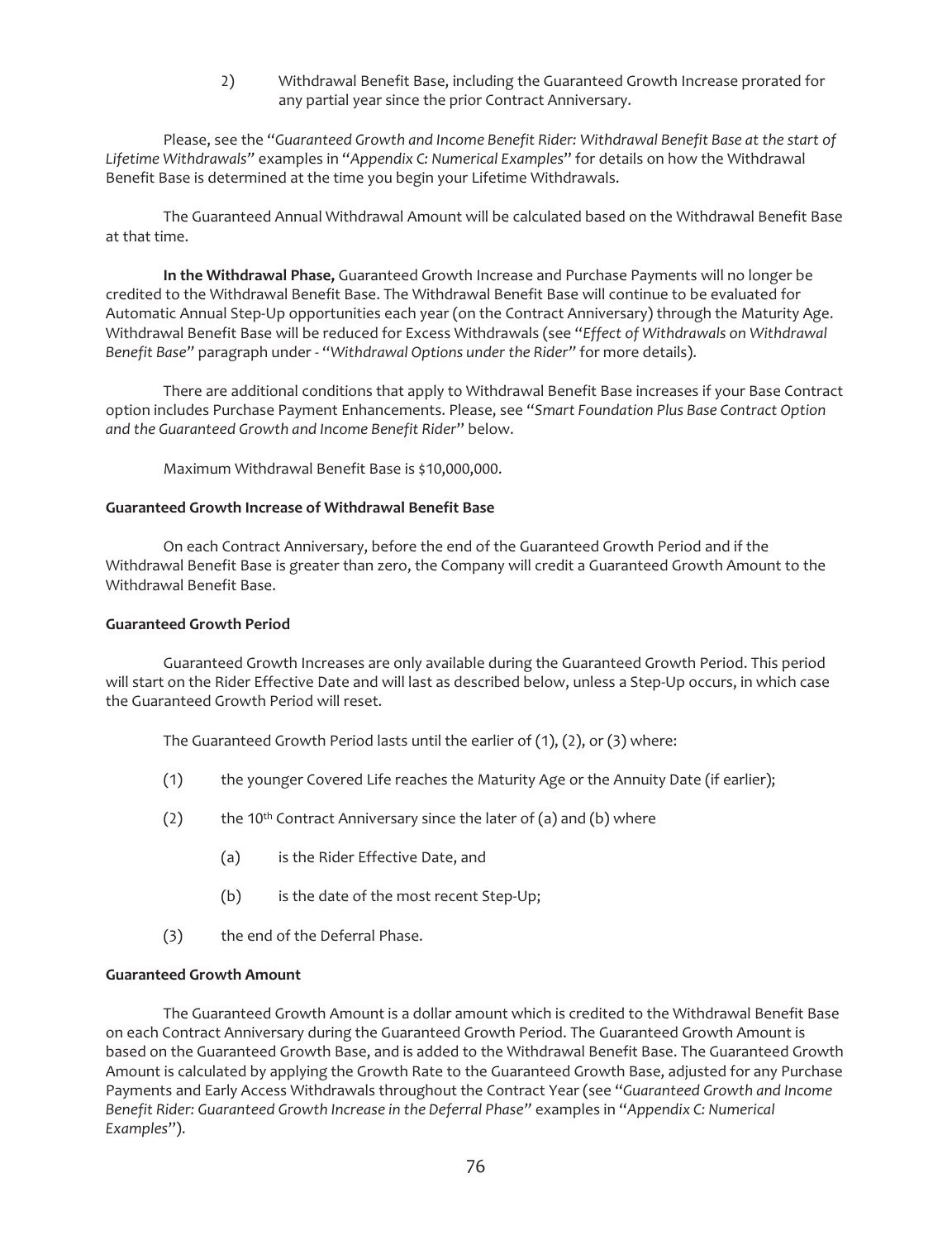Guaranteed Growth Amount will always be based on the Guaranteed Growth Base (see below), but added to the Withdrawal Benefit Base. If a Step-Up occurs, the Guaranteed Growth Amount will be added to the stepped-up Withdrawal Benefit Base the following Contract Year.

## **Growth Rate**

The Growth Rate is the simple interest percentage used to determine the Guaranteed Growth Amount.

The Growth Rate for Guaranteed Growth and Income Benefit II and VI is 7%. The Growth Rate for Guaranteed Growth and Income Benefit I, III, IV and V is 8%. Please see "*Appendix D: State Variations*" for details on state variations.

# **Guaranteed Growth Base**

The Guaranteed Growth Base is the amount used to determine the annual Guaranteed Growth Amount and is equal to Net Purchase Payments (sum of all Purchase Payments less any withdrawals on a dollar-for dollar basis). The Guaranteed Growth Base is separate from the Contract Value or Withdrawal Benefit Base.

Purchase Payment Enhancements (applicable only with the Smart Foundation Plus Base Contract Option) are not included in the Guaranteed Growth Base.

## **Automatic Annual Step-Up of Withdrawal Benefit Base**

A Step-Up is an increase of the Withdrawal Benefit Base to an amount equal to 100% of the Contract Value. On each Contract Anniversary until the younger Covered Life reaches the Maturity Age, your Withdrawal Benefit Base will be evaluated for a Step-Up opportunity. If the Contract Value at the time of evaluation is greater than the Withdrawal Benefit Base (after a Guaranteed Growth Increase has been applied if your Contract is still in the Guaranteed Growth Period), the Withdrawal Benefit Base will automatically Step-Up to the Contract Value. In addition, if the Contract has entered the Withdrawal Phase, the Guaranteed Annual Withdrawal Amount will increase by the same percentage as the Withdrawal Benefit Base, unless the Lifetime Withdrawal Rate is also increased (see "*Lifetime Withdrawal Rate after Step-Up*" under "*Calculating Lifetime Withdrawals*" below).

Age-Banded Lifetime Withdrawal Rates for Guaranteed Growth and Income Benefit contracts vary in New York in certain cases — please see "*Appendix D: State Variations*" for details.

**Example.** Please see "*Guaranteed Growth and Income Benefit Rider: Automatic Annual Step-Up of Withdrawal Benefit Base in the Deferral Phase*" in "*Appendix C: Numerical Examples*."

#### **Effect of Additional Purchase Payments**

During the Deferral Phase, the Withdrawal Benefit Base increases dollar-for-dollar with each Subsequent Purchase Payment. Purchase Payments made on a Contract Anniversary are credited to the Withdrawal Benefit Base after the Guaranteed Growth Amount is credited and evaluation for Step-Up takes place. During the Withdrawal Phase, the Withdrawal Benefit Base does not increase for Subsequent Purchase Payments.

## **Additional Notes For The Withdrawal Benefit Base**

The Rider Charge is expressed as an annual percentage of the Withdrawal Benefit Base. If the Withdrawal Benefit Base increases, the dollar amount of the Rider Charge will also increase.

The Withdrawal Benefit Base is a reference amount only, cannot be withdrawn in a lump sum, and is not payable as a death benefit.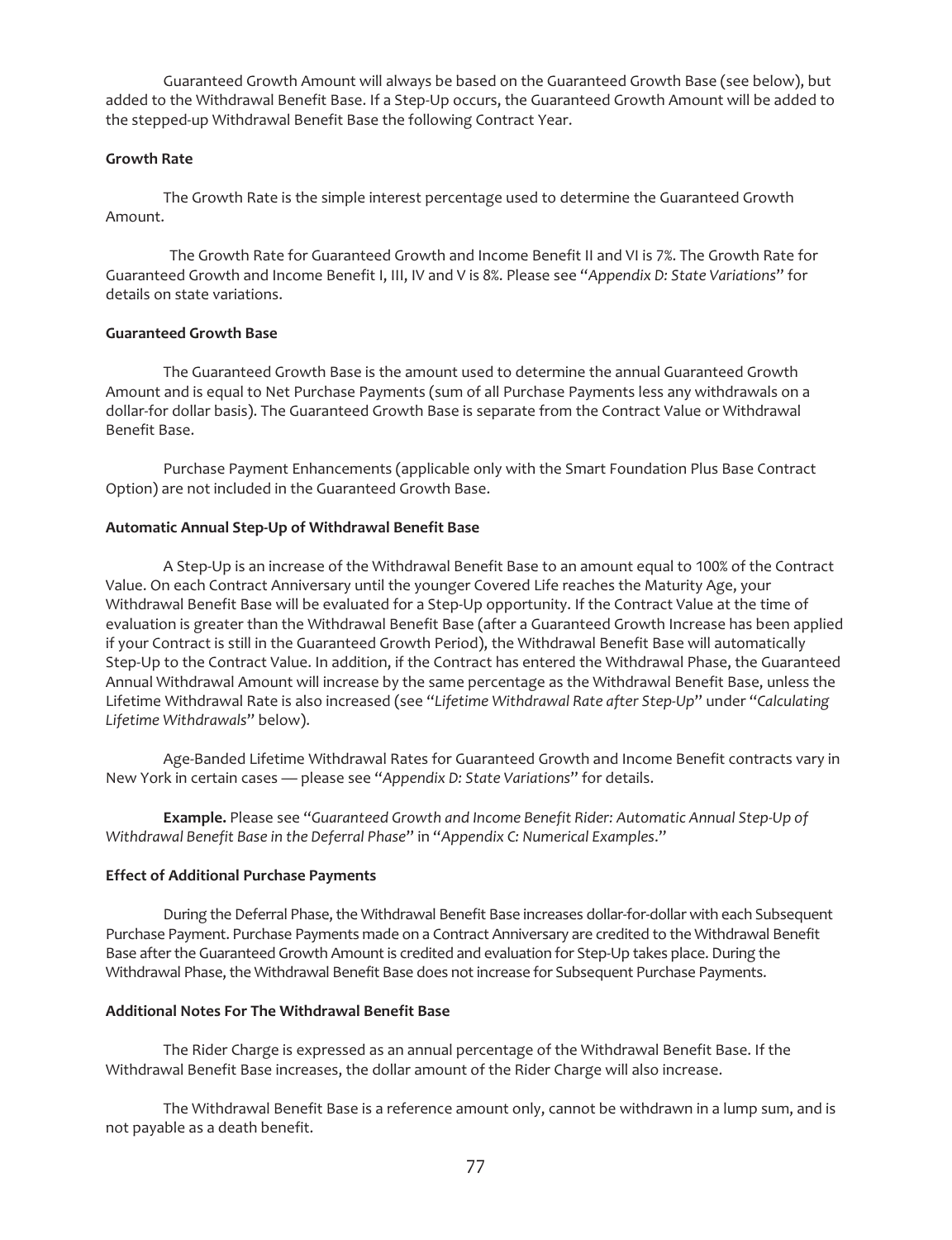## *Smart Foundation Plus Base Contract Option and the Guaranteed Growth and Income Benefit Rider*

This section applies only if you purchase the Smart Foundation Plus Base Contract Option.

### **Effect of Purchase Payment Enhancements on the Withdrawal Benefit Base**

Purchase Payment Enhancements are not included in the initial Withdrawal Benefit Base on the Contract Date, and do not increase the Withdrawal Benefit Base when Subsequent Purchase Payments are made.

**Automatic Annual Step-Up of Withdrawal Benefit Base — Deferral Phase.** If you have a Smart Foundation Plus Base Contract Option, your Contract Value will be immediately credited with the Purchase Payment Enhancement for every Purchase Payment that you make. If an Automatic Annual Step-Up of Withdrawal Benefit Base under this Rider takes place, any Purchase Payment Enhancements which are part of the then current Contract Value also become part of the Withdrawal Benefit Base.

## **Withdrawal Benefit Base Enhancement True-Up**

This feature is not available in New York.

The Withdrawal Benefit Base Enhancement True-Up will increase the Withdrawal Benefit Base in the event that poor market performance does not result in a Step-Up, or if the stepped-up value does not reflect the full amount of the Purchase Payment Enhancement(s). There is a three-year waiting period for inclusion of Purchase Payment Enhancements in the Withdrawal Benefit Base. Withdrawal Benefit Base Enhancement True-Ups will cease when the first withdrawal is taken (including Early Access Withdrawal).

On each Contract Anniversary beginning with the third Contract Anniversary, the Withdrawal Benefit Base Enhancement True-Up evaluation will take place every anniversary, until a withdrawal is taken (including an Early Access Withdrawal).

Evaluation for a Withdrawal Benefit Base Enhancement True-Up will be carried out in the following order:

Step 1: Guaranteed Growth Amount is credited to the Withdrawal Benefit Base,

Step 2: Withdrawal Benefit Base is evaluated for an Automatic Step-Up of Withdrawal Benefit Base,

Step 3: Withdrawal Benefit Base is evaluated for Withdrawal Benefit Base Enhancement True-Up.

At the time of Withdrawal Benefit Base Enhancement True-Up evaluation, your Withdrawal Benefit Base (determined in Step 2) will be compared to the Withdrawal Benefit Enhancement True-Up Base. The Withdrawal Benefit Enhancement True-Up Base is the sum (to date, including the date on which the evaluation takes place) of (1), (2) and (3), where:

- (1) is the sum of Purchase Payments, up to, but not including the date on which the evaluation takes place,
- (2) is the sum of Purchase Payment Enhancements which are at least 36 months old as of the date of the evaluation, and
- (3) is the sum of Guaranteed Growth Amounts credited to the Withdrawal Benefit Base to date, including the date on which the evaluation takes place.

If the Withdrawal Benefit Base (determined in Step 2) is less than the Withdrawal Benefit Enhancement True-Up Base, your Withdrawal Benefit Base will be set equal to the Withdrawal Benefit Enhancement True-Up Base.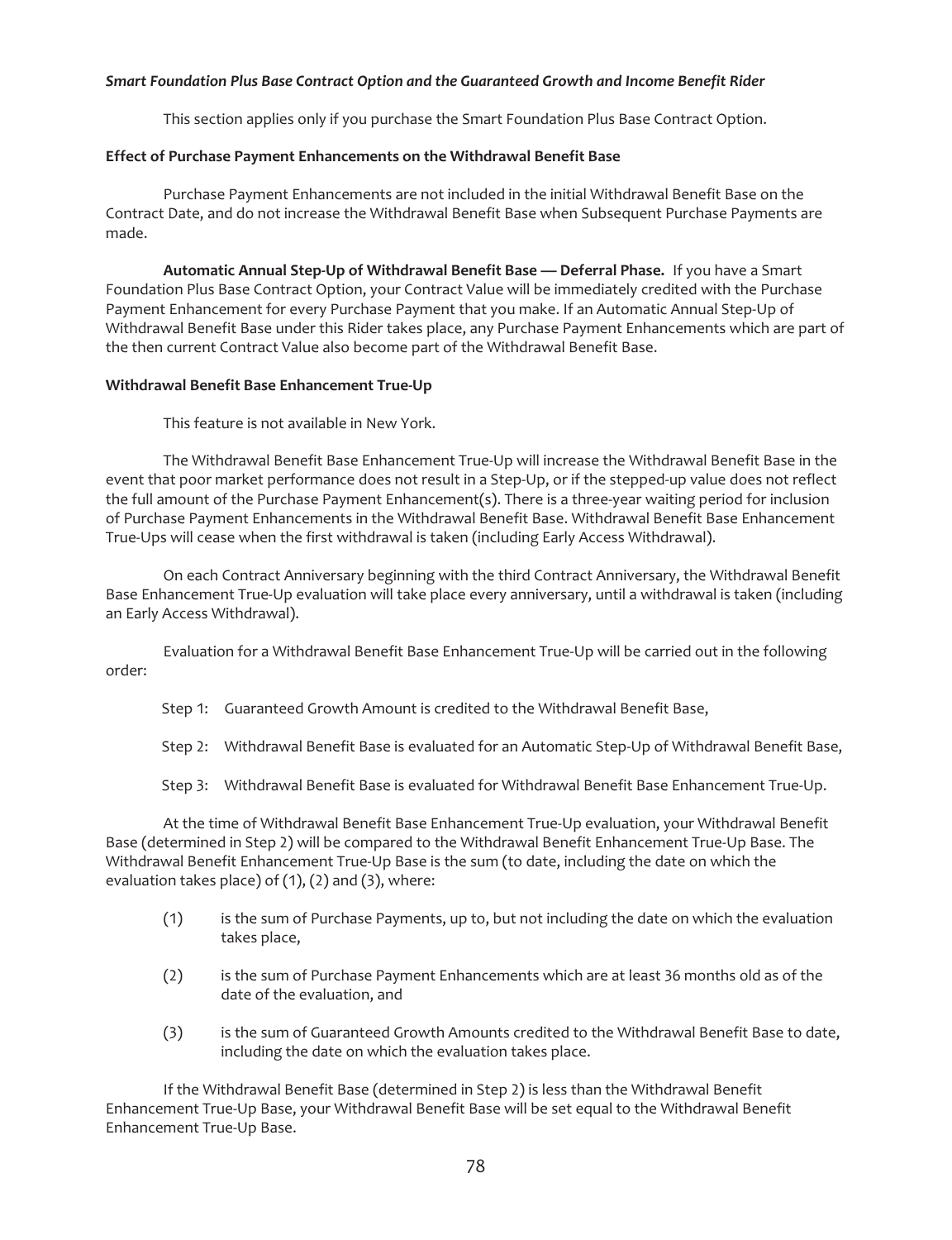If you take any withdrawals, including Early Access Withdrawals, your Withdrawal Benefit Base will no longer be evaluated for Withdrawal Benefit Base Enhancement True-Up.

Purchase Payments made on the Contract Anniversary will be added to the Withdrawal Benefit Base after the evaluation for Withdrawal Benefit Base Enhancement True-Up has occurred.

Please, refer to the *"Guaranteed Growth and Income Benefit Rider: Enhancement True-Up"* examples in *"Appendix C: Numerical Examples."*

#### **Effect of Purchase Payment Enhancements on the Guaranteed Growth Base**

Purchase Payment Enhancements are not included in the Guaranteed Growth Base, and will not increase the Guaranteed Growth Amount.

### *Rider Charge*

The Rider Charge is expressed as an annual percentage of the Withdrawal Benefit Base, and  $\eta_4$  of the annual charge will be deducted from the Contract Value on a quarterly basis. One fourth of the annual Rider Charge will be multiplied by the average monthly Withdrawal Benefit Base for the quarter and this amount will be deducted on the last day of the Contract Year Quarter. The Withdrawal Benefit Base used in the calculation is the average monthly Withdrawal Benefit Base over the quarter, which does not include the Guaranteed Growth for the current Contract Year. Rider Charges will be deducted until the Annuity Date. The Rider Charge will be deducted from the Variable Investment Options pro-rata based on the Fund allocation at the time of deduction.

Please refer to the *"Guaranteed Growth and Income Benefit Rider: Rider Charge"* examples in *"Appendix C: Numerical Examples."*

If you make a full surrender of your Contract before the charges for any Riders are deducted, your Contract Value will be reduced by the accrued Rider Charges, plus any applicable Surrender Charge. **In addition, upon payment of the Death Benefit associated with the Contract, the Death Benefit payable will be reduced by the accrued Rider Charges.** No Rider Charge will be imposed upon Annuitization, or deducted after the Annuity Date.

The current Rider Charge for a Single Life Guarantee is 1.25% (1.05% for Guaranteed Growth and Income Benefit I Rider contracts and 1.10% for Guaranteed Growth and Income Benefit II, III, IV, and V Rider contracts), and 1.40% for a Joint Life Guarantee (1.25% for Guaranteed Growth and Income Benefit I, II, III, IV, and V Rider contracts). The Maximum Rider Charge is 2.00%. Current and Maximum Rider Charges, as well as the Maximum Charge Increases are summarized in the *"Optional Benefit Expenses"* subsection under *"What Are the Fees and Charges under the Contract?".*

On the date of an automatic Step-Up of the Withdrawal Benefit Base to the Contract Value, the effective annual Rider Charge may be increased, but will not be greater than the current charge applicable to the class of Contract Owners then electing the Rider, and the increase may be no more than 0.50%. The Contract Owner will be notified 60 days before an applicable Rider Charge increase and can opt out of any future Rider Charge increases by sending, at least 30 days prior to a Contract Anniversary, a written request to the Company to do so. No future increases in the current charge for the Rider will be made and all future Automatic Annual Step-Ups will be suspended. The Contract Owner may request a reinstatement of the Automatic Annual Step-Ups of the Withdrawal Benefit Base by sending a written request to the Company, which must be received at least 30 days prior to a Contract Anniversary on which the reinstatement is requested to be effective. Future charges will be the same as the charges applied to the class of Contract Owners electing the benefit at that time, not to exceed the Maximum Rider Charge.

Rider Charge for Guaranteed Growth and Income Benefit I contracts (available for contracts purchased on or prior to March 15, 2013), varies in New York — please see "*Appendix D: State Variations*" for details.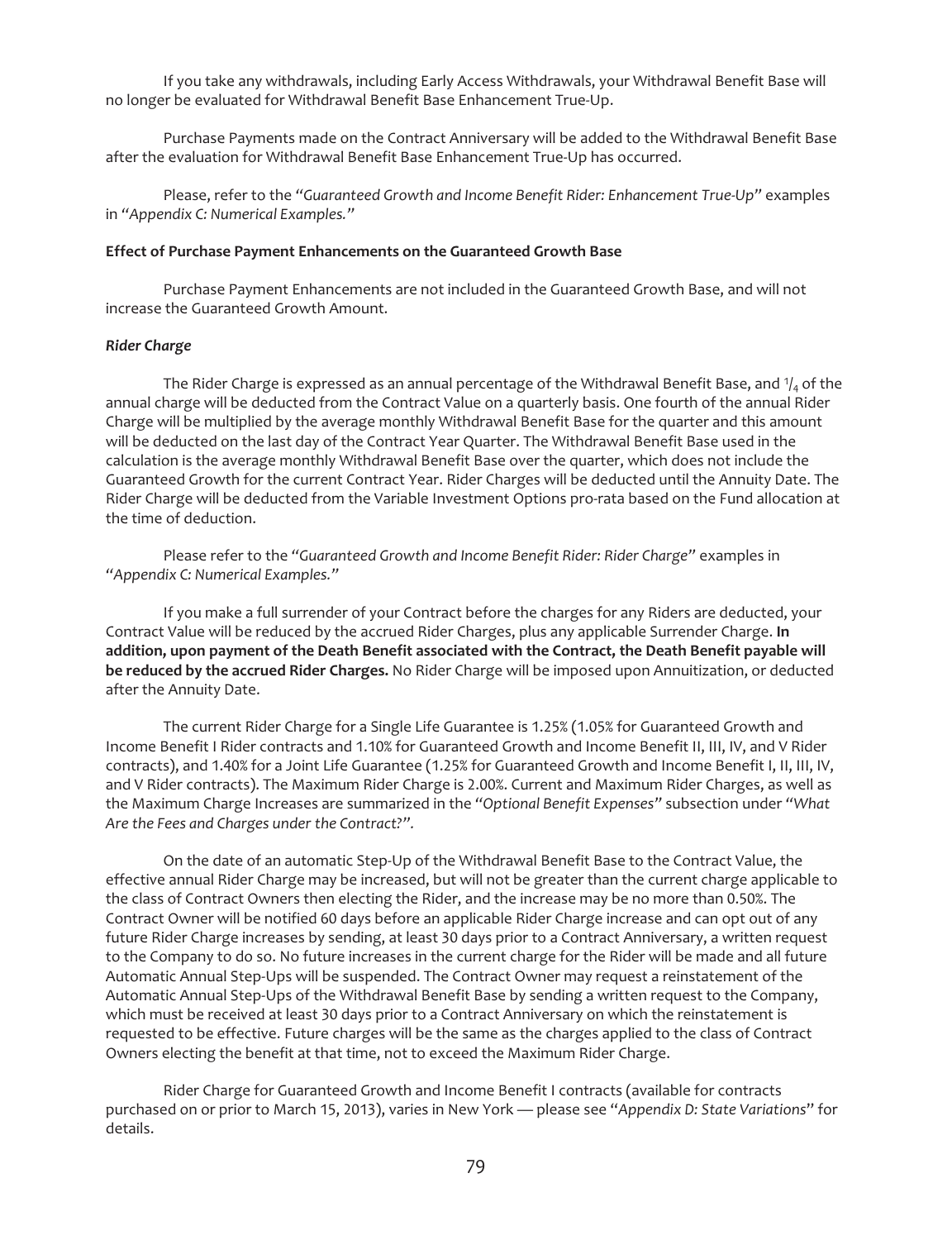## *Contract Phases under the Rider — Overview*

The Rider has two phases, the Deferral Phase and the Withdrawal Phase. These phases are independent of the Accumulation Period and Annuity Payout Period of your Contract.

## I**. Deferral Phase**

Your Contract will stay in the Deferral Phase until you exercise withdrawals under the Lifetime Withdrawal Guarantee and enter the Withdrawal Phase. In the Deferral Phase (prior to the Annuity Date), you can take withdrawals that do not initiate the Withdrawal Phase of the Rider. Such withdrawals are called Early Access Withdrawals: please see "*Deferral Phase — Early Access Withdrawal Option*" below for details.

The Deferral Phase begins on the Contract Date and continues until the earliest of the following:

- (a) Lifetime Withdrawal Guarantee is exercised (not available before Actual Age 55 is attained by the younger Covered Life — please see "*Withdrawal Phase — Lifetime Withdrawal Guarantee*" in "*Withdrawal Options under the Rider*" for more details),
- (b) The younger Covered Life reaches the Maturity Age and the Contract enters the Annuity Payout Period (please see "*What happens on the Annuity Date under the Rider*?" below for more details),
- (c) Contract Value is reduced to zero (please see "*What if the Withdrawal Benefit Base or Contract Value is reduced to zero?*" below for more details),
- (d) Termination of the Contract or Rider,
- (e) Annuitization, or
- (f) The death of the sole Covered Life for a Single Life Guarantee, or the later death of both Covered Lives for a Joint Life Guarantee.

## **II. Withdrawal Phase**

The period during which you take withdrawals under the Lifetime Withdrawal Guarantee is called the Withdrawal Phase.

The Withdrawal Phase begins when you first exercise the Lifetime Withdrawal Guarantee (*i.e.,* initiate lifetime withdrawals) and continues until the earliest of the following:

- (a) The younger Covered Life reaches the Maturity Age and the Contract enters the Annuity Payout Period (please see "*What happens on the Annuity Date under the Rider?*" for more details),
- (b) Withdrawal Benefit Base and Contract Value is reduced to zero, or the Contract Value is reduced to zero and no Lifetime Withdrawal Guarantee is available based on the age of the younger Covered Life (please see "*What if the Withdrawal Benefit Base or Contract Value is reduced to zero?*" for more details),
- (c) Termination of the Contract or Rider,
- (d) Annuitization (please see "*What happens on the Annuity Date under the Rider?*" below for more details), or
- (e) The death of a sole Covered Life for a Single Life Guarantee, or the later death of both Covered Lives for a Joint Life Guarantee.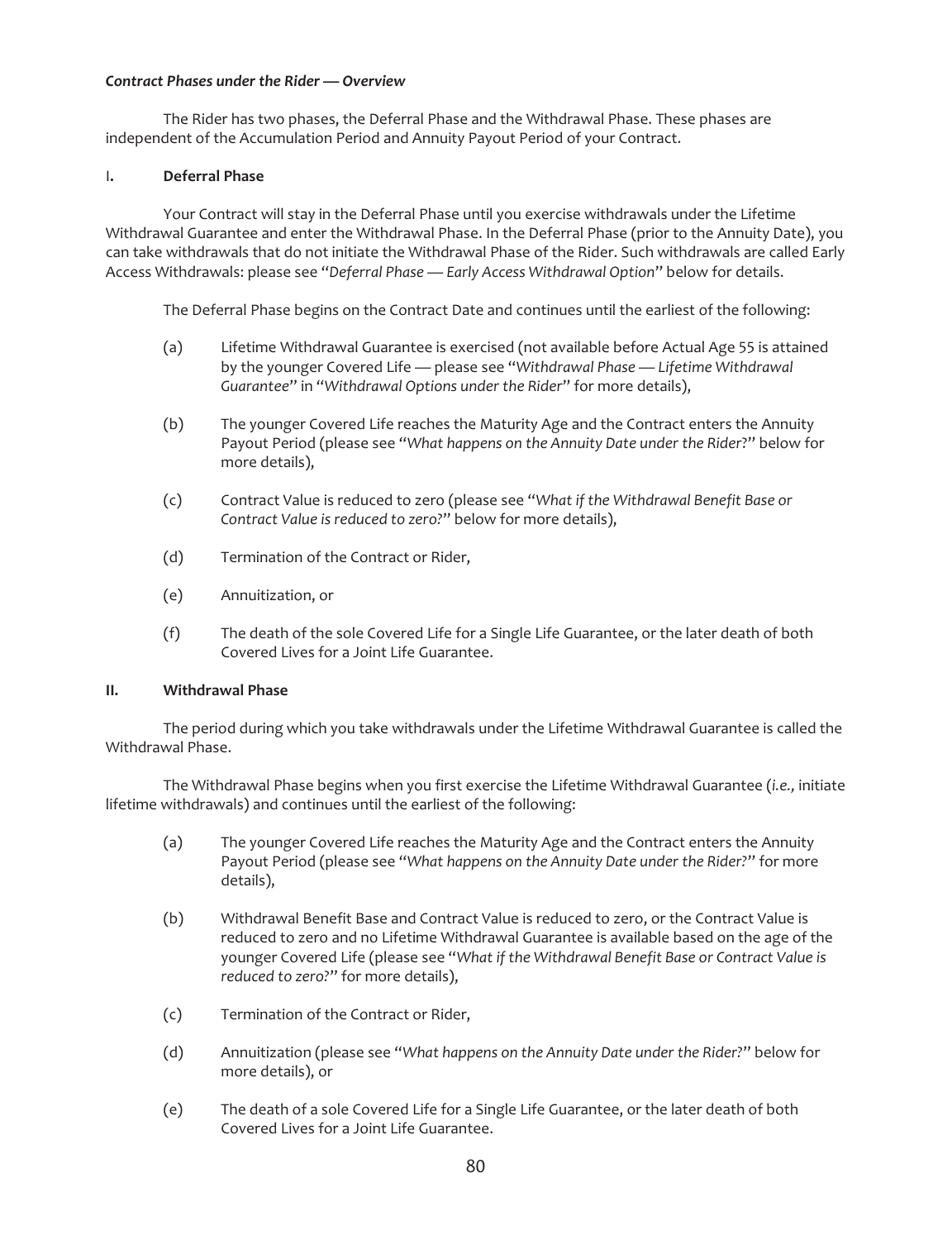The Withdrawal Phase may occur during the Accumulation Period of the Contract prior to beginning the Annuity Payout Period. Lifetime withdrawals become available at Actual Age 55 of the younger Covered Life. Your guaranteed withdrawal rate will depend on the age (of the younger Covered Life) at the time the Lifetime Withdrawal Guarantee is exercised. Please see "*Withdrawal Phase — Lifetime Withdrawal Guarantee*" in "*Withdrawal Options under the Rider*" for details.

Regardless of the Contract Phase, Surrender Charges will apply if withdrawals exceed the Contract's annual Free Withdrawal Amount. Surrender charges are not a fixed amount. Please see *"What Are the Fees and Charges Under the Contract? – Surrender Charge"* for more details.

## *Withdrawal Options under the Rider*

Withdrawals can be taken in both the Deferral and Withdrawal Phases.

## **Deferral Phase — Early Access Withdrawal Option**

You are permitted to take a withdrawal during the Deferral Phase that does not initiate the Lifetime Withdrawal Guarantee and will keep the Contract in the Deferral Phase. Such withdrawals allow you to wait for a higher Lifetime Withdrawal Rate and continue the Guaranteed Growth Period and can be taken under the Early Access Withdrawal Option. You may elect to take the Early Access Withdrawal as a one-time or systematic withdrawal. At the time the withdrawal is requested, you must indicate to the Company that you are requesting an Early Access Withdrawal and that you do not wish to enter the Withdrawal Phase.

**Important Note:** If you do not indicate that you are requesting to remain in the Deferral Phase by utilizing the Early Access Withdrawal Option, and you are eligible to receive Lifetime Withdrawals based on the age of the younger Covered Life, your Lifetime Withdrawal Guarantee will be initiated, and the Contract will move into the Withdrawal Phase.

## **Withdrawal in the Deferral Phase before the Lifetime Withdrawal Guarantee becomes available**

If you request a withdrawal before the Lifetime Withdrawal Guarantee becomes available to you (based on the age of the younger Covered Life), it will be treated as an Early Access Withdrawal, which can be taken as a one-time distribution or periodically under the Systematic Withdrawal option, and the Contract will remain in the Deferral Phase. If the withdrawals are set up systematically, the Contract will remain in the Deferral Phase until the request is received by the Company with instructions to enter the Withdrawal Phase and to exercise the Lifetime Withdrawal Guarantee. There may be tax implications to taking withdrawals prior to age 59 <sup>1</sup>/<sub>2</sub>. See "How Is the Contract Treated under Federal Income Tax Law?" for more information.

# **Withdrawal in the Deferral Phase after the Lifetime Withdrawal Guarantee becomes available**

If you request a withdrawal after the Lifetime Withdrawal Guarantee becomes available to you (based on the age of the younger Covered Life), your Lifetime Withdrawal Guarantee will be exercised, and the Contract will move into the Withdrawal Phase. If you wish to remain in the Deferral Phase, you must specifically request an Early Access Withdrawal, which can be taken as a one-time distribution or systematically. If you request to receive an Early Access Withdrawal systematically, your Contract will remain in the Deferral Phase until you send us a request with instructions to enter the Withdrawal Phase and exercise the Lifetime Withdrawal Guarantee. There may be tax implications to taking withdrawals prior to age 59 $\frac{1}{2}$ . See *"How Is the Contract Treated under Federal Income Tax Law?"* for more details.

# **Effect of Early Access Withdrawal on Withdrawal Benefit Base**

Early Access Withdrawals in the Deferral Phase reduce the Withdrawal Benefit Base by the greater of (a) and (b) where:

- (a) is the Early Access Withdrawal amount, and
- (b) is the Early Access Withdrawal amount multiplied by the ratio of (1) and (2) where: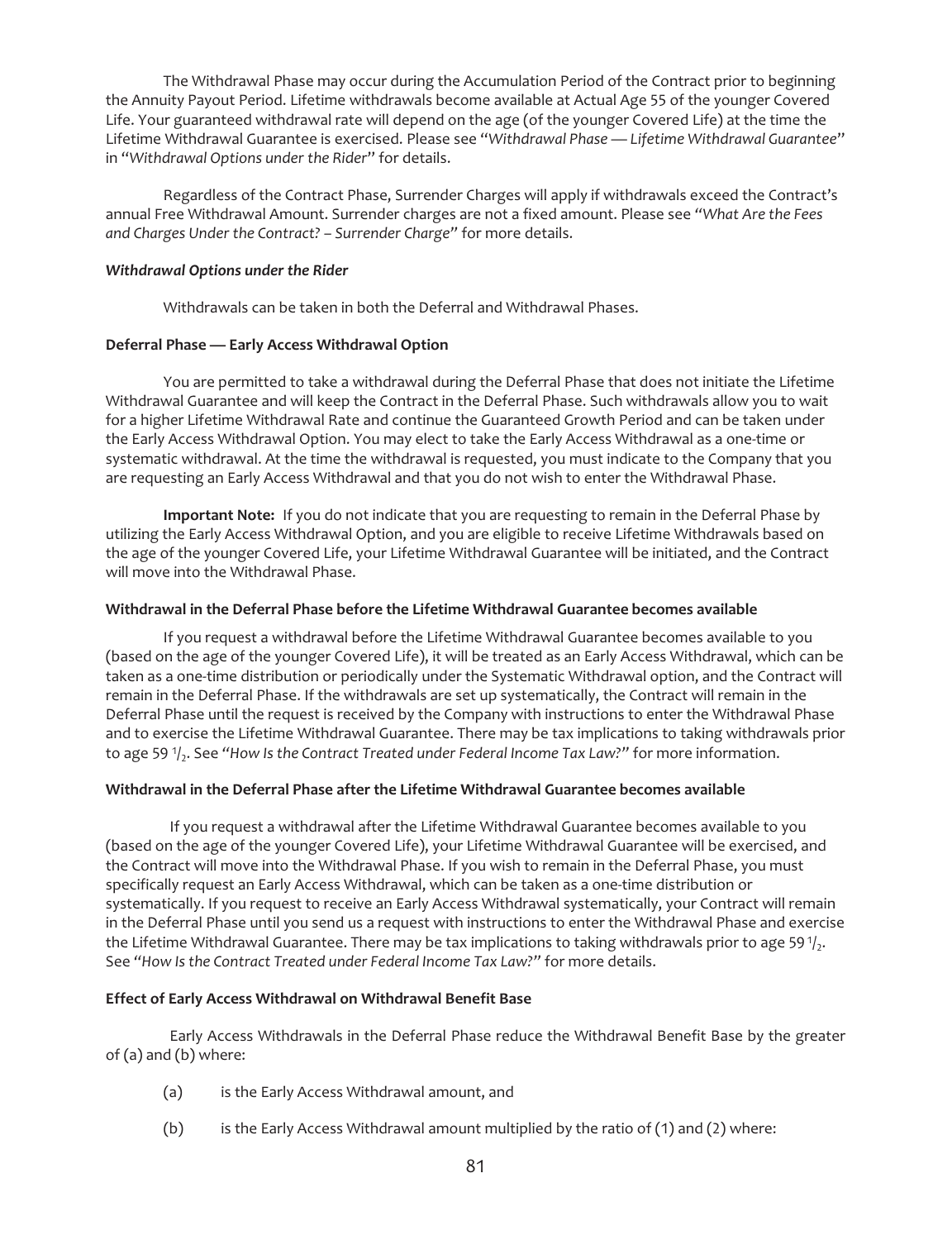- (1) is the Withdrawal Benefit Base just prior to the Early Access Withdrawal (not including pro-rated growth for the current Contract Year), and
- (2) is the Contract Value (reduced by the amount of any Purchase Payment Enhancement forfeited for the Smart Foundation Plus Contract) just prior to the Early Access Withdrawal.

### **Effect of Early Access Withdrawal on Guaranteed Growth Base**

Early Access Withdrawals reduce the Guaranteed Growth Base by the dollar amount of the Early Access Withdrawal.

### **Effect of Early Access Withdrawal on Contract Value**

Early Access Withdrawals reduce the Contract Value by the dollar amount of the Early Access Withdrawal, plus any taxes and/or fees, if applicable. If the amount of the Early Access Withdrawal exceeds the Free Withdrawal Amount, Surrender Charges will apply. Please, see the "*Surrender Charge*" paragraph under *"What Are the Fees and Charges Under the Contract?"* for details. There may be tax implications to taking withdrawals prior to age 59 1/<sub>2</sub>. See "How Is the Contract Treated under Federal Income Tax Law?" for more details.

## **Effect of Partial Annuitization**

Partial Annuitization (available only in the Deferral Phase) will reduce the Withdrawal Benefit Base, Guaranteed Growth Base, and the Contract Value in the same manner as Early Access Withdrawals (described above).

### **Withdrawal Phase — Lifetime Withdrawal Guarantee**

Once the younger Covered Life has reached the eligible age of 55, you may exercise your Lifetime Withdrawal Guarantee and enter the Withdrawal Phase.

Once withdrawals have started under the Lifetime Withdrawal Guarantee, Partial Annuitization is no longer available.

## **Lifetime Withdrawal Guarantee**

Your Lifetime Withdrawal Guarantee provides lifetime withdrawals up to the Guaranteed Annual Withdrawal Amount for the lifetime of the Covered Life or for the lifetime of the last surviving Covered Life for a Joint Life Guarantee. The Guaranteed Annual Withdrawal Amount is adjusted for Guaranteed Growth and Contract Value Step-Ups. The Lifetime Withdrawal Guarantee is only available if the younger Covered Life at the time of the first Lifetime Withdrawal is 55 or older. **Termination of the Rider or the Contract will result in termination of payments under this guarantee** (please refer to "Termination of the Guaranteed Growth and Income Benefit Rider" for more details).

## **Calculating Lifetime Withdrawals**

## **Guaranteed Annual Withdrawal Amount**

You may take withdrawals annually up to the Guaranteed Annual Withdrawal Amount, which is calculated on every Contract Anniversary and is equal to the Lifetime Withdrawal Rate multiplied by the Withdrawal Benefit Base.

If the Guaranteed Annual Withdrawal Amount is greater than the Free Withdrawal Amount, Surrender Charges and any other applicable charges will apply (see *"What Are the Fees and Charges Under the Contract?"* for details).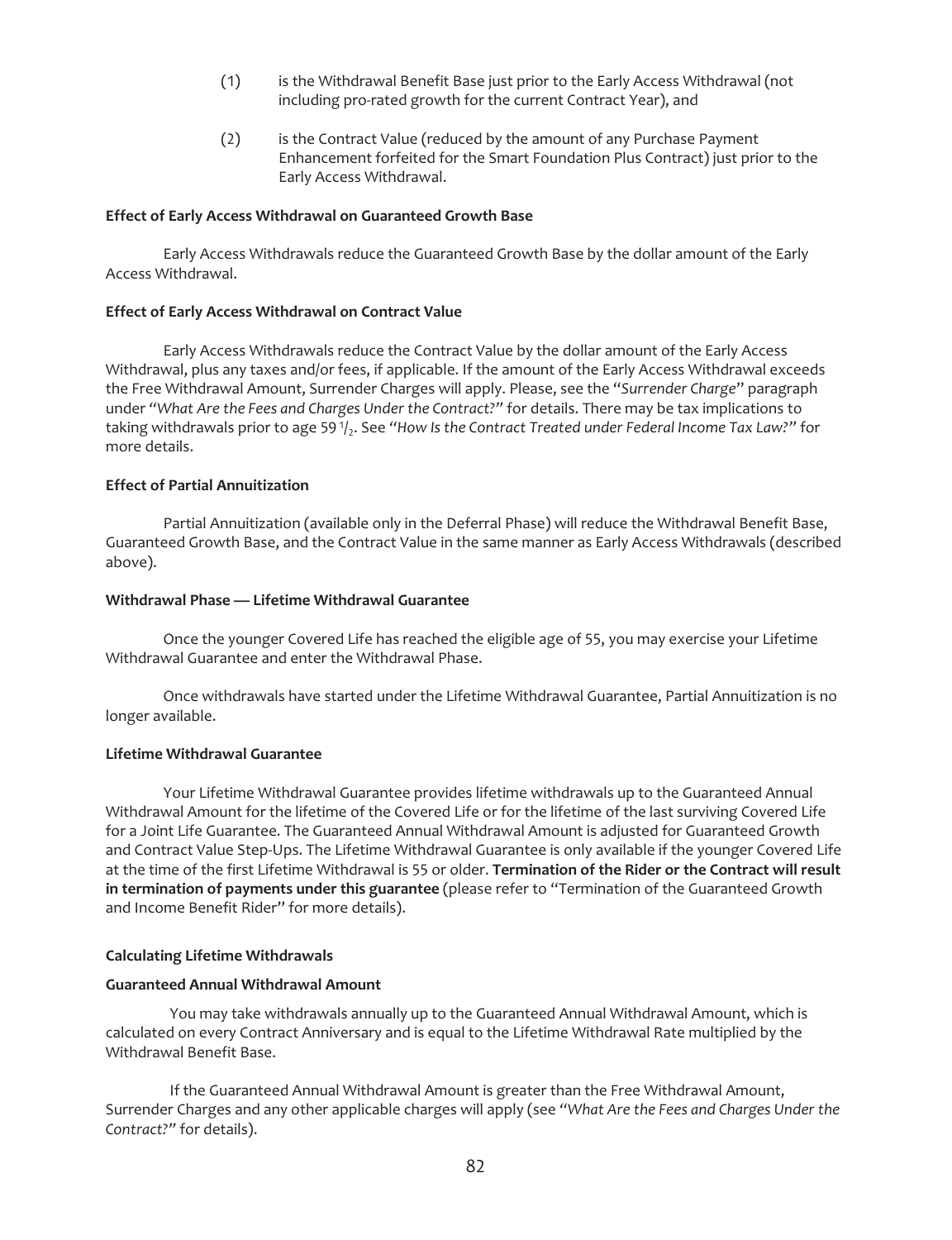## **Lifetime Withdrawal Rate**

The Lifetime Withdrawal Rate is used to determine the amount of your lifetime withdrawals (Guaranteed Annual Withdrawal Amount). The age at the time the Lifetime Withdrawal Guarantee is first exercised determines the Lifetime Withdrawal Rate. For a Single Life Guarantee, the Lifetime Withdrawal Rate is based on the Actual Age of the Covered Life at the time you exercise the Lifetime Withdrawal Guarantee. For a Joint Life Guarantee, the Lifetime Withdrawal Rate is based on the Actual Age of the younger Covered Life at the time you exercise the Lifetime Withdrawal Guarantee (referred to as "age" or "Actual Age" in the section below).

**Age-Banded Lifetime Withdrawal Rates for Guaranteed Growth and Income Benefit VI (available for contracts issued outside of New York on or after November 2, 2020)**

| Actual Age at the Start of Withdrawal Phase<br><b>But Less Than</b><br>At Least |    | Lifetime Withdrawal<br><b>Rate for Single Life</b><br>Guarantee | Lifetime Withdrawal<br><b>Rate for Joint Life</b><br>Guarantee |
|---------------------------------------------------------------------------------|----|-----------------------------------------------------------------|----------------------------------------------------------------|
| 55                                                                              | 60 | 3.35%                                                           | 2.85%                                                          |
| 60                                                                              | 65 | 3.75%                                                           | 3.25%                                                          |
| 65                                                                              | 70 | 4.80%                                                           | 4.30%                                                          |
| 70                                                                              | 75 | 4.90%                                                           | 4.40%                                                          |
| 75 and over                                                                     |    | 5.00%                                                           | 4.50%                                                          |

**Age-Banded Lifetime Withdrawal Rates for Guaranteed Growth and Income Benefit V (available for contracts issued outside of New York on or after May 1, 2020, and before November 2, 2020)**

| Actual Age at the Start of Withdrawal Phase |                      | Lifetime Withdrawal<br><b>Rate for Single Life</b> | Lifetime Withdrawal<br><b>Rate for Joint Life</b> |
|---------------------------------------------|----------------------|----------------------------------------------------|---------------------------------------------------|
| At Least                                    | <b>But Less Than</b> | Guarantee                                          | Guarantee                                         |
| 55                                          | 60                   | 3.00%                                              | 2.50%                                             |
| 60                                          | 65                   | 3.40%                                              | 2.90%                                             |
| 65                                          | 70                   | 4.30%                                              | 3.80%                                             |
| 70                                          | 75                   | 4.45%                                              | 3.95%                                             |
| 75 and over                                 |                      | 4.70%                                              | 4.20%                                             |

**Age-Banded Lifetime Withdrawal Rates for Guaranteed Growth and Income Benefit IV (available for contracts issued outside of New York on or after September 1, 2019, and before April 9, 2020):**

| Actual Age at the Start of Withdrawal Phase |                      | Lifetime Withdrawal<br>Rate for Single Life | Lifetime Withdrawal<br><b>Rate for Joint Life</b> |
|---------------------------------------------|----------------------|---------------------------------------------|---------------------------------------------------|
| At Least                                    | <b>But Less Than</b> | Guarantee                                   | Guarantee                                         |
| 55                                          | 60                   | 4.00%                                       | 3.50%                                             |
| 60                                          | 65                   | 4.30%                                       | 3.80%                                             |
| 65                                          | 70                   | 5.25%                                       | 4.75%                                             |
| 70                                          | 75                   | 5.65%                                       | 5.15%                                             |
| 75 and over                                 |                      | 6.00%                                       | 5.50%                                             |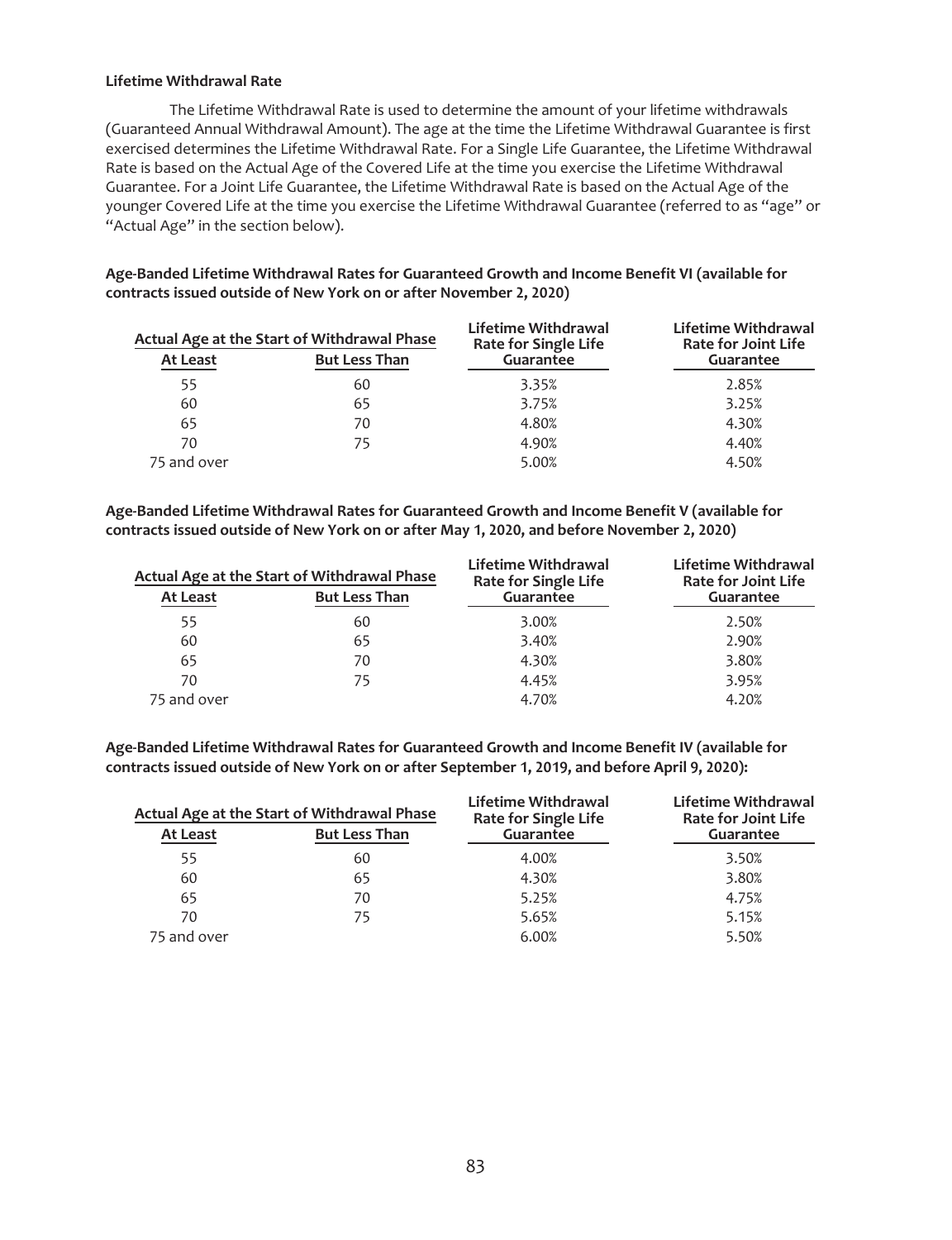| :1019): ontracts issued outside of New York on or after September 1, 2018, and before September 1, 2019 |                                                                     |                                                                 |                                                                |  |  |  |
|---------------------------------------------------------------------------------------------------------|---------------------------------------------------------------------|-----------------------------------------------------------------|----------------------------------------------------------------|--|--|--|
| At Least                                                                                                | Actual Age at the Start of Withdrawal Phase<br><b>But Less Than</b> | Lifetime Withdrawal<br><b>Rate for Single Life</b><br>Guarantee | Lifetime Withdrawal<br><b>Rate for Joint Life</b><br>Guarantee |  |  |  |
| 55                                                                                                      | 65                                                                  | 4.00%                                                           | 3.50%                                                          |  |  |  |
| 65                                                                                                      | 70                                                                  | 5.25%                                                           | 4.75%                                                          |  |  |  |

75 and over 6.00% 5.50%

**Age-Banded Lifetime Withdrawal Rates for Guaranteed Growth and Income Benefit III (available for contracts issued outside of New York on or after September 1, 2018, and before September 1, 2019):**

**Age-Banded Lifetime Withdrawal Rates for Guaranteed Growth and Income Benefit II (available for contracts issued after March 15, 2013, and before September 1, 2018 - in New York after March 15, 2013, and before September 1, 2019):**

| Actual Age at the Start of Withdrawal Phase |                      | Lifetime Withdrawal<br><b>Rate for Single Life</b> | Lifetime Withdrawal<br><b>Rate for Joint Life</b> |
|---------------------------------------------|----------------------|----------------------------------------------------|---------------------------------------------------|
| At Least                                    | <b>But Less Than</b> | Guarantee                                          | Guarantee                                         |
| 55                                          | 65                   | 4.00%                                              | 3.50%                                             |
| 65                                          | 70                   | 4.50%                                              | 4.00%                                             |
| 70 and over                                 |                      | 5.00%                                              | 4.50%                                             |

**Age-Banded Lifetime Withdrawal Rates for Guaranteed Growth and Income Benefit I (available for contracts issued on or prior to March 15, 2013):**

| Actual Age at the Start of Withdrawal Phase |                      | Lifetime Withdrawal |  |
|---------------------------------------------|----------------------|---------------------|--|
| At Least                                    | <b>But Less Than</b> | Rate                |  |
| 55                                          | 65                   | 4.00%               |  |
| 65                                          | 75                   | 5.00%               |  |
| 75 and over                                 |                      | 6.00%               |  |

Age-banded Lifetime Withdrawal Rates for Guaranteed Growth and Income Benefit contracts may vary in New York — please see "*Appendix D: State Variations*" for details.

### **Lifetime Withdrawal Rate after Step-Up**

If a Step-Up occurs during the Withdrawal Phase, the Contract is eligible to receive the Lifetime Withdrawal Rate for the current age.

**Example:** Guaranteed Growth and Income Benefit VI Contract is purchased for a single life at age 59; withdrawals start at age 63 at a Lifetime Withdrawal Rate of 3.75%. Step-Up occurs at age 67; the new Lifetime Withdrawal Rate is 4.80%.

## **Effect Of Withdrawals On Withdrawal Benefit Base**

#### **Effect of Withdrawals less than Guaranteed Annual Withdrawal Amount**

If your total withdrawals in a Contract Year do not exceed the Guaranteed Annual Withdrawal Amount, the Withdrawal Benefit Base will not be reduced. The Withdrawal Benefit Base remains equal to the Withdrawal Benefit Base just prior to the withdrawal.

If you elect to take less than or none of the Guaranteed Annual Withdrawal Amount in any given Contract Year, the Guaranteed Annual Withdrawal Amount is not increased in subsequent Contract Years for the amount not taken. You cannot carry over any unused Guaranteed Annual Withdrawal Amounts to any future Contract Years.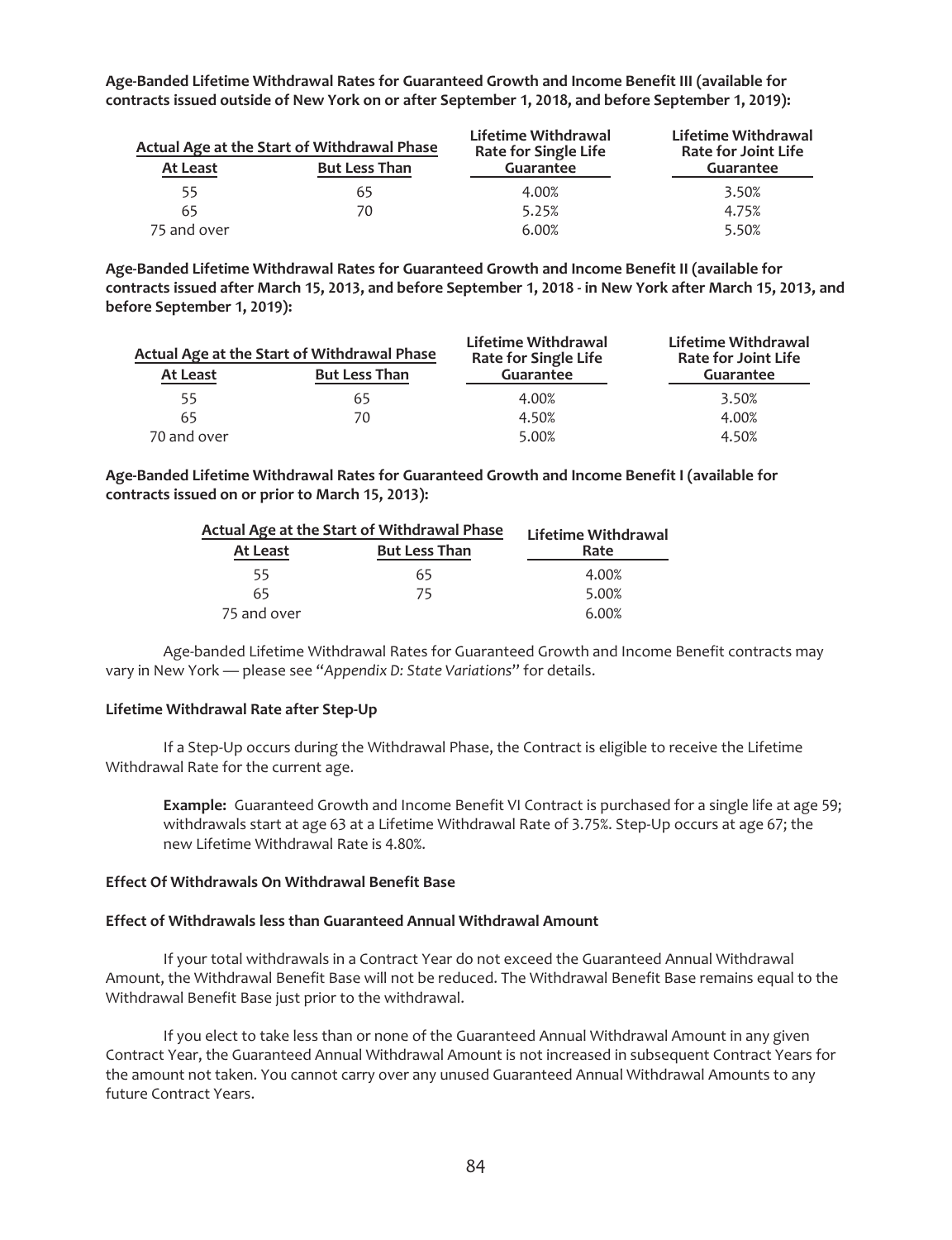**Example:** Suppose that the Guaranteed Annual Withdrawal Amount is \$1,000 and you withdraw \$500 during the current Contract Year. The Guaranteed Annual Withdrawal Amount will not increase by \$500 in the next Contract Year or in any future Contract Year.

## **Effect of Withdrawals more than Guaranteed Annual Withdrawal Amount (Excess Withdrawals)**

In each Contract Year, when there is Contract Value remaining, you may withdraw more than the Guaranteed Annual Withdrawal Amount in effect at the time of the withdrawal request, up to the current Contract Value.

**Excess Withdrawals.** Any portion of a withdrawal that causes cumulative withdrawals in a given Contract Year to exceed the Guaranteed Annual Withdrawal Amount is referred to as an Excess Withdrawal. An Excess Withdrawal could significantly reduce your Withdrawal Benefit Base by more than the dollar amount of your Excess Withdrawal. Excess Withdrawals will also reduce the amount of the future Guaranteed Annual Withdrawal Amount.

*Excess Withdrawal Amount = Total Withdrawal – remaining portion of the Guaranteed Annual Withdrawal Amount (prior to the withdrawal)*

Excess Withdrawals reduce the Withdrawal Benefit Base by the greater of (a) and (b) where:

- (a) is the Excess Withdrawal Amount
- (b) is the Excess Withdrawal Amount multiplied by the ratio of (1) and (2) where:
	- (1) is the Withdrawal Benefit Base just prior to the Excess Withdrawal, and
	- (2) is the greater of zero and the difference between (i) and (ii) where:
		- (i) is the Contract Value (less the amount of any Purchase Payment Enhancement forfeited as a result of the withdrawal for Smart Foundation Plus Contracts) immediately prior to the Excess Withdrawal, and
		- (ii) is the Guaranteed Annual Withdrawal Amount remaining prior to the Excess Withdrawal.

Please see "*Guaranteed Growth and Income Benefit Rider: Excess Withdrawals*" example in "*Appendix C: Numerical Examples*."

If the Withdrawal Benefit Base is reduced by an Excess Withdrawal, your Guaranteed Annual Withdrawal Amount will be reduced on the Contract Anniversary following the Excess Withdrawal.

At the time you request the withdrawal (whether over the telephone or via a withdrawal form provided by the Company), the Company will provide information necessary to determine if the requested withdrawal amount would result in Excess Withdrawal treatment and thus reduce the Withdrawal Benefit Base. You may also contact the Company's Customer Service at any time to determine whether a contemplated withdrawal would result in Excess Withdrawal treatment.

## *Systematic Withdrawals*

Systematic Withdrawals may be taken under either of the Withdrawal Options. The maximum systematic withdrawal amount is the Free Withdrawal Amount. However, Systematic Withdrawals can still be taken for the full Guaranteed Annual Withdrawal Amount in the Withdrawal Phase, even if it exceeds the Free Withdrawal Amount, but Surrender Charges will apply once the Free Withdrawal Amount has been depleted.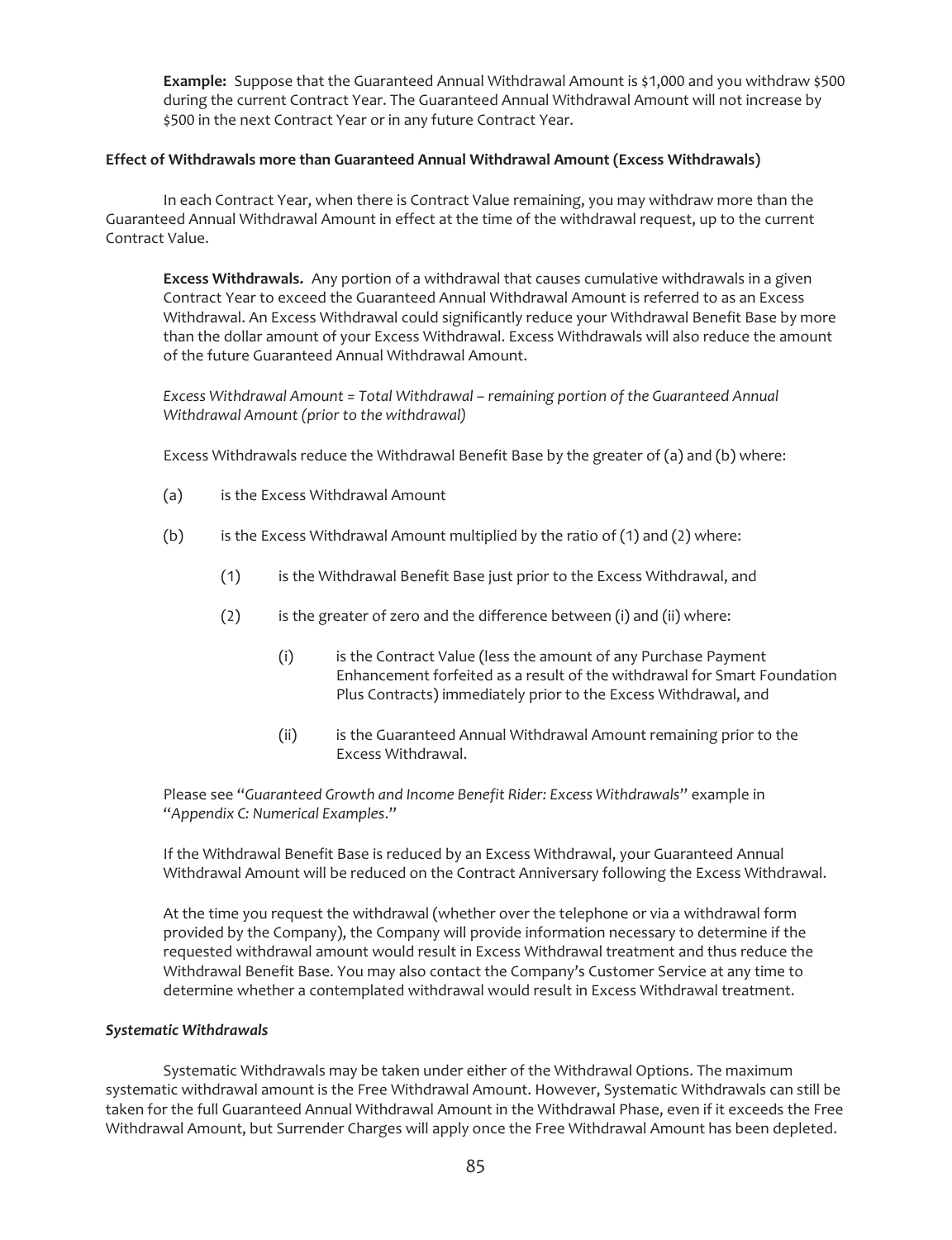## *Required Minimum Distributions and the Guaranteed Growth and Income Benefit Rider*

If you are obligated to take Required Minimum Distributions (due to IRS rules), and your Contract has been in effect through at least one calendar year-end, you can elect Required Minimum Distribution (RMD) withdrawals. You may elect to take your distributions as a one-time or systematic withdrawal. The Company will automatically calculate your distribution each calendar year-end. RMD calculations will be limited to your Penn Mutual Contract only.

## **Required Minimum Distributions in the Deferral Phase**

In order to receive the RMDs from this Contract in the Deferral Phase without initiating the Lifetime Withdrawal Guarantee, the Company must receive a request to take RMDs as Early Access Withdrawals. The Contract will then remain in the Deferral Phase, and each RMD will reduce the Withdrawal Benefit Base and the Guaranteed Growth Base as outlined in the *"Deferral Phase — Early Access Withdrawal Option"* paragraph under *"Withdrawal Options under the Rider."*

## **Required Minimum Distributions in the Withdrawal Phase**

RMD withdrawals in the Withdrawal Phase are subject to more favorable Excess Withdrawal treatment. Such treatment is contingent on your acceptance of the Company's calculations of the RMD amounts, and RMD calculations will be limited to your Penn Mutual Contract only.

In the Withdrawal Phase, upon receipt of the written notification of the election of RMD withdrawals by the Company, the benefit will be treated as follows:

- Every Contract Year the Guaranteed Annual Withdrawal Amount will be calculated as outlined above. This amount will not be changed based on the RMD requirement (which will be calculated every calendar year-end).
- If the RMD amount is greater than the Guaranteed Annual Withdrawal Amount:
	- Withdrawal Benefit Base will not be reduced for withdrawals up to the RMD amount;
	- Withdrawals in excess of RMD Amount will be treated as Excess Withdrawals.

Please see "*RMD and Guaranteed Growth and Income Benefit Rider*" in "*Appendix C: Numerical Examples*."

If your RMD amount exceeds your Guaranteed Annual Withdrawal Amount, you will have to withdraw more than the Guaranteed Annual Withdrawal Amount. Any RMD amount that is not taken as required will be subject to an imposition of the 50% excise tax as prescribed by federal law. RMD amounts may include a percentage of the value of all benefits under the Contract, which may include the present value of benefits under the Guaranteed Growth and Income Benefit Rider and other Contract provisions. Required Minimum Distributions from an IRA are always taxable.

# *72 (q)/(t) Considerations*

If a withdrawal is taken from the annuity before age 59 $1/2$ , the IRS generally imposes a 10% early withdrawal penalty on such distributions. However, substantially equal periodic payments under IRC Section 72(q)/72(t) are exempt from the 10% penalty tax on early distributions. If you choose to exercise this option, you will be required to irrevocably choose one of the three acceptable methods (as defined by IRS regulations) and receive these payments until the later of five years or attainment of age 59 $\frac{1}{2}$ .

If you wish to take withdrawals under the Code Sections 72(q) or 72 (t) ("72 (q)/(t)") prior to age 59  $1/2$ , you may do so systematically. If Lifetime Withdrawals are available to you (based on the Actual Age of the younger Covered Life), your Lifetime Withdrawal Guarantee will be exercised, and the Contract will move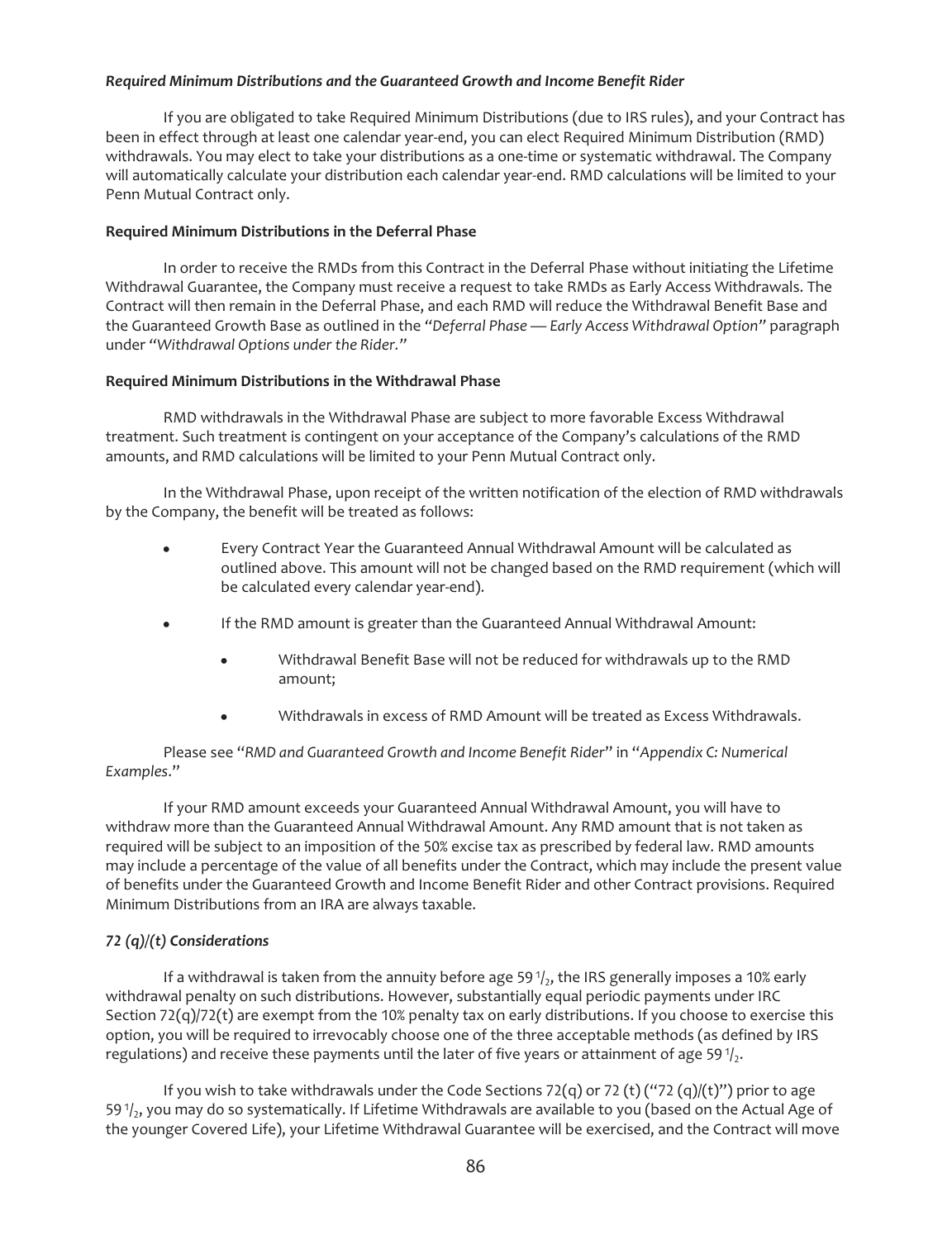into the Withdrawal Phase. If you do not wish to exercise your Lifetime Withdrawal Guarantee, at the time the withdrawal is requested, you must request that the withdrawal be treated as an Early Access Withdrawal. The Contract will then remain in the Deferral Phase. If you are not yet eligible for the Lifetime Withdrawal Guarantee at the time the withdrawal is requested, the 72  $(q)/(t)$  withdrawal will be automatically treated as an Early Access Withdrawal.

 $72$  (q)/(t) withdrawals do not receive any special treatment under the Rider. If you take them as Early Access Withdrawals, the Withdrawal Benefit Base will be reduced as outlined under the *"Deferral Phase — Early Access Withdrawal Option"* under *"Withdrawal Options under the Rider."* If 72 (q)/(t) withdrawals are taken under the Lifetime Withdrawal Guarantee and the amount of the withdrawal exceeds the Guaranteed Annual Withdrawal Amount, it will be subject to an Excess Withdrawal treatment.

At the end of your 72 (q)/(t) withdrawal period, withdrawal options are available to you if you wish to continue receiving distributions. You will be contacted in writing about your withdrawal options. If no response is received, distributions will end after your last 72 (q)/(t) payment.

## *Investment Allocation Options*

Investment limitations and restrictions will be effective on the Rider Effective Date (as applicable to the Fixed Account) or the day the Contract enters the Withdrawal Phase (as applicable to the Separate Account). Once the investment allocation restrictions become effective, you must choose new allocations that satisfy the investment restrictions. If you attempt to allocate to Variable Investment Options which are not on the list of available options described below or to the Fixed Interest Options, or if you do not specify a change to your allocations when you enter the Withdrawal Phase, the Company will move the funds from Variable Investment Options which are not on the list to the Money Market Subaccount. You may specify a new allocation among Variable Investment Options on the list of available options at any time.

If you terminate the Rider, you will no longer be subject to investment allocation limitations and restrictions.

## **The Fixed Account**

Fixed Interest Options are not available with the presence of this Rider. Purchase Payments or transfers directed to the Fixed Interest Options will not be accepted.

## **The Separate Account**

Upon entering the Withdrawal Phase of the Rider, you will be subject to limitations and restrictions on your right to allocate Contract Value among the Variable Investment Options, your right to request transfers between Variable Investment Options and your right to allocate Purchase Payments to Variable Investment Options. We reserve the right to add or change limitations and the way we administer them in the future, as well as to enforce limitations and restrictions in the Deferral Phase. Any change to investment options, limitations, or restrictions will be communicated to the Contract Owner 60 days prior to the date such change becomes effective, and the changes may apply to existing and new purchasers of this benefit.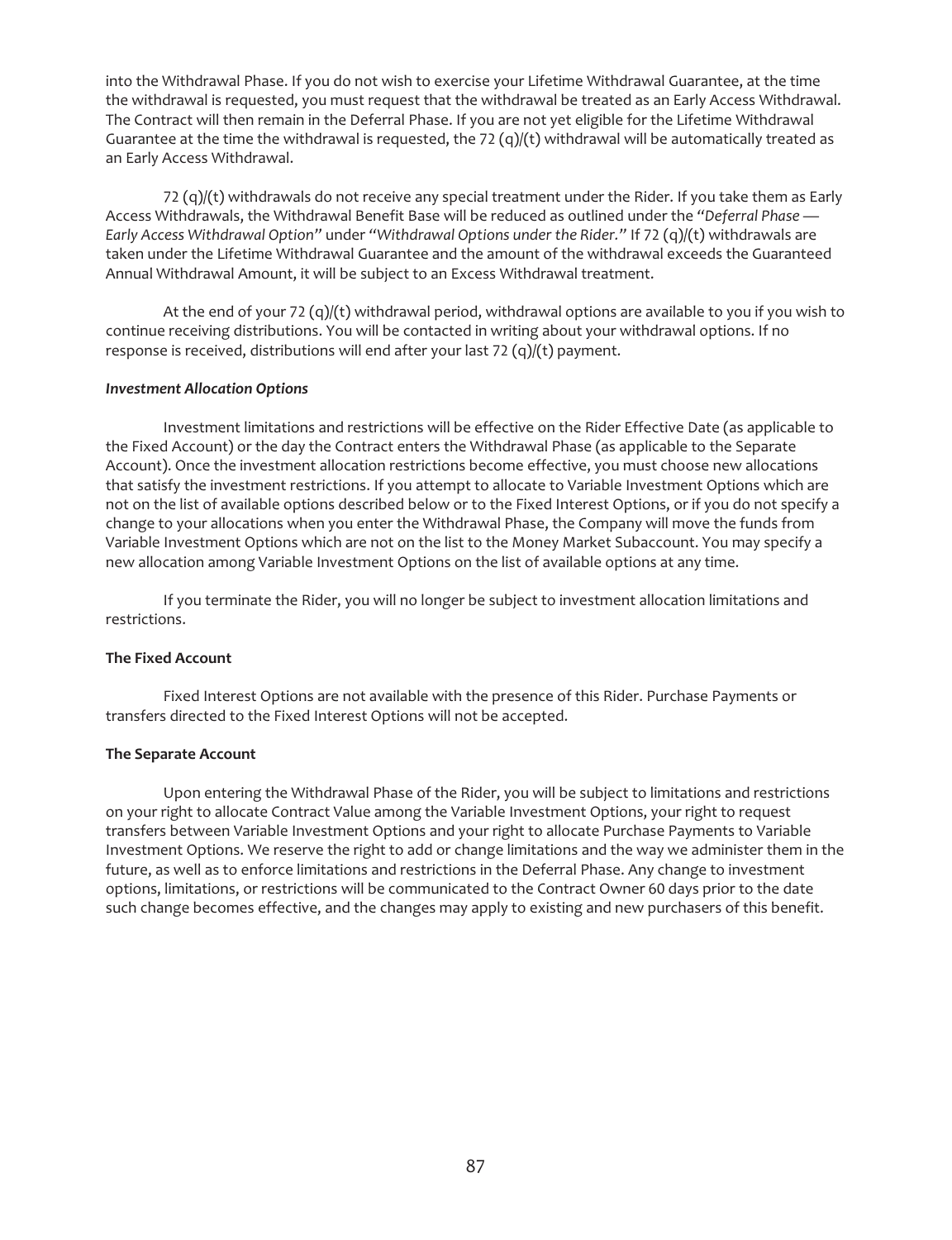The list of Variable Investment Options available in the Withdrawal Phase of the Rider is limited. This list is subject to change, and you will be notified in writing 60 days prior to any such change. The restrictions in place allow you to allocate your Purchase Payments to, and make transfers between, the following Variable Investment Options only:

# Penn Series Funds, Inc. **Adviser** / Sub-Adviser / Sub-Adviser Money Market Fund **Penn Mutual Asset Management, LLC** Limited Maturity Bond Fund Penn Mutual Asset Management, LLC Quality Bond Fund Penn Mutual Asset Management, LLC High Yield Bond Fund<br>
Flexibly Managed Fund Penn Mutual Asset Management, LLC<br>
T. Rowe Price Associates, Inc. T. Rowe Price Associates, Inc. Balanced Fund Penn Mutual Asset Management, LLC Index 500 Fund State of Contract Contract Contract Contract Contract Contract Contract Contract Contract Contract Contract Contract Contract Contract Contract Contract Contract Contract Contract Contract Contract Contract Small Cap Index Fund State State SSGA Funds Management, Inc. Developed International Index Fund SSGA Funds Management, Inc. Aggressive Allocation Fund **Penn Mutual Asset Management, LLC** Moderately Aggressive Allocation Fund Penn Mutual Asset Management, LLC Moderate Allocation Fund Penn Mutual Asset Management, LLC Moderately Conservative Allocation Fund<br>Conservative Allocation Fund Penn Mutual Asset Management, LLC Penn Mutual Asset Management, LLC

Purchase Payments or transfers directed to the Variable Investment Options that are not listed above will not be accepted.

# *What if the Withdrawal Benefit Base or Contract Value is reduced to zero?*

# **Effect of Withdrawal Benefit Base Reducing to Zero**

If the Withdrawal Benefit Base reduces to zero, and the Contract Value is greater than zero, the Withdrawal Benefit Base will be reset to the Contract Value on the next Contract Anniversary, unless the Contract Owner sends a written notice to the Company requesting to terminate the Rider. Upon this reset, the Guaranteed Annual Withdrawal Amount will be recalculated, and the guarantee will continue based on the recalculated values.

If the Withdrawal Benefit Base reduces to zero, and the Contract Value also reduces to zero, the Contract will be terminated.

# **Effect of Contract Value reducing to Zero**

If the Contract Value is reduced to zero and any benefits are due under the Lifetime Withdrawal Guarantee, payments will continue annually according to the guarantee as described below. No Subsequent Purchase Payments will be accepted once the Contract Value is reduced to zero.

If the Contract Value reduces to zero in the **Deferral Phase:**

- If the Withdrawal Benefit Base is greater than zero and you are eligible for the Lifetime Withdrawal Guarantee (based on age of the younger Covered Life), the Contract will be annuitized. The Guaranteed Annual Withdrawal Amount will be determined based on Withdrawal Benefit Base at the time of Annuitization and the then applicable Lifetime Withdrawal Rate (based on age of the younger Covered Life); Guaranteed Growth Increases will no longer apply.
- If the Withdrawal Benefit Base is greater than zero but you are not yet eligible for the Lifetime Withdrawal Guarantee (based on age of the younger Covered Life), the Contract will be terminated.
- If the Withdrawal Benefit Base also goes to zero, the Contract will be terminated.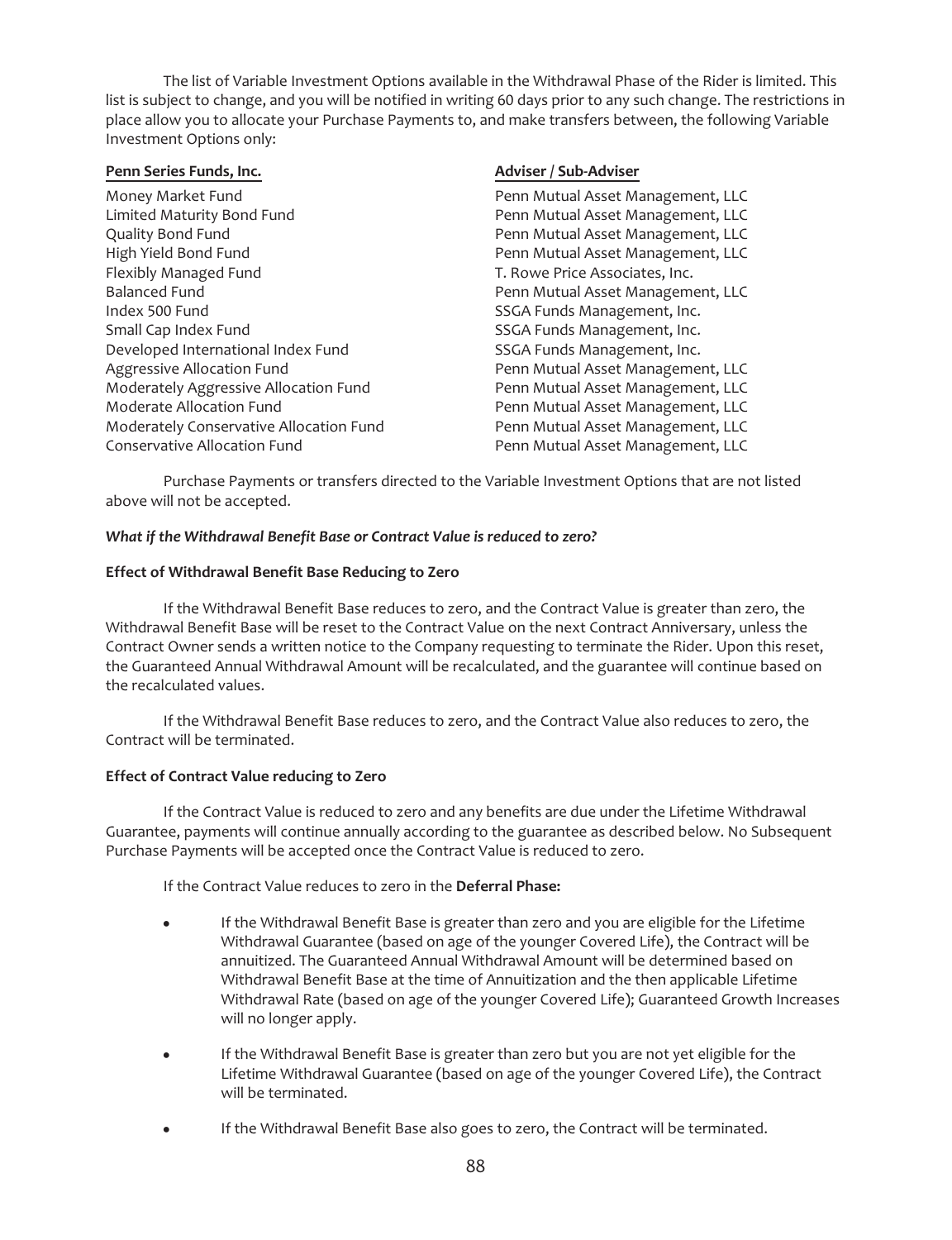If the Contract Value reduces to zero in the **Withdrawal Phase:**

- If the Withdrawal Benefit Base is greater than zero, the Contract will be annuitized at the Guaranteed Annual Withdrawal Amount using the Withdrawal Benefit Base at the time of Annuitization and the Lifetime Withdrawal Rate. Payments will continue for the lifetime of the Covered Life(ves).
- If the Withdrawal Benefit Base also reduces to zero, the Contract will be terminated.

## *What happens on the Annuity Date under the Rider?*

The Annuity Date is specified in your Contract, and may be changed by your written request. On the Annuity Date, the Contract Value must be annuitized.

If the Guaranteed Growth and Income Benefit Rider is in effect on the Annuity Date described in your Contract, you will be offered an annuitization option which guarantees annuity payments in an amount at least equal to your Guaranteed Annual Withdrawal Amount. You may choose among the following options at annuitization:

- (1) Surrender the Contract and receive a Surrender Value,
- (2) Apply the Contract Value to any of the Annuity Options described in the "Annuity Options" section of the Contract,
- (3) Annuitize your Contract under the terms of the Rider.

If the Contract is surrendered or if the Contract Value is applied to an Annuity Option described in the Contract, the Lifetime Withdrawal Guarantee will expire. If the Contract is annuitized under the terms of the Rider, the annuity payments will continue according to the Lifetime Withdrawal Guarantee.

**Annuitization under the terms of the Rider.** Under the terms of the Rider, if both the Contract Value and the Withdrawal Benefit Base are greater than zero on the Annuity Date, your Contract will be annuitized as follows:

- If the Contract is in the Deferral Phase as of the Annuity Date, it will be annuitized at the Guaranteed Annual Withdrawal Amount using the Lifetime Withdrawal Rate applicable at the time of Annuitization (based on the Actual Age of the younger Covered Life). This amount will be payable annually for the last surviving Covered Life's Lifetime. After Annuitization, Guaranteed Growth Increases and Step-Ups will no longer apply.
- If the Contract has entered the Withdrawal Phase, it will be annuitized at the Guaranteed Annual Withdrawal Amount effective at the time of Annuitization. This amount will be payable annually during the lifetime of the last surviving Covered Life. After Annuitization, Step-Ups will no longer apply.

You must select an Annuity Option at least 30 days prior to the Annuity Date. If the Guaranteed Growth and Income Benefit Rider is in effect when the maximum maturity date has been reached, and you did not specify an option you wish to exercise, your Contract will be annuitized under the conditions of the Rider.

When your Contract is annuitized, your payment schedule and the amount are fixed and cannot be altered. You will not be able to change to a different Annuity Option after the Contract is annuitized.

If the Contract is annuitized based on the Rider's Lifetime Withdrawal Guarantee, the Death Benefit is no longer payable. Also, any favorable treatment of RMD withdrawals under the Rider no longer applies, as such distributions are no longer required. If the remaining payments due each Contract Year are less than \$100, the remaining annuity payments will be commuted and a lump sum will be paid.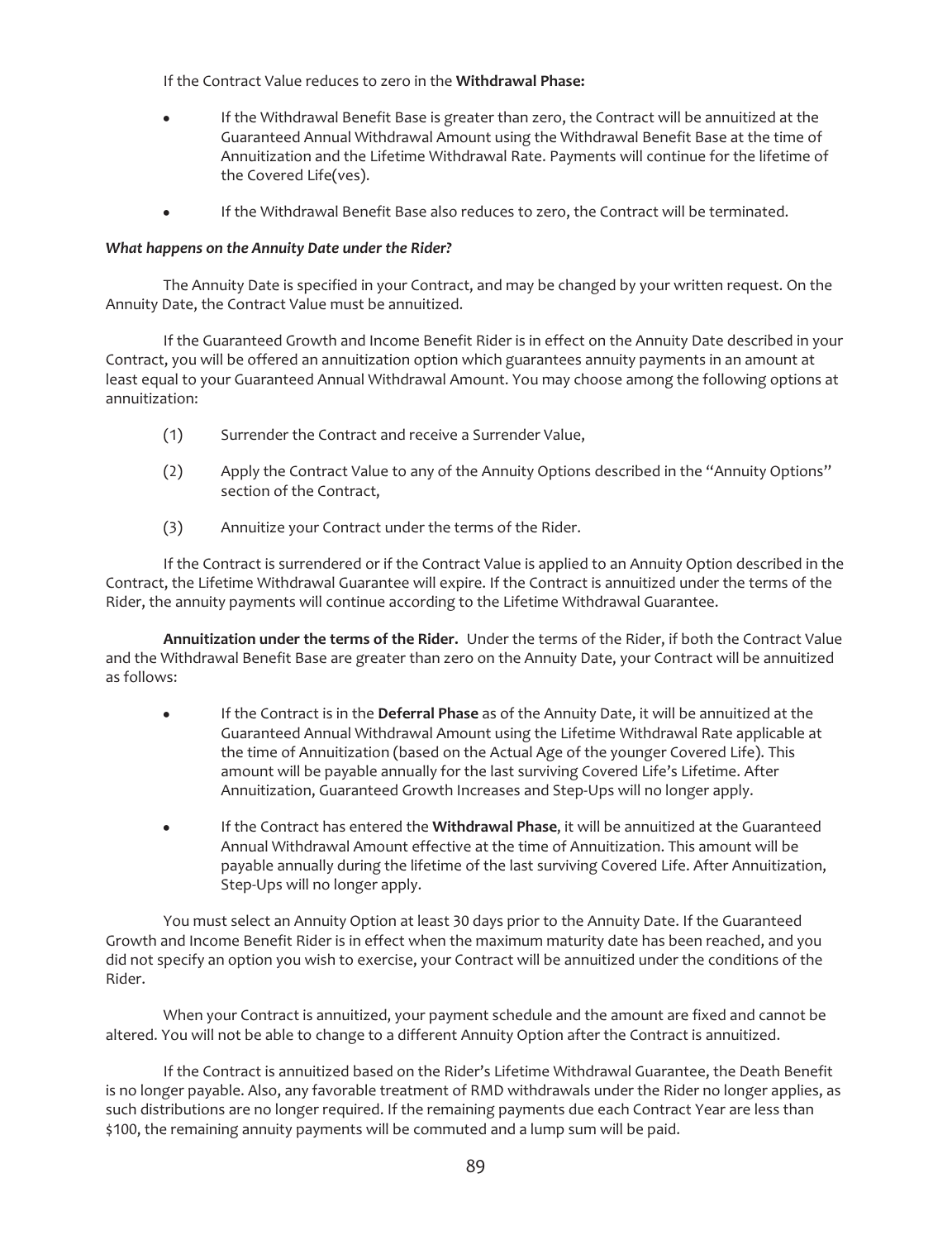Annuitization under the Rider provisions vary in certain states — please see "*Appendix D: State Variations*" for details.

## *What happens upon death under the Rider?*

The Guaranteed Growth and Income Benefit Rider will terminate upon the death of the sole Covered Life for a Single Life Guarantee, or later death of both Covered Lives for a Joint Life Guarantee. The Death Benefit will then be distributed according to the death settlement options available under the terms of the Base Contract.

If the sole Annuitant dies, and there is a Joint Life Guarantee, the surviving Covered Life (as sole primary Beneficiary) may take the Standard Death Benefit payout and thus terminate the Rider. The Surviving Covered Life may also continue the Rider as-is, if permitted by federal law (continuation of the Contract is subject to distribution requirements upon the Contract Owner's death according to IRS regulations).

Upon Contract Owner's death, Contract Value will be payable to the Beneficiary and both the Contract and the Rider will terminate, unless there is a surviving Covered Life, who, as sole primary Beneficiary, continues the Contract (under Spousal Step-In) and the Rider as-is if permitted by federal law (subject to IRS requirements for distribution upon Contract Owner's death).

## *Removing the Guaranteed Growth and Income Benefit Rider from your Contract*

You can cancel the Guaranteed Growth and Income Benefit Rider any time on or after the third Contract Anniversary by sending a written request to the Company to do so. All charges for the Rider, Investment Allocation Restrictions and guaranteed payments will cease upon Rider termination.

## *Termination of the Guaranteed Growth and Income Benefit Rider*

Upon the earliest of the following, the Guaranteed Growth and Income Benefit Rider will be terminated, but the Contract will remain in force:

- (1) At any time on or after the third Contract Anniversary, immediately following receipt by the Company of a written request by the Contract Owner to discontinue the Rider;
- (2) Upon a change in ownership (or assignment) of the Contract unless:
	- (a) The new Contract Owner or assignee assumes full ownership of the Contract and is essentially the same person, such as:
		- (i) an individual ownership changed to a personal revocable trust, or
		- (ii) an eligible spousal Beneficiary who is also the surviving Covered Life elects to become the successor Owner of the Contract and the Rider upon Contract Owner's death, or
		- (iii) a change to the Contract Owner's spouse during the Contract Owner's lifetime, or
		- (iv) a change to a court appointed guardian representing the Contract Owner during the Contract Owner's lifetime; or
	- (b) The assignment is for the purposes of effectuating a 1035 exchange of the Contract.
- (3) Spousal Step-In of a Contract with a Single Life Guarantee upon the Contract Owner's death (where the Contract Owner is the sole Covered Life);
- (4) Termination of the Enhanced Death Benefit (if purchased together with this Rider);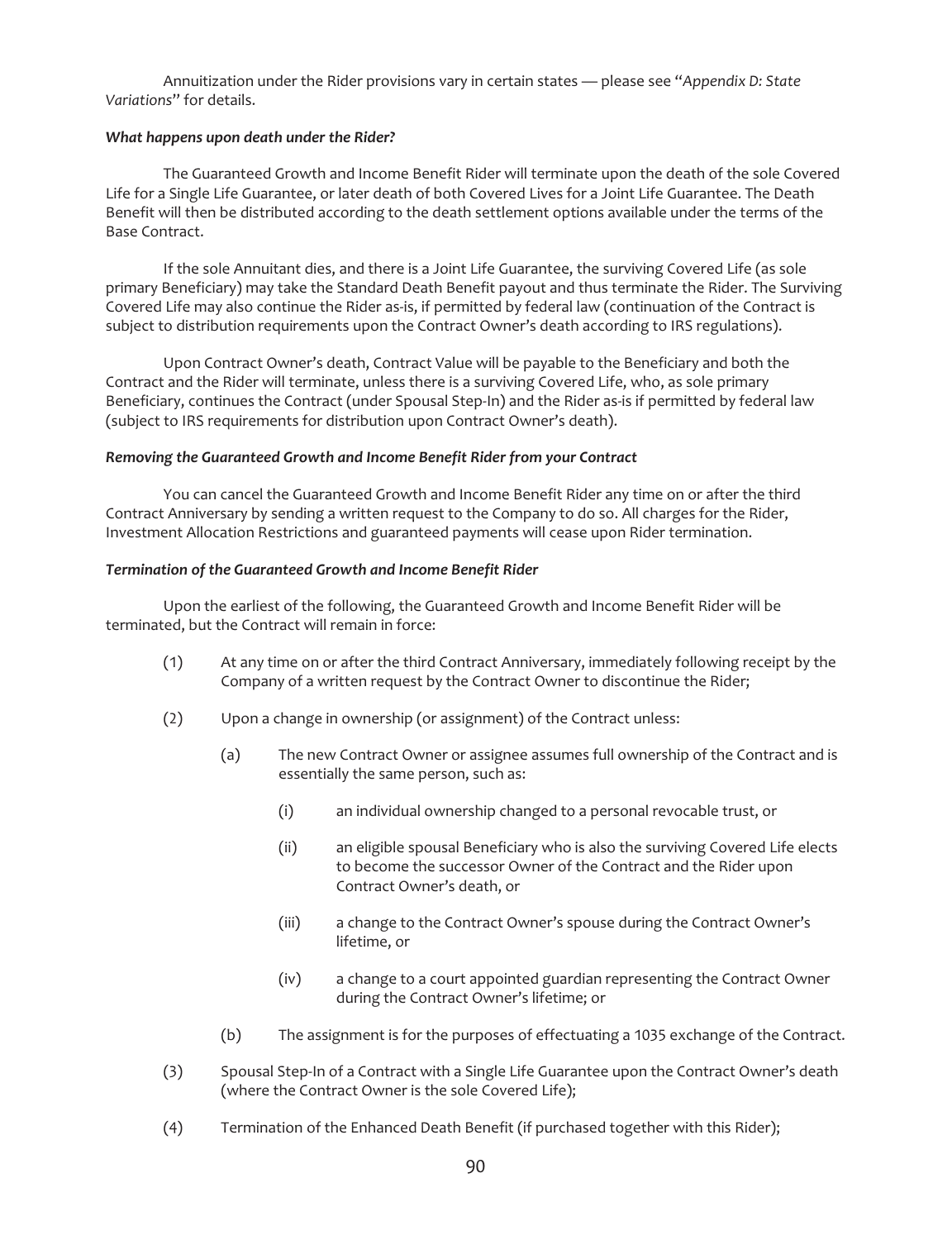(5) Annuitization under the Base Contract.

Upon Rider termination:

- Charges for the Rider stop accruing,
- Investment Allocation restrictions no longer apply, and
- Guaranteed withdrawals available under the Rider will terminate.

If the Contract is terminated, the Rider will also terminate. Both the Contract and the Rider will terminate upon the earlier of:

- (a) Full surrender of the Contract;
- (b) Death of the Covered Life for a Single Life Guarantee, or the later death of both Covered Lives for a Joint Life Guarantee;
- (c) Standard Death Benefit is paid to surviving Covered Life (as sole primary Beneficiary) upon the death of the sole Annuitant with a Joint Life Guarantee (where the deceased Annuitant is one of the Covered Lives);
- (d) Contract Value is paid as a death settlement upon the death of the Contract Owner (who is one of the Annuitants and one of the Covered Lives under the Joint Life Guarantee), but the surviving Annuitant / Covered Life is not permitted to continue the Contract by federal law;
- (e) The Contract Value is reduced to zero and the Withdrawal Benefit Base is also reduced to zero;
- (f) The Contract Value is reduced to zero and you are not eligible for a Lifetime Withdrawal Guarantee based on your age as defined in your Contract, regardless of the value of the Withdrawal Benefit Base.

Termination provisions may vary by state — please see "*Appendix D: State Variations*" for details.

## *Combining the Guaranteed Growth and Income Benefit and Enhanced Death Benefit Riders*

## *Purchasing both the Guaranteed Growth and Income Benefit and Enhanced Death Benefit Riders with your Contract*

You may purchase both the Guaranteed Growth and Income Benefit and the Enhanced Death Benefit optional benefits at the time you purchase your Contract. This will be referred to as the "Combination Rider" in the section below.

The Combination Rider only covers natural person(s) named in the Contract, and the Covered Life(ves) (up to two) must be named at Contract issue or the Rider Effective Date.

Neither the Guaranteed Growth and Income Benefit nor the Enhanced Death Benefit is available on Smart Foundation Flex Variable Annuity for contracts purchased on or after May 27, 2016.

## **Issue Age Requirements**

The strictest issue age requirement of the two stand-alone Riders must be met to purchase the Combination Rider. The Single Life Guarantee is available only if the Covered Life is between the ages of 35 and 75 on the Rider Effective Date. The Joint Life Guarantee is available only if, on the Rider Effective Date, both Covered Lives are between the ages of 35-75.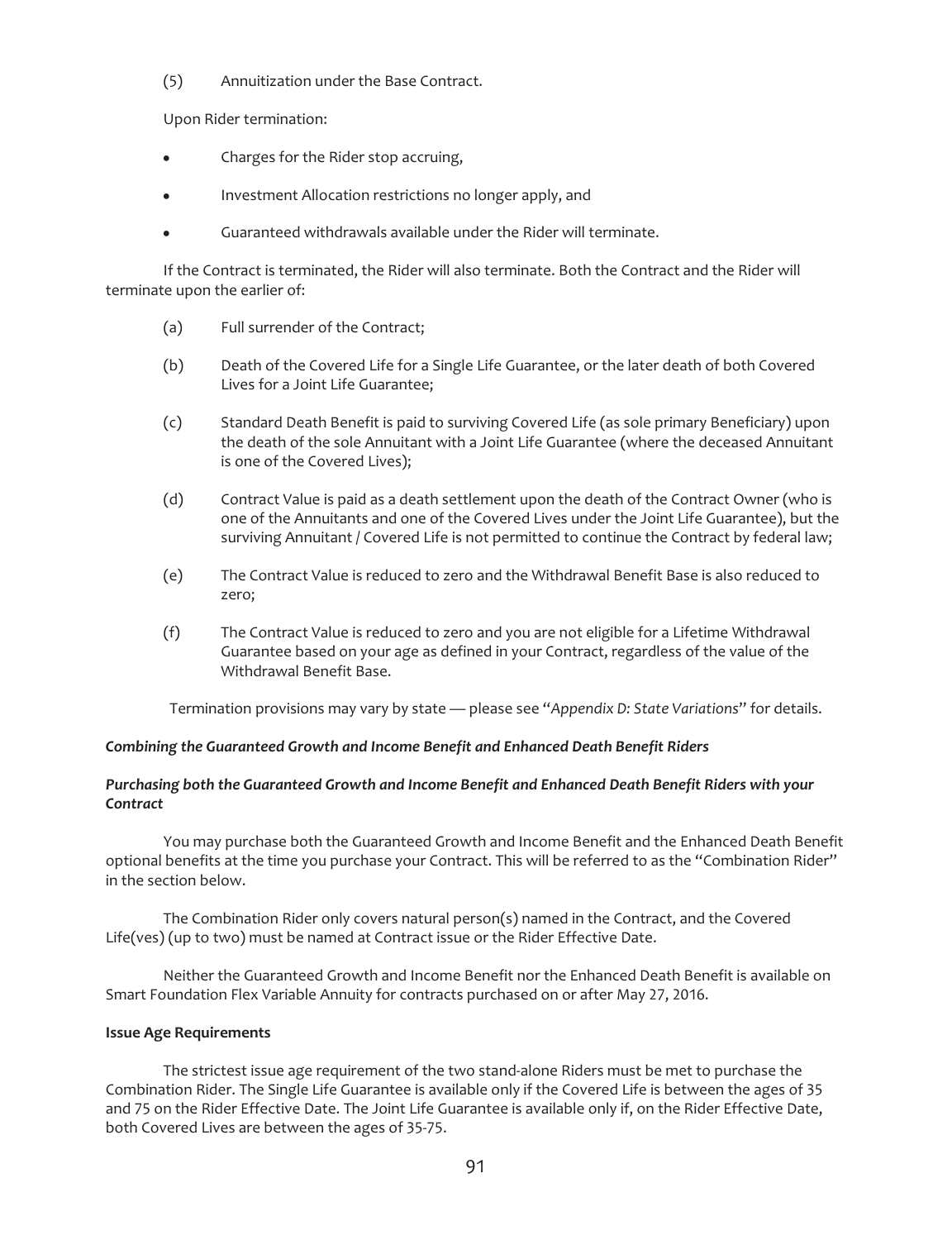A Covered Life must always meet issue age requirements at time of designation.

Issue age for the Combination Rider is determined by the Age Nearest Birthday of the Covered Life(ves).

# **Owner / Annuitant Requirements**

For a **Single Life Guarantee** to be issued, the Covered Life under the Combination Rider must be the sole Annuitant. The Covered Life must also be a Contract Owner unless the Contract Owner is an entity. Single Life Guarantee is not available if Joint Annuitants are named in the Contract.

For a **Joint Life Guarantee** to be issued, the first Covered Life must be the Annuitant and the second Covered Life must be the Contingent Annuitant or the Joint Annuitant. At least one Covered Life must be a Contract Owner, and any non-Owner Covered Life must be the sole primary Beneficiary. If Covered Lives are both Contract Owners, they must be each other's sole primary Beneficiary. A Joint Life Guarantee may be continued upon Contract Owner's death only if permitted by federal law. A Joint Life Guarantee is not available if the Contract Owner is an entity.

Covered Life(ves) cannot be changed after the Rider Effective Date, except under conditions outlined in *"Replacing a Covered Life Under a Joint Life Guarantee"* below.

# *Single and Joint Life Guarantees*

The Combination Rider can be purchased as a Single or Joint Life Guarantee. Under a Single Life Guarantee, all Rider features and benefits are measured using the age and lifetime of the Covered Life, and the Enhanced Death Benefit is payable on death of the Covered Life. Under a Joint Life Guarantee, all Rider features are measured using the age of the younger Covered Life. If a Joint Life Guarantee is elected, upon the first death of a Covered Life, the surviving Covered Life can choose to continue the Contract<sup>4</sup> and the Combination Rider, and the Enhanced Death Benefit will then be payable to the Beneficiary upon the death of the surviving Covered Life. You must specify both Covered Lives in the Application for a Joint Life Guarantee. A death benefit available at the death of the Owner (or Annuitant if the Owner is a non-natural person) prior to the later death of the Covered Lives is Contract Value only.

If you elect a Joint Life Guarantee for the Guaranteed Growth and Income Benefit Rider, your Enhanced Death Benefit automatically becomes a Joint Life Guarantee.

# **Converting a Single Life Guarantee to a Joint Life Guarantee**

You cannot convert a Single Life Guarantee to a Joint Life Guarantee. You will not be able to add a Covered Life after the Rider Effective Date.

# **Converting a Joint Life Guarantee to a Single Life Guarantee**

While both Covered Lives are living, if you have not started withdrawals under the Lifetime Withdrawal Guarantee of the Guaranteed Growth and Income Benefit Rider, and provided that all Owner / Annuitant designation requirements outlined in the Contract are satisfied, you may convert a Joint Life Guarantee to a Single Life Guarantee under the following conditions:

- Death of a Covered Life; or
- Removal of a Covered Life by the Contract Owner(s).

<sup>&</sup>lt;sup>4</sup> Federal tax regulations may require that a distribution take place upon Contract Owner's death unless spousal continuation is exercised. If spousal continuation is not exercised or not permitted by the IRS regulations, the applicable death benefit, if any, will be paid out, and both the Contract and the Rider(s) will terminate.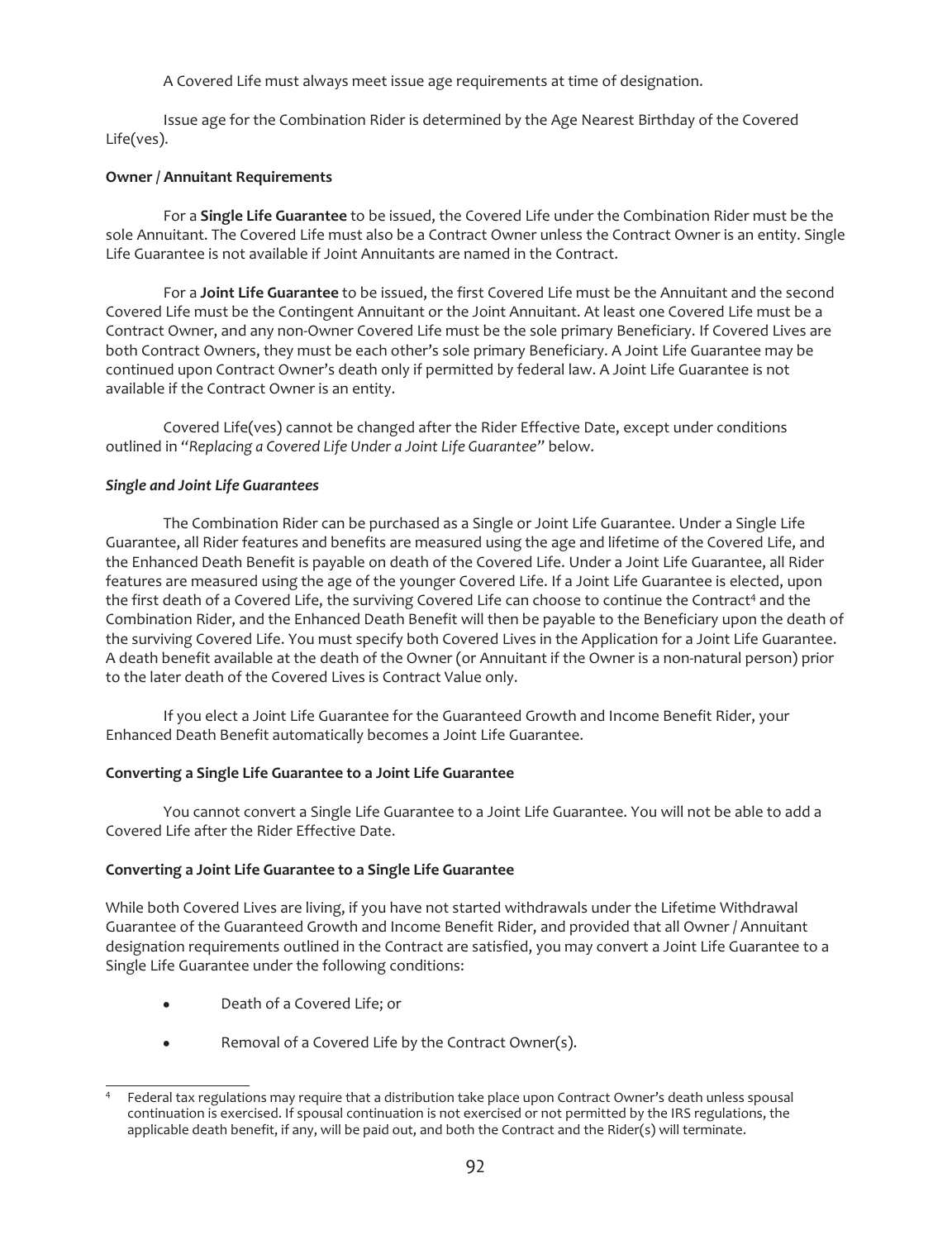Once the Rider is converted to a Single Life Guarantee, the Rider Charge will change from Joint to Single, and no additional Covered Life may be added in the future. Upon conversion from a Joint Life Guarantee to a Single Life Guarantee, the withdrawal rates may be adjusted based on the age of the single covered life.

If you have started withdrawals under the Lifetime Withdrawal Guarantee of the Rider, the Joint Life Guarantee cannot be converted to a Single Life Guarantee. The Covered Life can be removed from the Contract by the Contract Owner(s) (provided that all Owner / Annuitant requirements are satisfied), but the charge for the Rider would remain at the Joint Life Guarantee charge, and all features and benefits of the Rider will continue to be based upon the age/lifetime of the original Covered Lives.

## **Replacing a Covered Life Under a Joint Life Guarantee**

If you have not started withdrawals under the Lifetime Withdrawal Guarantee of the Guaranteed Growth and Income Benefit Rider, and provided that all Owner / Annuitant designation requirements outlined in the Contract are satisfied, a Covered Life may be replaced by the Contract Owner(s). All features and benefits of the Combination Rider will be based on the age of the younger Covered Life (after replacement), and any Covered Life must also meet issue age requirements at the time of designation.

If you have started withdrawals under the Lifetime Withdrawal Guarantee of the Combination Rider, the Covered Life cannot be replaced. The Covered Life can be removed from the Contract by the Contract Owner(s) (provided that all Owner / Annuitant designation requirements are satisfied), but no additional Covered Life may be added in the future, and the Rider Charge would remain at the Joint Life Guarantee charge.

## **Impact of Divorce**

Upon divorce, unless the divorce decree provides otherwise, you have the following options:

- (1) change the Combination Rider from a Joint Life Guarantee to a Single Life Guarantee (subject to conditions outlined under *"Converting a Joint Life Guarantee to a Single Life Guarantee"* above);
- (2) keep the Joint Life Guarantee, but replace a Covered Life (subject to conditions outlined under *"Replacing a Covered Life under a Joint Life Guarantee"* above); or
- (3) terminate the Combination Rider, thereby eliminating the Lifetime Withdrawal Guarantee and the Enhanced Death Benefit.

The Company will attempt to accommodate any other arrangements provided in a divorce decree.

## *What happens upon death under the Combination Rider?*

The Combination Rider will terminate upon the death of the sole Covered Life for a Single Life Guarantee, or later death of both Covered Lives for a Joint Life Guarantee. The Death Benefit, including the Death Benefit Enhancement provided by this Rider, will then be distributed as described below.

The Enhanced Death Benefit is payable upon the death of the Covered Life under the Single Life Guarantee, or the later death of both Covered Lives under the Joint Life Guarantee. The amount payable is the Death Benefit Enhancement, which is the amount by which the Enhanced Death Benefit Base exceeds the Standard Death Benefit payable under the Contract. The Death Benefit Enhancement amount is determined as of the date our Administrative Office receives proof of death of the Covered Life (both Covered Lives for a Joint Life Guarantee) such as a death certificate or other official document establishing death, and other documents required to process the payment.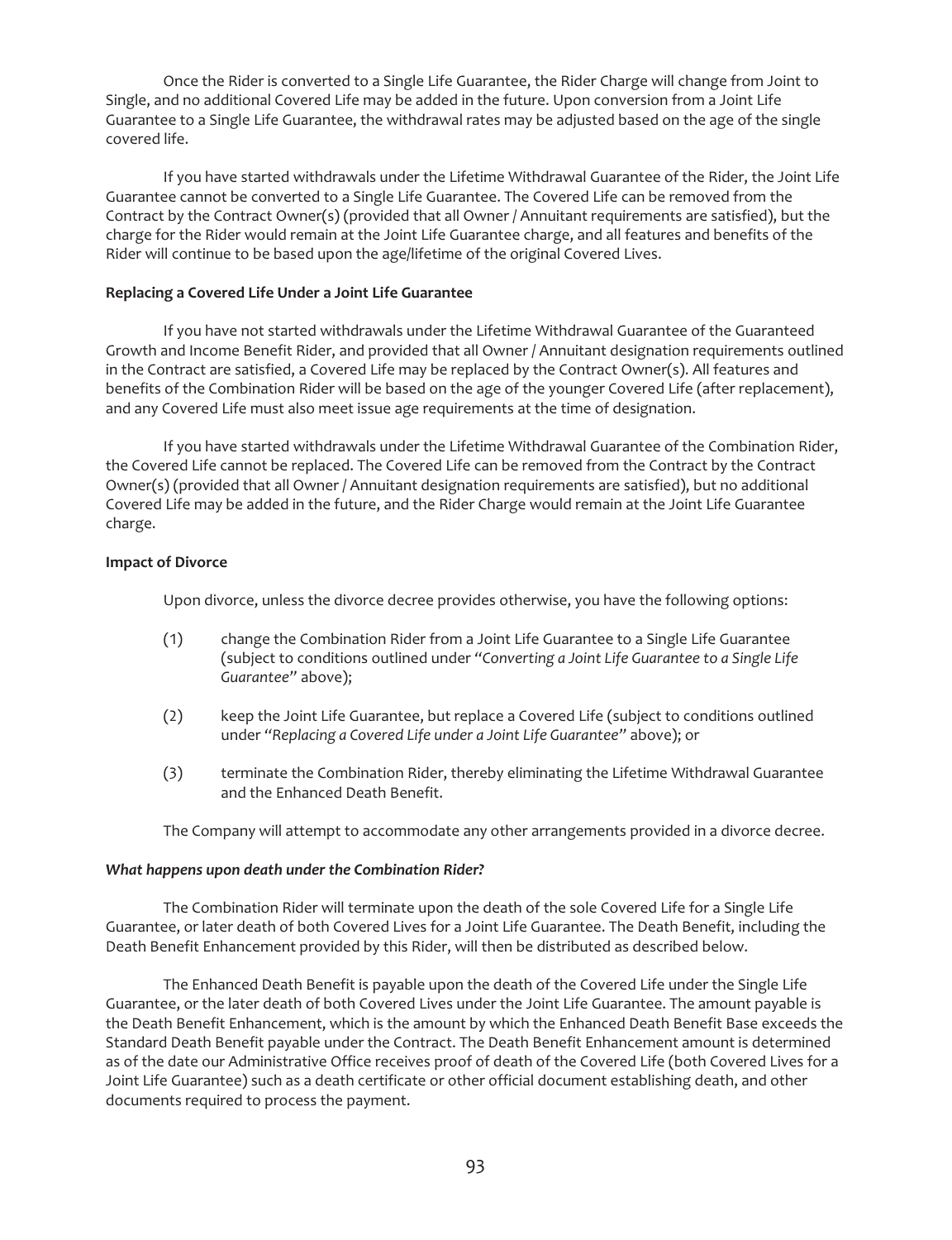If the Enhanced Death Benefit Base is less than or equal to the Standard Death Benefit, no Death Benefit Enhancement is payable. The maximum Death Benefit Enhancement amount we will pay is \$1,000,000 (this cap will apply at the time the death benefit is calculated). The Death Benefit Enhancement will be payable before the Annuity Date, until the younger Covered Life under the Rider reaches the Maturity Age, or until the Contract Value reaches zero, if earlier.

## **Under a Single Life Guarantee:**

If the sole Contract Owner is also the sole Annuitant and sole Covered Life, then:

(a) Upon the death of the sole Contract Owner / Annuitant / Covered Life, the death benefit, including any Death Benefit Enhancement payable under the Combination Rider, will be paid to the Contract Owner's Beneficiary. If permitted by federal law, a spouse of the deceased Contract Owner may exercise Spousal Step-In according to the terms of the Contract, but the Combination Rider will terminate.

If the sole Contract Owner is not the sole Annuitant and Covered Life, then:

(a) Upon Annuitant's death where the Contract Owner is an entity, the death benefit, including any Death Benefit Enhancement payable under the Rider, will be paid to the Contract Owner.

On a jointly owned Contract:

- (a) Upon death of the sole Annuitant who is the Covered Life under the Combination Rider, the death benefit, including any Death Benefit Enhancement payable under the Combination Rider, will be paid to the surviving Contract Owner, who is deemed to be sole primary Beneficiary under the Beneficiary provision of the Contract. The surviving spousal Contract Owner may also choose to exercise Spousal Step-In according to the terms of the Contract if permitted by federal law (subject to IRS requirements for distribution upon Contract Owner's death), but the Combination Rider will terminate.
- (b) Upon death of the Contract Owner who is not the Annuitant and sole Covered Life, the surviving spousal Contract Owner, who is also the sole Annuitant and the Covered Life under the Combination Rider, may continue the Contract and the Combination Rider if permitted by federal law (subject to IRS requirements for distribution upon Contract Owner's death). Surviving Contract Owner may also choose to receive the Contract Value as a death settlement (less any Purchase Payment Enhancement(s) credited, and not already forfeited, in the 12 months preceding the date our Administrative Office receives proof of death for the Smart Foundation Plus Contract).

# **Under a Joint Life Guarantee:**

If the sole Contract Owner is the sole Annuitant, then:

- (a) Upon death of the Covered Life who is the sole Annuitant and the Contract Owner, the surviving Covered Life, as sole primary Beneficiary, may choose to receive the Standard Death Benefit (and thus terminate the Contract and the Rider) or continue the Contract and the Combination Rider as-is if permitted by federal law (subject to IRS requirements for distribution upon Contract Owner's death).
- (b) Upon death of the Covered Life who is designated as the Contingent Annuitant and who is not the Contract Owner, no death benefit is payable, and the Contract Owner may continue the Contract and the Combination Rider as sole Annuitant and Covered Life.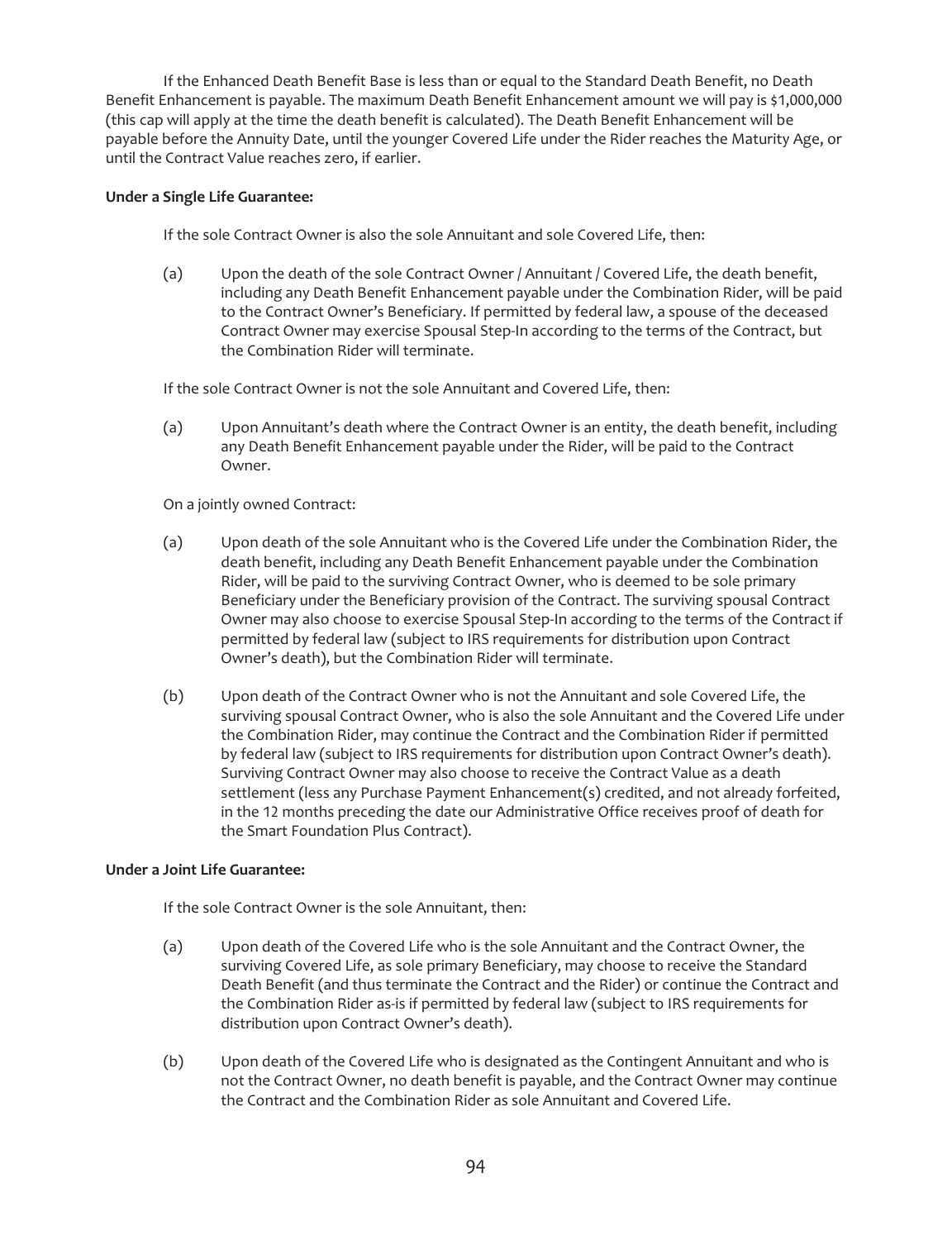If the sole Contract Owner is the Contingent Annuitant named in the Contract, then:

- (a) Upon death of the Annuitant who is not the Contract Owner, the surviving Contract Owner who is also the surviving Covered Life, will become the Annuitant and continue the Contract and the Combination Rider as-is.
- (b) Upon death of the Contract Owner who is also the Contingent Annuitant in the Contract, the surviving Covered Life, as sole primary Beneficiary, may choose to receive the Contract Value as a death settlement and thus terminate the Contract and the Combination Rider, or continue the Contract and the Combination Rider as-is if permitted by federal law (subject to IRS requirements for distribution upon Contract Owner's death).

If there is only one Contract Owner and Joint Annuitants are named in the Contract:

- (a) Upon death of the Annuitant or Joint Annuitant who is also the Contract Owner, the surviving Covered Life, as sole primary Beneficiary, may choose to receive the Contract Value as a death settlement (less any Purchase Payment Enhancement(s) credited, and not already forfeited, in the 12 months preceding the date our Administrative Office receives proof of death for a Smart Foundation Plus Contract) and thus terminate the Contract and the Combination Rider, or continue the Contract and the Combination Rider as-is if permitted by federal law (subject to IRS requirements for distribution upon Contract Owner's death). The Standard Death Benefit is not payable until the later death of Annuitant and Joint Annuitant.
- (b) Upon death of the Covered Life who is not the Contract Owner and is named as Annuitant or Joint Annuitant, no death benefit is payable, and the Contract Owner may continue the Contract and Combination Rider as sole Annuitant and Covered Life.

On a jointly owned Contract with a sole Annuitant:

- (a) Upon death of the sole Annuitant, the surviving Contract Owner, who is also the surviving Covered Life, as sole primary Beneficiary, may choose to receive the Standard Death Benefit (and thus terminate the Contract and the Rider) or continue the Contract and the Combination Rider as-is if permitted by federal law (subject to IRS requirements for distribution upon Contract Owner's death).
- (b) Upon death of the Contract Owner named as Contingent Annuitant who is also a Covered Life, no death benefit will be paid. The surviving Contract Owner who is the Annuitant and surviving Covered Life may continue the Contract and the Combination Rider as-is if permitted by federal law (subject to IRS requirements for distribution upon Contract Owner's death). If continuation is not permitted by federal law, the surviving Contract Owner may receive the Contract Value as the death settlement (and thus terminate the Contract and the Rider).

On a jointly owned Contract with Joint Annuitants:

- (a) Upon first death, the surviving Contract Owner who is also the surviving Annuitant and surviving Covered Life, as sole primary Beneficiary, may choose to receive the Contract Value (less any Purchase Payment Enhancement forfeited as a result of the withdrawal for the Smart Foundation Plus Base Contract Option ) and thus terminate the Contract and the Combination Rider, or continue the Contract and the Combination Rider as-is if permitted by federal law (subject to IRS requirements for distribution upon Contract Owner's death).
- (b) Upon later death, the death benefit, including any Death Benefit Enhancement payable under this Combination Rider, will be paid to the Contract Owner's Beneficiary(ies).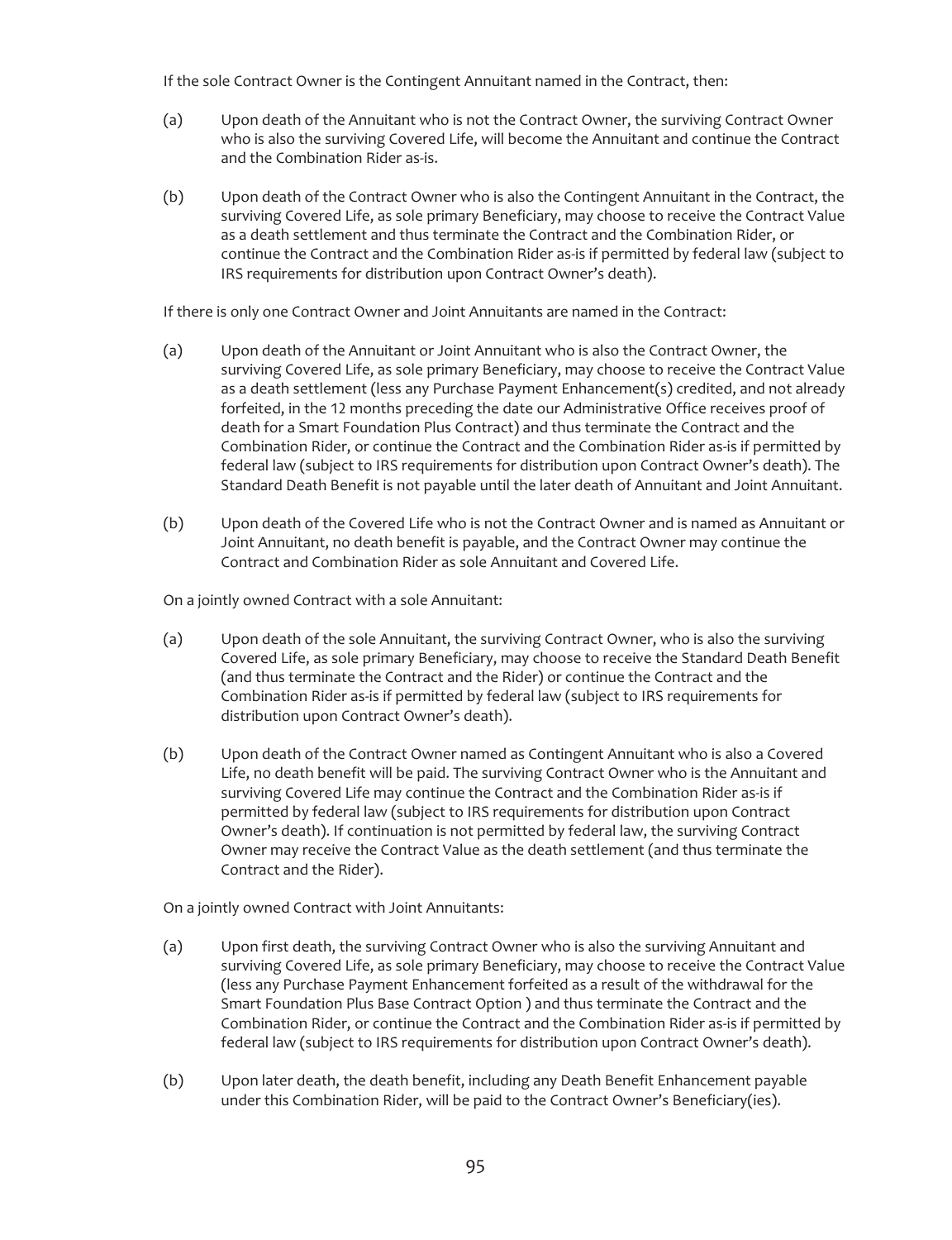### *Rider Charge*

If you purchase the Combination Rider, you will pay a reduced charge for the Enhanced Death Benefit Rider. Current and maximum charges, as well as the maximum charge increases, for the Guaranteed Growth and Income Benefit Rider and the Enhanced Death Benefit Rider when purchased in combination are summarized in the *"Optional Benefit Expenses"* subsection under *"What Are the Fees and Charges under the Contract?".*

## *Investment Allocation Options*

If you purchase the Guaranteed Growth and Income Benefit Rider and Enhanced Death Benefit Rider together, you will be subject to the most restrictive limitation and requirements of the two stand-alone Riders with regard to your right to allocate Contract Value among the Variable Investment Options, your right to request transfers between Variable Investment Options and your right to allocate Purchase Payments to Variable Investment Options. Currently, the Investment Allocation Options available with the Guaranteed Growth and Income Benefit Rider supersede those of the Enhanced Death Benefit Rider. The Investment Allocation Options are designed to reduce the overall volatility of your Contract and to limit the Company's risk under the Riders. During rising markets, the Investment Allocation Options could cause your Contract Value to rise less than would be the case had you been invested in more aggressive investment strategies. Conversely, in declining markets, the Investment Allocation Options could cause your Contract Value to decline less than would be the case had you been invested in more aggressive investment strategies. These options are described in detail in *"Guaranteed Growth and Income Benefit — Investment Allocation Options"* above.

We reserve the right to add or change limitations and the way we administer them in the future. Any change to investment options, limitations, or restrictions will be communicated to the Contract Owner 60 days prior to the date such change becomes effective, and the changes may apply to existing and new purchasers of this benefit.

If you terminate the Guaranteed Growth and Income Benefit Rider and Enhanced Death Benefit Rider, which can only be done simultaneously, you will no longer be subject to these limitations and restrictions.

## *Removal or Termination of the Guaranteed Growth and Income and Enhanced Death Benefit Combination Rider*

You can cancel the Combination Rider at any time on or after the third Contract Anniversary. You cannot terminate each Rider independently.

## **Inflation Protector Withdrawal Benefit**

**The Inflation Protector Withdrawal Benefit Rider may not be available in all states and the Company reserves the right to generally discontinue or suspend the availability of the Rider for new sales from time to time. Please check with your financial professional to determine availability.**

#### *Benefit Overview and Important Information*

### **Benefit Overview**

**Living Benefit Guarantee.** The Inflation Protector Withdrawal Benefit (also referred to as "Rider" throughout this section) is an optional benefit that provides a Living Benefit Guarantee. This Rider provides for Living Benefit Withdrawals that are adjusted for Inflation Increases and market Step-Ups. The Living Benefit Guarantee provides a choice of withdrawals for either –

- 1) the lifetime of the last surviving Covered Life under the Lifetime Withdrawal Guarantee, or
- 2) the earlier of the Standard Withdrawal Benefit Balance reducing to zero or the lifetime of the last surviving Covered Life under the Standard Withdrawal Guarantee.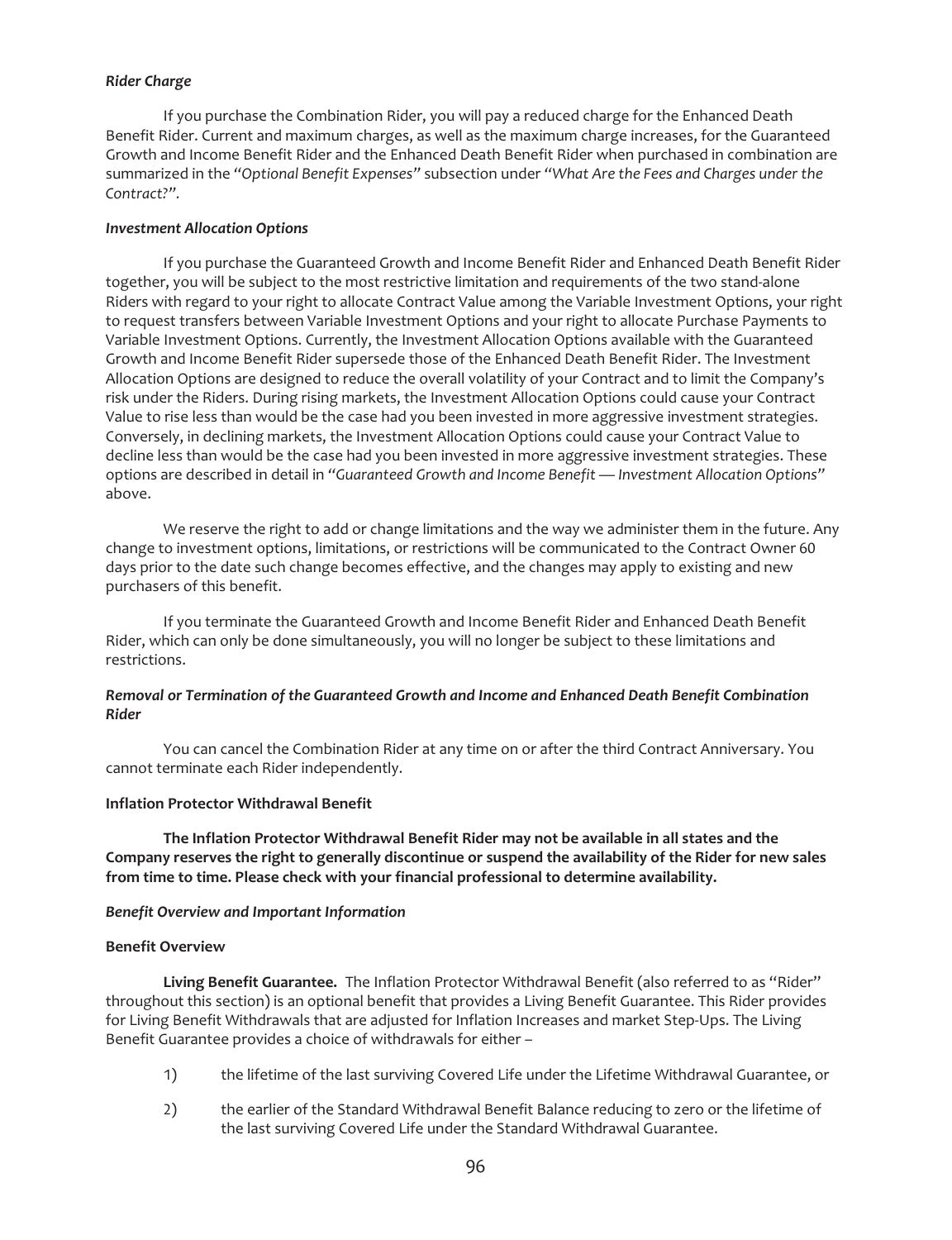The Inflation Increase provides a compound interest increase to the Withdrawal Benefit Base, while market Step- Ups lock in Contract Value annually (if higher than the Withdrawal Benefit Base after the Inflation Increase is credited). The Withdrawal Benefit Base is accumulated in this way both before and after withdrawals under the Living Benefit Guarantee are exercised (Inflation Increases may expire under certain conditions).

The Living Benefit Withdrawal is based on this Withdrawal Benefit Base and provides income at eligible ages.

Under the Lifetime Withdrawal Guarantee, lifetime income is guaranteed as a percentage of the Withdrawal Benefit Base that varies with the age of the younger Covered Life and the number of years that Purchase Payments have been in the Contract (if applicable) at the time the Lifetime Withdrawal Guarantee is exercised.

Under the Standard Withdrawal Guarantee, income for the earlier of the Standard Withdrawal Benefit Balance reducing to zero or life is guaranteed as a percentage of the Withdrawal Benefit Base. The percentage is selected by the Contract Owner at the time the Standard Withdrawal Guarantee is elected. The available percentages vary with the then applicable Lifetime Withdrawal Rate, the Standard Withdrawal Rate Threshold, and the age of the younger Covered Life at the time the Standard Withdrawal Guarantee is exercised.

This Rider is appropriate for someone who is seeking guaranteed income which grows with inflation, but also wants to stay invested in the securities market to allow for potentially higher growth in Contract Value and market Step-Ups of the Withdrawal Benefit Base. Income under the Lifetime Withdrawal Guarantee and the Standard Withdrawal Guarantee becomes available starting at age 55. Withdrawal percentages are based on the age of the younger Covered Life, if you elect the Joint Life Guarantee.

The Annuity Payout Period (Annuitization) may begin under certain conditions of the Rider and may be payable at the Guaranteed Annual Withdrawal Amount according to the Rider. For further information, please see "*What if the Withdrawal Benefit Base or Contract Value is reduced to zero?*" and "*What happens on the Annuity Date under the Rider*."

## **Important Information about the Rider:**

- The Rider is an optional benefit added to your Contract; it provides various benefits described in this Prospectus for an additional charge.
- Termination of the Contract results in termination of this Rider. Termination of the Rider or the Contract will result in termination of guaranteed living benefit withdrawals.
- The Rider Charges are non-refundable, whether or not you take withdrawals while the Rider is in effect.
- All withdrawals, including the withdrawals taken while the Rider is in effect, reduce your Contract Value and death benefit.
- All withdrawals, including the Free Withdrawal Amount, will be subject to the terms of the Rider. If the withdrawal amount is greater than the Free Withdrawal Amount (whether or not it is below the Guaranteed Annual Withdrawal Amount), it will be subject to Surrender Charges (See "*Surrender Charge*" subsection of — *"What Are the Fees and Charges Under the Contract?"* for details) and any other applicable charges.
- Your Contract is subject to limitations on your Fixed Interest and Variable Investment Option allocations according to the terms of the Rider. The Company can change these limitations with 60 days prior notice to you, and may do so as a result of changes in the economic environment or for changes in the Variable Investment Options available under the Contract.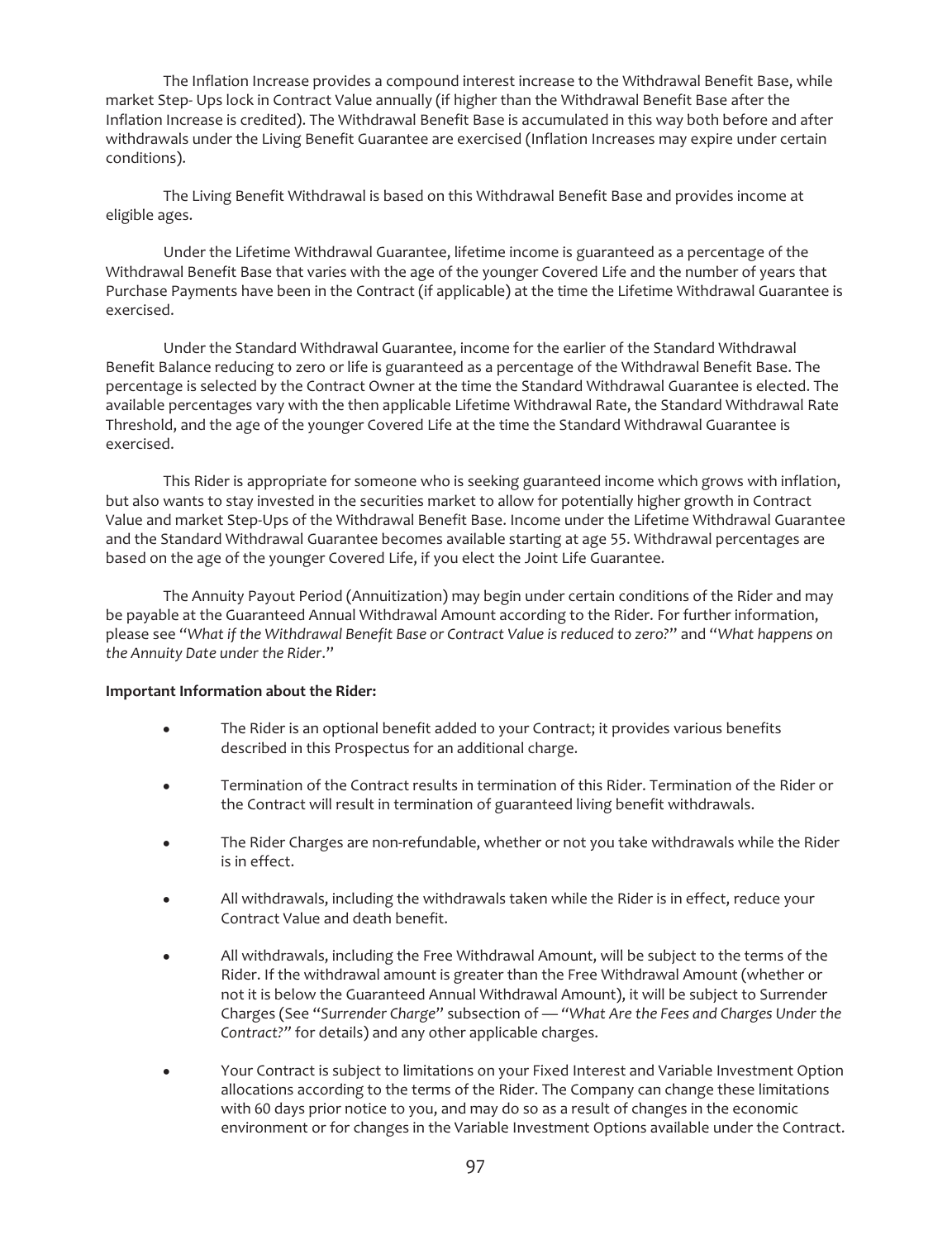- Excess Withdrawals may reduce future benefits by more than the dollar amount of the Excess Withdrawal, and may result in one or more of the following:
	- i) a permanent reduction in your future Guaranteed Annual Withdrawal Amount;
	- ii) termination of the Rider;
	- iii) termination of the Contract.

To determine if your withdrawal would be considered an Excess Withdrawal and/or to find out what your Guaranteed Annual Withdrawal Amount would be after the Excess Withdrawal is taken, please contact Customer Service prior to requesting the withdrawal.

• Withdrawals from Qualified Contracts during the Withdrawal Phase up to the amount of Required Minimum Distributions are not considered Excess Withdrawals and do not incur the adverse consequences of Excess Withdrawals under the Rider.

## *Purchasing the Inflation Protector Withdrawal Benefit Rider with your Contract*

At the time you purchase your Contract, you have the option to purchase an Inflation Protector Withdrawal Benefit Rider for an additional charge. This Rider may not be added after you purchase the Contract. The Rider Effective Date is the Contract Date. This Rider is available for purchase with any available Base Contract Option, and may also be purchased in combination with the Enhanced Death Benefit Rider (see "*Enhanced Death Benefit*" and "*Combining the Inflation Protector Withdrawal Benefit and Enhanced Death Benefit Riders"* for more information). If you purchase the Rider in combination with the Enhanced Death Benefit Rider, you will not be able to terminate them independently in the future.

The Rider only covers natural person(s) named in the Contract, and the Covered Life(ves) (up to two) must be named at Contract issue or the Rider Effective Date.

#### **Issue Age Requirements**

The Single Life Guarantee is available only if the Covered Life is between the ages of 35 and 80 on the Rider Effective Date. The Joint Life Guarantee is available only if, on the Rider Effective Date, the older Covered Life is between the ages of 35-85, and the younger Covered Life is between the ages of 35-80.

A Covered Life must always meet issue age requirements at time of designation.

Issue age for the Rider is determined by the Age Nearest Birthday of the Covered Life(ves).

#### **Owner / Annuitant Requirements**

For a **Single Life Guarantee** to be issued, the Covered Life under the Rider must be the sole Annuitant. The Covered Life must also be a Contract Owner unless the Contract Owner is an entity. Single Life Guarantee is not available if Joint Annuitants are named in the Contract.

For a **Joint Life Guarantee** to be issued, the first Covered Life must be the Annuitant and the second Covered Life must be the Contingent Annuitant or the Joint Annuitant. At least one Covered Life must be a Contract Owner, and any non-Owner Covered Life must be the sole primary Beneficiary. If Covered Lives are both Owners, they must be each other's sole primary Beneficiary. A Joint Life Guarantee may be continued upon Contract Owner's death only if permitted by federal law. A Joint Life Guarantee is not available if the Contract Owner is an entity.

Covered Life(ves) cannot be changed after the Rider Effective Date, except under conditions outlined in *"Replacing a Covered Life Under a Joint Life Guarantee"* below.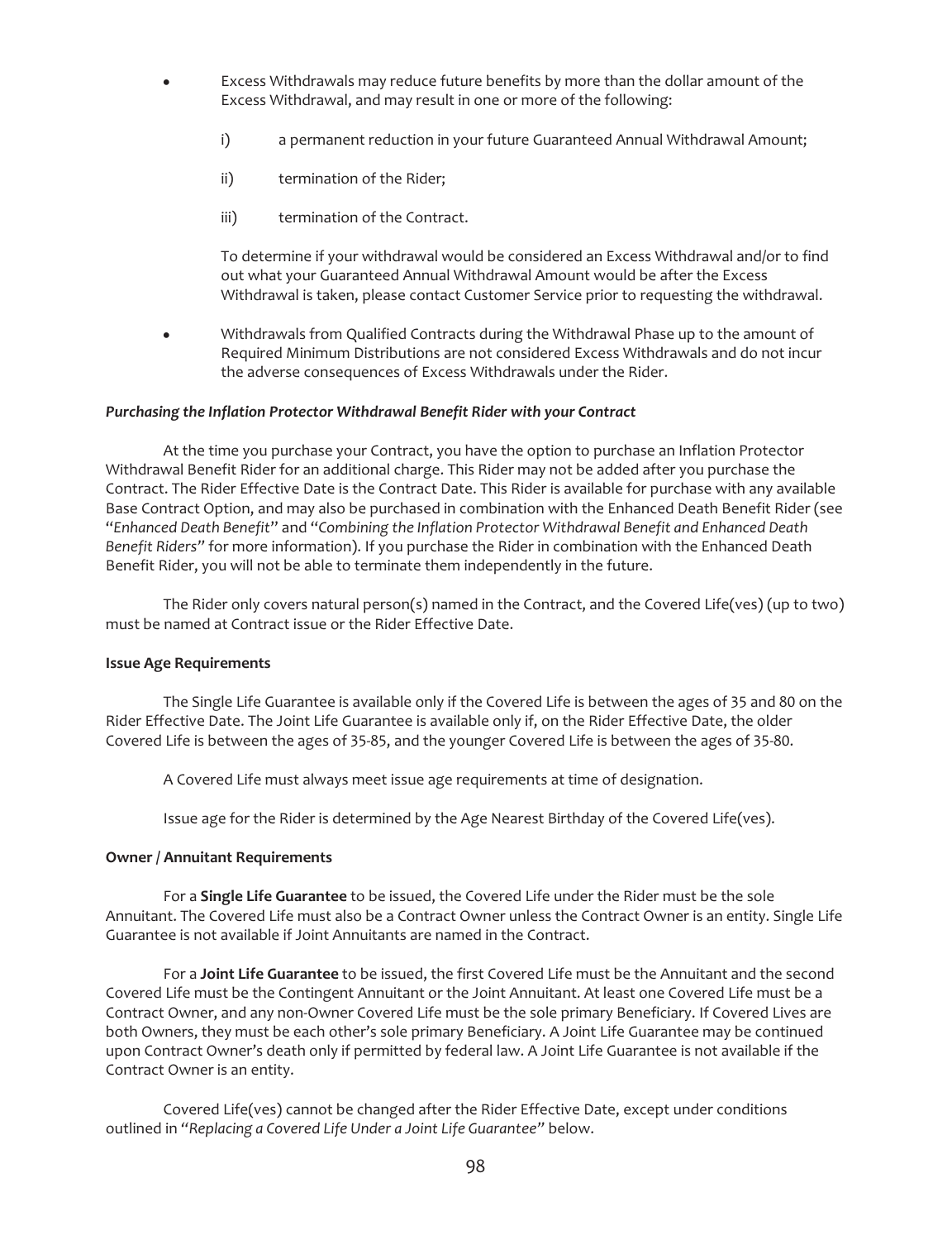Example Owner / Annuitant arrangements permitted under the Rider:

# **Single Life Guarantee:**

| Contract Owner(s)            | Annuitant       | <b>Covered Life</b> |
|------------------------------|-----------------|---------------------|
| John Smith                   | John Smith      | John Smith          |
| John Smith + Elisabeth Smith | John Smith      | John Smith          |
| John Smith + Elisabeth Smith | Elisabeth Smith | Elisabeth Smith     |
| Entity                       | John Smith      | John Smith          |

# **Joint Life Guarantee:**

| Contract Owner(s)               | Annuitant       | <b>Joint Annuitant</b><br>(Non-Qualified<br>Contract<br>1035 Exchanges<br>Only) | Contingent<br>Annuitant | <b>Covered Lives</b>            |
|---------------------------------|-----------------|---------------------------------------------------------------------------------|-------------------------|---------------------------------|
| John Smith                      | John Smith      |                                                                                 | Elisabeth Smith         | John Smith +<br>Elisabeth Smith |
| John Smith                      | John Smith      | Elisabeth Smith                                                                 |                         | John Smith +<br>Elisabeth Smith |
| John Smith                      | Elisabeth Smith |                                                                                 | John Smith              | John Smith +<br>Elisabeth Smith |
| John Smith                      | Elisabeth Smith | John Smith                                                                      |                         | John Smith +<br>Elisabeth Smith |
| John Smith +<br>Elisabeth Smith | John Smith      |                                                                                 | Elisabeth Smith         | John Smith +<br>Elisabeth Smith |
| John Smith +<br>Elisabeth Smith | John Smith      | Elisabeth Smith                                                                 |                         | John Smith +<br>Elisabeth Smith |
| John Smith +<br>Elisabeth Smith | Elisabeth Smith |                                                                                 | John Smith              | John Smith +<br>Elisabeth Smith |
| John Smith +<br>Elisabeth Smith | Elisabeth Smith | John Smith                                                                      |                         | John Smith +<br>Elisabeth Smith |

# *Single and Joint Life Guarantees*

The Rider can be purchased as a Single or Joint Life Guarantee. Under a Single Life Guarantee, all Rider features and benefits are measured using the age and lifetime of the sole Covered Life, who is also the sole Annuitant. Under a Joint Life Guarantee, all Rider features are measured using the age of the younger Covered Life, and all lifetime benefits are payable over the lifetime of the last survivor of the Covered Lives. You must specify both Covered Lives in the Application for a Joint Life Guarantee.

# **Converting a Single Life Guarantee to a Joint Life Guarantee**

You cannot convert a Single Life Guarantee to a Joint Life Guarantee. You will not be able to add a Covered Life after the Rider Effective Date.

# **Converting a Joint Life Guarantee to a Single Life Guarantee**

If you have not started withdrawals under one of the Living Benefit Guarantee withdrawal options of the Rider, and provided that all Owner / Annuitant designation requirements outlined in the Contract are satisfied, you may convert a Joint Life Guarantee to a Single Life Guarantee under the following conditions:

Death of a Covered Life; or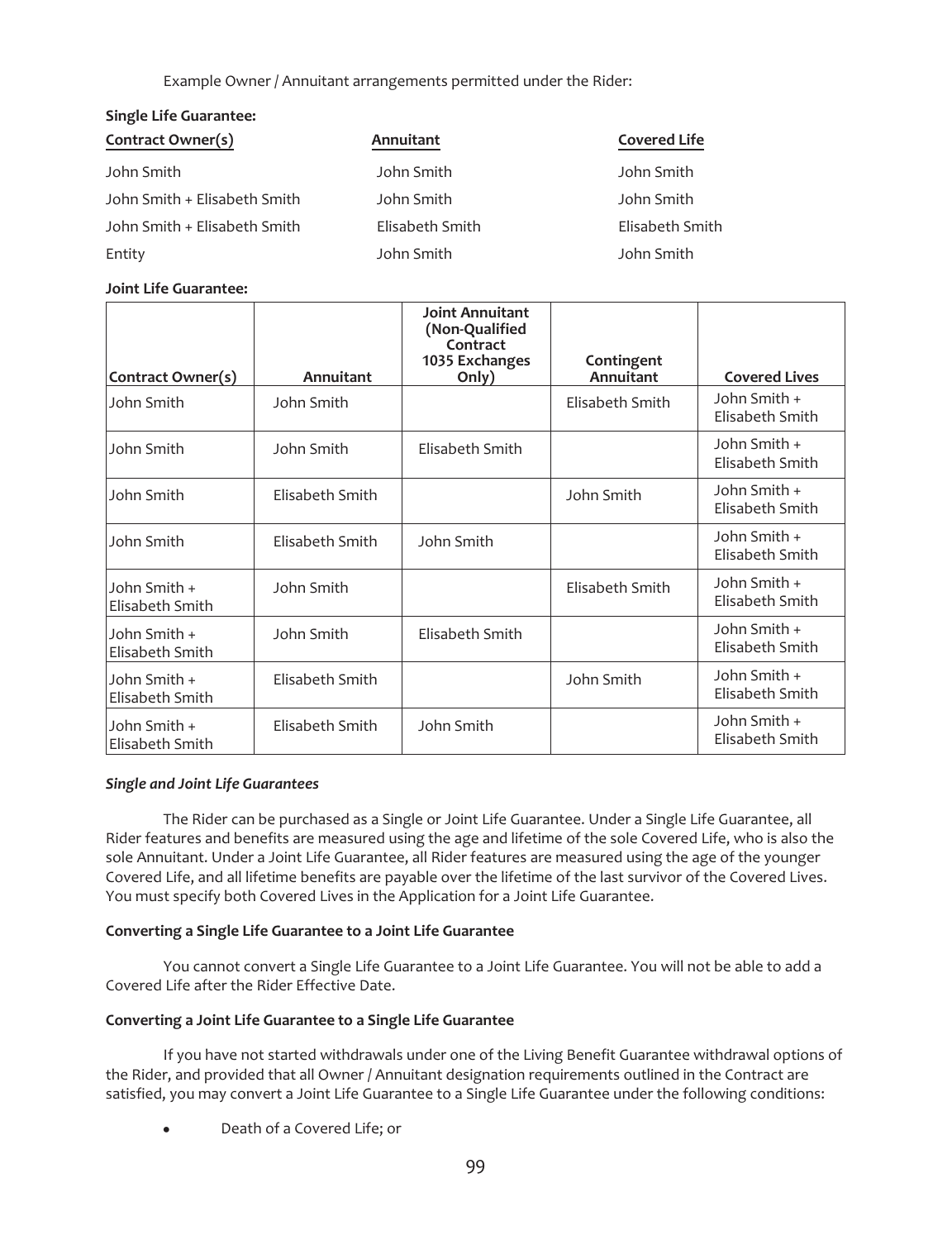Removal of a Covered Life by the Contract Owner(s).

Once the Rider is converted to a Single Life Guarantee, all Single Life Guarantee Rider features and benefits provided under the Rider will apply, and no additional Covered Life may be added in the future.

If you have started withdrawals under one of the Living Benefit Guarantee withdrawal options of the Rider, the Joint Life Guarantee cannot be converted to a Single Life Guarantee. The Covered Life can be removed from the Contract by the Contract Owner(s) (provided that all Owner / Annuitant requirements are satisfied), but the features and benefits provided under a Joint Life Guarantee will still apply.

## **Replacing a Covered Life Under a Joint Life Guarantee**

If you have not started withdrawals under one of the Living Benefit Guarantee withdrawal options of the Rider, and provided that all Owner / Annuitant designation requirements outlined in the Contract are satisfied, a Covered Life may be replaced by the Contract Owner(s). All features and benefits of the Rider will be based on the age of the younger Covered Life (after replacement), and any Covered Life must also meet issue age requirements at time of designation.

If you have started withdrawals under one of the Living Benefit Guarantee withdrawal options of the Rider, the Covered Life cannot be replaced. The Covered Life can be removed from the Contract by the Contract Owner(s) (provided that all Owner / Annuitant designation requirements are satisfied), but no additional Covered Life may be added in the future, and the features and benefits provided under a Joint Life Guarantee would still apply.

## **Impact of Divorce**

Upon divorce, unless the divorce decree provides otherwise, you have the following options:

- (1) change the Rider from a Joint Life Guarantee to a Single Life Guarantee (subject to conditions outlined under *"Converting a Joint Life Guarantee to a Single Life Guarantee"* above);
- (2) keep the Joint Life Guarantee, but replace a Covered Life (subject to conditions outlined under *"Replacing a Covered Life under a Joint Life Guarantee"* above); or
- (3) terminate the Rider, thereby eliminating the Living Benefit Guarantee.

The Company will attempt to accommodate any other arrangements provided in a divorce decree. Any change or transfer of ownership as a result of divorce is subject to the change in ownership provisions of the Contract.

## *Withdrawal Benefit Base*

The Withdrawal Benefit Base is the amount used to determine the value of the Guaranteed Annual Withdrawal Amount for the Living Benefit Guarantee withdrawal options.

In the Deferral Phase, the Withdrawal Benefit Base can grow due to Inflation Increases, Step-Ups, or Subsequent Purchase Payments and decrease for Early Access Withdrawals. The period during which withdrawals are taken under one of the Living Benefit Guarantee withdrawal options is called the Withdrawal Phase. In the Withdrawal Phase, the Withdrawal Benefit Base may increase with Inflation Increases, or annual Step-Ups and decrease for Excess Withdrawals.

Subsequent Purchase Payments will not be permitted during the Withdrawal Phase.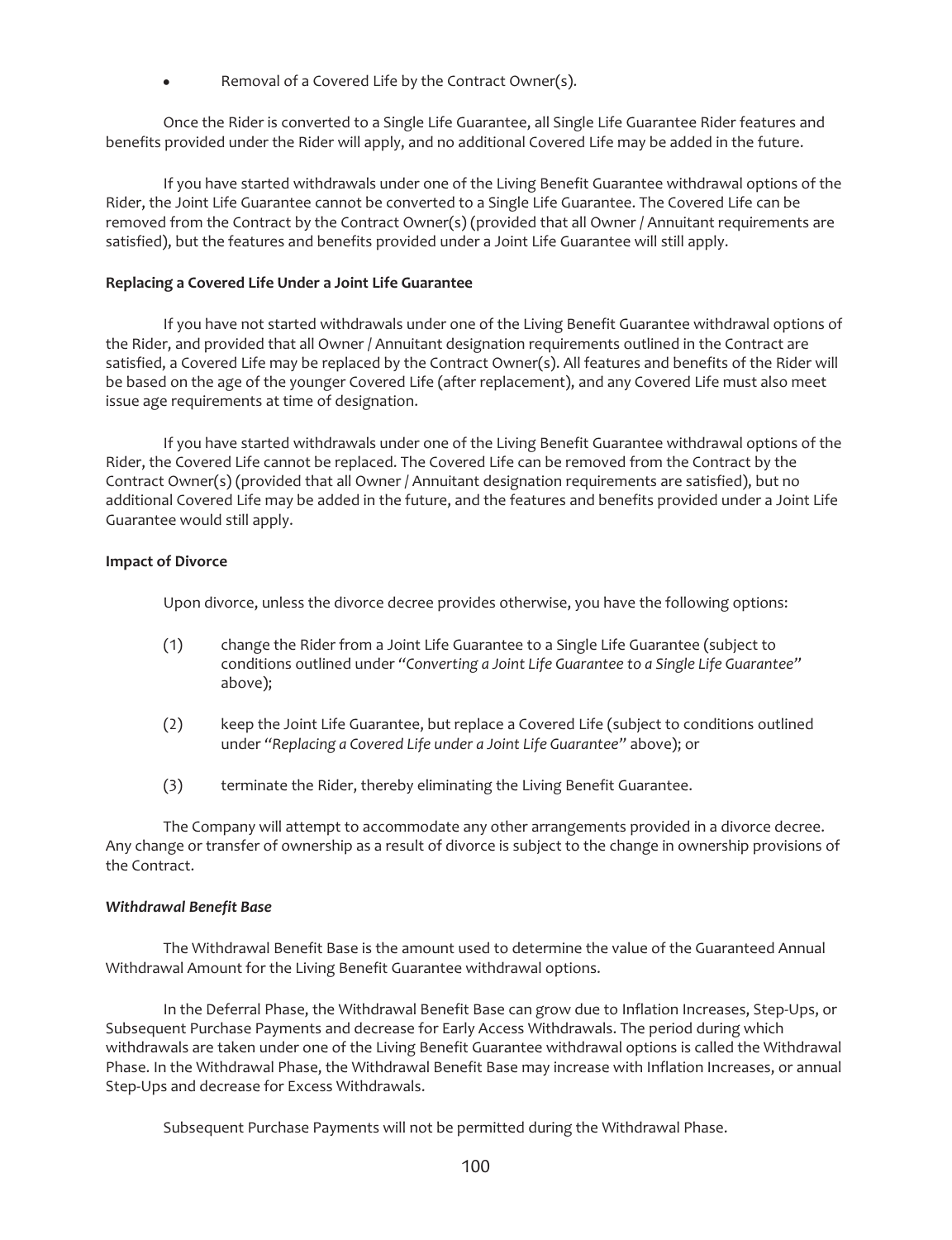## **How is the Withdrawal Benefit Base determined?**

On the Rider Effective Date, the Withdrawal Benefit Base is equal to the Purchase Payments received by the Company.

**After the Rider Effective Date,** the value of the Withdrawal Benefit Base is determined based on the Contract Phase.

**In the Deferral Phase,** the Withdrawal Benefit Base increases by the dollar amount of each subsequent Purchase Payment. Each year on the Contract Anniversary until the end of the Deferral Phase Inflation Increase Period (described below), an Inflation Increase will be credited to the Withdrawal Benefit Base. After the Inflation Increase (if applicable) is credited, the Withdrawal Benefit Base will be evaluated for an Automatic Annual Step-Up opportunity until the younger Covered Life reaches the Maturity Age or until the Annuity Date (if earlier). The Withdrawal Benefit Base will decrease for Early Access Withdrawals (see the "*Deferral Phase — Early Access Withdrawal Option"* paragraph under "*Withdrawal Options under the Rider — Deferral Phase"* for more details).

**At the time the Living Benefit Guarantee is first exercised,** if the Contract Value is greater than the Withdrawal Benefit Base, then the Withdrawal Benefit Base will be set equal to the Contract Value.

Please, see the "*Inflation Protector Withdrawal Benefit Rider: Withdrawal Benefit Base at the start of Living Benefit Guarantee withdrawals"* example in "*Appendix C: Numerical Examples*" for details on how the Withdrawal Benefit Base is determined at the time you begin your Living Benefit Guarantee withdrawals.

The Guaranteed Annual Withdrawal Amount will be calculated based on the Withdrawal Benefit Base at that time.

**In the Withdrawal Phase,** each year on the Contract Anniversary until the end of the Withdrawal Phase Inflation Increase Period (described below) an Inflation Increase will be credited to the Withdrawal Benefit Base. After the Inflation Increase (if applicable) is credited, the Withdrawal Benefit Base will continue to be evaluated for an Automatic Annual Step-Up opportunity until the younger Covered Life reaches the Maturity Age or until the Annuity Date (if earlier). The Withdrawal Benefit Base will decrease for Excess Withdrawals (see the "*Effect of Withdrawals on Withdrawal Benefit Base"* and "*Withdrawal Options under the Rider — Standard Withdrawal Guarantee under the Living Benefit Guarantee"* for more details).

There are additional conditions that apply to Withdrawal Benefit Base increases if your Base Contract option includes Purchase Payment Enhancements. Please see "*Smart Foundation Plus Base Contract Option and the Inflation Protector Withdrawal Benefit Rider*."

The Maximum Withdrawal Benefit Base is \$10,000,000.

## **Inflation Increase of Withdrawal Benefit Base**

On each Contract Anniversary, before the end of the Deferral Phase Inflation Increase Period in the Deferral Phase or the Withdrawal Phase Inflation Increase Period in the Withdrawal Phase, and if the Withdrawal Benefit Base is greater than zero, the Company will credit an Inflation Increase to the Withdrawal Benefit Base. The Inflation Increase is calculated on the Contract Anniversary and equals the Inflation Factor multiplied by the average monthly Withdrawal Benefit Base over the prior Contract Year.

**Inflation Factor.** The Inflation Factor is calculated based on the Consumer Price Index for All Urban Consumers (CPI-U), which is published monthly by the Bureau of Labor Statistics of the U.S. Department of Labor on a one-month lag. If this Index is discontinued or a new index series is established on a different basis, the Company may establish a new basis for determining the Inflation Factor. The Contract Owner will be given at least 90-days' notice prior to any such change.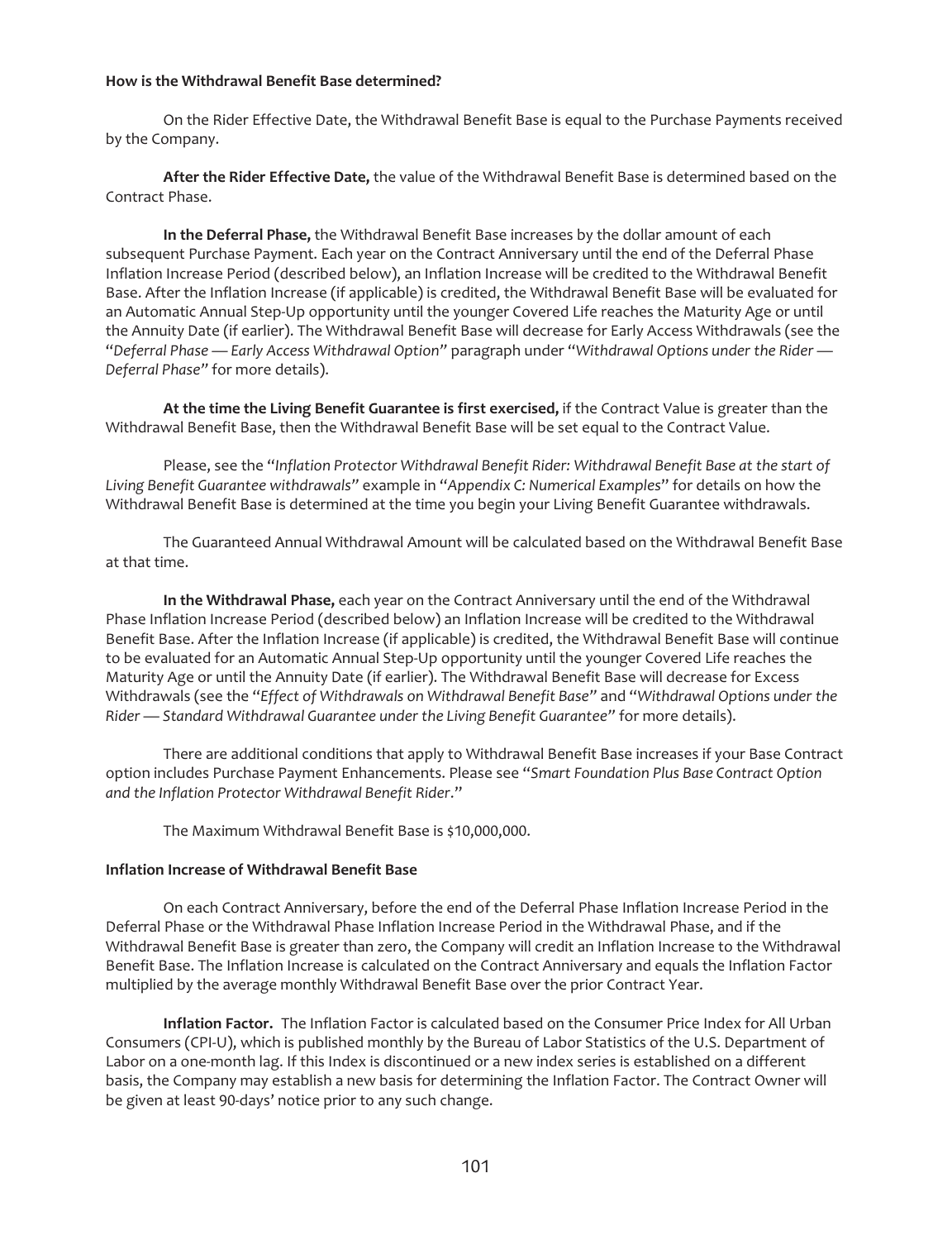**CPI-U.** The Consumer Price Index is a measure of the average change over time in the prices paid by urban consumers for a market basket of consumer goods and services. It represents a substantial percentage of the total U.S. population, counting almost all residents of urban and metropolitan areas. The CPI-U, or "headline inflation," is the most comprehensive and widely used inflation measurement. Unlike the widely utilized core inflation, CPI-U includes goods with high price volatility such as food and energy.

The Inflation Factor applicable to the Contract on its Contract Anniversary will be determined at the beginning of the calendar month that contains the Contract Anniversary. The Inflation Factor equals the lesser of the Maximum Inflation Factor of 6% or the ratio of (1) to (2), where:

- (1) is the greater of zero and the difference between (a) and (b), where:
	- (a) is the CPI-U released in the previous month (most recent release), and
	- (b) is the CPI-U released twelve months prior to the most recent release, and
- (2) is the CPI-U released twelve months prior to the most recent release.

Maximum Inflation Factor for Inflation Protector Withdrawal Benefit varies in certain states — please see "*Appendix D: State Variations*" for details.

**Average Monthly Withdrawal Benefit Base.** The average monthly Withdrawal Benefit Base is used to calculate the annual Inflation Increase. The average monthly Withdrawal Benefit Base is the average monthly value (on each Monthly Anniversary) of the Withdrawal Benefit Base over the previous twelve months of the Contract Year.

**Deferral Phase Inflation Increase Period.** In the Deferral Phase, the period of time during which Inflation Increases will be applied to the Withdrawal Benefit Base is defined as the Deferral Phase Inflation Increase Period.

The Deferral Phase Inflation Increase Period begins on the Rider Effective Date and lasts until the end of the Deferral Phase (see "*Deferral Phase*" paragraph below under "*Contract Phases under the Rider – Overview*").

Please see "*Inflation Protector Withdrawal Benefit Rider: Inflation Increase of Withdrawal Benefit Base in Deferral Phase*" in "*Appendix C: Numerical Examples*."

**Withdrawal Phase Inflation Increase Period – Lifetime Withdrawal Guarantee.** In the Withdrawal Phase under the Lifetime Withdrawal Guarantee (described in "Withdrawal Options under the Rider — Lifetime Withdrawal Guarantee under the Living Benefit Guarantee" below), Inflation Increases will be applied to the Withdrawal Benefit Base as long as the Contract Value is greater than zero within the Withdrawal Phase.

If at some point in the Withdrawal Phase under the Lifetime Withdrawal Guarantee the Contract Value reduces to zero, the Withdrawal Phase Inflation Increase Period will cease when 20 contract years have passed since the later of (1) and (2), where:

- (1) is the Contract Year in which Lifetime Withdrawals began, and
- (2) is the date of the most recent Automatic Annual Step-Up of Withdrawal Benefit Base.

If the Contract is still in the Withdrawal Phase when the younger Covered Life reaches the Maturity Age or on the Annuity Date (if earlier), the Withdrawal Phase Inflation Increase Period will cease upon Annuitization.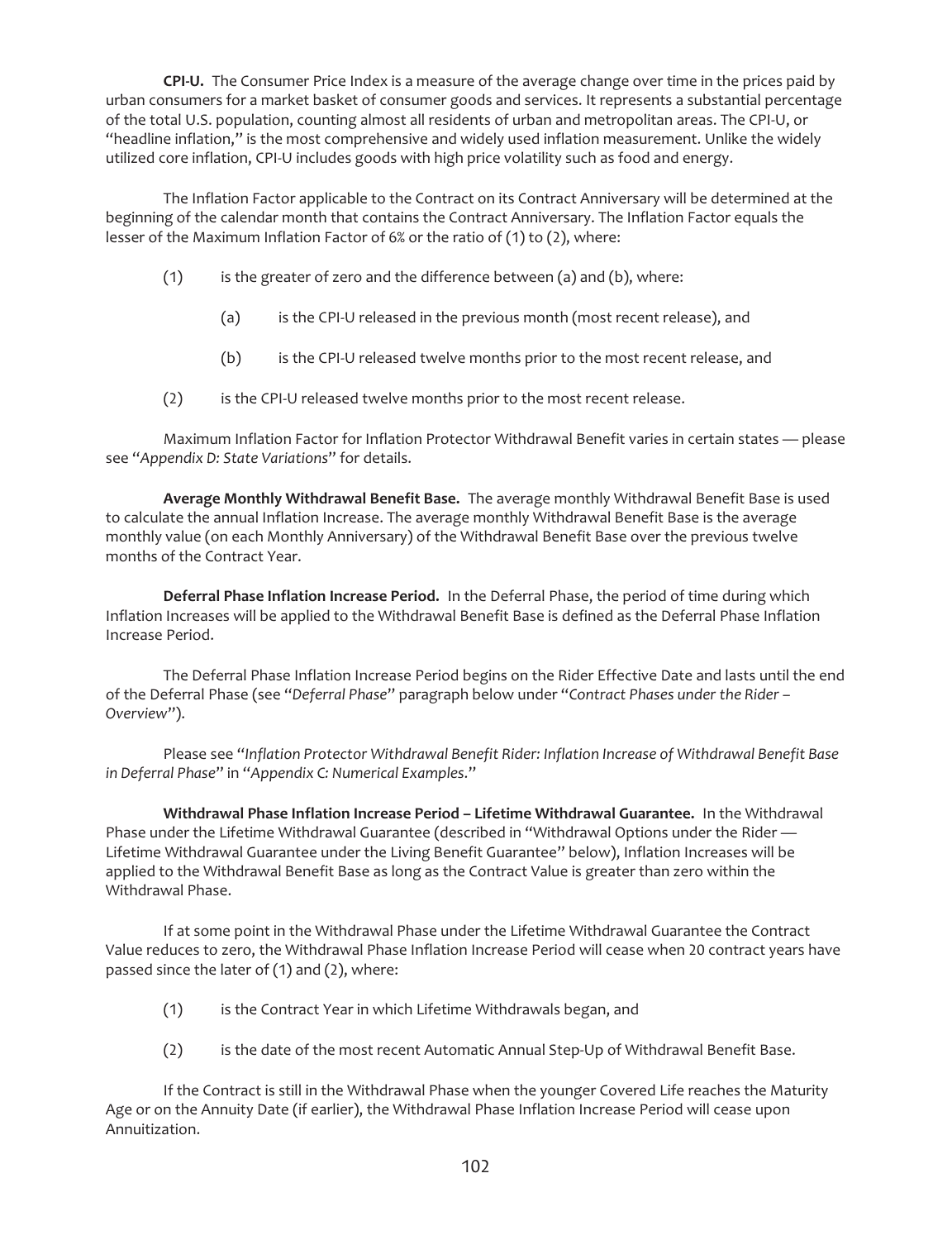**Withdrawal Phase Inflation Increase Period – Standard Withdrawal Guarantee.** In the Withdrawal Phase under the Standard Withdrawal Guarantee (described in *"Withdrawal Options under the Rider — Standard Withdrawal Guarantee under the Living Benefit Guarantee"*), Inflation Increases will be applied to the Withdrawal Benefit Base until the earlier of (1) and (2), where:

- (1) is when the younger Covered Life reaches the Maturity Age or the Annuity Date (if earlier), and
- (2) is the last Contract Anniversary prior to the Standard Withdrawal Benefit Balance reducing to zero.

## **Automatic Annual Step-Up of Withdrawal Benefit Base**

An Automatic Annual Step-Up of Withdrawal Benefit Base is an increase of the Withdrawal Benefit Base to an amount equal to 100% of the Contract Value. On each Contract Anniversary until the younger Covered Life reaches the Maturity Age or until the Annuity Date (if earlier), your Withdrawal Benefit Base will be evaluated for an Automatic Annual Step-Up opportunity. If the Contract Value at the time of evaluation is greater than the Withdrawal Benefit Base (after an Inflation Increase is credited, if applicable), the Withdrawal Benefit Base will automatically step-up to the Contract Value. In addition, if the Contract has entered the Withdrawal Phase, the Guaranteed Annual Withdrawal Amount will increase by the same percentage as the Withdrawal Benefit Base, unless you have chosen the Lifetime Withdrawal Guarantee and the Lifetime Withdrawal Rate is also increased (see the "*Lifetime Withdrawal Rate after Step-Up*" paragraph under "*Withdrawal Options under the Rider — Lifetime Withdrawal Guarantee under the Living Benefit Guarantee"* below).

**Example.** Please see "*Inflation Protector Withdrawal Benefit Rider: Automatic Annual Step-Up of Withdrawal Benefit Base in Deferral Phase*" in "*Appendix C: Numerical Examples*."

## **Effect of Additional Purchase Payments**

During the Deferral Phase, the Withdrawal Benefit Base increases by the dollar amount of each Subsequent Purchase Payment. Purchase Payments made on the Contract Anniversary are credited to the Withdrawal Benefit Base after the Inflation Increase is credited and evaluation for an Automatic Annual Step-Up of Withdrawal Benefit Base takes place.

Additional Purchase Payments will not be permitted during the Withdrawal Phase.

## **Additional Notes for the Withdrawal Benefit Base**

The Rider Charge is expressed as an annual percentage of the Withdrawal Benefit Base. If the Withdrawal Benefit Base increases, the dollar amount of the Rider Charge will also increase.

The Withdrawal Benefit Base is a reference amount only, cannot be withdrawn in a lump sum, and is not payable as a death benefit.

## *Smart Foundation Plus Base Contract Option and the Inflation Protector Withdrawal Benefit Rider*

This section applies only if you purchase the Smart Foundation Plus Base Contract Option.

## **Effect of Purchase Payment Enhancements on the Withdrawal Benefit Base**

Purchase Payment Enhancements are not included in the initial Withdrawal Benefit Base on the Contract Date, and do not increase the Withdrawal Benefit Base when Subsequent Purchase Payments are made.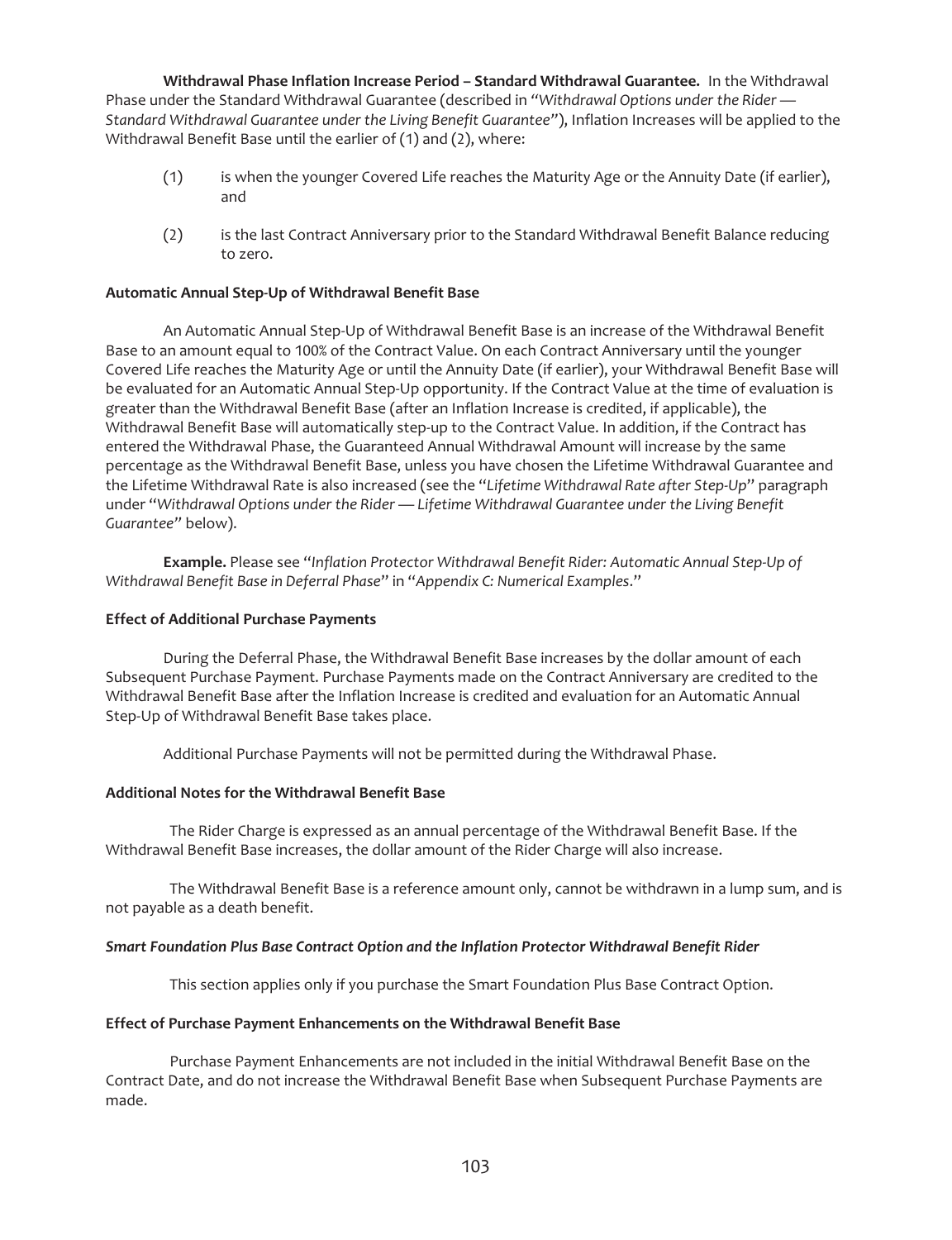**Automatic Annual Step-Up of Withdrawal Benefit Base – Deferral Phase.** If you have a Smart Foundation Plus Base Contract Option, your Contract Value will be immediately credited with the Purchase Payment Enhancement for every Purchase Payment that you make. If an Automatic Annual Step-Up of Withdrawal Benefit Base under this Rider takes place, any Purchase Payment Enhancements which are part of the then current Contract Value also become part of the Withdrawal Benefit Base.

## **Withdrawal Benefit Base Enhancement True-Up**

This feature is not available in New York.

Each Purchase Payment Enhancement is subject to the Withdrawal Benefit Enhancement True-Up Waiting Period of three years, beginning on the date of the Purchase Payment, for inclusion in the True-Up evaluation. After the Withdrawal Benefit Base True-Up Waiting Period has elapsed for the initial Purchase Payment, the Withdrawal Benefit Enhancement True-Up will take place every anniversary, until a withdrawal is taken (including Early Access Withdrawals).

Evaluation for a Withdrawal Benefit Base Enhancement True-Up will be carried out in the following order:

Step 1: Inflation Increase is credited to the Withdrawal Benefit Base,

Step 2: Withdrawal Benefit Base is evaluated for an Automatic Annual Step-Up of Withdrawal Benefit Base,

Step 3: Withdrawal Benefit Base is evaluated for Withdrawal Benefit Base Enhancement True-Up.

At the time of Withdrawal Benefit Base Enhancement True-Up evaluation, your Withdrawal Benefit Base (determined in Step 2) will be compared to the Withdrawal Benefit Enhancement True-Up Base. The Withdrawal Benefit Enhancement True-Up Base is the sum of (1) and (2), where:

- (1) is the sum of Purchase Payments, up to, but not including the date on which the evaluation takes place, and
- (2) is the sum of Purchase Payment Enhancements which are at least 36 months old as of the date of the evaluation, multiplied by the Withdrawal Benefit Enhancement True-Up percentage of 100%.

If the Withdrawal Benefit Base (determined in Step 2) is less than the Withdrawal Benefit Enhancement True-Up Base, your Withdrawal Benefit Base will be set equal to the Withdrawal Benefit Enhancement True-Up Base.

If you take any withdrawals, including Early Access Withdrawals, your Withdrawal Benefit Base will no longer be evaluated for Withdrawal Benefit Base Enhancement True-Up.

Purchase Payments made on the Contract Anniversary will be added to the Withdrawal Benefit Base after the evaluation for Withdrawal Benefit Base Enhancement True-Up has occurred.

Please, refer to the *"Inflation Protector Withdrawal Benefit Rider: Enhancement True-Up"* example in *"Appendix C: Numerical Examples."*

## *Rider Charge*

The Rider Charge is expressed as an annual percentage of the Withdrawal Benefit Base. One fourth of the annual Rider Charge will be multiplied by the average monthly Withdrawal Benefit Base for the quarter and this amount will be deducted on the last day of the Contract Year Quarter. The Withdrawal Benefit Base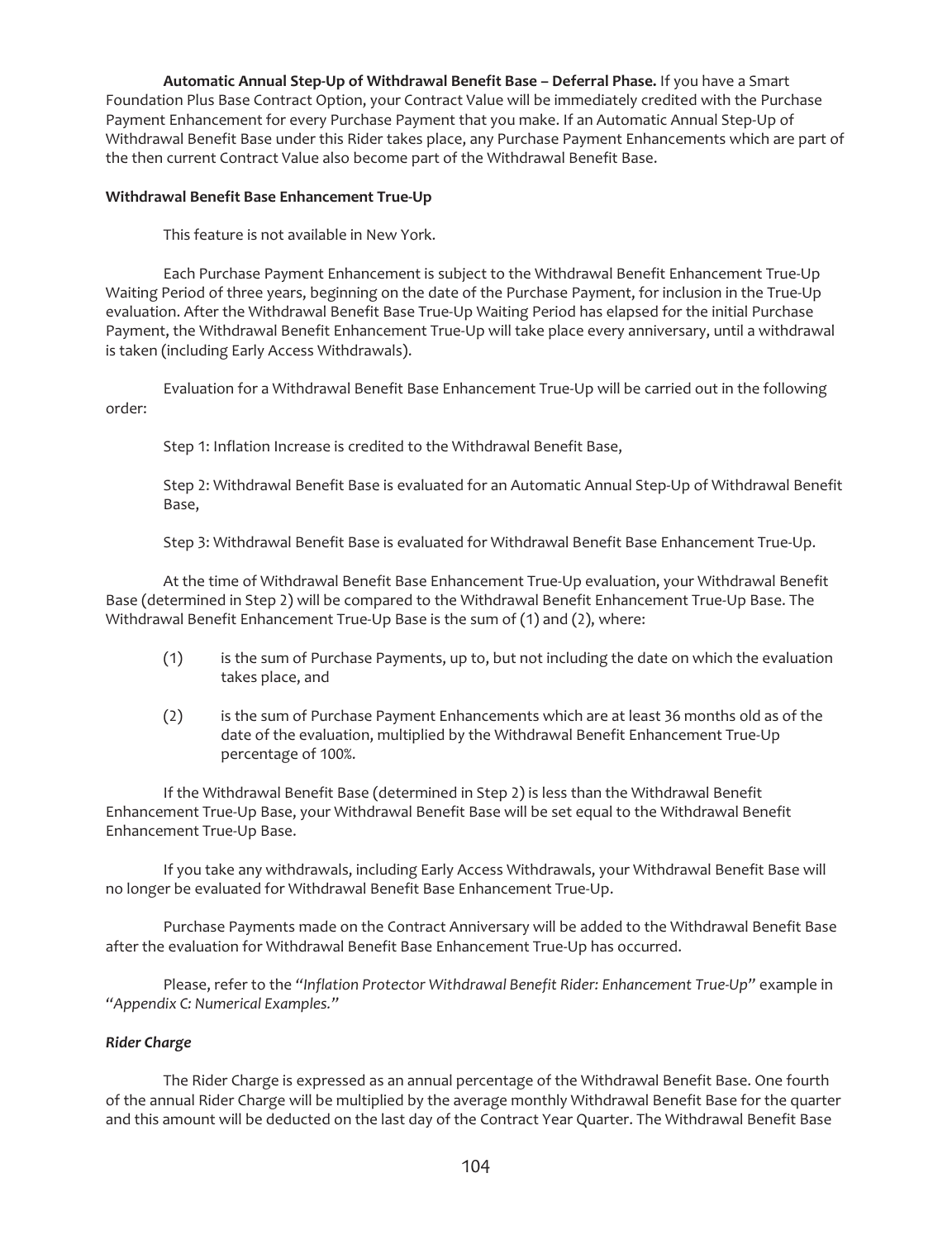used in the calculation is the average monthly Withdrawal Benefit Base over the quarter, which does not include the Inflation Increase for the current Contract Year. Rider Charges will be deducted until the Annuity Date. The Rider Charge will be deducted from the Variable Investment Options pro-rata based on the Fund allocation at the time of deduction.

## Please see "*Inflation Protector Withdrawal Rider: Rider Charge*" in "*Appendix C: Numerical Examples*."

If you make a full surrender of your Contract before the charges for any Riders are deducted, your Contract Value will be reduced by the accrued Rider Charges, plus any applicable Surrender Charge, on the date the Contract is surrendered. **In addition, upon payment of the Death Benefit associated with the Contract, the Death Benefit payable will be reduced by the accrued Rider Charges.** No Rider Charge will be imposed upon Annuitization, or deducted after the Annuity Date.

The current Rider Charge for a Single Life Guarantee is 1.40% (1.25% for Inflation Protector Withdrawal Benefit I, II, and III Rider contracts), and 1.65% for a Joint Life Guarantee (1.50% for Inflation Protector Withdrawal Benefit I, II, and III Rider contracts). The Maximum Rider Charge is 2.50% and the Maximum Rider Charge Increase is 0.50%. Current and Maximum Rider Charges, as well as the Maximum Charge Increases are summarized in the *"Optional Benefit Expenses"* subsection under *"What Are the Fees and Charges under the Contract?".*

Rider Charge for Inflation Protector Withdrawal Benefit varies in certain states — please see "*Appendix D: State Variations*" for details.

On the date of an Automatic Annual Step-Up of Withdrawal Benefit Base to the Contract Value, the Rider Charge may be increased, but by no more than the Maximum Rider Charge Increase, and will not be greater than the Rider Charge applicable to the class of Contract Owners then electing this Rider. The Rider Charge will not exceed the Maximum Rider Charge. The Contract Owner will be notified 60 days before an applicable Rider Charge increase and can opt out of any future Rider Charge increases by sending a written request to the Company at least 30 days prior to a Contract Anniversary. If the Contract Owner opts out of the Rider Charge increase, no future increases in the current charge for the Rider will be made and all future Automatic Annual Step-Ups of Withdrawal Benefit Base will be suspended.

The Contract Owner may request a reinstatement of the Automatic Annual Step-Ups of the Withdrawal Benefit Base by sending a written request to the Company, which must be received at least 30 days prior to a Contract Anniversary, on which the reinstatement is requested to be effective. Future charges will be the same as the charges applied to the class of Contract Owners electing the benefit at that time. The Rider Charge upon reinstatement may be increased by more than the Maximum Rider Charge increase, but will never exceed the Maximum Rider Charge.

## *Contract Phases under the Rider — Overview*

The Rider has two phases, the Deferral Phase and the Withdrawal Phase. These phases are independent of the Accumulation Period and Annuity Payout Period of your Contract.

# **I. Deferral Phase**

Your Contract will stay in the Deferral Phase until you exercise withdrawals under the Living Benefit Guarantee and enter the Withdrawal Phase. In the Deferral Phase (prior to the Annuity Date), you can take withdrawals that do not initiate the Withdrawal Phase of the Rider. Such withdrawals are called Early Access Withdrawals: please see "*Deferral Phase — Early Access Withdrawal Option*" in "*Withdrawal Options under the Rider — Deferral Phase*" for details.

The Deferral Phase begins on the Contract Date and continues until the earliest of the following:

(a) One of the Living Benefit Guarantee withdrawal options is exercised (Lifetime Withdrawal Guarantee and Standard Withdrawal Guarantee not available before Actual Age 55 is attained by the younger Covered Life — please see "*Withdrawal Options under the Rider —*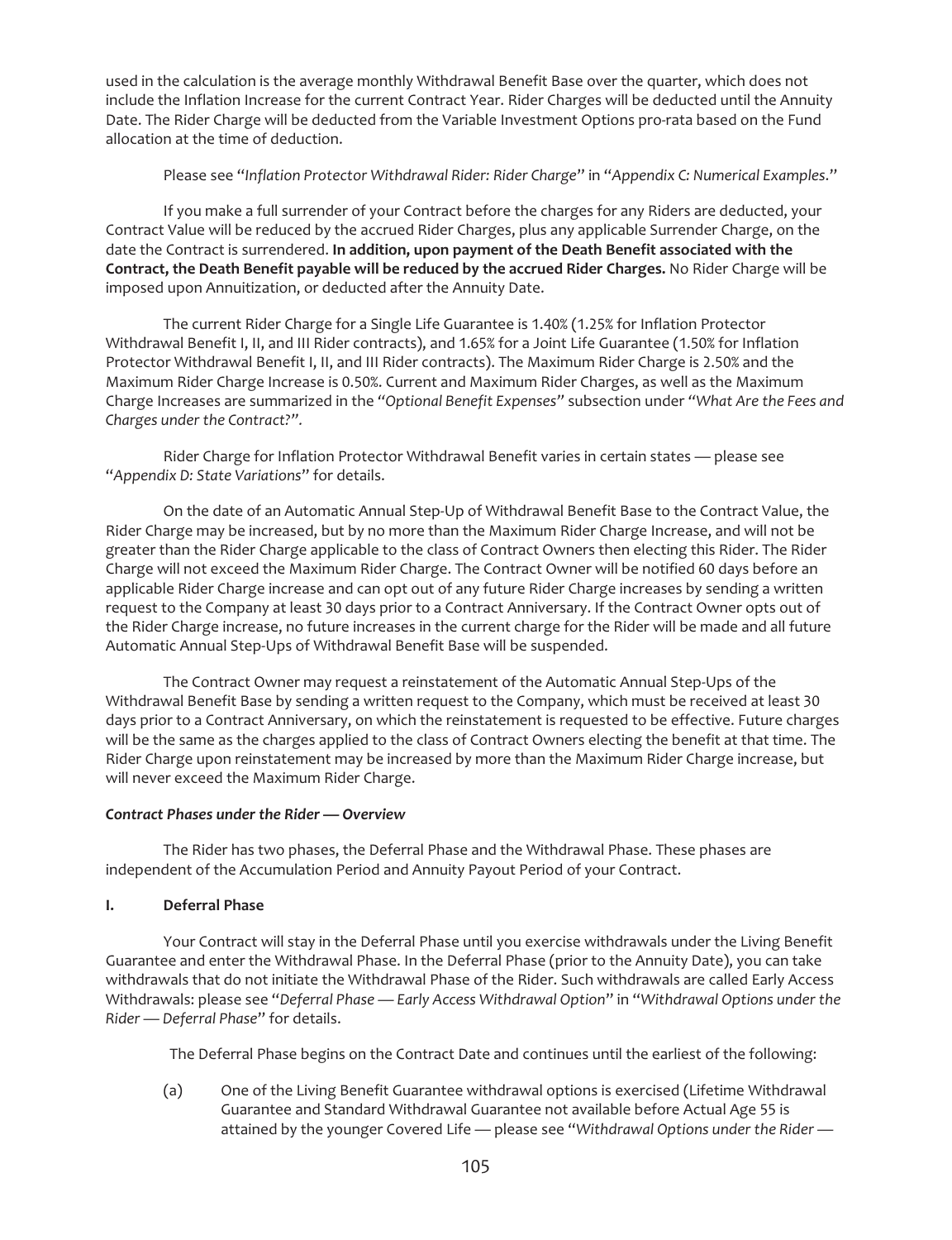*Lifetime Withdrawal Guarantee under the Living Benefit Guarantee*" and "*Withdrawal Options under the Rider — Standard Withdrawal Guarantee under the Living Benefit Guarantee*" for more details),

- (b) Contract Value is reduced to zero and the Living Benefit Guarantee is not available (please see "*What if the Withdrawal Benefit Base or Contract Value is reduced to zero?*" for more details),
- (c) Annuitization upon the earlier of:
	- (1) Contract Value is reduced to zero and the Living Benefit Guarantee is available (please see "*What if the Withdrawal Benefit Base or Contract Value is reduced to zero?*" for more details),
	- (2) The younger Covered Life reaching Maturity Age or the Annuity Date (if earlier) and the Contract enters the Annuity Payout Period (please see "*What happens on the Annuity Date under the Rider?*" for more details),
- (d) Termination of the Contract or Rider, or
- (e) The death of the sole Covered Life for a Single Life Guarantee, or the later death of both Covered Lives for a Joint Life Guarantee.

# **II. Withdrawal Phase**

The period during which you take withdrawals under one of the Living Benefit Guarantee withdrawal options is called the Withdrawal Phase.

The Withdrawal Phase begins when you first exercise one of the Living Benefit Guarantee withdrawal options (*i.e.,* initiate living benefit withdrawals) and continues until the earliest of the following:

- (a) Withdrawal Benefit Base and Contract Value is reduced to zero, or the Contract Value is reduced to zero and no Living Benefit Guarantee is available based on the age of the younger Covered Life (please see "*What if the Withdrawal Benefit Base or Contract Value is reduced to zero?*" below for more details),
- (b) Termination of the Contract or Rider,
- (c) Annuitization upon the earlier of:
	- (1) Contract Value is reduced to zero (please see "*What if the Withdrawal Benefit Base or Contract Value is reduced to zero?*" for more details),
	- (2) The younger Covered Life reaching Maturity Age or the Annuity Date (if earlier) and the Contract enters the Annuity Payout Period (please see "*What happens on the Annuity Date under the Rider?*" for more details),
- (d) The death of a sole Covered Life for a Single Life Guarantee, or the later death of both Covered Lives for a Joint Life Guarantee.

The Withdrawal Phase may occur during the Accumulation Period of the Contract prior to beginning the Annuity Payout Period. Lifetime withdrawals and Standard withdrawals become available at Actual Age 55 of the younger Covered Life. Please see "*Withdrawal Options under the Rider — Lifetime Withdrawal Guarantee under the Living Benefit Guarantee*" and "*Standard Withdrawal Guarantee under the Living Benefit Guarantee*" for details.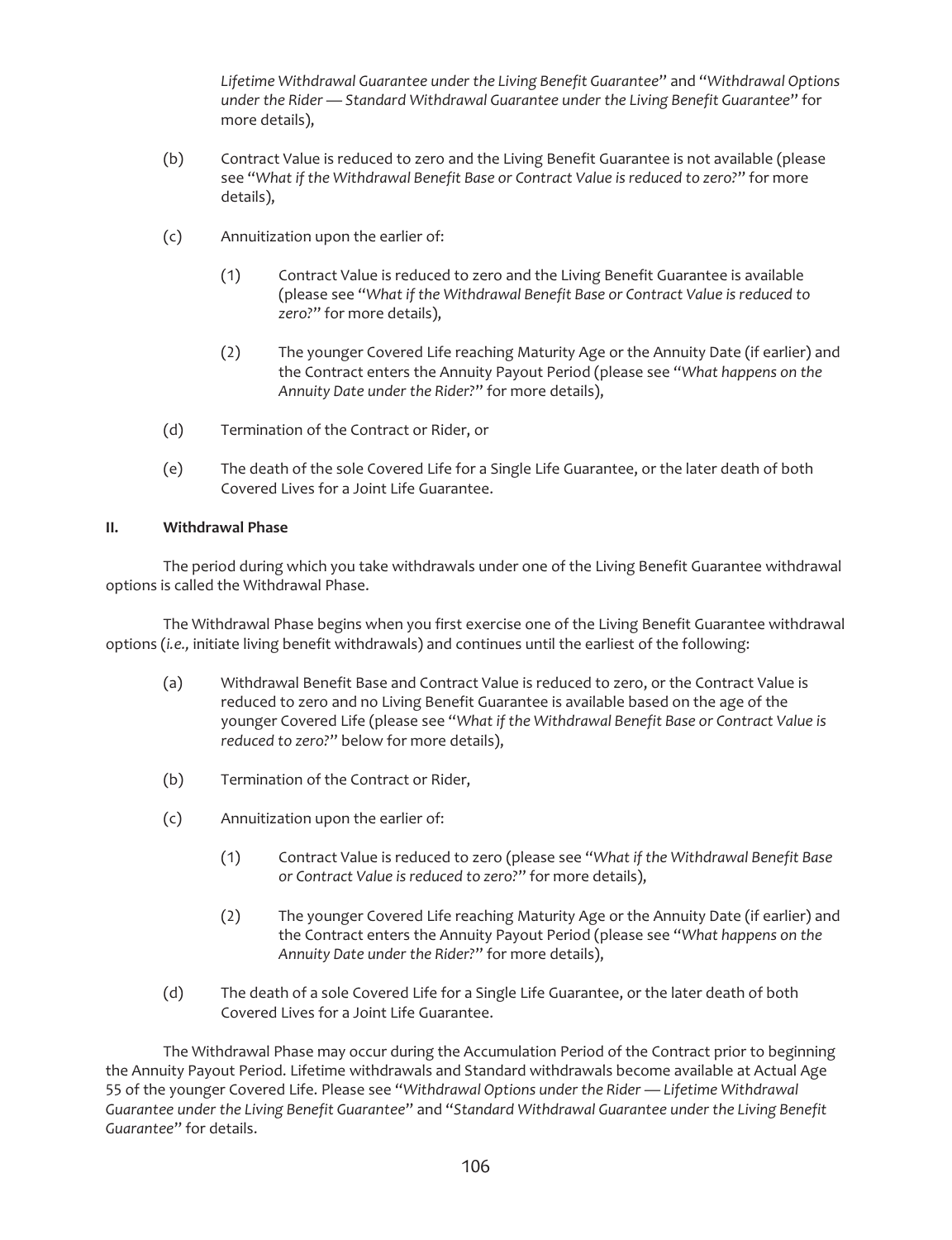#### *Withdrawal Options under the Rider — Overview*

Withdrawals can be taken in both the Deferral and Withdrawal Phases. During both Contract Phases, Surrender Charges will apply if withdrawals exceed the Contract's annual Free Withdrawal Amount. Surrender charges are not a fixed amount. Please see *"What Are the Fees and Charges Under the Contract? – Surrender Charge"* for more details.

### **Deferral Phase**

You are permitted to take a withdrawal during the Deferral Phase that does not initiate the Living Benefit Guarantee and will keep the Contract in the Deferral Phase.

You must request to remain in the Deferral Phase. If no written request is made and you are eligible to receive Living Benefit Guarantee withdrawals (based on the age of the younger Covered Life), your Living Benefit Guarantee will be initiated and the Contract will move into the Withdrawal Phase.

#### **Withdrawal Phase — Living Benefit Guarantee**

Once the younger Covered Life has reached the eligible age of 55, you may exercise your Living Benefit Guarantee and enter the Withdrawal Phase.

Once withdrawals have started under the Living Benefit Guarantee, Partial Annuitization is no longer available.

#### **Living Benefit Guarantee**

There are two Living Benefit Guarantee withdrawal options in the Withdrawal Phase: the Standard Withdrawal Guarantee and the Lifetime Withdrawal Guarantee. You must elect one of the withdrawal options at the time the Living Benefit Guarantee is exercised. You cannot change withdrawal options at any time after the election is requested. The Living Benefit Guarantee withdrawal options are only available if the Actual Age of the younger Covered Life at the time of the first Living Benefit Guarantee withdrawal is 55 or older for both the Standard Withdrawal Guarantee and the Lifetime Withdrawal Guarantee. Unless requested in writing to remain in the Deferral Phase, if withdrawals are requested after the age at which the Living Benefit Guarantee withdrawal options become available, the Contract will be entered into the Withdrawal Phase under the Living Benefit Guarantee.

**Termination of the Rider or the Contract will result in termination of payments under this guarantee** (please refer to *"Termination of Inflation Protector Withdrawal Benefit Rider"* below for more details).

### *Withdrawal Options under the Rider – Deferral Phase*

### **Deferral Phase – Early Access Withdrawal Option**

You are permitted to take a withdrawal during the Deferral Phase that does not initiate the Living Benefit Guarantee and will keep the Contract in the Deferral Phase. Such withdrawals are considered Early Access Withdrawals (referred to as Deferral Phase Withdrawals in the Contract), and allow you to wait for a higher Lifetime Withdrawal Rate. You may elect to take the Early Access Withdrawal as a one-time or systematic withdrawal. At the time the withdrawal is requested, you must indicate to the Company that you are requesting an Early Access Withdrawal and that you do not wish to enter the Withdrawal Phase.

**If you request a withdrawal before the Living Benefit Guarantee becomes available to you** (based on the age of the younger Covered Life), it will be treated as an Early Access Withdrawal, which can be taken as a one-time distribution or periodically under the systematic withdrawal option, and the Contract will remain in the Deferral Phase. If the withdrawals are set up systematically, the Contract will remain in the Deferral Phase until the request is received by the Company with instructions to enter the Withdrawal Phase and to exercise the Living Benefit Guarantee. There may be tax implications to taking withdrawals prior to age 59 1⁄2. See *"How Is the Contract Treated under Federal Income Tax Law?"* for more information.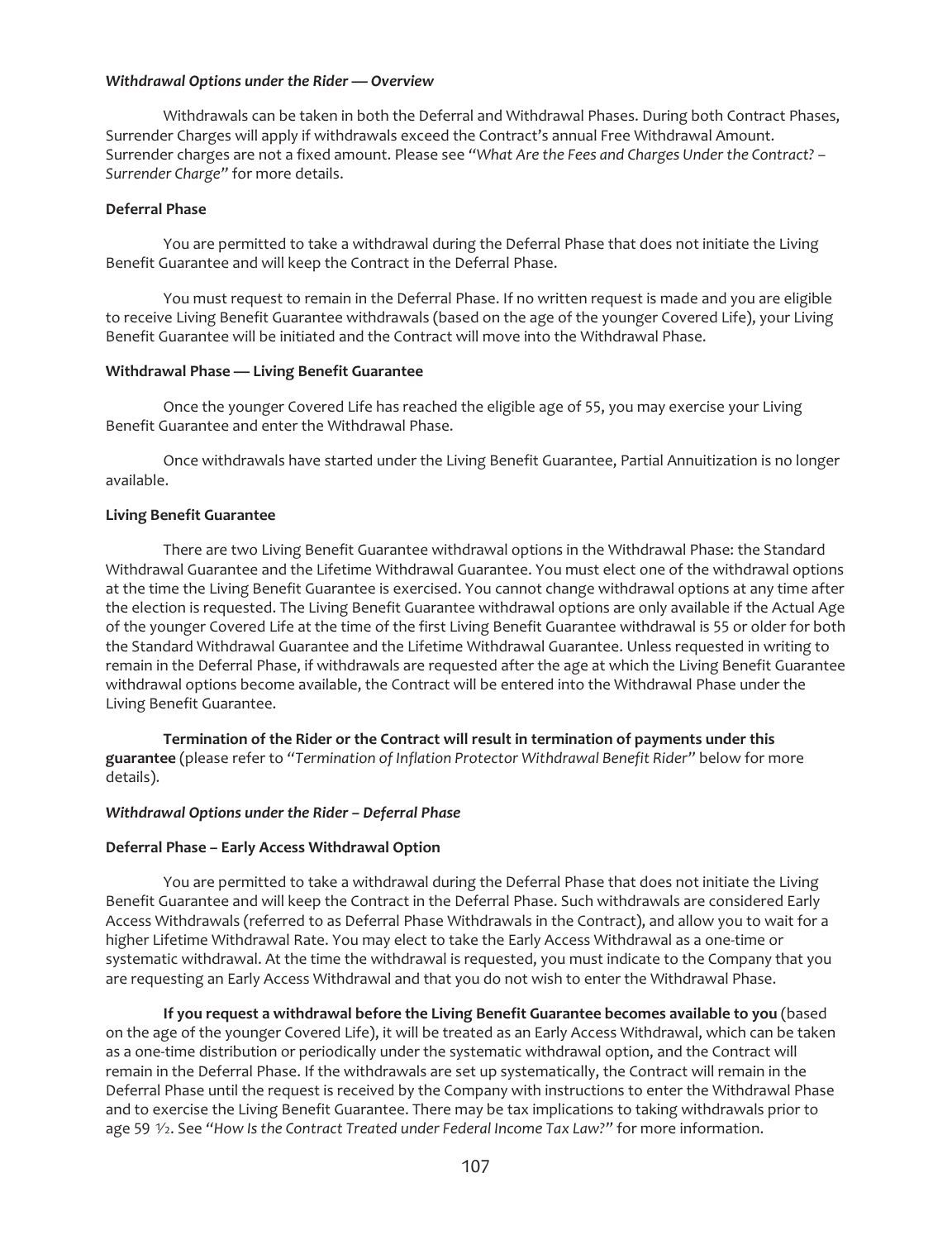**If the Lifetime Withdrawal Guarantee (described in "Withdrawal Options under the Rider — Lifetime Withdrawal Guarantee under the Living Benefit Guarantee") is available to you** (based on the age of younger Covered Life), you must request in writing to remain in the Deferral Phase. If no written request is made, the Living Benefit Guarantee will be exercised under the Lifetime Withdrawal Guarantee and the Contract will move into the Withdrawal Phase.

**If the Lifetime Withdrawal Guarantee (described in "Withdrawal Options under the Rider — Lifetime Withdrawal Guarantee under the Living Benefit Guarantee") is not available to you** (based on the age of younger Covered Life), the Living Benefit Guarantee will be exercised under the Standard Withdrawal Guarantee (described in *"Withdrawal Options under the Rider — Standard Withdrawal Guarantee under the Living Benefit Guarantee"*) at the lowest available Standard Withdrawal Rate, and the Contract will move into the Withdrawal Phase.

If you wish to remain in the Deferral Phase, you must specifically request an Early Access Withdrawal, which can be taken as a one-time distribution or systematically. If you request to receive an Early Access Withdrawal systematically, your Contract will remain in the Deferral Phase until you send us a request with instructions to enter the Withdrawal Phase and exercise the Living Benefit Guarantee. There may be tax implications to taking withdrawals prior to age 59<sup> $\gamma$ </sup>. See "How Is the Contract Treated under Federal Income *Tax Law?"* for more details.

## **Effect of Early Access Withdrawals on Withdrawal Benefit Base**

Early Access Withdrawals in the Deferral Phase reduce the Withdrawal Benefit Base by the greater of (a) and (b) where:

- (a) is the Early Access Withdrawal amount, and
- (b) is the Early Access Withdrawal amount multiplied by the ratio of (1) and (2) where:
	- (1) is the Withdrawal Benefit Base just prior to the Early Access Withdrawal, and
	- (2) is the Contract Value (less any Purchase Payment Enhancement forfeited as a result of the withdrawal for Smart Foundation Plus Contracts) just prior to the Early Access Withdrawal.

### **Effect of Early Access Withdrawal on Contract Value**

Early Access Withdrawals reduce the Contract Value by the dollar amount of the Early Access Withdrawal, plus any taxes and/or fees, if applicable. If the amount of the Early Access Withdrawal exceeds the Free Withdrawal Amount, Surrender Charges will apply. Please, see the "*Surrender Charge*" paragraph under *"What Are the Fees and Charges Under the Contract?"* for details. There may be tax implications to taking withdrawals prior to age 591/<sub>2</sub>. See "How Is the Contract Treated under Federal Income Tax Law?" for more details.

### **Effect of Partial Annuitization**

Partial Annuitization (available only in the Deferral Phase) will reduce the Withdrawal Benefit Base and the Contract Value in the same manner as Early Access Withdrawals (described above).

### *Withdrawal Options under the Rider – Lifetime Withdrawal Guarantee under the Living Benefit Guarantee*

Under the Lifetime Withdrawal Guarantee, the Company guarantees withdrawals up to the Guaranteed Annual Withdrawal Amount (based on the Withdrawal Benefit Base) for the lifetime of the Covered Life (with a Single Life Guarantee), or for the lifetime of the last surviving Covered Life (with a Joint Life Guarantee).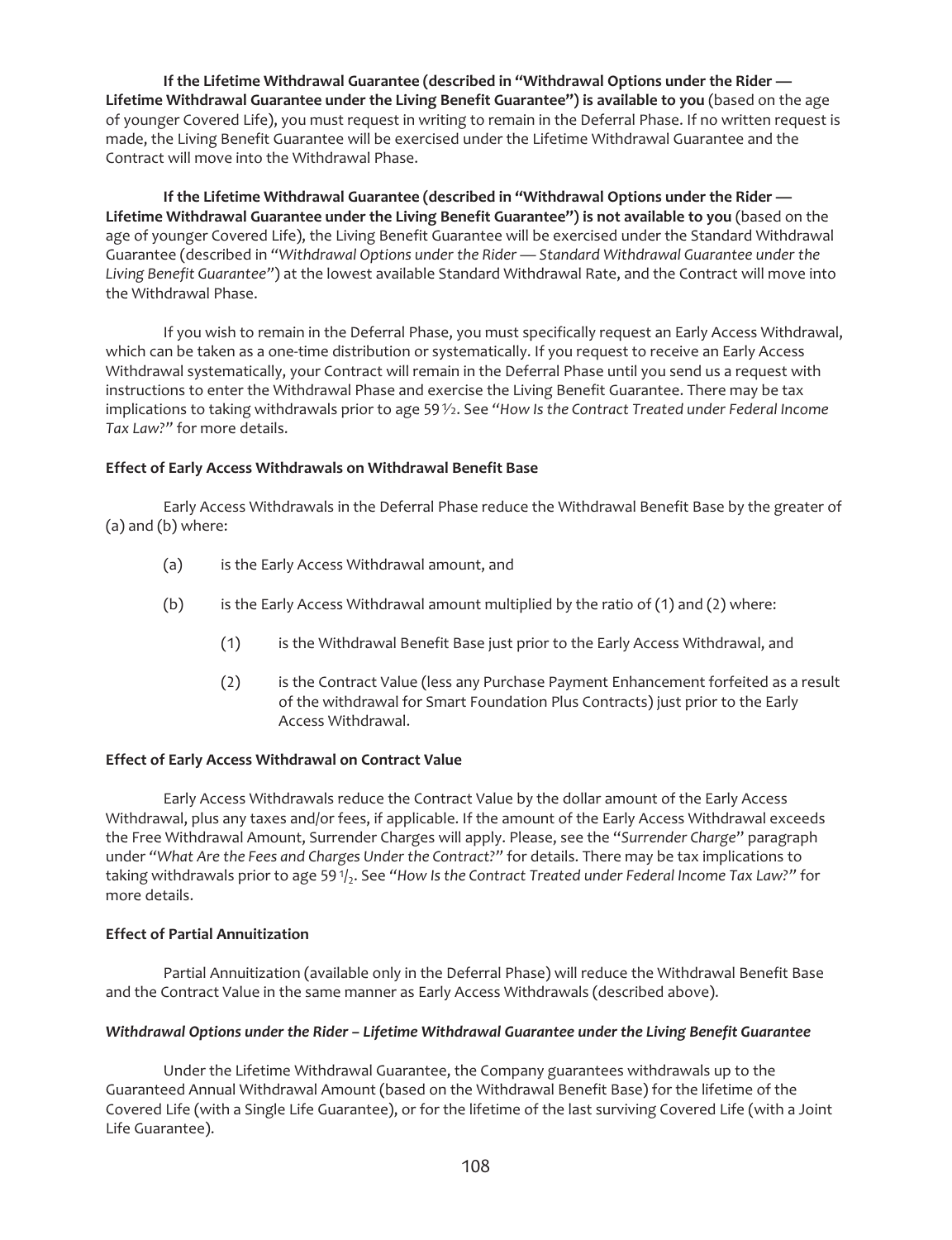### **Calculating Lifetime Withdrawals**

#### **Guaranteed Annual Withdrawal Amount**

You may take withdrawals annually up to the Guaranteed Annual Withdrawal Amount, which is calculated on every Contract Anniversary and is equal to the Lifetime Withdrawal Rate multiplied by the Withdrawal Benefit Base. Your Guaranteed Annual Withdrawal Amount may increase each year when the Withdrawal Benefit Base receives an Inflation Increase.

If the Guaranteed Annual Withdrawal Amount is greater than the Free Withdrawal Amount, Surrender Charges and any other applicable charges will apply (see *"What Are the Fees and Charges Under the Contract?"* for details).

### **Lifetime Withdrawal Rate**

The Lifetime Withdrawal Rate is used to determine the amount of the Guaranteed Annual Withdrawal Amount under the Lifetime Withdrawal Guarantee. The Lifetime Withdrawal Rate is the sum of the Age-Based Lifetime Withdrawal Rate (shown in the table below) and the Effective Waiting Bonus (see below) if applicable. For a Single Life Guarantee, the Actual Age of the Covered Life at the time the Lifetime Withdrawal Guarantee is first exercised determines the Age-Based Lifetime Withdrawal Rate. For a Joint Life Guarantee, the Actual Age of the younger Covered Life at the time the Lifetime Withdrawal Guarantee is first exercised determines the Age-Based Lifetime Withdrawal Rate.

## **Age Banded Lifetime Withdrawal Rates for Inflation Protector Withdrawal Benefit IV (available for contracts issued on or after November 2, 2020)**

|             | Actual Age at the Start of Withdrawal Phase |                                                                                            |                                                                                    |
|-------------|---------------------------------------------|--------------------------------------------------------------------------------------------|------------------------------------------------------------------------------------|
| At Least    | <b>But Less Than</b>                        | Age-Based<br><b>Lifetime Withdrawal</b><br><b>Rate for Single Life</b><br><b>Guarantee</b> | Age-Based<br>Lifetime Withdrawal<br><b>Rate for Joint Life</b><br><b>Guarantee</b> |
| 55          | 60                                          | 2.25%                                                                                      | 1.75%                                                                              |
| 60          | 65                                          | 2.90%                                                                                      | 2.40%                                                                              |
| 65          | 70                                          | 3.65%                                                                                      | 3.15%                                                                              |
| 70          | 75                                          | 3.75%                                                                                      | 3.25%                                                                              |
| 75 and over |                                             | 4.00%                                                                                      | 3.50%                                                                              |

**Age Banded Lifetime Withdrawal Rates for Inflation Protector Withdrawal Benefit III (available for contracts issued on or after May 1, 2020, and before November 2, 2020)**

|             | Actual Age at the Start of Withdrawal Phase |                                                                       |                                                                                    |
|-------------|---------------------------------------------|-----------------------------------------------------------------------|------------------------------------------------------------------------------------|
| At Least    | <b>But Less Than</b>                        | Age-Based<br>Lifetime Withdrawal<br>Rate for Single Life<br>Guarantee | Age-Based<br>Lifetime Withdrawal<br><b>Rate for Joint Life</b><br><b>Guarantee</b> |
| 55          | 60                                          | 2.00%                                                                 | 1.50%                                                                              |
| 60          | 65                                          | 2.65%                                                                 | 2.15%                                                                              |
| 65          | 70                                          | 3.35%                                                                 | 2.85%                                                                              |
| 70          | 75                                          | 3.45%                                                                 | 2.95%                                                                              |
| 75 and over |                                             | 3.70%                                                                 | 3.20%                                                                              |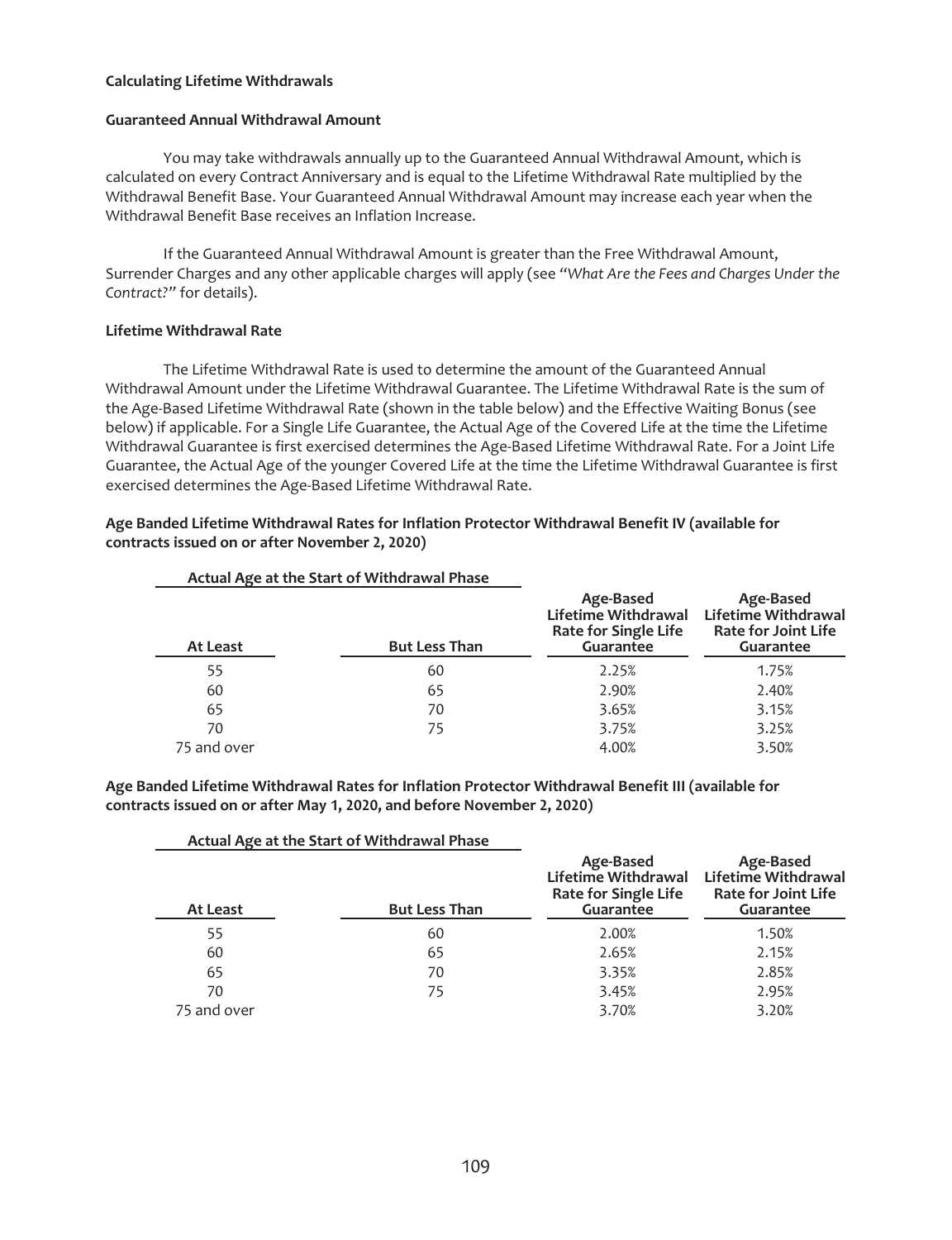**Age Banded Lifetime Withdrawal Rates for Inflation Protector Withdrawal Benefit II (available for contracts issued on or after September 1, 2019, and before April 9, 2020):**

| At Least    | Actual Age at the Start Of Withurawal Filase<br><b>But Less Than</b> | Age-Based<br><b>Lifetime Withdrawal</b><br><b>Rate for Single Life</b><br>Guarantee | Age-Based<br>Lifetime Withdrawal<br><b>Rate for Joint Life</b><br><b>Guarantee</b> |
|-------------|----------------------------------------------------------------------|-------------------------------------------------------------------------------------|------------------------------------------------------------------------------------|
| 55          | 60                                                                   | 3.00%                                                                               | 2.50%                                                                              |
| 60          | 65                                                                   | 3.60%                                                                               | 3.10%                                                                              |
| 65          | 70                                                                   | 4.30%                                                                               | 3.80%                                                                              |
| 70          | 75                                                                   | 4.65%                                                                               | 4.15%                                                                              |
| 75 and over |                                                                      | 5.00%                                                                               | 4.50%                                                                              |

**Actual Age at the Start of Withdrawal Phase**

**Age Banded Lifetime Withdrawal Rates for Inflation Protector Withdrawal Benefit I (available for contracts issued prior to September 1, 2019):**

|             | Actual Age at the Start of Withdrawal Phase |                                                                                     |                                                                             |
|-------------|---------------------------------------------|-------------------------------------------------------------------------------------|-----------------------------------------------------------------------------|
| At Least    | <b>But Less Than</b>                        | Age-Based<br>Lifetime Withdrawal<br><b>Rate for Single Life</b><br><b>Guarantee</b> | Age-Based<br>Lifetime Withdrawal<br><b>Rate for Joint Life</b><br>Guarantee |
| 55          | 60                                          | 3.00%                                                                               | 2.50%                                                                       |
| 60          | 65                                          | 3.50%                                                                               | 3.00%                                                                       |
| 65          | 70                                          | 4.00%                                                                               | 3.50%                                                                       |
| 70          | 75                                          | 4.50%                                                                               | 4.00%                                                                       |
| 75 and over |                                             | 5.00%                                                                               | 4.50%                                                                       |

**Effective Waiting Bonus.** The Effective Waiting Bonus (referred to as Effective Lifetime Withdrawal Rate Adjustment in the Contract) is the sum of the Waiting Bonus (as defined below) for each Purchase Payment. The Effective Waiting Bonus is not applicable if:

- (1) The Withdrawal Rate Adjustment Waiting Period, the Maximum Withdrawal Rate Adjustment Period, and the Annual Adjustment Rate are "Not applicable" as specified in the Additional Contract Specifications, or
- (2) For each Purchase Payment, the Age of the Purchase Payment (as defined below) is zero.

**Waiting Bonus.** For each Purchase Payment, the Waiting Bonus is the ratio of (1) to (2), where:

- (1) is the product of  $(a)$ ,  $(b)$ , and  $(c)$ , where:
	- (a) is the Age of the Purchase Payment at the time the Lifetime Withdrawal Guarantee is first exercised,
	- (b) is the Annual Adjustment Rate of 0.10%, and
	- (c) is the Purchase Payment amount, and
- (2) the total amount of Purchase Payments at the time the Lifetime Withdrawal Guarantee is first exercised.

The Age of the Purchase Payment is defined as the greater of zero and the difference between (1) and (2), where:

(1) is the number of Contract Years since the date of the Purchase Payment, subject to the Maximum Withdrawal Rate Adjustment Period of 10 years, and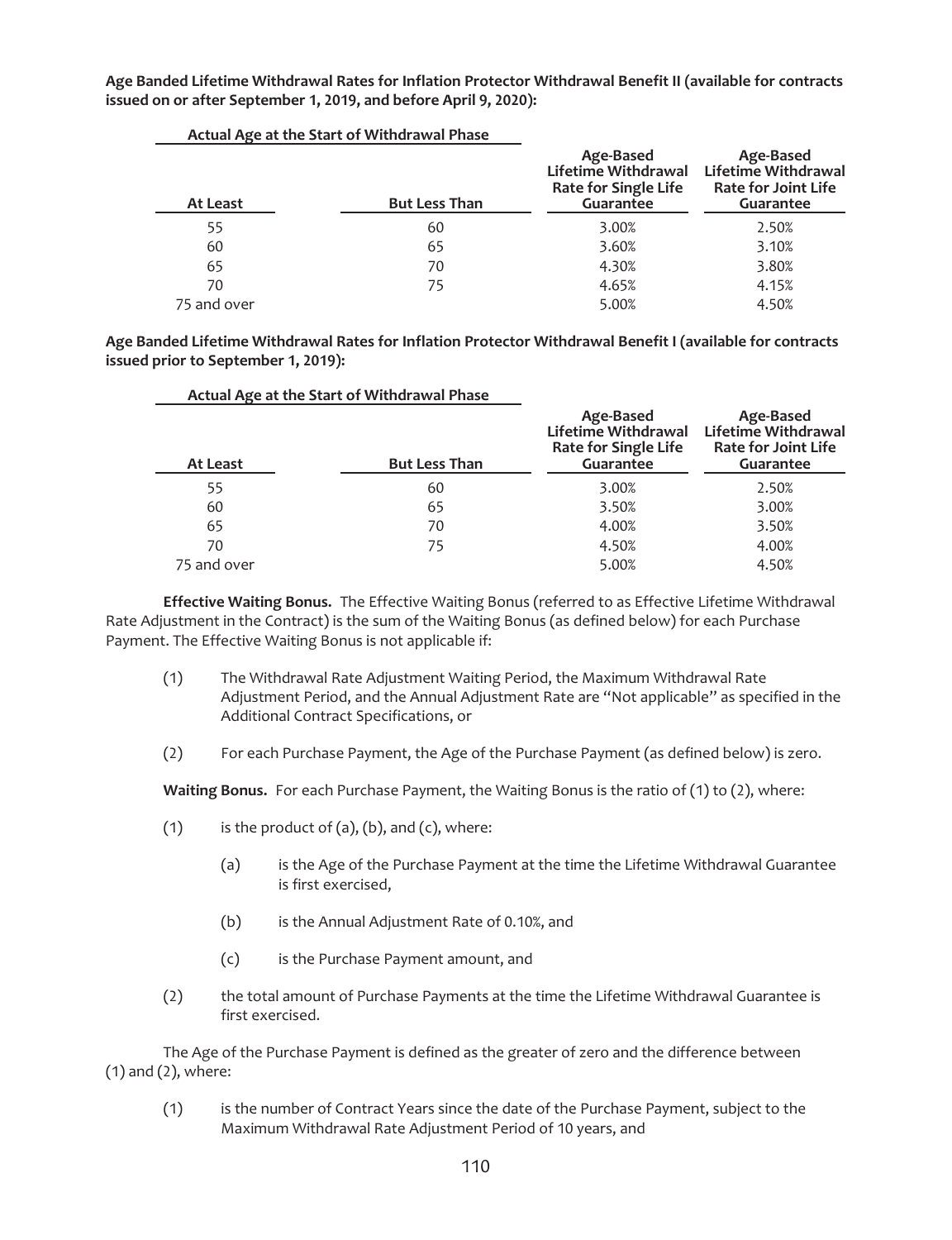(2) is the Withdrawal Rate Adjustment Waiting Period of 0 years.

Please see "*Inflation Protector Withdrawal Benefit Rider - Lifetime Withdrawal Guarantee: Lifetime Withdrawal Rate Calculation*" in "*Appendix C: Numerical Examples*."

The Waiting Bonus feature is not available in New York.

## **Lifetime Withdrawal Rate after Step-Up**

If an Automatic Annual Step-Up of Withdrawal Benefit Base occurs during the Withdrawal Phase under the Lifetime Withdrawal Guarantee, the Contract is eligible to receive the Age-Based Lifetime Withdrawal Rate for the current age of the younger Covered Life. The Effective Waiting Bonus would be added to the new Age-Based Lifetime Withdrawal Rate. It would NOT be recalculated at that time for any additional time elapsed since Purchase Payments were made.

## **Effect of Withdrawals On Withdrawal Benefit Base**

If less than or none of the Guaranteed Annual Withdrawal Amount is taken in any given Contract Year, any unused portion of the Guaranteed Annual Withdrawal Amount cannot be carried over to any future Contract Years. If total withdrawals in a Contract Year during the Withdrawal Phase do not exceed the Guaranteed Annual Withdrawal Amount, the Withdrawal Benefit Base will not be reduced.

## **Effect of Withdrawals more than Guaranteed Annual Withdrawal Amount (Excess Withdrawals)**

In each Contract Year, when there is Contract Value remaining, you may withdraw more than the Guaranteed Annual Withdrawal Amount in effect at the time of the withdrawal request, up to the current Contract Value.

**Excess Withdrawals.** Any portion of a withdrawal that causes cumulative withdrawals in a given Contract Year to exceed the Guaranteed Annual Withdrawal Amount is referred to as an Excess Withdrawal. An Excess Withdrawal could significantly reduce your Withdrawal Benefit Base by more than the dollar amount of your Excess Withdrawal. Excess Withdrawals will also reduce the amount of the future Guaranteed Annual Withdrawal Amount.

Excess Withdrawal *Amount = Total Withdrawal – remaining portion of the Guaranteed Annual Withdrawal Amount (prior to the withdrawal)*

Any time an Excess Withdrawal is taken, the Withdrawal Benefit Base will be reduced by the greater of (a) and (b), where:

- (a) is the Excess Withdrawal Amount, and
- (b) is the Excess Withdrawal Amount multiplied by the ratio of  $(1)$  to  $(2)$ , where:
	- (1) is the Withdrawal Benefit Base immediately prior to the Excess Withdrawal, and
	- (2) is the difference between (i) and (ii), where:
		- (i) is the Contract Value (less any Purchase Payment enhancements forfeited as a result of the withdrawal for Smart Foundation Plus Contracts) immediately prior to the withdrawal, and
		- (ii) is the Guaranteed Annual Withdrawal Amount remaining prior to the withdrawal.

Please see "*Inflation Protector Withdrawal Benefit Rider - Lifetime Withdrawal Guarantee: Excess Withdrawals*" example in "*Appendix C: Numerical Examples*."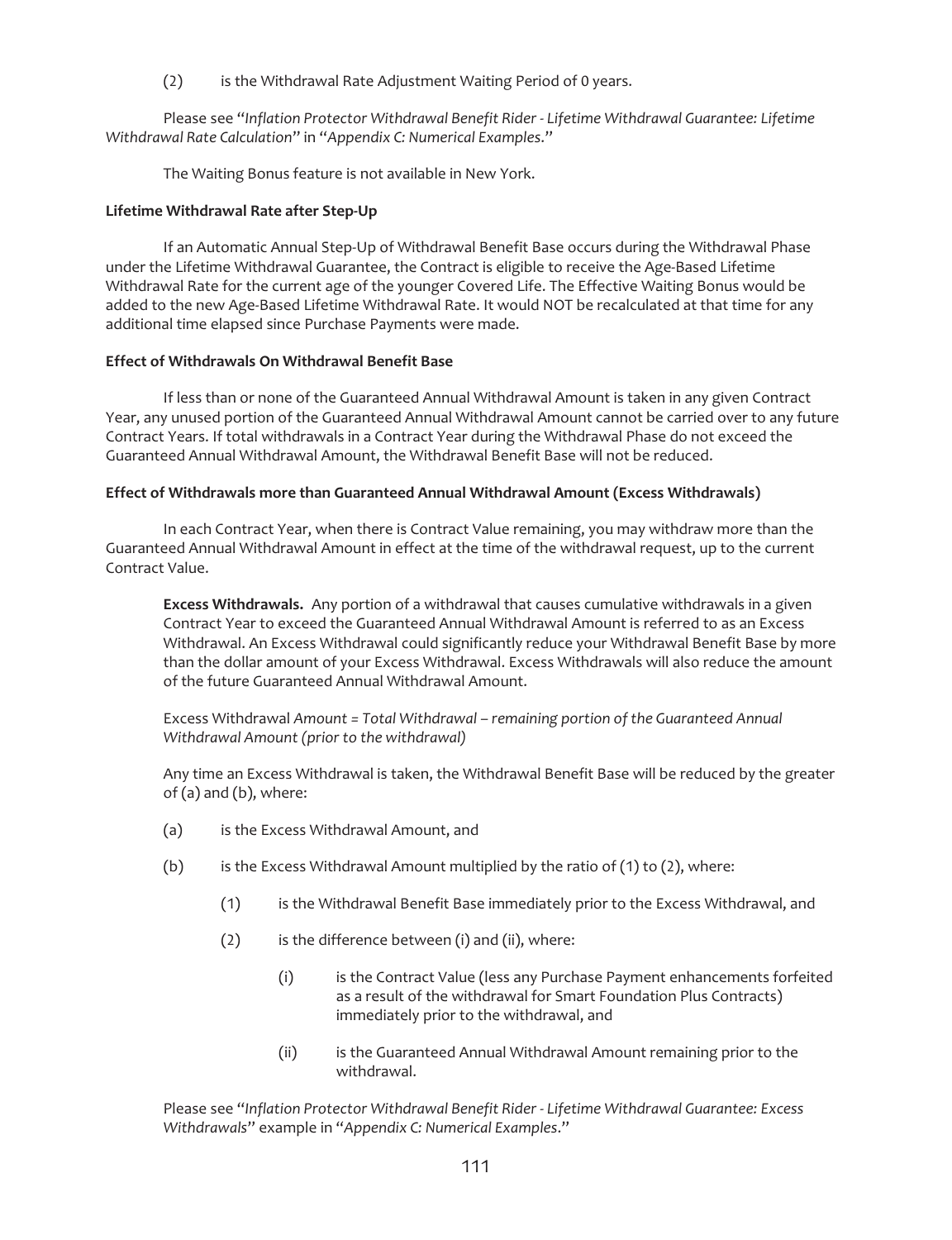If the Withdrawal Benefit Base is reduced by an Excess Withdrawal, the Guaranteed Annual Withdrawal Amount will be recalculated on the next Contract Anniversary.

At the time you request the withdrawal (whether over the telephone or via a withdrawal form provided by the Company), the Company will provide information necessary to determine if the requested withdrawal amount would result in an Excess Withdrawal treatment and thus reduce the Withdrawal Benefit Base as well as the Guaranteed Annual Withdrawal Amount. The Contract Owner may also contact the Company's Customer Service at any time to determine whether a contemplated withdrawal would result in Excess Withdrawal treatment.

If the Guaranteed Annual Withdrawal Amount remaining immediately prior to the withdrawal is greater than the Contract Value immediately prior to the withdrawal, no Excess Withdrawal is paid. The Contract Owner will receive the Guaranteed Annual Withdrawal Amount remaining and the Contract will be annuitized under the terms outlined in "*Effect of Contract Value reducing to zero*" under "*What If the Withdrawal Benefit Base or Contract Value is reduced to zero?*"

#### *Withdrawal Options under the Rider – Standard Withdrawal Guarantee under the Living Benefit Guarantee*

#### **Standard Withdrawal Guarantee**

Under the Standard Withdrawal Guarantee, the Company guarantees withdrawals up to the Guaranteed Annual Withdrawal Amount (based on the Withdrawal Benefit Base) until the Standard Withdrawal Benefit Balance is reduced to zero, or for the lifetime of the last surviving Covered Life (whichever is earlier).

The Standard Withdrawal Guarantee does not provide a lifetime benefit. The Standard Withdrawal Benefit Balance cannot be withdrawn and is not payable as a death benefit.

### **Guaranteed Annual Withdrawal Amount**

You may take withdrawals annually up to the Guaranteed Annual Withdrawal Amount, which is calculated on every Contract Anniversary and is equal to the Standard Withdrawal Rate multiplied by the Withdrawal Benefit Base. Your Guaranteed Annual Withdrawal Amount may increase each year when the Withdrawal Benefit Base receives an Inflation Increase.

If the Guaranteed Annual Withdrawal Amount is greater than the Free Withdrawal Amount, Surrender Charges and any other applicable charges will apply (see *"What Are the Fees and Charges Under the Contract?"* for details).

## **Standard Withdrawal Rate**

The Standard Withdrawal Rate is used to determine the amount of the Guaranteed Annual Withdrawal Amount under the Standard Withdrawal Guarantee, and is equal to the Standard Withdrawal Rate selected by the Contract Owner at the time the Standard Withdrawal Guarantee is elected.

Standard Withdrawal Rates are shown in the table below. The available Standard Withdrawal Rates at the time the Standard Withdrawal Guarantee is elected will be those Standard Withdrawal Rates that are greater than or equal to the sum of the then applicable Lifetime Withdrawal Rate at the time the Living Benefit Guarantee is first exercised and the Standard Withdrawal Rate Threshold of 0.50%.

Standard Withdrawal Rates:

Age Rate 55 and over 5.00% 6.00%

**Example:** Please see "*Inflation Protector Withdrawal Benefit Rider - Standard Withdrawal Guarantee: Available Standard Withdrawal Rates*" in "*Appendix C: Numerical Examples*."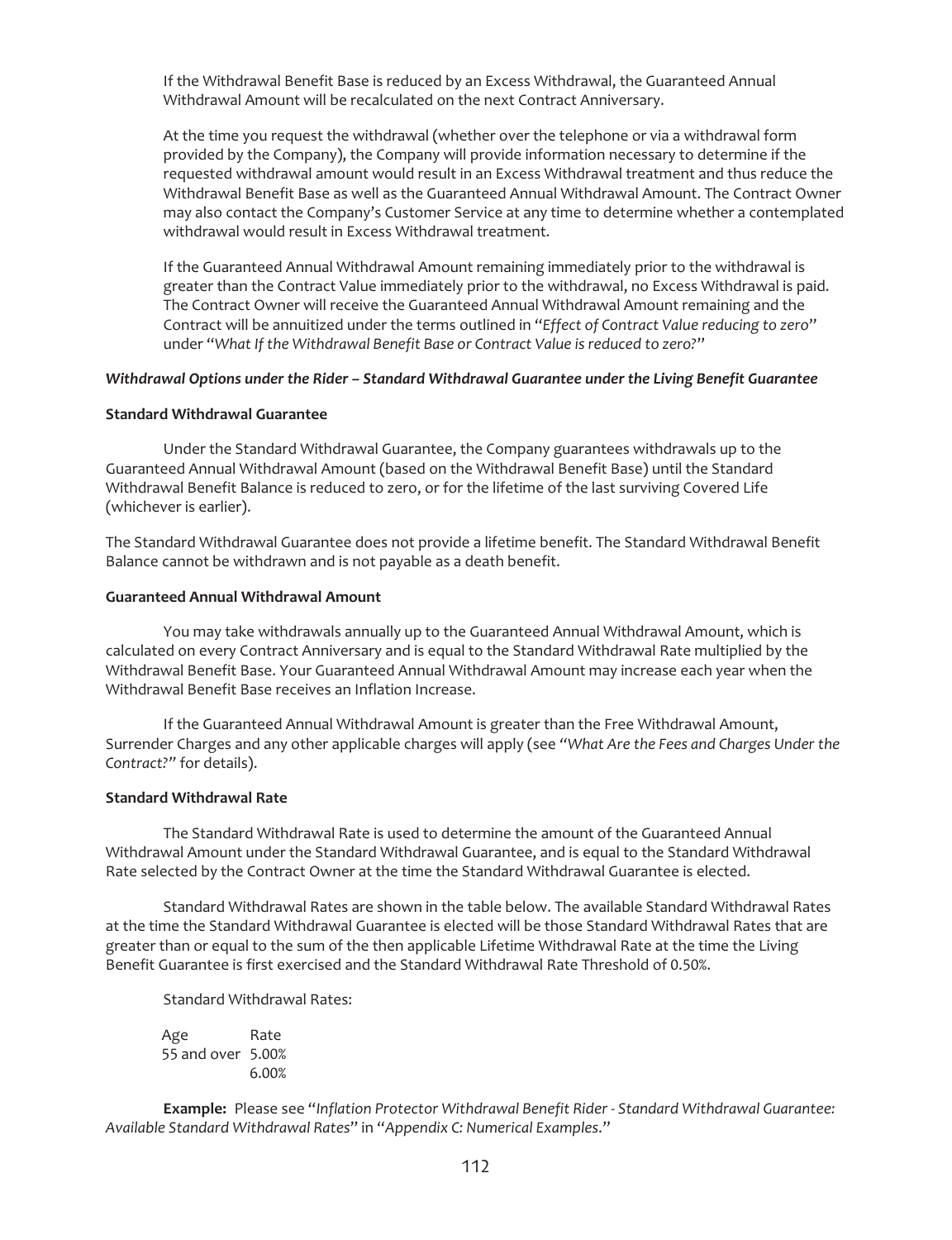## **Standard Withdrawal Benefit Balance**

The Standard Withdrawal Benefit Balance is used to determine how long the benefit will last under the Standard Withdrawal Guarantee. The Standard Withdrawal Benefit Balance is established at the time you enter the Withdrawal Phase under the Standard Withdrawal Guarantee, and is set equal to the Withdrawal Benefit Base at this time. The Standard Withdrawal Benefit Balance will decrease for withdrawals less than or equal to the Guaranteed Annual Withdrawal Amount by the amount of the Withdrawal up to the Standard Annual Reduction (described below). The Standard Withdrawal Benefit Balance will step-up to the Contract Value at the time of an Automatic Annual Step-Up of the Withdrawal Benefit Base to the Contract Value (if applicable).

# **Standard Annual Reduction**

The Standard Annual Reduction is the maximum amount by which the Standard Withdrawal Benefit Balance is reduced when a withdrawal up to the Guaranteed Annual Withdrawal Amount is taken. The Standard Annual Reduction is established at the time you enter the Withdrawal Phase under the Standard Withdrawal Guarantee. At this time, the Standard Annual Reduction will be set equal to the Standard Withdrawal Rate multiplied by the Withdrawal Benefit Base and will initially be equal to the Guaranteed Annual Withdrawal Amount. While the Guaranteed Annual Withdrawal Amount may increase thereafter as a result of Inflation Increases, the Standard Annual Reduction will not. The Standard Annual Reduction will be recalculated upon Automatic Annual Step-Up of the Withdrawal Benefit Base to the Contract Value, and may decrease upon an Excess Withdrawal.

# **Effect of Withdrawals on Standard Withdrawal Benefit Balance**

During each Contract Year, your Standard Withdrawal Benefit Balance will be reduced for withdrawals as follows:

- For as long as cumulative withdrawals in the Contract Year are less than or equal to the Standard Annual Reduction, the Standard Withdrawal Benefit Balance will be reduced by the dollar amount of the withdrawal taken, up to the Standard Annual Reduction. Please refer to "*Inflation Protector Withdrawal Benefit Rider - Standard Withdrawal Guarantee*" Scenario 1 - Contract Months 1 through 5 in "*Appendix C: Numerical Examples*."
- The Standard Withdrawal Benefit Balance will not be reduced for amounts withdrawn in excess of the Standard Annual Reduction when cumulative withdrawals in the Contract Year exceed the Standard Annual Reduction but are less than or equal to the Guaranteed Annual Withdrawal Amount. Please refer to "*Inflation Protector Withdrawal Benefit Rider - Standard Withdrawal Guarantee*" Scenario 1 - Contract Months 6 through 10 in "*Appendix C: Numerical Examples*."
- If cumulative withdrawals in the Contract Year exceed the Guaranteed Annual Withdrawal Amount, the Standard Withdrawal Benefit Balance will be reduced as outlined below for any Excess Withdrawals at the time the Excess Withdrawal is taken. Please refer to "*Inflation Protector Withdrawal Benefit Rider - Standard Withdrawal Guarantee*" Scenario 1 - Contract Months 11 and 12 in "*Appendix C: Numerical Examples*."

# **Effect of Withdrawals more than Guaranteed Annual Withdrawal Amount (Excess Withdrawals) on the Standard Withdrawal Benefit Balance.**

In each Contract Year, when there is Contract Value remaining, you may withdraw more than the Guaranteed Annual Withdrawal Amount in effect at the time of the withdrawal request, up to the current Contract Value.

**Excess Withdrawals.** Any portion of a withdrawal that causes cumulative withdrawals in a given Contract Year to exceed the Guaranteed Annual Withdrawal Amount is referred to as an Excess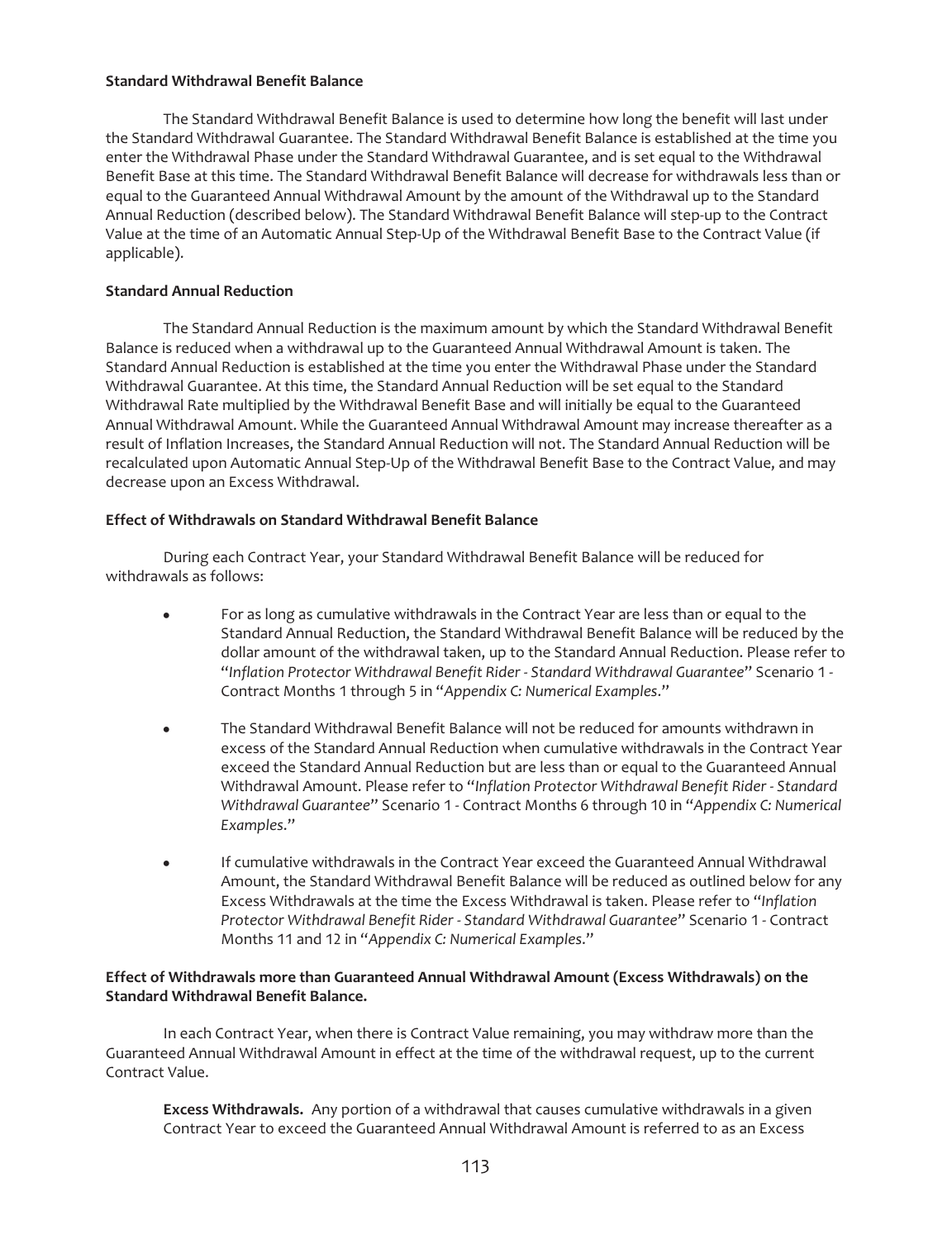Withdrawal. An Excess Withdrawal could significantly reduce your Withdrawal Benefit Base by more than the dollar amount of your Excess Withdrawal. Excess Withdrawals will also reduce the amount of the future Guaranteed Annual Withdrawal Amount.

*Excess Withdrawal Amount = Total Withdrawal – remaining portion of the Guaranteed Annual Withdrawal Amount (prior to the withdrawal)*

Any time an Excess Withdrawal is taken, the Standard Withdrawal Benefit Balance will be reduced by the greater of (a) and (b), where:

- (a) is the Excess Withdrawal Amount, and
- (b) is the Excess Withdrawal Amount multiplied by the ratio of  $(1)$  to  $(2)$ , where:
	- $(1)$  is the difference between (i) and (ii), where:
		- (i) is the Standard Withdrawal Benefit Balance immediately prior to the withdrawal, and
		- (ii) is the Standard Annual Reduction remaining prior to the withdrawal, and
	- (2) is the difference between (i) and (ii), where:
		- (i) is the Contract Value (less any Purchase Payment enhancements forfeited as a result of the withdrawal for Smart Foundation Plus Contracts) immediately prior to the Withdrawal, and
		- (ii) is the Guaranteed Annual Withdrawal Amount remaining prior to the withdrawal.

Please see the "*Inflation Protector Withdrawal Benefit Rider - Standard Withdrawal Guarantee*" Scenario 1 - Contract Months 11 and 12 in "*Appendix C: Numerical Examples*."

### **Effect of Standard Withdrawals on Withdrawal Benefit Base**

If less than or none of the Guaranteed Annual Withdrawal Amount is taken in any given Contract Year, any unused portion of the Guaranteed Annual Withdrawal Amount cannot be carried over to any future Contract Years. If total withdrawals in a Contract Year during the Withdrawal Phase do not exceed the Guaranteed Annual Withdrawal Amount, the Withdrawal Benefit Base will not be reduced.

## **Effect of Withdrawals more than Guaranteed Annual Withdrawal Amount (Excess Withdrawals) on the Withdrawal Benefit Base.**

Any time an Excess Withdrawal is taken, the Withdrawal Benefit Base will be reduced by the greater of (a) and (b), where:

- (a) is the Excess Withdrawal Amount, and
- (b) is the Excess Withdrawal Amount multiplied by the ratio of  $(1)$  to  $(2)$ , where:
	- (1) is the Withdrawal Benefit Base immediately prior to the Excess Withdrawal, and
	- $(2)$  is the difference between (i) and (ii), where:
		- (i) is the Contract Value (less any Purchase Payment enhancements forfeited as a result of the withdrawal for Smart Foundation Plus Contracts) immediately prior to the withdrawal, and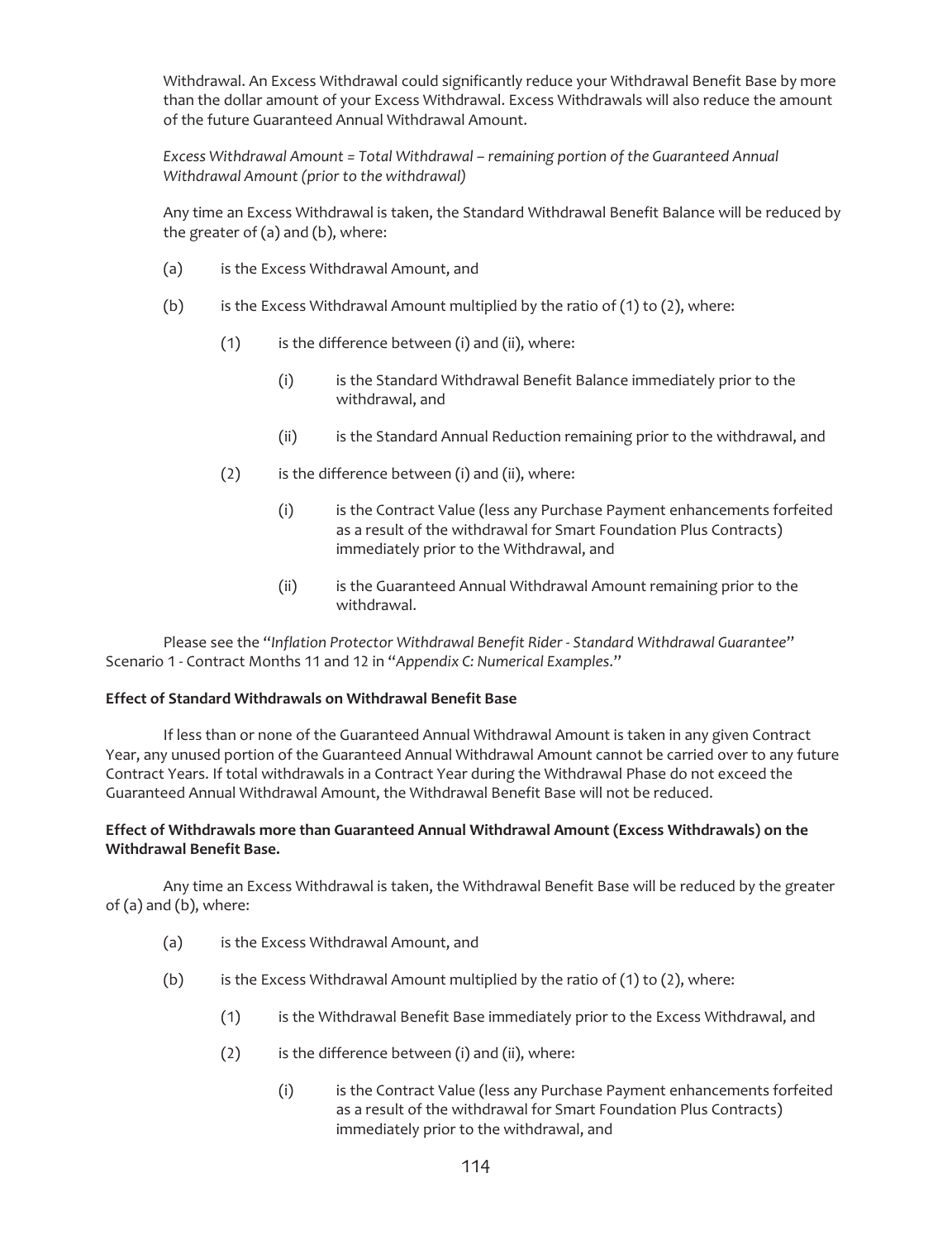## (ii) is the Guaranteed Annual Withdrawal Amount remaining prior to the withdrawal.

Please see "*Inflation Protector Withdrawal Benefit Rider - Standard Withdrawal Guarantee*" Scenario 1 - Contract Months 11 and 12 in "*Appendix C: Numerical Examples*."

If the Withdrawal Benefit Base is reduced by an Excess Withdrawal, the Guaranteed Annual Withdrawal Amount will be recalculated on the next Contract Anniversary. If this recalculated amount is less than the Standard Annual Reduction, the Standard Annual Reduction will be reset to the Guaranteed Annual Withdrawal Amount.

Please see "*Inflation Protector Withdrawal Benefit Rider - Standard Withdrawal Guarantee*" Scenario 2 in "*Appendix C: Numerical Examples*."

At the time the withdrawal is requested by the Contract Owner (whether over the telephone or via a withdrawal form provided by the Company), the Company will provide information necessary to determine if the requested withdrawal amount would result in an Excess Withdrawal treatment and thus reduce the Withdrawal Benefit Base as well as the Guaranteed Annual Withdrawal Amount. The Contract Owner may also contact the Company's Customer Service at any time to determine whether a contemplated withdrawal would result in Excess Withdrawal treatment.

If the Guaranteed Annual Withdrawal Amount remaining immediately prior to the withdrawal is greater than the Contract Value immediately prior to the withdrawal, no Excess Withdrawal is paid. The Contract Owner will receive the Guaranteed Annual Withdrawal Amount remaining and the Contract will be annuitized under the terms outlined in the *"Effect of Contract Value Reducing to Zero"* subsection below.

**Effect of Standard Withdrawal Benefit Balance Reducing to Zero.** If the Standard Withdrawal Benefit Balance reduces to zero, and the Contract Value is greater than zero, the Standard Withdrawal Benefit Balance will be reset to the Contract Value, and the Withdrawal Benefit Base will be reset to the Contract Value on the next Contract Anniversary, unless the Contract Owner sends a written notice to the Company with the request to terminate the Rider. Upon this reset, the Guaranteed Annual Withdrawal Amount and the Standard Annual Reduction will be recalculated, and the Guarantee will continue based on recalculated values. Inflation Increases will continue at the time the Standard Withdrawal Benefit Balance is reset to the Contract Value. If the Standard Withdrawal Benefit Balance reduces to zero, and the Contract Value also reduces to zero, the Contract will be terminated.

**Guaranteed Annual Withdrawal Amount in the final year.** In the final year the Standard Withdrawal Guarantee is active (*i.e.*, the Standard Withdrawal Benefit Balance will reduce to zero by the end of the year as a result of withdrawals), a reduction to the Guaranteed Annual Withdrawal Amount may apply. This reduction is applicable if, at Contract Anniversary, the Standard Withdrawal Benefit Balance is less than the Standard Annual Reduction, and is calculated according to the following process:

- (1) Every Contract Anniversary, the Standard Withdrawal Benefit Balance is compared to the Standard Annual Reduction. If, at the start of any Contract Year, the Standard Withdrawal Benefit Balance is less than the Standard Annual Reduction, the Contract may be entering the final year of the Guarantee, and the Guaranteed Annual Withdrawal Amount will be reduced.
- (2) The reduction to the Guaranteed Annual Withdrawal Amount is determined by the Guaranteed Annual Withdrawal Amount Reduction Factor, which is equal to the ratio of (i) to (ii) where:
	- (i) is the Standard Withdrawal Benefit Balance at the start of the final year of the Standard Withdrawal Guarantee, and
	- (ii) is the Standard Annual Reduction at the start of the final year of the Standard Withdrawal Guarantee.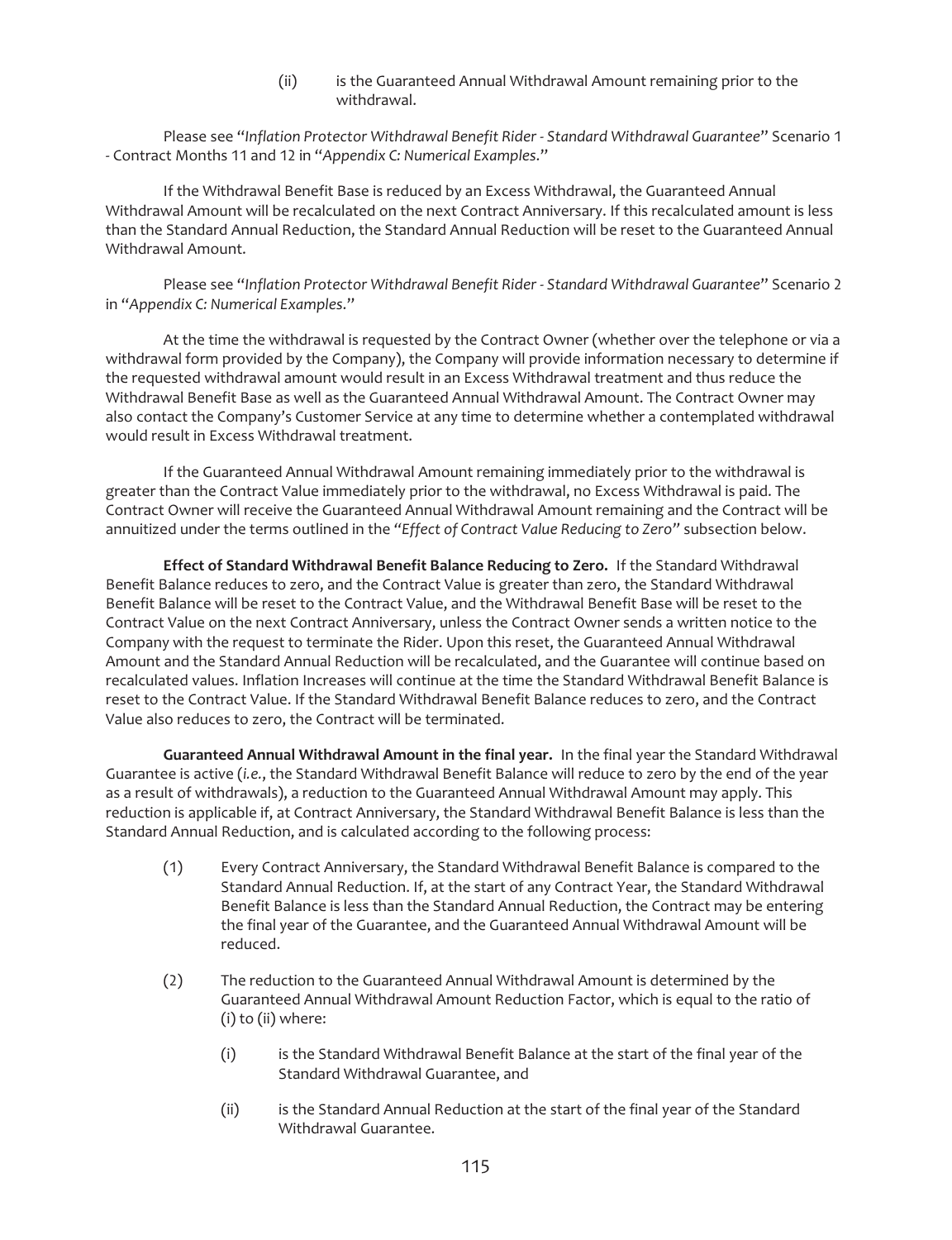(3) The reduced Guaranteed Annual Withdrawal Amount in the final year of the Guarantee is determined by multiplying the original Guaranteed Annual Withdrawal Amount (Withdrawal Benefit Base multiplied by the Standard Withdrawal Rate) by the Guaranteed Annual Withdrawal Amount Reduction Factor.

Please see "*Inflation Protector Withdrawal Benefit Rider - Standard Withdrawal Guarantee: Guaranteed Annual Withdrawal Amount in the Final Year*" in "*Appendix C: Numerical Examples*."

## *Systematic Withdrawals*

Systematic Withdrawals may be taken under any of the withdrawal options. The maximum systematic withdrawal amount in the Deferral Phase is the amount available under the Free Withdrawal provision of this Contract. Systematic Withdrawals can be taken for the full Guaranteed Annual Withdrawal Amount in the Withdrawal Phase, even if it exceeds the Free Withdrawal Amount, but Surrender Charges will apply once the Free Withdrawal Amount has been depleted.

## *Required Minimum Distributions and the Inflation Protector Withdrawal Benefit Rider*

If you are obligated to take Required Minimum Distributions (due to IRS rules), and your Contract has been in effect through at least one calendar year-end, you can elect Required Minimum Distribution (RMD) withdrawals. You may elect to take your distributions as a one-time or systematic withdrawal. The Company will automatically calculate your distribution each calendar year-end. RMD calculations will be limited to your Penn Mutual Contract only.

## **Required Minimum Distributions in the Deferral Phase**

In order to receive the RMDs from this Contract in the Deferral Phase without initiating the Living Benefit Guarantee, the Company must receive the request to take RMDs as Early Access Withdrawals. The Contract will then remain in the Deferral Phase until the Company receives the request to enter the Withdrawal Phase. Each RMD will reduce the Withdrawal Benefit Base as outlined in "*Effect of Early Access Withdrawals on Withdrawal Benefit Base*" under "*Withdrawal Options under the Rider—Deferral Phase*."

# **Required Minimum Distributions in the Withdrawal Phase**

RMD withdrawals in the Withdrawal Phase are subject to more favorable Excess Withdrawal treatment. Such treatment is contingent on your acceptance of the Company's calculations of the RMD amounts, and RMD calculations will be limited to your Penn Mutual Contract only.

In the Withdrawal Phase under the Standard Withdrawal Guarantee, upon receipt of the written notification of the election of RMD withdrawals by the Company, the benefit will be treated as follows:

- Every Contract Year the Guaranteed Annual Withdrawal Amount will be calculated as outlined above. This amount will not be changed based on the RMD requirement (which will be calculated every calendar year-end).
- If the RMD amount is greater than the Guaranteed Annual Withdrawal Amount:
	- Standard Withdrawal Benefit Balance will be reduced by the dollar amount of withdrawals greater than the Guaranteed Annual Withdrawal Amount but less than or equal to RMD;
	- Withdrawal Benefit Base will not be reduced for withdrawals up to the RMD amount;
	- Withdrawals in excess of RMD Amount will be treated as Excess Withdrawals.

Please see "*RMD and Inflation Protector Withdrawal Benefit Rider - Standard Withdrawal Guarantee*" in "*Appendix C: Numerical Examples*."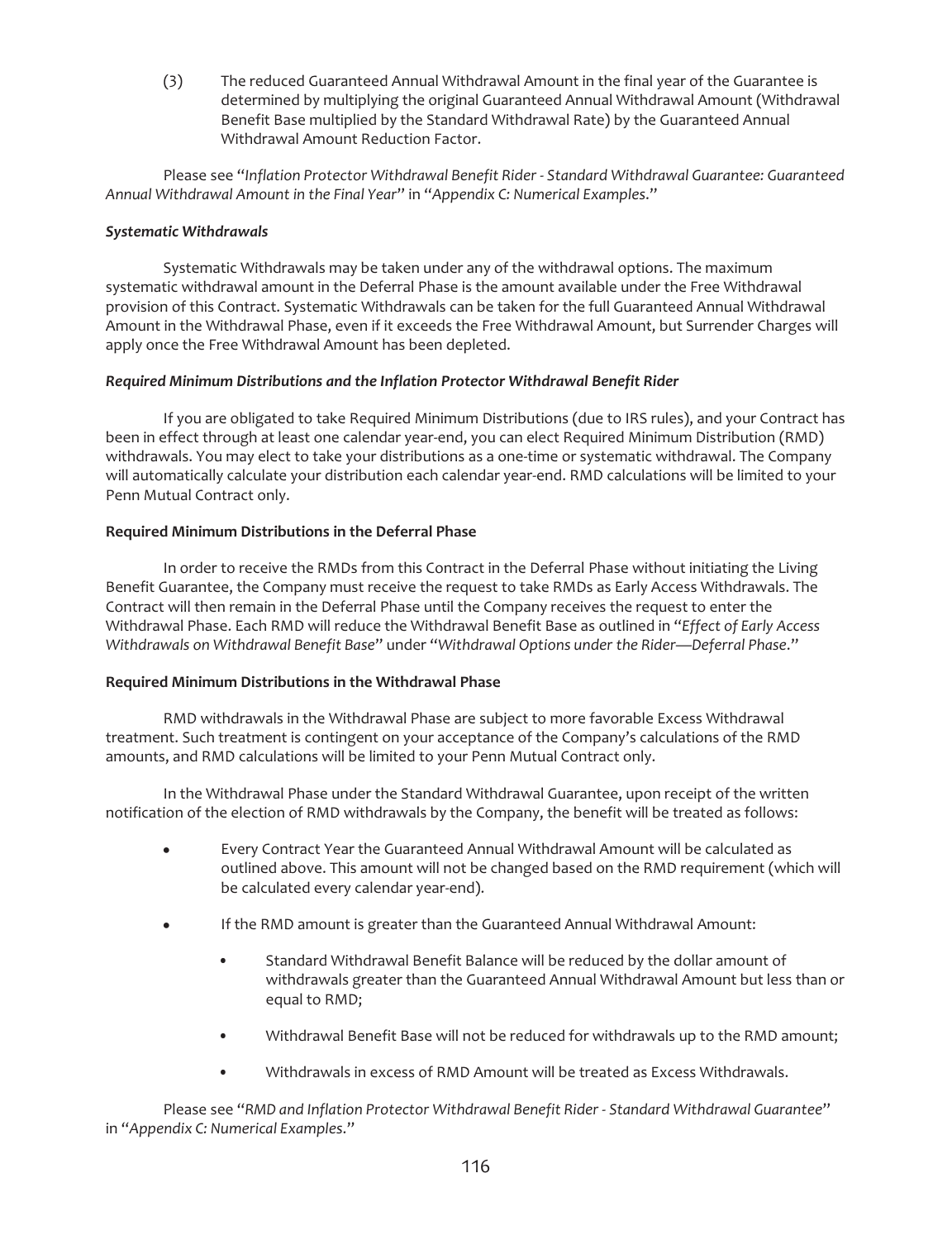In the Withdrawal Phase under the Lifetime Withdrawal Guarantee, upon receipt of the written notification of the election of RMD withdrawals by the Company, the benefit will be treated as follows:

- Every Contract Year the Guaranteed Annual Withdrawal Amount will be calculated as outlined above. This amount will not be changed based on the RMD requirement (which will be calculated every calendar year-end).
- If the RMD amount is greater than the Guaranteed Annual Withdrawal Amount:
	- Withdrawal Benefit Base will not be reduced for withdrawals up to the RMD amount;
	- Withdrawals in excess of RMD Amount will be treated as Excess Withdrawals.

Please see "*RMD and Inflation Protector Withdrawal Benefit Rider – Lifetime Withdrawal Guarantee*" in "*Appendix C: Numerical Examples*."

If your RMD amount exceeds your Guaranteed Annual Withdrawal Amount, you will have to withdraw more than the Guaranteed Annual Withdrawal Amount. Any RMD amount that is not taken as required will be subject to an imposition of the 50% excise tax as prescribed by federal law. RMD amounts may include a percentage of the value of all benefits under the Contract, which may include the present value of benefits under the Inflation Protector Withdrawal Benefit Rider and other Contract provisions. Required Minimum Distributions from an IRA are always taxable.

# *72 (q)/(t) Considerations*

If a withdrawal is taken from the annuity before age 59 $\frac{1}{2}$ , the IRS generally imposes a 10% early withdrawal penalty on such distributions. However, substantially equal periodic payments under IRC Section  $72(q)/72(t)$  are exempt from the 10% penalty tax on early distributions. If you choose to exercise this option, you will be required to irrevocably choose one of the three acceptable methods (as defined by IRS regulations) and receive these payments until the later of five years or attainment of age 59  $\frac{1}{2}$ .

If you wish to take withdrawals under the Code Sections 72(q) or 72 (t) ("72 (q)/(t)") prior to age 59 1/ 2, you may do so systematically. If Living Benefit Withdrawals are available to you (based on the Actual Age of the younger Covered Life), your Lifetime Withdrawal Guarantee will be exercised, and the Contract will move into the Withdrawal Phase. If you do not wish to exercise your Living Benefit Guarantee, at the time the withdrawal is requested, you must request that the withdrawal be treated as an Early Access Withdrawal. The Contract will then remain in the Deferral Phase. If you are not yet eligible for the Lifetime Withdrawal Guarantee at the time the withdrawal is requested, the 72  $(q)/(t)$  withdrawal will be automatically treated as an Early Access Withdrawal.

72 (q)/(t) withdrawals do not receive any special treatment under the Rider. If you take them as Early Access Withdrawals, the Withdrawal Benefit Base will be reduced as outlined in "*Effect of Early Access Withdrawals on Withdrawal Benefit Base*" under "*Withdrawal Options under the Rider - Deferral Phase*." If 72 (q)/(t) withdrawals are taken under the Living Benefit Guarantee and the amount of the withdrawal exceeds the Guaranteed Annual Withdrawal Amount, it will be subject to an Excess Withdrawal treatment.

At the end of your 72  $(q)/(t)$  withdrawal period, withdrawal options are available to you if you wish to continue receiving distributions. You will be contacted in writing about your withdrawal options. If no response is received, distributions will end after your last 72 (q)/(t) payment.

## *Investment Allocation Options*

Investment limitations and restrictions will be effective on the Rider Effective Date (as applicable to the Fixed Account) or the day the Contract enters the Withdrawal Phase (as applicable to the Separate Account). Once the investment allocation restrictions become effective, you must choose new allocations that satisfy the investment restrictions. If you attempt to allocate to Variable Investment Options which are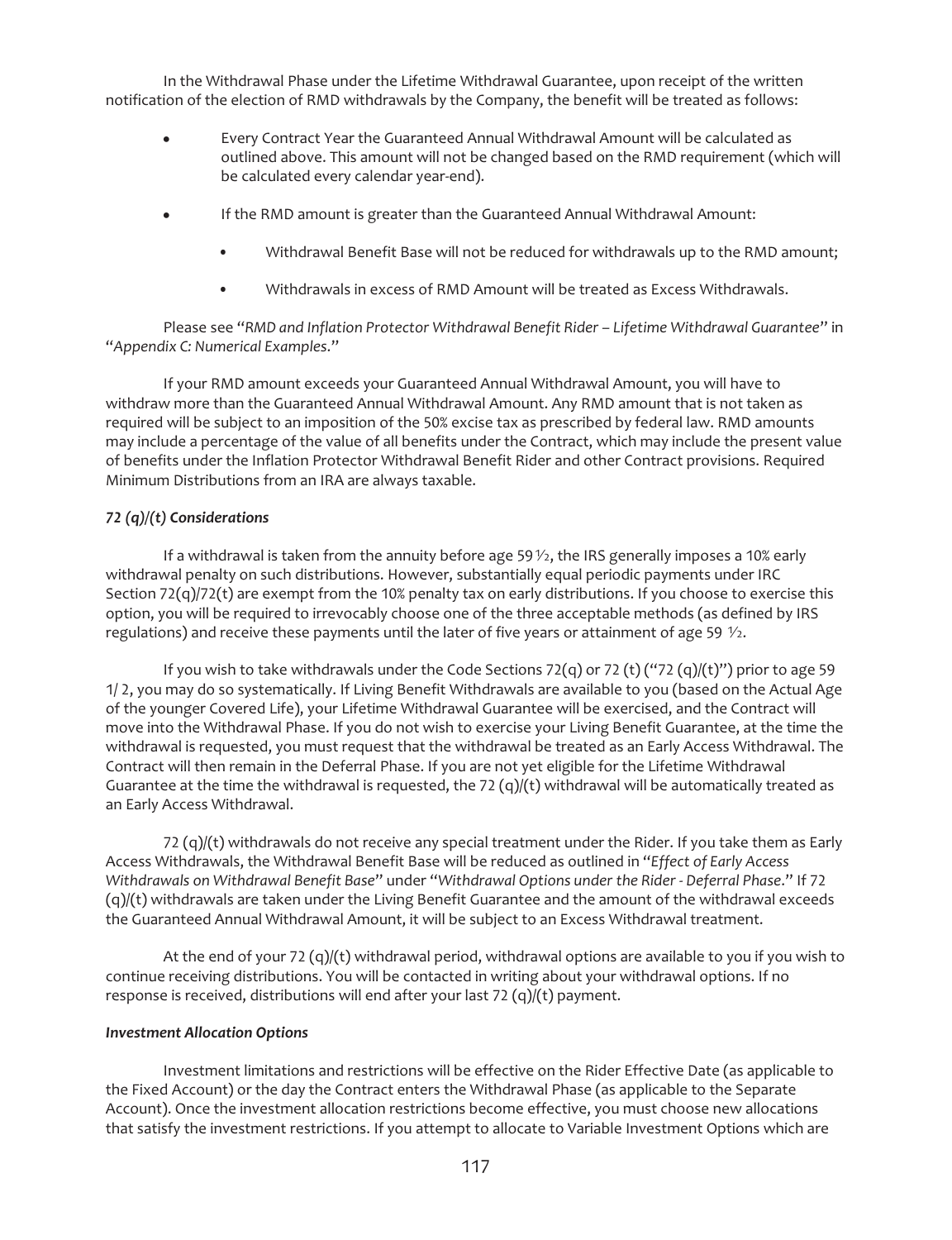not on the list of available options described below or to the Fixed Interest Options, or if you do not specify a change to your allocations when you enter the Withdrawal Phase, the Company will move the funds from Variable Investment Options which are not on the list to the Money Market Subaccount. You may specify a new allocation among Variable Investment Options on the list of available options at any time.

If you terminate the Rider, you will no longer be subject to investment allocation limitations and restrictions.

## **The Fixed Account**

Fixed Interest Options are not available with the presence of this Rider. Purchase Payments or transfers directed to the Fixed Interest Options will not be accepted.

## **The Separate Account**

Upon entering the Withdrawal Phase of the Rider, you will be subject to limitations and restrictions on your right to allocate Contract Value among the Variable Investment Options, your right to request transfers between Variable Investment Options and your right to allocate Purchase Payments to Variable Investment Options. We reserve the right to add or change limitations and the way we administer them in the future, as well as to enforce limitations and restrictions in the Deferral Phase. Any change to investment options, limitations, or restrictions will be communicated to the Contract Owner 60 days prior to the date such change becomes effective, and the changes may apply to existing and new purchasers of this benefit.

The list of Variable Investment Options available as investment options in the Withdrawal Phase of the Rider is limited. This list is subject to change, and you will be notified in writing 60 days prior to any such change. The restrictions in place allow you to allocate your Purchase Payments to, and make transfers between, the following Variable Investment Options only:

### Penn Series Funds, Inc. **Adviser / Sub-Adviser / Sub-Adviser**

| Money Market Fund                       |
|-----------------------------------------|
| Limited Maturity Bond Fund              |
| Quality Bond Fund                       |
| High Yield Bond Fund                    |
| Flexibly Managed Fund                   |
| <b>Balanced Fund</b>                    |
| Index 500 Fund                          |
| Small Cap Index Fund                    |
| Developed International Index Fund      |
| Aggressive Allocation Fund              |
| Moderately Aggressive Allocation Fund   |
| Moderate Allocation Fund                |
| Moderately Conservative Allocation Fund |
| <b>Conservative Allocation Fund</b>     |

Penn Mutual Asset Management, LLC Penn Mutual Asset Management, LLC Penn Mutual Asset Management, LLC Penn Mutual Asset Management, LLC T. Rowe Price Associates, Inc. Penn Mutual Asset Management, LLC SSGA Funds Management, Inc. SSGA Funds Management, Inc. SSGA Funds Management, Inc. Penn Mutual Asset Management, LLC Penn Mutual Asset Management, LLC Penn Mutual Asset Management, LLC Penn Mutual Asset Management, LLC Penn Mutual Asset Management, LLC

Purchase Payments or transfers directed to the Variable Investment Options that are not listed above will not be accepted.

# **Effect of Withdrawal Benefit Base Reducing to Zero**

If the Withdrawal Benefit Base reduces to zero, and the Contract Value is greater than zero, the Withdrawal Benefit Base will be reset to the Contract Value on the next Contract Anniversary, unless the Contract Owner sends a written notice to the Company requesting to terminate the Rider. Upon this reset, the Guaranteed Annual Withdrawal Amount will be recalculated, and the guarantee will continue based on the recalculated values. A new Inflation Increase Period will begin at the time the Withdrawal Benefit Base is reset to the Contract Value, depending on the current Contract phase.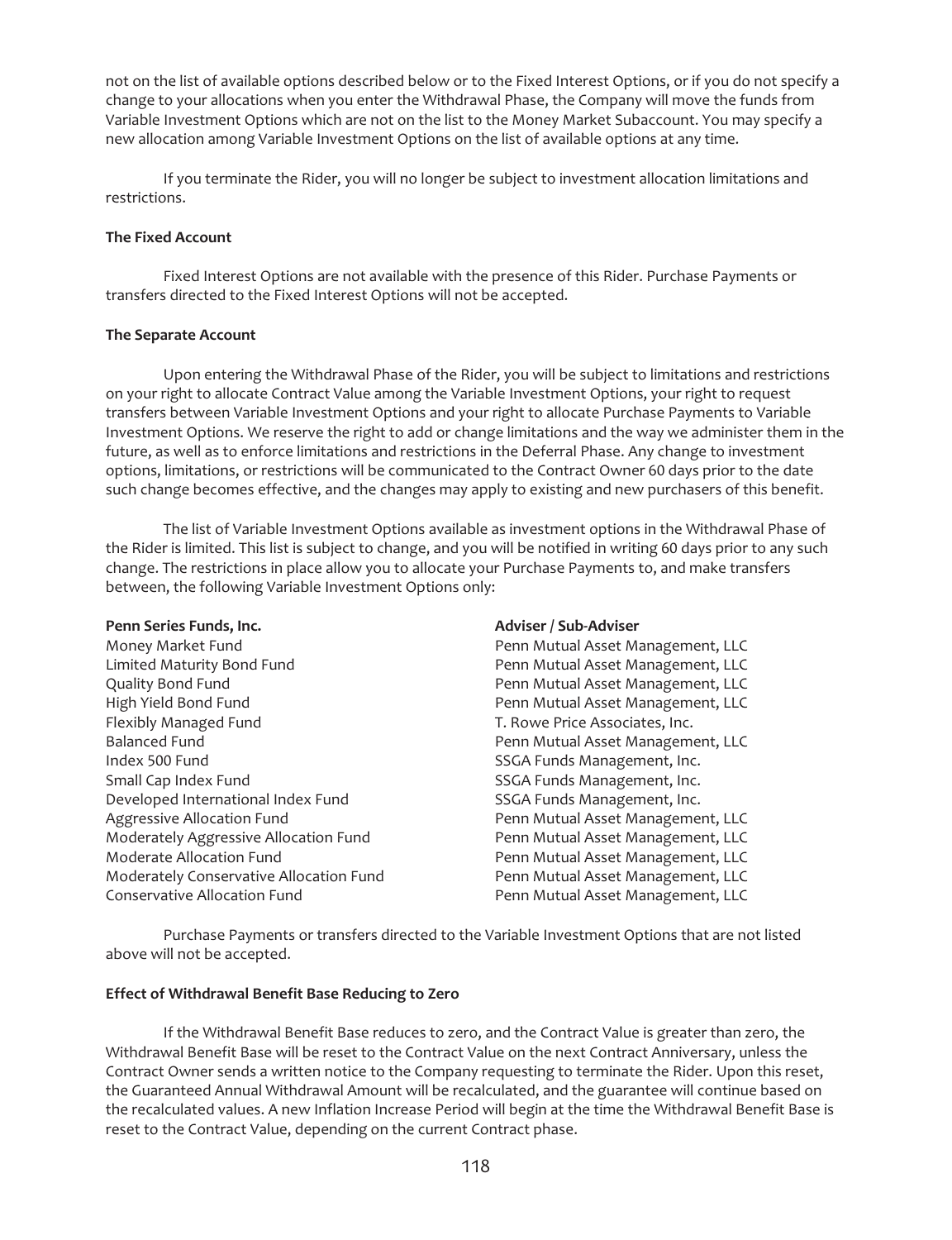If the Withdrawal Benefit Base reduces to zero, and the Contract Value also reduces to zero, the Contract will be terminated.

# **Effect of Contract Value Reducing to Zero**

If the Contract Value is reduced to zero and any benefits are due under the Living Benefit Guarantee, payments will continue according to the guarantee as described below. No Subsequent Purchase Payments will be accepted once the Contract Value is reduced to zero.

If the Contract Value reduces to zero in the **Deferral Phase**:

- If the Withdrawal Benefit Base is greater than zero and you are eligible for the Living Benefit Guarantee, and the Lifetime Withdrawal Guarantee is available (based on age of the younger Covered Life), the Contract will be annuitized using the Lifetime Withdrawal Guarantee. The Guaranteed Annual Withdrawal Amount will be determined based on the Withdrawal Benefit Base at the time of Annuitization and the then applicable Lifetime Withdrawal Rate (based on age of the younger Covered Life). The Lifetime Withdrawal Rate is based on the Age-Based Lifetime Withdrawal Rate and Waiting Bonus (if applicable) at the time the Contract Value is reduced to zero. Inflation Increases will no longer be credited to the Withdrawal Benefit Base after the Contract Value is reduced to zero in the Deferral Phase.
- If the Withdrawal Benefit Base is greater than zero and you are eligible for the Living Benefit Guarantee, but the Lifetime Withdrawal Guarantee is not available (based on age of the younger Covered Life), the Contract will be annuitized using the Standard Withdrawal Guarantee. The Guaranteed Annual Withdrawal Amount will be determined based on the Withdrawal Benefit Base at the time of Annuitization and the lowest available Standard Withdrawal Rate. Inflation Increases will no longer be credited to the Withdrawal Benefit Base after the Contract Value is reduced to zero in the Deferral Phase.
- If the Withdrawal Benefit Base is greater than zero but you are not yet eligible for the Living Benefit Guarantee (based on age of the younger Covered Life), the Contract will be terminated.
- If the Withdrawal Benefit Base also goes to zero, the Contract will be terminated.

If the Contract Value reduces to zero in the **Withdrawal Phase under the Standard Withdrawal Guarantee**:

- If the Standard Withdrawal Benefit Balance is greater than zero, the Contract will be annuitized at the Guaranteed Annual Withdrawal Amount using the Withdrawal Benefit Base at the time of Annuitization and the Standard Withdrawal Rate. Payments will continue until the Standard Withdrawal Benefit Balance is reduced to zero or for the lifetime of the last surviving Covered Life(ves) (whichever ends earlier). Inflation Increases will still be credited to the Withdrawal Benefit Base.
- If the Standard Withdrawal Benefit Balance also reduces to zero, the Contract will be terminated.

If the Contract Value reduces to zero in the **Withdrawal Phase under the Lifetime Withdrawal Guarantee:**

• If the Withdrawal Benefit Base is greater than zero, the Contract will be annuitized at the Guaranteed Annual Withdrawal Amount using the Withdrawal Benefit Base at the time of Annuitization and the Lifetime Withdrawal Rate. Payments will continue for the lifetime of the Covered Life(ves). Inflation Increases will be credited until the end of the Lifetime Withdrawal Guarantee Inflation Increase Period.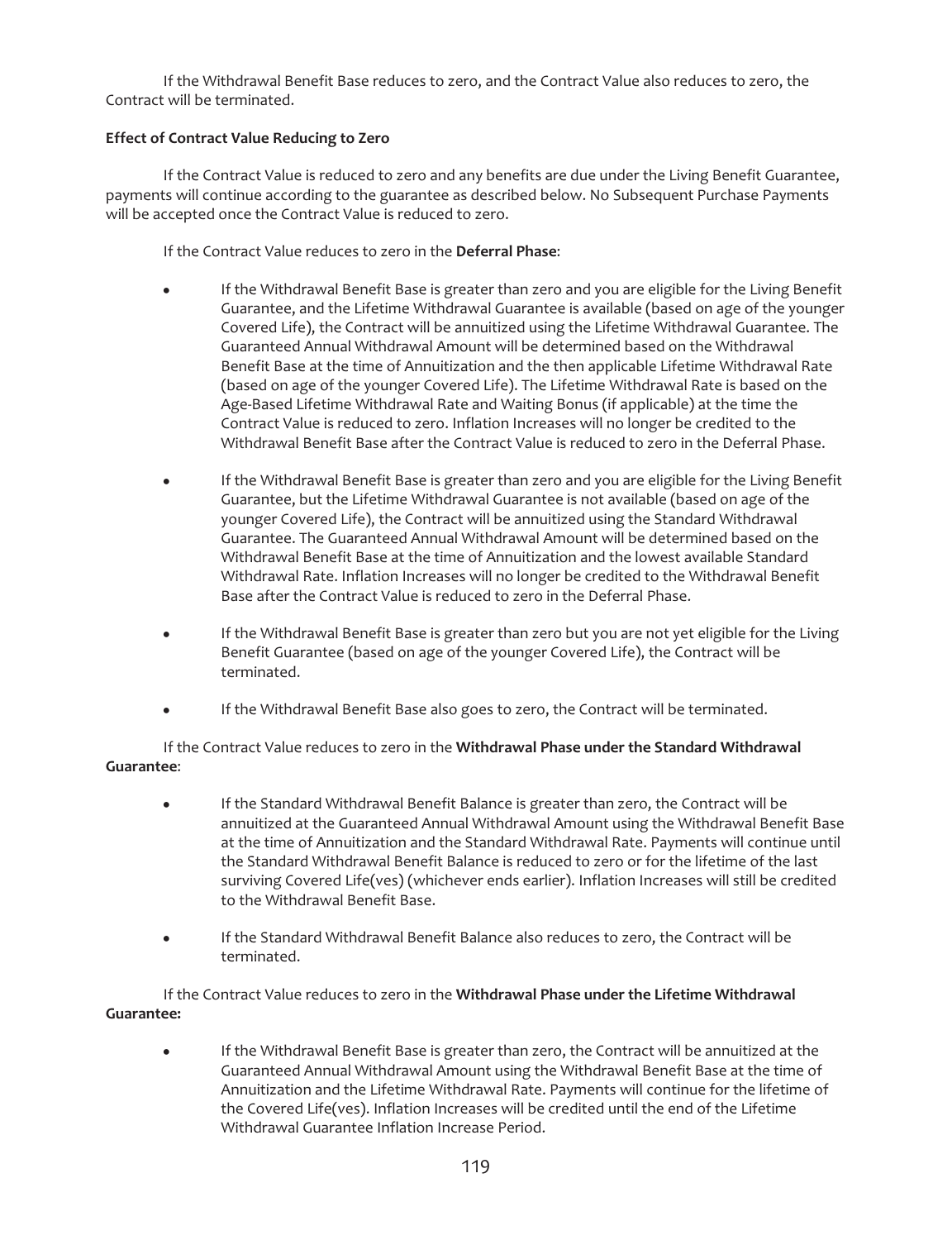• If the Withdrawal Benefit Base also reduces to zero, the Contract will be terminated.

# *What happens on the Annuity Date under the Rider?*

The Annuity Date is specified in your Contract, and may be changed by your written request. On the Annuity Date, the Contract Value must be annuitized.

If the Inflation Protector Withdrawal Benefit Rider is in effect on the Annuity Date described in your Contract, you will be offered an annuitization option which guarantees annuity payments in an amount at least equal to your Guaranteed Annual Withdrawal Amount. You may choose among the following options at annuitization:

- (1) Surrender the Contract and receive a Surrender Value,
- (2) Apply the Contract Value to any of the Annuity Options described in the "Annuity Options" section of the Contract,
- (3) Annuitize your Contract under the terms of the Rider.

If the Contract is surrendered or if the Contract Value is applied to an Annuity Option described in the Contract, the Living Benefit Guarantee will expire. If the Contract is annuitized under the terms of the Rider, the annuity payments will continue according to the elected Living Benefit Guarantee withdrawal option.

**Annuitization under the terms of the Rider.** Under the terms of the Rider, if both the Contract Value and the Withdrawal Benefit Base are greater than zero on the Annuity Date, your Contract will be annuitized as follows:

- If the Contract is in the Deferral Phase as of the Annuity Date, and the Lifetime Withdrawal Guarantee is available based on the age of the younger Covered Life, it will be annuitized under the Lifetime Withdrawal Guarantee at the Guaranteed Annual Withdrawal Amount using the Lifetime Withdrawal Rate applicable at the time of annuitization. The Lifetime Withdrawal Rate is based on the Age-Based Lifetime Withdrawal Rate and Effective Waiting Bonus (if applicable) at the time of annuitization. This amount will be payable annually during the lifetime of the last surviving Covered Life. After Annuitization, Inflation Increases and Step-Ups will no longer apply.
- If the Contract is in the Deferral Phase as of the Annuity Date, but the Lifetime Withdrawal Guarantee is not available based on the age of the younger Covered Life, the Contract will be annuitized using the Standard Withdrawal Guarantee. The Guaranteed Annual Withdrawal Amount will be determined based on the Withdrawal Benefit Base at the time of Annuitization and the lowest available Standard Withdrawal Rate. This amount will be payable annually until the Standard Withdrawal Benefit Balance is reduced to zero or the lifetime of the last surviving Covered Life, whichever is earlier. After Annuitization, Inflation Increases and Step-Ups will no longer apply.
- **•** If the Contract is in the **Deferral Phase** as of the Annuity Date, but the Lifetime Withdrawal Guarantee is not available based on the age of the younger Covered Life and the Standard Withdrawal Guarantee is not available based on the age of the younger Covered Life, the Contract will be annuitized according to the terms of the Contract.
- <sup>Š</sup> If the Contract has entered the Withdrawal Phase under the **Lifetime Withdrawal Guarantee**, it will be annuitized at the Guaranteed Annual Withdrawal Amount effective at the time of Annuitization. This amount will be payable annually during the lifetime of the last surviving Covered Life. After Annuitization, Inflation Increases and Step-Ups will no longer apply.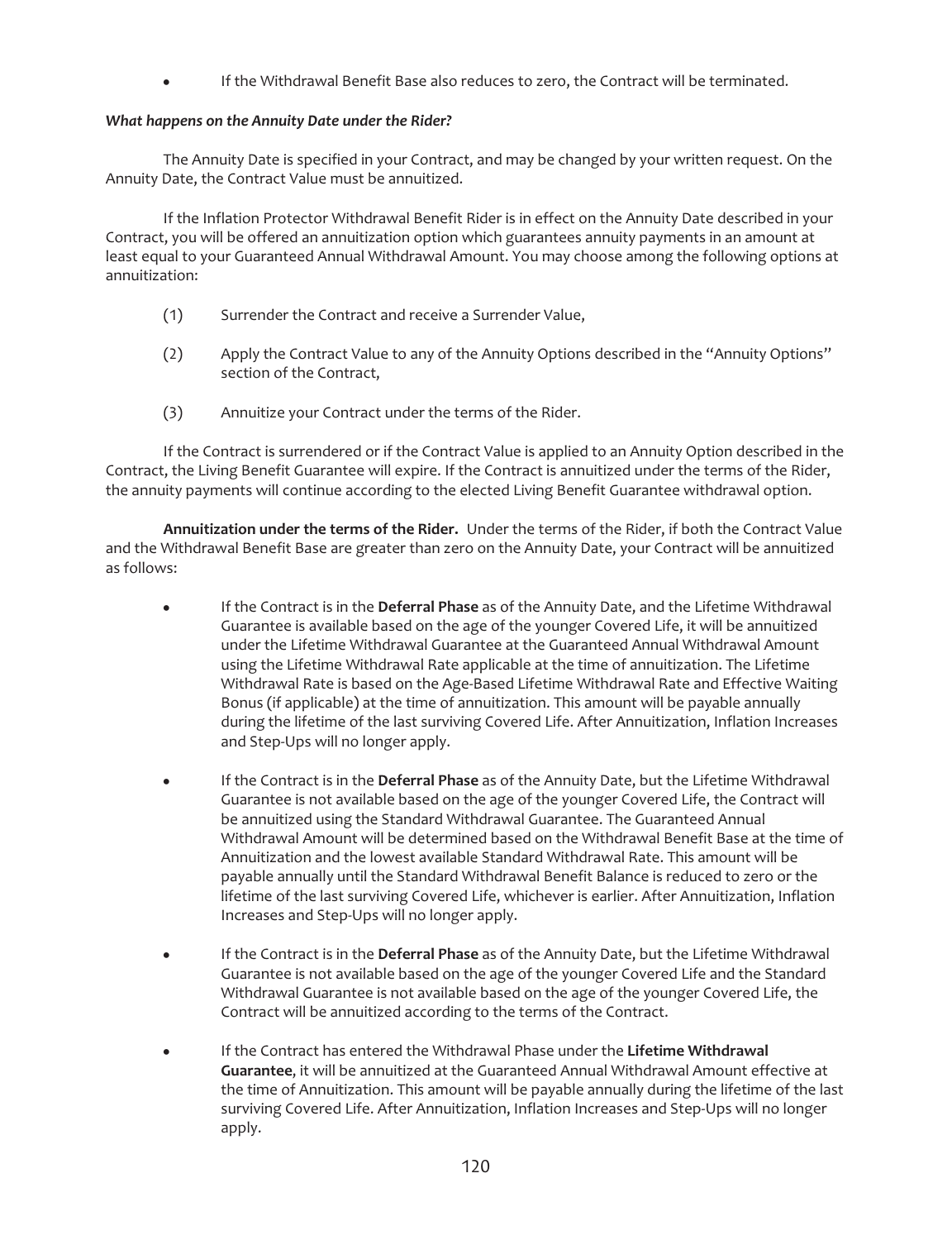If the Contract has entered the Withdrawal Phase under the **Standard Withdrawal Guarantee**, it will be annuitized at the Guaranteed Annual Withdrawal Amount using the Standard Withdrawal Rate. This amount will be payable annually for the Standard Withdrawal Period Remaining or the lifetime of the last surviving Covered Life, whichever is earlier. The Standard Withdrawal Period Remaining is based on the ratio of the Standard Withdrawal Benefit Balance to the Standard Annual Reduction at the time of Annuitization, rounded up to the next integer. After Annuitization, Inflation Increases and Step-Ups will no longer apply.

You must select an Annuity Option at least 30 days prior to the Annuity Date. If the Inflation Protector Withdrawal Benefit Rider is in effect when the maximum maturity date has been reached, and you did not specify an option you wish to exercise, your Contract will be annuitized under the conditions of the Rider.

When your Contract is annuitized, your payment schedule and the amount are fixed and cannot be altered. You will not be able to change to a different Annuity Option after the Contract is annuitized.

If the Contract is annuitized based on the Rider's Living Benefit Guarantee, the Death Benefit is no longer payable. Also, any favorable treatment of RMD withdrawals under the Rider no longer applies, as such distributions are no longer required. If the remaining payments due each Contract Year are less than \$100, the remaining annuity payments will be commuted and a lump sum will be paid.

Annuitization under the Rider provisions vary in certain states — please see "*Appendix D: State Variations*" for details.

### *What happens upon death under the Rider?*

The Inflation Protector Withdrawal Benefit Rider will terminate upon the death of the sole Covered Life for a Single Life Guarantee, or later death of both Covered Lives for a Joint Life Guarantee. The death benefit will then be distributed according to the death settlement options available under the terms of the Base Contract.

If the sole Annuitant dies, and there is a Joint Life Guarantee, the surviving Covered Life (as sole primary Beneficiary) may take the Standard Death Benefit payout and thus terminate the Rider. The Surviving Covered Life may also continue the Rider as-is, if permitted by federal law (continuation of the Contract is subject to distribution requirements upon the Contract Owner's death according to IRS regulations).

Upon Contract Owner's death, Contract Value will be payable to the Beneficiary and both the Contract and the Rider will terminate, unless there is a surviving Covered Life, who, as sole primary Beneficiary, continues the Contract (under Spousal Step-In) and the Rider as-is if permitted by federal law (subject to IRS requirements for distribution upon Contract Owner's death).

### *Removing the Inflation Protector Withdrawal Benefit Rider from your Contract*

You can cancel the Inflation Protector Withdrawal Benefit Rider any time on or after the third Contract Anniversary by sending a written request to the Company to do so. All charges for the Rider, Investment Allocation Restrictions and guaranteed payments will cease upon Rider termination.

# *Termination of the Inflation Protector Withdrawal Benefit Rider*

Upon the earliest of the following, the Inflation Protector Withdrawal Benefit Rider will be terminated, but the Contract will remain in force:

- (1) At any time on or after the third Contract Anniversary, immediately following receipt by the Company of a written request by the Contract Owner to discontinue the Rider;
- (2) Upon a change in ownership (or assignment) of the Contract unless: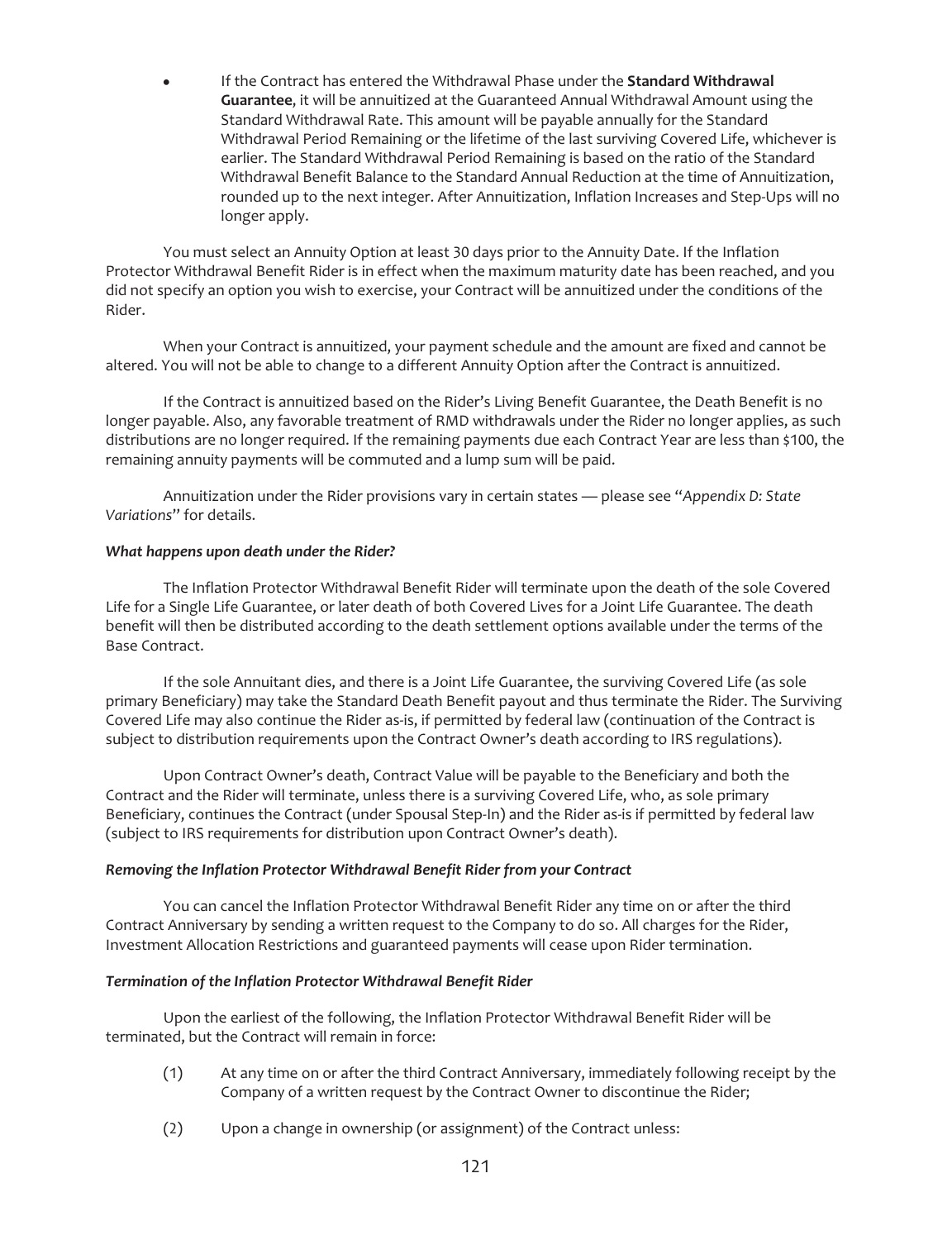- (a) The new Contract Owner or assignee assumes full ownership of the Contract and is essentially the same person, such as:
	- (i) an individual ownership changed to a personal revocable trust, or
	- (ii) an eligible spousal Beneficiary who is also the surviving Covered Life elects to become the successor Owner of the Contract and the Rider upon Contract Owner's death, or
	- (iii) a change to the Contract Owner's spouse during the Contract Owner's lifetime, or
	- (iv) a change to a court appointed guardian representing the Contract Owner during the Contract Owner's lifetime; or
- (b) The assignment is for the purposes of effectuating a 1035 exchange of the Contract.
- (3) Spousal Step-In of a Contract with a Single Life Guarantee upon the Contract Owner's death (where the Contract Owner is the sole Covered Life);
- (4) Termination of the Enhanced Death Benefit (if purchased together with this Rider);
- (5) Annuitization under the Base Contract.

Upon Rider termination:

- Charges for the Rider stop accruing (accrued but un-assessed rider charges will be deducted on the next applicable date when Rider Charges are deducted),
- Investment Allocation restrictions no longer apply, and
- Guaranteed minimum withdrawals available under the Rider will terminate.

If the Contract is terminated, the Rider will also terminate. Both the Contract and the Rider will terminate upon the earlier of:

- (a) Full surrender of the Contract;
- (b) Death of the Covered Life for a Single Life Guarantee, or the later death of both Covered Lives for a Joint Life Guarantee;
- (c) Standard Death Benefit is paid to surviving Covered Life (as sole primary Beneficiary) upon the death of the sole Annuitant with a Joint Life Guarantee (where the deceased Annuitant is one of the Covered Lives);
- (d) Contract Value is paid as a death settlement upon the death of the Contract Owner (who is one of the Annuitants and one of the Covered Lives under the Joint Life Guarantee), but the surviving Annuitant / Covered Life is not permitted to continue the Contract by federal law;
- (e) The Contract Value is reduced to zero and the Withdrawal Benefit Base is also reduced to zero;
- (f) The Contract Value is reduced to zero and you are not eligible for a Living Benefit Guarantee based on your age as defined in your Contract, regardless of the value of the Withdrawal Benefit Base.

Termination provisions may vary by state — please see "*Appendix D: State Variations*" for details.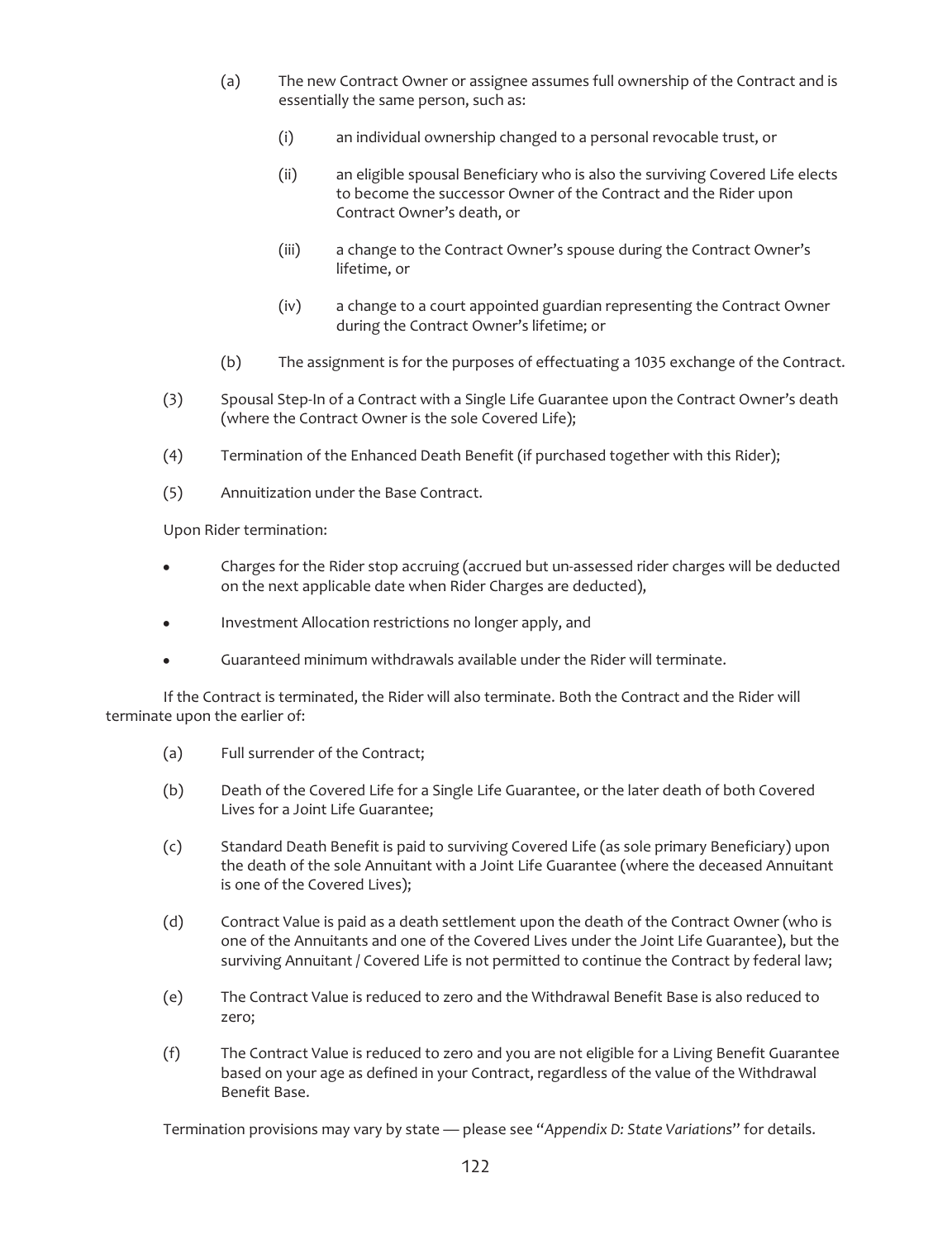**Combining the Inflation Protector Withdrawal Benefit and Enhanced Death Benefit Riders**

# **Combining the Inflation Protector Withdrawal Benefit and Enhanced Death Benefit Riders may not be available in all states. Please check with your financial professional to determine availability.**

# *Purchasing both the Inflation Protector Withdrawal Benefit and Enhanced Death Benefit Riders with your Contract*

You may purchase both the Inflation Protector Withdrawal Benefit and the Enhanced Death Benefit optional benefits at the time you purchase your Contract. This will be referred to as the "Combination Rider" in the section below.

The Combination Rider only covers natural person(s) named in the Contract, and the Covered Life(ves) (up to two) must be named at Contract issue or the Rider Effective Date.

## **Issue Age Requirements**

The strictest issue age requirement of the two stand-alone Riders must be met to purchase the Combination Rider. The Single Life Guarantee is available only if the Covered Life is between the ages of 35 and 75 on the Rider Effective Date. The Joint Life Guarantee is available only if, on the Rider Effective Date, both Covered Lives are between the ages of 35 and 75.

A Covered Life must always meet issue age requirements at time of designation.

Issue age for the Combination Rider is determined by the Age Nearest Birthday of the Covered Life(ves).

## **Owner / Annuitant Requirements**

For a **Single Life Guarantee** to be issued, the Covered Life under the Combination Rider must be the sole Annuitant. The Covered Life must also be a Contract Owner unless the Contract Owner is an entity. Single Life Guarantee is not available if Joint Annuitants are named in the Contract.

For a **Joint Life Guarantee** to be issued, the first Covered Life must be the Annuitant and the second Covered Life must be the Contingent Annuitant or the Joint Annuitant. At least one Covered Life must be a Contract Owner, and any non-Owner Covered Life must be the sole primary Beneficiary. If Covered Lives are both Contract Owners, they must be each other's sole primary Beneficiary. A Joint Life Guarantee may be continued upon Contract Owner's death only if permitted by federal law. A Joint Life Guarantee is not available if the Contract Owner is an entity.

Covered Life(ves) cannot be changed after the Rider Effective Date, except under conditions outlined in "*Replacing a Covered Life Under a Joint Life Guarantee*" below.

# *Single and Joint Life Guarantees*

The Combination Rider can be purchased as a Single or Joint Life Guarantee. Under a Single Life Guarantee, all Rider features and benefits are measured using the age and lifetime of the sole Covered Life, and the Enhanced Death Benefit is payable on death of the Covered Life. Under a Joint Life Guarantee, all Rider features are measured using the age of the younger Covered Life. If a Joint Life Guarantee is elected, upon the first death of a Covered Life, the surviving Covered Life can choose to continue the Contract<sup>5</sup> and the Combination Rider, and the Enhanced Death Benefit will then be payable to the Beneficiary upon the death of the surviving Covered Life. You must specify both Covered Lives in the Application for a Joint Life Guarantee. A death benefit available at the death of the Owner (who is not the sole annuitant) prior to the later death of the Covered Lives is Contract Value only.

<sup>&</sup>lt;sup>5</sup> Federal tax regulations may require that a distribution take place upon Contract Owner's death unless spousal continuation is exercised. If spousal continuation is not exercised or not permitted by the IRS regulations, the applicable death benefit, if any, will be paid out, and both the Contract and the Rider(s) will terminate.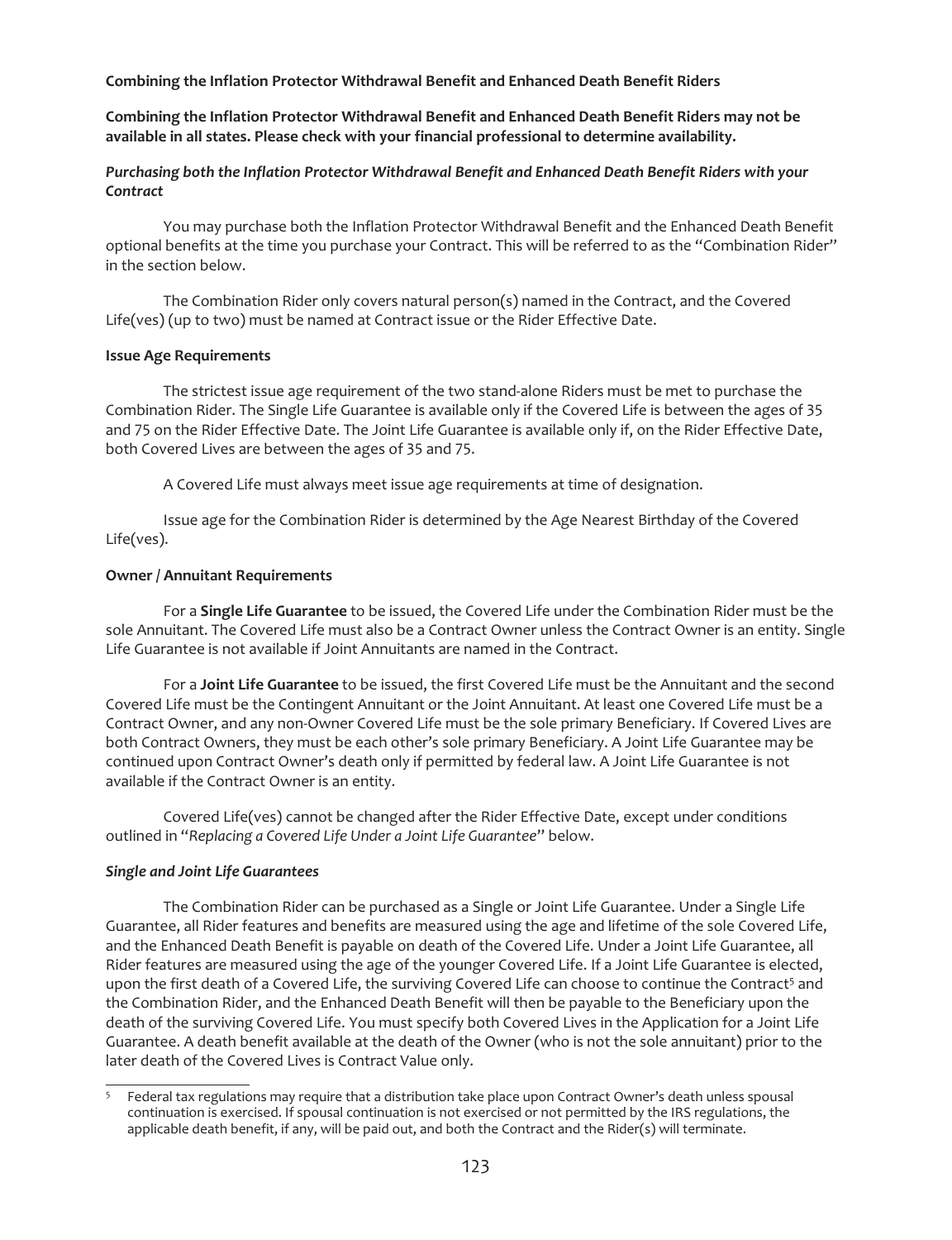If you elect a Joint Life Guarantee for the Inflation Protector Withdrawal Benefit Rider, your Enhanced Death Benefit automatically becomes a Joint Life Guarantee.

#### **Converting a Single Life Guarantee to a Joint Life Guarantee**

You cannot convert a Single Life Guarantee to a Joint Life Guarantee. You will not be able to add a Covered Life after the Rider Effective Date.

#### **Converting a Joint Life Guarantee to a Single Life Guarantee**

While both Covered Lives are living, if you have not started withdrawals under one of the Living Benefit Guarantee withdrawal options of the Inflation Protector Withdrawal Benefit Rider, and provided that all Owner / Annuitant designation requirements outlined in the Contract are satisfied, you may convert a Joint Life Guarantee to a Single Life Guarantee under the following conditions:

- Death of a Covered Life; or
- Removal of a Covered Life by the Contract Owner(s).

Once the Rider is converted to a Single Life Guarantee, all Single Rider features and benefits provided under the Rider will apply and no additional Covered Life may be added in the future.

If you have started withdrawals under one of the Living Benefit Guarantee withdrawal options of the Rider, the Joint Life Guarantee cannot be converted to a Single Life Guarantee. The Covered Life can be removed from the Contract by the Contract Owner(s) (provided that all Owner / Annuitant requirements are satisfied), but the features and benefits provided under a Joint Life Guarantee will still apply.

### **Replacing a Covered Life Under a Joint Life Guarantee**

If you have not started withdrawals under one of the Living Benefit Guarantee withdrawal options of the Inflation Protector Withdrawal Benefit Rider, and provided that all Owner / Annuitant designation requirements outlined in the Contract are satisfied, a Covered Life may be replaced by the Contract Owner(s). All features and benefits of the Combination Rider will be based on the age of the younger Covered Life (after replacement), and any Covered Life must also meet issue age requirements at the time of designation.

If you have started withdrawals under one of the Living Benefit Guarantee withdrawal options of the Combination Rider, the Covered Life cannot be replaced. The Covered Life can be removed from the Contract by the Contract Owner(s) (provided that all Owner / Annuitant designation requirements are satisfied), but no additional Covered Life may be added in the future, and the features and benefits provided under a Joint Life Guarantee would still apply.

#### **Impact of Divorce**

Upon divorce, unless the divorce decree provides otherwise, you have the following options:

- (1) change the Combination Rider from a Joint Life Guarantee to a Single Life Guarantee (subject to conditions outlined in "*Converting a Joint Life Guarantee to a Single Life Guarantee*" above);
- (2) keep the Joint Life Guarantee, but replace a Covered Life (subject to conditions outlined in "*Replacing a Covered Life under a Joint Life Guarantee*" above); or
- (3) terminate the Combination Rider, thereby eliminating the Living Benefit Guarantee and the Enhanced Death Benefit.

The Company will attempt to accommodate any other arrangements provided in a divorce decree. Any change or transfer of ownership as a result of divorce is subject to the change in ownership provisions of the Contract.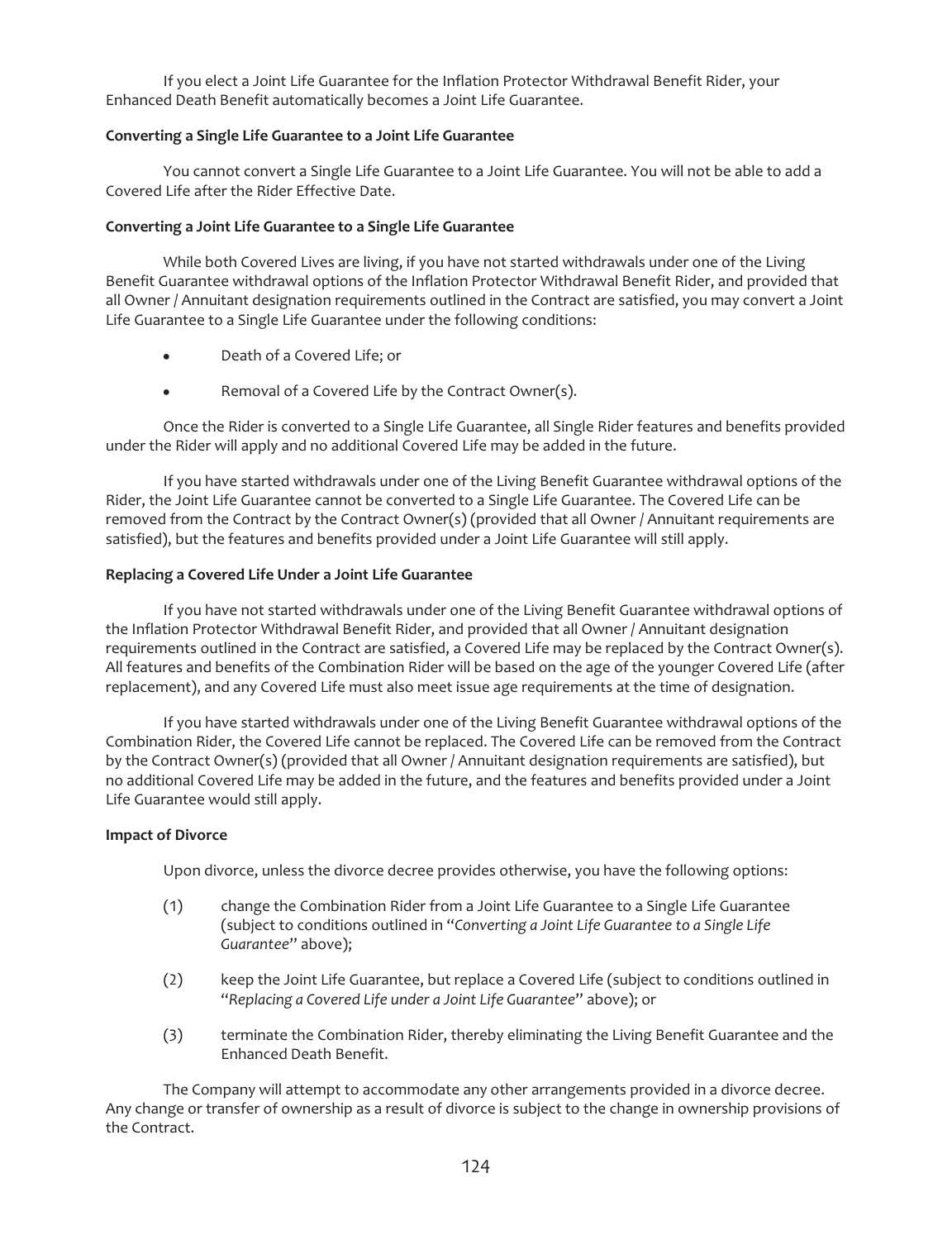## *What happens upon death under the Combination Rider?*

The Combination Rider will terminate upon the death of the sole Covered Life for a Single Life Guarantee, or later death of both Covered Lives for a Joint Life Guarantee. The Death Benefit, including the Death Benefit Enhancement provided by this Rider, will then be distributed as described below.

The Enhanced Death Benefit is payable upon the death of the sole Covered Life under the Single Life Guarantee, or the later death of both Covered Lives under the Joint Life Guarantee. The amount payable is the Death Benefit Enhancement, which is the amount by which the Enhanced Death Benefit Base exceeds the Standard Death Benefit payable under the Contract. The Death Benefit Enhancement amount is determined as of the date our Administrative Office receives proof of death of the Covered Life (both Covered Lives for a Joint Life Guarantee) such as a death certificate or other official document establishing death, and other documents required to process the payment.

If the Enhanced Death Benefit Base is less than or equal to the Standard Death Benefit, no Death Benefit Enhancement is payable. The maximum Death Benefit Enhancement amount we will pay is \$1,000,000 (this cap will apply at the time the death benefit is calculated). The Death Benefit Enhancement will be payable before the Annuity Date, until the younger Covered Life under the Rider reaches the Maturity Age, or until the Contract Value reaches zero, if earlier.

## **Under a Single Life Guarantee:**

If the sole Contract Owner is also the sole Annuitant and sole Covered Life, then:

(a) Upon the death of the sole Contract Owner / Annuitant / Covered Life, the death benefit, including any Death Benefit Enhancement payable under the Combination Rider, will be paid to the Contract Owner's Beneficiary. If permitted by federal law, a spouse of the deceased Contract Owner may exercise Spousal Step-In according to the terms of the Contract, but the Combination Rider will terminate.

If the sole Contract Owner is not the sole Annuitant and Covered Life, then:

(a) Upon Annuitant's death where the Contract Owner is an entity, the death benefit, including any Death Benefit Enhancement payable under the Rider, will be paid to the Contract Owner.

On a jointly owned Contract:

- (a) Upon death of the sole Annuitant who is the Covered Life under the Combination Rider, the death benefit, including any Death Benefit Enhancement payable under the Combination Rider, will be paid to the surviving Contract Owner, who is deemed to be sole primary Beneficiary under the Beneficiary provision of the Contract. The surviving spousal Contract Owner may also choose to exercise Spousal Step-In according to the terms of the Contract if permitted by federal law (subject to IRS requirements for distribution upon Contract Owner's death), but the Combination Rider will terminate.
- (b) Upon death of the Contract Owner who is not the Annuitant and sole Covered Life, the surviving spousal Contract Owner, who is also the sole Annuitant and the Covered Life under the Combination Rider, may continue the Contract and the Combination Rider if permitted by federal law (subject to IRS requirements for distribution upon Contract Owner's death). Surviving Contract Owner may also choose to receive the Contract Value as a death settlement (less any Purchase Payment Enhancement(s) credited in the 12 months preceding the date our Administrative Office receives proof of death that have not been already forfeited for the Smart Foundation Plus Contract).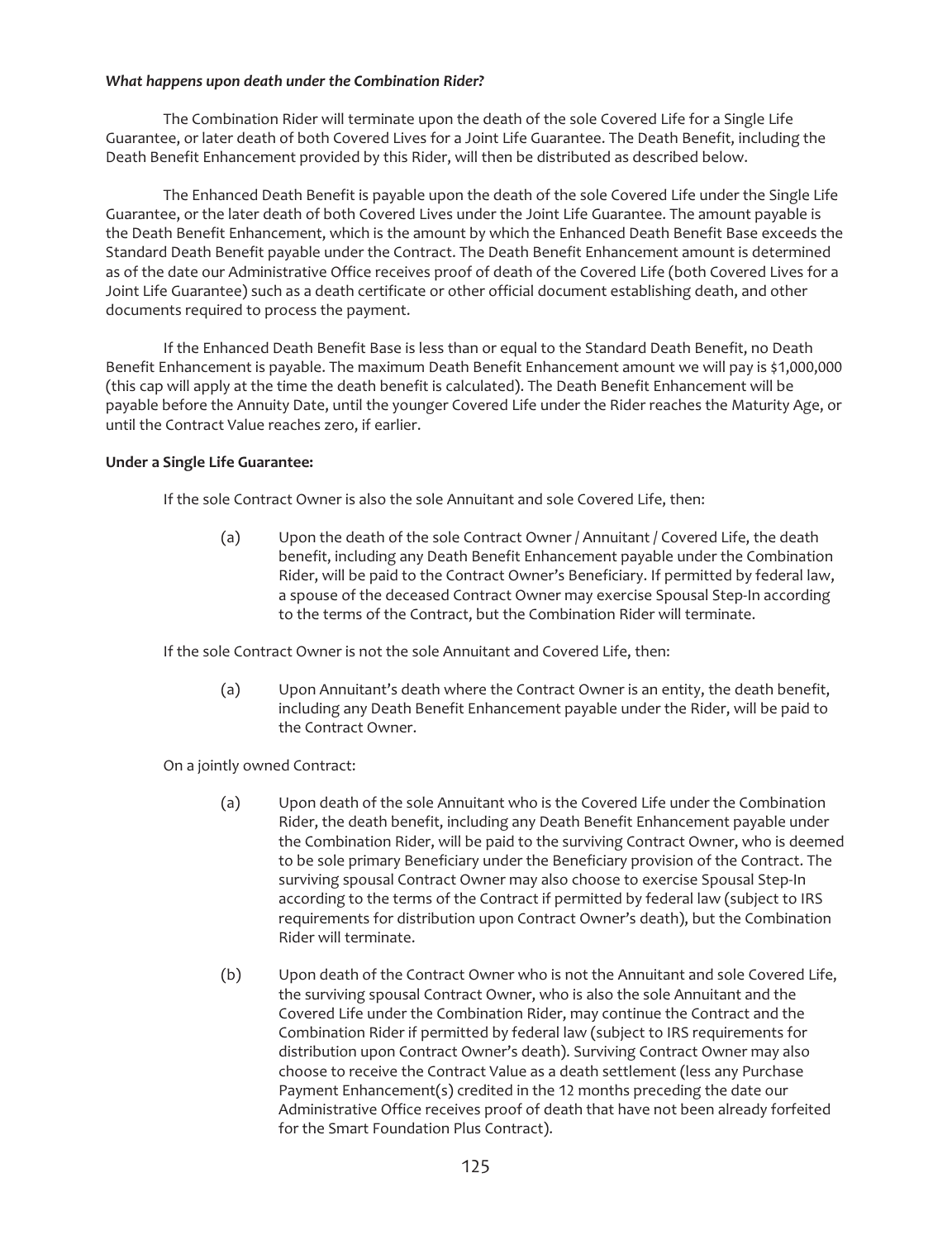#### **Under a Joint Life Guarantee:**

If the sole Contract Owner is the sole Annuitant, then:

- (a) Upon death of the Covered Life who is the sole Annuitant and the Contract Owner, the surviving Covered Life, as sole primary Beneficiary, may choose to receive the Standard Death Benefit (and thus terminate the Contract and the Rider) or continue the Contract and the Combination Rider as-is if permitted by federal law (subject to IRS requirements for distribution upon Contract Owner's death).
- (b) Upon death of the Covered Life who is designated as the Contingent Annuitant and who is not the Contract Owner, no death benefit is payable, and the Contract Owner may continue the Contract and the Combination Rider as sole Annuitant and Covered Life.

If the sole Contract Owner is the Contingent Annuitant named in the Contract, then:

- (a) Upon death of the Annuitant who is not the Contract Owner, the surviving Contract Owner who is also the surviving Covered Life, will become the Annuitant and continue the Contract and the Combination Rider as-is.
- (b) Upon death of the Contract Owner who is also the Contingent Annuitant in the Contract, the surviving Covered Life, as sole primary Beneficiary, may choose to receive the Contract Value as a death settlement (less any Purchase Payment Enhancement(s) credited in the 12 months preceding the date our Administrative Office receives proof of death that have not already been forfeited for the Smart Foundation Plus Contract) and thus terminate the Contract and the Combination Rider, or continue the Contract and the Combination Rider as- is if permitted by federal law (subject to IRS requirements for distribution upon Contract Owner's death).

If there is only one Contract Owner and Joint Annuitants are named in the Contract:

- (a) Upon death of the Annuitant or Joint Annuitant who is also the Contract Owner, the surviving Covered Life, as sole primary Beneficiary, may choose to receive the Contract Value as a death settlement (less any Purchase Payment Enhancement(s) credited in the 12 months preceding the date our Administrative Office receives proof of death that have not been already forfeited for the Smart Foundation Plus Base Contract) and thus terminate the Contract and the Combination Rider, or continue the Contract and the Combination Rider as-is if permitted by federal law (subject to IRS requirements for distribution upon Contract Owner's death). The Standard Death Benefit is not payable until the later death of Annuitant and Joint Annuitant.
- (b) Upon death of the Covered Life who is not the Contract Owner and is named as Annuitant or Joint Annuitant, no death benefit is payable, and the Contract Owner may continue the Contract and Combination Rider as sole Annuitant and Covered Life.

On a jointly owned Contract with a sole Annuitant:

(a) Upon death of the sole Annuitant, the surviving Contract Owner, who is also the surviving Covered Life, as sole primary Beneficiary, may choose to receive the Standard Death Benefit (and thus terminate the Contract and the Rider) or continue the Contract and the Combination Rider as-is if permitted by federal law (subject to IRS requirements for distribution upon Contract Owner's death).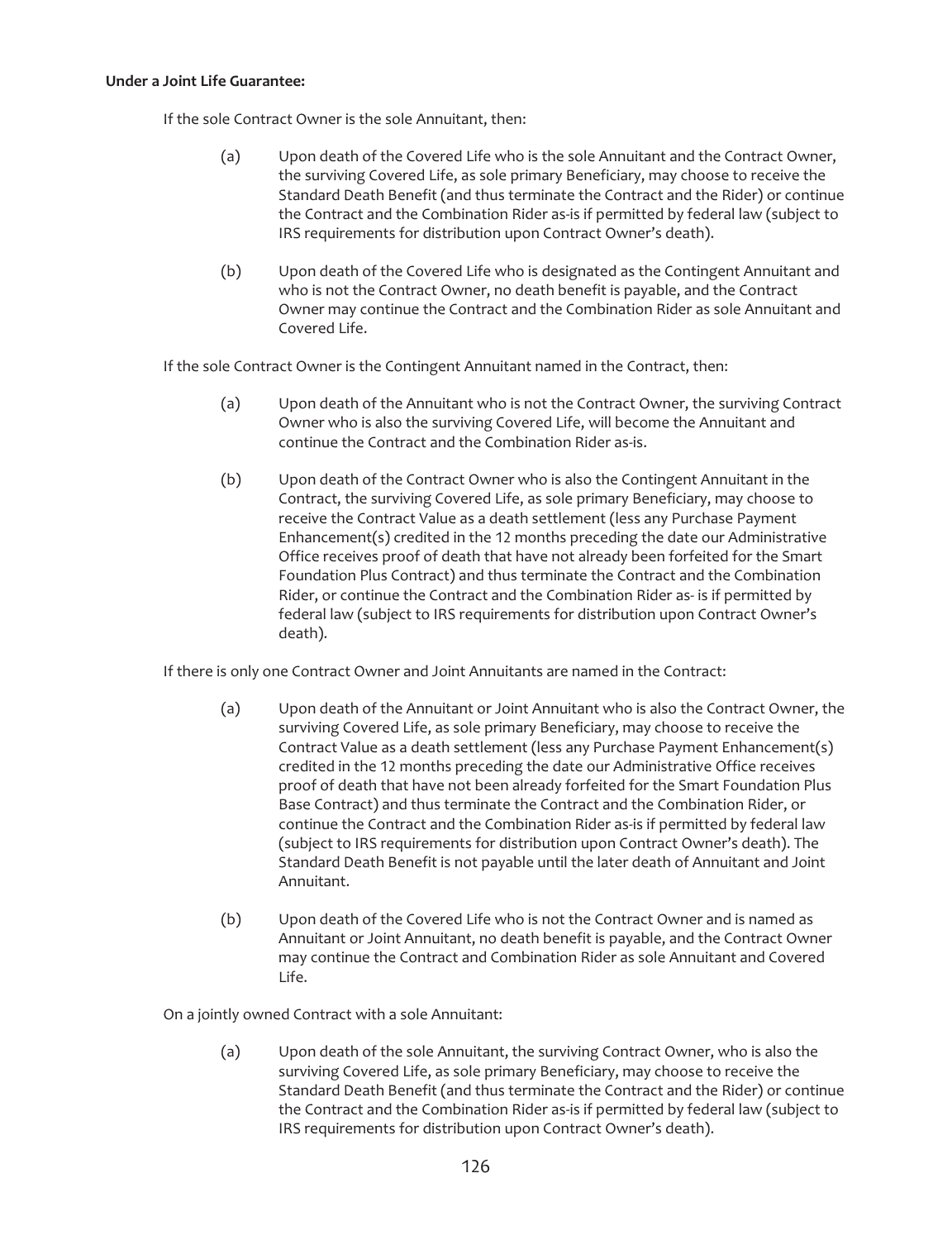(b) Upon death of the Contract Owner named as Contingent Annuitant who is also a Covered Life, no death benefit will be paid. The surviving Contract Owner who is the Annuitant and surviving Covered Life may continue the Contract and the Combination Rider as-is if permitted by federal law (subject to IRS requirements for distribution upon Contract Owner's death). If continuation is not permitted by federal law, the surviving Contract Owner may receive the Contract Value as the death settlement (less any Purchase Payment Enhancement(s) credited in the 12 months preceding the date our Administrative Office receives proof of death that have not been already forfeited for the Smart Foundation Plus Base Contract) and thus terminate the Contract and the Rider.

On a jointly owned Contract with Joint Annuitants:

- (a) Upon first death, the surviving Contract Owner who is also the surviving Annuitant and surviving Covered Life, as sole primary Beneficiary, may choose to receive the Contract Value (less any Purchase Payment Enhancement(s) credited in the 12 months preceding the date our Administrative Office receives proof of death that have not already been forfeited for the Smart Foundation Plus Contract) and thus terminate the Contract and the Combination Rider, or continue the Contract and the Combination Rider as-is if permitted by federal law (subject to IRS requirements for distribution upon Contract Owner's death).
- (b) Upon later death, the death benefit, including any Death Benefit Enhancement payable under this Combination Rider, will be paid to the Contract Owner's Beneficiary(ies).

# *Rider Charge*

If you purchase the Combination Rider, you will pay a reduced charge for the Enhanced Death Benefit Rider. Current and maximum charges, as well as the maximum charge increases, for the Inflation Protector Withdrawal Benefit Rider and the Enhanced Death Benefit Rider when purchased in combination are summarized in "*What are the Fees and Charges under the Contract? – Rider Charges*".

### *Investment Allocation Options*

If you purchase the Inflation Protector Withdrawal Benefit Rider and Enhanced Death Benefit Rider together, you will be subject to the most restrictive limitation and requirements of the two stand-alone Riders with regard to your right to allocate Contract Value among the Variable Investment Options, your right to request transfers between Variable Investment Options and your right to allocate Purchase Payments to Variable Investment Options. Currently, the Investment Allocation Options available with the Inflation Protector Withdrawal Benefit Rider supersede those of the Enhanced Death Benefit Rider. These options are described in detail in "*Inflation Protector Withdrawal Benefit - Investment Allocation Options*" above.

We reserve the right to add or change limitations and the way we administer them in the future. Any change to investment options, limitations, or restrictions will be communicated to the Contract Owner 60 days prior to the date such change becomes effective, and the changes may apply to existing and new purchasers of this benefit.

If you terminate the Inflation Protector Withdrawal Benefit Rider and Enhanced Death Benefit Rider, which can only be done simultaneously, you will no longer be subject to these limitations and restrictions.

## *Removal or Termination of the Inflation Protector Withdrawal Benefit and Enhanced Death Benefit Combination Rider*

You can cancel the Combination Rider at any time on or after the third Contract Anniversary. You cannot terminate each Rider independently.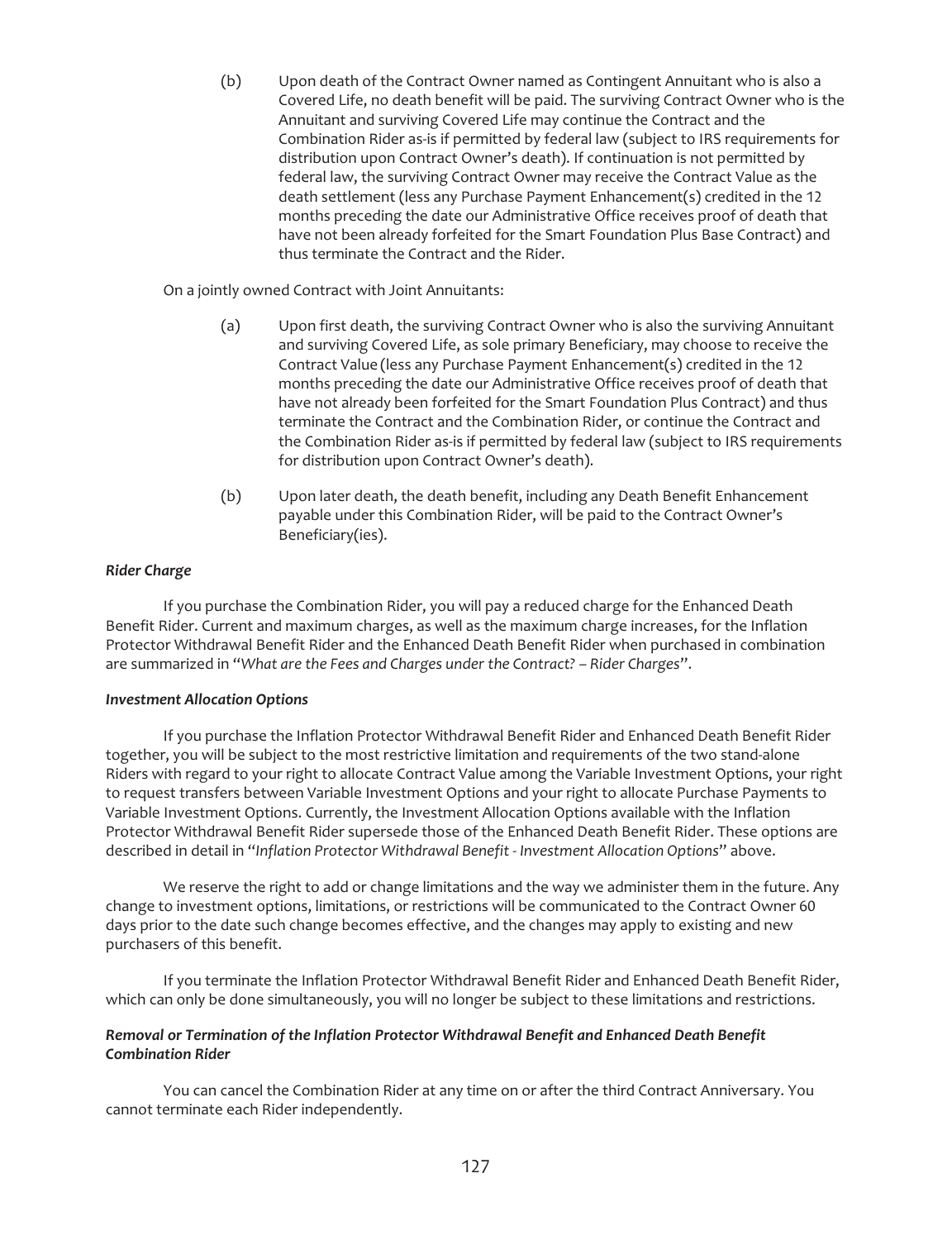#### **Guaranteed Minimum Accumulation Benefit**

#### *Benefit Overview and Important Information*

## *The Guaranteed Minimum Accumulation Benefit Rider is not available for new Contracts issued after November 1, 2021.*

#### **Benefit Overview**

The Guaranteed Minimum Accumulation Benefit (referred to as the "Rider" below) is an optional benefit that ensures the availability of a minimum value at the end of the Benefit Period (10 years). Your Contract Value will fluctuate depending on the performance of your selected Variable Investment Options, and there is a risk of losing value in your Variable Investment Options, including the possibility of your Contract Value reducing below your initial investment amount. This Rider provides protection of the principal investment, while having the opportunity to periodically lock-in the investment gains.

Contract Owner/Annuitant covered under the Rider will receive the guaranteed return of the Initial Purchase Payment, pro-rated for withdrawals, after the expiration of the Benefit Period (10 years). Subsequent Purchase Payments made in the first Contract Year following the Rider Effective Date, Step-Up, or renewal, are also included.

If the Contract Value is less than the Guaranteed Minimum Accumulation Benefit Base at the end of the Benefit Period, the Contract Value will be increased to equal the Guaranteed Minimum Accumulation Benefit Base. Additionally, the Rider provides the option to periodically lock in market gains and extend the Benefit Period.

#### **Important Information about the Rider:**

- The Rider is an optional benefit added to your Contract. The Rider provides various benefits described in this Prospectus for an additional charge.
- The Guaranteed Minimum Accumulation Benefit may not be added to a Smart Foundation Flex Variable Annuity contract purchased on or after May 27, 2016.
- The Rider Charges are non-refundable, whether or not your Guaranteed Minimum Accumulation Benefit Base exceeds the Contract Value while the Rider is in effect or at the end of the Benefit Period.
- Withdrawals taken to satisfy the Required Minimum Distribution requirements do not receive any special treatment under the Rider.
- All withdrawals will reduce your Contract Value and the Guaranteed Minimum Accumulation Benefit Base.
- Withdrawals may reduce future benefits by more than the dollar amount of the withdrawal, and may result in one or more of the following:
	- (1) a permanent reduction in your Guaranteed Minimum Accumulation Benefit;
	- (2) termination of the Rider;
	- (3) termination of the Contract.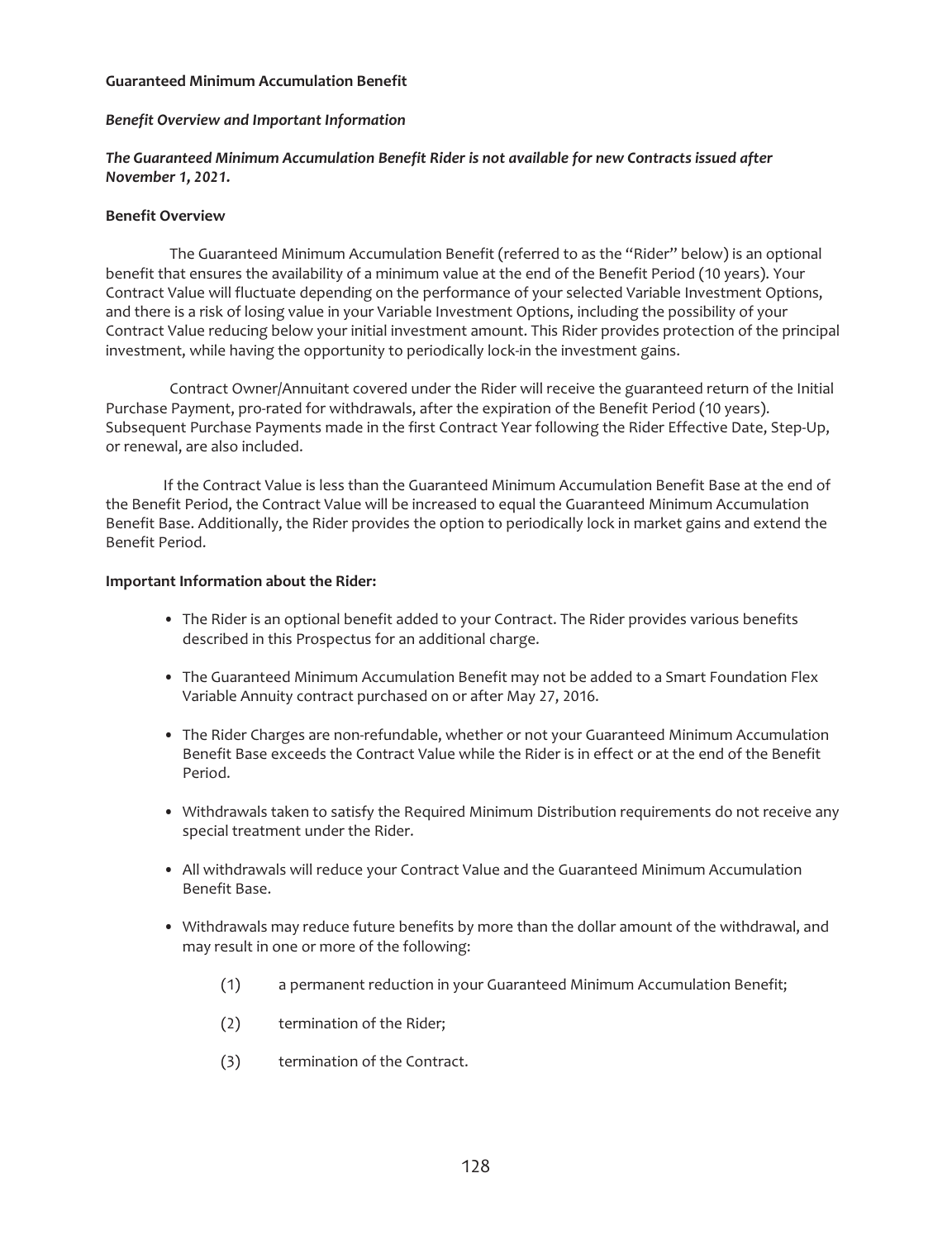#### *Purchasing the Guaranteed Minimum Accumulation Benefit with your Contract*

For Contracts issued prior to November 1, 2021, you may have purchased a Guaranteed Minimum Accumulation Benefit Rider as part of your Contract at the time the Contract was issued or if your Contract was issued prior to November 1, 2021, you may purchase the Rider on any Contract Anniversary after your Contract is issued as long as we receive written notice of your intention to do so. Written notice must be received by The Penn Mutual Life Insurance Company, Customer Service Group, PO Box 178, Philadelphia, Pennsylvania 19105, at least 30 calendar days prior to your Contract Anniversary.

### **This Rider may not be purchased in combination with any other Rider described in this Prospectus.**

The Rider Effective Date will be the Contract Date, or the Contract Anniversary following the date the request to issue the Rider after the Contract Date is approved by the Company.

### **Issue Age Requirements**

Maximum issue age for the Guaranteed Minimum Accumulation Benefit Rider is 85. The Contract Owner / Annuitant must satisfy this requirement on the Rider Effective Date. Issue age is determined by the Age Nearest Birthday.

## **Owner / Annuitant Requirements**

The Rider can only be purchased as a Single Life Guarantee and will cover the natural person named in the Contract as Contract Owner / Annuitant. If the Contract Owner is a natural person, the Contract Owner must be the Annuitant. If the Contract Owner is an entity, the Rider will cover the Annuitant. All Rider features and benefits are measured using the age and lifetime of the Contract Owner / Annuitant. The Rider is not available if Joint Contract Owners or Joint Annuitants are named in the Contract.

### *Guaranteed Minimum Accumulation Benefit Base*

The Guaranteed Minimum Accumulation Benefit Base will be initially set equal to the Contract Value on the Rider Effective Date, and the Benefit Period will begin.

If the Guaranteed Minimum Accumulation Benefit Base exceeds the Contract Value at the end of the Benefit Period, the Company will increase the Contract Value so that it equals the Guaranteed Minimum Accumulation Benefit Base. At the end of the Benefit Period, the Contract Owner can elect to receive the Guaranteed Minimum Accumulation Benefit or renew the Rider for a new Benefit Period. Benefit Period duration is 10 years.

# **Optional Step-up of the Guaranteed Minimum Accumulation Base**

You can lock-in the investment gains by electing to increase the Guaranteed Minimum Accumulation Benefit Base through the use of the Step-Up.

The Step-Up benefit is the increase of the Guaranteed Minimum Accumulation Benefit Base to an amount equal to 100% of the Contract Value. The Guaranteed Minimum Accumulation Benefit provides an optional Step-Up benefit, so your Guaranteed Minimum Accumulation Benefit Base will not Step-Up automatically. In order to elect a Step-Up, you must send a written notice to the following address: The Penn Mutual Life Insurance Company, Customer Service Group, PO Box 178, Philadelphia, Pennsylvania 19105. This written notice must be received by us 30 days prior to the Contract Anniversary on which you are eligible for a Step-Up Benefit.

Your first Step-Up opportunity is available on the 5<sup>th</sup> anniversary after the Rider Effective Date. If you do not elect a Step-Up at the first opportunity, you will be able to do so the following Contract Anniversary. An additional Step-Up benefit can be elected on or after the 5th anniversary of the most recent Step-Up.

Electing a Step-Up of the Guaranteed Minimum Accumulation Benefit resets the Benefit Period for another 10 years from the Step-Up date.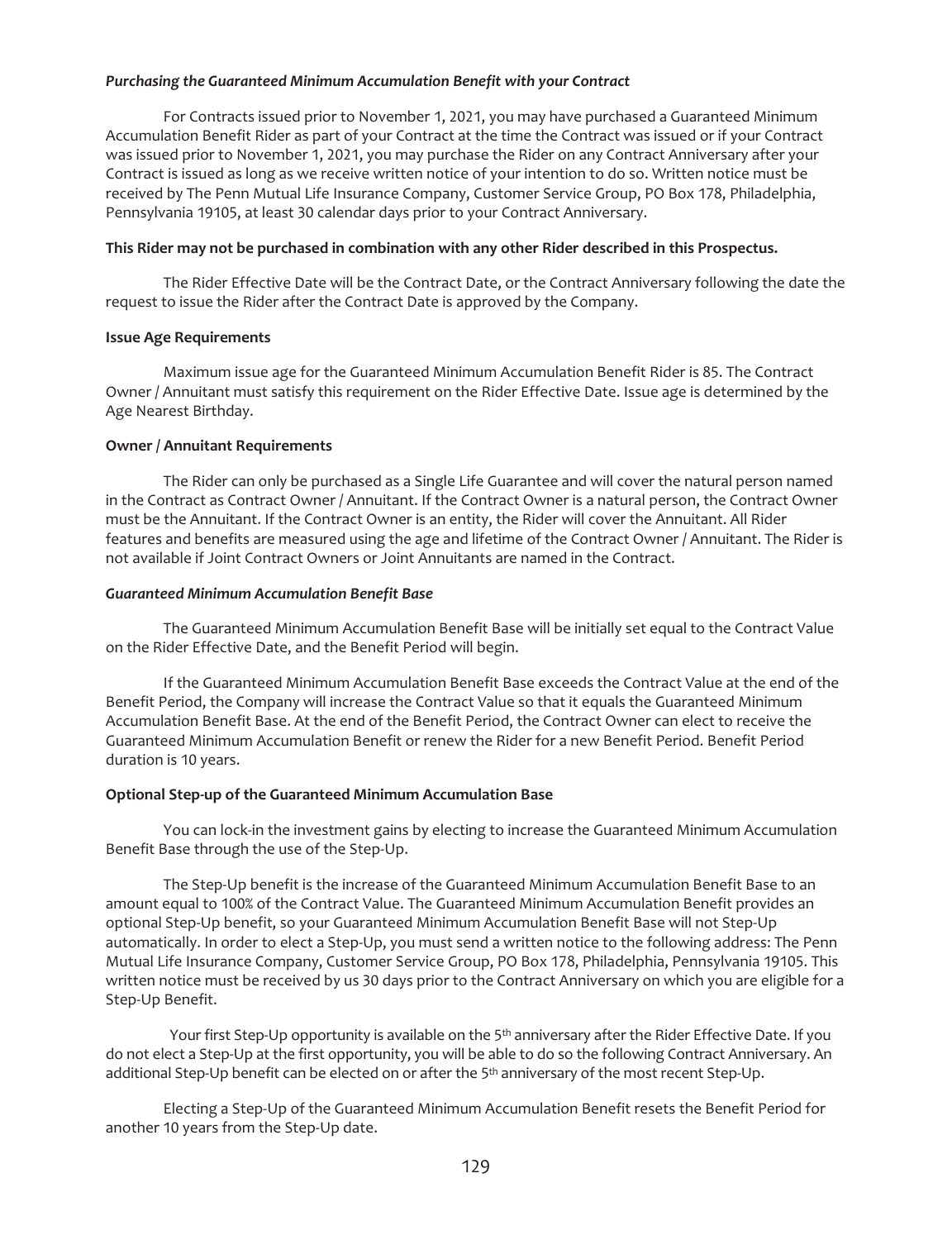## **Effect of Withdrawals on the Guaranteed Minimum Accumulation Base**

The Guaranteed Minimum Accumulation Benefit Base will be reduced by a proportional amount for any withdrawals of the Contract Value during the Benefit Period. The reduction amount will be equal to the withdrawal amount (including any Purchase Payment Enhancement forfeited as a result of the withdrawal for Smart Foundation Plus Contracts) multiplied by the ratio of (1) and (2) where:

- (1) is the Guaranteed Minimum Accumulation Benefit Base immediately prior to the withdrawal, and
- (2) is the Contract Value immediately prior to the withdrawal.

The reduction in the Guaranteed Minimum Accumulation Benefit Base will occur as of the date of each applicable withdrawal.

### **Effect of Additional Purchase Payments on the Guaranteed Minimum Accumulation Base**

Subsequent Purchase Payments received during the first Contract Year of the Benefit Period (which starts on the Rider Effective Date, and can be renewed at the expiration or upon Step-Up) will be added to the Guaranteed Minimum Accumulation Benefit Base dollar-for-dollar. Subsequent Purchase Payments received after the first Contract Year of the Benefit Period will not be added to the Guaranteed Minimum Accumulation Benefit Base.

## **Effect of Purchase Payment Enhancements on the Guaranteed Minimum Accumulation Benefit Base**

This section only applies if you have the Purchase Payment Enhancement Option of the Base Contract. Purchase Payment Enhancements will be included in the Guaranteed Minimum Accumulation Base whenever the Purchase Payments are included:

- The Guaranteed Minimum Accumulation Base will be initially set equal to the Contract Value on the Rider Effective Date, which will also include any Purchase Payment Enhancements;
- Subsequent Purchase Payments (and associated Purchase Payment Enhancements) received during the first Contract Year of the Benefit Period will be added to the Guaranteed Minimum Accumulation Benefit Base dollar-for-dollar.

Please, see "*Effect of Subsequent Purchase Payments on Guaranteed Minimum Accumulation Benefit*" example in "*Appendix C: Numerical Examples*."

### *Rider Charge*

There is an additional charge for the Guaranteed Minimum Accumulation Benefit.

The Rider Charge for this benefit, to be assessed annually, will be a percentage of the monthly Contract Value that is allocated to the Variable Investment Options. The Current Rider Charge for this Rider is 0.60%. The Maximum Rider Charge is 1.00%. Please refer to "*Table of Fees and Expenses – Optional Benefit Expenses*" section of this Prospectus for the summary of charges, or to *"What Are the Fees and Charges Under the Contract? – Rider Charges"* for more details.

The effective annual Rider Charge may be increased upon elected Step-Up, but will not be greater than the current charge applicable to the class of Contract Owners then electing the Rider. The Contract Owner can reject the Rider Charge increase by not electing the Step-Up, or terminating the Rider by sending, at least 30 days prior to a Contract Anniversary, a written request to the Company to do so. If the Rider Charge increase is rejected, the Contract Owner can elect a Step-Up on a future Contract Anniversary. Future Rider Charges will be the same as the charges applied to the class of Contract Owners electing the benefit at that time.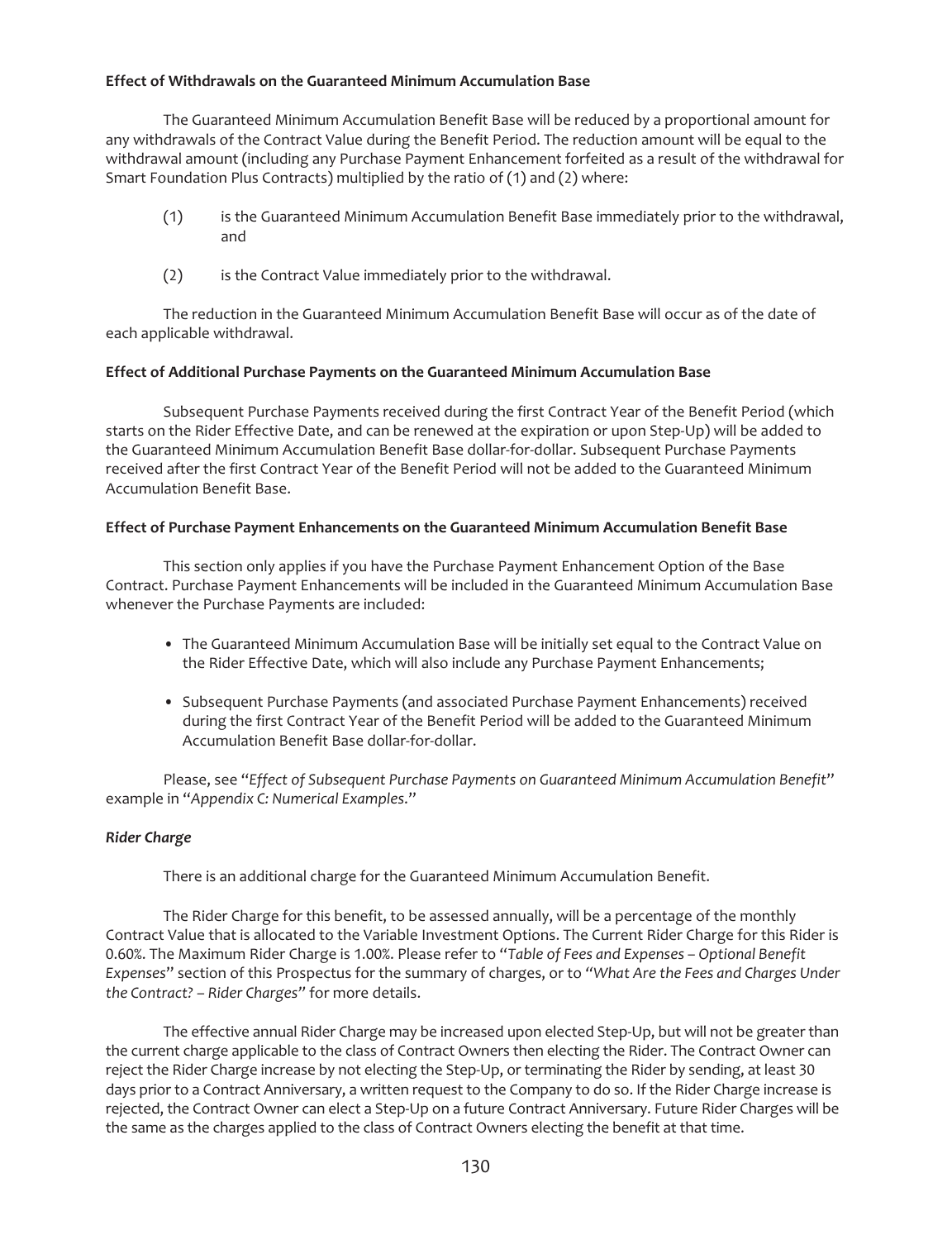If you make a full surrender of your Contract before the charges for any Riders have been deducted, your Contract Value will be reduced by the accrued Rider Charges, plus any applicable Surrender Charge. **In addition, upon payment of the Death Benefit associated with the Contract, the Death Benefit payable will be reduced by the accrued Rider Charges.** No Rider Charge will be imposed upon Annuitization.

Rider Charges will be deducted until the Annuity Date. The Rider Charge will be deducted from the Variable Investment Options of the Variable Account, pro-rated for the Fund allocation at the time of deduction.

#### *Investment Allocation Options*

The Company reserves the right to make the availability of the Guaranteed Minimum Accumulation Benefit contingent upon the investment of the entire Contract Value according to an asset allocation program established by the Company for the full benefit period. At the present time, no asset allocation program is required for this Rider. If the Company requires an asset allocation program in the future, the asset allocation program will only apply to new purchasers of this benefit.

### *Required Minimum Distributions and the Guaranteed Minimum Accumulation Benefit*

There is no special treatment of Required Minimum Distributions under the Guaranteed Minimum Accumulation Benefit Rider.

#### *What happens at the end of the Benefit Period?*

At the end of the Benefit Period, the Contract Owner can elect to renew the Guaranteed Minimum Accumulation Benefit for a new Benefit Period. The Guaranteed Minimum Accumulation Benefit Base will be increased to the Contract Value at the time of renewal, if higher.

You can also surrender the Contract and the Rider, and receive the greater of the Guaranteed Minimum Accumulation Base or the Contract Value, as of the end of the Benefit Period. Surrender Charges will apply to any Subsequent Purchase Payments that are not out of the Surrender Charge Period.

### *What if the Benefit Base or Contract Value goes to zero?*

If the Guaranteed Minimum Accumulation Benefit Base goes to zero, the Guaranteed Minimum Accumulation Benefit Rider will be terminated.

If the Contract Value goes to zero, but the Guaranteed Minimum Accumulation Benefit Base is still positive, your benefit will continue until the end of the Benefit Period. At the end of the Benefit Period, your Contract Value will be set equal to the Guaranteed Minimum Accumulation Benefit Base. At this point, you can either surrender the Contract at the newly established value, or you can renew the Rider at the same value.

### *What happens on the Annuity Date under the Rider?*

When you purchase the Guaranteed Minimum Accumulation Benefit, your Annuity Date must be after the end of your Benefit Period. If you change the Annuity Date so that it is before the end of the Benefit Period, your Contract will be annuitized at the Contract Value, the Guaranteed Minimum Accumulation Benefit will be terminated, and the charges for this benefit will not be refunded.

### *What happens upon death under the Rider?*

Upon the death of the Contract Owner / Annuitant, the Guaranteed Minimum Accumulation Benefit will terminate.

## *Removing the Guaranteed Minimum Accumulation Benefit from your Contract*

You can cancel the Guaranteed Minimum Accumulation Benefit Rider at any time on or after the first Contract Anniversary by sending a written request to the Company to do so.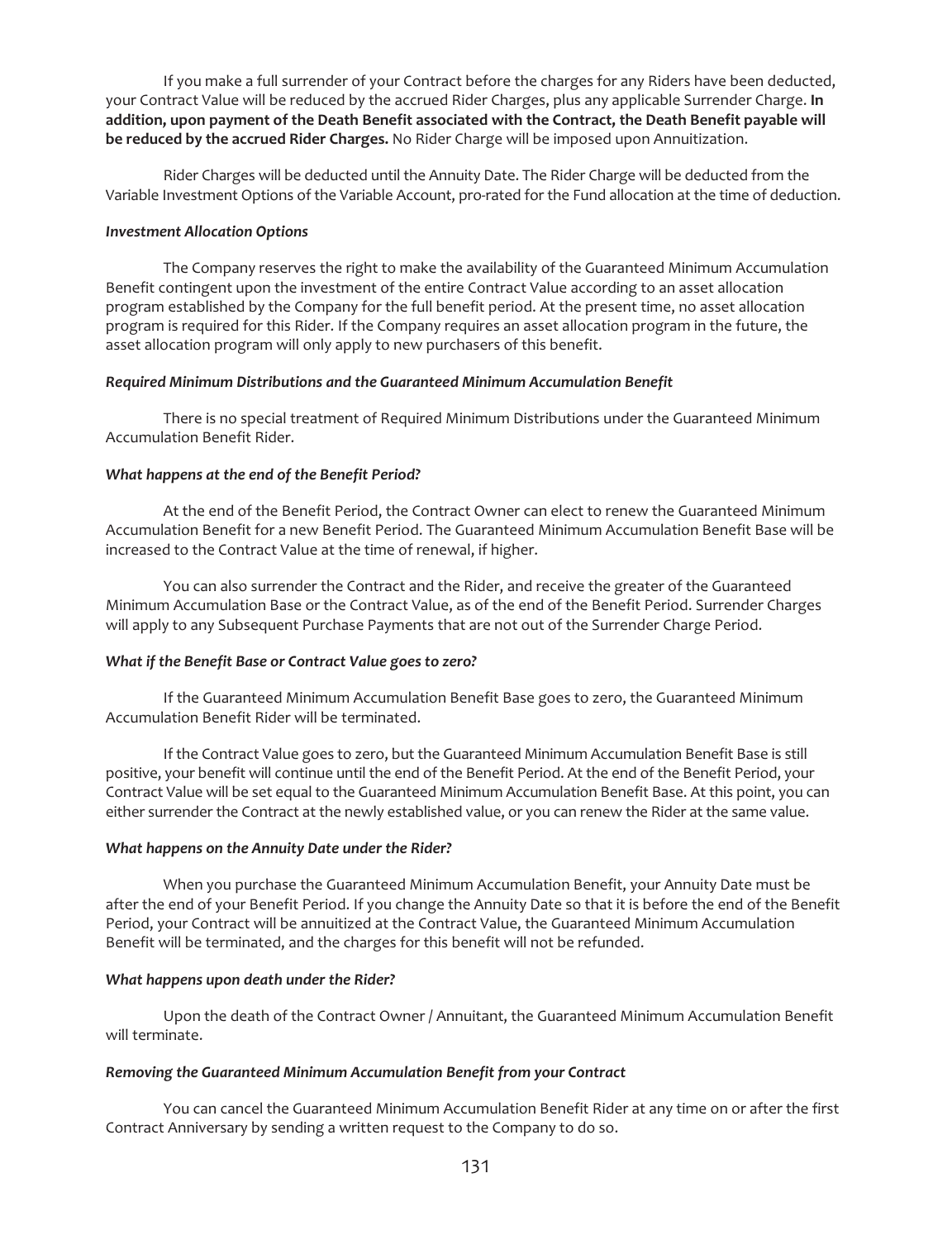## *Termination of the Guaranteed Minimum Accumulation Benefit*

Upon the earliest of the following, the Guaranteed Minimum Accumulation Benefit will be terminated:

- (1) At the end of the Benefit Period if the Guaranteed Minimum Accumulation Benefit is not renewed;
- (2) At any time on or after the first Contract Anniversary immediately following receipt by the Company of a written request by the Contract Owner to discontinue the Rider;
- (3) Annuitization under the Base Contract;
- (4) Full surrender of the Contract;
- (5) Date of death of the Contract Owner / Annuitant;
- (6) Spousal Step-In of a Contract upon the Contract Owner's death;
- (7) The Guaranteed Minimum Accumulation Benefit Base is reduced to zero.

All charges for the Rider will cease upon Rider termination. If the Contract is terminated, the Rider will also terminate.

#### **Guaranteed Minimum Accumulation Benefit II Rider**

#### *Benefit Overview and Important Information*

### **Benefit Overview**

The Guaranteed Minimum Accumulation Benefit II (referred to as the "Rider" in this section) is an optional benefit that is designed to provide a minimum Contract Value at the end of the Accumulation Benefit Period. A Contract Owner may choose between an Accumulation Benefit Period of either 5 or 7 years under the Smart Foundation Prime contract or 5 or 9 years under the Smart Foundation Plus contract. Your Contract Value will fluctuate depending on the performance of your selected Variable Investment Options, and there is a risk of losing value in your Variable Investment Options, including the possibility of your Contract Value being reduced below your initial investment amount. This Rider is designed to provide a certain minimum level of protection of your principal investment and Purchase Payment Enhancement, if applicable, while having the opportunity to periodically lock-in any investment gains.

Contract Owner(s)/Annuitant(s) covered under the Rider will be guaranteed a minimum Contract Value that is equal to a set percentage of either 90% or 100% (depending upon the length of the Accumulation Benefit Period selected) of the Initial Purchase Payment and any applicable Purchase Payment Enhancement, adjusted for withdrawals, after the end of the Accumulation Benefit Period. Subsequent Purchase Payments and Purchase Payment Enhancements, if applicable, made in the first Contract Year, and in the first 12 months following the start of a new Accumulation Benefit Period after a Reset Benefit Date or renewal, are also added to the Accumulation Benefit Base.

If the Contract Value is less than the Guaranteed Minimum Accumulation Benefit Amount at the end of the Accumulation Benefit Period, the Contract Value will be increased to equal the Guaranteed Minimum Accumulation Benefit Amount as of the end of the Accumulation Benefit Period. Additionally, the Rider provides a Reset Benefit option which allows you to lock-in the Contract Value as of any Contract Anniversary if the Accumulation Benefit Base is lower than the Contract Value and start a new Accumulation Benefit Period.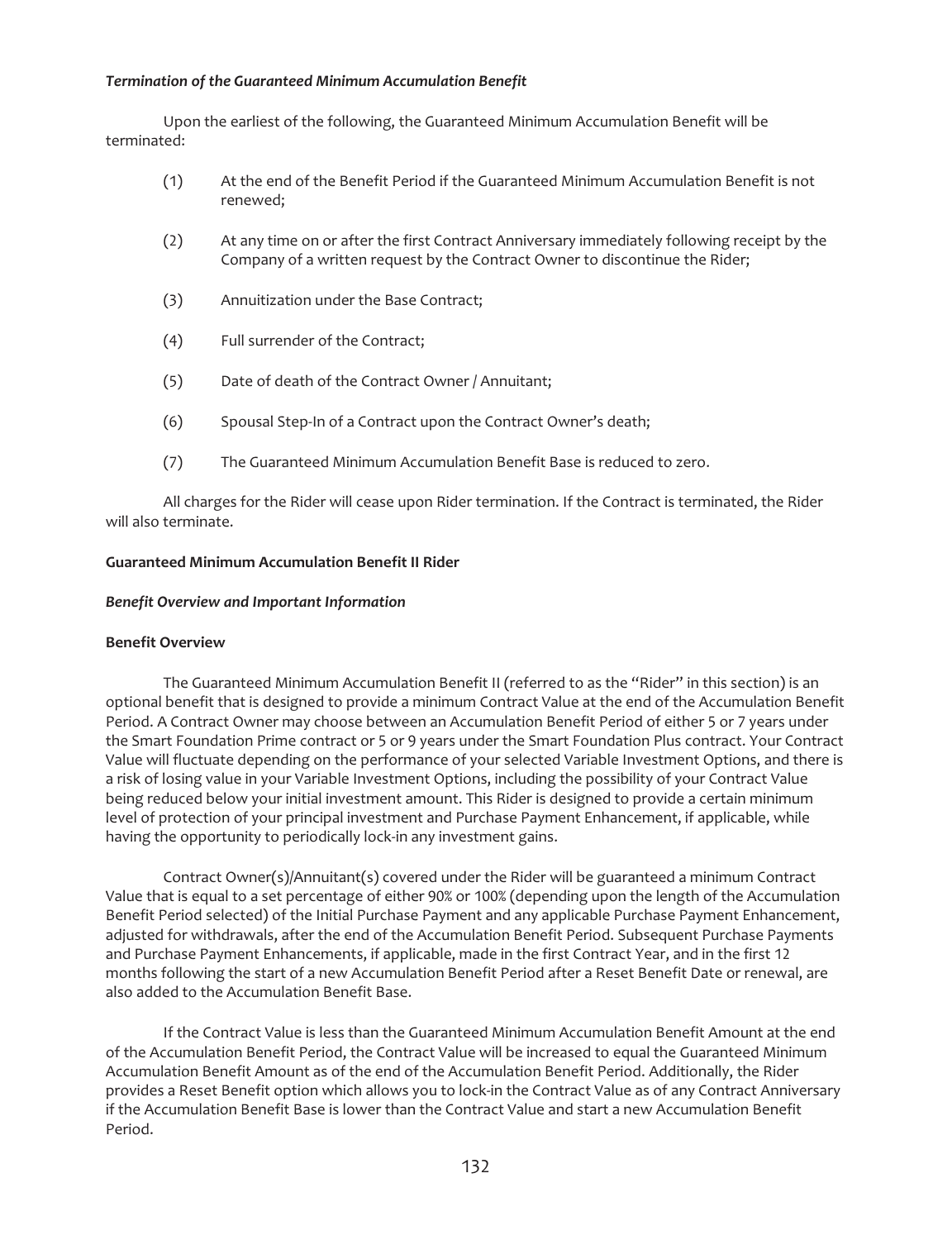#### **Important Information about the Rider:**

- The Rider is an optional benefit added to your Contract. The Rider provides various benefits described in this Prospectus for an additional charge.
- The Rider is only available at issue on newly purchased Smart Foundation Variable Annuity Contracts (and is therefore not available on contracts no longer being offered such as the Smart Foundation Flex Variable Annuity contract).
- The Rider Charges are non-refundable, whether or not your Guaranteed Minimum Accumulation Benefit Amount exceeds the Contract Value while the Rider is in effect or at the end of the Accumulation Benefit Period.
- The Rider provides a guarantee that may never come into effect because Contract Value may never be less than the Guaranteed Minimum Accumulation Benefit Amount, and the possibility that the Company will be required to pay the Guaranteed Minimum Accumulation Benefit Amount may be minimal.
- While the Rider provides a guarantee that is designed to provide a minimum Contract Value, additional Purchase Payments and Purchase Payment Enhancements made after the first 12 months of the Accumulation Benefit Period will not be included in the Guaranteed Minimum Accumulation Benefit. Any additional Purchase Payments or Purchase Payment Enhancements made after the first 12 months will increase the Contract Value and may reduce the benefit provided by this Rider. Please discuss the advisability of making additional Purchase Payments after the first 12 months with your financial professional.
- Withdrawals taken to satisfy the Required Minimum Distribution requirements do not receive any special treatment under the Rider. Required Minimum Distributions could reduce the values under the Rider, perhaps by more than the withdrawal. Contract Owners who must take Required Minimum Distributions during the Accumulation Benefit Period should discuss the advisability of purchasing the Rider with their financial professional.
- All withdrawals will reduce your Contract Value, the Accumulation Benefit Base, the Death Benefit and the Free Withdrawal Amount, could result in the forfeiture of Purchase Payment Enhancements, and could be subject to taxes, tax penalties, and Surrender Charges.
- Withdrawals may reduce future benefits by more than the dollar amount of the withdrawal, and may result in one or more of the following:
	- (1) a permanent reduction in your Guaranteed Minimum Accumulation Benefit Amount;
	- (2) termination of the Contract and the associated Rider.
- Amounts that may be paid under the Rider in excess of Contract Value are subject to the Company's financial strength and claims-paying ability.

### *Purchasing the Guaranteed Minimum Accumulation Benefit II with your Contract*

You may purchase a Guaranteed Minimum Accumulation Benefit II Rider as part of your Contract at the time the Contract is issued. This Rider may be purchased in combination with the Enhanced Death Benefit Rider but may not be purchased in combination with any other Rider described in this Prospectus.

### **Issue Age Requirements**

The maximum issue age for the Guaranteed Minimum Accumulation Benefit II Rider follows the same issue age requirements as the Base Contract.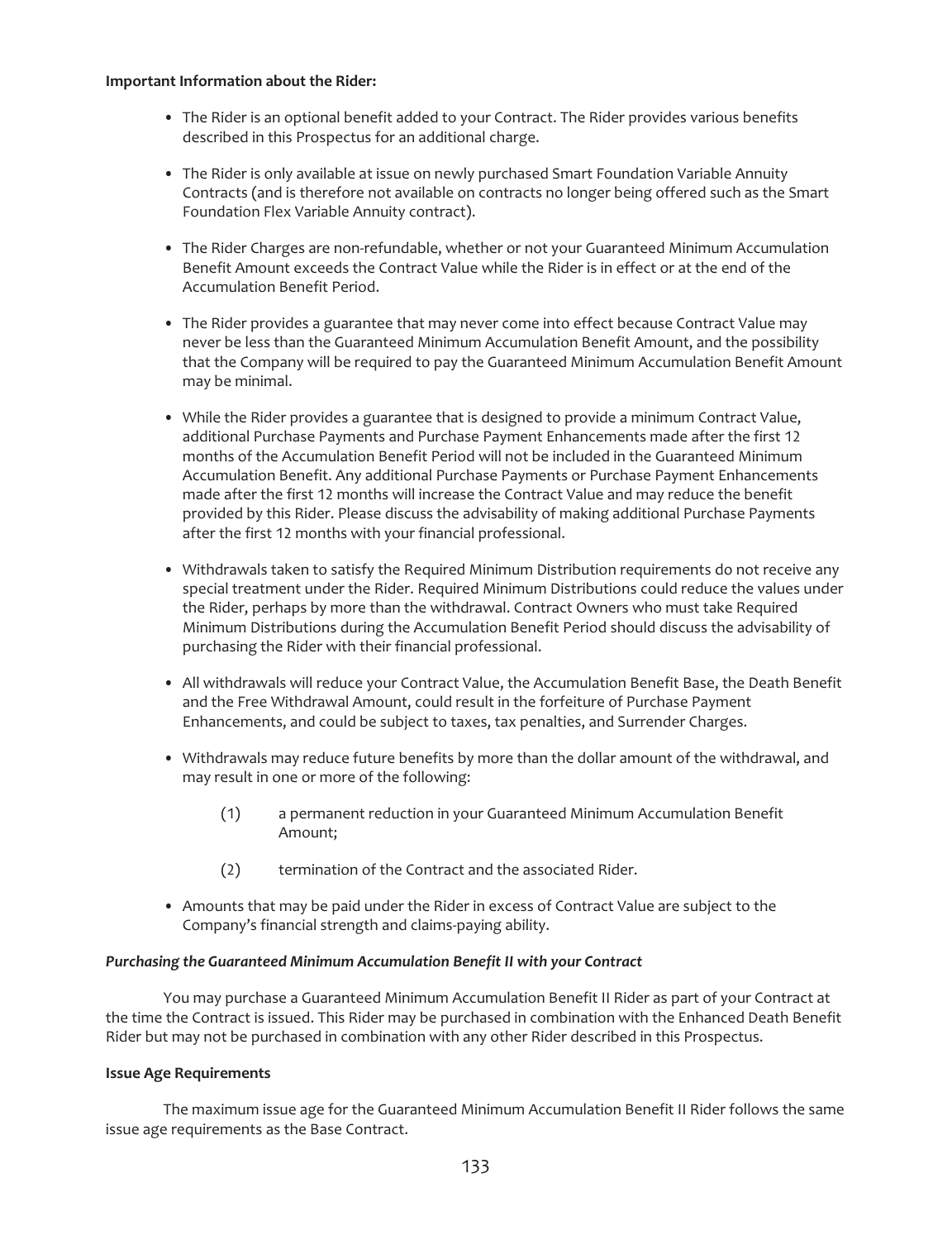### *Guaranteed Minimum Accumulation Benefit II*

If the Guaranteed Minimum Accumulation Benefit Amount exceeds the Contract Value at the end of the Accumulation Benefit Period, the Company will increase the Contract Value so that it equals the Guaranteed Minimum Accumulation Benefit Amount. At that time, a new Accumulation Benefit Period of the same duration will automatically begin unless the Contract Owner notifies the Company no later than 30 days after the end of the Accumulation Benefit Period, to switch to another available Accumulation Benefit Period or to terminate the Rider. Contract Owners will receive advance notice from the Company of the approaching end of the Accumulation Benefit Period and the relevant options within the 30-day period.

## *Guaranteed Minimum Accumulation Benefit Amount*

The Guaranteed Minimum Accumulation Benefit Amount is equal to the Accumulation Benefit Base multiplied by the Accumulation Benefit Percentage for the applicable Accumulation Benefit Period.

| <b>Accumulation Benefit</b><br>Period | <b>Accumulation Benefit</b><br>Percentage |
|---------------------------------------|-------------------------------------------|
| 5 Year                                | 90%                                       |
| 7 Year                                | 100%                                      |

On Smart Foundation Prime contracts the following options are available:

On Smart Foundation Plus contracts the following options are available:

| <b>Accumulation Benefit</b><br>Period | <b>Accumulation Benefit</b><br>Percentage |
|---------------------------------------|-------------------------------------------|
| 5 Year                                | 90%                                       |
| 9 year                                | 100%                                      |

# *Accumulation Benefit Base*

The Accumulation Benefit Base will be initially set equal to the initial Purchase Payment plus Purchase Payment Enhancements (if applicable) on the Issue Date of the Contract. Thereafter, at the start of any subsequent Accumulation Benefit Period, the Accumulation Benefit Base will be set equal to the Contract Value as of the first day of the period (after giving effect to any increase in the Contract Value as a result of the Guaranteed Accumulation Benefit Amount being applied at the end of the prior Accumulation Benefit Period). Any Purchase Payments made and Purchase Payment Enhancements credited, if applicable, during the first 12 months after the start of an Accumulation Benefit Period will be added to the Accumulation Benefit Base. Withdrawals will reduce the Accumulation Benefit Base on a pro rata basis, perhaps by more than the amount of the withdrawal.

# **Optional Reset Benefit**

The Rider provides a Reset Benefit option that sets the Accumulation Benefit Base equal to 100% of the Contract Value as of the Reset Benefit Date (which must be a Contract Anniversary) and restarts the Accumulation Benefit Period. The Reset Benefit option provides the opportunity to periodically lock in any market gains.

You may elect the same Accumulation Benefit Period or change to a different available Accumulation Benefit Period on any Reset Benefit Date. A Reset Benefit is available on any Contract Anniversary provided that the Annuity Date is not earlier than the end of the new Accumulation Benefit Period.

If a Reset Benefit is elected, the Rider Charge may be increased, but by no more than the Maximum Rider Charge increase, and the Rider Charge will not exceed the Maximum Rider Charge.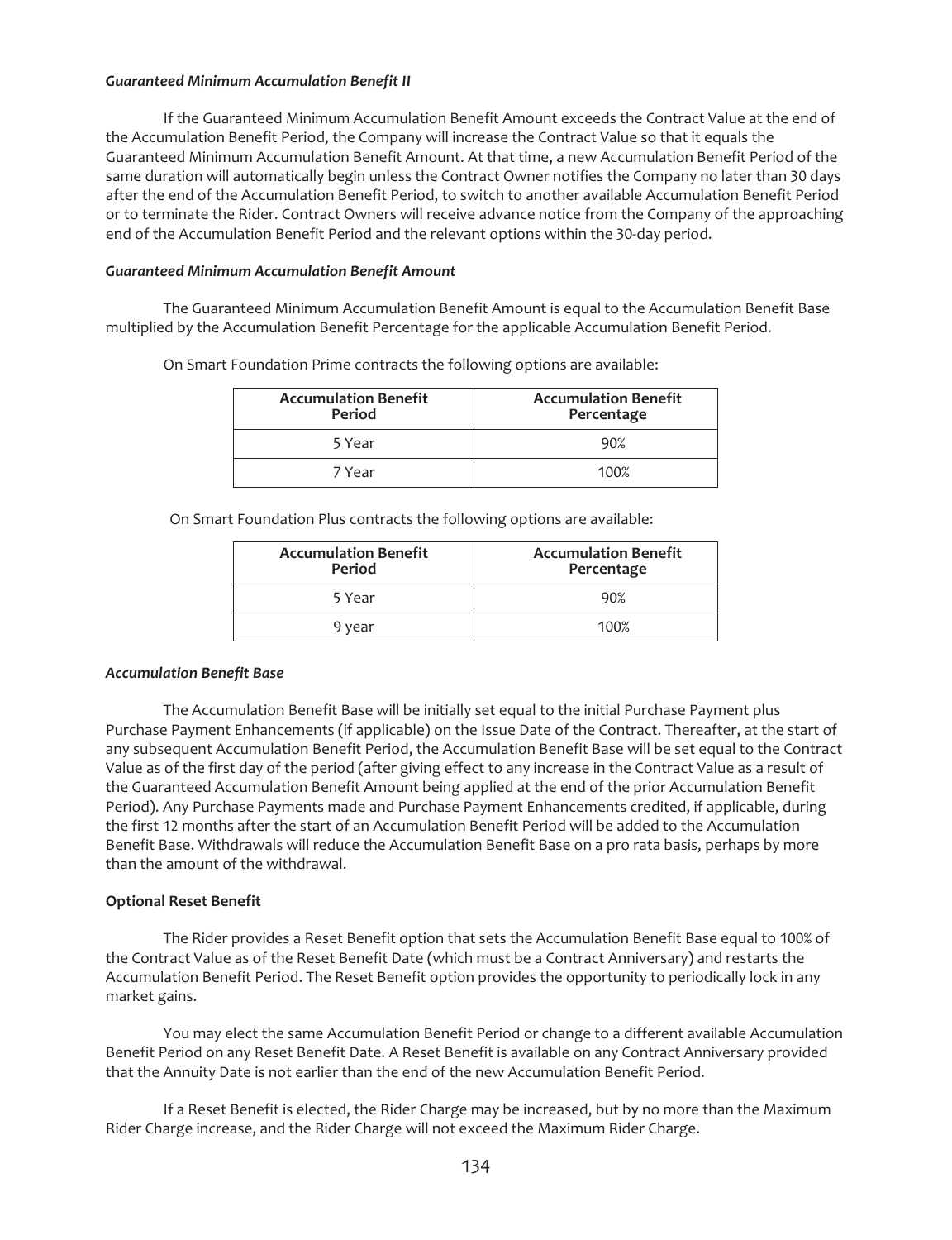The Reset Benefit is an optional benefit. In order to elect a Reset Benefit, you must send a written notice to the following address: The Penn Mutual Life Insurance Company, Customer Service Group, PO Box 178, Philadelphia, Pennsylvania 19105. This written notice must be received by us within 30 days of any Contract Anniversary in order to exercise the Reset Benefit option.

## **Effect of Withdrawals on the Accumulation Benefit Base**

The Accumulation Benefit Base will be reduced by a proportional amount for any withdrawals of the Contract Value during the Accumulation Benefit Period. The reduction amount will be equal to the withdrawal amount (including the amount of any Purchase Payment Enhancements forfeited as a result of the withdrawal) multiplied by the ratio of (1) and (2) where:

(1) is the Accumulation Benefit Base immediately prior to the withdrawal, and

(2) is the Contract Value immediately prior to the withdrawal.

The reduction in the Accumulation Benefit Base will occur as of the date of each applicable withdrawal.

Any withdrawal, including any Required Minimum Distribution, will reduce the Accumulation Benefit Base on a pro rata basis, perhaps by more than the amount of the withdrawal, and therefore will reduce the Guaranteed Minimum Accumulation Benefit Amount.

*Example of Effect of Withdrawals on Guaranteed Minimum Accumulation Benefit*

Assume there is a single \$7,500 withdrawal during a Contract Year. Suppose that the Contract Value and Accumulation Benefit Base just prior to the withdrawal are \$110,000 and \$100,000 respectively.

The Accumulation Benefit Base will be reduced by the following amount:

Withdrawal Amount x (Accumulation Benefit Base/Contract Value) = \$7,500 x (\$100,000/\$110,000) = \$6,818.18

If the Contract Value just before the \$7,500 withdrawal was \$90,000, the reduction to the Accumulation Benefit Base would be as follows:

Withdrawal Amount x (Accumulation Benefit Base/Contract Value) = \$7,500 x (\$100,000/\$90,000) = \$8,333.33

# **Effect of Additional Purchase Payments on the Accumulation Benefit Base**

Subsequent Purchase Payments received during the first 12 months of the Accumulation Benefit Period will be added to the Accumulation Benefit Base dollar-for-dollar as of the date we receive the Subsequent Purchase Payment. Subsequent Purchase Payments received after the first 12 months of the Accumulation Benefit Period will not be added to the Accumulation Benefit Base. If you intend on making frequent Subsequent Purchase Payments after the first 12 months of an Accumulation Benefit Period, you should consider that Subsequent Purchase Payments will increase your Contract Value but will not increase your Accumulation Benefit Base, and it will therefore make it less likely that the Company would have to pay the Guaranteed Minimum Accumulation Benefit Amount under the Rider. If you are receiving Purchase Payment Enhancements, the Contract Value, but not the Accumulation Benefit Base, will be increased even higher, and therefore it will be even less likely that you will receive the Guaranteed Minimum Accumulation Benefit Amount. However, you may elect to take advantage of the Reset Benefit which will set your Accumulation Benefit Base equal to the Contract Value on any Contract Anniversary when the Accumulation Benefit Base is lower than the Contract Value.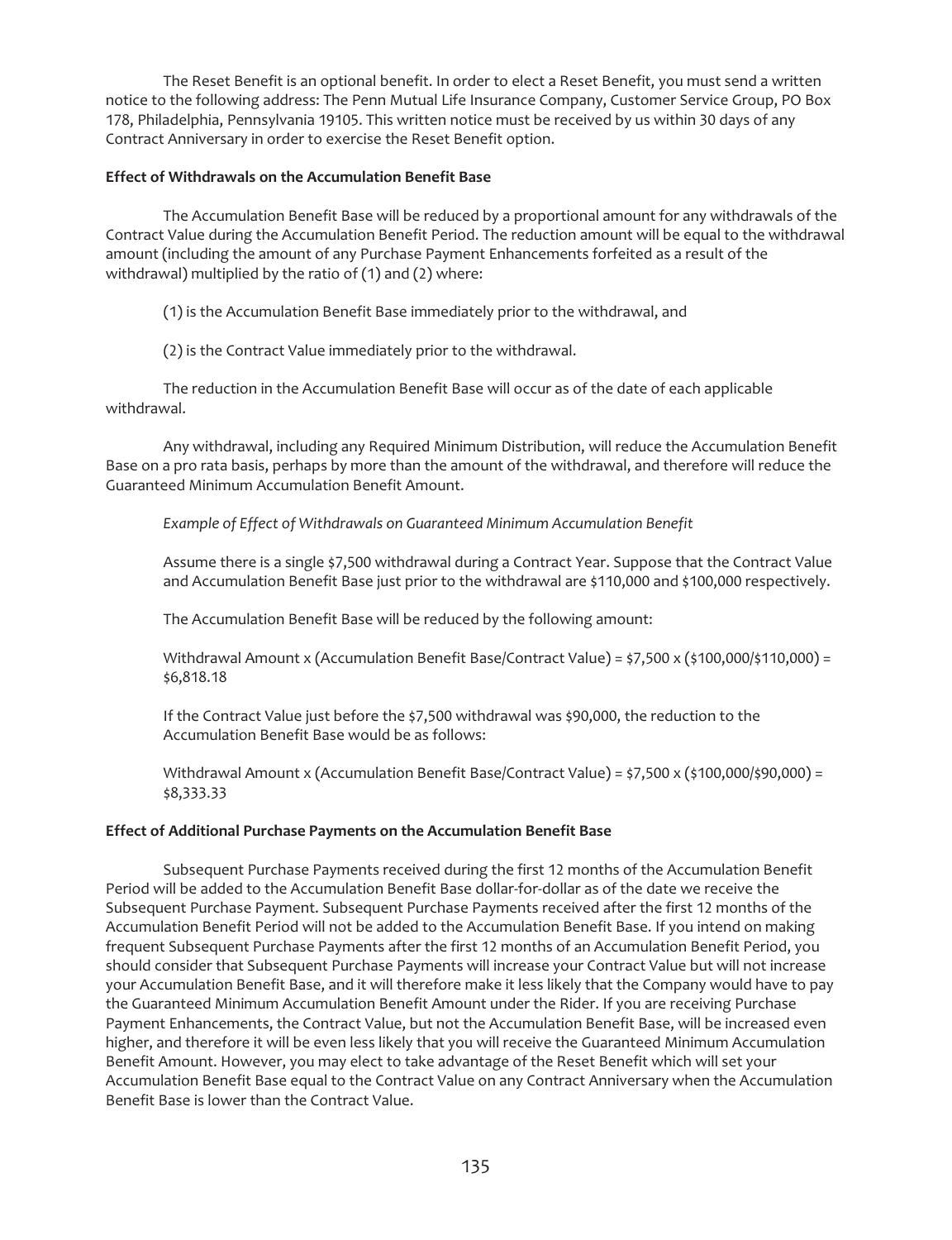*Subsequent Purchase Payment Example*

Suppose your Rider is issued on 2/15/2022 and you choose an Accumulation Benefit Period of seven years. Any Purchase Payment received between 2/15/2022 and 2/14/2023 will be added to the Accumulation Benefit Base dollar-for-dollar. Any Purchase Payment received on or after 2/15/2023 will not be added to the Accumulation Benefit Base.

If a Reset Benefit is not exercised, a new Accumulation Benefit Period of seven years will automatically begin on 2/15/2029. Alternatively, you may choose to terminate the Rider or switch to a different available Accumulation Benefit Period by notifying us in writing within 30 days of the end of the Accumulation Benefit Period. Any Purchase Payments received between 2/15/2029 and 2/14/2030 will be added to the Accumulation Benefit Base dollar-for-dollar. Any Purchase Payment received on or after 2/15/2030 will not be added to the Accumulation Benefit Base.

### **Effect of Purchase Payment Enhancements on the Accumulation Benefit Base**

This section only applies if you have the Purchase Payment Enhancement Option of the Base Contract. Purchase Payment Enhancements will be added to the Accumulation Benefit Base whenever the Purchase Payments are included as follows:

- The Accumulation Benefit Base will be initially set equal to the initial Purchase Payment on the Issue Date of the Contract, which will also include any Purchase Payment Enhancements;
- Subsequent Purchase Payments (and associated Purchase Payment Enhancements) received during the first 12 months of the Accumulation Benefit Period will be added to the Accumulation Benefit Base dollar-for-dollar.
- The amount of any Purchase Payment Enhancements forfeited as a result of withdrawals will reduce the Accumulation Benefit Base in the same manner as withdrawals, which means that the Accumulation Benefit Base could be reduced by more than the amount of the Purchase Payment Enhancement forfeited.

### *Rider Charge*

There is an additional charge for the Guaranteed Minimum Accumulation Benefit II Rider.

The Rider Charge for this benefit is expressed as an annual percentage of the Accumulation Benefit Base. The current Rider Charge for this Rider is 0.90% annually. The maximum Rider Charge is 1.50% annually.

One fourth of the annual Rider Charge will be multiplied by the average monthly Accumulation Benefit Base for the quarter, and this amount will be deducted quarterly from the Contract Value on the dates specified in the contract specifications of your Contract. The Rider Charge will be deducted from the Variable Investment Options of the Variable Account pro-rata, based on the Variable Investment Option allocation at the time of deduction.

Upon renewal of the Guaranteed Minimum Accumulation Benefit II or if a Reset Benefit is elected, the Rider Charge may be increased, but by no more than the maximum Rider charge increase of 0.30%, and will not be greater than the Rider Charge generally available to Contract Owners then purchasing this Rider and in no event will be greater than the Maximum Rider Charge. The Contract Owner will be notified 60 days before an applicable Rider Charge increase and may forgo any Reset Benefits in order to maintain the current Rider Charge. At the end of the current Accumulation Benefit Period, the Contract Owner must terminate the Rider within 30 days of the end of the Accumulation Benefit Period to avoid the Rider Charge increase.

If you make a full surrender of your Contract before the charges for any Riders have been deducted, your Contract Value will be reduced by the accrued Rider Charges, plus any applicable Surrender Charge. **In addition, upon payment of the Death Benefit associated with the Contract, the Death Benefit payable will be reduced by the accrued Rider Charges.** No Rider Charge will be imposed upon Annuitization.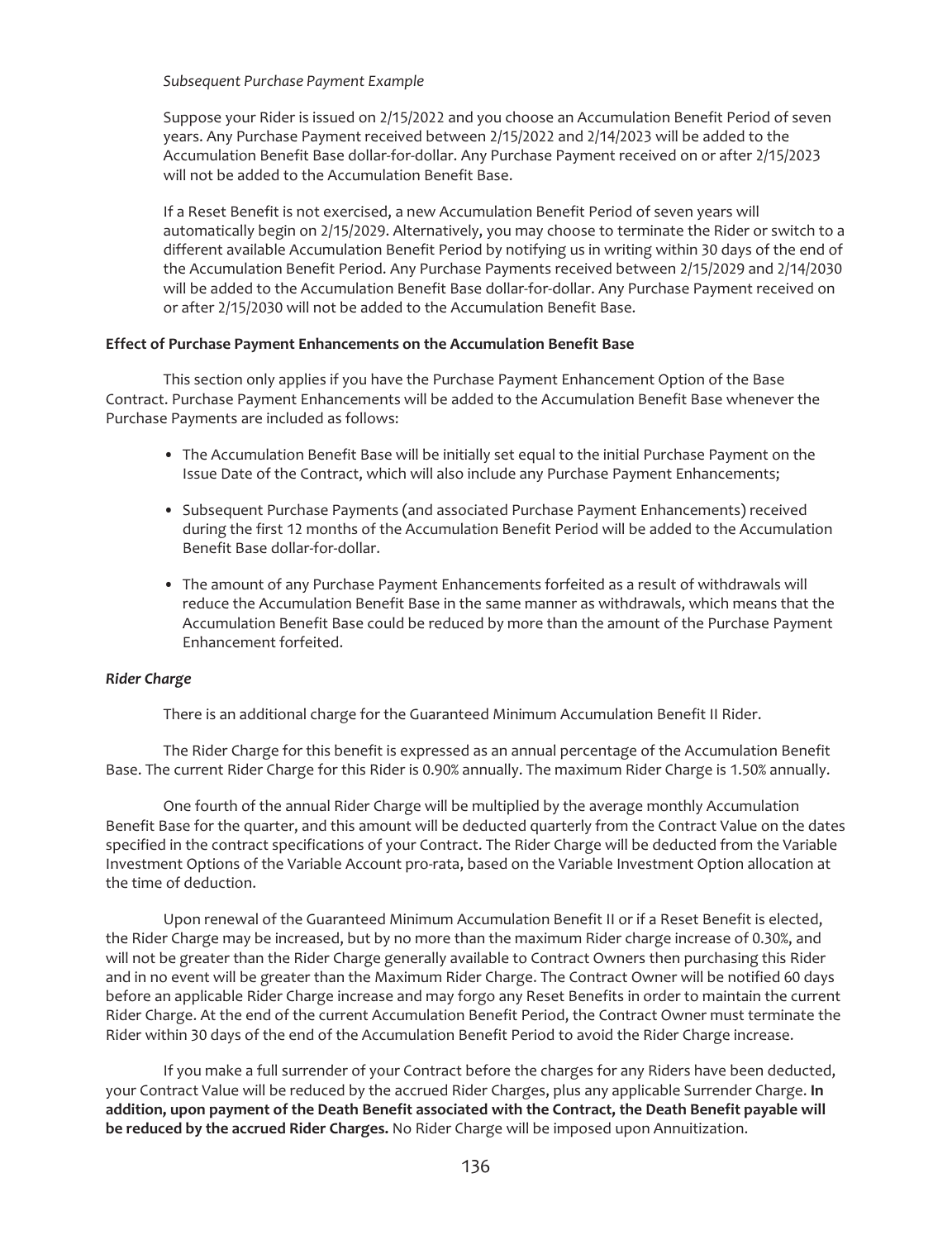Rider Charges will be deducted until the Annuity Date or until the Rider is terminated.

#### *Investment Allocation Options*

The Company reserves the right to make the availability of the Guaranteed Minimum Accumulation Benefit II contingent upon the investment of the entire Contract Value according to an asset allocation program established by the Company. At the present time, no asset allocation program is required for this Rider. If the Company requires an asset allocation program in the future, the asset allocation program will apply to existing and new purchasers of this Rider. If in the future there is a change in the investment allocation program, the Contract Owner will be notified in writing 60 days prior to the new investment allocation program becoming effective.

Any asset allocation program will be designed to minimize the risk that the Contract Value will be less than the Accumulation Benefit Base and will therefore be designed to minimize the risk that the Company will be required to pay the Guaranteed Minimum Accumulation Benefit Amount. If asset allocation restrictions are imposed, Contract Owners should consult with their financial advisors before purchasing the Rider to determine whether the asset allocation model is appropriate for their financial circumstances and risk tolerance.

#### *Required Minimum Distributions and the Guaranteed Minimum Accumulation Benefit II*

There is no special treatment of Required Minimum Distributions under the Guaranteed Minimum Accumulation Benefit Rider. Required Minimum Distribution withdrawals will reduce the Accumulation Benefit Base as described in the "Effect of Withdrawals on Accumulation Benefit Base" section. As such, Required Minimum Distributions will reduce the Accumulation Benefit Base under the Rider on a pro rata basis, perhaps by more than the withdrawal. Contract Owners who must take Required Minimum Distributions during the Accumulation Benefit Period should discuss the advisability of purchasing the Rider with their financial professional.

### *What happens at the end of the Accumulation Benefit Period?*

At the end of the Accumulation Benefit Period, a new Accumulation Benefit Period will begin automatically. The Accumulation Benefit Base will be set to the Contract Value at the time of renewal after giving effect to any Guaranteed Minimum Accumulation Benefit Amount that has been applied to increase the Contract Value at the end of the Accumulation Benefit Period. Upon renewal of the Guaranteed Minimum Accumulation Benefit II, the Rider Charge may be increased, provided that you will be notified prior to any such increase.

You can also terminate the Rider or choose a different Accumulation Benefit Period within 30 days of the end of the Accumulation Benefit Period.

Lastly, you can also surrender the Contract and the Rider and receive the greater of the Guaranteed Minimum Accumulation Benefit Amount or the Contract Value, less any applicable Surrender Charges, as of the end of the Accumulation Benefit Period. Surrender Charges will apply to any Purchase Payments or Subsequent Purchase Payments that are not out of the Surrender Charge Period. Please note that upon surrender, Purchase Payment Enhancements could be forfeited and reduce the Guaranteed Minimum Accumulation Benefit Amount. In addition, any surrender could be subject to taxes, including penalty taxes under certain circumstances. If you surrender your Contract at a time other than at the end of the Accumulation Benefit Period, you will not be entitled to receive any payment of the Guaranteed Minimum Accumulation Benefit Amount.

## *What if the Accumulation Benefit Base or Contract Value goes to zero?*

If the Accumulation Benefit Base goes to zero and the Contract Value remains above zero, the Guaranteed Minimum Accumulation Benefit Rider will remain on the contract although no rider charges are assessed. At the end of the Accumulation Benefit Period, the Rider would automatically renew in accordance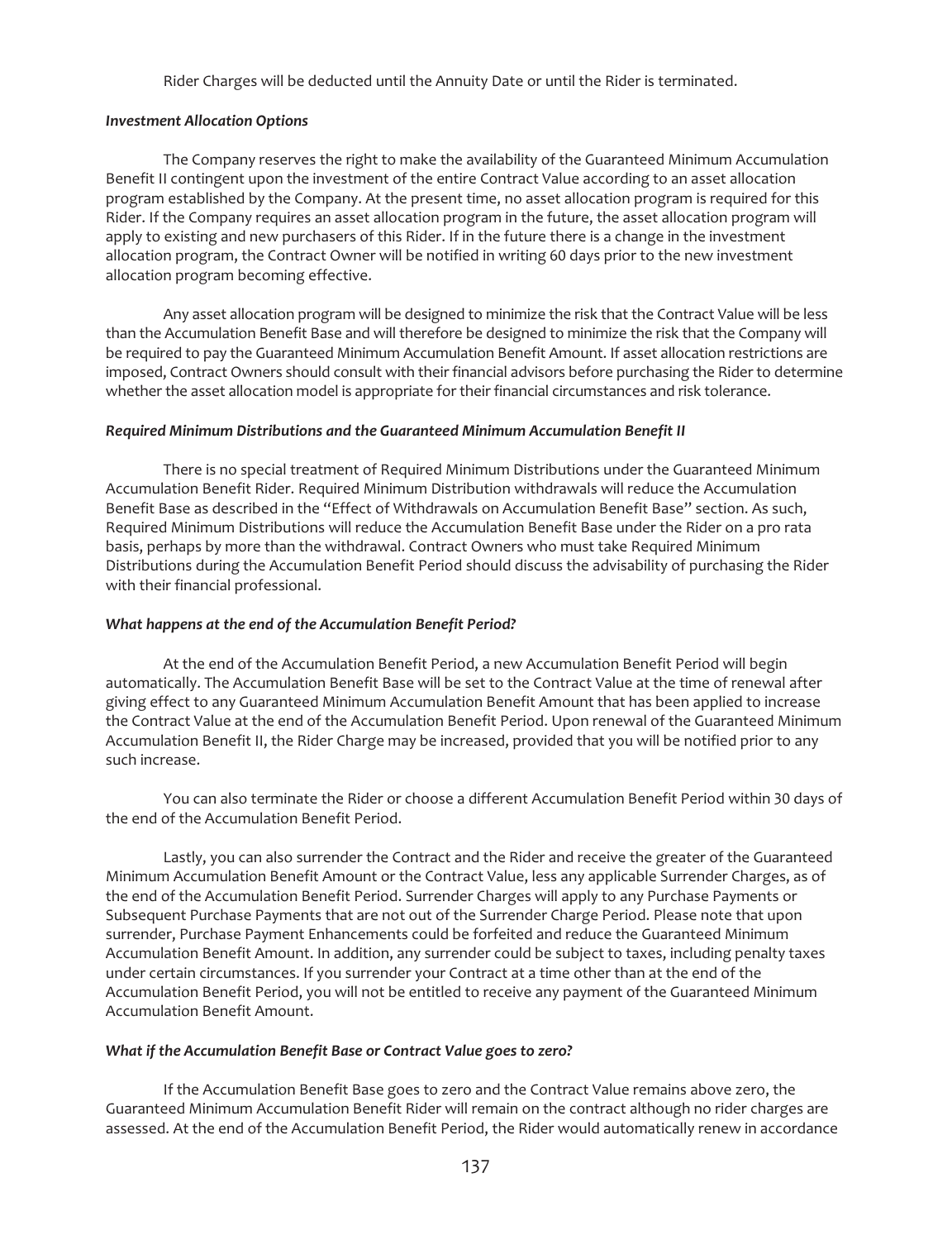with the Rider terms unless terminated by the Contract Owner. The Contract Owner would also continue to have the option of making additional Purchase Payments (although such Purchase Payments only increase the Guaranteed Minimum Accumulation Benefit in the first 12 months of the Accumulation Benefit Period) or to request a Reset Benefit.

If the Contract Value goes to zero, but the Accumulation Benefit Base is still positive, your benefit will continue until the end of the Accumulation Benefit Period. At the end of the Accumulation Benefit Period, your Contract Value will be set equal to the Guaranteed Minimum Accumulation Benefit Amount. At this point, you can either (i) surrender the Contract at the newly established value, subject to any applicable Surrender Charges, forfeiture of Purchase Payment enhancements, taxes, and any applicable tax penalties, (ii) terminate the Rider, or (iii) let the Rider automatically renew at the newly established value, subject to a potential increase in the Rider Charge.

If the Contract Value is reduced to zero and the Accumulation Benefit Base is also reduced to zero, the Contract will be terminated.

## *What happens on the Annuity Date under the Rider?*

When you purchase the Guaranteed Minimum Accumulation Benefit II, your Annuity Date must be on or after the end of your Accumulation Benefit Period. Additionally, upon renewal or the Reset Benefit Date, your Annuity Date must be on or after the end of any subsequent Accumulation Benefit Period. If you change the Annuity Date so that it is before the end of the Accumulation Benefit Period, your Contract will be annuitized at the Contract Value on the Annuity Date, the Guaranteed Minimum Accumulation Benefit Rider will be terminated, and the charges for this benefit will not be refunded.

## *What happens upon death under the Rider?*

Both the Contract and the Guaranteed Minimum Accumulation Benefit Rider will terminate if the Death Benefit under the contract is paid. The Death Benefit does not include any accrued Guaranteed Minimum Accumulation Benefit Amount.

# *Removing the Guaranteed Minimum Accumulation Benefit II from your Contract*

You can cancel the Guaranteed Minimum Accumulation Benefit II Rider at any time on or after the first Contract Anniversary by sending a written request to the Company to do so. The rider will be discontinued on the Contract Anniversary immediately following your request.

# *Termination of the Guaranteed Minimum Accumulation Benefit II*

Upon the earliest of the following, the Guaranteed Minimum Accumulation Benefit Rider will be terminated, but the Contract will remain in force:

- (1) At the end of the Accumulation Benefit Period if the new Accumulation Benefit Period will end after the Annuity Date or if the Contract Owner has provided written notice of termination within 30 days of the end of the Accumulation Benefit Period;
- (2) On the Contract Anniversary immediately following receipt by the Company of a written request by the Contract Owner to discontinue the Rider;
- (3) Annuitization under the Base Contract.

All charges for the Rider will cease upon Rider termination.

If the Contract is terminated, the Rider will also be terminated. Both the Contract and the Rider will terminate upon the earliest of:

(1) Full surrender of the Contract;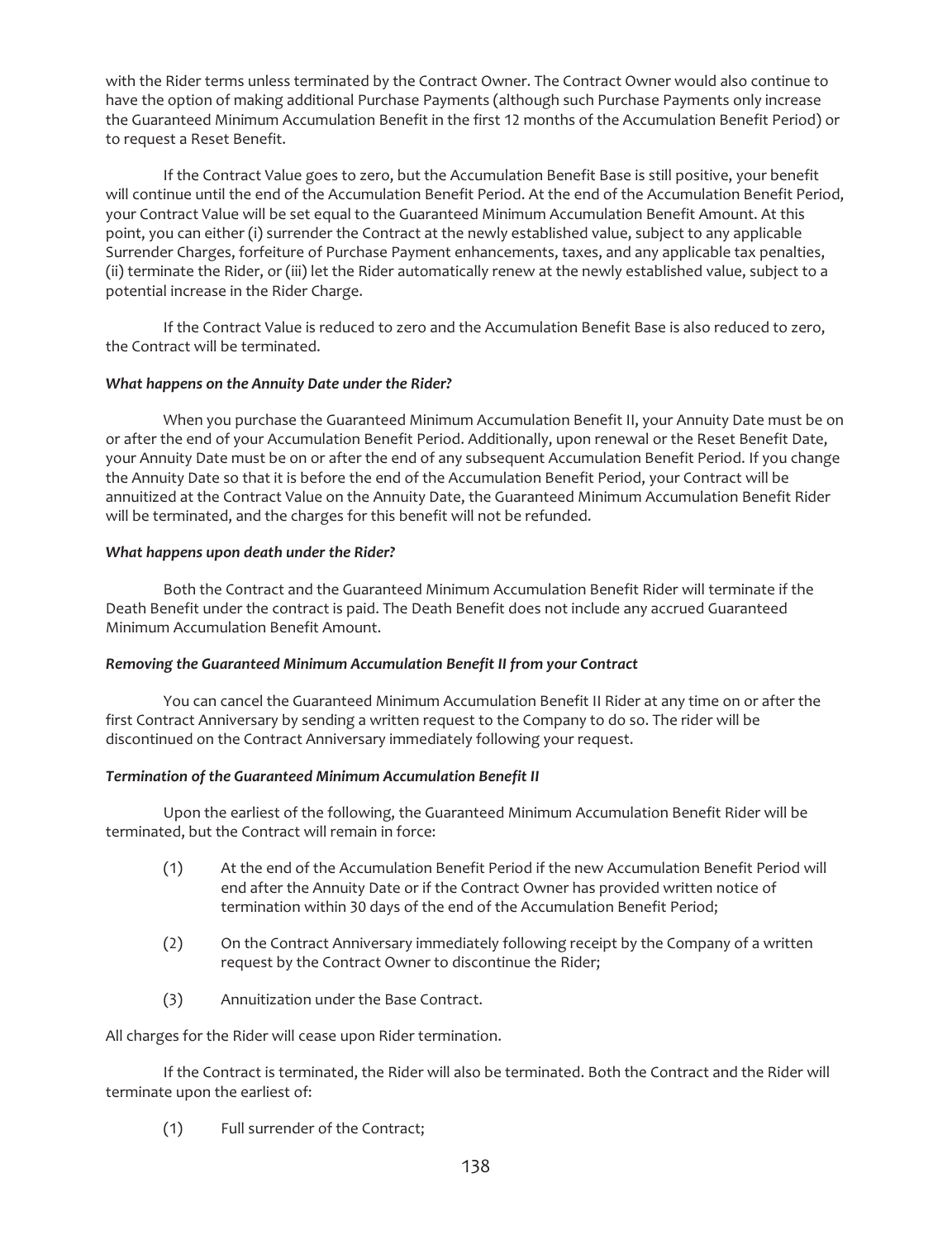- (2) The Death Benefit is paid as described in the Prospectus;
- (3) The Contract Value is reduced to zero and the Accumulation Benefit Base is also reduced to zero.

**Dollar Cost Averaging Program —** Dollar cost averaging is a way to invest in which securities are purchased at regular intervals in fixed dollar amounts, so that the cost of the securities gets averaged over time and possibly over market cycles. If the Contract Value is at least \$10,000, you may allocate any new Purchase Payments to one of the Dollar Cost Averaging Options and have a fixed percentage transferred monthly from that Option to Variable Investment Options to achieve dollar cost averaging. Amounts may only be allocated to one of the Dollar Cost Averaging Options in conjunction with an election of the Dollar Cost Averaging program. The minimum transfer amount to each Variable Investment Option is \$50. Once a Dollar Cost Averaging Option is selected, an additional Dollar Cost Averaging Option cannot be selected. If you elect to discontinue participation in the program, any money left in the account will be transferred into the Variable Investment Options based on the Dollar Cost Averaging allocation initially selected (unless otherwise directed by you). There is no charge for participating in the Dollar Cost Averaging Program.

**Fixed Dollar Cost Averaging Options** — The available periods under the Fixed Dollar Cost Averaging Options are:

- 1. Six-Month Dollar Cost Averaging Period, and
- 2. Twelve-Month Dollar Cost Averaging Period.

Only new Purchase Payments may be allocated to the Fixed Dollar Cost Averaging Options. Such allocations of Initial and Subsequent Purchase Payments are subject to the Contract Value minimum requirements. Amounts held in a Fixed Dollar Cost Averaging Option of the Fixed Account will be credited with interest at effective annual rates, declared by the Company.

The Minimum Guaranteed Interest Rate applicable for any Fixed Dollar Cost Averaging Option of the Fixed Account (according to your Contract) is determined on the Contract Date. The minimum rate can range between 1% and 3% unless applicable law permits a reduction. The minimum guaranteed interest rate for any Fixed Account Option is determined based on a formula established by state law as described below.

The minimum guaranteed interest rate is the lesser of (1) 3% and (2) the average over a 12-month period, rounded to the nearest 1/20th of 1%, of the 5-year constant maturity treasury rate reduced by 125 basis points, where the resulting interest rate is not less than 1%. This rate is set by the Company quarterly on January 1, April 1, July 1 and October 1. The rate calculated as shown above is the minimum guaranteed interest rate for the life of the Contract. The calculated guaranteed rate will never be lower than the minimum nonforfeiture rate required by state law.

The declared interest rate will apply from the date of the allocation through the end of the Dollar Cost Averaging Period. Purchase Payments received after the start of a Dollar Cost Averaging Period will create an additional Dollar Cost Averaging Period. The available periods under the Fixed Dollar Cost Averaging Options are six months and twelve months. At the end of the Dollar Cost Averaging Period any interest remaining in the account will be automatically transferred into the Variable Investment Options based on the allocation initially selected by the Contract Owner.

**Variable Dollar Cost Averaging Options** — Dollar Cost Averaging may also be done from one of the following Variable Investment Options: Money Market Subaccount, Limited Maturity Bond Subaccount and Quality Bond Subaccount. New Purchase Payments and transfers may be allocated to the selected Variable Investment Option, subject to the Contract Value minimum requirements. The available periods under the Variable Dollar Cost Averaging Options are from 12 months to 60 months.

**Automatic Asset Rebalancing Program** — Automatic rebalancing is a way to maintain your desired asset allocation percentages. Because the value of your Variable Investment Options will fluctuate in response to investment performance, your asset allocation percentages may change over time. If you have a Contract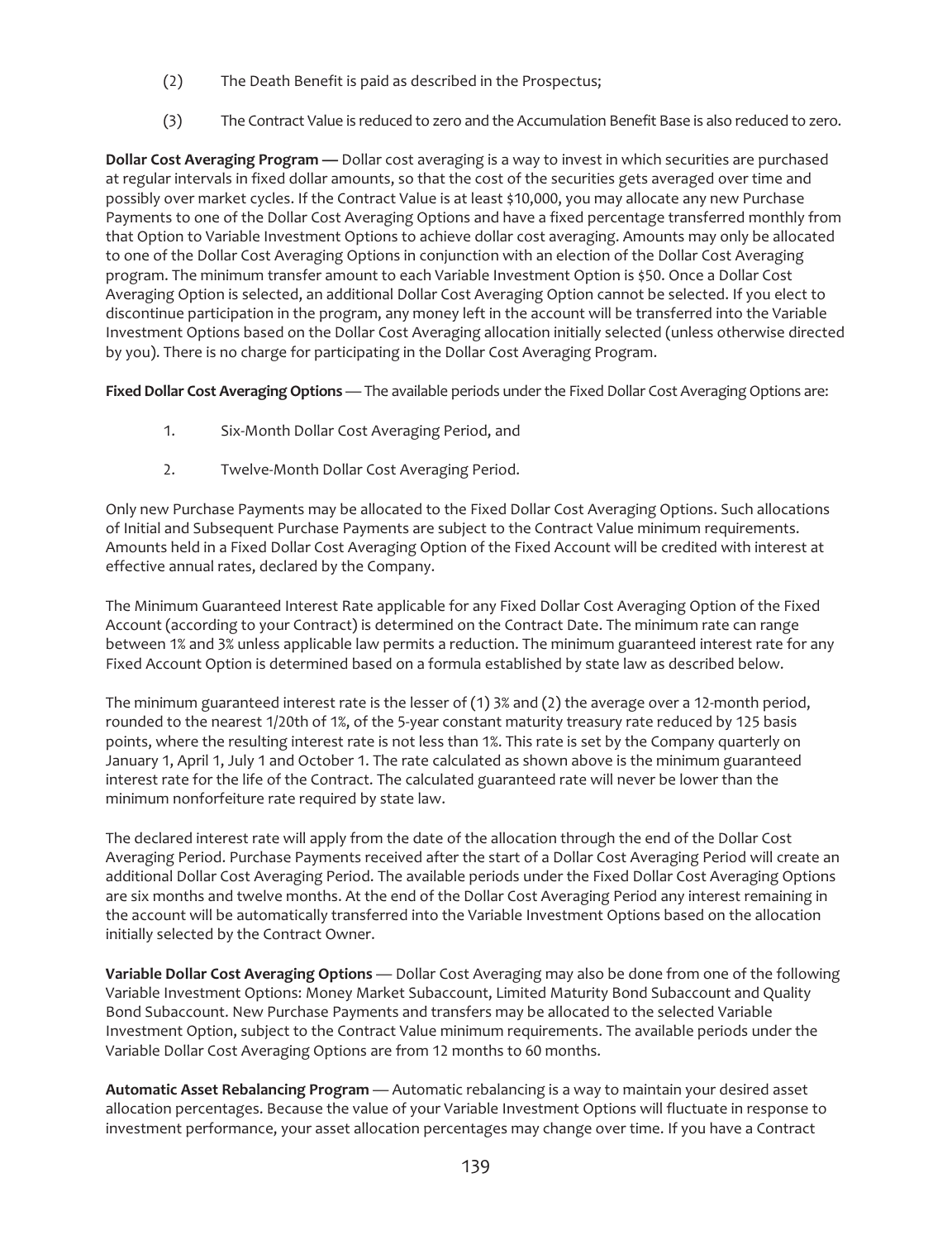Value of at least \$10,000 you may elect Automatic Asset Rebalancing. We will transfer funds under your Contract on a quarterly (calendar) basis among the Variable Investment Options to maintain a specified percentage allocation among your selected Variable Investment Options. You may elect to participate in the program when you apply for your Contract or, after you have owned your Contract, by completing an election form or by calling our office. You may discontinue the program at any time. There is no charge for participating in the Automatic Asset Rebalancing Program.

Dollar Cost Averaging and Automatic Asset Rebalancing programs may not be elected at the same time and are not available after Annuitization.

**Systematic Withdrawals** — Systematic Withdrawals are regular payments that we make to you on a monthly, quarterly, semiannual or annual basis. Details about the Systematic Withdrawal Program can be found in the *"Systematic Withdrawals"* paragraph under *"How Can I Withdraw Money from the Contract?"*.

### **HOW IS THE CONTRACT TREATED UNDER FEDERAL INCOME TAX LAW?**

The following summary provides a general description of the federal income tax considerations associated with the Contract and does not purport to be complete or to cover all tax situations. This discussion is not intended as tax advice. Counsel or other competent tax advisors should be consulted for more complete information. This discussion is based upon our understanding of the present federal income tax laws as they are currently interpreted by the IRS. No representation is made as to the likelihood of continuation of the present federal income tax laws or of the current interpretations by the IRS.

You pay no federal income tax on increases in the value of your Contract until money is distributed to you or your Beneficiary as a withdrawal, death benefit or an annuity payment.

### *Early Withdrawals*

An additional federal income tax of 10% may be imposed on the taxable portion of an early withdrawal prior to age 59 $\frac{1}{2}$  unless one of several exceptions applies. Generally, there will be no additional income tax on:

- early withdrawals that are part of a series of substantially equal periodic payments (not less frequently than annually) made for the life (or life expectancy) of the taxpayer or the joint lives (or joint life expectancies) of the taxpayer and a Beneficiary;
- withdrawals made on or after age 59 1/2;
- distributions made on or after death; or
- withdrawals attributable to disability, as determined under the Code.

If you receive systematic payments that you intend to qualify for the "substantial equal periodic payments" exception described above, any modification (except due to death or disability) to your systematic payments before the age of 59  $\frac{1}{2}$  or within five years after the beginning of those payments, whichever is later, will result in the retroactive imposition of the 10% additional income tax with interest.

Other exceptions to taxes imposed on early withdrawals in this context may apply, potentially including exceptions that the Internal Revenue Service has provided in connection with the COVID-19 pandemic. You should consult a tax advisor to determine if an early withdrawal will result in the imposition of a 10% penalty tax.

### *Multiple Contracts*

All nonqualified Contracts that are issued by Penn Mutual to the same Contract Owner during any calendar year are treated as one annuity for purposes of determining the amount includable in such Contract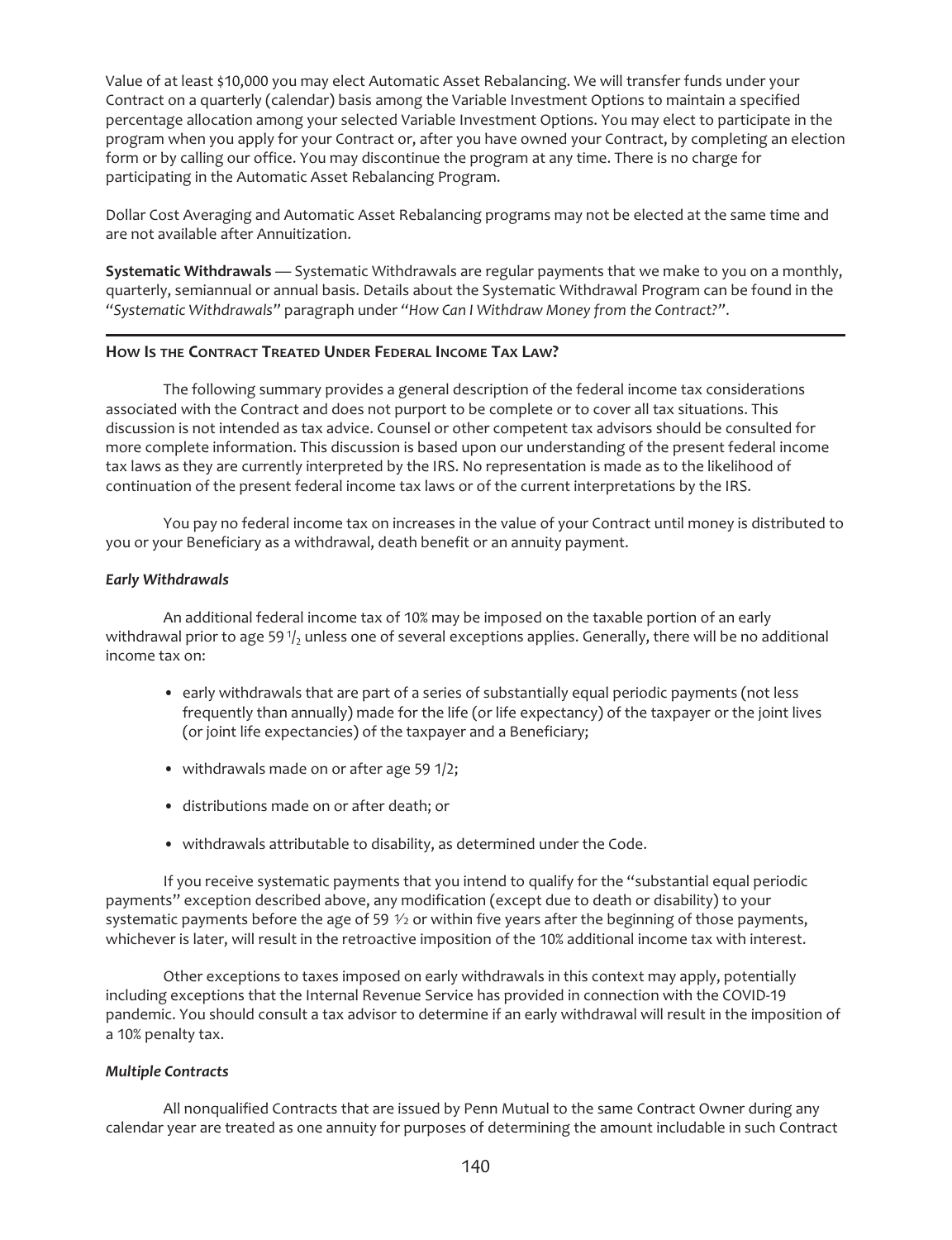Owner's taxable income when a taxable distribution (other than an annuity payment) occurs. A Nonqualified Contract is generally a Contract that does not qualify for favorable tax treatment as a qualified plan (described in more detail below), individual retirement annuity ("IRA"), Roth IRA, Simplified Employee Pension IRA, or tax-sheltered annuity.

## *Ownership*

Subject to certain exceptions, a Contract must be held by or on behalf of a natural person in order to be treated as an annuity contract under federal income tax law and to be accorded the tax treatment described in the preceding paragraphs. If a Contract is not treated as an annuity contract for federal income tax purposes, the income on the Contract is treated as ordinary income received or accrued by the Contract Owner during the taxable year.

## *Transfer of Ownership*

You may pay federal income taxes if you transfer the ownership of your Contract to someone else. If the transfer is for less than adequate consideration, the taxable portion would be the Contract Value at the time of transfer in excess of the investment in the Contract at such time. This rule does not apply to ownership transfers between spouses or to transfers incident to a divorce.

## *Separate Account Diversification*

Section 817(h) of the Code provides that the investments of a separate account in which a Contract invests (underlying a variable annuity contract which is not purchased under a qualified retirement plan or certain other types of plans or the investments of a mutual fund, the shares of which are owned by the variable annuity separate account) must be "adequately diversified" in order for the Contract to be treated as an annuity contract for tax purposes. The Funds in which each Variable Investment Option may invest are owned exclusively by the Separate Account and certain other qualified investors. As a result, the Separate Account expects to be able to look through to the Funds' investments in order to establish that each Variable Investment Option is "adequately diversified." It is expected that each underlying Funds will comply with the diversification requirement applicable to the Variable Investment Options as though the requirement applied to that underlying Fund. Penn Mutual believes that each Separate Account will meet the diversification requirement, and Penn Mutual will monitor continued compliance with this requirement.

The Treasury Department has stated in published rulings that a variable Contract Owner will be considered the owner of Separate Account assets if the Contract Owner possesses incidents of ownership in those assets, such as the ability to exercise investment control over the assets. If a variable Contract Owner is treated as an owner of separate account assets, income and gain from the assets would be includable in the variable Contract Owner's gross income. The Treasury Department has indicated that, in regulations or revenue rulings under Section 817(d) (relating to the definition of a variable contract), it would provide guidance on the extent to which Contract Owners may direct their investments to particular Funds without being treated as owners of the underlying shares. No such regulations have been issued to date. The Internal Revenue Service has issued Revenue Ruling 2003-91 in which it ruled that the ability to choose among as many as 20 subaccounts and make not more than one transfer per 30-day period without charge did not result in the owner of a contract being treated as the owner of the assets in the subaccount under the investment control doctrine.

The ownership rights under your Contract are similar to, but different in certain respects from, those described by the IRS in Revenue Ruling 2003-91 and other rulings in which it was determined that Contract Owners were not owners of the Variable Investment Option assets. Although we do not believe this to be the case, these differences could result in Contract Owners being treated as the owners of the assets of the Variable Investment Options under the Contract. We, therefore, reserve the right to modify the Contract as necessary to attempt to prevent the owners of the Contract from being considered the owners of a pro-rata share of the assets of the Variable Investment Options under the Contract. It is possible that if regulations or additional rulings are issued, the Contracts may need to be modified to comply with them.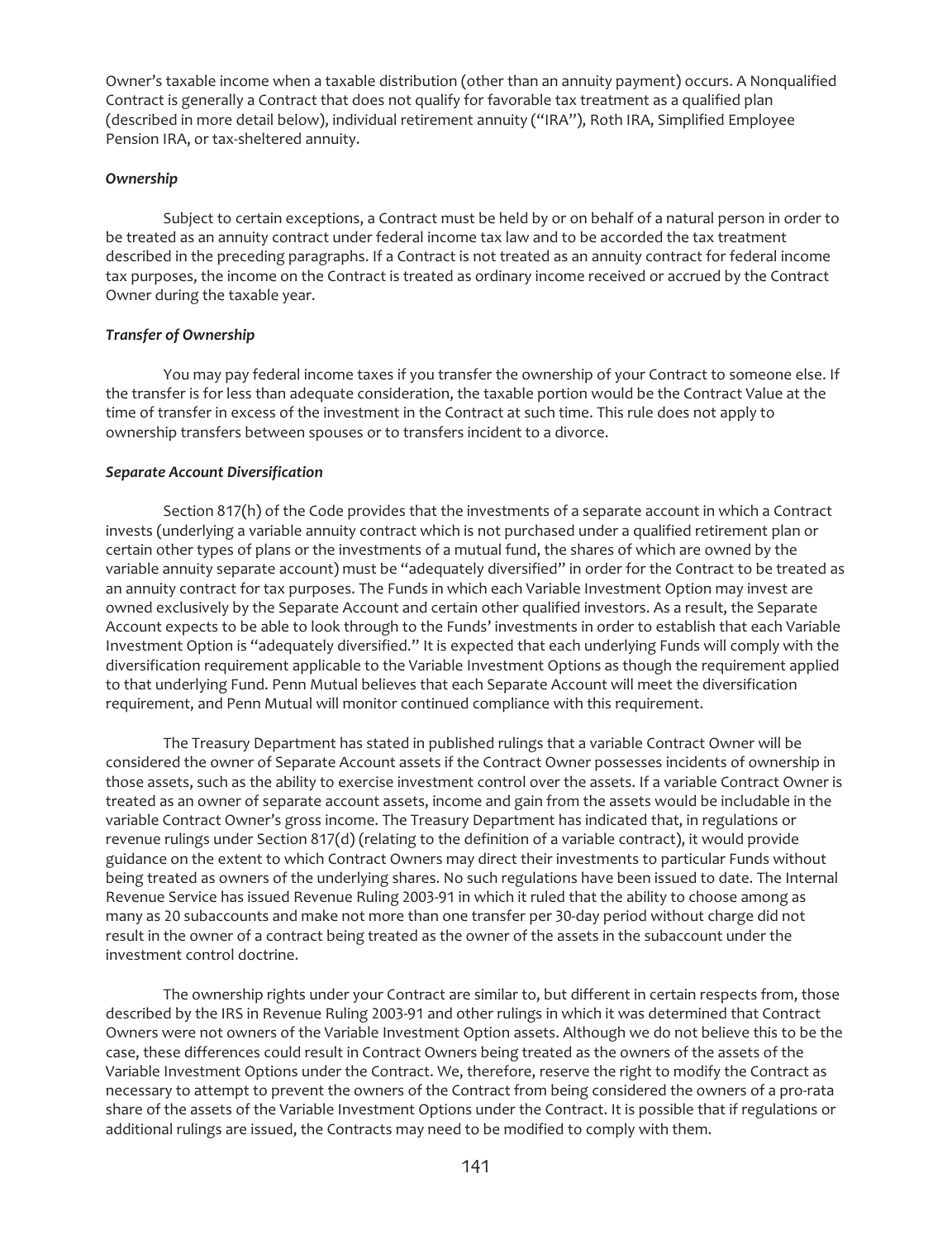## *Non-qualified Annuity Payments*

The non-taxable portion of a non-qualified annuity payment generally is determined by multiplying the payment by the ratio of the investment in the Contract (as adjusted for any refund feature) to the expected return under the Contract. The remaining portion is taxed at ordinary income tax rates. Once you have recovered the investment in the Contract, further annuity payments are taxable at ordinary income rates.

If your nonqualified Contract contains a Guaranteed Growth and Income Benefit Rider or an Inflation Protector Withdrawal Benefit Rider, it is not clear whether payments made during the Withdrawal Phase will be taxed as withdrawals or annuities. Consult a tax advisor before purchasing this Contract with such a Rider. IRA annuities in the income (payout) phase are subject to tax. Roth IRA annuities may be tax-free if it is a qualified distribution as explained below.

### *IRA and Qualified Annuities*

Generally, all withdrawals and death benefits paid are subject to federal income taxation.

## *Roth IRA Annuities*

Generally, you do not include in your gross income qualified distributions (see below) or distributions that are a return of your annual contributions from your Roth IRA.

Qualified distributions are any payments or distributions from your Roth IRA that meet both of the following requirements:

- i) payment or distribution is made after the 5-year period beginning with the first taxable year for which a contribution was made to a Roth IRA established for your benefit, and
- ii) payment or distribution is:
	- a. made on or after the date you reach age 59 $1/2$
	- b. made because you are disabled,
	- c. made to a Beneficiary or to your estate on or after your death, or
	- d. one that meets the requirements for the first-time home buyer exception to the tax on early distributions as described below (up to a \$10,000 lifetime limit).

#### *Premium Taxes*

Some states and municipalities impose premium taxes on Purchase Payments received by insurance companies. Generally, any premium taxes payable will be deducted upon Annuitization, although we reserve the right to deduct such taxes when due in jurisdictions that impose such taxes on Purchase Payments. Currently, state premium taxes on Purchase Payments range from 0% to 3.5%.

### *Taxation of Withdrawals and Death Benefits*

For U.S. federal income tax purposes, you may pay tax on a withdrawal, and your Beneficiary may pay tax on a death benefit. These payments generally will be taxable to the extent the cash value of your Contract exceeds your investment in the Contract. Purchase Payment Enhancements are not considered to be investments for income tax purposes; they are considered earnings and are taxed accordingly when withdrawn. Ordinary income tax rates apply. If you designate a Beneficiary who is either a family member or two or more generations below you, or a person (other than a spouse) more than 37 1/2 years younger than you, you may be subject to the Generation Skipping Transfer Tax under Section 2601 of the Code.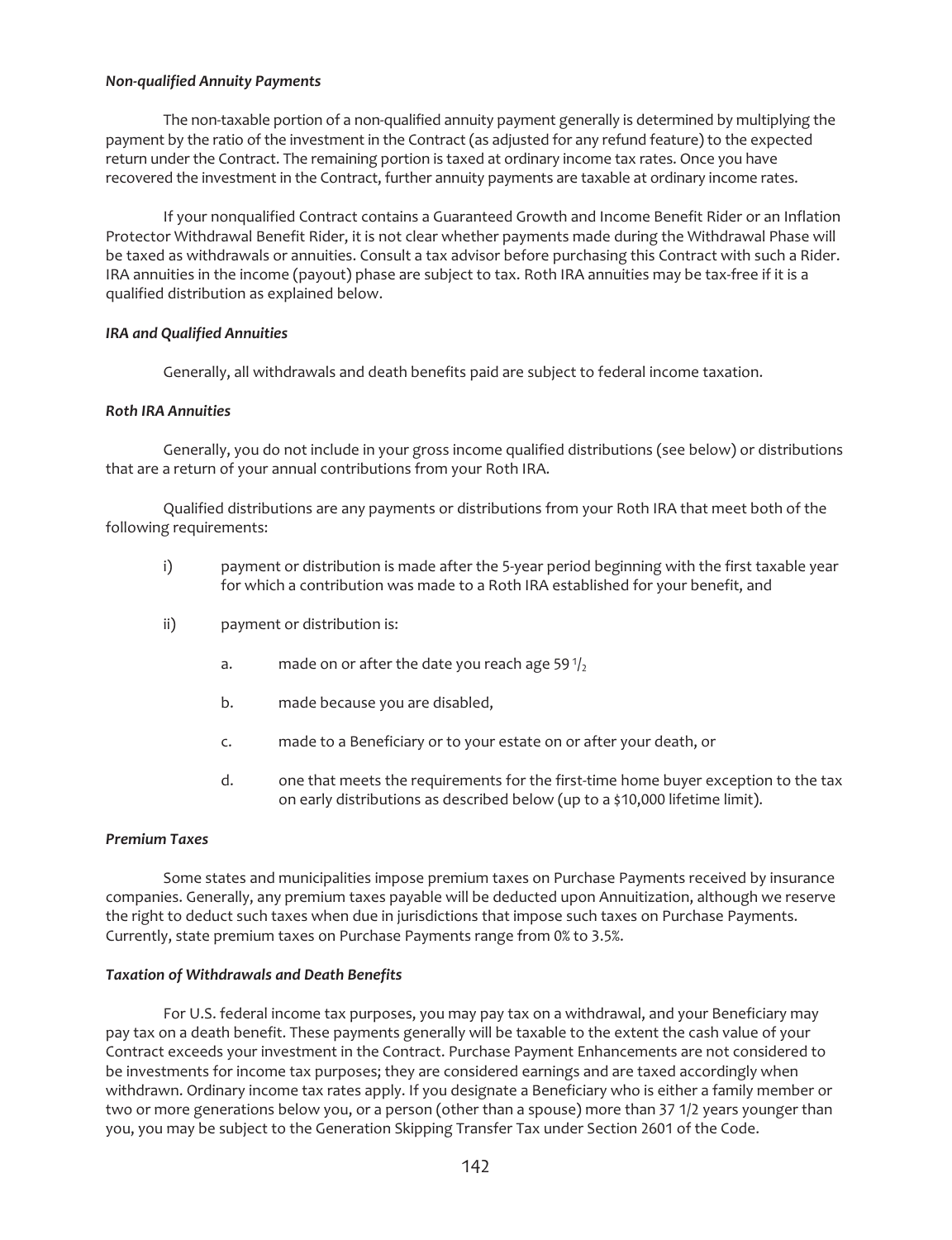In the case of a non-qualified Contract and death of an Annuitant who was not the Contract Owner, an election by the Beneficiary to receive the death benefit in the form of Annuity Payment must be made within 60 days. If such election is not made, the gain from the Contract will generally be taxed as a lump sum payment as described above.

## *Required Minimum Distributions*

Required Minimum Distributions (RMDs) generally are minimum amounts that participants in qualified retirement plans and owners of individual retirement arrangements (IRAs) must withdraw each year following the calendar year that he or she reaches the required age (age 72 effective January 1, 2020). Failure to make RMDs may result in a 50% tax on the amount of the required distribution. Please, refer to "*Required Minimum Distributions*" for more information about the special treatment of RMDs under the Base Contract, and the appropriate subsection of the rider section that applies to you.

# *Withholding*

Generally, for purposes of a nonqualified annuity or rollover IRA qualified under Section 408(b), unless the Contract Owner elects to the contrary and properly notifies the Company of that election, any amounts that are received under the Contract that the Company believes are includable in gross income for tax purposes will be subject to mandatory withholding to meet federal income tax obligations.

# *Medicare Contribution Tax*

A 3.8% Medicare contribution tax generally applies to all or a portion of the net investment income of a taxpayer who is an individual and not a nonresident alien for federal income tax purposes and who has adjusted gross income (subject to certain adjustments) that exceeds a threshold amount (\$250,000 if married filing jointly or if considered a "surviving spouse" for federal income tax purposes, \$125,000 if married filing separately, and \$200,000 in other cases). For these purposes, amounts received under annuities that are includable in gross income are considered net investment income. Income from annuities that are part of a qualified retirement plan are not treated as investment income for the purpose of this tax but may be includible for purposes of determining whether the applicable income limits are exceeded for purposes of this tax.

# **How Do I Communicate With Penn Mutual?**

## *Contact Information*

The information below lists the various ways by which you can contact Penn Mutual Customer Service, depending on your inquiry. Contact your Penn Mutual financial professional with questions or requests for information.

## **By Mail:**

# Application and Initial Purchase Payment should be sent as follows:

The Penn Mutual Life Insurance Company Lockbox #825799 525 Fellowship Rd., Suite 330 Mt. Laurel, NJ 08054-3415

All Subsequent Purchase Payments should be sent as follows:

# **Checks sent by regular mail:**

The Penn Mutual Life Insurance Company Payment Processing Center PO Box 825799 Philadelphia, PA 19182-5799

# **Checks sent by overnight delivery:**

The Penn Mutual Life Insurance Company Lockbox #825799 525 Fellowship Rd., Suite 330 Mt. Laurel, NJ -08054-3415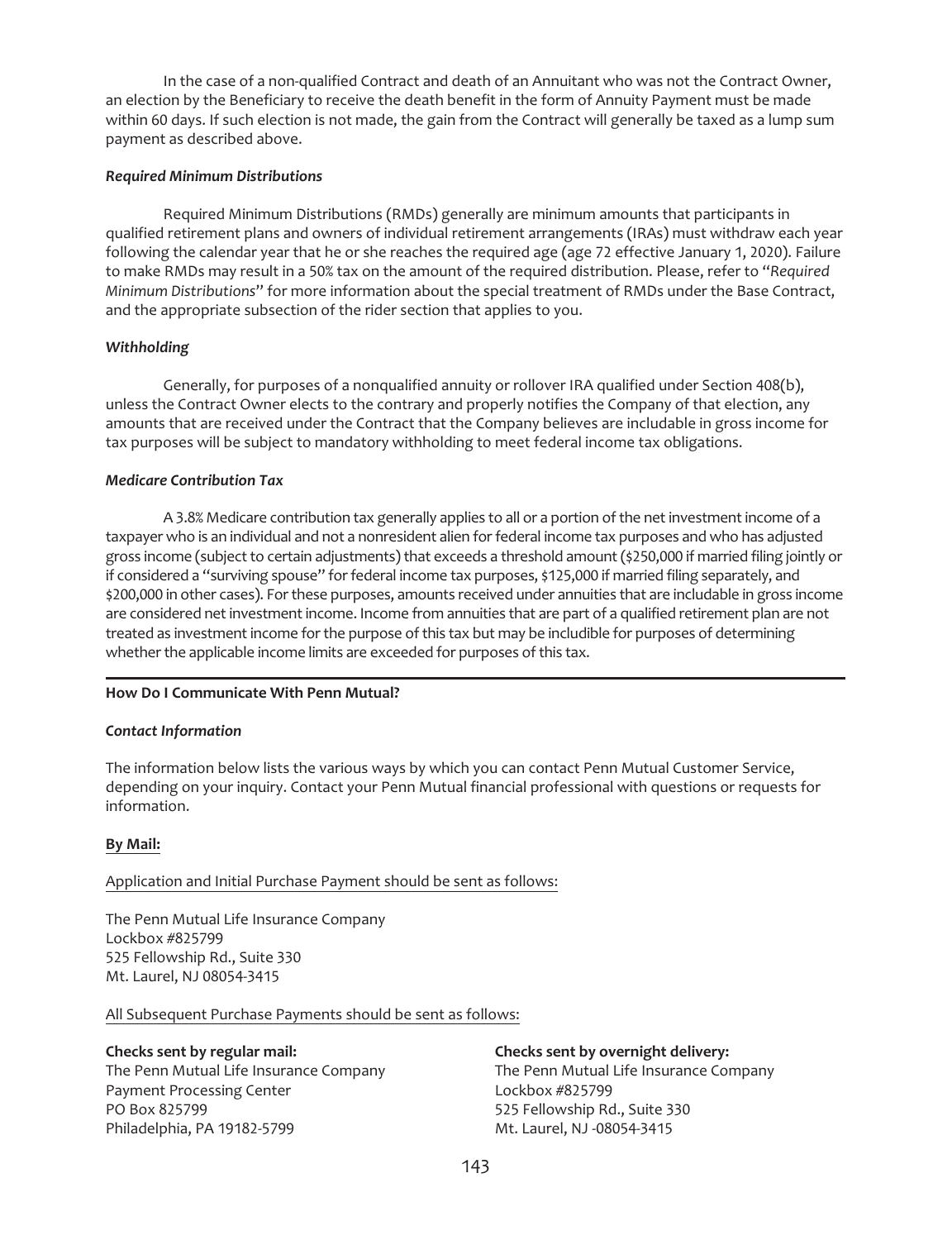## All requests should be sent as follows:

## **New Business requests sent by regular mail:** The Penn Mutual Life Insurance Company Payment Processing Center PO Box 825799 Philadelphia, PA 19182-5799

## **Customer Service requests sent by regular mail:** Penn Mutual Life Insurance Company C/O Annuity Services PO Box 178 Philadelphia, PA 19105

## **New Business or Customer Service requests sent by overnight delivery:** EDM C/O The Penn Mutual Life Insurance Company 1600 Malone Street Millville, NJ 08332

All death claims should be sent as follows:

Penn Mutual Life Insurance Company Death Claims Division PO Box 178 Philadelphia, Pennsylvania 19105

# **By Phone:**

You can call Customer Service with any inquiries or contract needs. An interpretation service is available for clients in more than 100 languages.

# **Toll-Free Customer Service**

1-800-523-0650 Monday — Friday, 8:30 a.m. to 6:00 p.m., Eastern Time

## **Automated Phone Service**

1-800-523-0650 Monday — Friday, 7:00 a.m. to 12:00 midnight, Eastern Time Saturday & Sunday, 8:00 a.m. to 6:00 p.m., Eastern Time

# **By Fax:**

# **Customer Service Fax Number (215) 956-7699**

# **Via Internet:**

You can go to www.pennmutual.com, where you will be able to access the Client Service Center.

# **Customer Service Contacts for New York Contract Owners**

Penn Mutual Life Insurance Company PO Box 170 Philadelphia, Pennsylvania 19105-0170

# **Toll-Free Customer Service**

1-855-446-7393 Monday — Friday, 8:30 a.m. to 6:00 p.m., Eastern Time

# *Signatures*

Signature of Contract Owner(s) is required on all written notifications and forms.

# *Reports*

We provide a quarterly statement free of charge. Reports will contain at least the following information:

(a) The beginning and end dates of the current report period;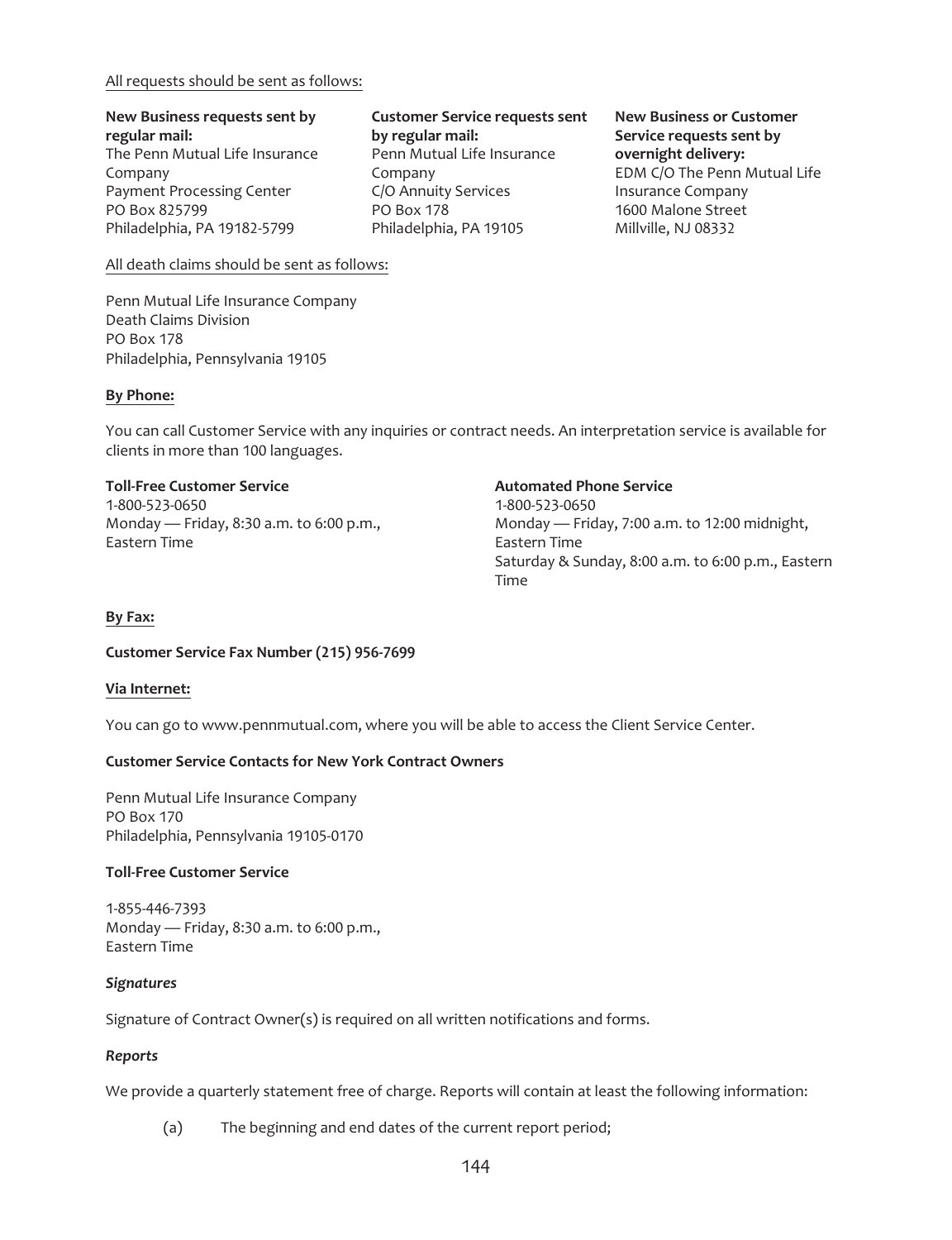- (b) The Contract Value, if any, at the beginning of the current report period and at the end of the current report period, including information on the Separate Account, the Variable Account Value, the number of Accumulation Units, the value per Accumulation Unit and the Fixed Account Value.
- (c) The amounts and types of transactions that have been credited or debited to the account value during the current report period;
- (d) The Surrender Value, if any, at the end of the current report period.

Additional status reports will be made available to the Contract Owner upon request for a \$25 fee. The following additional status reports are available upon request:

- Reprint of your transaction confirmation,
- Reprint of your latest statement.

# **THE PENN MUTUAL LIFE INSURANCE COMPANY**

The Penn Mutual Life Insurance Company is a Pennsylvania mutual life insurance company, chartered in 1847. We are licensed to sell life insurance and annuities in the District of Columbia and all states except New York. We are located at 600 Dresher Road, Horsham, Pennsylvania, 19044, a suburb of Philadelphia. Our mailing address is The Penn Mutual Life Insurance Company, PO Box 178, Philadelphia, Pennsylvania 19105. The Company is obligated to pay all amounts promised to investors under the Contract.

# **PENN MUTUAL VARIABLE ANNUITY ACCOUNT III**

Penn Mutual established Penn Mutual Variable Annuity Account III (the "Separate Account") on April 13, 1982. The Separate Account is registered with the Commission as a unit investment trust under the Investment Company Act of 1940 (the "1940 Act") and qualifies as a "separate account" within the meaning of the federal securities laws.

Purchase Payments received under the Contract and under other variable annuity contracts are allocated to the Variable Investment Options for investment in the Funds. They are allocated in accordance with instructions from Contract Owners.

Income, gains and losses, realized or unrealized, in a subaccount (a Variable Investment Option) are credited or charged against that subaccount without regard to any other income, gains or losses of Penn Mutual. Assets equal to the reserves and other contract liabilities with respect to the investments held in each subaccount are not chargeable with liabilities arising out of any other business or account of Penn Mutual. If the assets exceed the required reserves and other liabilities, we may transfer the excess to our general account.

We reserve the right to add, combine or remove any Variable Investment Options or underlying Funds when permitted by law. We retain the right, subject to any applicable law, to make substitutions with respect to the underlying Funds of the Variable Investment Options. If investment in shares of a Fund should no longer be possible or, if in our judgment, becomes inappropriate to the purposes of the Contracts, or, if in our judgment, investment in another fund is in the interest of owners, we may substitute another fund. No substitution may take place without notice to owners and prior approval of the Commission and insurance regulatory authorities, to the extent required by applicable law.

In the event of a Fund merger, any future Purchase Payments will be allocated to the successor or acquiring Fund. In the event of the liquidation of a Fund, you will be required to provide a new allocation to one of the available Funds or accounts for contract value in, and any future Purchase Payments allocated to, that Fund. If you do not provide instructions, and such amounts may be allocated to a money market fund or as otherwise allowed by law.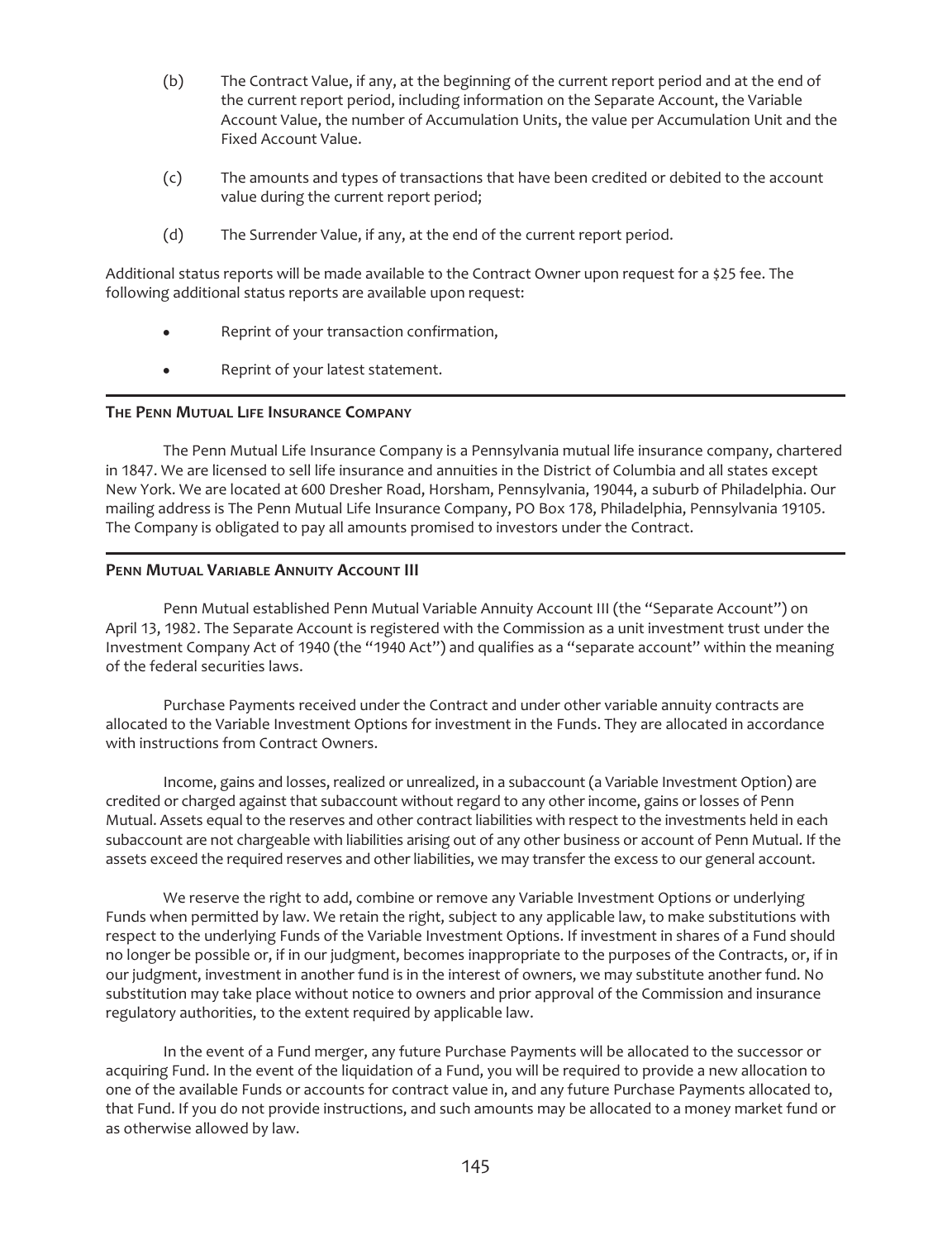# **THE FUNDS**

The assets of each Fund are separate from the others and each such Fund has different investment objectives and policies. As a result, each Fund operates as a separate investment fund and the investment performance of one Fund has no effect on the investment performance of any other Fund. You can make or lose money in any of the Variable Investment Options. The Fund's prospectus should be read carefully before any decision is made concerning the allocation of Purchase Payments and contract value to a Variable Investment Option corresponding to a particular Fund.

# **We offer no assurance that any of the Funds will attain their respective stated** i**nvestment objectives**.

Specific information regarding each Fund, including (1) its name, (2) its fund type (*e.g.,* bond fund, large cap value, small cap growth, specialty, money market fund, etc.); (3) its investment adviser and any sub-adviser; (4) current expenses; and (5) investment performance, is available in Appendix A to this Prospectus. For more information about each of these Funds, please read the Fund prospectuses. You should also read a Fund's prospectus carefully before making any decision about allocating Purchase Payments or a portion of your contract value to a Variable Investment Option corresponding to a particular Fund. Please contact us at 1-800-523-0650, or contact your financial professional, or go online to www.pennmutual.com/ for-individuals-and-businesses/performance-and-rates/prospectuses or send an email request to FundOperations @pennmutual.com if you would like to obtain any of the underlying Fund prospectuses (in either paper or electronic format).

The Funds' shares may be available to certain other separate accounts we use to fund variable life insurance contracts offered by the Company. This is called "mixed funding." The Funds' shares may also be available to separate accounts of insurance companies that are not affiliated with the Company and, in certain instances, to tax-qualified policies. This is called "shared funding." Although we do not anticipate that any difficulties will result from mixed and shared funding, it is possible that differences in tax treatment and other considerations may cause the interests of owners of various contracts participating in the Funds to be in conflict. In the event of a material conflict, we could be required to withdraw your contract value from a Fund. For more information about the risks of mixed and shared funding, please refer to the relevant Fund prospectus.

Penn Mutual Asset Management, LLC ("PMAM"), a wholly owned subsidiary of the Company, serves as the investment adviser of the Penn Series Funds, Inc. For some Funds, PMAM has entered into sub-advisory agreements with one or more other investment advisers (the "sub-advisers") to carry out investment decisions for the Funds. As such, among other responsibilities, PMAM oversees the activities of the sub-advisers with respect to the Funds and is responsible for retaining or discontinuing the services of those sub-advisers.

We do not provide investment advice to Contract Owners and do not recommend or endorse any particular Fund. You are responsible for determining that these decisions are appropriate for your own individual circumstances and your investment goals, financial situation, and risk tolerance. Decisions regarding investment allocations should be carefully considered. You bear the risk of any decline in the value of your Contract resulting from the performance of the Funds you have chosen. You should consult with your financial professional to determine which combination of Investment Options is most appropriate for you, and periodically review your choices.

Certain Funds, generally referred to as "funds of funds," may invest all or substantially all of their assets in portfolios of other funds. In such cases, you will indirectly pay fees and expenses at both levels, which would reduce your investment return.

Investment selections should be based on a thorough investigation of all of the information regarding the Funds that is available to you, including each Fund's prospectus, statement of additional information, and annual and semi-annual reports. Other sources, such as the Fund's website or newspapers and financial and other magazines, provide more current information, including information about any regulatory actions or investigations relating to a Fund.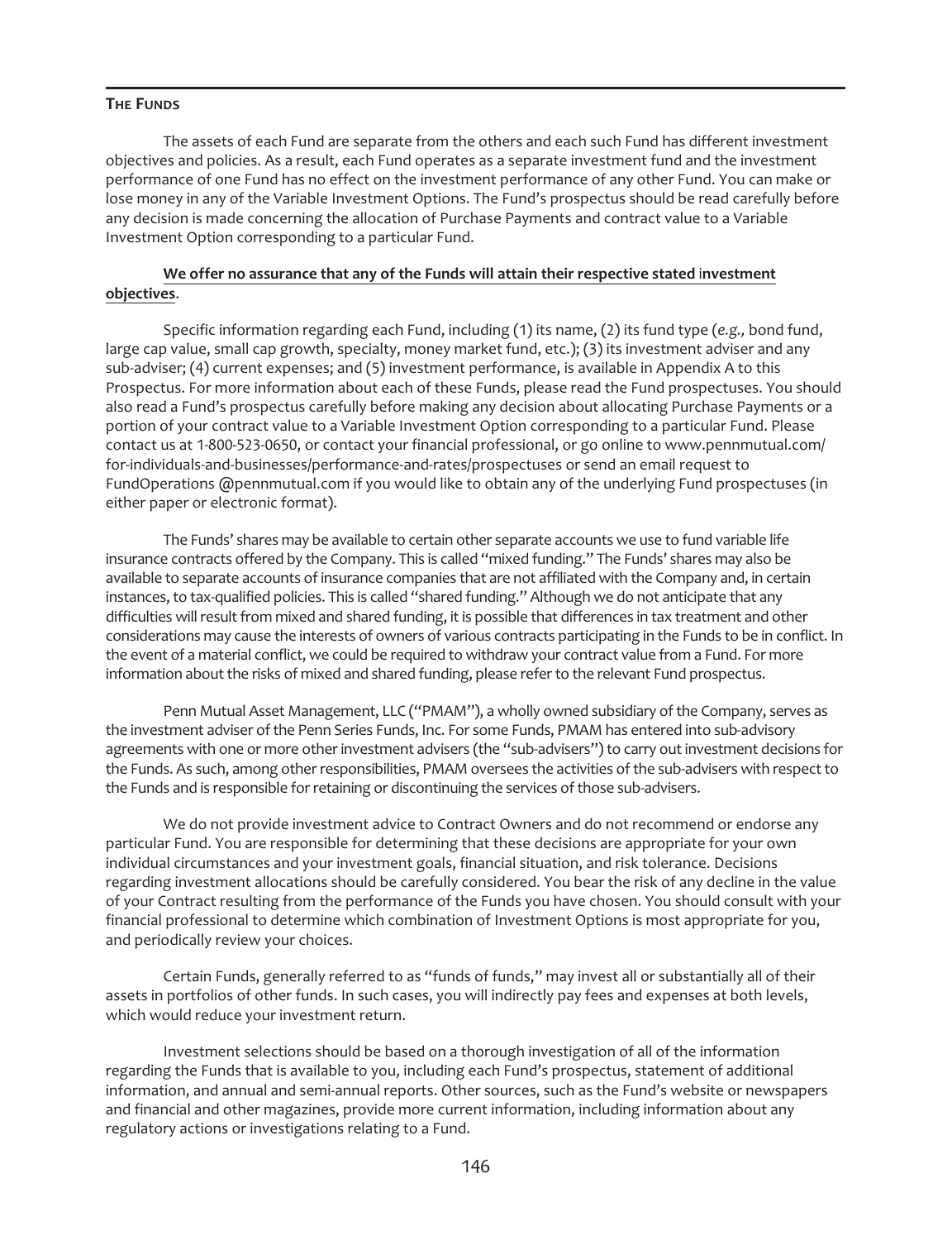## **VOTING SHARES OF THE INVESTMENT FUNDS**

You have the right to tell us how to vote proxies for the Fund shares to which your Contract Value is allocated. If the law changes and permits us to vote the Fund shares, we may do so.

If you are a Contract Owner, we determine the number of full and fractional Fund shares that you may vote by dividing the portion of the owner's contract value allocated to the Variable Investment Option by the net asset value of one share of the applicable Fund. Fractional votes will be counted. We may change these procedures whenever we are required or permitted to do so by law.

Penn Mutual will vote the shares held in the Variable Investment Options in accordance with voting instructions received from Contract Owners and other persons entitled to provide voting instructions. Fund shares for which Contract Owners and other persons entitled to vote have not provided voting instructions and shares owned by Penn Mutual in its general and unregistered separate accounts will be voted in proportion to the shares for which voting instructions have been received. Under state insurance law and federal regulations, there are certain circumstances under which Penn Mutual may vote other than as instructed by Contract Owners and other persons entitled to vote. The effect of this proportional voting is that a small number of Contract Owners may be able to determine the outcome of a vote.

### **OTHER INFORMATION**

### *Abandoned Property*

Every state has unclaimed property laws that generally provide for escheatment to the state of unclaimed property (including escheatment of annuity, life, and other insurance policies) under various circumstances. In addition to the state unclaimed property law, we may be required to escheat property pursuant to regulatory demand, finding, agreement or settlement. To help prevent such escheatment it is important that you keep your Contract and other information on file with us up to date, including the names, contact and identifying information for owners, insureds, annuitants, beneficiaries and other payees.

## *Anti-Money Laundering and Counter-Terrorism*

Federal laws designed to counter terrorism and prevent money laundering by criminals might in certain circumstances require us to take action, including, but not limited to, rejecting a Purchase Payment and/or "freezing" an owner's account. If these laws apply in a particular situation, absent instructions from the appropriate regulator, we would not be allowed to pay any request for surrenders (either full or partial) or death benefits, make transfers, or continue making payments. We may also be required to provide information about you and your Contract to government agencies or departments.

## *Legal Proceedings*

We, like other life insurance companies, are subject to regulatory and legal proceedings, including lawsuits, in the ordinary course of our business. Such legal and regulatory matters include proceedings specific to us and other proceedings generally applicable to business practices in the industry in which we operate. In some lawsuits and regulatory proceedings involving insurers, substantial damages have been sought and/or material settlement payments have been made. Although the outcome of any litigation or regulatory proceeding cannot be predicted with certainty, at the present time, we believe that there are no pending or threatened proceedings or lawsuits that are likely to have a material adverse impact on the Separate Account, on the principal underwriter's ability to perform under its principal underwriting agreement, or on our ability to meet our obligations under the Contract.

#### **DISTRIBUTION ARRANGEMENTS**

Penn Mutual has a distribution agreement with Hornor, Townsend & Kent, LLC ("HTK") to act as principal underwriter for the distribution and sale of the Contracts. HTK is a wholly -owned subsidiary of Penn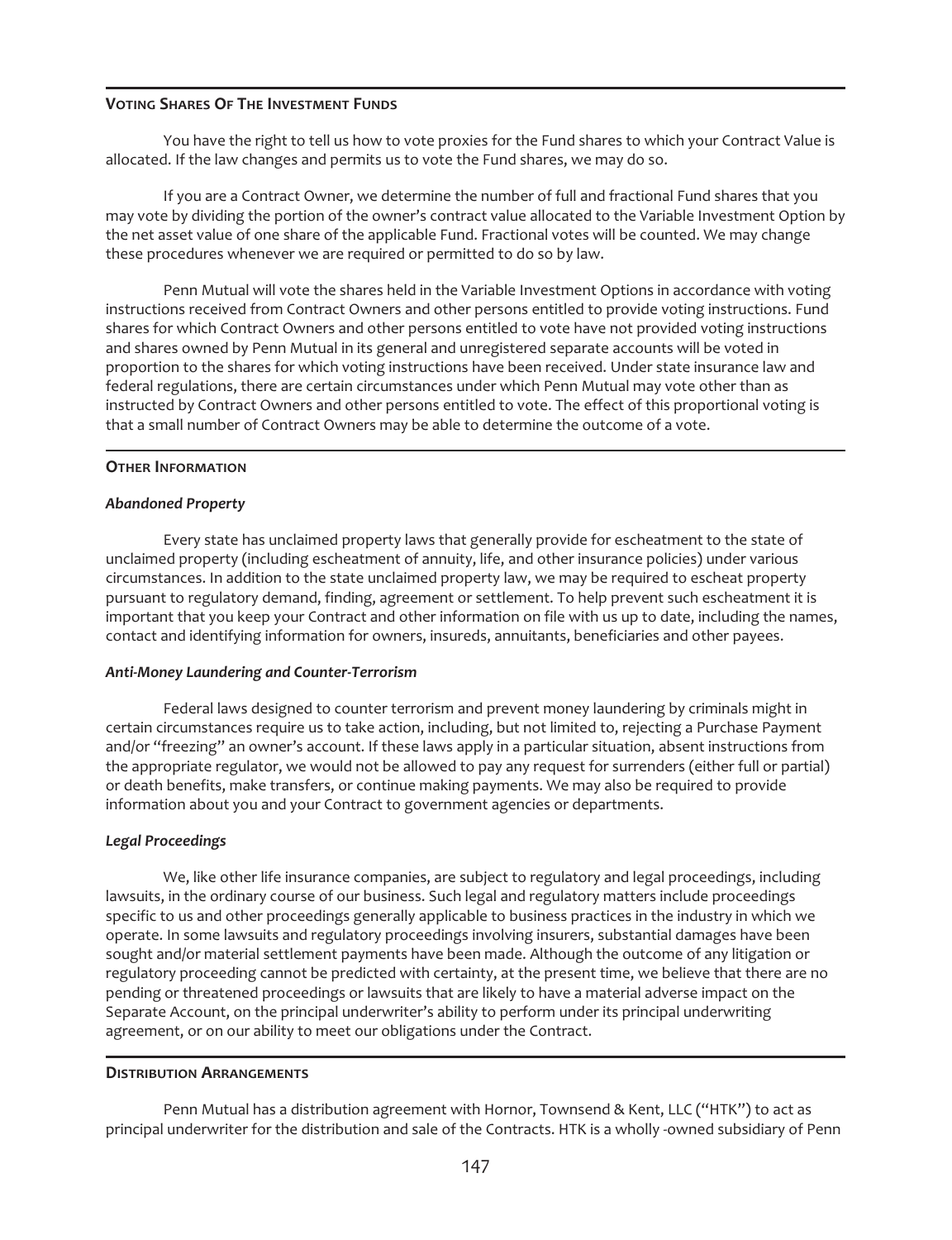Mutual and is located at 600 Dresher Road, Suite C1C, in Horsham, Pennsylvania, 19044. HTK sells the Contracts through its financial professionals. HTK has also entered into selling agreements with other brokerdealers who in turn sell the Contracts through their financial professionals. HTK is registered as a brokerdealer with the SEC under the Securities Exchange Act of 1934, as well as with the securities commissions in the states in which it operates and is a member of the Financial Industry Regulatory Authority, Inc. ("FINRA").

Penn Mutual enters into selling agreements with HTK and other broker-dealers whose financial professionals are authorized by state insurance and securities departments to solicit applications for the Contracts. Sales and renewal compensation are paid to these broker-dealers for soliciting applications as premium-based commission, asset-based commission (sometimes referred to as "trails" or "residuals"), or a combination of the two. Premium-based commissions on Purchase Payments made under the Contract will not exceed 8%.

In addition to or partially in lieu of commission, Penn Mutual may also make override payments and pay expense allowances and reimbursements, bonuses, wholesaler fees, and training and marketing allowances. Such payments may offset broker-dealer expenses in connection with activities they are required to perform, such as educating personnel and maintaining records. Financial professionals may also receive non-cash compensation such as expense-paid educational or training seminars involving travel within and outside the U.S. or promotional merchandise.

Such additional compensation may give Penn Mutual greater access to financial professionals of the broker-dealers that receive such compensation. While this greater access provides the opportunity for training and other educational programs so that your financial professional may serve you better, this additional compensation may provide Penn Mutual access to marketing benefits such as web site placement, access to financial professional lists, extra marketing assistance, or other heightened visibility and access to the broker-dealer's sales force that otherwise influences the way that the broker-dealer and the financial professional market the contracts.

Finally, within certain limits imposed by FINRA, financial professionals who are associated with HTK, as a Penn Mutual broker-dealer affiliate, may qualify for sales incentive programs and other benefits sponsored by Penn Mutual. These HTK financial professionals are also agents of Penn Mutual and upon achievement of specified annual sales goals may be eligible for compensation in addition to the amounts stated above, including bonuses, fringe benefits, financing arrangements, conferences, trips, prizes and awards.

All of the compensation described in this section, and other compensation or benefits provided by Penn Mutual or its affiliates, may be more or less than the overall compensation on similar or other products and may influence your financial professional or broker-dealer to present this Contract rather than other investment options.

Individual financial professionals typically receive a portion of the compensation that is paid to the broker-dealer in connection with the Contract, depending on the agreement between the financial professional and their broker-dealer firm. Penn Mutual is not involved in determining that compensation arrangement, which may present its own incentives or conflicts. You may ask your financial professional how he/she will be compensated for the transaction.

# **FINANCIAL STATEMENTS**

The statutory financial statements of Penn Mutual and the financial statements of the Separate Account appear in the statement of additional information, which may be obtained from The Penn Mutual Life Insurance Company, Attn: SAI Request, PO Box 178, Philadelphia, Pennsylvania, 19105. Or you can call toll- free at 1-800-523-0650. The statutory financial statements of Penn Mutual should be distinguished from any financial statements of the Separate Account and should be considered only as bearing upon Penn Mutual's ability to meet its obligations under the Contracts.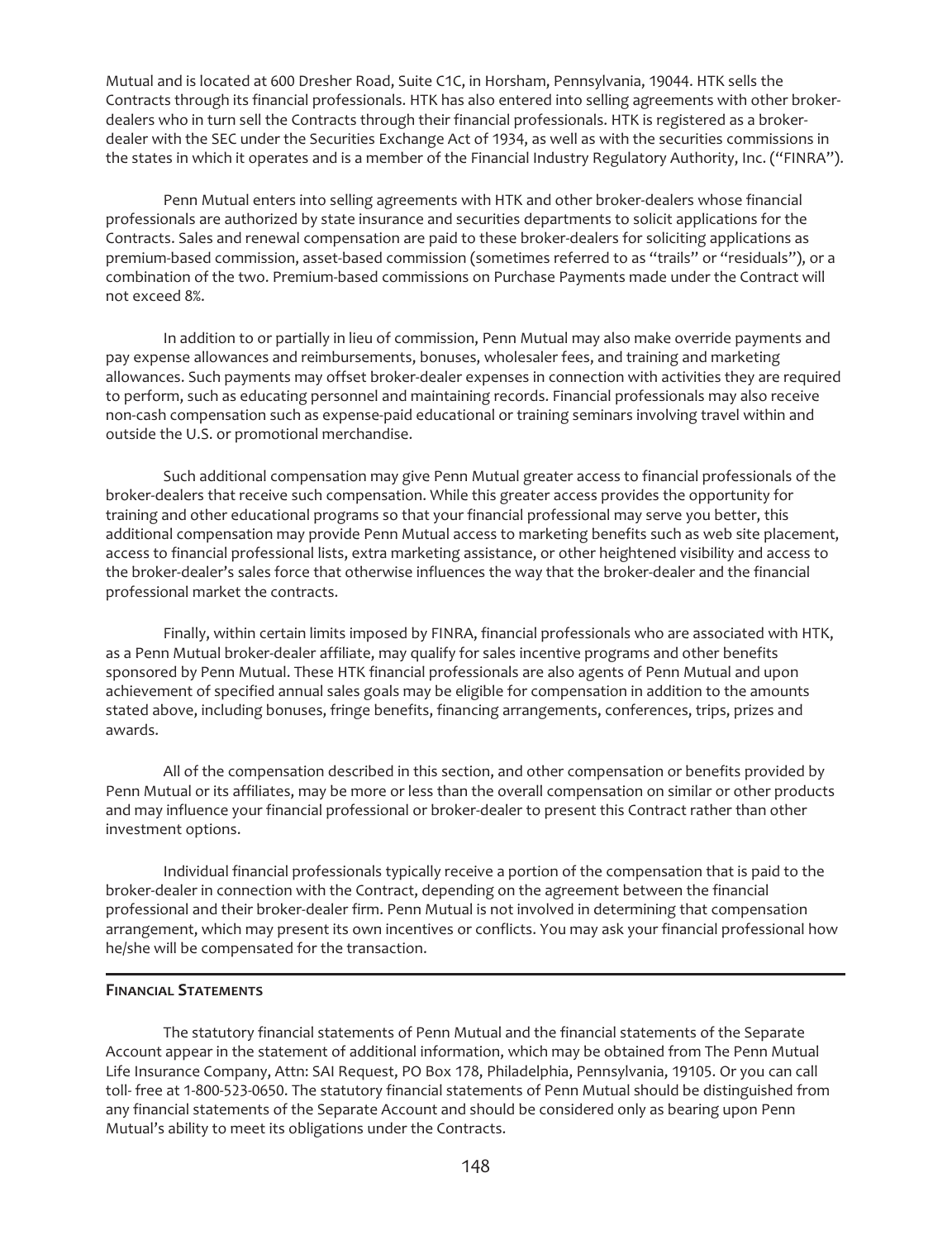### **APPENDIX A**

# **Funds Available Under the Contract**

The following is a list of Funds available under the Contract. More information about the Funds is available in the prospectuses for the Funds, which may be amended from time to time and can be found online at https://www.pennmutual.com/for-individuals-and-businesses/performance-and-rates/prospectuses. You can also request this information at no cost by calling 1-800-523-0650 or sending an email request to FundOperations@pennmutual.com. Depending on the optional benefits you choose, you may not be able to invest in certain Funds.

The current expenses and performance information below reflects fees and expenses of the Funds, but does not reflect the other fees and expenses that your Contract may charge. Expenses would be higher and performance would be lower if these other charges were included. Each Fund's past performance is not necessarily an indication of future performance.

| <b>FUND TYPE</b>    | <b>FUND AND</b><br><b>ADVISER/SUBADVISER</b>                                        | <b>CURRENT</b><br><b>EXPENSES</b> | <b>AVERAGE ANNUAL TOTAL RETURNS</b><br>(as of 12/31/2021) |        |         |  |
|---------------------|-------------------------------------------------------------------------------------|-----------------------------------|-----------------------------------------------------------|--------|---------|--|
|                     |                                                                                     |                                   | 1 YEAR                                                    | 5 YEAR | 10 YEAR |  |
| Money<br>Market     | Money Market Fund<br>Penn Mutual Asset<br>Management, LLC<br>("PMĂM")               | 0.58%                             | 0.01%                                                     | 0.48%  | 0.25%   |  |
| Fixed<br>Income     | <b>Limited Maturity Bond</b><br>Fund<br><b>PMAM</b>                                 | 0.69%                             | 0.38%                                                     | 2.39%  | 1.60%   |  |
| Fixed<br>Income     | Quality Bond Fund<br>PMAM                                                           | 0.66%                             | (0.69%)                                                   | 4.21   | 3.08    |  |
| Fixed<br>Income     | High Yield Bond Fund<br><b>PMAM</b>                                                 | 0.72%                             | 5.12%                                                     | 6.54%  | 6.80%   |  |
| Asset<br>Allocation | Flexibly Managed Fund<br>PMAM/T. Rowe Price<br>Associates, Inc.                     | 0.87%                             | 18.29%                                                    | 14.93  | 13.61%  |  |
| Asset<br>Allocation | <b>Balanced Fund</b><br><b>PMAM</b>                                                 | 0.65%                             | 15.77%                                                    | 12.40% | 10.72%  |  |
| Large-Cap<br>Equity | Large Growth Stock Fund<br>PMAM/T. Rowe Price<br>Associates, Inc.                   | 0.93%                             | 16.44%                                                    | 22.28% | 18.52%  |  |
| Large-Cap<br>Equity | Large Cap Growth Fund<br>PMAM/Massachusetts<br><b>Financial Services</b><br>Company | 0.85%                             | 25.85%                                                    | 22.63% | 16.05%  |  |
| Large-Cap<br>Equity | Large Core Growth Fund<br>PMAM/Morgan Stanley<br>Investment<br>Management, Inc.     | 0.84%                             | (3.94%)                                                   | 24.12% | 17.87%  |  |
| Large-Cap<br>Equity | Large Cap Value Fund<br>PMAM/AllianceBernstein,<br>L.P.                             | 0.91%                             | 27.88%                                                    | 11.32% | 11.85%  |  |
| Large-Cap<br>Equity | Large Core Value Fund<br>PMAM/Eaton Vance<br>Management                             | 0.92%                             | 24.46%                                                    | 12.26% | 12.45%  |  |
| Large-Cap<br>Equity | Index 500 Fund<br>PMAM/SSGA Funds<br>Management, Inc.                               | 0.34%                             | 28.29%                                                    | 18.15% | 16.18%  |  |
| Mid-Cap<br>Equity   | Mid Cap Growth Fund<br>PMAM/Delaware<br><b>Investments Fund</b><br>Advisers         | 0.98%                             | 16.66%                                                    | 25.11% | 17.18%  |  |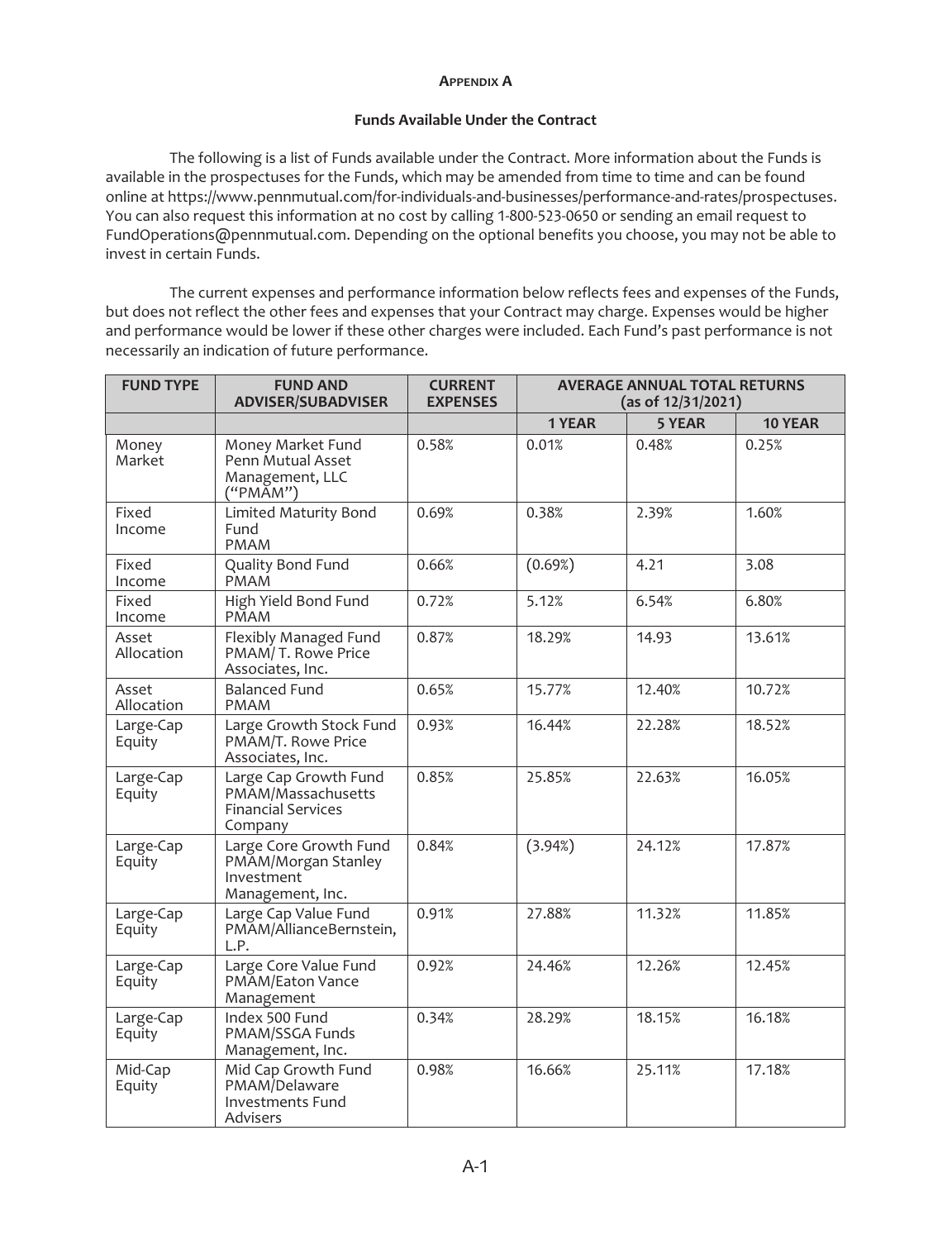| Mid-Cap<br>Equity           | Mid Cap Value Fund<br>PMAM/Janus Henderson<br>Investors US LLC                    | 0.82% | 19.27%  | 4.05%  | 8.90%  |
|-----------------------------|-----------------------------------------------------------------------------------|-------|---------|--------|--------|
| Mid-Cap<br>Equity           | Mid Core Value Fund<br>PMAM/American Century<br>Investment<br>Management, Inc.    | 1.00% | 23.13%  | 9.33%  | 12.51% |
| Small/<br>Mid-Cap<br>Equity | SMID Cap Growth Fund<br>PMAM/Goldman Sachs<br>Asset Management, L.P.              | 1.02% | 7.73%   | 22.23% | 16.82% |
| Small/<br>Mid-Cap<br>Equity | SMID Cap Value Fund<br>PMAM/ AllianceBernstein<br>L.P.                            | 1.15% | 35.58%  | 9.59%  | 12.84% |
| Small-Cap<br>Equity         | Small Cap Growth Fund<br>PMAM/Janus Henderson<br><b>Investors US LLC</b>          | 0.99% | 8.70%   | 16.99% | 14.13% |
| Small-Cap<br>Equity         | Small Cap Value Fund<br>PMAM/Goldman Sachs<br>Asset Management, L.P.              | 0.98% | 26.67%  | 9.04%  | 12.14% |
| Small-Cap<br>Equity         | Small Cap Index Fund<br>PMAM/SSGA Funds<br>Management, Inc.                       | 0.70% | 14.35%  | 11.37% | 12.52% |
| International<br>Equity     | Developed International<br>Index Fund<br>PMAM/SSGA Funds<br>Management, Inc.      | 0.85% | 10.54%  | 9.06%  | 7.45%  |
| International<br>Equity     | International Equity Fund<br>PMAM/Vontobel Asset<br>Management, Inc.              | 1.03% | 12.23%  | 13.76% | 9.48%  |
| International<br>Equity     | <b>Emerging Markets Equity</b><br>Fund<br>PMAM/Vontobel Asset<br>Management, Inc. | 1.25% | (5.69%) | 6.62%  | 3.86%  |
| Real Estate<br>Equity       | Real Estate Securities<br>Fund<br>PMAM/Cohen & Steers<br>Capital Management, Inc. | 0.95% | 42.70%  | 13.49% | 12.53% |
| Asset<br>Allocation         | Aggressive Allocation<br>Fund<br><b>PMAM</b>                                      | 1.18% | 16.42%  | 11.23% | 10.53% |
| Asset<br>Allocation         | Moderately Aggressive<br>Allocation Fund<br><b>PMAM</b>                           | 1.12% | 15.33%  | 10.74% | 9.80%  |
| Asset<br>Allocation         | Moderate Allocation<br>Fund<br><b>PMAM</b>                                        | 1.08% | 11.32%  | 9.24%  | 8.26%  |
| Asset<br>Allocation         | Moderately Conservative<br>Allocation Fund<br><b>PMAM</b>                         | 1.06% | 8.58%   | 7.41%  | 6.52%  |
| Asset<br>Allocation         | Conservative Allocation<br>Fund<br><b>PMAM</b>                                    | 1.03% | 4.52%   | 5.41%  | 4.54%  |

If you have purchased the Guaranteed Growth and Income Benefit Rider or the Inflation Protector Withdrawal Benefit Rider, you will be limited to investment in the following Variable Investment Options during the Withdrawal Phase under the Rider.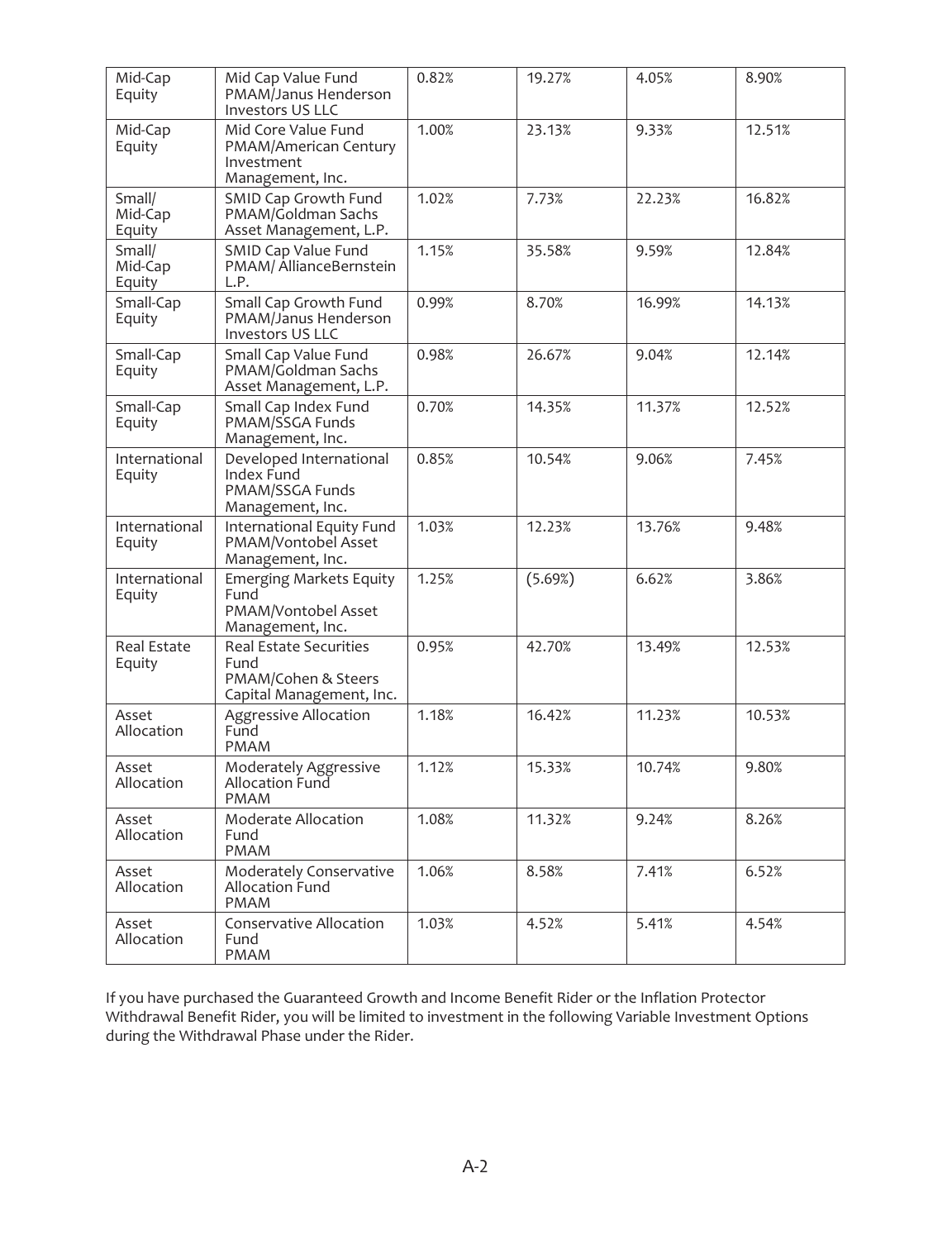# **Permitted Funds**

Money Market Fund Limited Maturity Bond Fund Quality Bond Fund High Yield Bond Fund Flexibly Managed Fund Balanced Fund Index 500 Fund Small Cap Index Fund Developed International Index Fund Aggressive Allocation Fund Moderately Aggressive Allocation Fund Moderate Allocation Fund Moderately Conservative Allocation Fund Conservative Allocation Fund

Purchase Payments or transfers directed to the Variable Investment Options that are not listed above will not be accepted if your Contract is in the Withdrawal Phase under the Guaranteed Growth and Income Benefit or Inflation Protector Withdrawal Benefit.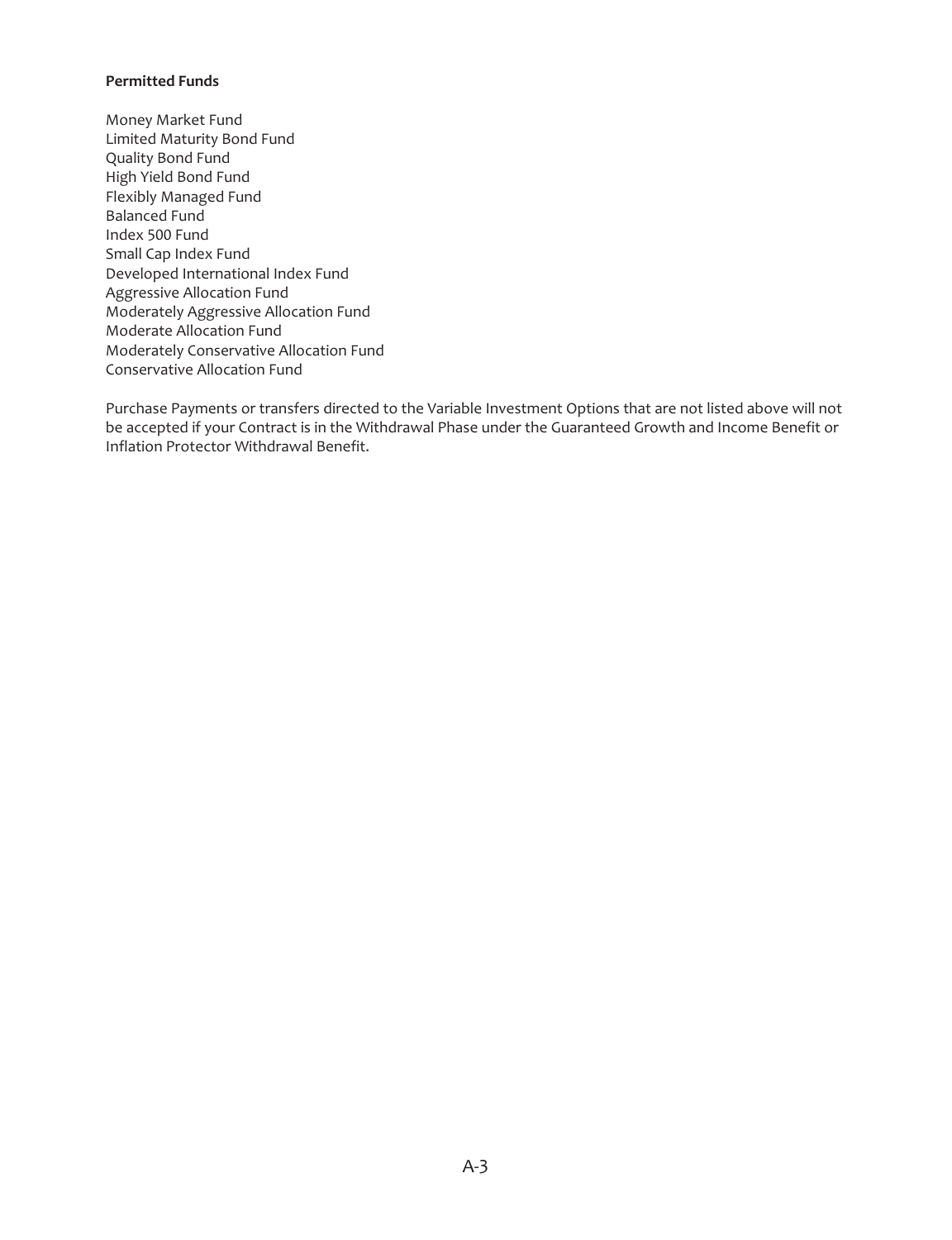#### **APPENDIX B**

#### **Fixed Account Options**

#### **General**

**Premium payments allocated and Contract Value transferred to the Fixed Account (including the Fixed Interest Options and the Fixed Dollar Cost Averaging Options) become part of the Company's general account, which is subject to the claims of the Company's creditors. The Company's insurance obligations and guarantees under the Contract (including the fixed account options, the Standard Death Benefit and the optional benefits) are paid in part out of the general account and, therefore, Contract Owners should consider the Company's financial statements and claims paying ability for the payment of such obligations and guarantees. Interests in the general account have not been registered under the Securities Act of 1933, nor is the general account registered as an investment company under the 1940 Act. Accordingly, neither the general account nor any interests therein are generally subject to the provisions of the 1933 and 1940 Acts. Disclosures regarding the fixed accounts, however, are subject generally to applicable provisions of federal securities laws relating to the accuracy and completeness of statements made in the Prospectus. You can allocate your funds to any of the Fixed Account Options currently offered under your Contract, subject to availability and restrictions.**

### **The Fixed Account**

The Fixed Account is the account in which amounts are held for this Contract under all Fixed Account Options prior to the Annuity Date.

Fixed Account Options are:

- Fixed Interest Options; and
- Fixed Dollar Cost Averaging Options.

#### **Fixed Interest Options**

You may allocate or transfer your Contract Value to one or more of the Fixed Interest Options available under your Contract. Available Interest Periods of the Fixed Interest Options may range from one year to seven years, depending on the options currently being offered by the Company. The Company currently offers Interest Periods of three, five and seven years. The Company may provide additional Fixed Interest Options in the future.

Amounts held in the Fixed Interest Options of the Fixed Account will be credited with daily interest at effective annual rates declared by the Company each month. The declared interest rate will apply from the date of the allocation or transfer through the end of the elected Interest Period.

You may not transfer amounts held in the Fixed Interest Options to Variable Investment Options or to another Fixed Interest Option prior to the end of the Interest Period. For the 25 days following the expiration of such period, you may transfer all or a portion of the amount held in such Fixed Interest Option to Variable Investment Option(s) or to another account of the Fixed Interest Options. If you do not withdraw or reallocate money in a Fixed Interest Option within 25 days after the expiration of that account's Interest Period, the Company will renew the Fixed Interest Option that has expired at the new rate declared for the Interest Period at that time. Contract Owners will receive a renewal notice in advance that states that the Interest Period is renewing and that the Contract Owner has the ability to transfer during the 25-day period or remain in the same Fixed Interest Option at the new interest rate. Amounts withdrawn from a Fixed Interest Option with an Interest Period longer than one year outside of the 25-day "renewal window" period are subject to the Premature Withdrawal Charge (please see the "*Premature Withdrawal Charge*" paragraph under *"What Are the Fees and Charges Under the Contract?"*).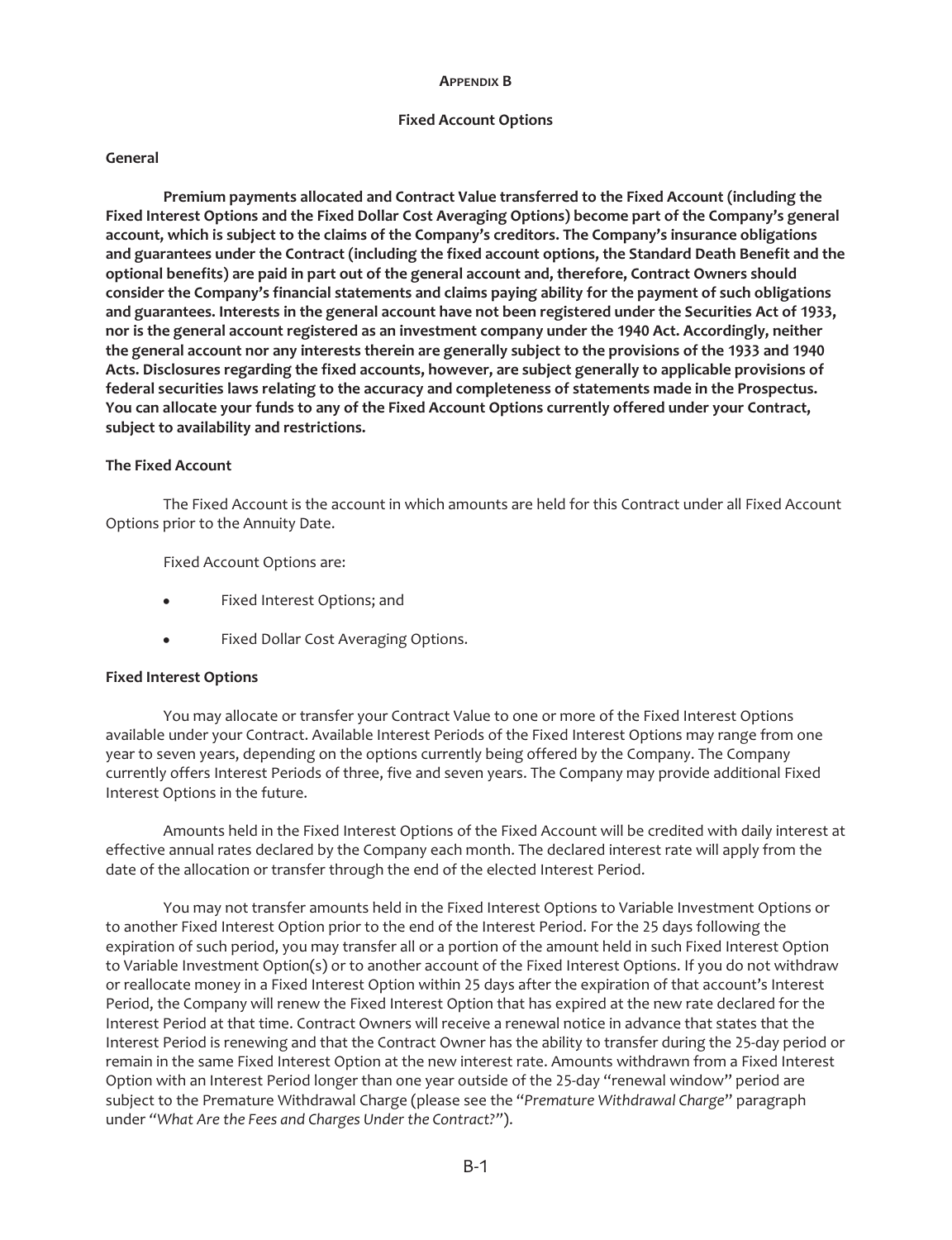All Interest Periods end on the last day of a calendar month, therefore transfers to a Fixed Interest Option on other than the 1st of the month will result in a shorter Interest Period (*i.e.,* transfers on the 16th of a month will result in 15 fewer days of interest than the Interest Period selected).

We offer a Minimum Guaranteed Interest Rate that varies from 1% to 3%, is set on the Contract Date, and will not change through the life of the Contract. The Minimum Guaranteed Interest Rate that applies to you is specified in your Contract. The Minimum Guaranteed Interest Rate for any Fixed Interest Option is determined based on a formula established by state law as described below.

The minimum guaranteed interest rate is the lesser of  $(1)$  3% and  $(2)$  the average over a 12-month period, rounded to the nearest 1/20th of 1%, of the 5-year constant maturity treasury rate reduced by 125 basis points, where the resulting interest rate is not less than 1%. This rate is set by the Company quarterly on January 1, April 1, July 1 and October 1. The rate calculated as shown above is the minimum guaranteed interest rate for the life of the Contract. The calculated guaranteed rate will never be lower than the minimum nonforfeiture rate required by state law.

Fixed Interest Options are not available in New York.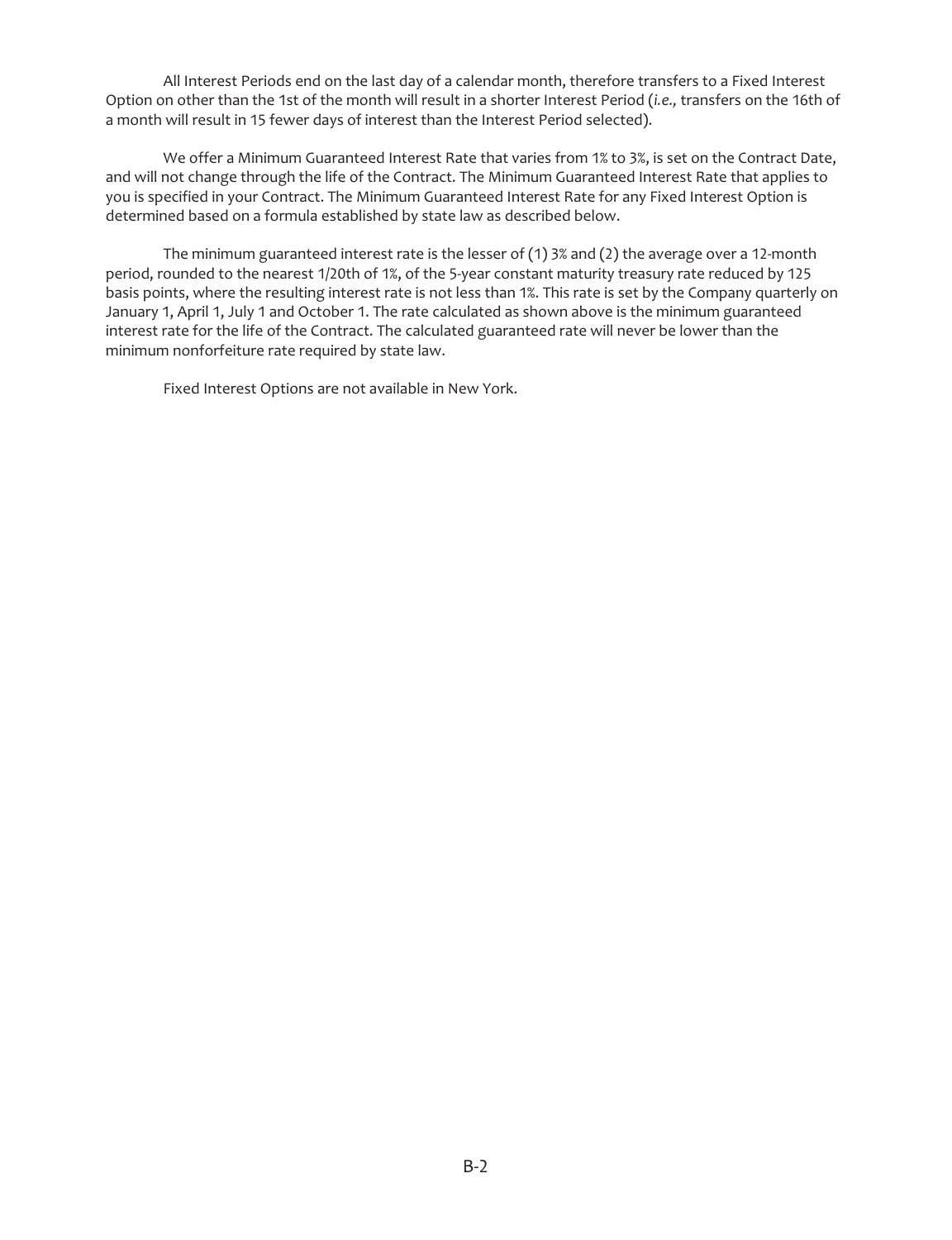### **APPENDIX C**

### **NUMERICAL EXAMPLES**

## **STANDARD DEATH BENEFIT**

Assume that there is a single initial Purchase Payment of \$100,000.

# *Scenario 1.*

Prior to any withdrawals:

Adjusted Net Purchase Payments (total Purchase Payments less the sum of all adjusted withdrawals) = \$100,000;

# Contract Value = \$90,000

A withdrawal in the amount of \$10,000 is taken.

Adjusted Net Purchase Payments will be reduced by the adjusted withdrawal amount, which is the greater of (a) and (b) where:

- (a) is the amount of each withdrawal; and
- (b) is the amount of each withdrawal multiplied by the ratio of (i) and (ii) where:
	- (i) is the amount of the Adjusted Net Purchase Payments just before the withdrawal, and
	- (ii) is the Contract Value just before the withdrawal.

 $(a) = $10,000$ 

 $(b) = $10,000 \times ((i) $100,000) / ((ii) $90,000) = $11,111$ 

In this case,  $(b) = \frac{1}{2}11,111$ , is greater than  $(a) = \frac{1}{2}10,000$ . Therefore, the Net Purchase Payments will be reduced by (b) = \$11,111. The Adjusted Net Purchase Payments amount after withdrawal will be \$100,000 – \$11,111 = \$88,889.

The Standard Death Benefit after the withdrawal is taken will be equal to the greater of (1) and (2), where:

(1) is the Contract Value = \$90,000 – \$10,000 = \$80,000; or

(2) is the Adjusted Net Purchase Payments = \$88,889 (as calculated above).

In this case, (2) is greater, and therefore the Standard Death Benefit will be equal to \$88,889.

# *Scenario 2.*

The Contract Value prior to the withdrawal is \$120,000. The Standard Death Benefit will be equal to the greater of:

- (1) \$110,000 (\$120,000 less the \$10,000 withdrawal)
- $(2)$  \$100,000 (Greater of a and b) = \$100,000 \$10,000 = \$90,000
	- $(a)$  \$10,000
	- (b)  $\frac{\sin(10,000 \times ((i) \cdot 5100,000))}{(ii) \cdot 5120,000} = 58,333$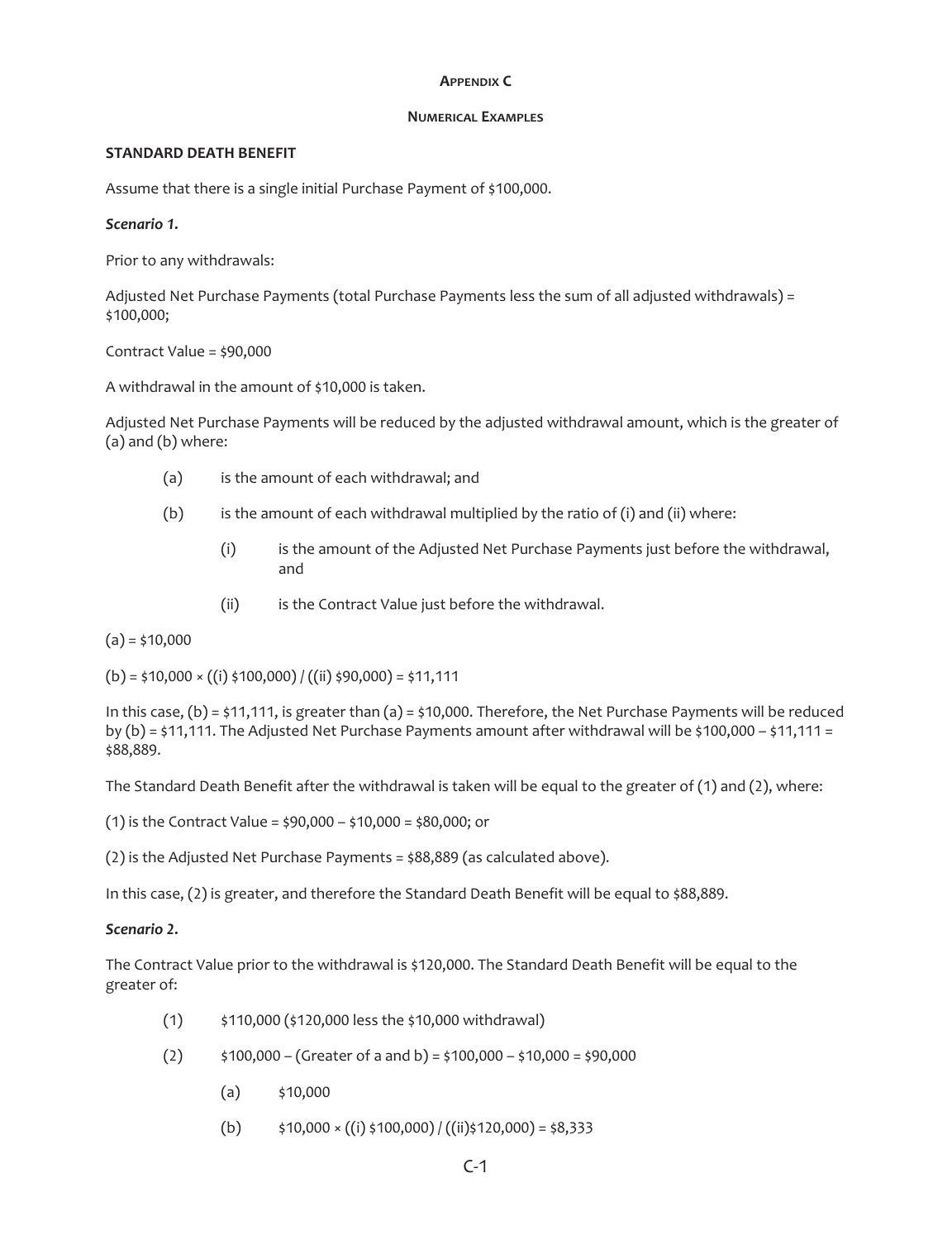# **SURRENDER CHARGES**

Suppose you have purchased the Smart Foundation Prime Variable Annuity Base Contract on 01/01/2020. Your Initial Purchase Payment was for \$20,000. Assume that you also make an additional Purchase Payment on 01/01/2021 for \$30,000.

On 12/01/2022, you take a \$30,000 withdrawal. You can access up to 10% of your Total Purchase Payments in the Contract Year without incurring Surrender Charges. The Surrender Charge schedule for the Smart Foundation Prime Variable Annuity is:

| Number of full years since Purchase Payment       |  |  |          | 0 1 2 3 4 5 6 7+ |  |
|---------------------------------------------------|--|--|----------|------------------|--|
|                                                   |  |  |          |                  |  |
|                                                   |  |  |          |                  |  |
|                                                   |  |  | \$55,000 |                  |  |
| Free Withdrawal Amount available on $12/01/2022:$ |  |  | \$5,000  |                  |  |
|                                                   |  |  | \$30,000 |                  |  |

The total amount of the withdrawal is greater than the Free Withdrawal Amount available. The withdrawal amount is also greater than the Initial Purchase Payment of \$20,000; the remaining \$10,000 will be taken out of the additional Purchase Payment. Thus, a Surrender Charge may be applied to both Purchase Payments. The Free Withdrawal Amount, and then the amounts in excess of the Free Withdrawal Amount, will be applied to Purchase Payments on a first-in, first-out basis. The Surrender Charge is calculated as follows:

> Number of full years since Initial Purchase Payment: ............ 2 Number of full years since additional Purchase Payment: ......... 1

Surrender Charge = (\$20,000 – \$5,000) \* 6.0% + (\$10,000) \* 7.0% = \$900+ \$700 = \$1,600

The total Surrender Charge is \$1,600.

## **SMART FOUNDATION PLUS: QUALIFYING FOR HIGHER ENHANCEMENT RATE IN THE FIRST CONTRACT YEAR**

Assume that you have a Smart Foundation Plus Base Contract Option and there is a single Initial Purchase Payment on 01/01/2012 of \$100,000.

Since the Cumulative Net Purchase Payments amount is less than \$150,000, a 4% Purchase Payment Enhancement will be credited to your Contract at the time of the Initial Purchase Payment. This equates to  $4.0\% * $100,000 = $4,000$ .

Assume further that you make an additional \$80,000 Purchase Payment on 07/01/2012 (in the first Contract Year).

If, during the first Contract Year, your Cumulative Purchase Payments reach the threshold to receive a higher Purchase Payment Enhancement Rate, we will determine if any additional Enhancements will be credited to prior Purchase Payments by taking the difference (if greater than zero) between:

- (1) the prior cumulative Purchase Payments paid during the first Contract Year multiplied by the Purchase Payment Enhancement Rate applied to the current Purchase Payment, and
- (2) the prior cumulative Purchase Payment Enhancements credited to the Contract during the first Contract Year.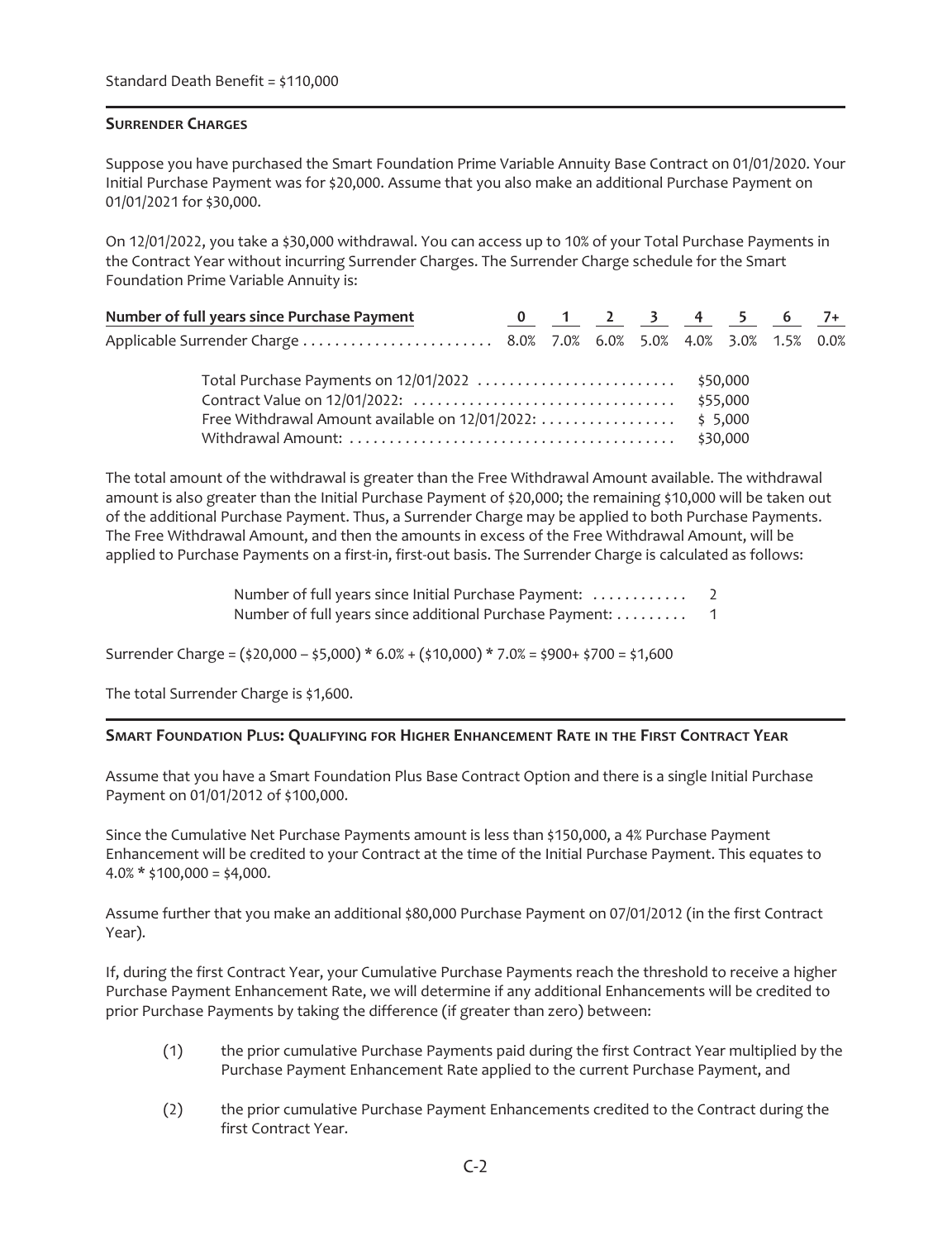In this case, Cumulative Purchase Payments – now at \$180,000 – reaches the threshold for a 5% Enhancement rate during the first Contract Year. Therefore, we determine the difference (as described above) between:

 $(1) = $100,000 * 5.0% = $5,000$ 

$$
(2) = $4,000
$$

The difference between (1) and (2) is \$1,000. An additional \$1,000 Enhancement on the Initial Purchase Payment is credited to the Contract. This is in addition to the 5.0% \* \$80,000 = \$4,000 Purchase Payment Enhancement credited at that time for the additional Purchase Payment made on 07/01/2012. Thus, a total of \$5,000 of Enhancements will be credited to your Contract on 07/01/2012.

# **GUARANTEED GROWTH AND INCOME BENEFIT RIDER: GUARANTEED GROWTH INCREASE IN THE DEFERRAL PHASE**

# **EXAMPLE FOR GUARANTEED GROWTH AND INCOME BENEFIT VI**

Suppose on 01/01/2021 your Initial Purchase Payment is \$100,000. You make an additional Purchase Payment on 03/15/2021 of \$25,000, after which the Guaranteed Growth Base increases to \$125,000. You also request an Early Access Withdrawal on 08/08/2021 of \$10,000, which decreases the Guaranteed Growth Base to \$115,000.

Guaranteed Growth Amount will be applied on the next Contract Anniversary (01/01/2022) based on the daily values of the Guaranteed Growth Base during the Contract Year:

| Number of days between 01/01/2021 and 03/15/2021:  73 Guaranteed Growth Base = \$100,000      |  |  |
|-----------------------------------------------------------------------------------------------|--|--|
| Number of days between 03/15/2021 and 08/08/2021:  146 Guaranteed Growth Base = \$125,000     |  |  |
| Number of days between 08/08/2021 through 12/31/2021:  146 Guaranteed Growth Base = \$115,000 |  |  |
|                                                                                               |  |  |

Guaranteed Growth Amount added to the Withdrawal Benefit Base on 01/01/2022 will be:

 $[(73 / 365) * $100,000 * 7\%] + [(146 / 365) * $125,000 * 7\%] + [(146 / 365) * $115,000 * 7\%] = $8,120$ 

Guaranteed Growth Base will not increase on the anniversary (it may increase or decrease only as a result of additional Purchase Payments or Early Access Withdrawals).

# **EXAMPLE FOR GUARANTEED GROWTH AND INCOME BENEFIT III, IV AND V**

Suppose on 01/01/2020 your Initial Purchase Payment is \$100,000. You make an additional Purchase Payment on 03/15/2020 of \$25,000, after which the Guaranteed Growth Base increases to \$125,000. You also request an Early Access Withdrawal on 08/08/2020 of \$10,000, which decreases the Guaranteed Growth Base to \$115,000.

Guaranteed Growth Amount will be applied on the next Contract Anniversary (01/01/2021) based on the daily values of the Guaranteed Growth Base during the Contract Year:

| Number of days between 01/01/2020 and 03/15/2020:  74 Guaranteed Growth Base = \$100,000     |  |  |
|----------------------------------------------------------------------------------------------|--|--|
| Number of days between 03/15/2020 and 08/08/2020:  146 Guaranteed Growth Base = \$125,000    |  |  |
| Number of days between 08/08/2020 through 12/31/2020: 146 Guaranteed Growth Base = \$115,000 |  |  |
| Total number of days in 2020: $\dots\dots\dots\dots\dots\dots\dots\dots\dots$ 366            |  |  |

Guaranteed Growth Amount added to the Withdrawal Benefit Base on 01/01/2021 will be:

 $[(74 / 366) * $100,000 * 8%] + [(146 / 366) * $125,000 * 8%] + [(146 / 366) * $115,000 * 8%] = $9,277$ 

Guaranteed Growth Base will not increase on the anniversary (it may increase or decrease only as a result of additional Purchase Payments or Early Access Withdrawals).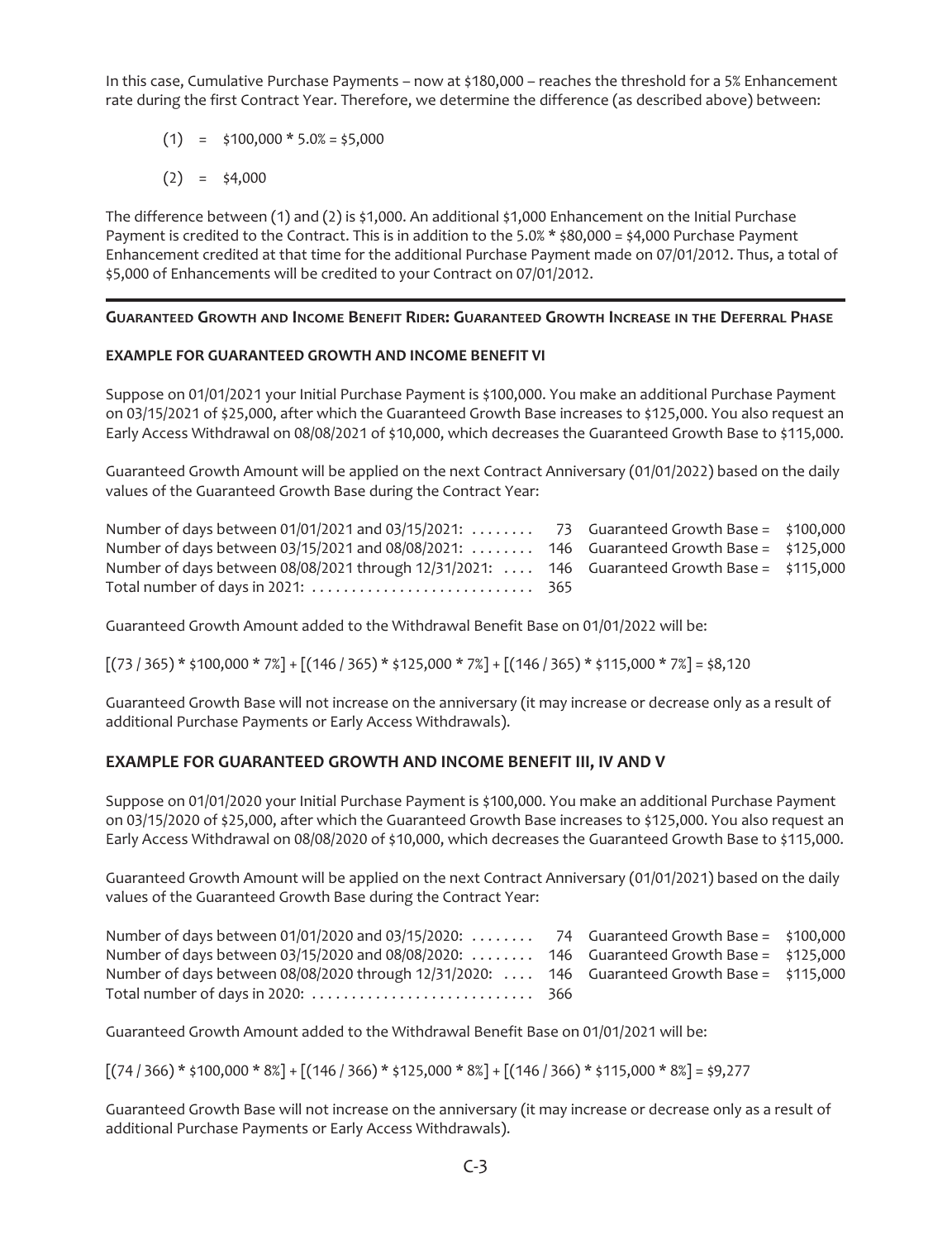# **EXAMPLE FOR GUARANTEED GROWTH AND INCOME BENEFIT II**

Assume on 01/01/2014 your Initial Purchase Payment is \$100,000. You make an additional Purchase Payment on 03/15/2014 of \$25,000, after which the Guaranteed Growth Base increases to \$125,000. You also request an Early Access Withdrawal on 08/08/2014 of \$10,000, which decreases the Guaranteed Growth Base to \$115,000.

Guaranteed Growth Amount will be applied on the next Contract Anniversary (01/01/2015) based on the daily values of the Guaranteed Growth Base during the Contract Year:

| Number of days between 01/01/2014 and 03/15/2014:  73 Guaranteed Growth Base = \$100,000      |  |  |
|-----------------------------------------------------------------------------------------------|--|--|
| Number of days between 03/15/2014 and 08/08/2014:  146 Guaranteed Growth Base = \$125,000     |  |  |
| Number of days between 08/08/2014 through 12/31/2014:  146 Guaranteed Growth Base = \$115,000 |  |  |
|                                                                                               |  |  |

Guaranteed Growth Amount added to the Withdrawal Benefit Base on 01/01/2015 will be:

 $[(73/365) * $100,000 * 7%] + [(146/365) * $125,000 * 7%] + [(146/365) * $115,000 * 7%] = $8,120$ .

Guaranteed Growth Base will not increase on the anniversary (it may increase or decrease only as a result of additional Purchase Payments or Early Access Withdrawals).

# **EXAMPLE FOR GUARANTEED GROWTH AND INCOME BENEFIT I**

Suppose on 01/01/2013 your Initial Purchase Payment is \$100,000. You make an additional Purchase Payment on 03/15/2013 of \$25,000, after which the Guaranteed Growth Base increases to \$125,000. You also request an Early Access Withdrawal on 08/08/2013 of \$10,000, which decreases the Guaranteed Growth Base to \$115,000.

Guaranteed Growth Amount will be applied on the next Contract Anniversary (01/01/2014) based on the daily values of the Guaranteed Growth Base during the Contract Year:

| Number of days between 01/01/2013 and 03/15/2013: 73 Guaranteed Growth Base = \$100,000      |  |  |
|----------------------------------------------------------------------------------------------|--|--|
| Number of days between 03/15/2013 and 08/08/2013:  146 Guaranteed Growth Base = \$125,000    |  |  |
| Number of days between 08/08/2013 through 12/31/2013: 146 Guaranteed Growth Base = \$115,000 |  |  |
|                                                                                              |  |  |

Guaranteed Growth Amount added to the Withdrawal Benefit Base on 01/01/2014 will be:

 $[(73 / 365) * $100,000 * 8%] + [(146 / 365) * $125,000 * 8%] + [(146 / 365) * $115,000 * 8%] = $9,280$ 

Guaranteed Growth Base will not increase on the anniversary (it may increase or decrease only as a result of additional Purchase Payments or Early Access Withdrawals).

Growth Rate varies in certain states – please see "*Appendix D: State Variations*" for details.

# **GUARANTEED GROWTH AND INCOME BENEFIT RIDER: WITHDRAWAL BENEFIT BASE AT THE START OF LIFETIME WITHDRAWALS**

# **EXAMPLE FOR GUARANTEED GROWTH AND INCOME BENEFIT VI**

At the time you decide to start the Lifetime Withdrawals under the Lifetime Withdrawal Guarantee, your Withdrawal Benefit Base will be set to the greater of the following:

- 1) Contract Value
- 2) Withdrawal Benefit Base including the Guaranteed Growth Amount prorated for the partial year.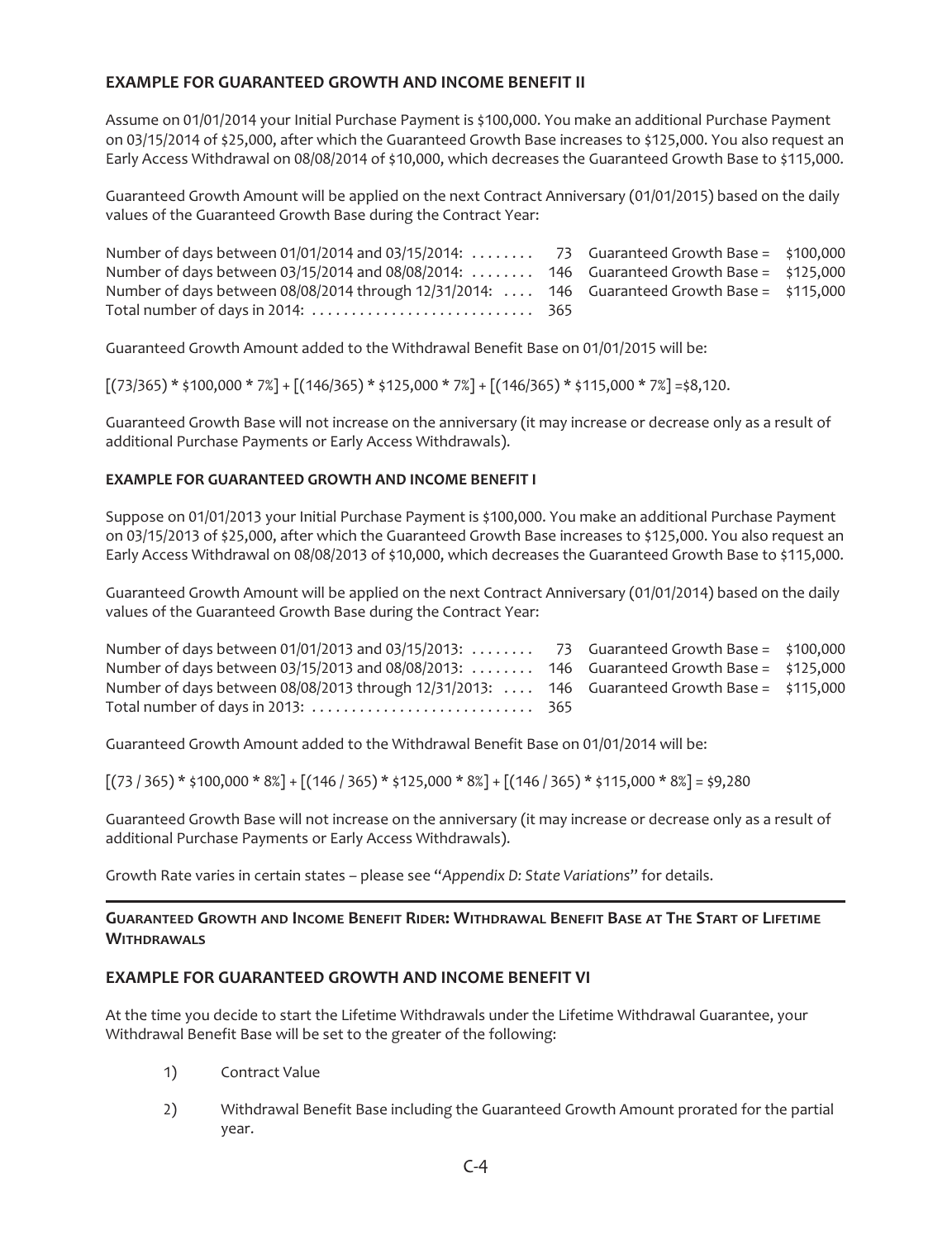## Assumptions:

|                                                              | 1/18/2021  |
|--------------------------------------------------------------|------------|
| Lifetime Withdrawals start on:                               | 04/01/2022 |
| Contract Value on 04/01/2022 (just prior to the withdrawal): | \$108,300  |
| Withdrawal Benefit Base on 01/18/2022:                       | \$107,000  |
| Annual Guaranteed Growth Amount:                             | \$7,000    |

| <b>Last Contract</b><br>Anniversary | <b>Withdrawals</b><br><b>Start</b> | Days since<br>last<br>anniversary | Partial<br>Year<br>Factor | Annual<br>Guaranteed<br>Growth<br>Amount | Guaranteed<br>Growth<br>Amount<br>Prorated | Withdrawal<br><b>Benefit</b><br>Base | Withdrawal<br>Benefit<br>Base +<br>Prorated<br>Growth |
|-------------------------------------|------------------------------------|-----------------------------------|---------------------------|------------------------------------------|--------------------------------------------|--------------------------------------|-------------------------------------------------------|
| 1/18/2022                           | 4/1/2022                           | 73.                               | 0.2                       | \$7,000                                  | \$1.400                                    | \$107,000                            | \$108,400                                             |

Partial Year Factor is calculated by finding the number of days since the most recent Contract Anniversary and then dividing it by 365. If lifetime withdrawals start on 04/01/2022 (73 days after the most recent Contract Anniversary), the Partial Year Factor is equal to 73 / 365 = 0.20

Guaranteed Growth Amount prorated for partial year is then \$7,000 \* 0.20 = \$1,400

Withdrawal Benefit Base including the Guaranteed Growth Amount for the partial year is \$107,000 + \$1,400 = \$108,400.

This is greater than the Contract Value (just prior to the withdrawal), so your Withdrawal Benefit Base will be set to \$108,400.

# **EXAMPLE FOR GUARANTEED GROWTH AND INCOME BENEFIT III, IV AND V**

At the time you decide to start the Lifetime Withdrawals under the Lifetime Withdrawal Guarantee, your Withdrawal Benefit Base will be set to the greater of the following:

- 1) Contract Value
- 2) Withdrawal Benefit Base including the Guaranteed Growth Amount prorated for the partial year.

## Assumptions:

|                                                              | 01/18/2020 |
|--------------------------------------------------------------|------------|
| Lifetime Withdrawals start on:                               | 04/01/2021 |
| Contract Value on 04/01/2021 (just prior to the withdrawal): | \$109,500  |
| Withdrawal Benefit Base on 01/18/2021:                       | \$108,000  |
| Annual Guaranteed Growth Amount:                             | \$8,000    |

| <b>Last Contract</b><br>Anniversary | <b>Withdrawals</b><br><b>Start</b> | Days since<br>last<br>anniversary | Partial<br>Year<br>Factor | Annual<br>Guaranteed<br>Growth<br>Amount | Guaranteed<br>Growth<br>Amount<br>Prorated | Withdrawal<br><b>Benefit</b><br><b>Base</b> | Withdrawal<br>Benefit<br>Base +<br>Prorated<br>Growth |
|-------------------------------------|------------------------------------|-----------------------------------|---------------------------|------------------------------------------|--------------------------------------------|---------------------------------------------|-------------------------------------------------------|
| 1/18/2021                           | 4/1/2021                           | 73                                | 0.2                       | \$8,000                                  | \$1.600                                    | \$108,000                                   | \$109,600                                             |

Partial Year Factor is calculated by finding the number of days since the most recent Contract Anniversary and then dividing it by 365. If lifetime withdrawals start on 04/01/2021 (73 days after the most recent Contract Anniversary), the Partial Year Factor is equal to 73 / 365 = 0.20

Guaranteed Growth Amount prorated for partial year is then \$8,000 \* 0.20 = \$1,600

Withdrawal Benefit Base including the Guaranteed Growth Amount for the partial year is \$108,000 + \$1,600 = \$109,600.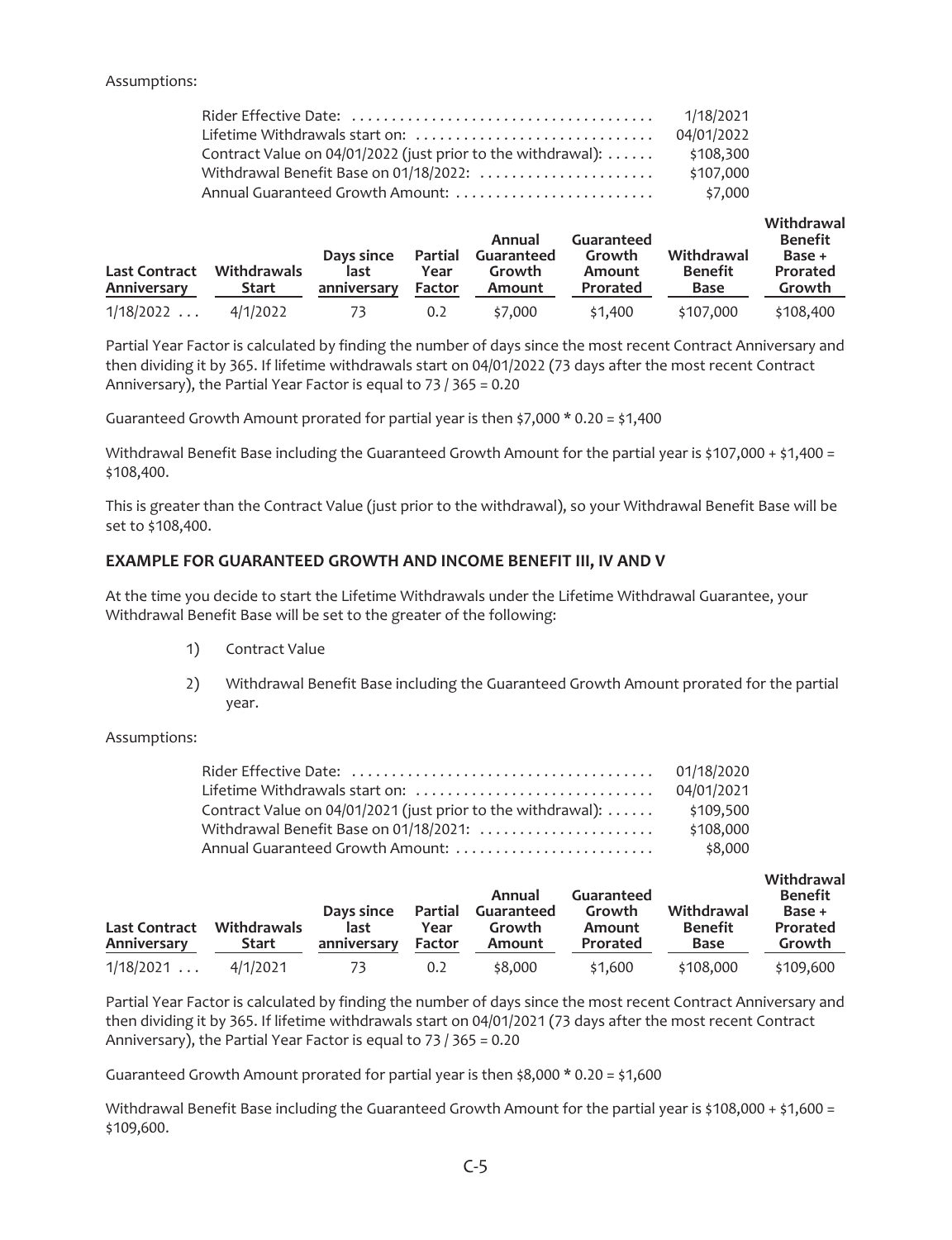This is greater than the Contract Value (just prior to the withdrawal), so your Withdrawal Benefit Base will be set to \$109,600.

# **EXAMPLE FOR GUARANTEED GROWTH AND INCOME BENEFIT II**

At the time you decide to start the Lifetime Withdrawals under the Lifetime Withdrawal Guarantee, your Withdrawal Benefit Base will be set to the greater of the following:

- 1) Contract Value
- 2) Withdrawal Benefit Base including the Guaranteed Growth Amount prorated for the partial year.

# **Assumptions:**

|                                                                      | 01/18/2014 |
|----------------------------------------------------------------------|------------|
| Lifetime Withdrawals start on:                                       | 04/01/2015 |
| Contract Value on 04/01/2015 (just prior to the withdrawal): $\dots$ | \$108,200  |
| Withdrawal Benefit Base on 01/18/2015:                               | \$107,000  |
| Annual Guaranteed Growth Amount:                                     | \$7,000    |

| <b>Last Contract</b><br>Anniversary | <b>Withdrawals</b><br>Start | Days since<br>last<br>anniversary | Partial<br>Year<br>Factor | Annual<br>Guaranteed<br>Growth<br>Amount | Guaranteed<br>Growth<br>Amount<br>Prorated | Withdrawal<br>Benefit<br>Base | Withdrawal<br><b>Benefit</b><br>Base +<br>Prorated<br>Growth |
|-------------------------------------|-----------------------------|-----------------------------------|---------------------------|------------------------------------------|--------------------------------------------|-------------------------------|--------------------------------------------------------------|
| 1/18/2015                           | 4/1/2015                    | 73                                | 0.2                       | \$7,000                                  | \$1.400                                    | \$107,000                     | \$108,400                                                    |

Partial Year Factor is calculated by finding the number of days since the most recent Contract Anniversary and then dividing it by 365. If lifetime withdrawals start on 04/01/2015 (73 days after the most recent Contract Anniversary), the Partial Year Factor is equal to 73 / 365 = 0.20

Guaranteed Growth Amount prorated for partial year is then \$7,000 \* 0.20 = \$1,400

Withdrawal Benefit Base including the Guaranteed Growth Amount for the partial year is \$107,000 + \$1,400 = \$108,400.

This is greater than the Contract Value (just prior to the withdrawal), so your Withdrawal Benefit Base will be set to \$108,400.

## **EXAMPLE FOR GUARANTEED GROWTH AND INCOME I**

At the time you decide to start the Lifetime Withdrawals under the Lifetime Withdrawal Guarantee, your Withdrawal Benefit Base will be set to the greater of the following:

- 1) Contract Value
- 2) Withdrawal Benefit Base including the Guaranteed Growth Amount prorated for the partial year.

|                                                              | 04/01/2012 |
|--------------------------------------------------------------|------------|
| Contract Value on 04/01/2012 (just prior to the withdrawal): | \$109.500  |
| Withdrawal Benefit Base on 01/19/2012:                       | \$108,000  |
| Annual Guaranteed Growth Amount:                             | \$8,000    |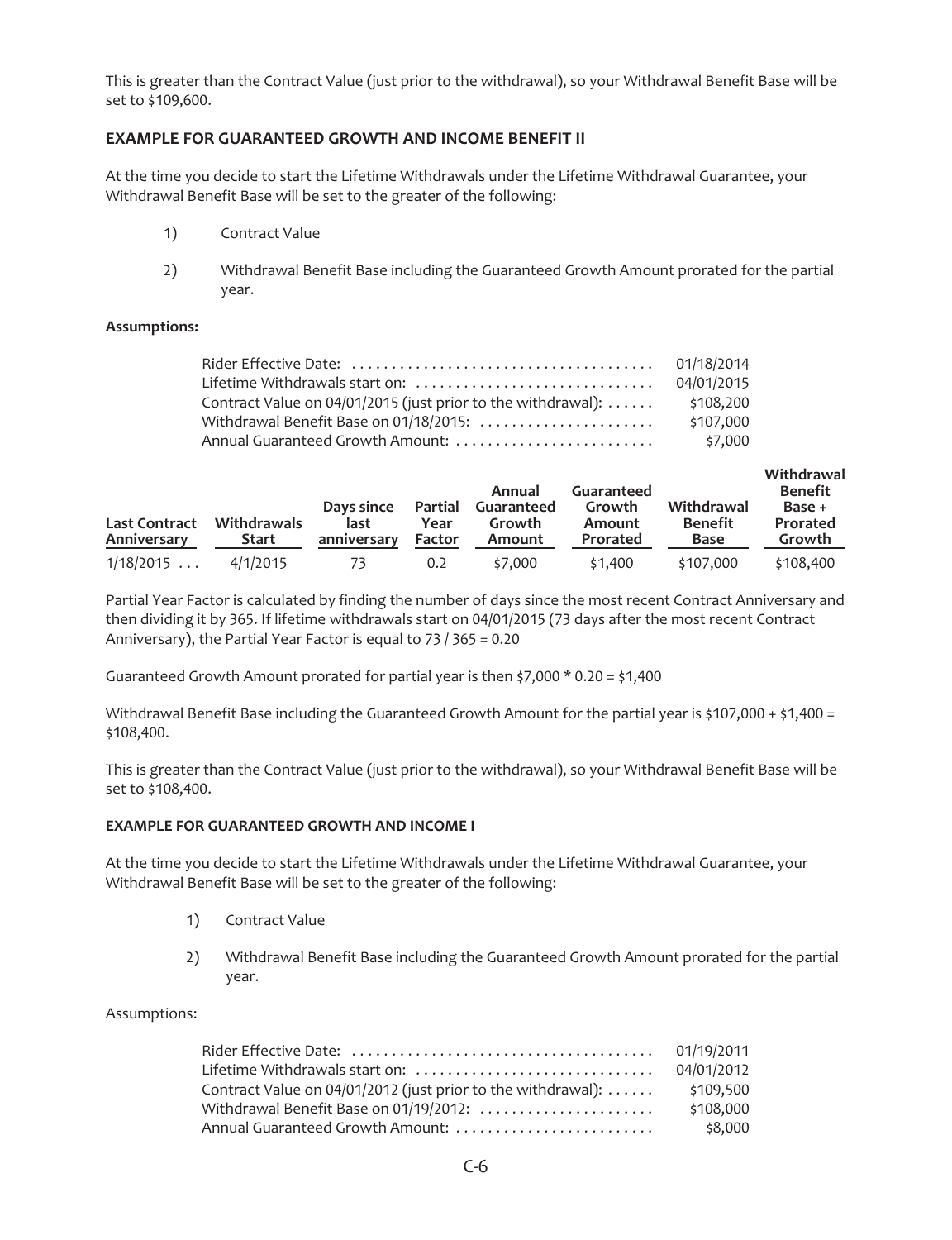| <b>Last Contract</b><br>Anniversary | <b>Withdrawals</b><br><b>Start</b> | Days since<br>last<br>anniversary | Partial<br>Year<br>Factor | Annual<br>Guaranteed<br>Growth<br>Amount | Guaranteed<br>Growth<br>Amount<br>Prorated | Withdrawal<br><b>Benefit</b><br>Base | Withdrawal<br><b>Benefit</b><br>Base +<br>Prorated<br>Growth |
|-------------------------------------|------------------------------------|-----------------------------------|---------------------------|------------------------------------------|--------------------------------------------|--------------------------------------|--------------------------------------------------------------|
| 1/19/2012                           | 4/1/2012                           | 73                                | 0.2                       | \$8,000                                  | \$1.600                                    | \$108,000                            | \$109,600                                                    |

Partial Year Factor is calculated by finding the number of days since the most recent Contract Anniversary and then dividing it by 365. If lifetime withdrawals start on 04/01/2012 (73 days after the most recent Contract Anniversary), the Partial Year Factor is equal to 73 / 365 = 0.20

Guaranteed Growth Amount prorated for partial year is then  $$8,000 * 0.20 = $1,600$ 

Withdrawal Benefit Base including the Guaranteed Growth Amount for the partial year is \$108,000 + \$1,600 = \$109,600.

This is greater than the Contract Value (just prior to the withdrawal), so your Withdrawal Benefit Base will be set to \$109,600.

Growth Rate varies in certain states – please see "*Appendix D: State Variations*" for details.

# **GUARANTEED GROWTH AND INCOME BENEFIT RIDER: AUTOMATIC ANNUAL STEP-UP OF WITHDRAWAL BENEFIT BASE IN THE DEFERRAL PHASE**

## **EXAMPLE FOR GUARANTEED GROWTH AND INCOME BENEFIT VI**

Assumptions:

| Initial Purchase Payment     | \$100,000 |
|------------------------------|-----------|
| Additional Purchase Payments | None      |

| Contract<br>Anniversary | Contract<br>Value | Guaranteed<br>Growth<br>Amount | Withdrawal<br><b>Benefit Base</b><br>before<br>Step-Up | Withdrawal<br><b>Benefit Base</b><br>after<br>Step-Up |            |
|-------------------------|-------------------|--------------------------------|--------------------------------------------------------|-------------------------------------------------------|------------|
|                         | \$125,000.00      | \$7,000.00                     | \$107,000.00                                           | \$125,000.00                                          | Step-Up    |
|                         | \$130,000.00      | \$7,000.00                     | \$132,000.00                                           | \$132,000.00                                          | No Step-Up |
| 3                       | \$135,000.00      | \$7,000.00                     | \$139,000.00                                           | \$139,000.00                                          | No Step-Up |
| 4                       | \$151,000.00      | \$7,000.00                     | \$146,000.00                                           | \$151,000.00                                          | Step-Up    |

On the Rider Effective Date, the Withdrawal Benefit Base is equal to the Initial Purchase Payment (\$100,000). On the first Contract Anniversary, the Guaranteed Growth Amount of \$7,000 is added to the Withdrawal Benefit Base (\$100,000 + \$7,000 = \$107,000). The Withdrawal Benefit Base is then compared to the Contract Value for Step-Up Evaluation. Since the Contract Value is greater than the Withdrawal Benefit Base at this point (\$125,000 > \$107,000), an Automatic Annual Step-Up takes place, and the Withdrawal Benefit Base is set equal to the Contract Value (\$125,000). On the next Contract Anniversary, the Guaranteed Growth Amount is added to the Withdrawal Benefit Base and then it's evaluated for Step-Up: \$125,000 + \$7,000 = \$132,000, Contract Value \$130,000 < \$132,000, so there is no Step-Up this year.

## **EXAMPLE FOR GUARANTEED GROWTH AND INCOME BENEFIT RIDER III, IV AND V**

| Initial Purchase Payment     | \$100,000 |
|------------------------------|-----------|
| Additional Purchase Payments | None      |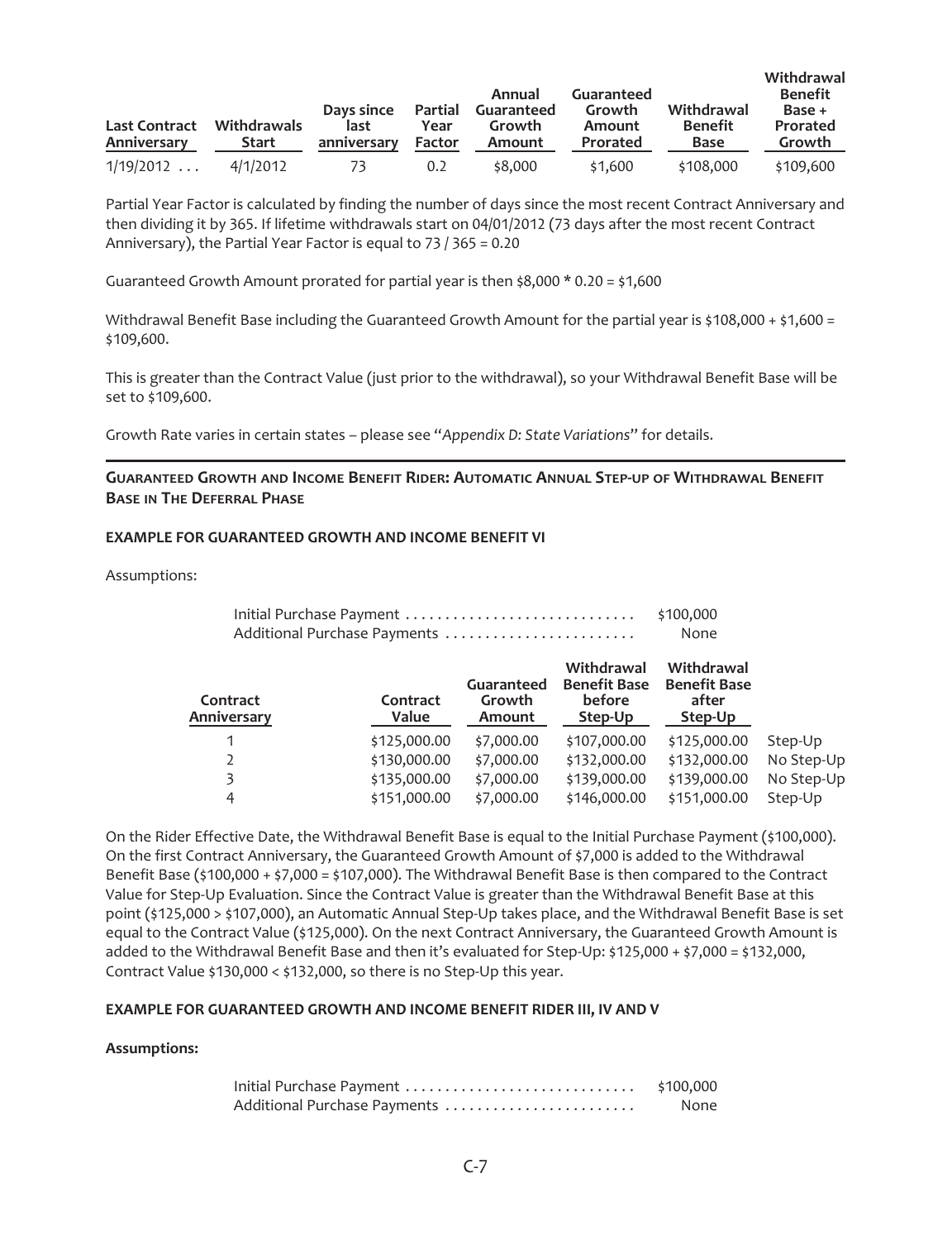| Contract<br>Anniversary | Contract<br>Value | Guaranteed<br>Growth<br>Amount | Withdrawal<br><b>Benefit Base</b><br>before<br>Step-Up | Withdrawal<br><b>Benefit Base</b><br>after<br>Step-Up |            |
|-------------------------|-------------------|--------------------------------|--------------------------------------------------------|-------------------------------------------------------|------------|
|                         | \$125,000.00      | \$8,000.00                     | \$108,000.00                                           | \$125,000.00                                          | Step-Up    |
|                         | \$130,000.00      | \$8,000.00                     | \$133,000.00                                           | \$133,000.00                                          | No Step-Up |
|                         | \$135,000.00      | \$8,000.00                     | \$141,000.00                                           | \$141,000.00                                          | No Step-Up |
| 4                       | \$151,000.00      | \$8,000.00                     | \$149,000.00                                           | \$151,000.00                                          | Step-Up    |
|                         |                   |                                |                                                        |                                                       |            |

On the Rider Effective Date, the Withdrawal Benefit Base is equal to the Initial Purchase Payment (\$100,000). On the first Contract Anniversary, the Guaranteed Growth Amount of \$8,000 is added to the Withdrawal Benefit Base (\$100,000 + \$8,000 = \$108,000). The Withdrawal Benefit Base is then compared to the Contract Value for Step-Up Evaluation. Since the Contract Value is greater than the Withdrawal Benefit Base at this point (\$125,000 > \$108,000), an Automatic Annual Step-Up takes place, and the Withdrawal Benefit Base is set equal to the Contract Value (\$125,000). On the next Contract Anniversary, the Guaranteed Growth Amount is added to the Withdrawal Benefit Base and then it's evaluated for Step-Up: \$125,000 + \$8,000 = \$133,000, Contract Value \$130,000 < \$133,000, so there is no Step-Up this year.

## **EXAMPLE FOR GUARANTEED GROWTH AND INCOME BENEFIT RIDER II**

#### **Assumptions:**

| \$100,000 |
|-----------|
| None      |

| Contract<br>Anniversary | Contract<br>Value | Guaranteed<br>Growth<br>Amount | Withdrawal<br><b>Benefit Base</b><br>before<br>Step-Up | Withdrawal<br><b>Benefit Base</b><br>after<br>Step-Up |            |
|-------------------------|-------------------|--------------------------------|--------------------------------------------------------|-------------------------------------------------------|------------|
|                         | \$125,000.00      | \$7,000.00                     | \$107,000.00                                           | \$125,000.00                                          | Step-Up    |
| 2                       | \$130,000.00      | \$7,000.00                     | \$132,000.00                                           | \$132,000.00                                          | No Step-Up |
| 3                       | \$135,000.00      | \$7,000.00                     | \$139,000.00                                           | \$139,000.00                                          | No Step-Up |
| 4                       | \$151,000.00      | \$7,000.00                     | \$146,000.00                                           | \$151,000.00                                          | Step-Up    |

On the Rider Effective Date, the Withdrawal Benefit Base is equal to the Initial Purchase Payment (\$100,000). On the first Contract Anniversary, the Guaranteed Growth Amount of \$7,000 is added to the Withdrawal Benefit Base (\$100,000 + \$7,000 = \$107,000). The Withdrawal Benefit Base is then compared to the Contract Value for Step-Up Evaluation. Since the Contract Value is greater than the Withdrawal Benefit Base at this point (\$125,000 > \$107,000), an Automatic Annual Step-Up takes place, and the Withdrawal Benefit Base is set equal to the Contract Value (\$125,000). On the next Contract Anniversary, the Guaranteed Growth Amount is added to the Withdrawal Benefit Base and then it's evaluated for Step-Up: \$125,000 + \$7,000 = \$132,000, Contract Value \$130,000 < \$132,000, so there is not Step-Up this year.

#### **EXAMPLE FOR GUARANTEED GROWTH AND INCOME BENEFIT RIDER I**

|                         | Initial Purchase Payment<br>Additional Purchase Payments |                                |                                                        | \$100,000<br>None                                     |            |
|-------------------------|----------------------------------------------------------|--------------------------------|--------------------------------------------------------|-------------------------------------------------------|------------|
| Contract<br>Anniversary | Contract<br>Value                                        | Guaranteed<br>Growth<br>Amount | Withdrawal<br><b>Benefit Base</b><br>before<br>Step-Up | Withdrawal<br><b>Benefit Base</b><br>after<br>Step-Up |            |
|                         | \$125,000.00                                             | \$8,000.00                     | \$108,000.00                                           | \$125,000.00                                          | Step-Up    |
| C                       | \$130,000.00                                             | \$8,000.00                     | \$133,000.00                                           | \$133,000.00                                          | No Step-Up |
| 3                       | \$135,000.00                                             | \$8,000.00                     | \$141,000.00                                           | \$141,000.00                                          | No Step-Up |
| 4                       | \$151,000.00                                             | \$8,000.00                     | \$149,000.00                                           | \$151,000.00                                          | Step-Up    |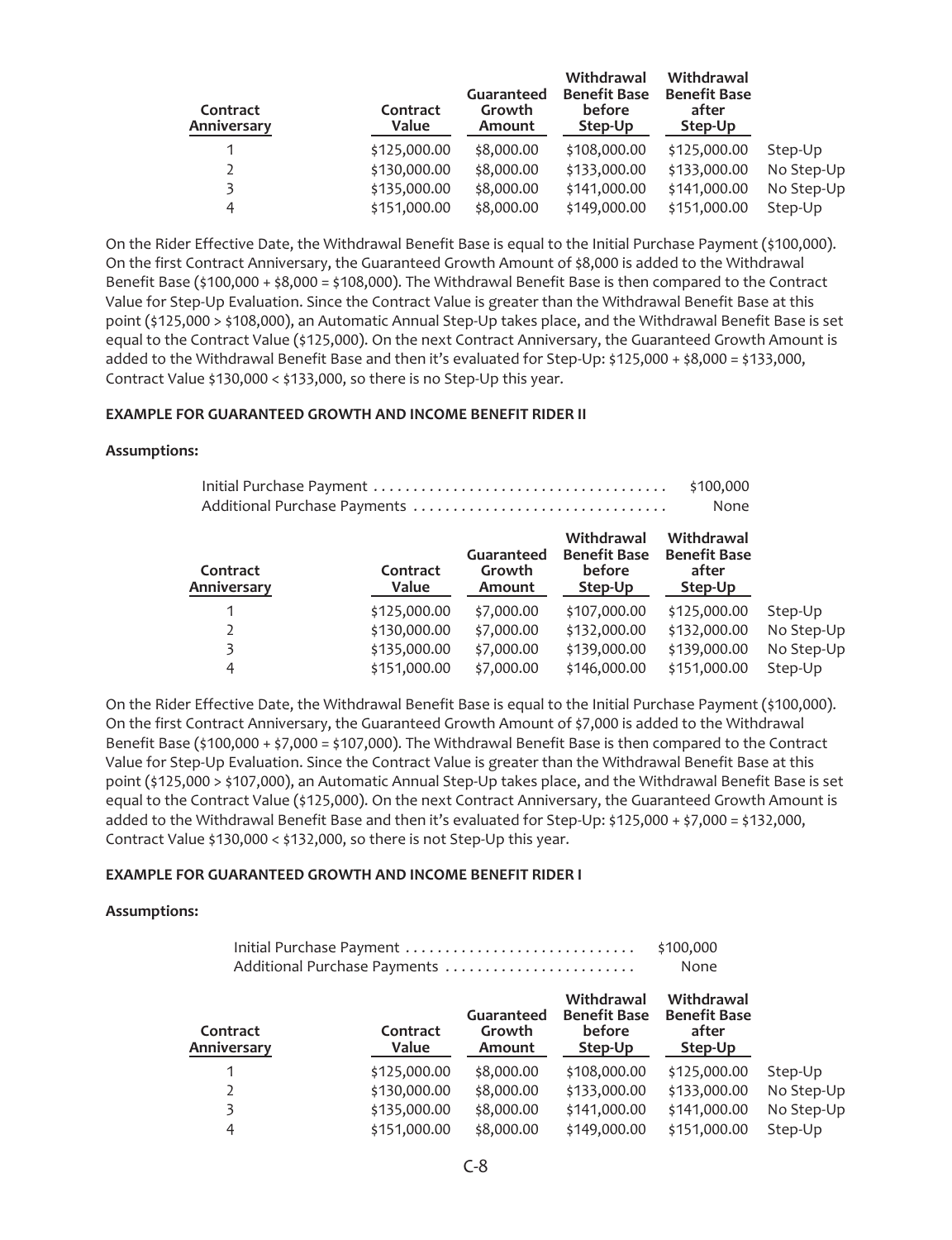On the Rider Effective Date, the Withdrawal Benefit Base is equal to the Initial Purchase Payment (\$100,000). On the first Contract Anniversary, the Guaranteed Growth Amount of \$8,000 is added to the Withdrawal Benefit Base (\$100,000 + \$8,000 = \$108,000). The Withdrawal Benefit Base is then compared to the Contract Value for Step-Up Evaluation. Since the Contract Value is greater than the Withdrawal Benefit Base at this point (\$125,000 > \$108,000), an Automatic Annual Step-Up takes place, and the Withdrawal Benefit Base is set equal to the Contract Value (\$125,000). On the next Contract Anniversary, the Guaranteed Growth Amount is added to the Withdrawal Benefit Base and then it's evaluated for Step-Up: \$125,000 + \$8,000 = \$133,000, Contract Value \$130,000 < \$133,000, so there is not Step-Up this year.

Growth Rate varies in certain states – please see "*Appendix D: State Variations*" for details.

# **GUARANTEED GROWTH AND INCOME BENEFIT RIDER: RIDER CHARGE**

# **EXAMPLE FOR GUARANTEED GROWTH AND INCOME BENEFIT RIDER VI**

Suppose a Single Life Guarantee is issued on 05/1/2021. Throughout the first Contract Year, the Rider Charge will be deducted on 07/31/2021, 10/31/2021, 01/31/2022, and 04/30/2022. Suppose the Withdrawal Benefit Base is \$100,000 on 05/1/2021, and there are no withdrawals in the Contract Year. The amount of the charge deducted each quarter will then be \$100,000 \* (1.25% / 4) \* (days in quarter not including Leap Day / 91.25).

Suppose that there is no Step-Up on 05/1/2022, so the Withdrawal Benefit Base will be increased by the Guaranteed Growth Amount:  $$100,000 + (7% \times $100,000) = $107,000$ . In the second Contract Year, the amount of the charge deducted each quarter will then be \$107,000  $*(1.25\%)$  4)  $*(days$  in quarter not including Leap Day / 91.25).

For example, there are 92 days between 5/1/2021 and 7/31/2021, so the Rider Charge for the 1st Contract Quarter will be 100,000  $*$  (1.25% / 4)  $*$  (92 / 91.25) = \$315.07. There are only 89 days in the 4<sup>th</sup> quarter, so the charge will then be \$100,000  $*(1.25\frac{8}{4})*(89/91.25) = $304.79$ .

# **EXAMPLE FOR GUARANTEED GROWTH AND INCOME BENEFIT RIDER III, IV AND V**

Suppose a Single Life Guarantee is issued on 05/1/2020. Throughout the first Contract Year, the Rider Charge will be deducted on 07/31/2020, 10/31/2020, 01/31/2021, and 04/30/2021. Suppose the Withdrawal Benefit Base is \$100,000 on 05/1/2020, and there are no withdrawals in the Contract Year. The amount of the charge deducted each quarter will then be \$100,000 \* (1.10% / 4) \* (days in quarter not including Leap Day / 91.25).

Suppose that there is no Step-Up on 05/1/2021, so the Withdrawal Benefit Base will be increased by the Guaranteed Growth Amount: \$100,000 +  $(8\% \times $100,000) = $108,000$ . In the second Contract Year, the amount of the charge deducted each quarter will then be \$108,000  $*(1.10\%/4) *$  (days in quarter not including Leap Day / 91.25).

For example, there are 92 days between 5/1/2020 and 7/31/2020, so the Rider Charge for the 1st Contract Quarter will be 100,000  $*$  (1.10% / 4)  $*$  (92 / 91.25) = \$277.26. There are only 89 days in the 4<sup>th</sup> quarter, so the charge will then be \$100,000  $*(1.10\%/4) * (89/91.25) = $268.22$ .

## **EXAMPLE FOR GUARANTEED GROWTH AND INCOME BENEFIT RIDER II**

Suppose a Single Life Guarantee is issued on 05/18/2014. Throughout the first Contract Year, the Rider Charge will be deducted on 08/17/2014, 11/17/2014, 02/17/2015, and 05/17/2015. Suppose the Withdrawal Benefit Base is \$100,000 on 05/18/2014, and there are no withdrawals in the Contract Year. The amount of the charge deducted each quarter will then be \$100,000 \* (1.10%/4) \* (days in quarter not including Leap Day/91.25).

Suppose that there is no Step-Up on 05/18/2015, so the Withdrawal Benefit Base will be increased by the Guaranteed Growth Amount: \$100,000 + (7% x \$100,000) = \$107,000. In the second Contract Year, the amount of the charge deducted each quarter will then be \$107,000  $*(1.10\%/4) *$  (days in quarter not including Leap Day/91.25).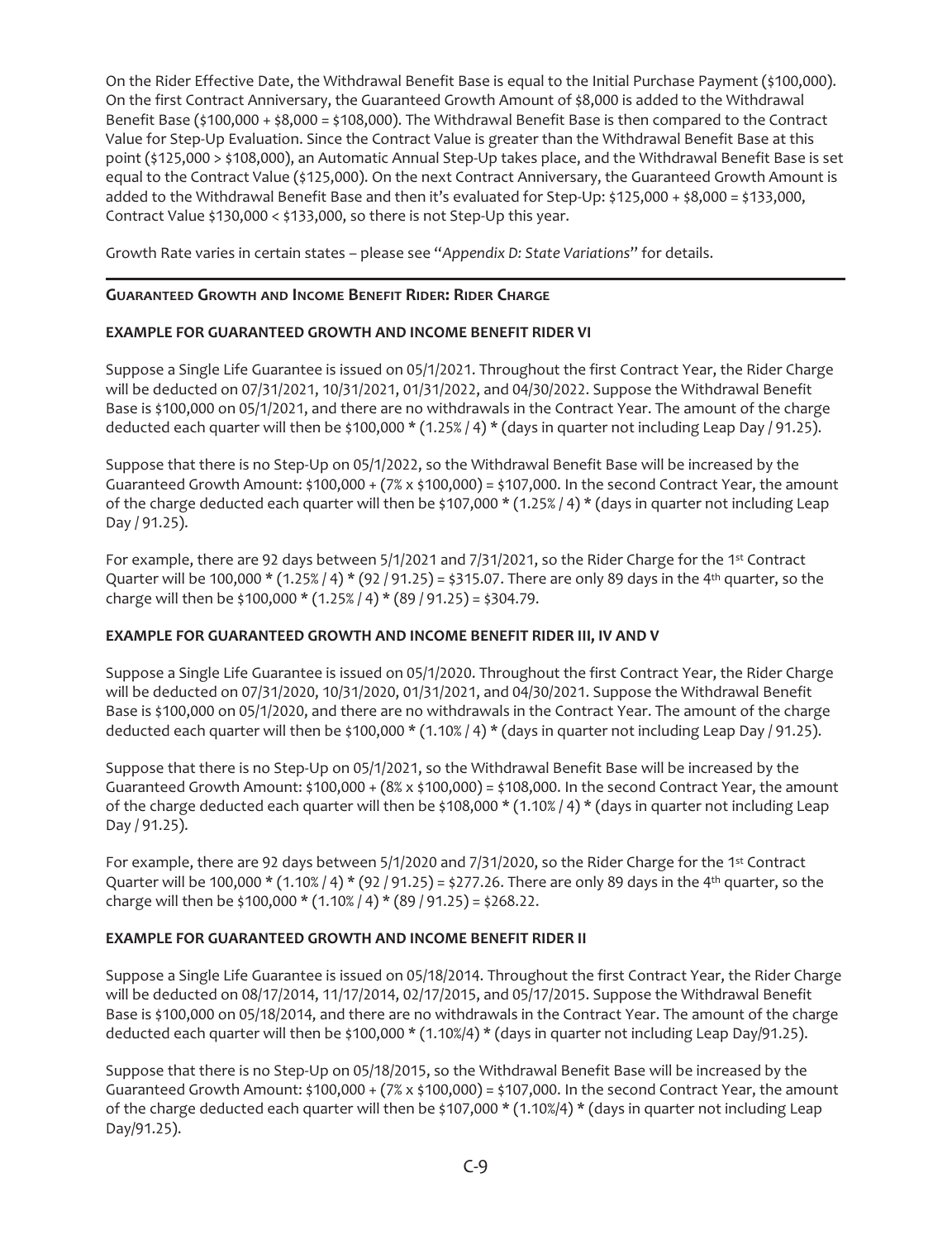For example, there are 92 days between 5/18/2014 and 8/17/2014, so the Rider Charge for the 1st Contract Quarter will be \$100,000 \* (1.10%/4) \* (92/91.25) = \$277.26. There are only 89 days in the 4<sup>th</sup> quarter, so the charge will then be  $$100,000 * (1.10\% / 4) * (89/91.25) = $268.22$ .

# **EXAMPLE FOR GUARANTEED GROWTH AND INCOME BENEFIT RIDER I**

Suppose a Single Life Guarantee is issued on 05/1/2011. Throughout the first Contract Year, the Rider Charge will be deducted on 07/31/2011, 10/31/2011, 01/31/2012, and 04/30/2012. Suppose the Withdrawal Benefit Base is \$100,000 on 05/18/2011, and there are no withdrawals in the Contract Year. The amount of the charge deducted each quarter will then be \$100,000 \* (1.05% / 4) \* (days in quarter not including Leap Day / 91.25).

Suppose that there is no Step-Up on 05/1/2012, so the Withdrawal Benefit Base will be increased by the Guaranteed Growth Amount:  $$100,000 + (8% \times $100,000) = $108,000$ . In the second Contract Year, the amount of the charge deducted each quarter will then be \$108,000 \* (1.05% / 4) \* (days in quarter not including Leap Day / 91.25).

For example, there are 92 days between 5/1/2011 and 7/31/2011, so the Rider Charge for the 1st Contract Quarter will be 100,000  $*(1.05\frac{8}{4} + (92/91.25) = $264.66$ . There are only 89 days in the 4<sup>th</sup> quarter, so the charge will then be \$100,000  $*(1.05\frac{8}{4})*(89/91.25) = $256.03$ .

Growth Rate varies in certain states — please see "*Appendix D: State Variations*" for details.

# **GUARANTEED GROWTH AND INCOME BENEFIT RIDER: ENHANCEMENT TRUE-UP**

# **EXAMPLE FOR GUARANTEED GROWTH AND INCOME BENEFIT III, IV, AND V**

This Example illustrates how the Enhancement True-Up process works. Assume all Purchase Payments are made at the beginning of the Contract Year. The Enhancement True-Up Base and Withdrawal Benefit Base below are also values as of the beginning of the Contract Year.

| Contract<br>Year | Purchase  | Purchase<br>Payment<br>Payment Enhancement | Contract<br>Value<br>Beginning-<br>of-Year | Contract<br>Value<br>End-<br>of-Year | Growth<br>Amount | Guaranteed Enhancements Enhancement Withdrawal<br>> 36 months<br>old | True-Up<br>Base | <b>Benefit</b><br>Base |
|------------------|-----------|--------------------------------------------|--------------------------------------------|--------------------------------------|------------------|----------------------------------------------------------------------|-----------------|------------------------|
| 1                | \$250,000 | \$12,500                                   | \$262,500 \$262,500                        |                                      | \$0              | \$0                                                                  | \$250,000       | \$250,000              |
|                  | \$10,000  | \$500                                      | \$273,000 \$273,000                        |                                      | \$20,000         | \$0                                                                  | \$280,000       | \$280,000              |
|                  | \$10,000  | \$500                                      | \$283,500 \$338,500                        |                                      | \$20,800         | \$0                                                                  | \$310,800       | \$310,800              |
| 4                | \$30,000  | \$1,500                                    | \$370,000 \$395,000                        |                                      | \$21,600         | \$12,500                                                             | \$374,900       | \$374,900              |
|                  | \$0       | \$0                                        | \$395,000 \$424,500                        |                                      | \$24,000         | \$500                                                                | \$399,400       | \$399,400              |
| 6                | \$0       | \$0                                        | \$424,500 \$449,000                        |                                      | \$24,000         | \$500                                                                | \$423,900       | \$424,500              |
|                  | \$0       | \$0                                        | \$449,000 \$469,000                        |                                      | \$24,000         | \$1,500                                                              | \$449,400       | \$449,400              |

## **Assumptions:**

|                  | Purchase Payments: \$250,000 on Contract Date, \$10,000 beginning of Contract Years 2 and 3, \$30,000<br>beginning of Contract Year 4.                                                   |
|------------------|------------------------------------------------------------------------------------------------------------------------------------------------------------------------------------------|
| Withdrawals:     | No Withdrawals                                                                                                                                                                           |
| Contract Growth: | No growth in Contract Years 1 and 2, \$55,000 in Contract Year 3, \$25,000 in Contract Year<br>4, \$29,500 in Contract Year 5, \$24,500 in Contract Year 6, \$20,000 in Contract Year 7. |

## **Enhancement True-Up Base:**

This value is used to determine whether the Withdrawal Benefit Base will receive an Enhancement True-Up. The Enhancement True-Up Base includes your Purchase Payments, Purchase Payment Enhancements more than 36 months old, and the Guaranteed Growth Amounts:

CY1 Enhancement True-Up Base is equal to your initial Purchase Payment at Contract Issue = \$250,000. Purchase Payment Enhancement of \$12,500 is included in the Contract Value, but not in the Enhancement True-up Base, because it is not yet 36 months old.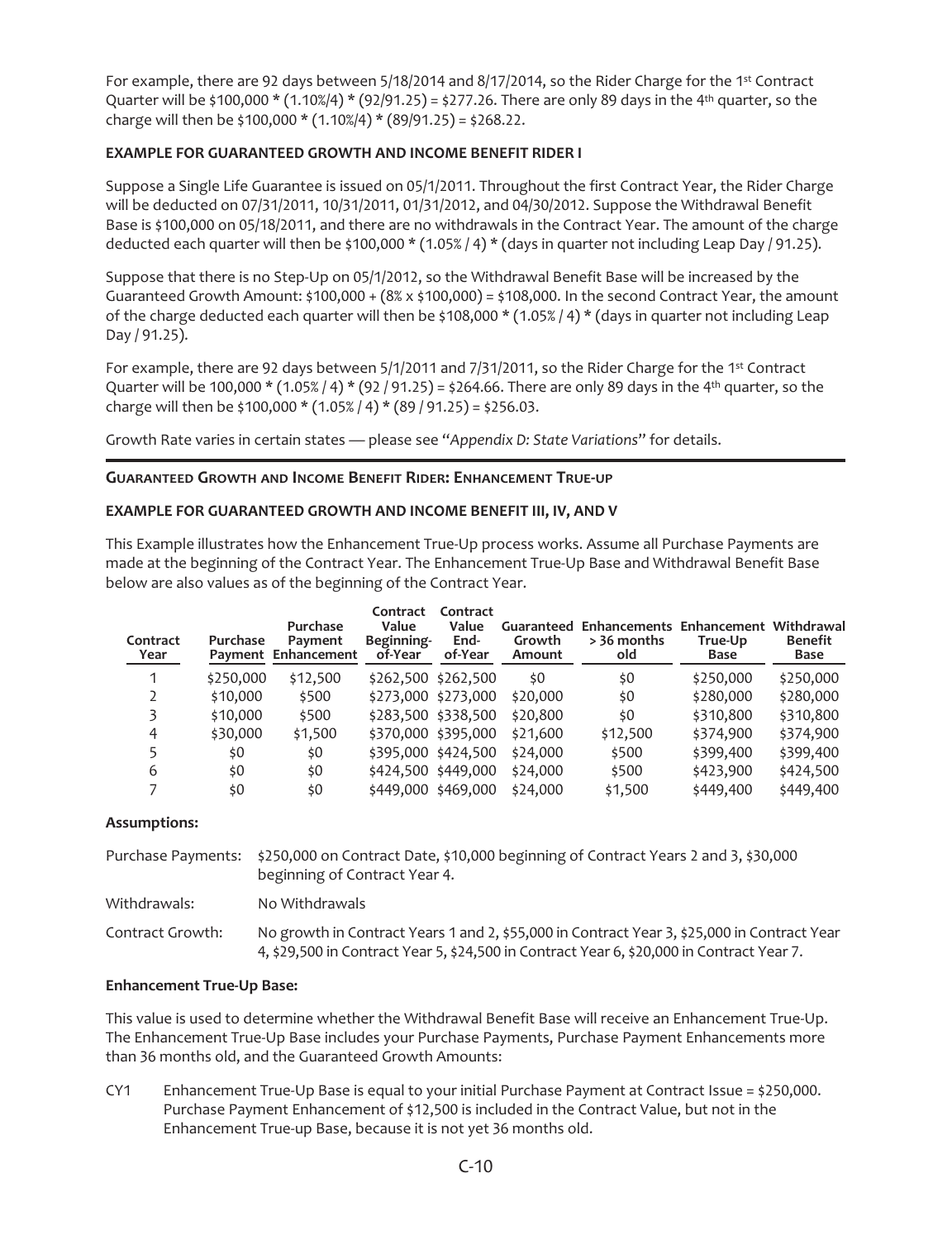- CY2 On first anniversary, Guaranteed Growth Amount and another Purchase Payment are added to Enhancement True-Up Base: \$250,000 + \$20,000 + \$10,000 = \$280,000. Purchase Payment Enhancements from CY 1 or CY 2 are not included, because they are not yet 36 months old.
- CY3 On the second Contract Anniversary (beginning of Contract Year 3), Guaranteed Growth Amount and Purchase Payment are again added to the Enhancement True-Up Base: \$280,000 + \$20,800 + \$10,000 = \$310,800. Purchase Payment Enhancements are not yet 36 months old.
- CY4 On the third Contract Anniversary (beginning of Contract Year 4), Guaranteed Growth Amount and Purchase Payment are added to the Enhancement True-Up Base, as well as the Purchase Payment Enhancement from the initial Purchase Payment, which is now 36 months old:  $$310,800 + $21,600 +$  $$30,000 + $12,500 = $374,900.$
- CY5 Guaranteed Growth is added to Withdrawal Benefit Base, there are no Purchase Payments this year, but the Purchase Payment Enhancement from the Purchase Payment made in Contract Year 2 is now 36 months old, so it is added to the Enhancement True-Up Base: \$374,900 + \$24,000 + \$500 = \$399,400.
- CY6 Guaranteed Growth is added to Withdrawal Benefit Base, there are no Purchase Payments this year, but the Purchase Payment Enhancement from the Purchase Payment made in Contract Year 3 is now 36 months old, so it is added to the Enhancement True-Up Base: \$399,400 + \$24,000 + \$500 = \$423,900.
- CY7 Guaranteed Growth is added to Withdrawal Benefit Base, there are no Purchase Payments this year, but the Purchase Payment Enhancement from the Purchase Payment made in Contract Year 4 is now 36 months old, so it is added to the Enhancement True-Up Base: \$423,900+ \$24,000 + \$1,500 = \$449,400.

# **Enhancement True-Up Comparison:**

## **Contract Year 4 (BOP)**

The first Enhancement True-Up evaluation takes place in the beginning of Contract Year 4. Withdrawal Benefit Base as of the end of Contract Year 3 is \$310,800.

- Step 1-2: Purchase Payments and the Guaranteed Growth Amount are added to this WBB: \$310,000  $+$  \$30,000 + \$21,600 = \$361,600
- Step 3: WBB is evaluated for Step-Up by comparing to the Contract Value (BOP): \$361,600 < \$370,000 , so WBB Steps-Up to \$370,000. Guaranteed Growth Period is reset.
- Step 4: WBB is evaluated for Enhancement True-Up by comparing to the Enhancement True-Up Base: \$370,000 < \$374,900, so WBB receives an Enhancement True-Up and is set equal to \$374,900

## **Contract Year 5 (BOP)**

On the next Contract Anniversary (beginning of Contract Year 5), the same process takes place. Withdrawal Benefit Base at the end of Contract Year 4 is \$374,900.

- Step 1-2: Guaranteed Growth Amount is added to this WBB:  $$374,900 + $24,000 = $398,900$
- Step 3: WBB is evaluated for Step-Up by comparing to the Contract Value: \$398,900 > \$395,000, no Step-Up.
- Step 4: WBB is evaluated for Enhancement True-Up by comparing to the Enhancement True-Up Base: \$398,900 < \$399,400, so WBB receives an Enhancement True-Up and is set equal to \$399,400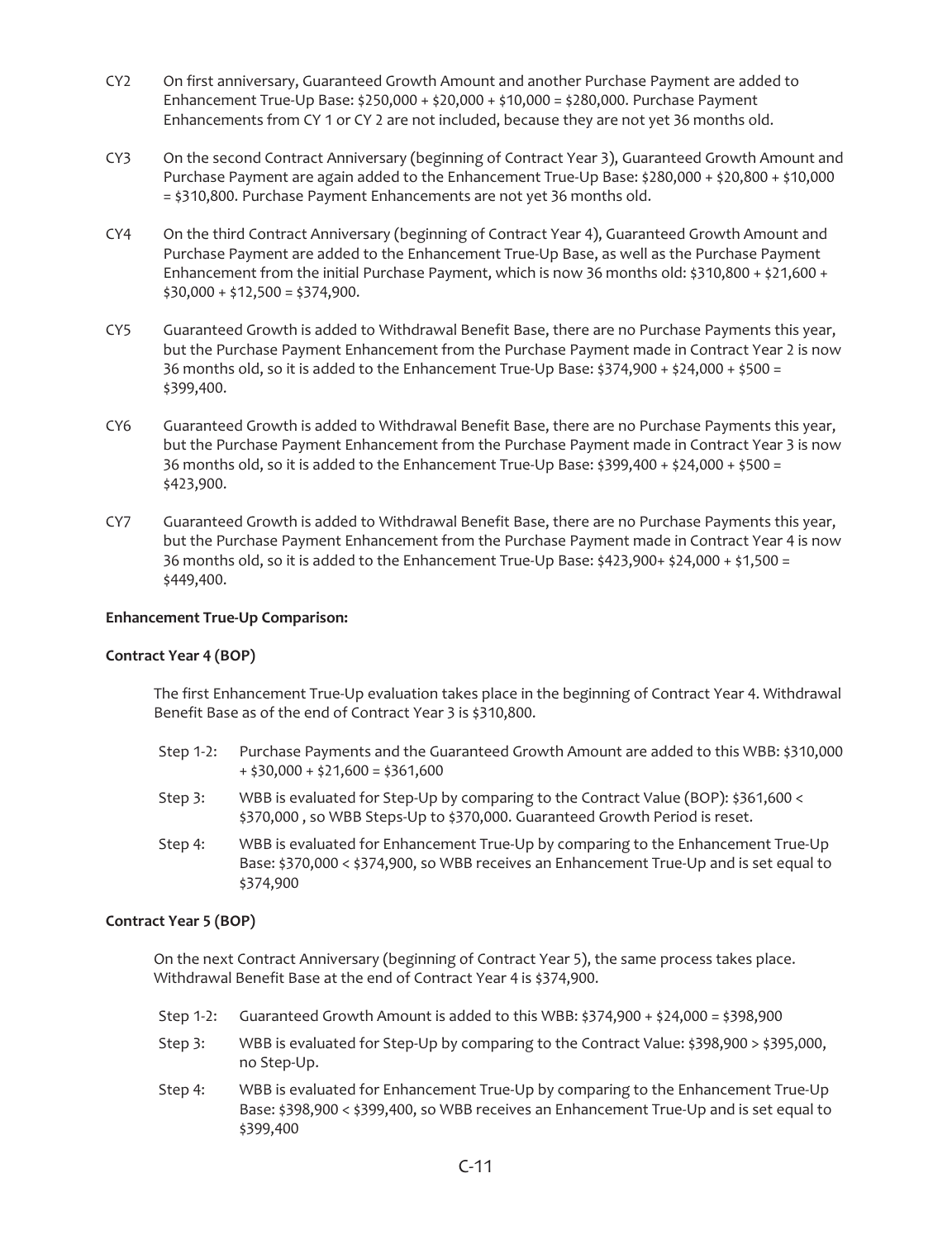## **Contract Year 6 (BOP)**

On the next Contract Anniversary (beginning of Contract Year 6), the same process takes place. Withdrawal Benefit Base at the end of Contract Year 5 is \$399,400.

- Step 1-2: Guaranteed Growth Amount is added to this WBB:  $$399,400 + $24,000 = $423,400$
- Step 3: WBB is evaluated for Step-Up by comparing to the Contract Value: \$423,400 < \$424,500, Step-Up takes place and WBB = \$424,500
- Step 4: WBB is evaluated for Enhancement True-Up by comparing to the Enhancement True-Up Base: \$424,500 > \$423,900, so there is no Enhancement True-Up.

#### **Contract Year 7 (BOP)**

On the next Contract Anniversary (beginning of Contract Year 7), the same process takes place. Withdrawal Benefit Base at the end of Contract Year 6 is \$424,500.

- Step 1-2: Guaranteed Growth Amount is added to this WBB:  $\frac{2424}{500}$  +  $\frac{24000}{500}$  =  $\frac{2448}{500}$ Step 3: WBB is evaluated for Step-Up by comparing to the Contract Value: \$448,500 < \$449,000, Step-Up takes place and WBB = \$449,000
- Step 4:  $\sharp$ 449,000 <  $\xi$ 449,400, so Enhancement True-Up also takes place and WBB =  $\xi$ 449,400.

Note that the Guaranteed Growth Amount will not be increased for any Purchase Payment Enhancements. It is solely based on the Net Purchase Payments.

# **EXAMPLE FOR GUARANTEED GROWTH AND INCOME BENEFIT II AND VI**

This Example illustrates how the Enhancement True-Up process works. Assume all Purchase Payments are made at the beginning of the Contract Year. The Enhancement True-Up Base and Withdrawal Benefit Base below are also values as of the beginning of the Contract Year.

| Contract<br>Year | Purchase<br>Payment | Purchase<br>Payment<br>Enhancement | Contract<br>Value<br>Beginning-<br>of-Year | Contract<br>Value End-<br>of-Year | Guaranteed<br>Growth<br>Amount | Enhancements Enhancement Withdrawal<br>> 36 months<br>old | True-Up<br>Base | <b>Benefit</b><br>Base |
|------------------|---------------------|------------------------------------|--------------------------------------------|-----------------------------------|--------------------------------|-----------------------------------------------------------|-----------------|------------------------|
|                  | \$250,000           | \$12,500                           | \$262,500                                  | \$262,500                         | \$0                            | \$0                                                       | \$250,000       | \$250,000              |
|                  | \$10,000            | \$500                              | \$273,000                                  | \$273,000                         | \$17,500                       | \$0                                                       | \$277,500       | \$277,500              |
| 3                | \$10,000            | \$500                              | \$283,500                                  | \$335,000                         | \$18,200                       | \$0                                                       | \$305,700       | \$305,700              |
| 4                | \$30,000            | \$1,500                            | \$366,500                                  | \$385,000                         | \$18,900                       | \$12,500                                                  | \$367,100       | \$367,100              |
| 5                | \$0                 | \$0                                | \$385,000                                  | \$424,500                         | \$21,000                       | \$500                                                     | \$388,600       | \$388,600              |
| 6                | \$0                 | \$0                                | \$424,500                                  | \$432,000                         | \$21,000                       | \$500                                                     | \$410,100       | \$424,500              |
|                  | \$0                 | \$0                                | \$432,000                                  | \$469,000                         | \$21,000                       | \$1,500                                                   | \$432,600       | \$445,500              |

#### **Assumptions:**

|                  | Purchase Payments: \$250,000 on Contract Date, \$10,000 beginning of Contract Years 2 and 3, \$30,000<br>beginning of Contract Year 4.                                                  |
|------------------|-----------------------------------------------------------------------------------------------------------------------------------------------------------------------------------------|
| Withdrawals:     | No Withdrawals                                                                                                                                                                          |
| Contract Growth: | No growth in Contract Years 1 and 2, \$51,500 in Contract Year 3, \$18,500 in Contract Year<br>4, \$39,500 in Contract Year 5, \$7,500 in Contract Year 6, \$37,000 in Contract Year 7. |

## **Enhancement True-Up Base:**

This value is used to determine whether the Withdrawal Benefit Base will receive an Enhancement True-Up. The Enhancement True-Up Base includes your Purchase Payments, Purchase Payment Enhancements more than 36 months old, and the Guaranteed Growth Amounts: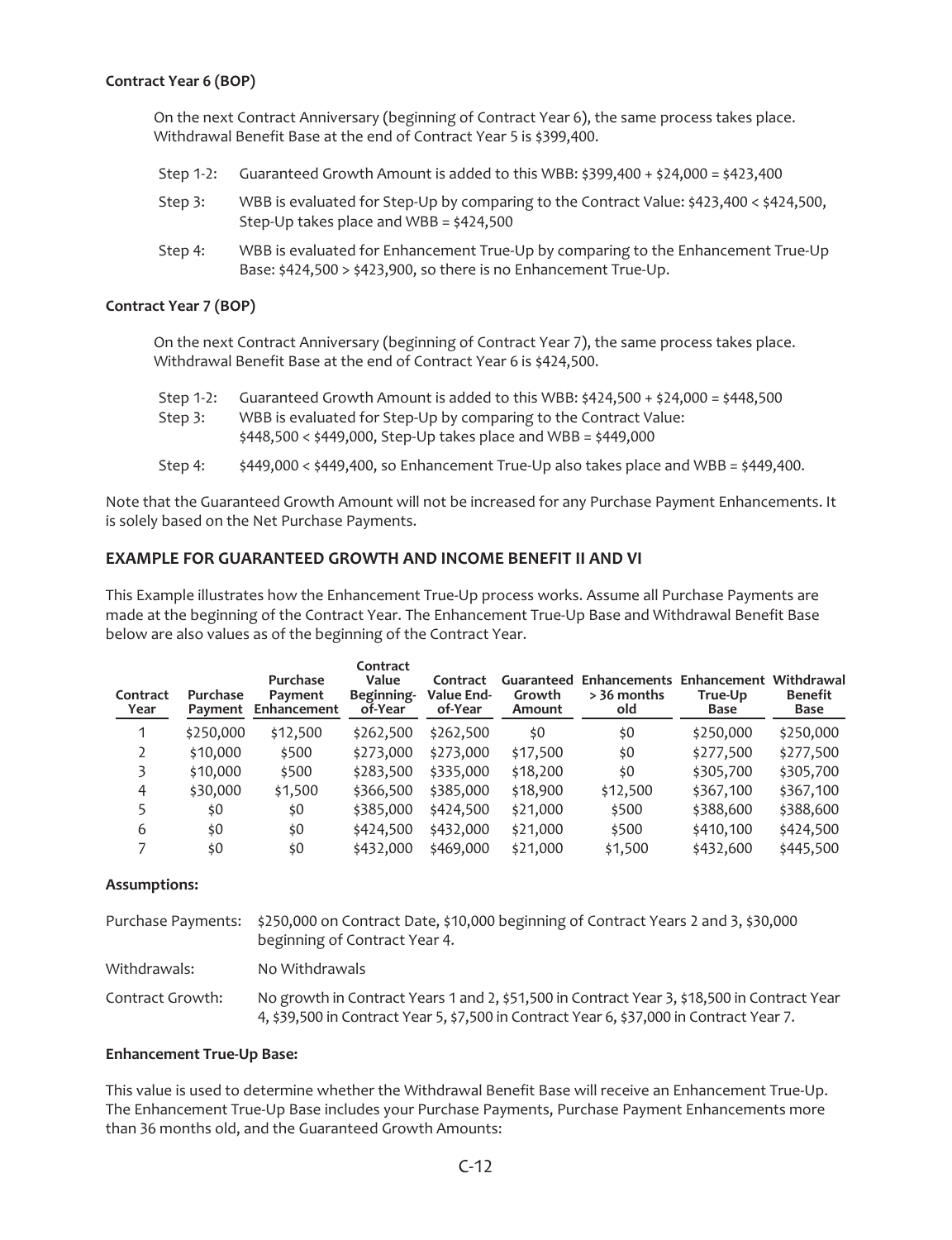- CY 1 Enhancement True-Up Base is equal to your initial Purchase Payment at Contract Issue =  $\frac{1}{2}250,000$ . Purchase Payment Enhancement of \$12,500 is included in the Contract Value, but not in the Enhancement True-up Base, because it is not yet 36 months old.
- CY 2 On first anniversary, Guaranteed Growth Amount and another Purchase Payment are added to Enhancement True-Up Base: \$250,000 + \$17,500 + \$10,000 = \$277,500. Purchase Payment Enhancements from CY 1 or CY 2 are not included, because they are not yet 36 months old.
- CY 3 On the second Contract Anniversary (beginning of Contract Year 3), Guaranteed Growth Amount and Purchase Payment are again added to the Enhancement True-Up Base: \$277,500 + \$18,200 + \$10,000 = \$305,700. Purchase Payment Enhancements are not yet 36 months old.
- CY 4 On the third Contract Anniversary (beginning of Contract Year 4), Guaranteed Growth Amount and Purchase Payment are added to the Enhancement True-Up Base, as well as the Purchase Payment Enhancement from the initial Purchase Payment, which is now 36 months old:  $$305,700 + $18,900 +$  $$30,000 + $12,500 = $367,100.$
- CY 5 Guaranteed Growth is added to Withdrawal Benefit Base, there are no Purchase Payments this year, but the Purchase Payment Enhancement from the Purchase Payment made in Contract Year 2 is now 36 months old, so it is added to the Enhancement True-Up Base: \$367,100 + \$21,000 + \$500 = \$388,600.
- CY 6 Guaranteed Growth is added to Withdrawal Benefit Base, there are no Purchase Payments this year, but the Purchase Payment Enhancement from the Purchase Payment made in Contract Year 3 is now 36 months old, so it is added to the Enhancement True-Up Base: \$388,600 + \$21,000 + \$500 = \$410,100.
- CY 7 Guaranteed Growth is added to Withdrawal Benefit Base, there are no Purchase Payments this year, but the Purchase Payment Enhancement from the Purchase Payment made in Contract Year 4 is now 36 months old, so it is added to the Enhancement True-Up Base: \$410,100+ \$21,000 + \$1,500 = \$432,600.

## **Enhancement True-Up Comparison:**

## **Contract Year 4 (BOP)**

The first Enhancement True-Up evaluation takes place in the beginning of Contract Year 4. Withdrawal Benefit Base as of the end of Contract Year 3 is \$305,700.

- Step 1-2: Purchase Payments and the Guaranteed Growth Amount are added to this WBB: \$305,700  $+$  \$30,000 + \$18,900 = \$354,600
- Step 3: WBB is evaluated for Step-Up by comparing to the Contract Value (BOP): \$354,600 < \$366,500, so WBB Steps-Up to \$366,500. Guaranteed Growth Period is reset.
- Step 4: WBB is evaluated for Enhancement True-Up by comparing to the Enhancement True-Up Base: \$366,500 < \$367,100, so WBB receives an Enhancement True-Up and is set equal to \$367,100

# **Contract Year 5 (BOP)**

On the next Contract Anniversary (beginning of Contract Year 5), the same process takes place. Withdrawal Benefit Base at the end of Contract Year 4 is \$367,100.

- Step 1-2: Guaranteed Growth Amount is added to this WBB:  $$367,100 + $21,000 = $388,100$
- Step 3: WBB is evaluated for Step-Up by comparing to the Contract Value: \$388,100 > \$385,000, no Step-Up.
- Step 4: WBB is evaluated for Enhancement True-Up by comparing to the Enhancement True-Up Base: \$388,100 < \$388,600, so WBB receives an Enhancement True-Up and is set equal to \$388,600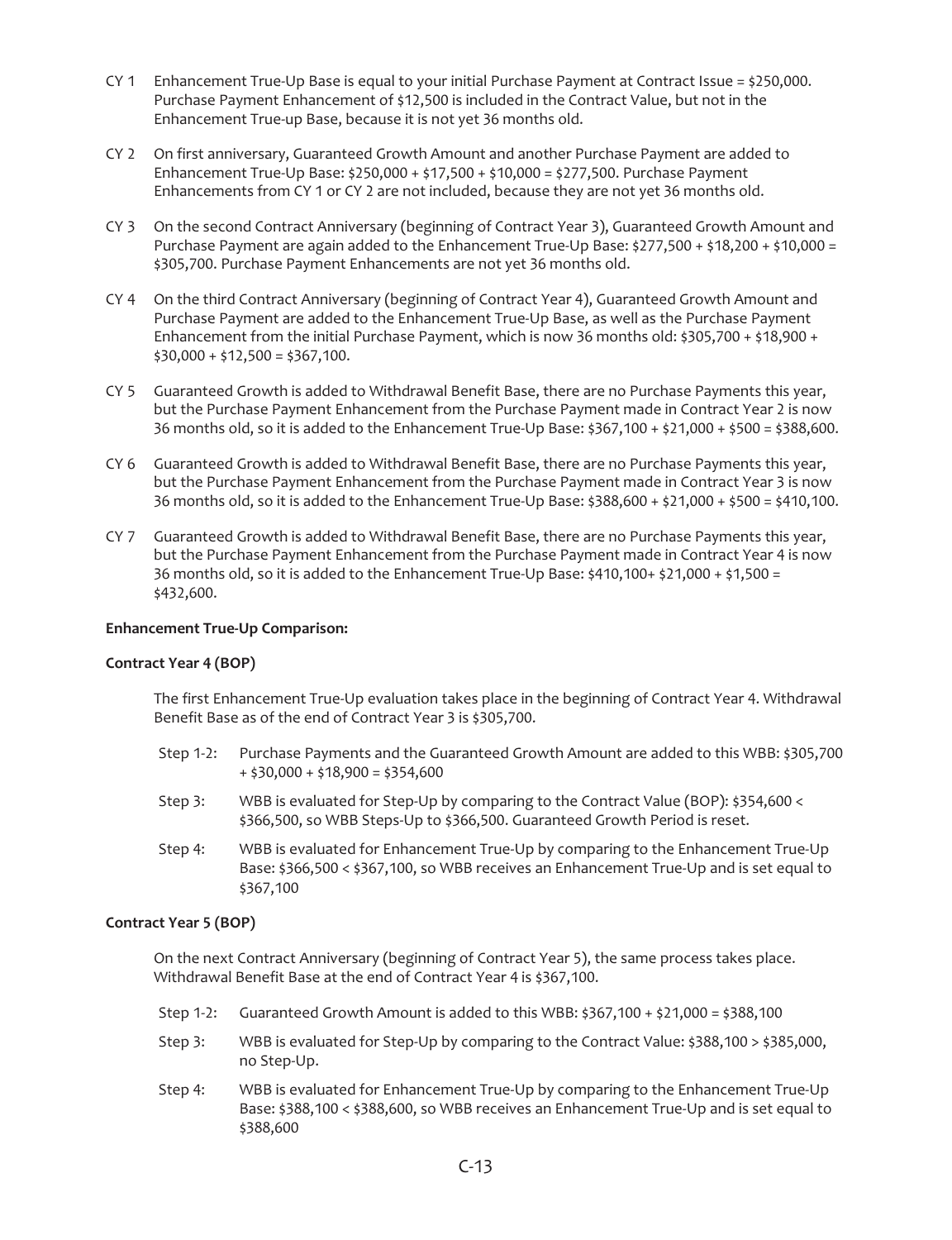## **Contract Year 6 (BOP)**

On the next Contract Anniversary (beginning of Contract Year 6), the same process takes place. Withdrawal Benefit Base at the end of Contract Year 5 is \$388,600.

Step 1-2: Guaranteed Growth Amount is added to this WBB:  $\frac{288}{600}$  +  $\frac{21}{000}$  =  $\frac{2409}{600}$ Step 3: WBB is evaluated for Step-Up by comparing to the Contract Value: \$409,600 < \$424,500, Step-Up takes place and WBB = \$424,500 Step 4: WBB is evaluated for Enhancement True-Up by comparing to the Enhancement True-Up Base: \$424,500 > \$410,100, so there is no Enhancement True-Up.

## **Contract Year 7 (BOP)**

On the next Contract Anniversary (beginning of Contract Year 7), the same process takes place. Withdrawal Benefit Base at the end of Contract Year 6 is \$424,500.

- Step 1-2: Guaranteed Growth Amount is added to this WBB:  $\frac{2424}{500}$  +  $\frac{21,000}{500}$  =  $\frac{2445}{500}$
- Step 3: WBB is evaluated for Step-Up by comparing to the Contract Value: \$445,500 > \$432,000, no Step-Up.
- Step 4:  $$445,500 > $432,600$ , so there is no Enhancement True-Up.

Note that the Guaranteed Growth Amount will not be increased for any Purchase Payment Enhancements. It is solely based on the Net Purchase Payments.

Enhancement True-Up is not available in New York.

# **EXAMPLE FOR GUARANTEED GROWTH AND INCOME BENEFIT RIDER I**

This Example illustrates how the Enhancement True-Up process works. Assume all Purchase Payments are made at the beginning of the Contract Year. The Enhancement True-Up Base and Withdrawal Benefit Base below are also values as of the beginning of the Contract Year.

| Contract<br>Year | Purchase<br>Payment | Purchase<br>Payment<br>Enhancement | Contract<br>Value<br>Beginning-<br>of-Year | Contract<br>Value End-<br>of-Year | Guaranteed<br>Growth<br>Amount | Enhancements Enhancement Withdrawal<br>> 36 months<br>old | True-Up<br>Base | <b>Benefit</b><br>Base |
|------------------|---------------------|------------------------------------|--------------------------------------------|-----------------------------------|--------------------------------|-----------------------------------------------------------|-----------------|------------------------|
| 1                | \$250,000           | \$12,500                           | \$262,500                                  | \$262,500                         | \$0                            | \$0                                                       | \$250,000       | \$250,000              |
|                  | \$10,000            | \$500                              | \$273,000                                  | \$273,000                         | \$20,000                       | \$0                                                       | \$280,000       | \$280,000              |
|                  | \$10,000            | \$500                              | \$283,500                                  | \$338,500                         | \$20,800                       | \$0                                                       | \$310,800       | \$310,800              |
| 4                | \$30,000            | \$1,500                            | \$370,000                                  | \$395,000                         | \$21,600                       | \$12,500                                                  | \$374,900       | \$374,900              |
|                  | \$0                 | \$0                                | \$395,000                                  | \$424,500                         | \$24,000                       | \$500                                                     | \$399,400       | \$399,400              |
| 6                | \$0                 | \$0                                | \$424,500                                  | \$449,000                         | \$24,000                       | \$500                                                     | \$423,900       | \$424,500              |
| 7                | \$0                 | \$0                                | \$449,000                                  | \$469,000                         | \$24,000                       | \$1,500                                                   | \$449,400       | \$449,400              |

## **Assumptions:**

Purchase Payments: \$250,000 on Contract Date, \$10,000 beginning of Contract Years 2 and 3, \$30,000 beginning of Contract Year 4.

Withdrawals: No Withdrawals

Contract Growth: No growth in Contract Years 1 and 2, \$55,000 in Contract Year 3, \$25,000 in Contract Year 4, \$29,500 in Contract Year 5, \$24,500 in Contract Year 6, \$20,000 in Contract Year 7.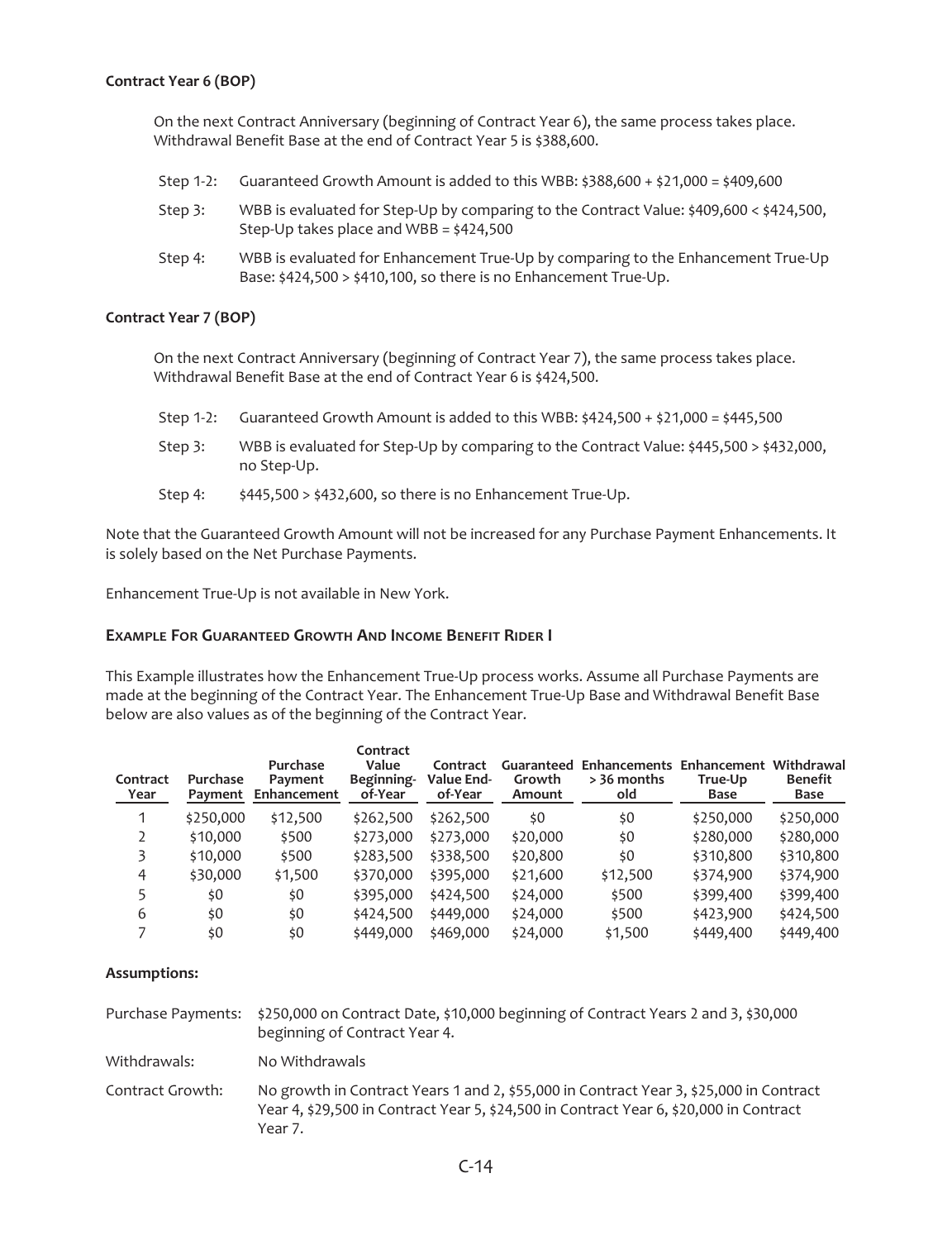## **Enhancement True-Up Base:**

This value is used to determine whether the Withdrawal Benefit Base will receive an Enhancement True-Up. The Enhancement True-Up Base includes your Purchase Payments, Purchase Payment Enhancements more than 36 months old, and the Guaranteed Growth Amounts:

- CY1 Enhancement True-Up Base is equal to your initial Purchase Payment at Contract Issue = \$250,000. Purchase Payment Enhancement of \$12,500 is included in the Contract Value, but not in the Enhancement True-up Base, because it is not yet 36 months old.
- CY2 On first anniversary, Guaranteed Growth Amount and another Purchase Payment are added to Enhancement True-Up Base: \$250,000 + \$20,000 + \$10,000 = \$280,000. Purchase Payment Enhancements from CY 1 or CY 2 are not included, because they are not yet 36 months old.
- CY3 On the second Contract Anniversary (beginning of Contract Year 3), Guaranteed Growth Amount and Purchase Payment are again added to the Enhancement True-Up Base: \$280,000 + \$20,800 + \$10,000 = \$310,800. Purchase Payment Enhancements are not yet 36 months old.
- CY4 On the third Contract Anniversary (beginning of Contract Year 4), Guaranteed Growth Amount and Purchase Payment are added to the Enhancement True-Up Base, as well as the Purchase Payment Enhancement from the initial Purchase Payment, which is now 36 months old:  $$310,800 + $21,600 +$  $$30,000 + $12,500 = $374,900.$
- CY5 Guaranteed Growth is added to Withdrawal Benefit Base, there are no Purchase Payments this year, but the Purchase Payment Enhancement from the Purchase Payment made in Contract Year 2 is now 36 months old, so it is added to the Enhancement True-Up Base:  $$374,900 + $24,000 + $500 =$ \$399,400.
- CY6 Guaranteed Growth is added to Withdrawal Benefit Base, there are no Purchase Payments this year, but the Purchase Payment Enhancement from the Purchase Payment made in Contract Year 3 is now 36 months old, so it is added to the Enhancement True-Up Base:  $$399,400 + $24,000 + $500 =$ \$423,900.
- CY7 Guaranteed Growth is added to Withdrawal Benefit Base, there are no Purchase Payments this year, but the Purchase Payment Enhancement from the Purchase Payment made in Contract Year 4 is now 36 months old, so it is added to the Enhancement True-Up Base: \$423,900+ \$24,000 + \$1,500 = \$449,400.

# **Enhancement True-Up Comparison:**

## **Contract Year 4 (BOP)**

The first Enhancement True-Up evaluation takes place in the beginning of Contract Year 4. Withdrawal Benefit Base as of the end of Contract Year 3 is \$310,800.

- Step 1-2: Purchase Payments and the Guaranteed Growth Amount are added to this WBB: \$310,000  $+$  \$30,000 + \$21,600 = \$361,600
- Step 3: WBB is evaluated for Step-Up by comparing to the Contract Value (BOP): \$361,600 < \$370,000 , so WBB Steps-Up to \$370,000. Guaranteed Growth Period is reset.
- Step 4: WBB is evaluated for Enhancement True-Up by comparing to the Enhancement True-Up Base: \$370,000 < \$374,900, so WBB receives an Enhancement True-Up and is set equal to \$374,900

## **Contract Year 5 (BOP)**

On the next Contract Anniversary (beginning of Contract Year 5), the same process takes place. Withdrawal Benefit Base at the end of Contract Year 4 is \$374,900.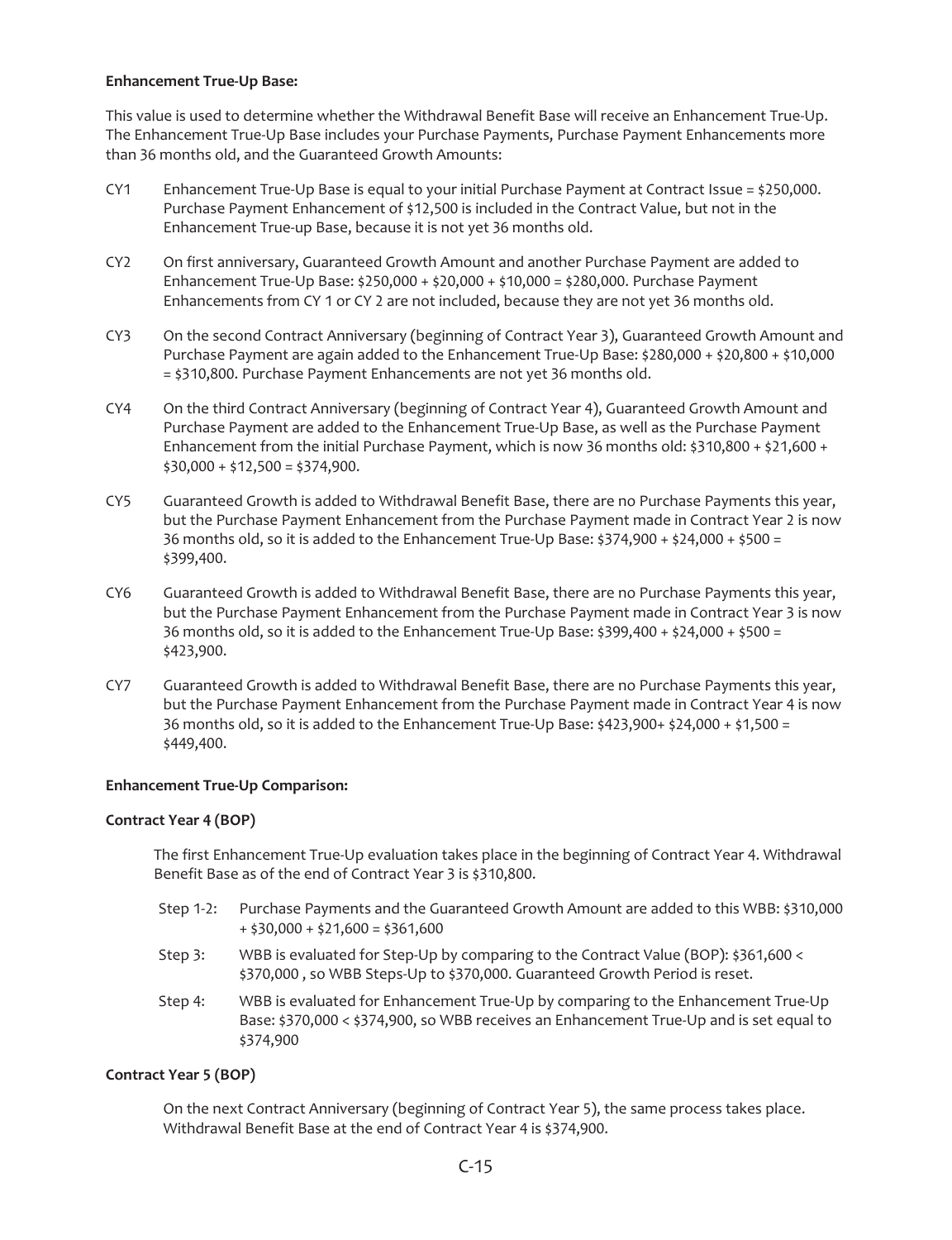- Step 1-2: Guaranteed Growth Amount is added to this WBB:  $$374,900 + $24,000 = $398,900$
- Step 3: WBB is evaluated for Step-Up by comparing to the Contract Value: \$398,900 > \$395,000, no Step-Up.
- Step 4: WBB is evaluated for Enhancement True-Up by comparing to the Enhancement True-Up Base: \$398,900 < \$399,400, so WBB receives an Enhancement True-Up and is set equal to \$399,400

### **Contract Year 6 (BOP)**

On the next Contract Anniversary (beginning of Contract Year 6), the same process takes place. Withdrawal Benefit Base at the end of Contract Year 5 is \$399,400.

- Step 1-2: Guaranteed Growth Amount is added to this WBB:  $$399,400 + $24,000 = $423,400$
- Step 3: WBB is evaluated for Step-Up by comparing to the Contract Value: \$423,400 < \$424,500, Step-Up takes place and WBB = \$424,500
- Step 4: WBB is evaluated for Enhancement True-Up by comparing to the Enhancement True-Up Base: \$424,500 > \$423,900, so there is no Enhancement True-Up.

## **Contract Year 7 (BOP)**

On the next Contract Anniversary (beginning of Contract Year 7), the same process takes place. Withdrawal Benefit Base at the end of Contract Year 6 is \$424,500.

- Step 1-2: Guaranteed Growth Amount is added to this WBB:  $\frac{2424}{500}$  +  $\frac{24000}{500}$  =  $\frac{2448}{500}$
- Step 3: WBB is evaluated for Step-Up by comparing to the Contract Value: \$448,500 <  $$449,000$ , Step-Up takes place and WBB =  $$449,000$
- Step 4:  $\frac{1}{449,000}$  <  $\frac{1}{49,400}$ , so Enhancement True-Up also takes place and WBB =  $\frac{1}{449,400}$ .

Note that the Guaranteed Growth Amount will not be increased for any Purchase Payment Enhancements. It is solely based on the Net Purchase Payments.

Enhancement True-Up is not available in New York.

# **GUARANTEED GROWTH AND INCOME BENEFIT RIDER: EXCESS WITHDRAWALS**

Assume that you are in the Withdrawal Phase under the Guaranteed Growth and Income Benefit Rider (example applies to all versions of the Rider). A Guaranteed Annual Withdrawal Amount is calculated which you can withdraw without affecting your Withdrawal Benefit Base. This example provides an overview of what happens when you take a withdrawal that is above the Guaranteed Annual Withdrawal Amount.

## **Assumptions:**

| Rider Effective Date:                              | 01/01/2020 |
|----------------------------------------------------|------------|
| Withdrawal Benefit Base on 01/01/2020:             | \$200,000  |
| Contract Value on 04/01/2020 (immediately prior to |            |
|                                                    | \$150,000  |
| Guaranteed Annual Withdrawal Amount for 2020:      | \$10,000   |

Suppose on 04/01/2020, you take a withdrawal of \$15,000. This is in excess of the Guaranteed Annual Withdrawal Amount by \$15,000 – \$10,000 = \$5,000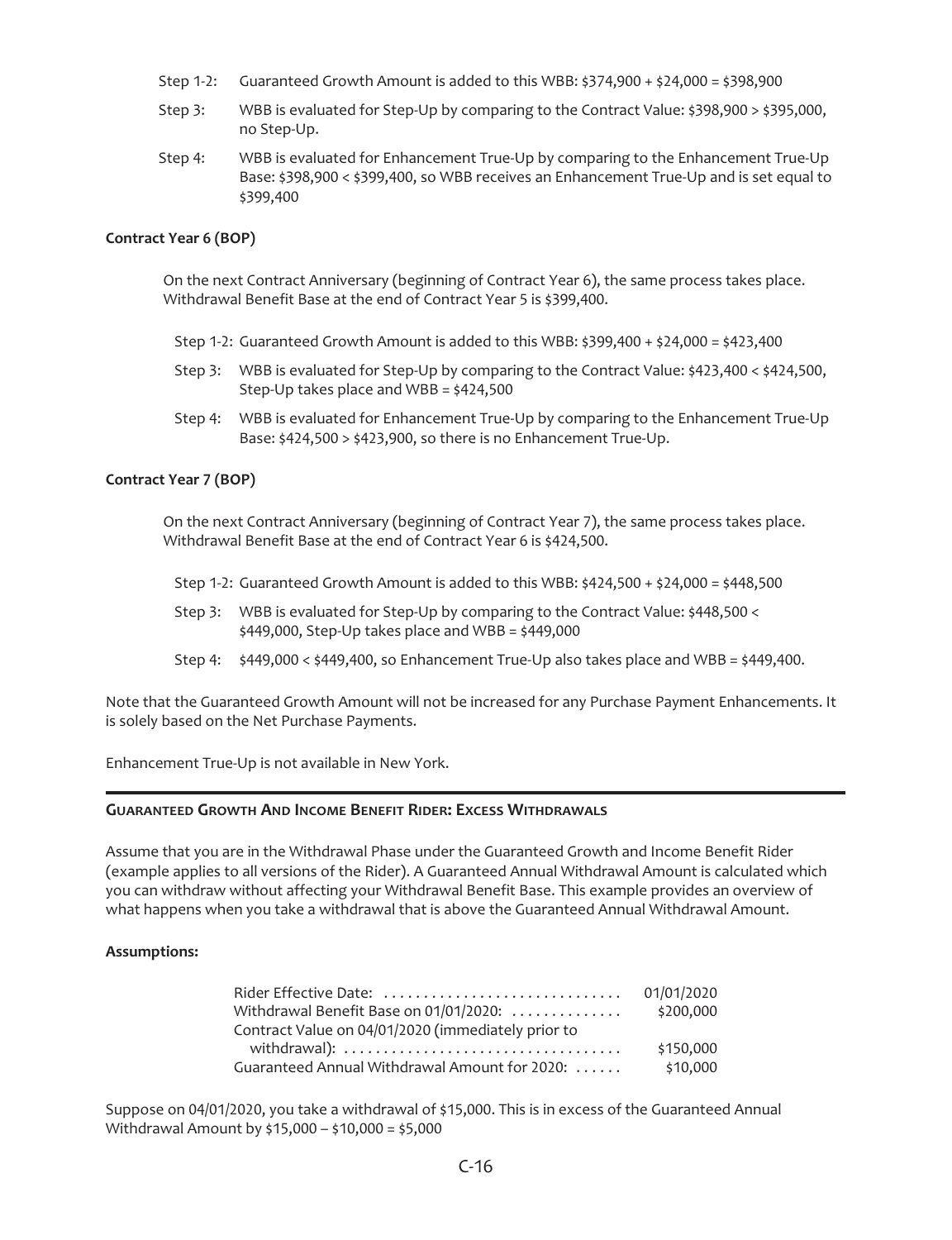## **Effect on Withdrawal Benefit Base**

Excess Withdrawals reduce the Withdrawal Benefit Base by the greater of (a) and (b) where:

- (a) is the Excess Withdrawal Amount
- (b) is the Excess Withdrawal Amount multiplied by the ratio of (1) and (2) where:
	- (1) is the Withdrawal Benefit Base just prior to the Excess Withdrawal, and
	- (2) is the greater of zero and the difference between (i) and (ii) where:
	- (i) is the Contract Value immediately prior to the withdrawal, and
	- (ii) is the Guaranteed Annual Withdrawal Amount remaining prior to the withdrawal.

 $(a) = $5,000$ 

 $(b) = 55,000 * ((1) *200,000 / ((2)max(0)$  $(i) *150,000 - (ii) *10,000) = 55,000 * (*200,000 /*140,000) = $7,142.86$ 

In this case,  $(b) = \frac{1}{2}$ , 142.86 is greater than (a) =  $\frac{1}{2}$ ,000. Therefore, the Withdrawal Benefit Base will be reduced to \$200,000 – \$7,142.86 = \$192,857.14. The Contract Value reduces to \$150,000 – \$15,000 = \$135,000.

## **Effect on Enhanced Death Benefit Base**

Suppose at the time of the withdrawal described above, the Enhanced Death Benefit Base is \$200,000. The Enhanced Death Benefit Base is reduced for the total amount of the withdrawal by the greater of (a) and (b), where:

- (a) is the withdrawal amount, and
- (b) is the withdrawal amount multiplied by the ratio of  $(1)$  and  $(2)$  where:
	- (1) is the Enhanced Death Benefit Base immediately prior to the withdrawal, and
	- (2) is the Contract Value immediately prior to the withdrawal

 $(a) = $15,000$ 

 $(b) = $15,000 * ((1) $200,000 / (2) $150,000 = $20,000$ 

In this case, (b) = \$20,000 is greater than (a) = \$15,000. Therefore, the Enhanced Death Benefit Base will be reduced to \$200,000 – \$20,000 = \$180,000. The Contract Value reduces to \$150,000 – \$15,000 = \$135,000.

# **RMD AND GUARANTEED GROWTH AND INCOME BENEFIT RIDER**

Assume that you are in the Withdrawal Phase under the Guaranteed Growth and Income Benefit Rider (example applies to all versions of the Rider). During the Withdrawal Phase, a Guaranteed Annual Withdrawal Amount is calculated every Contract Year, and allows you to take withdrawals up to that amount without affecting your Withdrawal Benefit Base.

| Rider Effective Date:                         | 01/01/2020 |
|-----------------------------------------------|------------|
| Withdrawal Benefit Base on 01/01/2021:        | \$200,000  |
| Contract Value on 04/01/2021:                 | \$150,000  |
| Guaranteed Annual Withdrawal Amount for 2021: | \$10,000   |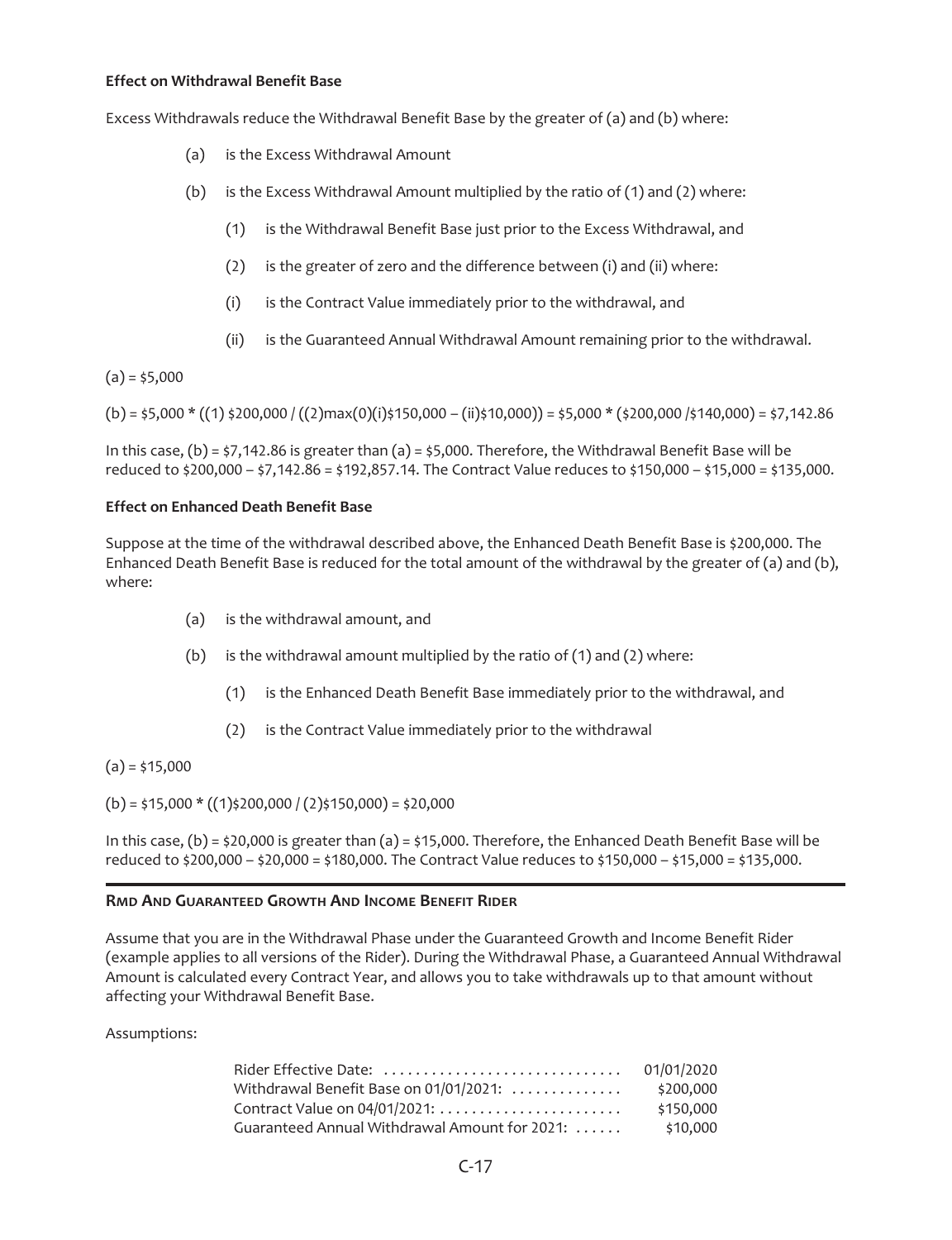Suppose your Required Minimum Distribution for 2021 is calculated and is \$15,000. On 04/01/2021 you take a \$15,000 withdrawal directed as an RMD Withdrawal. RMD withdrawals are subject to more favorable Excess Withdrawal treatment:

- If the RMD amount is greater than the Guaranteed Annual Withdrawal Amount:
	- Withdrawal Benefit Base will not be reduced for withdrawals up to the RMD amount;
	- Withdrawals in excess of RMD Amount will be treated as Excess Withdrawals.

In this case, the RMD withdrawal is greater than the Guaranteed Annual Withdrawal Amount. However, because this is an RMD withdrawal, there is no Excess Withdrawal. The Withdrawal Benefit Base is not reduced and remains at \$200,000. Contract Value reduces to \$150,000 – \$15,000 = \$135,000.

# **RMD AND SURRENDER CHARGES / FREE WITHDRAWAL**

Assume there is a single Initial Purchase Payment made on 01/01/2020 of \$100,000.

The contract is now in its second Contract Year. The Free Withdrawal Amount is currently 10% of Total Purchase Payments:

Free Withdrawal Amount =  $10\%$  x \$100,000 = \$10,000

Suppose your Required Minimum Distribution for 2021 is calculated and is \$15,000. On 04/01/2021 you make a \$15,000 withdrawal directed as an RMD Withdrawal. The RMD Withdrawal exceeds the Free Withdrawal Amount by \$5,000. However, there is no Surrender Charge imposed upon withdrawals taken to satisfy Required Minimum Distributions, even if this amount exceeds the Free Withdrawal Amount. Therefore, there is no Surrender Charge on the withdrawal.

## **RMD AND ENHANCED DEATH BENEFIT**

Assume that your contract has an Enhanced Death Benefit Rider attached to it.

Assumptions:

| Rider Effective Date:                     | 01/01/2020 |
|-------------------------------------------|------------|
| Enhanced Death Benefit Base on 01/01/2021 |            |
| (immediately prior to withdrawal):        | \$200,000  |
|                                           | \$150,000  |

Suppose your Required Minimum Distribution for 2021 is calculated and is \$15,000. On 04/01/2021 you make a \$15,000 withdrawal directed as an RMD Withdrawal. There is no special treatment of Required Minimum Distributions under the Enhanced Death Benefit Rider. The Enhanced Death Benefit Base is reduced for the total amount of the withdrawal by the greater of (a) and (b), where:

- (a) is the withdrawal amount, and
- (b) is withdrawal amount multiplied by the ratio of  $(1)$  and  $(2)$  where:
	- (1) is the Enhanced Death Benefit Base immediately prior to the withdrawal, and
	- (2) is the Contract Value immediately prior to the withdrawal

 $(a) = $15,000$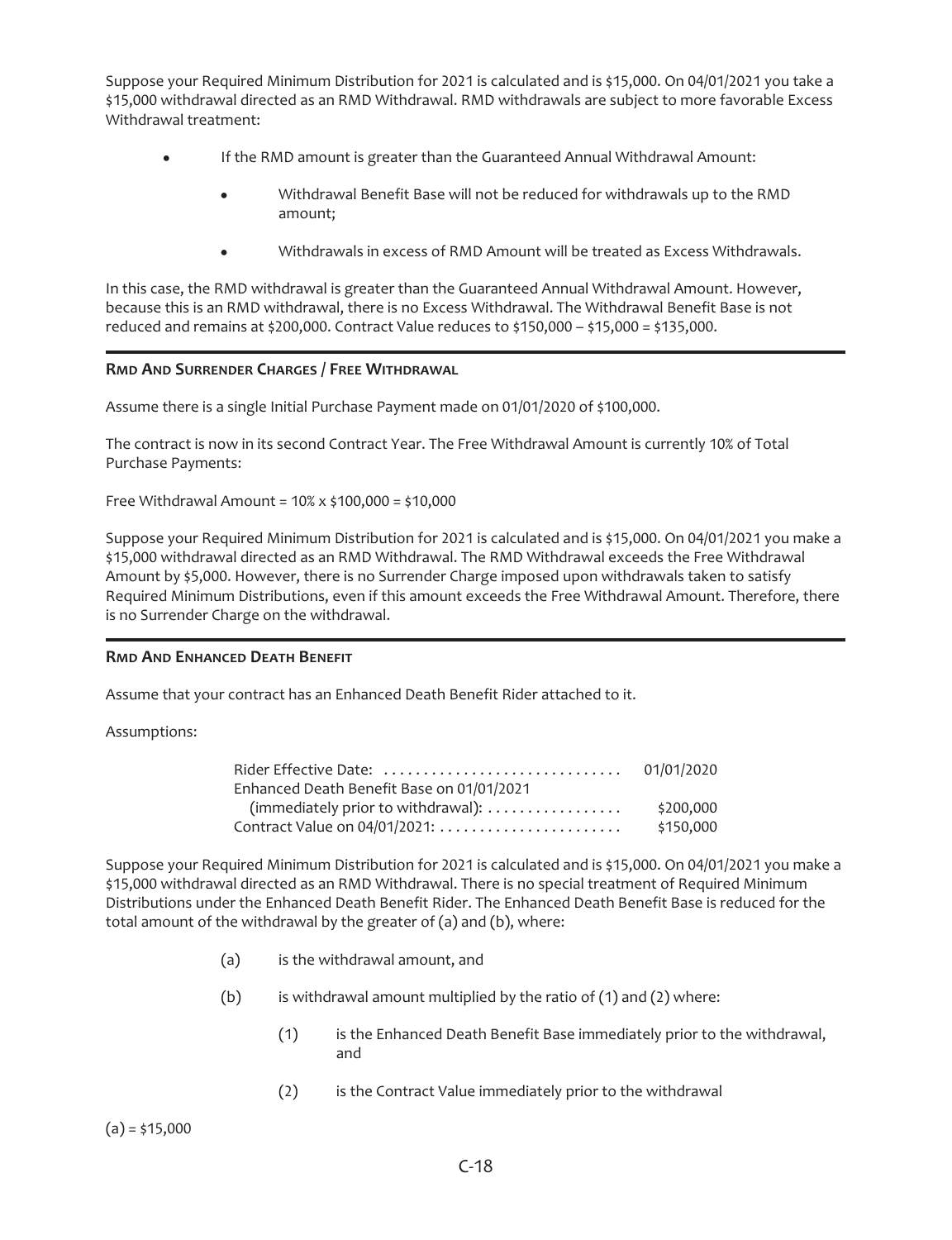$(b) = $15,000 * ((1) $200,000 / (2) $150,000 = $20,000$ 

In this case,  $(b) = $20,000$  is greater than  $(a) = $15,000$ . Therefore, the Enhanced Death Benefit Base will be reduced to \$200,000 – \$20,000 = \$180,000. The Contract Value reduces to \$150,000 – \$15,000 = \$135,000.

## **INFLATION PROTECTOR WITHDRAWAL BENEFIT EXAMPLES**

# **INFLATION PROTECTOR WITHDRAWAL BENEFIT RIDER: INFLATION INCREASE OF WITHDRAWAL BENEFIT BASE IN DEFERRAL PHASE**

Assume on 01/01/2020 your Initial Purchase Payment is \$100,000. You make an additional Purchase Payment on 04/15/2020 of \$50,000, after which the Withdrawal Benefit Base increases to \$150,000. You take an Early Access Withdrawal on 10/15/2020 of \$20,000. On 10/15/2020, assume the Contract Value is \$140,000 before the Early Access Withdrawal is taken. Assume that the Inflation Factor for the year is 3.00%.

# **Effect of Early Access Withdrawal on Withdrawal Benefit Base**

Early Access Withdrawals reduce the Withdrawal Benefit Base by the greater of (1) and (2) where:

- (1) is the Early Access Withdrawal amount, and
- (2) is the Early Access Withdrawal amount multiplied by the ratio of (a) to (b), where:
	- (a) is the Withdrawal Benefit Base immediately prior to the Early Access Withdrawal, and
	- (b) is the Contract Value immediately prior to the Early Access Withdrawal.

 $(1)$  \$20,000

 $(2)$  \$20,000 \* (\$150,000 / \$140,000) = \$21,428.57

In this case,  $(2) = \frac{1}{21,428.57}$  is greater than  $(1) = \frac{1}{20,000}$ . Therefore, the Withdrawal Benefit Base will be reduced to \$150,000 – \$21,428.57 = \$128,571.43. The Contract Value reduces to \$140,000 – \$20,000 = \$120,000.

An Inflation Increase will be applied on the next Contract Anniversary (01/01/2021) based on the average monthly Withdrawal Benefit Base during the Contract Year. The average monthly Withdrawal Benefit Base is the average monthly value (on each Monthly Anniversary) of the Withdrawal Benefit Base over the previous 12 months of the Contract Year.

| <b>Monthly Anniversary dates:</b>                                                                                                    | Number of<br>months: | Withdrawal<br>Benefit<br>Base: |
|--------------------------------------------------------------------------------------------------------------------------------------|----------------------|--------------------------------|
| $5/1/2020, 6/1/2020, 7/1/2020, 8/1/2020, \ldots, \ldots, \ldots, \ldots, \ldots, \ldots, \ldots, \ldots, \ldots, \qquad 6$ \$150,000 |                      | \$100,000                      |
| 9/1/2020, 10/1/2020                                                                                                                  |                      | \$128.571                      |

The Inflation Increase added to the Withdrawal Benefit Base on 01/01/2021 will be:

 $3\%*(4*100,000+6*150,000+2*128,571)/12=$ \$3,893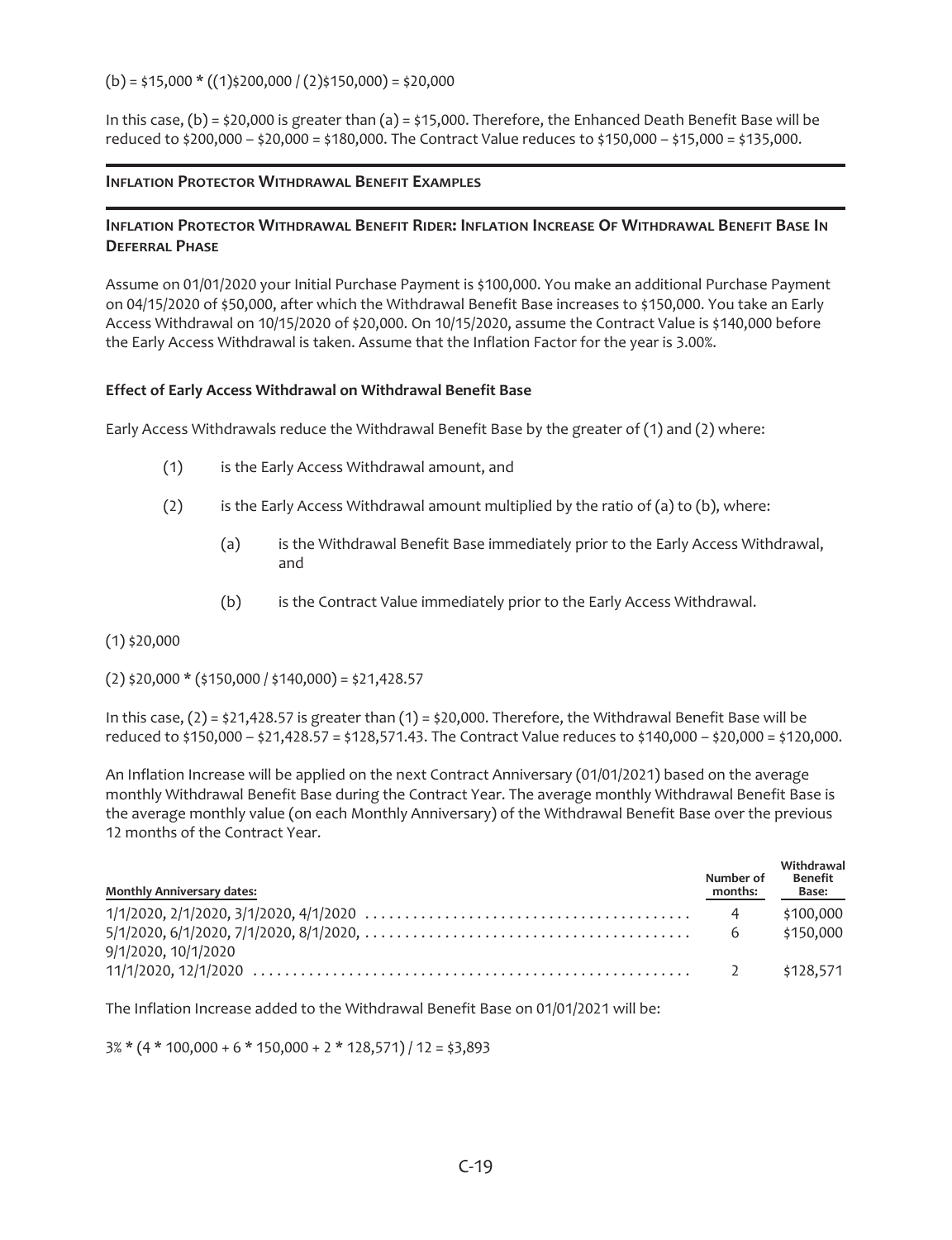# **INFLATION PROTECTOR WITHDRAWAL BENEFIT RIDER: WITHDRAWAL BENEFIT BASE AT THE START OF LIVING BENEFIT WITHDRAWALS**

At the time you decide to start the Living Benefit Withdrawals under the Living Benefit Guarantee, your Withdrawal Benefit Base will be set to the greater of the following:

- 1) Contract Value
- 2) Withdrawal Benefit Base

## **Assumptions:**

|                                                 | 01/19/2020 |
|-------------------------------------------------|------------|
| Living Benefit Withdrawals start on:            | 04/01/2021 |
| Contract Value on 04/01/2021 (just prior to the |            |
|                                                 | \$108,200  |
| Withdrawal Benefit Base on 01/19/2021:          | \$107.000  |

The Contract Value (just prior to withdrawal) of \$108,200 is greater than the Withdrawal Benefit Base (just prior to withdrawal) of \$107,000. Therefore, your Withdrawal Benefit Base will step-up to \$108,200.

# **INFLATION PROTECTOR WITHDRAWAL BENEFIT RIDER: AUTOMATIC ANNUAL STEP-UP OF WITHDRAWAL BENEFIT BASE IN DEFERRAL PHASE**

## **Assumptions:**

| Initial Purchase Payment<br>Additional Purchase Payments |  |                   |                                     |                                                               | \$100,000.00<br>None<br>3.00%                                |            |
|----------------------------------------------------------|--|-------------------|-------------------------------------|---------------------------------------------------------------|--------------------------------------------------------------|------------|
| Contract<br>Anniversary                                  |  | Contract<br>Value | <b>Inflation</b><br><b>Increase</b> | Withdrawal<br><b>Benefit Base</b><br><b>Before</b><br>Step-Up | Withdrawal<br><b>Benefit</b><br><b>Base after</b><br>Step-Up |            |
| 1                                                        |  | \$125,000.00      | \$3,000.00                          | \$103,000.00                                                  | \$125,000.00                                                 | Step-Up    |
| 2                                                        |  | \$127,000.00      | \$3,750.00                          | \$128,750.00                                                  | \$128,750.00                                                 | No Step-Up |
| 3                                                        |  | \$132,000.00      | \$3,862.50                          | \$132,612.50                                                  | \$132,612.50                                                 | No Step-Up |
| 4                                                        |  | \$140,000.00      | \$3,978.38                          | \$136,590.88                                                  | \$140,000.00                                                 | Step-Up    |

On the Rider Effective Date, the Withdrawal Benefit Base is equal to the Initial Purchase Payment (\$100,000). On the first Contract Anniversary, the Inflation Increase of \$3,000 is added to the Withdrawal Benefit Base (\$100,000 + \$3,000 = \$103,000). The Withdrawal Benefit Base is then compared to the Contract Value for Step-Up Evaluation. Since the Contract Value is greater than the Withdrawal Benefit Base at this point (\$125,000 > \$103,000), an Automatic Annual Step-Up takes place, and the Withdrawal Benefit Base is set equal to the Contract Value (\$125,000). On the next Contract Anniversary, the Inflation Increase is added to the Withdrawal Benefit Base and then it is evaluated for Step-Up: \$125,000 + \$3,750 = \$128,750, Contract Value \$127,000 < \$128,750, so there is no Step-Up this year.

# **INFLATION PROTECTOR WITHDRAWAL BENEFIT RIDER: RIDER CHARGE**

# **EXAMPLE FOR INFLATION PROTECTOR WITHDRAWAL BENEFIT IV RIDER**

Suppose a Single Life Guarantee is issued on 05/1/2021. Throughout the first Contract Year, the Rider Charge will be deducted on 07/31/2021, 10/31/2021, 01/31/2022, and 04/30/2022. Suppose the Withdrawal Benefit Base is \$100,000 on 05/18/2021, and there are no withdrawals in the Contract Year. The amount of the charge deducted each quarter will then be \$100,000 \* (1.40% / 4) \* (days in quarter not including Leap Day / 91.25).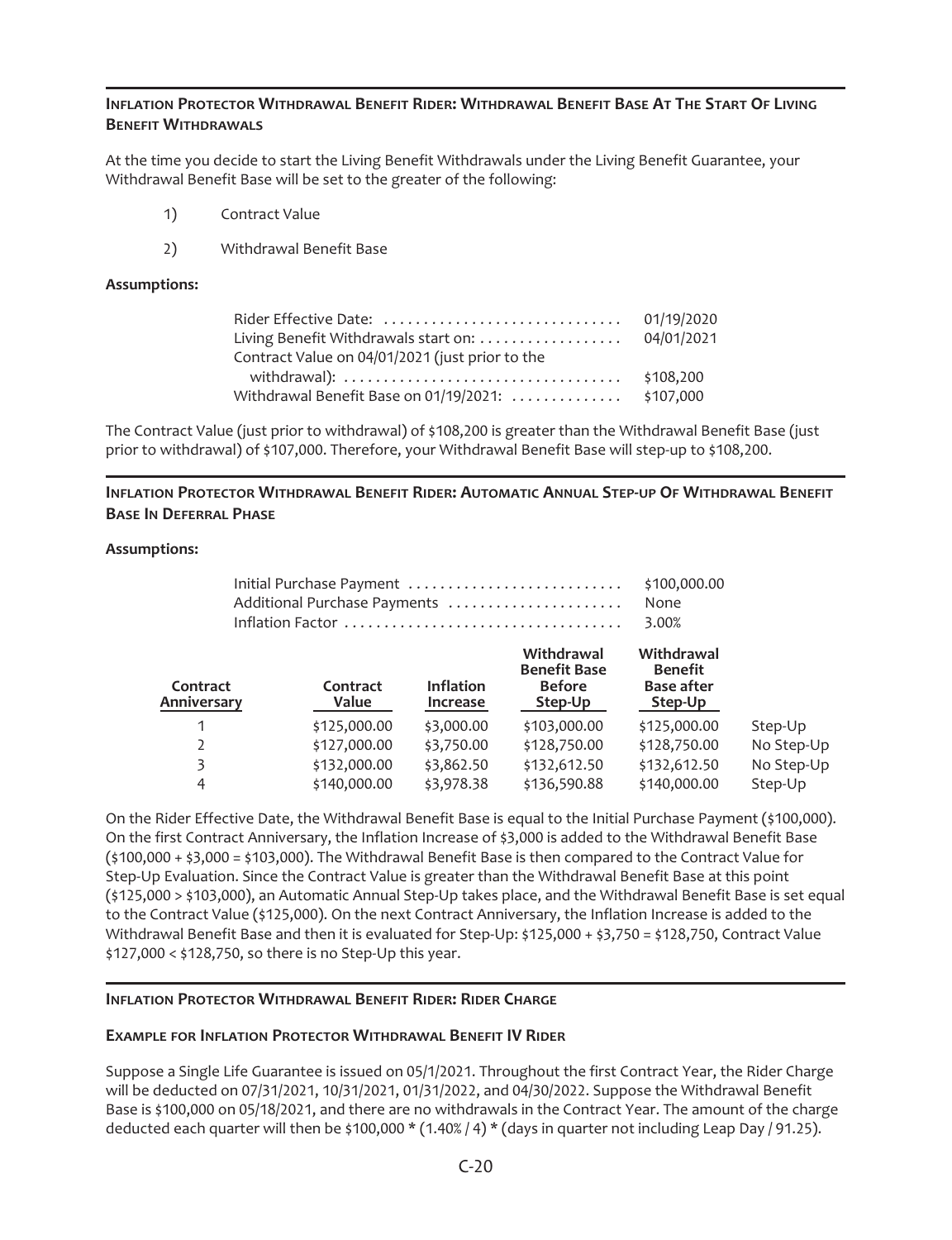Suppose that there is no Step-Up on 05/1/2022, so the Withdrawal Benefit Base will be increased by the Inflation Increase (this example uses an Inflation Factor of 3.00%): \$100,000 + (3% x \$100,000) = \$103,000. In the second Contract Year, the amount of the charge deducted each quarter will then be \$103,000 \* (1.40% / 4) \* (days in quarter not including Leap Day/ 91.25).

For example, there are 92 days between 5/1/2021 and 7/31/2021, so the Rider Charge for the 1st Contract Quarter will be 100,000  $*(1.40\%/4) * (92/91.25) = $352.88$ . There are only 89 days in the 4th quarter, so the charge will then be  $$100,000 * (1.40\% / 4) * (89/91.25) = $341.37$ .

Rider Charge varies in certain states—please see "*Appendix D: State Variations*" for details.

# **EXAMPLE FOR INFLATION PROTECTOR WITHDRAWAL BENEFIT RIDER, THE INFLATION PROTECTOR WITHDRAWAL BENEFIT II RIDER AND INFLATION PROTECTOR WITHDRAWAL BENEFIT III RIDER**

Suppose a Single Life Guarantee is issued on 05/1/2020. Throughout the first Contract Year, the Rider Charge will be deducted on 07/31/2020, 10/31/2020, 01/31/2021, and 04/30/2021. Suppose the Withdrawal Benefit Base is \$100,000 on 05/18/2020, and there are no withdrawals in the Contract Year. The amount of the charge deducted each quarter will then be \$100,000 \* (1.25% / 4) \* (days in quarter not including Leap Day / 91.25).

Suppose that there is no Step-Up on 05/1/2021, so the Withdrawal Benefit Base will be increased by the Inflation Increase (this example uses an Inflation Factor of 3.00%): \$100,000 + (3% x \$100,000) = \$103,000. In the second Contract Year, the amount of the charge deducted each quarter will then be \$103,000 \* (1.25% / 4) \* (days in quarter not including Leap Day/ 91.25).

For example, there are 92 days between 5/1/2020 and 7/31/2020, so the Rider Charge for the 1st Contract Quarter will be 100,000  $* (1.25\%/4) * (92/91.25) = $315.07$ . There are only 89 days in the 4th quarter, so the charge will then be  $$100,000 * (1.25)/4$  (89/91.25) = \$304.79.

Rider Charge varies in certain states — please see "*Appendix D: State Variations*" for details.

## **INFLATION PROTECTOR WITHDRAWAL BENEFIT RIDER: ENHANCEMENT TRUE-UP**

This Example illustrates how the Enhancement True-Up process works. Assume all Purchase Payments are made at the beginning of the Contract Year. The Enhancement True-Up Base and Withdrawal Benefit Base below are also values as of the beginning of the Contract Year.

| Contract<br>Year | Purchase<br>Payment       | Purchase<br>Payment | <b>Contract Value</b><br>Enhancement Beginning-of-Year | Contract<br>Value<br>End-of-Year            | <b>Inflation</b><br>Increase | <b>Enhancements</b><br>> 36 months<br>old                     | Enhancement<br>True-Up Base             | Withdrawal<br><b>Benefit Base</b> |
|------------------|---------------------------|---------------------|--------------------------------------------------------|---------------------------------------------|------------------------------|---------------------------------------------------------------|-----------------------------------------|-----------------------------------|
|                  | \$250,000.00 \$12,500.00  |                     | \$262,500.00                                           | $$262,500.00$$ \$                           | $0.00 \pm$                   |                                                               | 0.00 \$250,000.00 \$250,000.00          |                                   |
|                  | $$10,000.00$ \$           | 500.00              | \$273,000.00                                           | $$273,000.00 \text{ } $7,500.00 \text{ } $$ |                              |                                                               | 0.00 \$260,000.00 \$273,000.00          |                                   |
|                  | $$10,000.00$ \$           | 500.00              | \$283,500.00                                           | $$335,000.00 \text{ } $8,190.00 \text{ } $$ |                              |                                                               | 0.00 \$270,000.00 \$291,190.00          |                                   |
| 4                | $$30,000.00$$ \$ 1,500.00 |                     | \$366,500.00                                           |                                             |                              | \$385,000.00 \$8,735.70 \$12,500.00 \$312,500.00 \$366,500.00 |                                         |                                   |
|                  | $0.00 \;$ \$              | 0.00                | \$385,000.00                                           | $$424,500.00$ \$10,995.00 \$                |                              |                                                               | 500.00 \$313,000.00 \$385,000.00        |                                   |
| 6                | $0.00 \;$ \$              | 0.00                | \$424,500.00                                           | \$432,000.00 \$11,550.00 \$                 |                              |                                                               | 500.00 \$313,500.00 \$424,500.00        |                                   |
| 7                | $0.00 \;$ \$<br>ς         | 0.00                | \$432,000.00                                           | \$469,000.00 \$12,735.00                    |                              |                                                               | $$1,500.00$ $$315,000.00$ $$437,235.00$ |                                   |

|                   | Purchase Payments: \$250,000 on Contract Date, \$10,000 beginning of Contract Years 2 and 3, \$30,000<br>beginning of Contract Year 4.                                                  |
|-------------------|-----------------------------------------------------------------------------------------------------------------------------------------------------------------------------------------|
| Withdrawals:      | No Withdrawals                                                                                                                                                                          |
| Inflation Factor: | 3% for Contract Years 1-6.                                                                                                                                                              |
| Contract Growth:  | No growth in Contract Years 1 and 2, \$51,500 in Contract Year 3, \$18,500 in Contract<br>Year 4, \$39,500 in Contract Year 5, \$7,500 in Contract Year 6, \$37,000 in Contract Year 7. |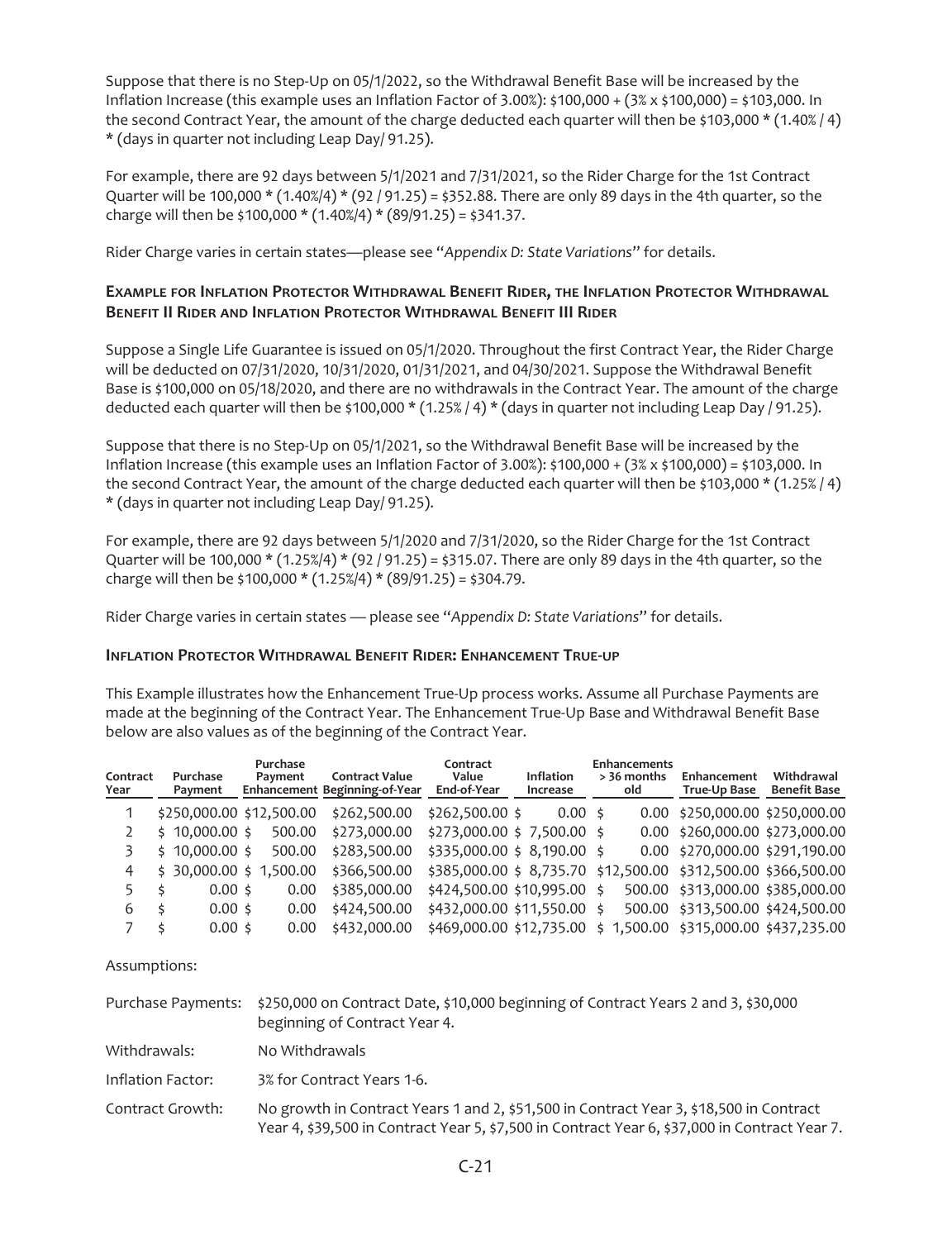## **Enhancement True-Up Base:**

This value is used to determine whether the Withdrawal Benefit Base will receive an Enhancement True-Up. The Enhancement True-Up Base includes your Purchase Payments and Purchase Payment Enhancements more than 36 months old:

- CY1 Enhancement True-Up Base is equal to your initial Purchase Payment at Contract Issue =  $$250,000$ . Purchase Payment Enhancement of \$12,500 is included in the Contract Value, but not in the Enhancement True-up Base, because it is not yet 36 months old.
- CY2 On first anniversary, another Purchase Payment is added to Enhancement True-Up Base: \$250,000 + \$10,000 = \$260,000. Purchase Payment Enhancements from CY 1 or CY 2 are not included, because they are not yet 36 months old.
- CY3 On the second Contract Anniversary (beginning of Contract Year 3), the additional Purchase Payment is added to the Enhancement True-Up Base:  $$260,000 + $10,000 = $270,000$ . Purchase Payment Enhancements are not yet 36 months old.
- CY4 On the third Contract Anniversary (beginning of Contract Year 4), the additional Purchase Payment is added to the Enhancement True-Up Base, as well as the Purchase Payment Enhancement from the initial Purchase Payment, which is now 36 months old:  $\frac{1}{270,000 + \frac{1}{530,000 + \frac{1}{510,00}}$  = \$312,500.
- CY5 There are no Purchase Payments this year, but the Purchase Payment Enhancement from the Purchase Payment made in Contract Year 2 is now 36 months old, so it is added to the Enhancement True-Up Base: \$312,500 + \$500 = \$313,000.
- CY6 There are no Purchase Payments this year, but the Purchase Payment Enhancement from the Purchase Payment made in Contract Year 3 is now 36 months old, so it is added to the Enhancement True-Up Base: \$313,000 + \$500 = \$313,500.
- CY7 There are no Purchase Payments this year, but the Purchase Payment Enhancement from the Purchase Payment made in Contract Year 4 is now 36 months old, so it is added to the Enhancement True-Up Base: \$313,500 + \$1,500 = \$315,000.

## **Enhancement True-Up Comparison:**

## **Contract Year 4 (BOP)**

The first Enhancement True-Up evaluation takes place in the beginning of Contract Year 4. Withdrawal Benefit Base as of the end of Contract Year 3 is \$291,190.

Step 1-2: Purchase Payments and the Inflation Increase are added to this WBB: \$291,190 + \$30,000 +  $$8,735.70 = $329,925.70$ 

Step 3: WBB is evaluated for Step-Up by comparing to the Contract Value (BOP): \$329,925.70 < \$366,500, so WBB Steps-Up to \$366,500. Deferral Phase Inflation Increase Period is reset.

Step 4: WBB is evaluated for Enhancement True-Up by comparing to the Enhancement True-Up Base: \$366,500 > \$312,500, so there is no Enhancement True-Up.

## **Contract Year 5 (BOP)**

On the next Contract Anniversary (beginning of Contract Year 5), the same process takes place. Withdrawal Benefit Base at the end of Contract Year 4 is \$366,500.

Step 1-2: The Inflation Increase is added to this WBB: \$366,500 + \$10,995 = \$377,495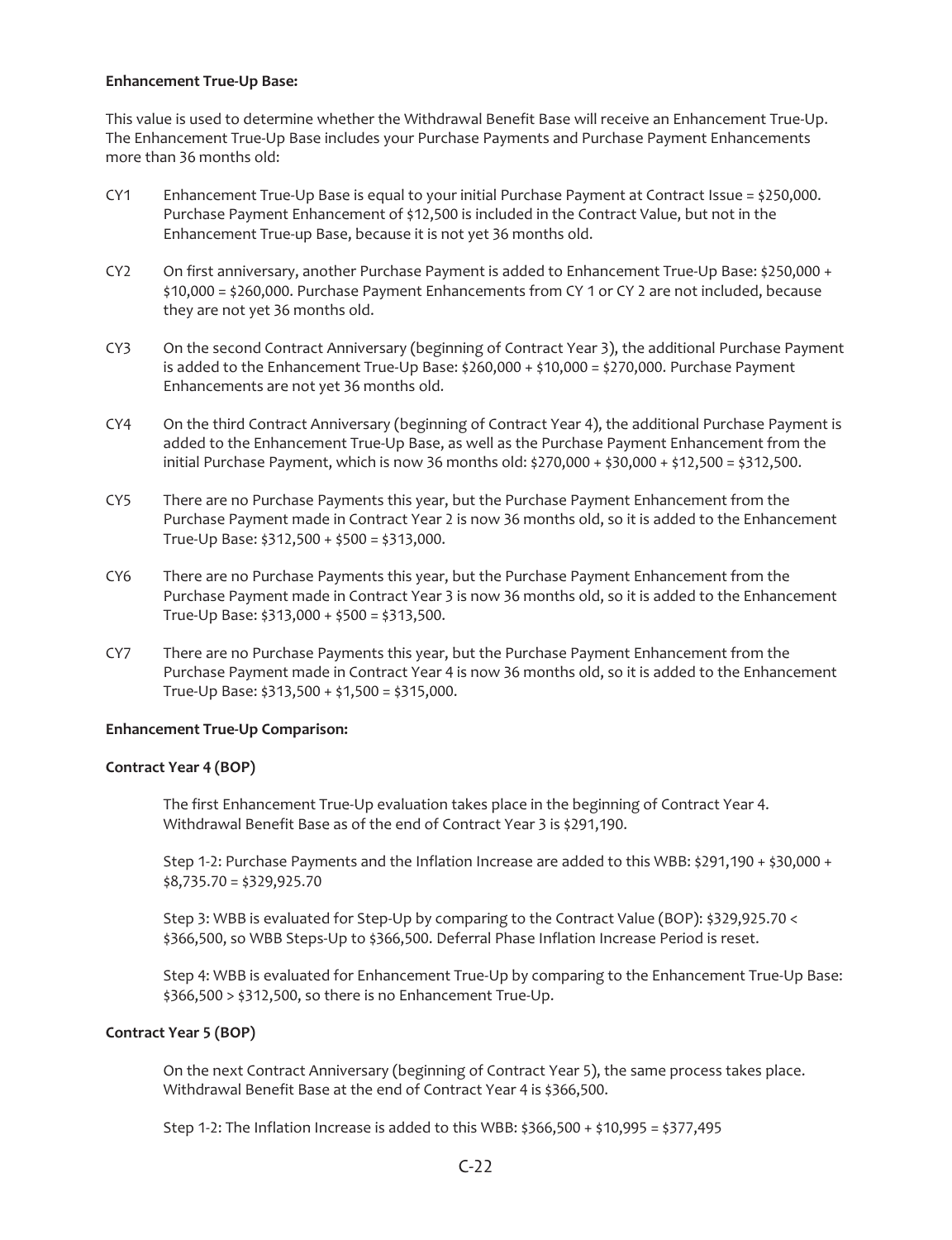Step 3: WBB is evaluated for Step-Up by comparing to the Contract Value: \$377,495 < \$385,000, so WBB Steps-Up to \$385,000. Deferral Phase Inflation Increase Period is reset.

Step 4: WBB is evaluated for Enhancement True-Up by comparing to the Enhancement True-Up Base: \$385,000 < \$313,000, so there is no Enhancement True-Up.

## **Contract Year 6 (BOP)**

On the next Contract Anniversary (beginning of Contract Year 6), the same process takes place. Withdrawal Benefit Base at the end of Contract Year 5 is \$385,000.

Step 1-2: An Inflation Increase is added to this WBB: \$385,000 + \$11,550 = \$396,550.

Step 3: WBB is evaluated for Step-Up by comparing to the Contract Value: \$396,550 < \$424,500, so WBB Steps-Up to \$424,500. Deferral Phase Inflation Increase Period is reset.

Step 4: WBB is evaluated for Enhancement True-Up by comparing to the Enhancement True-Up Base: \$424,500 > \$313,500, so there is no Enhancement True-Up.

### **Contract Year 7 (BOP)**

On the next Contract Anniversary (beginning of Contract Year 7), the same process takes place. Withdrawal Benefit Base at the end of Contract Year 6 is \$424,500.

Step 1-2: An Inflation Increase is added to this WBB: \$424,500 + \$12,735 = \$437,235.

Step 3: WBB is evaluated for Step-Up by comparing to the Contract Value: \$437,235 > \$432,000, no Step-Up.

Step 4: WBB is evaluated for Enhancement True-Up by comparing to the Enhancement True-Up Base: \$437,235 > \$315,000, so there is no Enhancement True-Up.

Enhancement True-Up is not available in New York.

# **INFLATION PROTECTOR WITHDRAWAL BENEFIT RIDER — LIFETIME WITHDRAWAL GUARANTEE: LIFETIME WITHDRAWAL RATE CALCULATION**

\$100,000 is deposited at issue; \$50,000 is deposited in the beginning of the 4th Contract Year (3 years since issue). Withdrawals start in the beginning of Contract Year 7. Annuitant is Actual Age 72 at the time of first withdrawal.

| Contract Year            | Purchase  | Age of Purchase | <b>Total Purchase</b> | <b>Waiting Bonus</b> |
|--------------------------|-----------|-----------------|-----------------------|----------------------|
|                          | Payment   | Payment         | Payments              |                      |
|                          | \$100,000 |                 | \$150,000             | 0.40%                |
| 4                        | \$50,000  |                 | \$150,000             | 0.10%                |
| Effective Waiting Bonus: | 0.50%     |                 |                       |                      |

Withdrawal Rate Adjustment Waiting Period = 0 Maximum Withdrawal Rate Adjustment Period = 10 Annual Adjustment Rate = 0.10%

Age-Based Lifetime Withdrawal Rate = 3.75% (based on a single life under Inflation Protector Withdrawal Benefit IV)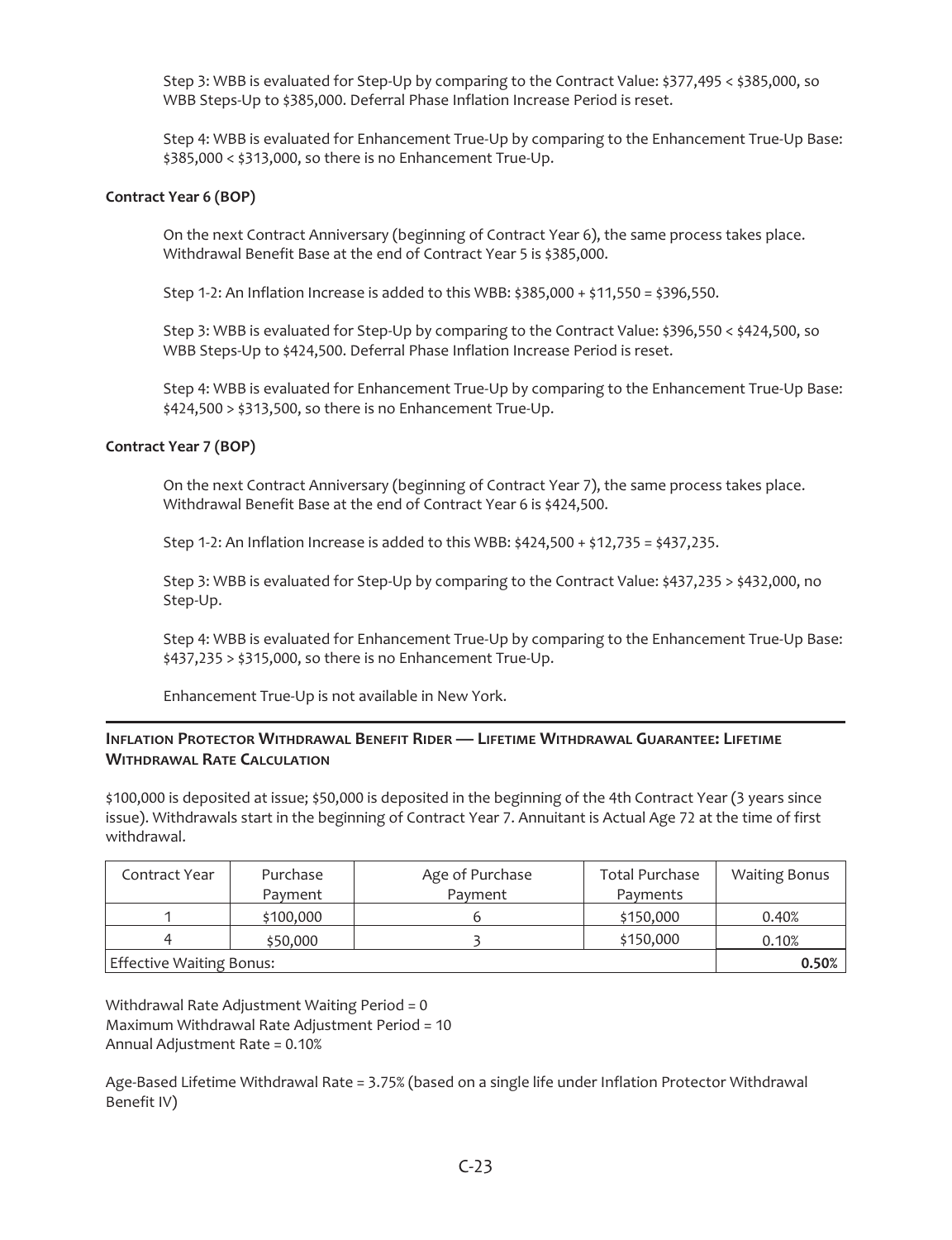## **Initial Calculation of Effective Waiting Bonus.**

Waiting Bonus = (Age of PP)  $*($  Annual Adjustment Rate)  $*($  PP Amount) / (Total PP)

For \$100K Purchase Payment deposited at issue: Waiting Bonus = (6) \* (0.10%) \* (\$100,000) / (\$150,000) = 0.40%

For \$50K Purchase Payment deposited in the beginning of the 4th Contract Year: Waiting Bonus = (3) \* (0.10%) \* (\$50,000) / (\$150,000) = 0.10%

The Effective Waiting Bonus is the sum of the Waiting Bonus for each Purchase Payment.

Effective Waiting Bonus =  $0.40% + 0.10% = 0.50%$ 

Lifetime Withdrawal Rate = Age-Based Lifetime Withdrawal Rate + Effective Waiting Bonus = 3.75% + 0.50% = 4.25%

Suppose there is a Step-Up in Contract Year 11. Since the Annuitant has reached age 76 at this time, he is eligible to receive the higher Age-Based Lifetime Withdrawal Rate. The Effective Waiting Bonus will not be recalculated at this point. The new Lifetime Withdrawal Rate = 4.00% + 0.50% = 4.50%

The Waiting Bonus is not available in New York.

# **INFLATION PROTECTOR WITHDRAWAL BENEFIT RIDER — LIFETIME WITHDRAWAL GUARANTEE: EXCESS WITHDRAWALS**

Assume that you are in the Withdrawal Phase under the Lifetime Withdrawal Guarantee of the Inflation Protector Benefit Rider. A Guaranteed Annual Withdrawal Amount is calculated which you can withdraw without affecting your Withdrawal Benefit Base. This example summarizes what happens when you take a withdrawal that is above the Guaranteed Annual Withdrawal Amount.

Assumptions:

|                                                               | 1/1/2020     |
|---------------------------------------------------------------|--------------|
| Withdrawal Benefit Base on 01/01/2020:                        | \$200.000.00 |
| Contract Value on 4/1/2020 (immediately prior to withdrawal): | \$150.000.00 |
| Guaranteed Annual Withdrawal Amount for 2020:  \$ 10,000.00   |              |

Suppose on 04/01/2020, you take a withdrawal of \$15,000. This is in excess of the Guaranteed Annual Withdrawal Amount by \$15,000 – \$10,000 = \$5,000

## **Effect on Withdrawal Benefit Base**

Excess Withdrawals reduce the Withdrawal Benefit Base by the greater of (a) and (b) where:

- (a) is the Excess Withdrawal Amount
- (b) is the Excess Withdrawal Amount multiplied by the ratio of (1) and (2) where:
	- (1) is the Withdrawal Benefit Base just prior to the Excess Withdrawal, and
	- $(2)$  is the difference between  $(i)$  and  $(ii)$  where:
		- (i) is the Contract Value immediately prior to the withdrawal, and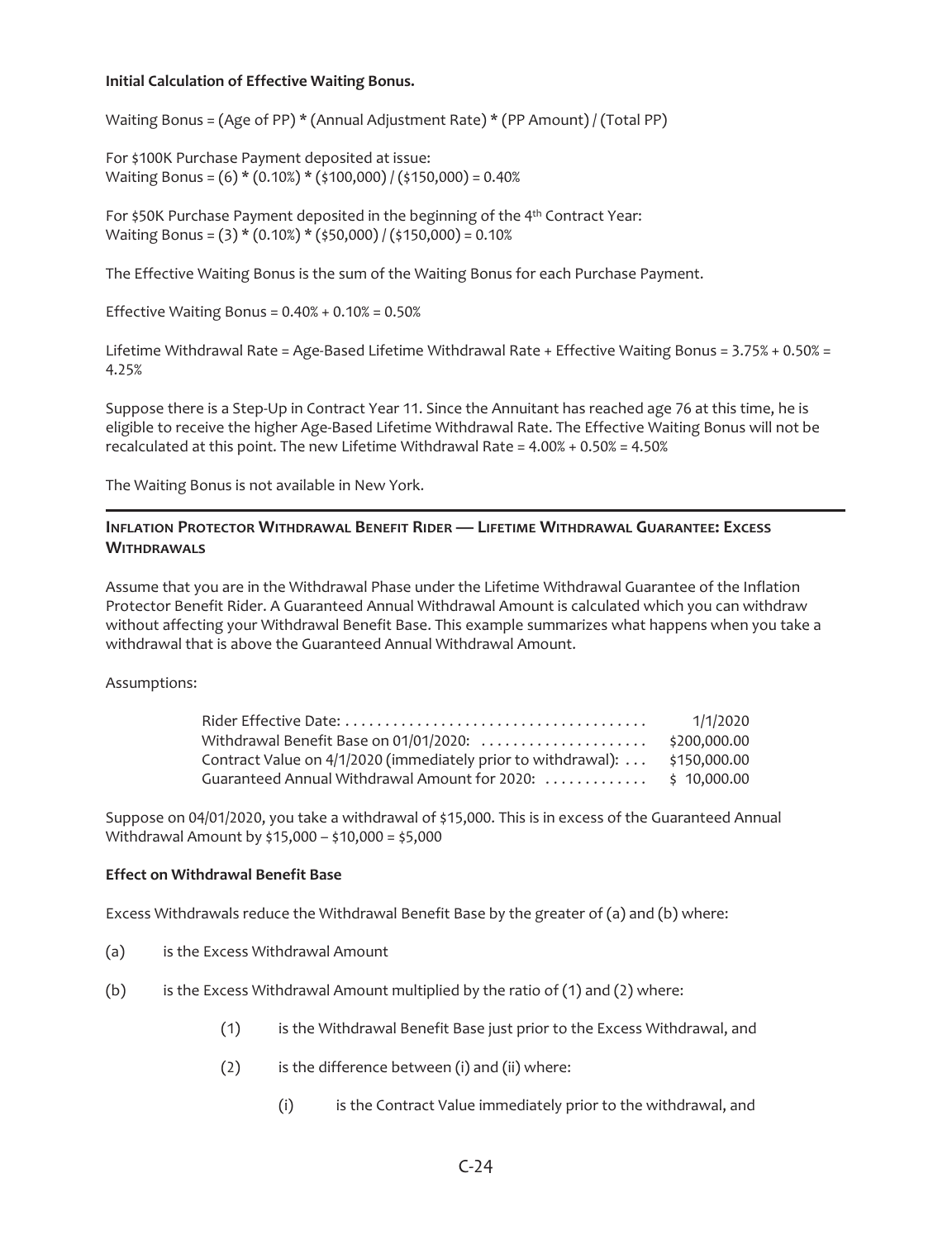(ii) is the Guaranteed Annual Withdrawal Amount remaining prior to the withdrawal.

 $(a) = $5,000$ 

 $(b) = 55,000 * ((1) *200,000 / ((2)max(0,1) *150,000 - (ii) *10,000)) = 55,000 * (*200,000 / *140,000) = $7142.86$ 

In this case,  $(b) = \frac{1}{2}7,142.86$  is greater than (a) =  $\frac{1}{2}5,000$ . Therefore, the Withdrawal Benefit Base will be reduced to \$200,000 – \$7,142.86 = \$192,857.14. The Contract Value reduces to \$150,000 – \$15,000 = \$135,000.

#### **Effect on Enhanced Death Benefit Base**

Suppose at the time of the withdrawal described above, the Enhanced Death Benefit Base is \$200,000. The Enhanced Death Benefit Base is reduced for the total amount of the withdrawal by the greater of (a) and (b), where:

- (a) is the withdrawal amount, and
- (b) is withdrawal amount multiplied by the ratio of  $(1)$  and  $(2)$  where:
	- (1) is the Enhanced Death Benefit Base immediately prior to the withdrawal, and
	- (2) is the Contract Value immediately prior to the withdrawal

 $(a) = $15,000$ 

 $(b) = $15,000 * ((1) $200,000 / (2) $150,000 = $20,000$ 

In this case, (b) = \$20,000 is greater than (a) = \$15,000. Therefore, the Enhanced Death Benefit Base will be reduced to \$200,000 – \$20,000 = \$180,000. The Contract Value reduces to \$150,000 – \$15,000 = \$135,000.

### **INFLATION PROTECTOR WITHDRAWAL BENEFIT RIDER — STANDARD WITHDRAWAL GUARANTEE: AVAILABLE STANDARD WITHDRAWAL RATES**

This example illustrates how the available Standard Withdrawal Rates are determined at the time of Living Benefit Withdrawal. (To see how the Lifetime Withdrawal Rate is determined for the following scenario, see "*Inflation Protector Withdrawal Benefit Rider — Lifetime Withdrawal Guarantee: Lifetime Withdrawal Rate Calculation*" example in this Appendix.)

Suppose \$100,000 is deposited at issue; \$50,000 is deposited in the beginning of the 4th Contract Year (3 years since issue). Standard Withdrawals start in the beginning of Contract Year 7. Annuitant is Actual Age 72 at the time of first withdrawal.

The Standard Withdrawal Rates available at the time of first withdrawal will be those that are greater than or equal to the then applicable Lifetime Withdrawal Rate plus the Standard Withdrawal Rate Threshold (0.50%).

The Lifetime Withdrawal Rate under the Lifetime Withdrawal Guarantee is equal to the sum of the Age-Based Lifetime Withdrawal Rate and the Effective Waiting Bonus. At time of the Standard Withdrawal, these components and the Lifetime Withdrawal Rate have the following values:

Age-Based Lifetime Withdrawal Rate: 3.75% (based on a single life under Inflation Protector Withdrawal Benefit IV) Effective Waiting Bonus: 0.50% Lifetime Withdrawal Rate: 3.75 % + 0.50% = 4.25%

Available Standard Withdrawal Rates  $\geq$  (4.25% + 0.50% = 4.75%)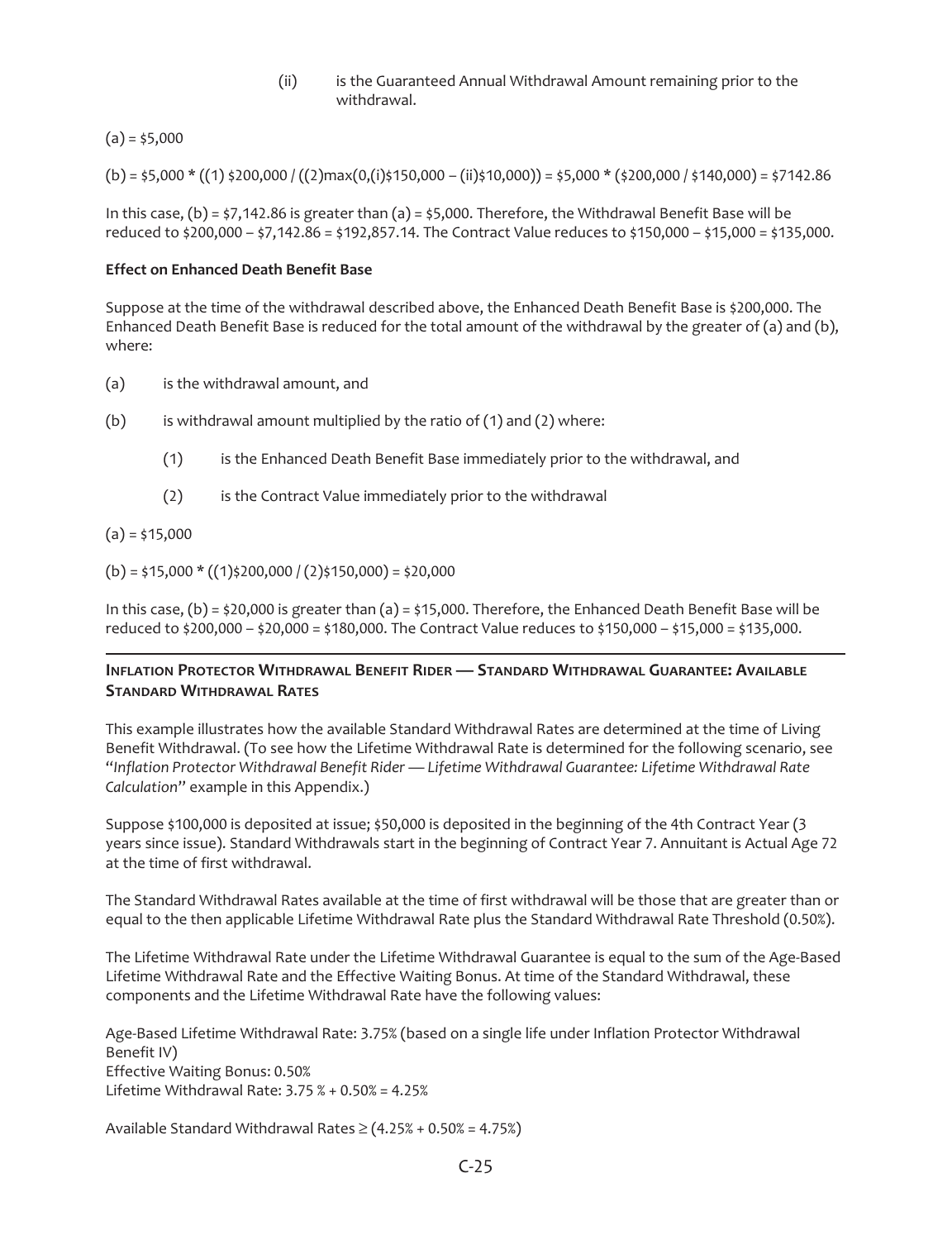The available Standard Withdrawal Rates are 5.00% and 6.00%.

The Waiting Bonus is not available in New York.

### **INFLATION PROTECTOR WITHDRAWAL BENEFIT RIDER — STANDARD WITHDRAWAL GUARANTEE**

This example illustrates the effect of withdrawals under the Standard Withdrawal Guarantee on the Standard Withdrawal Benefit Balance and the Withdrawal Benefit Base, described under "Inflation Protector Withdrawal Benefit Rider — Withdrawal Options under the Rider – Standard Withdrawal Guarantee under the Living Benefit Guarantee" of this Prospectus.

Assume that at the start (BOP) of the Contract Year, your contract has the following values:

| Guaranteed Annual Withdrawal Amount (GAWA)  \$ 10,000 |           |
|-------------------------------------------------------|-----------|
|                                                       |           |
|                                                       |           |
| Withdrawal Benefit Base                               | \$200.000 |
|                                                       |           |

#### Scenario 1.

Monthly withdrawals of \$1,000 are taken at the end of each Contract Month. For simplicity, we will assume that the Contract Value will only reduce for withdrawals, and will not change for any gains, losses, or charges (therefore, there is no opportunity for Step-Up). Table below shows the Standard Withdrawal Benefit Balance and Withdrawal Benefit Base at the end of each Contract Month (EOP), reduced for withdrawals.

### Abbreviations:

BOP = Beginning of Period, EOP = End of Period, CV = Contract Value, GAWA = Guaranteed Annual Withdrawal Amount, SAR = Standard Annual Reduction, WD = Withdrawal, WBB = Withdrawal Benefit Base, SWBB = Standard Withdrawal Benefit Balance

| Month | <b>CV</b><br><b>BOP</b> | <b>GAWA</b><br>Rem. | <b>SAR</b><br>Rem. | <b>WD</b> | Cum<br><b>WD</b> | Gain | <b>Excess</b><br><b>WD</b> | <b>WBB</b><br><b>BOP</b> | <b>SWBB</b><br><b>BOP</b> | <b>WBB</b><br>Red. | <b>WBB</b><br><b>EOP</b> | <b>SWBB</b><br><b>EOP</b> |
|-------|-------------------------|---------------------|--------------------|-----------|------------------|------|----------------------------|--------------------------|---------------------------|--------------------|--------------------------|---------------------------|
|       |                         | <b>BOP</b>          | <b>BOP</b>         |           |                  |      |                            |                          |                           |                    |                          |                           |
|       | \$40,000                | \$10,000            | \$5,000            | \$1,000   | \$1,000          | \$0  | \$0                        | \$200,000                | \$45,000                  | \$0                | \$200,000                | \$44,000                  |
| 2     | \$39,000                | \$9,000             | \$4,000            | \$1,000   | \$2,000          | \$0  | \$0                        | \$200,000                | \$44,000                  | \$0                | \$200,000                | \$43,000                  |
| 3     | \$38,000                | \$8,000             | \$3,000            | \$1,000   | \$3,000          | \$0  | \$0                        | \$200,000                | \$43,000                  | \$0                | \$200,000                | \$42,000                  |
| 4     | \$37,000                | \$7,000             | \$2,000            | \$1,000   | \$4,000          | \$0  | \$0                        | \$200,000                | \$42,000                  | \$0                | \$200,000                | \$41,000                  |
| 5     | \$36,000                | \$6,000             | \$1,000            | \$1,000   | \$5,000          | \$0  | \$0                        | \$200,000                | \$41,000                  | $ $ \$0            | \$200,000                | \$40,000                  |
| 6     | \$35,000                | \$5,000             | \$0                | \$1,000   | \$6,000          | \$0  | \$0                        | \$200,000                | \$40,000                  | \$0                | \$200,000                | \$40,000                  |
|       | \$34,000                | \$4,000             | \$0                | \$1,000   | \$7,000          | \$0  | \$0                        | \$200,000                | \$40,000                  | \$0                | \$200,000                | \$40,000                  |
| 8     | \$33,000                | \$3,000             | \$0                | \$1,000   | \$8,000          | \$0  | \$0                        | \$200,000                | \$40,000                  | \$0                | \$200,000                | \$40,000                  |
| 9     | \$32,000                | \$2,000             | \$0                | \$1,000   | \$9,000          | \$0  | \$0                        | \$200,000                | \$40,000                  | \$0                | \$200,000                | \$40,000                  |
| 10    | \$31,000                | \$1,000             | \$0                | \$1,000   | \$10,000         | \$0  | \$0                        | \$200,000                | \$40,000                  | ∣\$0               | \$200,000                | \$40,000                  |
| 11    | \$30,000                | \$0                 | \$0                | \$1,000   | \$11,000         | \$0  | \$1,000                    | \$200,000                | \$40,000                  | \$6,667            | \$193,333                | \$38,667                  |
| 12    | \$29,000                | \$0                 | \$0                | \$1,000   | \$12,000         | \$0  | \$1,000                    | \$193,333                | \$38,667                  | \$6,667            | \$186,667                | \$37,333                  |
|       | \$28,000                | \$9,333             | \$5,000            |           |                  |      |                            |                          |                           |                    |                          |                           |

**Standard Withdrawal Benefit Balance** is reduced as follows:

For the first 5 months (as long as the cumulative withdrawals in the Contract Year are less than Standard Annual Reduction), the Standard Withdrawal Benefit Balance is reduced by the dollar amount of every \$1,000 withdrawal.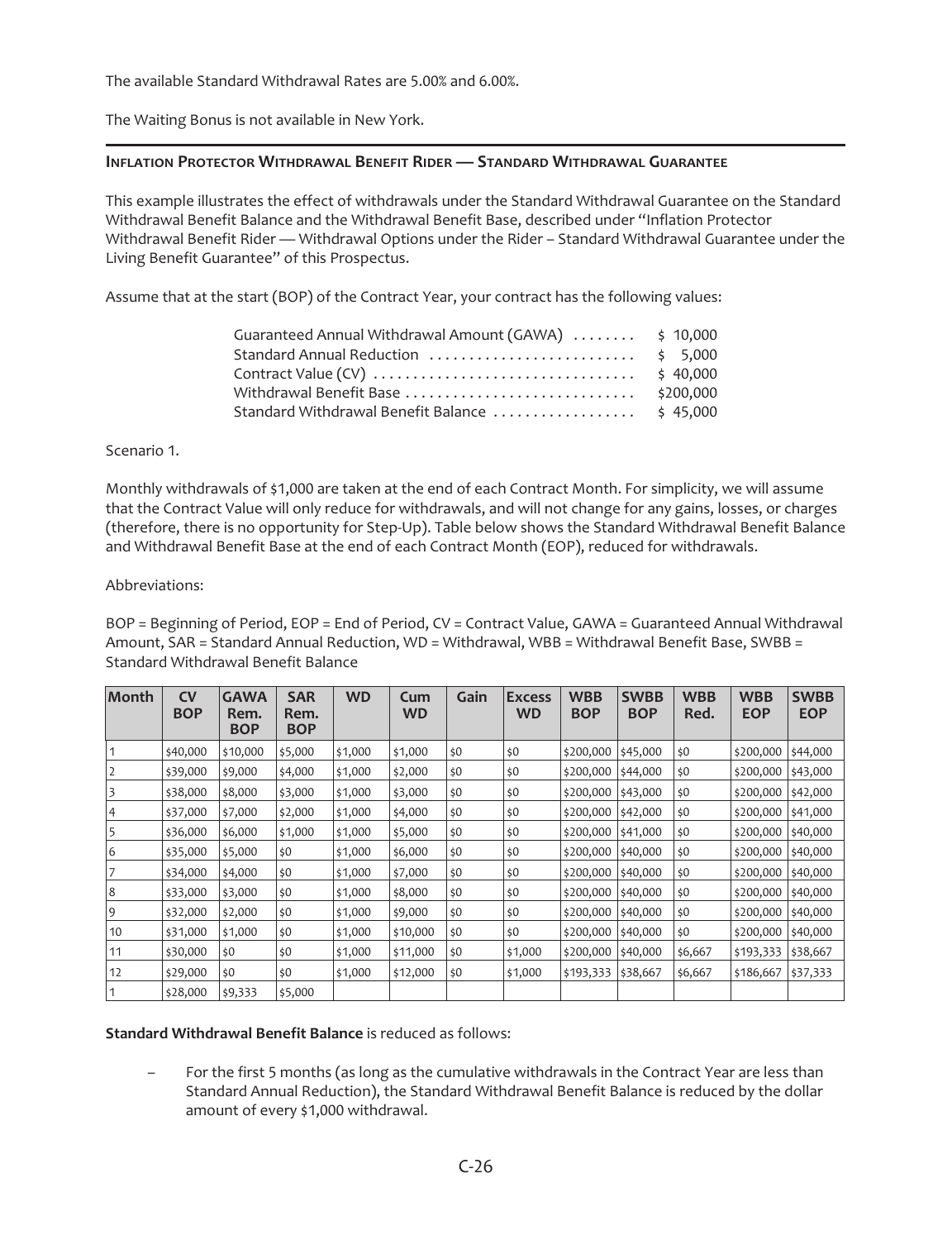- For the next 5 months (when cumulative withdrawals in the Contract Year exceed Standard Annual Reduction but are less than the GAWA), the Standard Withdrawal Benefit Balance is not reduced.
- Withdrawals in Contract Months 11 and 12 are considered Excess Withdrawals, as the GAWA has been depleted by this time.

Excess Withdrawals reduce the Standard Withdrawal Benefit Balance by the greater of (a) and (b) where:

- (a) is the Excess Withdrawal Amount
- (b) is the Excess Withdrawal Amount multiplied by the ratio of (1) and (2) where:
	- $(1)$  is the difference between (i) and (ii), where:
		- (i) is the Standard Withdrawal Benefit Balance immediately prior to the withdrawal, and
		- (ii) is the Standard Annual Reduction remaining prior to the withdrawal, and
	- $(2)$  is the difference between (i) and (ii) where:
		- (i) is the Contract Value immediately prior to the withdrawal, and
		- (ii) is the Guaranteed Annual Withdrawal Amount remaining prior to the withdrawal.
- At the end of Contract Month 11:
- $(a)$  \$1,000
- (b)  $\sharp$ 1,000\* $[(1)((i)\sharp40,000 (ii)\sharp0)/((i)\sharp30,000 (ii)\sharp0)] = \sharp1,333$

In this case,  $(b)$  = \$1,333 is greater than  $(a)$  = \$1,000. Therefore, the Standard Withdrawal Benefit Balance will be reduced by \$1,333 for the Excess Withdrawal.

- At the end of Contract Month 12:
- $(a)$  \$1,000
- (b)  $\sharp$ 1,000\*[(1)((i)\the 38,667-(ii)\the 0)((2)((i)\the 29,000-(ii)\the 0)] = \the 41,333

In this case,  $(b) = 1,333$  is greater than  $(a) = 1,000$ . Therefore, the Standard Withdrawal Benefit Balance will be reduced by \$1,333 for the Excess Withdrawal.

#### **Withdrawal Benefit Base** is reduced as follows:

- For the first 10 months (as long as the cumulative withdrawals in the Contract Year are less than GAWA), the Withdrawal Benefit Base is not reduced.
- Withdrawals in Contract Months 11 and 12 are considered Excess Withdrawals, as GAWA has been depleted by this time.

Excess Withdrawals reduce the Withdrawal Benefit Base by the greater of (a) and (b) where: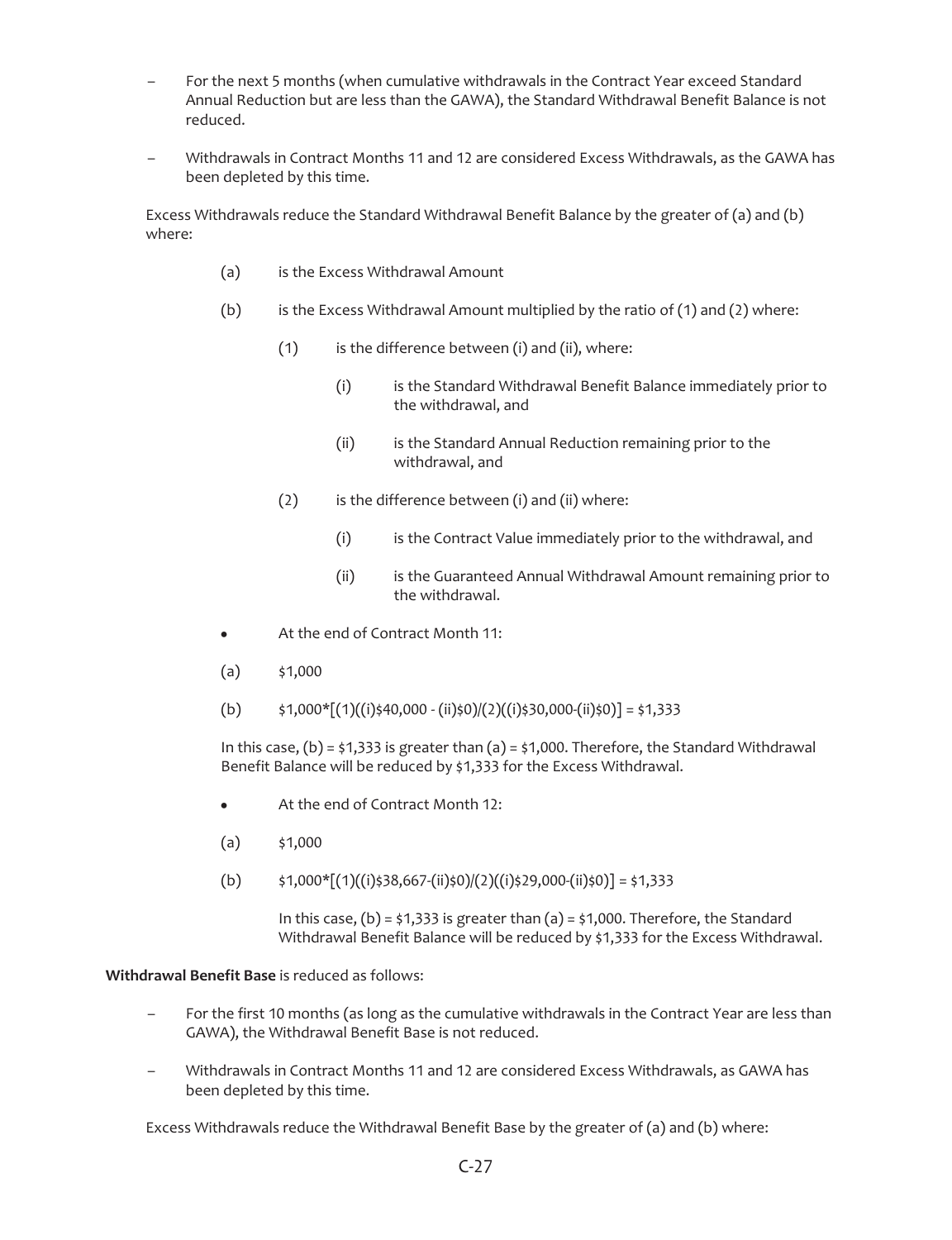- (a) is the Excess Withdrawal Amount
- (b) is the Excess Withdrawal Amount multiplied by the ratio of  $(1)$  and  $(2)$  where:
	- (1) is the Withdrawal Benefit Base just prior to the Excess Withdrawal, and
	- $(2)$  is the difference between  $(i)$  and  $(ii)$  where:
		- (i) is the Contract Value immediately prior to the withdrawal, and
		- (ii) is the Guaranteed Annual Withdrawal Amount remaining prior to the withdrawal.
- At the end of Contract Month 11:
- $(a)$  \$1,000
- (b)  $\sharp$ 1,000\* $[(1)(\sharp 200,000)/(2)((i)\sharp 30,000-(ii)\sharp 0)] = \sharp$ 6,667

In this case,  $(b) = 56,667$  is greater than  $(a) = 51,000$ . Therefore, the Withdrawal Benefit Base will be reduced by \$6,667 for the Excess Withdrawal.

- At the end of Contract Month 12, the Withdrawal Benefit Base is reduced by the greater of (a) and (b):
- $(a)$  \$1,000
- (b)  $\sharp$ 1,000\*[(1)( $\xi$ 193,333)/(2)((i) $\xi$ 29,000-(ii) $\xi$ 0)] =  $\xi$ 6,667

In this case,  $(b) = 56,667$  is greater than  $(a) = 51,000$ . Therefore, the Withdrawal Benefit Base will be reduced by \$6,667 for the Excess Withdrawal.

Scenario 2.

Now assume that you take \$11,000 withdrawal at the end of month 11, and a \$1,000 withdrawal at the end of month 12.

| Month | CV<br><b>BOP</b> | <b>GAWA</b><br>Rem.<br><b>BOP</b> | <b>SAR</b><br>Rem.<br><b>BOP</b> | <b>WD</b> | Cum<br><b>WD</b> | Gain | <b>Excess</b><br><b>WD</b> | <b>WBB</b><br><b>BOP</b> | <b>SWBB</b><br><b>BOP</b> | <b>WBB</b><br>Red. | <b>WBB</b><br><b>EOP</b> | <b>SWBB</b><br><b>EOP</b> |
|-------|------------------|-----------------------------------|----------------------------------|-----------|------------------|------|----------------------------|--------------------------|---------------------------|--------------------|--------------------------|---------------------------|
| 11    | \$40,000         | \$10,000                          | \$5,000                          | \$11,000  | \$11,000         | \$0  | \$1,000                    | \$200,000                | \$45,000                  | \$6,667            | \$193,333                | \$38,667                  |
| 12    | \$29,000         | \$0                               | \$0                              | \$1,000   | \$12,000         | \$0  | \$1,000                    | \$193,333                | \$38,667                  | \$6,667            | \$186,667                | \$37,333                  |
|       | \$28,000         | \$9,333                           | \$5,000                          |           |                  |      |                            |                          |                           |                    |                          |                           |

**Standard Withdrawal Benefit Balance** is reduced as follows:

- At the end of Contract Month 11, Excess Withdrawal = Total Withdrawal GAWA Remaining =  $$11,000 - $10,000 = $1,000$ . At the end of Contract Month 12, Excess Withdrawal is  $$1,000 - $0 = $1,000$ \$1,000:
	- At the end of Contract Month 11:
	- $(a)$  \$1,000
	- (b)  $\sharp$ 1,000\*[(1)((i)\$45,000-(ii)\$5,000)/(2)((i)\$40,000-(ii)\$10,000)] = \$1,333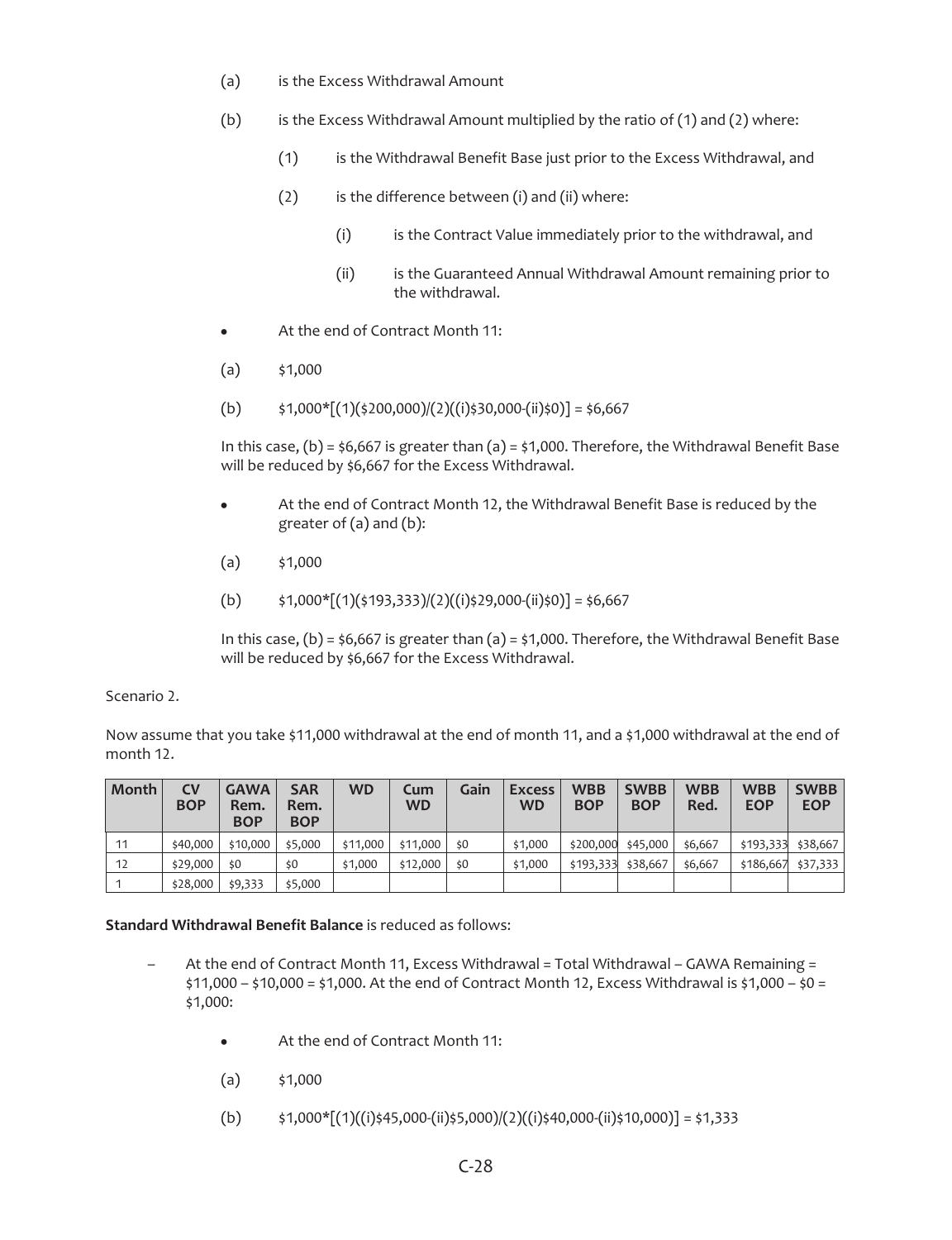In this case, (b) =  $\frac{1}{5}$ 1,333 is greater than (a) =  $\frac{1}{5}$ 1,000. Therefore, the Standard Withdrawal Benefit Balance will be reduced by \$1,333 for the Excess Withdrawal.

- $\bullet$  At the end of Contract Month 12:
- $(a)$  \$1,000
- (b)  $\sharp$ 1,000\*[(1)((i)\;38,667-(ii)\;60)|(2)((i)\;29,000-(ii)\;0)] = \;1,333

In this case,  $(b)$  = \$1,333 is greater than  $(a)$  = \$1,000. Therefore, the Standard Withdrawal Benefit Balance will be reduced by \$1,333 for the Excess Withdrawal.

**Withdrawal Benefit Base** is reduced as follows:

- At the end of Contract Month 11, Excess Withdrawal = Total Withdrawal GAWA Remaining =  $$11,000 - $10,000 = $1,000$ . At the end of Contract Month 12, Excess Withdrawal is  $$1,000 - $0 = $1,000 - $0$ \$1,000:
	- $\bullet$  At the end of Contract Month 11:
	- $(a)$  \$1,000
	- (b)  $\sharp$ 1,000\*[(1)( $\xi$ 200,000)/(2)((i) $\xi$ 40,000-(ii) $\xi$ 10,000)] =  $\xi$ 6,667

In this case,  $(b) = 56,667$  is greater than  $(a) = 51,000$ . Therefore, the Withdrawal Benefit Base will be reduced by \$6,667 for the Excess Withdrawal.

- $\bullet$  At the end of Contract Month 12:
- $(a)$  \$1,000
- (b)  $\sharp$ 1,000\*[(1)( $\xi$ 193,333)/(2)((i) $\xi$ 29,000-(ii) $\xi$ 0)] =  $\xi$ 6,667

In this case,  $(b) = $6,667$  is greater than  $(a) = $1,000$ . Therefore, the Withdrawal Benefit Base will be reduced by \$6,667 for the Excess Withdrawal.

In both cases, the Standard Withdrawal Benefit Balance is equal to \$37,333 and Withdrawal Benefit Base is equal to \$186,667 after reductions for withdrawals (at the end of month 12).

In the beginning of the next Contract Year, the new GAWA and Standard Annual Reduction are calculated (assuming there is no Inflation Increase): GAWA = Withdrawal Benefit Base \* Standard Withdrawal Rate =  $$186,667 * 0.05 = $9,333$ 

Standard Annual Reduction = lesser of 1) previous Standard Annual Reduction and 2) new GAWA = \$5,000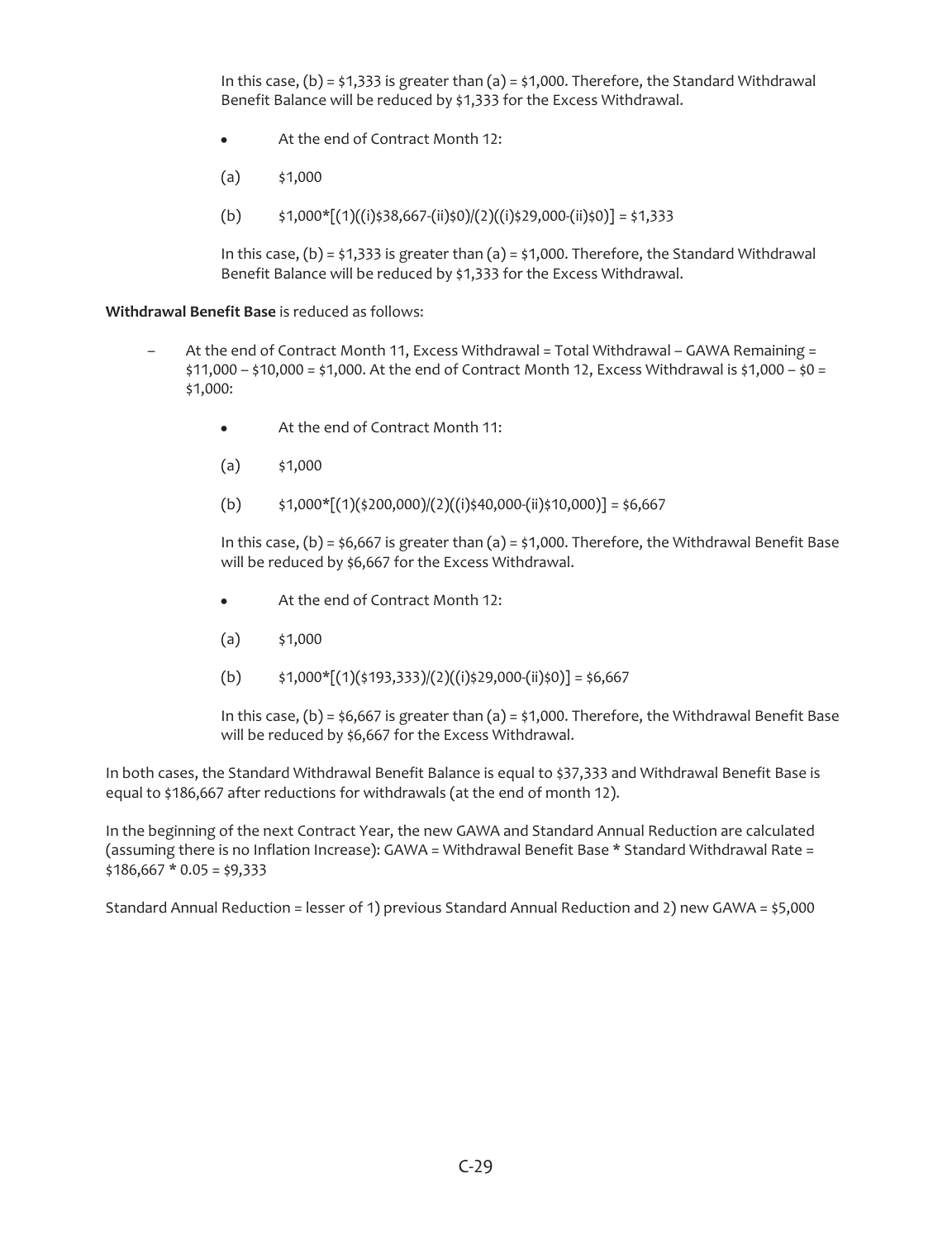## **INFLATION PROTECTOR WITHDRAWAL BENEFIT RIDER — STANDARD WITHDRAWAL GUARANTEE: GUARANTEED ANNUAL WITHDRAWAL AMOUNT IN THE FINAL YEAR**

At the start of the Contract Year, your contract has the following values:

| Withdrawal Benefit Base                              | \$93,139 |
|------------------------------------------------------|----------|
|                                                      |          |
| Guaranteed Annual Withdrawal Amount (GAWA)  \$ 4,657 |          |
|                                                      |          |

- At the start of the Contract Year, Standard Withdrawal Benefit Balance is compared to Standard Annual Reduction: \$4,000 < \$4,499.
- Since Standard Withdrawal Benefit Balance is less than Standard Annual Reduction, your GAWA will be reduced.
- GAWA Reduction Factor = Standard Withdrawal Benefit Balance / Standard Annual Reduction =  $$4,000 / $4,499 = 88.9%$ .
- The reduced GAWA will be calculated as follows: Reduced GAWA =  $\frac{1}{4}$ ,657 \* 88.9% =  $\frac{1}{4}$ ,140.
- Even though your CV is only \$3,400, and your Standard Withdrawal Benefit Balance is only \$4,000, you can take withdrawals up to  $GAWA = \frac{2}{3}4,140$ .
- Your contract will then be terminated according to the terms of this Rider ("Inflation Protector Withdrawal Benefit — Termination of the Inflation Protector Withdrawal Benefit Rider").

## **RMD AND INFLATION PROTECTOR WITHDRAWAL BENEFIT RIDER — STANDARD WITHDRAWAL GUARANTEE**

Assume that you are in the Withdrawal Phase under the Standard Withdrawal Guarantee of the Inflation Protector Withdrawal Benefit Rider. During the Withdrawal Phase, a Guaranteed Annual Withdrawal Amount is calculated every Contract Year, and allows you to take withdrawals up to that amount without affecting your Withdrawal Benefit Base.

#### Assumptions:

|                                                    | 1/1/2020           |
|----------------------------------------------------|--------------------|
| Withdrawal Benefit Base on 01/01/2021:             | \$200,000          |
| Standard Withdrawal Benefit Balance on 01/01/2021: | \$175,000          |
| Contract Value on 04/01/2021:                      | \$150,000          |
| Guaranteed Annual Withdrawal Amount for 2021:      | \$10,000           |
| Standard Annual Reduction for 2021:                | $\frac{1}{2}$ ,500 |

Suppose your Required Minimum Distribution for 2021 is calculated and is \$15,000. On 04/01/2021 you take a \$15,000 withdrawal directed as an RMD Withdrawal. RMD withdrawals are subject to more favorable Excess Withdrawal treatment:

- If the RMD amount is greater than the Guaranteed Annual Withdrawal Amount:
- The Standard Withdrawal Benefit Balance will be reduced by the dollar amount of withdrawals greater than the Guaranteed Annual Withdrawal Amount but less than or equal to the RMD
- Withdrawal Benefit Base will not be reduced for withdrawals up to the RMD amount;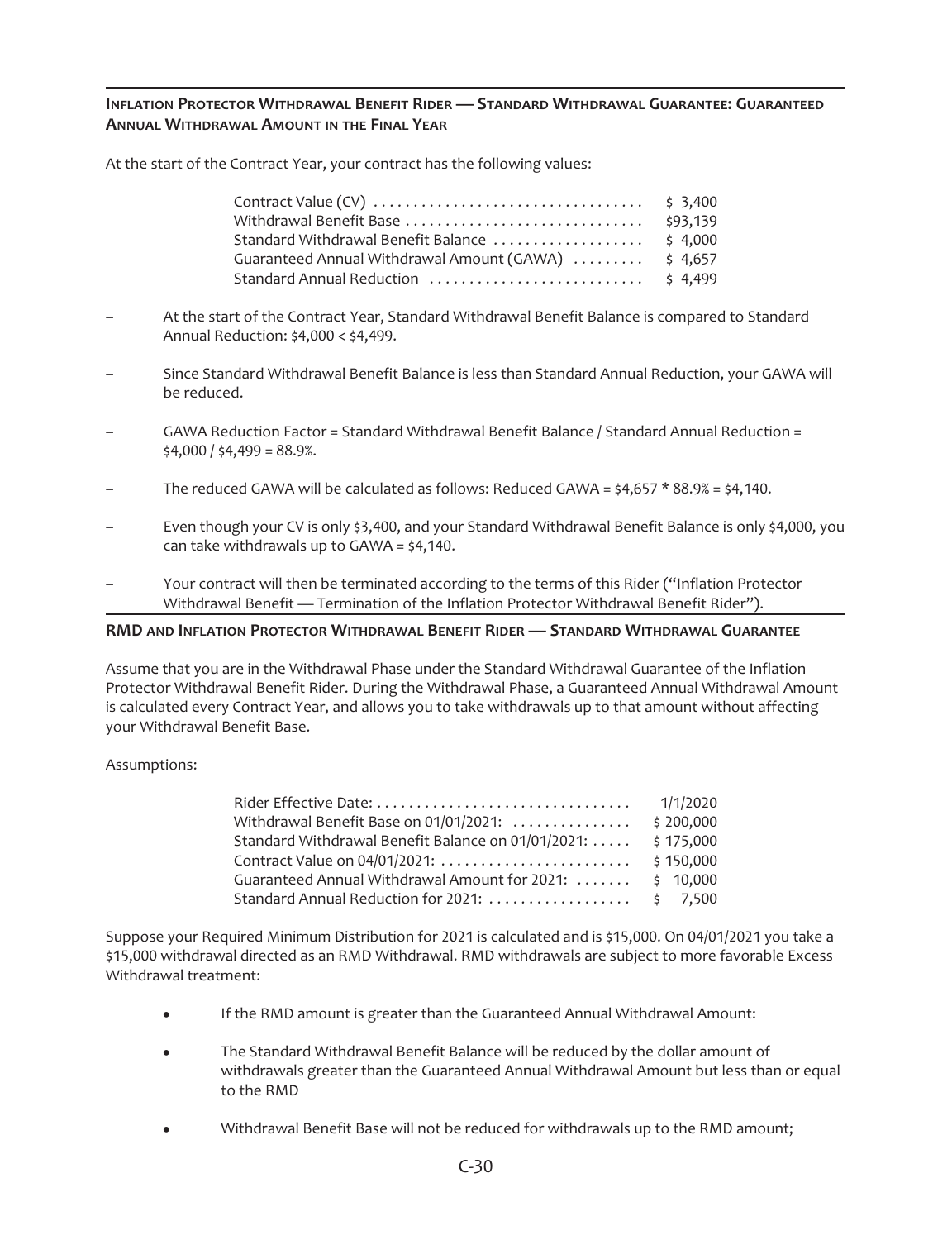Withdrawals in excess of RMD Amount will be treated as Excess Withdrawals.

In this case, the RMD withdrawal is greater than the Guaranteed Annual Withdrawal Amount. However, because this is an RMD withdrawal, there is no Excess Withdrawal. The Withdrawal Benefit Base is not reduced and remains at \$200,000. The Standard Withdrawal Benefit Balance is reduced by the dollar amount of the RMD withdrawal above the Guaranteed Annual Withdrawal Amount. The Standard Withdrawal Benefit Balance reduces to \$175,000 – \$7,500 – \$5,000 = \$162,500. Contract Value reduces to \$150,000 – \$15,000 = \$135,000.

## **RMD AND INFLATION PROTECTOR WITHDRAWAL BENEFIT RIDER — LIFETIME WITHDRAWAL GUARANTEE**

Assume that you are in the Withdrawal Phase under the Lifetime Withdrawal Guarantee of the Inflation Protector Withdrawal Benefit Rider. During the Withdrawal Phase, a Guaranteed Annual Withdrawal Amount is calculated every Contract Year, and allows you to take withdrawals up to that amount without affecting your Withdrawal Benefit Base.

## Assumptions:

|                                                          | 1/1/2020  |
|----------------------------------------------------------|-----------|
| Withdrawal Benefit Base on 01/01/2021:                   | \$200.000 |
|                                                          | \$150,000 |
| Guaranteed Annual Withdrawal Amount for 2021:  \$ 10,000 |           |

Suppose your Required Minimum Distribution for 2021 is calculated and is \$15,000. On 04/01/2021 you take a \$15,000 withdrawal directed as an RMD Withdrawal. RMD withdrawals are subject to more favorable Excess Withdrawal treatment:

- If the RMD amount is greater than the Guaranteed Annual Withdrawal Amount:
- Withdrawal Benefit Base will not be reduced for withdrawals up to the RMD amount;
- Withdrawals in excess of RMD Amount will be treated as Excess Withdrawals.

In this case, the RMD withdrawal is greater than the Guaranteed Annual Withdrawal Amount. However, because this is an RMD withdrawal, there is no Excess Withdrawal. The Withdrawal Benefit Base is not reduced and remains at \$200,000. Contract Value reduces to \$150,000 – \$15,000 = \$135,000.

**GUARANTEED MINIMUM ACCUMULATION BENEFIT EXAMPLES (GUARANTEED MINIMUM ACCUMULATION BENEFIT CANNOT BE ADDED TO SMART FOUNDATION FLEX VARIABLE ANNUITY FOR CONTRACTS PURCHASED ON OR AFTER MAY 27, 2016 OR ANY CONTRACTS PURCHASED AFTER NOVEMBER 1, 2021)**

## **GUARANTEED MINIMUM ACCUMULATION BENEFIT Effect of Subsequent Purchase Payments on Guaranteed Minimum Accumulation Benefit**

Suppose your benefit is issued on 2/15/2020 and your benefit period is ten years. Any Purchase Payment received between 2/15/2020 and 2/14/2021 will be added to Guaranteed Minimum Accumulation Benefit Base dollar-for-dollar. Any Purchase Payment received on or after 2/15/2021 will not be added to Guaranteed Minimum Accumulation Benefit Base.

If step-up option is not exercised, and you decide to renew your benefit for another ten years on 2/15/2030, any Purchase Payment received between 2/15/2030 and 2/14/2031 will be added to Guaranteed Minimum Accumulation Benefit Base dollar-for-dollar. Any Purchase Payment received on or after 2/15/2031 will not be added to Guaranteed Minimum Accumulation Benefit Base.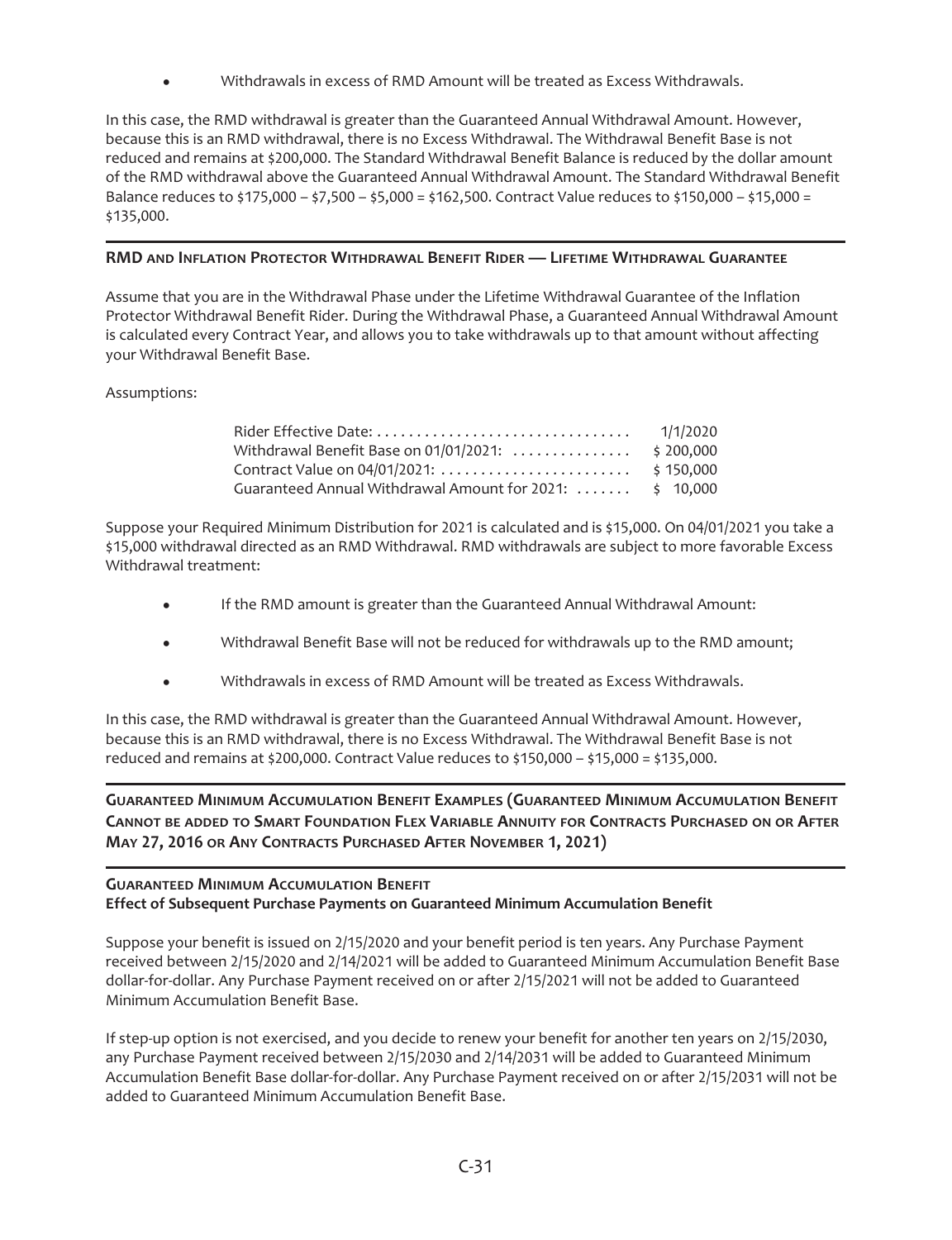## **Effect of Withdrawals on Guaranteed Minimum Accumulation Benefit**

The Guaranteed Minimum Accumulation Benefit Base will be reduced by the withdrawal in a proportional manner. The reductions in the Guaranteed Minimum Accumulation Benefit Base occur as of the date of each applicable withdrawal. The proportional reduction, which is subtracted from the Guaranteed Minimum Accumulation Benefit base immediately prior to the withdrawal, is determined by multiplying (i) and (ii) where:

- (i) is the Guaranteed Minimum Accumulation Benefit immediately prior to the withdrawal, and
- (ii) is a ratio of the current withdrawal amount to the Contract Value immediately prior to the withdrawal.

**Example:** Assume there is a single \$7,500 withdrawal during a Contract Year. Suppose that the Contract Value and Guaranteed Minimum Accumulation Benefit Base just prior to the withdrawal are \$110,000 and \$100,000 respectively.

The Guaranteed Minimum Accumulation Benefit Base will be reduced by the following amount:

Guaranteed Minimum Accumulation Benefit Base x (Withdrawal/Contract Value) =  $$100,000 \times $$  $($ \$7,500/\$110,000) = \$6,818.18

If the Contract Value just before the \$7,500 withdrawal was \$90,000, the reduction to the Guaranteed Minimum Accumulation Benefit Base would be as follows:

Guaranteed Minimum Accumulation Benefit Base x (Withdrawal/Contract Value) = \$100,000 x  $($ \$7,500/\$90,000) = \$8,333.33

## **GUARANTEED MINIMUM ACCUMULATION BENEFIT II EXAMPLES**

#### **GUARANTEED MINIMUM ACCUMULATION BENEFIT II Example of Effect of Purchase Payments and Withdrawals on the Rider**

This Example assumes the following transactions during the first Accumulation Benefit Period of 9 years:

- $\bullet$  Initial Purchase Payment = \$250,000; a Purchase Payment Enhancement of \$12,500 is credited.
- A subsequent Purchase Payment of \$30,000 is made and a Purchase Payment Enhancement of \$1,500 is credited in Contract Year 1.
- A subsequent Purchase Payment of \$10,000 is made and a Purchase Payment Enhancement of \$500 is credited in Contract Year 2.
- A withdrawal of \$20,000 is taken during Contract Year 3.
- A withdrawal of \$45,000 is taken during Contract Year 5.

On the Contract Effective Date, the Accumulation Benefit Base equals the Initial Purchase Payment plus the Purchase Payment Enhancement (\$262,500 = \$250,000 + \$12,500).

During Contract Year 1, an additional Purchase Payment of \$30,000 was made and a Purchase Payment Enhancement of \$1,500 is credited. Since this Purchase Payment was made during the first 12 months of the Accumulation Benefit Period, the Accumulation Benefit Base will be increased by \$31,500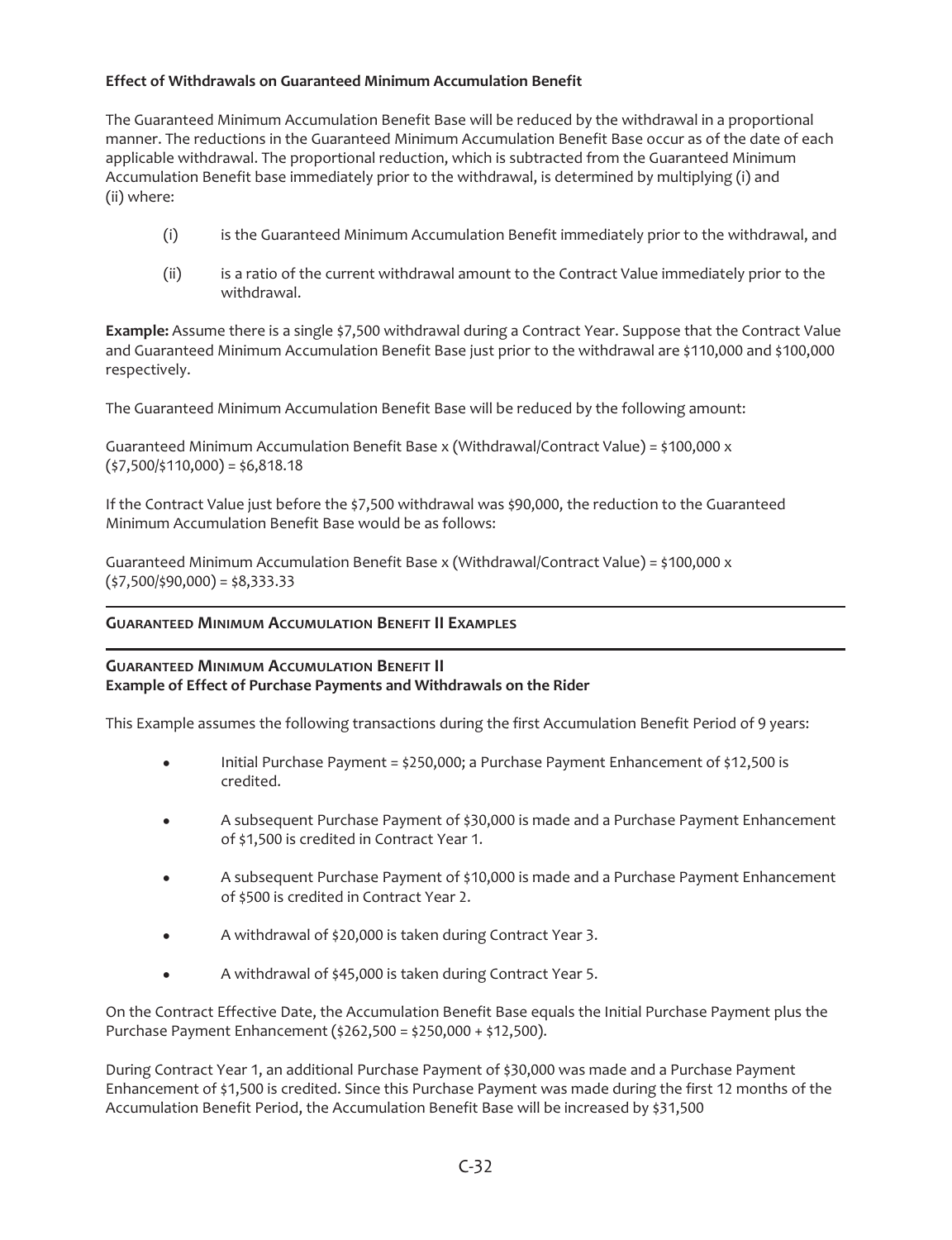During Contract Year 2, an additional Purchase Payment of \$10,000 was made and a Purchase Payment Enhancement of \$500 is credited. Since this Purchase Payment was not made during the first 12 months of the Accumulation Benefit Period, the Contract Value is increased but the Accumulation Benefit Base is not increased.

During Contract Year 3, a withdrawal of \$20,000 is taken. This withdrawal reduces the Accumulation Benefit Base proportionately. The withdrawal reduction to the Accumulation Benefit Base is the withdrawal amount multiplied by the ratio of the Accumulation Benefit Base and the Contract Value (\$20,000 x (\$294,000 /  $$316,300$  =  $$18,590$ . The new Accumulation Benefit Base after the withdrawal is  $$294,000 - $18,590 =$ \$275,410.

During Contract Year 5, a withdrawal of \$45,000 is taken. This withdrawal reduces the Accumulation Benefit Base proportionately. The withdrawal reduction to the Accumulation Benefit Base is the withdrawal amount multiplied by the ratio of the Accumulation Benefit Base and the Contract Value (\$45,000 x (\$275,410 /  $$245,300$  =  $$50,524$ ). The new Accumulation Benefit Base after the withdrawal is  $$275,410 - $50,524 =$ \$224,886.

At the end of Accumulation Benefit Period of 9 years, a Guaranteed Minimum Accumulation Benefit of \$54,886 is credited to the Contract. This is the difference of the Accumulation Benefit Base over the Contract Value. At this point a new Accumulation Benefit Period of 9 years automatically begins. The Contract Owner also has the option of switching to a 5 year Accumulation Benefit Period or terminating the Rider by notifying the Company of that choice within 30 days following the end of the Accumulation Benefit Period.

| Year           | <b>Contract Purchase</b><br>Payment | Purchase<br>Payment<br>Enhance-<br>ment | Contract<br>Value | <b>Accumula</b><br>-tion<br><b>Benefit</b><br><b>Base</b> | Contract<br>Value<br>Growth | With-<br>drawal | Reduction<br>to<br>Accumulal<br>-tion<br><b>Benefit</b><br><b>Base</b> | <b>GMAB</b><br>Credited<br>to<br><b>Contract Value</b> | Contract |
|----------------|-------------------------------------|-----------------------------------------|-------------------|-----------------------------------------------------------|-----------------------------|-----------------|------------------------------------------------------------------------|--------------------------------------------------------|----------|
|                | 250,000                             | 12,500                                  | 262,500           | 262,500                                                   | 300                         | $\overline{0}$  | 0                                                                      | 0                                                      | 262,800  |
|                | 30,000                              | 1,500                                   | 294,300           | 294,000                                                   | 10,000                      | $\mathbf{0}$    | 0                                                                      | $\mathbf 0$                                            | 304,300  |
|                | 10,000                              | 500                                     | 314,800           | 294,000                                                   | $-500$                      | $\mathbf{0}$    | 0                                                                      | $\mathbf 0$                                            | 314,300  |
|                | $\mathbf{0}$                        | 0                                       | 314,300           | 294,000                                                   | 2,000                       | 20,000          | 18,590                                                                 | $\mathbf 0$                                            | 296,300  |
| 4              | $\mathbf{0}$                        | 0                                       | 296,300           | 275,410                                                   | $-50,000$                   | $\Omega$        | $\Omega$                                                               | 0                                                      | 246,300  |
|                | $\mathbf{0}$                        | 0                                       | 246,300           | 275,410                                                   | $-1,000$                    | 45,000          | 50,524                                                                 | $\mathbf 0$                                            | 200,300  |
| 6              | $\mathbf{0}$                        | 0                                       | 200,300           | 224,886                                                   | $-24,500$                   | $\overline{0}$  | 0                                                                      | 0                                                      | 175,800  |
|                | $\mathbf{0}$                        | 0                                       | 175,800           | 224,886                                                   | 5,000                       | $\overline{0}$  | $\Omega$                                                               | $\Omega$                                               | 180,800  |
| 8              | $\mathbf{0}$                        | 0                                       | 180,800           | 224,886                                                   | $-12,000$                   | $\mathbf{0}$    | 0                                                                      | $\Omega$                                               | 168,800  |
| $\overline{9}$ | $\Omega$                            | 0                                       | 168,800           | 224,886                                                   | 1,200                       | $\mathbf{0}$    | 0                                                                      | 54,886                                                 | 224,886  |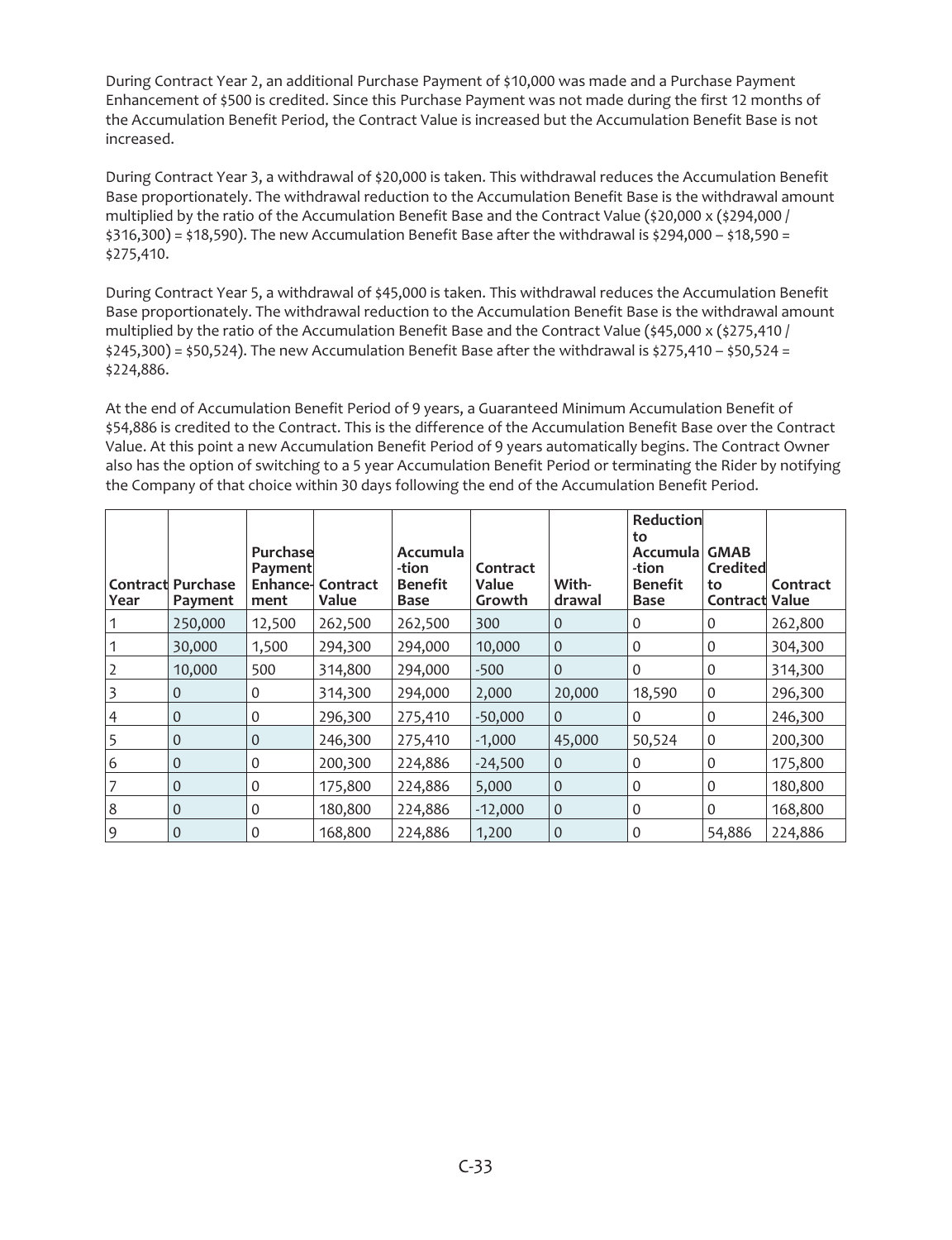## **APPENDIX D**

### **State Variations**

Following is the summary of state variations for Smart Foundation Variable Annuity. This list includes the material features and benefits of your Contract. Information contained below is subject to change based on state approvals of the contract. Please refer to your contract for specific information.

| <b>STATE</b> | <b>LOCATION IN PROSPECTUS</b>        | <b>STATE VARIATION</b>                                                                                                                                                                                                                                                                                                                                                                                                                                                                                                                                                                                                                                                                                                                                                                                                                                                                                                                                                                                                                                                                                                                                                                                                                                                                                                                                                                                                                                               |
|--------------|--------------------------------------|----------------------------------------------------------------------------------------------------------------------------------------------------------------------------------------------------------------------------------------------------------------------------------------------------------------------------------------------------------------------------------------------------------------------------------------------------------------------------------------------------------------------------------------------------------------------------------------------------------------------------------------------------------------------------------------------------------------------------------------------------------------------------------------------------------------------------------------------------------------------------------------------------------------------------------------------------------------------------------------------------------------------------------------------------------------------------------------------------------------------------------------------------------------------------------------------------------------------------------------------------------------------------------------------------------------------------------------------------------------------------------------------------------------------------------------------------------------------|
| CA           | See "Revocation Rights"              | The Contract Owner may cancel this contract within ten<br>days (30 days for Contract Owners age 60 and older)<br>after its receipt. If this contract is a Replacement<br>Contract it may be cancelled by returning it within<br>30 days after it is received by the Contract Owner. In<br>either situation, simply return or mail it to the Company<br>or the financial professional through whom it was<br>purchased. The Company will refund the Contract Value<br>and contract fees, if any, as of the time notification is<br>received.                                                                                                                                                                                                                                                                                                                                                                                                                                                                                                                                                                                                                                                                                                                                                                                                                                                                                                                          |
| CA           | See "Transaction Expenses"           | The premature withdrawal charge will not be assessed<br>in California.                                                                                                                                                                                                                                                                                                                                                                                                                                                                                                                                                                                                                                                                                                                                                                                                                                                                                                                                                                                                                                                                                                                                                                                                                                                                                                                                                                                               |
| CA           | See "Waiver of Surrender<br>Charges" | Medically Related Withdrawal provision has been<br>revised to read as follows:<br>You may request the waiver of Surrender Charges for<br>your Medically Related Withdrawal of all or part of your<br>Contract Value if certain medically related contingencies<br>occur. The waiver of Surrender Charges is available if,<br>while the contract is in force, the Contract Owner (or<br>Annuitant for entity-owned Contracts) is first diagnosed<br>as having a fatal injury or illness (an injury or illness<br>expected to result in death within 2 years for 80% of<br>diagnosed cases).<br>Waiver of Surrender Charges under confinement to a<br>medical care facility is not permitted in California.<br>Disability Related Withdrawal provision has been<br>revised to read as follows:<br>You may request the waiver of Surrender Charges for<br>your Disability Related Withdrawal of all or part of your<br>Contract Value if:<br>(1) The Contract Owner (or Annuitant for entity-<br>owned Contracts) has a disability that renders one<br>unable to perform with reasonable continuity the<br>substantial and material acts necessary to pursue his<br>usual occupation in the usual or customary way or to<br>engage with reasonable continuity in another<br>occupation in which he could reasonably be expected<br>to perform satisfactorily in light of his age, education,<br>training, experience, station in life, physical and mental<br>capacity, |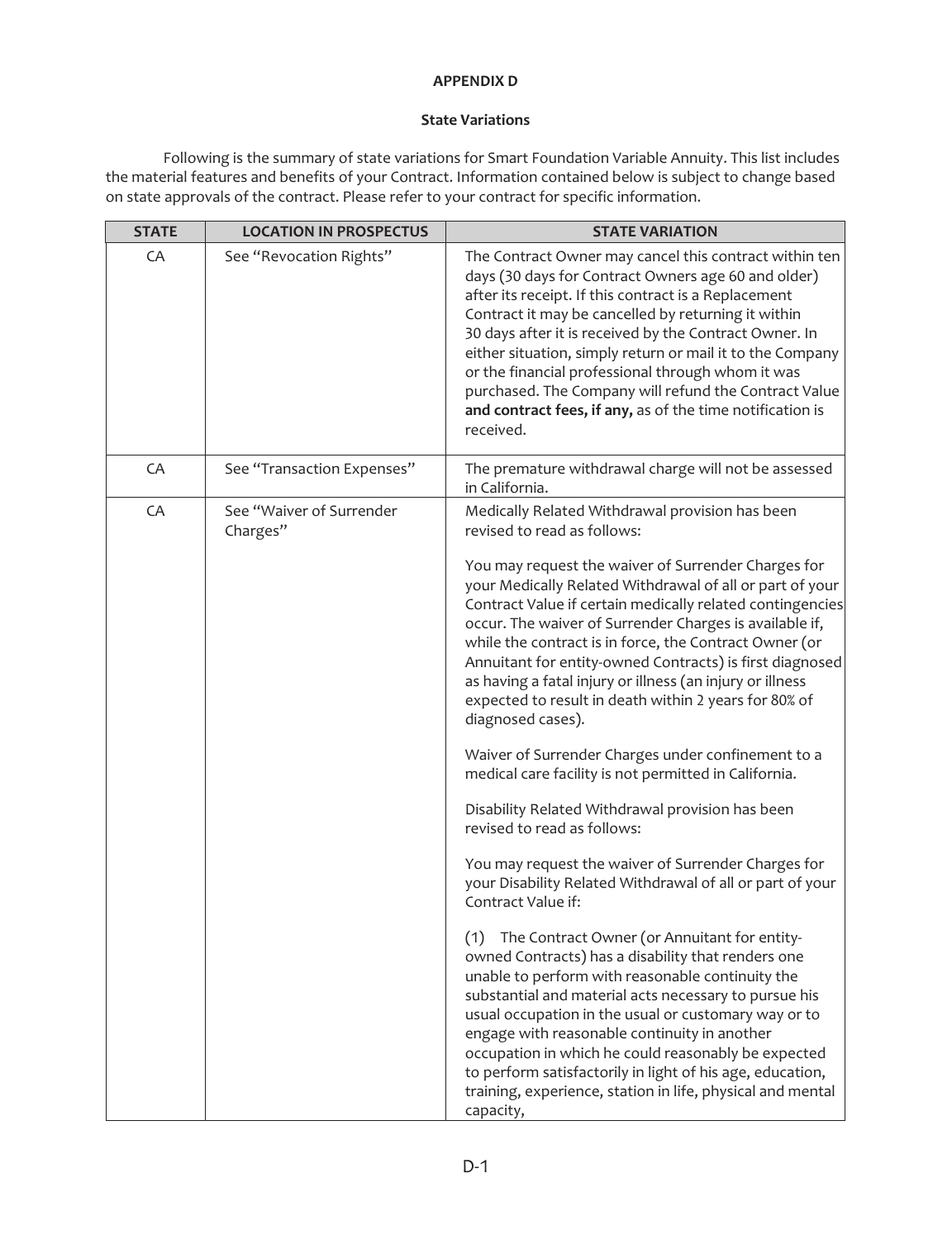| <b>STATE</b> | <b>LOCATION IN PROSPECTUS</b>                                                                                                                                      | <b>STATE VARIATION</b>                                                                                                                                                                                                                                                           |
|--------------|--------------------------------------------------------------------------------------------------------------------------------------------------------------------|----------------------------------------------------------------------------------------------------------------------------------------------------------------------------------------------------------------------------------------------------------------------------------|
|              |                                                                                                                                                                    | The disability began after the Contract Date, and<br>(2)                                                                                                                                                                                                                         |
|              |                                                                                                                                                                    | (3) The disability has continued without interruption<br>for four months.                                                                                                                                                                                                        |
| CA           | "Purchasing the Enhanced<br>Death Benefit Rider with your<br>Contract (Owner/Annuitant<br>Requirements)"                                                           | Covered Life ownership and beneficiary restrictions only<br>apply at time of issue.                                                                                                                                                                                              |
| CA           | "Termination of the Enhanced<br>Death Benefit Rider"                                                                                                               | Rider will not terminate upon assignment or a change of<br>ownership. Upon assignment or a change in ownership<br>of the Contract, features and benefits of the Rider will<br>continue to be based upon the age/lifetime of the<br>Covered Life(ves) designated in the Contract. |
| CA           | "Purchasing the Guaranteed<br>Growth and Income Benefit<br>Rider with your Contract (Owner<br>/ Annuitant Requirements)"                                           | Covered Life ownership and beneficiary restrictions only<br>apply at time of issue.                                                                                                                                                                                              |
| CA           | "Termination of the Guaranteed<br>Growth and Income Benefit<br>Rider"                                                                                              | Rider will not terminate upon assignment or a change of<br>ownership. Upon assignment or a change in ownership<br>of the Contract, features and benefits of the Rider will<br>continue to be based upon the age/lifetime of the<br>Covered Life(ves) designated in the Contract. |
| CA           | Purchasing both the Guaranteed<br>Growth and Income Benefit and<br><b>Enhanced Death Benefit Riders</b><br>with your Contract (Owner /<br>Annuitant Requirements): | Covered Life ownership and beneficiary restrictions only<br>apply at time of issue.                                                                                                                                                                                              |
| CA           | "Purchasing the Inflation<br>Protector Withdrawal Benefit<br>Rider with your Contract (Owner<br>/ Annuitant Requirements)"                                         | Covered Life ownership and beneficiary restrictions only<br>apply at time of issue.                                                                                                                                                                                              |
| CA           | "Termination of the Inflation<br>Protector Withdrawal Benefit<br>Rider"                                                                                            | Rider will not terminate upon assignment or a change of<br>ownership. Upon assignment or a change in ownership<br>of the Contract, features and benefits of the Rider will<br>continue to be based upon the age/lifetime of the<br>Covered Life(ves) designated in the Contract. |
| CA           | "Purchasing both the Inflation<br>Protector Withdrawal Benefit<br>and Enhanced Death Benefit<br>Riders with your Contract<br>(Owner / Annuitant<br>Requirements)"  | Covered Life ownership and beneficiary restrictions only<br>apply at time of issue.                                                                                                                                                                                              |
| CT           | "Forfeiture of Purchase<br>Payment Enhancements"                                                                                                                   | Purchase Payment Enhancements will only be forfeited<br>in Connecticut if you cancel your Contract during the<br>free-look period described in your Contract.                                                                                                                    |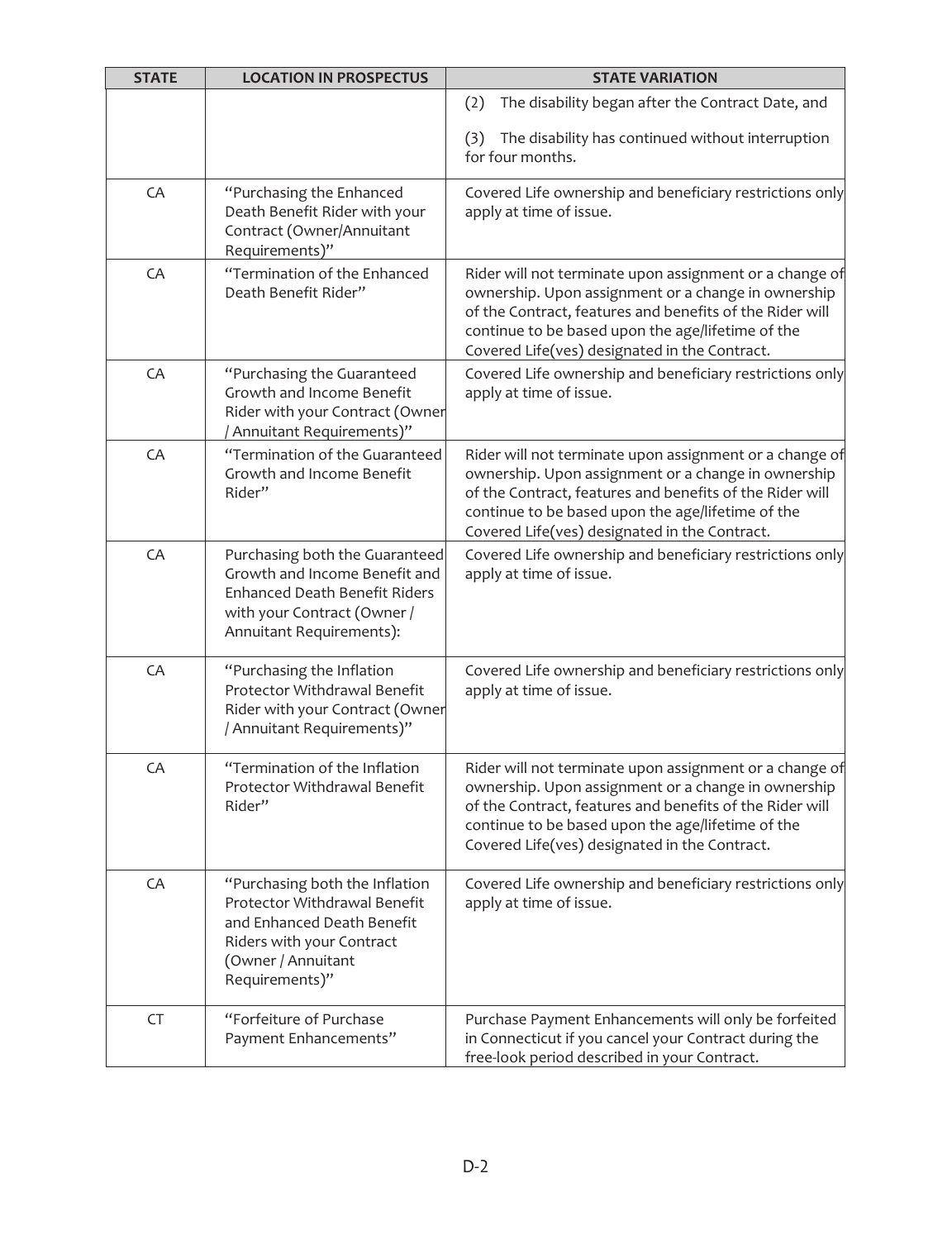| <b>STATE</b> | <b>LOCATION IN PROSPECTUS</b> | <b>STATE VARIATION</b>                                                                                                                                                                                                |                                                                                               |  |  |
|--------------|-------------------------------|-----------------------------------------------------------------------------------------------------------------------------------------------------------------------------------------------------------------------|-----------------------------------------------------------------------------------------------|--|--|
| <b>CT</b>    | "Transaction Expenses"        | Surrender Charge schedule for Smart Foundation Plus<br>Base Contract Option in Connecticut is as follows:                                                                                                             |                                                                                               |  |  |
|              |                               | Number of full years since<br>Purchase Payment                                                                                                                                                                        | Applicable Surrender<br>Charge<br><b>Smart Foundation Plus</b><br><b>Base Contract Option</b> |  |  |
|              |                               | $\mathbf 0$                                                                                                                                                                                                           | 9.0%                                                                                          |  |  |
|              |                               | 1                                                                                                                                                                                                                     | 9.0%                                                                                          |  |  |
|              |                               | 2                                                                                                                                                                                                                     | 8.0%                                                                                          |  |  |
|              |                               | 3                                                                                                                                                                                                                     | 7.0%                                                                                          |  |  |
|              |                               | 4                                                                                                                                                                                                                     | 6.0%                                                                                          |  |  |
|              |                               | 5                                                                                                                                                                                                                     | 5.0%                                                                                          |  |  |
|              |                               | 6                                                                                                                                                                                                                     | 4.0%                                                                                          |  |  |
|              |                               | 7                                                                                                                                                                                                                     | 3.0%                                                                                          |  |  |
|              |                               | 8                                                                                                                                                                                                                     | 2.0%                                                                                          |  |  |
|              |                               | 9                                                                                                                                                                                                                     | 0.0%                                                                                          |  |  |
|              |                               | The Premature Withdrawal Charge will not be assessed<br>in Connecticut.                                                                                                                                               |                                                                                               |  |  |
| CT           | "Waiver of Surrender Charges" | Waiver of Surrender Charges for Disability Related<br>Withdrawals is not available in Connecticut.                                                                                                                    |                                                                                               |  |  |
|              |                               | Term "Medically Related Withdrawal" is replaced with<br>"Waiver of Surrender Charges." Provisions of the<br>Section are changed as follows:                                                                           |                                                                                               |  |  |
|              |                               | You may request the waiver of Surrender Charge of all<br>or part of your Contract Value if either of the following<br>events occurs:                                                                                  |                                                                                               |  |  |
|              |                               | The Contract Owner (or Annuitant for entity-<br>(1)<br>owned Contracts) is first confined to a hospital or<br>nursing facility while this Contract is in force and<br>remains confined for at least 90 days in a row. |                                                                                               |  |  |
|              |                               | The Contract Owner (or Annuitant for entity-<br>(2)<br>owned Contracts) is diagnosed by a licensed physician<br>within 2 years) while this Contract is in force.                                                      | with a fatal illness (an illness expected to result in death                                  |  |  |
| CT           | "Death before Annuity Date"   | Purchase Payment Enhancement will not be forfeited<br>from the Contract Value component of the Standard<br>death of a Contract Owner, in Connecticut.                                                                 | Death Benefit, or from the Contract Value payable upon                                        |  |  |
| CT           | "Annuity Payments"            | If the age of the Annuitant or Joint Payee is misstated<br>and the contract is annuitized, an actuarial equivalent<br>contracts.                                                                                      | adjustment will be made on future payments under the                                          |  |  |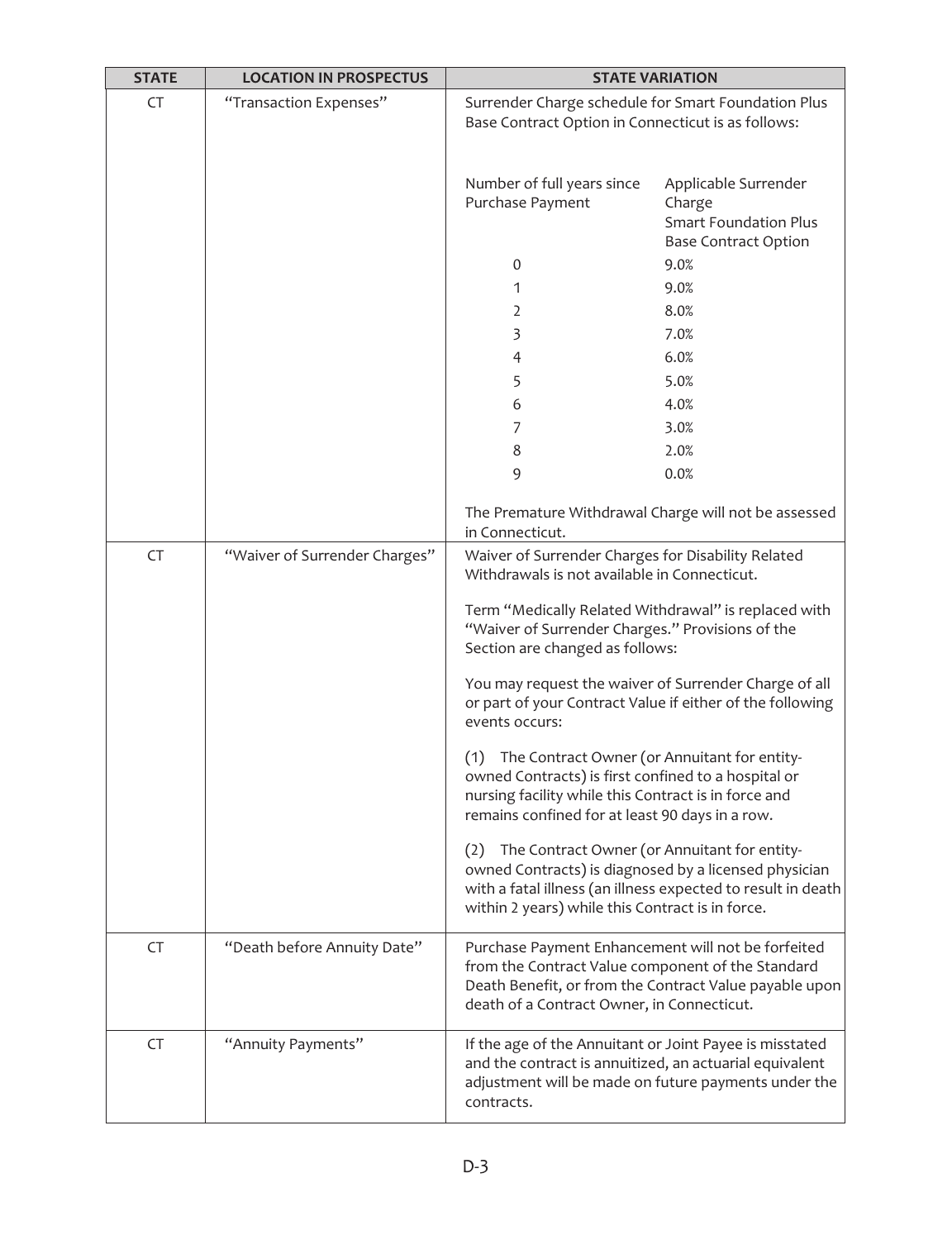| <b>STATE</b> | <b>LOCATION IN PROSPECTUS</b>                                           | <b>STATE VARIATION</b>                                                                                                                                                                                                                                                                                                                                                                                                                                                                                                                                    |
|--------------|-------------------------------------------------------------------------|-----------------------------------------------------------------------------------------------------------------------------------------------------------------------------------------------------------------------------------------------------------------------------------------------------------------------------------------------------------------------------------------------------------------------------------------------------------------------------------------------------------------------------------------------------------|
| CT           | "Termination of the Enhanced<br>Death Benefit Rider"                    | Rider will terminate upon a change of ownership only<br>when the Contract Owner is also the Covered Life under<br>the Rider. Upon assignment or a change in ownership of<br>the Contract, features and benefits of the Rider will<br>continue to be based upon the age/lifetime of the<br>Covered Life(ves) designated in the Contract.                                                                                                                                                                                                                   |
| CT           | "Termination of the Guaranteed<br>Growth and Income Benefit<br>Rider"   | Rider will terminate upon a change of ownership only<br>when the Contract Owner is also the Covered Life under<br>the Rider. Upon assignment or a change in ownership of<br>the Contract, features and benefits of the Rider will<br>continue to be based upon the age/lifetime of the<br>Covered Life(ves) designated in the Contract.                                                                                                                                                                                                                   |
| CT           | "Termination of the Inflation<br>Protector Withdrawal Benefit<br>Rider" | Rider will terminate upon a change of ownership only<br>when the Contract Owner is also the Covered Life under<br>the Rider. Upon assignment or a change in ownership of<br>the Contract, features and benefits of the Rider will<br>continue to be based upon the age/lifetime of the<br>Covered Life(ves) designated in the Contract.                                                                                                                                                                                                                   |
| FL.          | "Maximum Purchase Payment<br>Amount"                                    | Maximum Purchase Payment Amount has been<br>modified to read as follows:                                                                                                                                                                                                                                                                                                                                                                                                                                                                                  |
|              |                                                                         | Total Purchase Payment must not be greater than<br>\$2 million into one contract by the same owner/<br>annuitant.                                                                                                                                                                                                                                                                                                                                                                                                                                         |
| FL           | "Revocation Rights"                                                     | Revocation Rights has been modified to read as follows:                                                                                                                                                                                                                                                                                                                                                                                                                                                                                                   |
|              |                                                                         | You may cancel the Contract within 21 days after its<br>receipt. If this contract is a Replacement Contract it may<br>be cancelled by returning it within 10 days after it is<br>received by the Contract Owner. In either situation,<br>simply return or mail it to the Company or the financial<br>professional through whom it was purchased. The<br>Company will refund an amount equal to the cash<br>surrender value plus any fees or charges deducted from<br>the Purchase Payments.                                                               |
| FL.          | "Transaction Expenses"                                                  | The Premature Withdrawal Charge will not be assessed<br>after the 10th Contract Year.                                                                                                                                                                                                                                                                                                                                                                                                                                                                     |
| FL.          | "What happens on the Annuity<br>Date?"                                  | A notification that an Annuity Option must be selected<br>will be sent to you 60 days prior to your Annuity Date.<br>You must select an Annuity Option and notify us of your<br>election at least 30 days prior to the Annuity Date. In the<br>event no response is received from you, and you did not<br>specify an Annuity Option, the Contract Value will be<br>annuitized on the Annuity Date based on an applicable<br>default option.<br>If the Annuity Date is less than the maximum maturity<br>date, the Annuity Date will not be changed to the |
|              |                                                                         | maximum maturity date allowed by the state.                                                                                                                                                                                                                                                                                                                                                                                                                                                                                                               |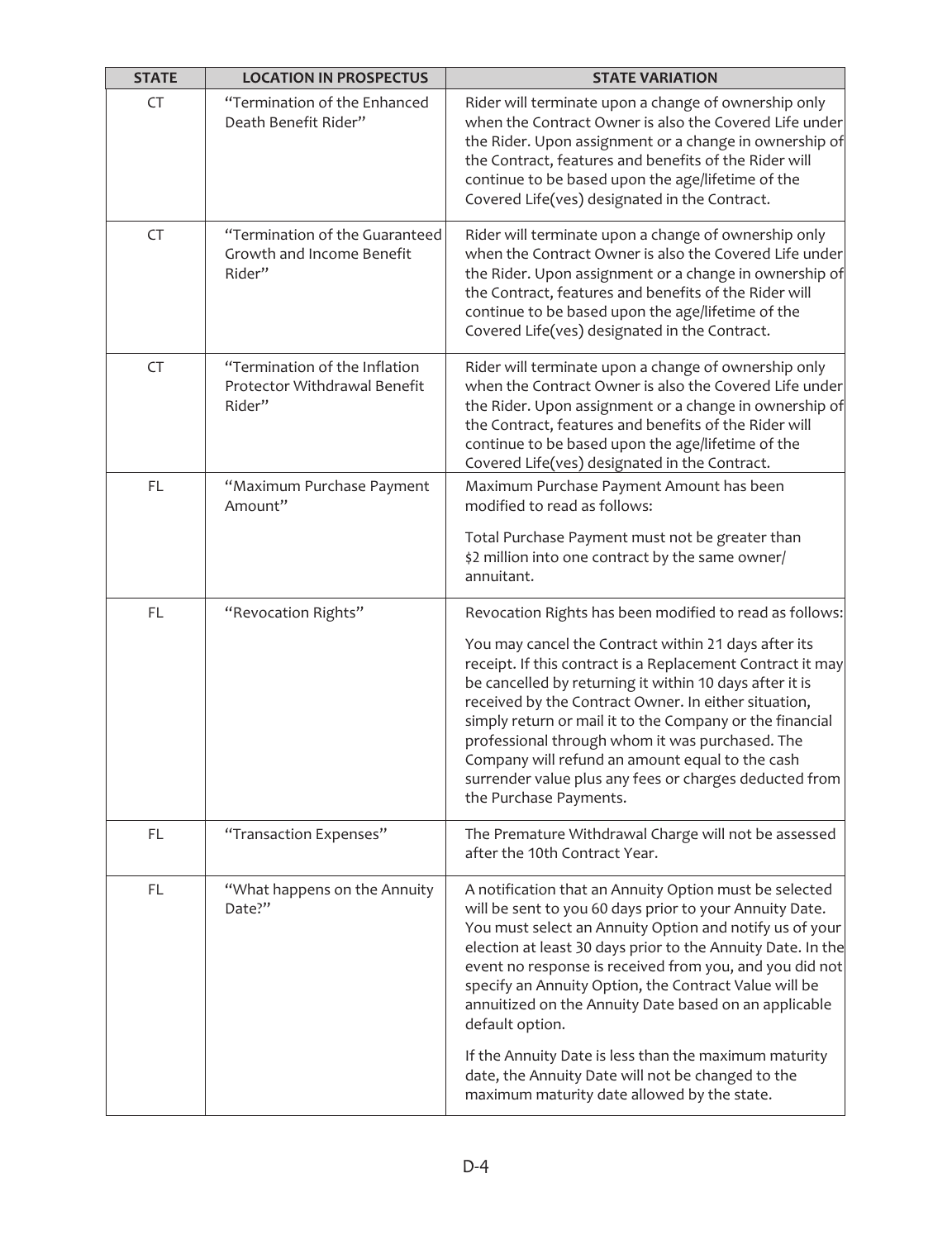| <b>STATE</b> | <b>LOCATION IN PROSPECTUS</b>                                           | <b>STATE VARIATION</b>                                                                                                                                                                                                                                                                                                                                                                                                                                                                                                       |
|--------------|-------------------------------------------------------------------------|------------------------------------------------------------------------------------------------------------------------------------------------------------------------------------------------------------------------------------------------------------------------------------------------------------------------------------------------------------------------------------------------------------------------------------------------------------------------------------------------------------------------------|
| FL           | "Termination of the Enhanced<br>Death Benefit Rider"                    | Rider will not terminate upon assignment or a change of<br>ownership. Upon assignment or a change in ownership<br>of the Contract, features and benefits of the Rider will<br>continue to be based upon the age/lifetime of the<br>Covered Life(ves) designated in the Contract.                                                                                                                                                                                                                                             |
| <b>FL</b>    | "Termination of the Guaranteed<br>Growth and Income Benefit<br>Rider"   | Rider will not terminate upon assignment or a change of<br>ownership. Upon assignment or a change in ownership<br>of the Contract, features and benefits of the Rider will<br>continue to be based upon the age/lifetime of the<br>Covered Life(ves) designated in the Contract.                                                                                                                                                                                                                                             |
| <b>FL</b>    | "Termination of the Inflation<br>Protector Withdrawal Benefit<br>Rider" | Rider will not terminate upon assignment or a change of<br>ownership. Upon assignment or a change in ownership<br>of the Contract, features and benefits of the Rider will<br>continue to be based upon the age/lifetime of the<br>Covered Life(ves) designated in the Contract.                                                                                                                                                                                                                                             |
| NY*          | "GLOSSARY, Guaranteed<br>Growth and Income Benefit<br>Rider"            | Guaranteed Growth and Income Benefit II Rider applies<br>to contracts purchased after March 15, 2013, and before<br>September 1, 2019.                                                                                                                                                                                                                                                                                                                                                                                       |
| <b>NY</b>    | "Revocation Rights"                                                     | Revocation Rights has been modified to read as follows:<br>You may cancel the Contract within 10 days after its<br>receipt. Simply return or mail it to the Company or the<br>financial professional through whom it was purchased,<br>along with a written request to cancel the Contract<br>based on this provision. The Company will refund any<br>Purchase Payments made.                                                                                                                                                |
| <b>NY</b>    | "The Fixed Account"                                                     | Fixed Interest Options are not available in New York.                                                                                                                                                                                                                                                                                                                                                                                                                                                                        |
| <b>NY</b>    | "Transaction Expenses"                                                  | Premature Withdrawal Charge does not apply in<br>New York.                                                                                                                                                                                                                                                                                                                                                                                                                                                                   |
| NY.          | "Optional Benefit Expenses"                                             | The Rider Charge for Guaranteed Growth and Income<br>Benefit I (available for contracts purchased on or prior<br>to March 15, 2013), in New York is 1.05% for a Single or<br>Joint Life Guarantee.<br>The Rider Charge for Inflation Protector Withdrawal<br>Benefit in New York (available for contracts purchased<br>before September 1, 2019) for a Single Life Guarantee is<br>1.05%, and 1.30% for a Joint Life Guarantee.                                                                                              |
| <b>NY</b>    | "Withdrawals"                                                           | In some circumstances, we reserve the right to treat<br>your withdrawal as a full surrender, or to initiate a<br>payment of the Contract Value to you. This will cause<br>your Contract and any optional benefits to terminate.<br>We also reserve the right to terminate the Contract and<br>any applicable Death Benefit by initiating a payment of<br>the Contract Value to you, if there is no Purchase<br>Payment activity during the three most recent Contract<br>Years, and the Contract Value is less than \$2,000. |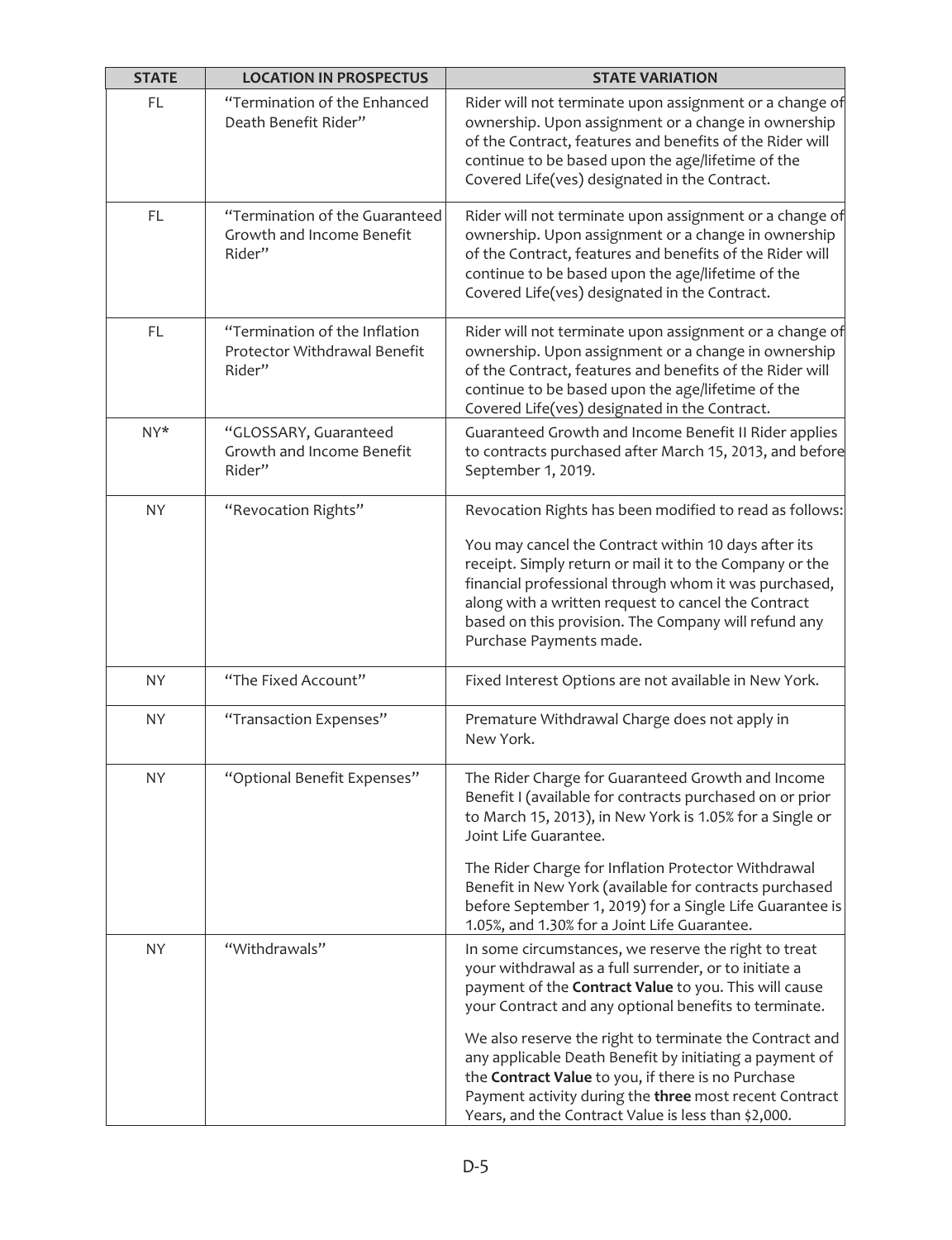| <b>STATE</b> | <b>LOCATION IN PROSPECTUS</b>                                                                            | <b>STATE VARIATION</b>                                                                                                                                                                                                                                                                                                                                                                                                                                                                                                                                                                            |                                                                  |  |
|--------------|----------------------------------------------------------------------------------------------------------|---------------------------------------------------------------------------------------------------------------------------------------------------------------------------------------------------------------------------------------------------------------------------------------------------------------------------------------------------------------------------------------------------------------------------------------------------------------------------------------------------------------------------------------------------------------------------------------------------|------------------------------------------------------------------|--|
|              |                                                                                                          | Minimum Remaining Balance (described under<br>"Withdrawals Treated as Surrenders" and "Partial<br>Withdrawal" subsections under "How Can I Withdraw<br>Money from the Contract?") in New York is as follows:                                                                                                                                                                                                                                                                                                                                                                                      |                                                                  |  |
|              |                                                                                                          | <b>Base Contract Option</b>                                                                                                                                                                                                                                                                                                                                                                                                                                                                                                                                                                       | <b>Minimum Remaining</b><br><b>Balance</b><br>(after withdrawal) |  |
|              |                                                                                                          | <b>Smart Foundation Prime</b>                                                                                                                                                                                                                                                                                                                                                                                                                                                                                                                                                                     | \$2,000                                                          |  |
|              |                                                                                                          | <b>Smart Foundation Flex</b>                                                                                                                                                                                                                                                                                                                                                                                                                                                                                                                                                                      | \$2,000                                                          |  |
|              |                                                                                                          | <b>Smart Foundation Plus</b>                                                                                                                                                                                                                                                                                                                                                                                                                                                                                                                                                                      | \$2,000                                                          |  |
| <b>NY</b>    | "Death before Annuity Date"                                                                              | Purchase Payment Enhancement will not be forfeited<br>from the Contract Value component of the Standard<br>Death Benefit, or from the Contract Value payable upon<br>death of a Contract Owner, in New York.                                                                                                                                                                                                                                                                                                                                                                                      |                                                                  |  |
| <b>NY</b>    | "Annuity Payments"                                                                                       | The Contract Value on the day immediately preceding<br>the Annuity Date will be used to determine the Annuity<br>Payment. If your Contract Value to be applied to the<br>selected Annuity Option on the Annuity Date is less than<br>\$2,000, or would provide an income the initial amount of<br>which is less than \$20 per month, we may pay you such<br>amount in a lump sum.<br>The annuity benefits at the time of their<br>commencement will not be less than those that would<br>be provided by the application of the greater of the<br>Surrender Value and 95% of the Contract Value to |                                                                  |  |
|              |                                                                                                          | purchase a single premium immediate annuity contract<br>at purchase rates offered by the Company at the time to<br>the same class of annuitants.                                                                                                                                                                                                                                                                                                                                                                                                                                                  |                                                                  |  |
| <b>NY</b>    | "Smart Foundation Plus Base<br>Contract Option and the<br>Enhanced Death Benefit Base"                   | The Enhanced Death Benefit Base Enhancement<br>True-Up feature is not available in New York.                                                                                                                                                                                                                                                                                                                                                                                                                                                                                                      |                                                                  |  |
| NY.          | "Withdrawal Benefit Base<br>(Guaranteed Growth and<br>Income Benefit)"                                   | Growth Rate is 7% in New York for Guaranteed Growth<br>and Income Benefit I (available for contracts purchased<br>on or prior to March 15, 2013).                                                                                                                                                                                                                                                                                                                                                                                                                                                 |                                                                  |  |
| <b>NY</b>    | "Smart Foundation Plus Base<br>Contract Option and the<br>Guaranteed Growth and Income<br>Benefit Rider" | The Withdrawal Benefit Base Enhancement True-Up<br>feature is not available in New York.                                                                                                                                                                                                                                                                                                                                                                                                                                                                                                          |                                                                  |  |
| <b>NY</b>    | Rider Charge (Guaranteed<br>Growth and Income Benefit I)                                                 | The Rider Charge for Guaranteed Growth and Income<br>Benefit I (available for contracts purchased on or prior<br>to March 15, 2013) is 1.05% for a Single or Joint Life<br>Guarantee.                                                                                                                                                                                                                                                                                                                                                                                                             |                                                                  |  |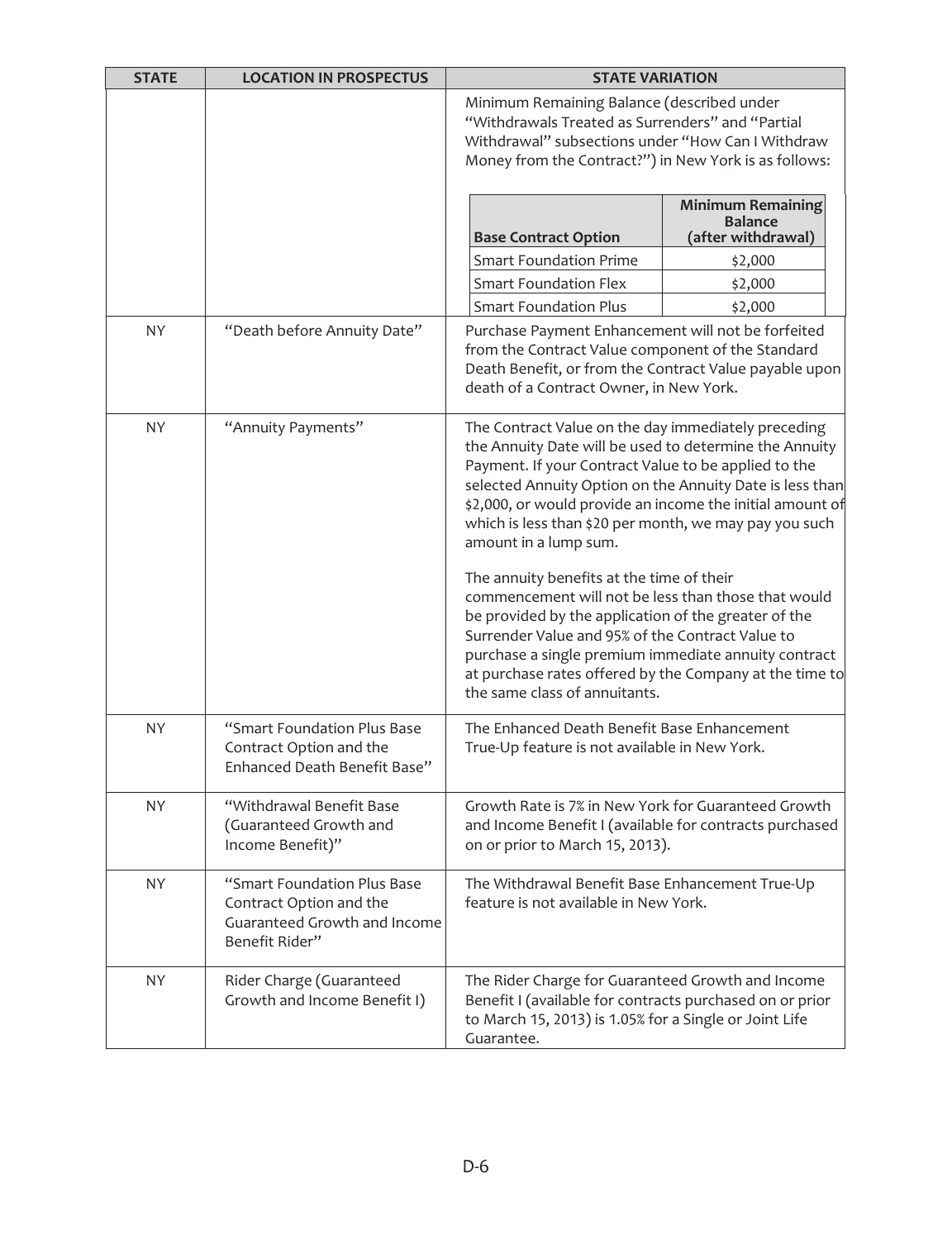| <b>STATE</b> | <b>LOCATION IN PROSPECTUS</b>                                                                                                           | <b>STATE VARIATION</b>                                                                                                                                                                                                                                                                                                                                                                                                |                                                                                                                                                                                                                                                                                                                                                                                                                                                                                                                                                                                                                                                                          |                  |                 |
|--------------|-----------------------------------------------------------------------------------------------------------------------------------------|-----------------------------------------------------------------------------------------------------------------------------------------------------------------------------------------------------------------------------------------------------------------------------------------------------------------------------------------------------------------------------------------------------------------------|--------------------------------------------------------------------------------------------------------------------------------------------------------------------------------------------------------------------------------------------------------------------------------------------------------------------------------------------------------------------------------------------------------------------------------------------------------------------------------------------------------------------------------------------------------------------------------------------------------------------------------------------------------------------------|------------------|-----------------|
| <b>NY</b>    | "Withdrawal Options under the<br>Rider (Guaranteed Growth and<br>Income Benefit)"                                                       | Age-Banded Lifetime Withdrawal Rates in New York for<br>Guaranteed Growth and income Benefit I (available for<br>contracts purchased on or prior to March 15, 2013) are:                                                                                                                                                                                                                                              |                                                                                                                                                                                                                                                                                                                                                                                                                                                                                                                                                                                                                                                                          |                  |                 |
|              |                                                                                                                                         | <b>Actual Age</b><br>at the start of<br>Lifetime<br>Lifetime<br><b>Withdrawal Phase</b><br>Withdrawal                                                                                                                                                                                                                                                                                                                 |                                                                                                                                                                                                                                                                                                                                                                                                                                                                                                                                                                                                                                                                          | Withdrawal       |                 |
|              |                                                                                                                                         | <b>At Least</b>                                                                                                                                                                                                                                                                                                                                                                                                       | But<br><b>Less Than</b>                                                                                                                                                                                                                                                                                                                                                                                                                                                                                                                                                                                                                                                  | Rate<br>(Single) | Rate<br>(Joint) |
|              |                                                                                                                                         | 55                                                                                                                                                                                                                                                                                                                                                                                                                    | 65                                                                                                                                                                                                                                                                                                                                                                                                                                                                                                                                                                                                                                                                       | 4.00%            | 3.50%           |
|              |                                                                                                                                         | 65                                                                                                                                                                                                                                                                                                                                                                                                                    | 75                                                                                                                                                                                                                                                                                                                                                                                                                                                                                                                                                                                                                                                                       | 5.00%            | 4.50%           |
|              |                                                                                                                                         | 75 and over                                                                                                                                                                                                                                                                                                                                                                                                           |                                                                                                                                                                                                                                                                                                                                                                                                                                                                                                                                                                                                                                                                          | 6.00%            | 5.50%           |
|              |                                                                                                                                         |                                                                                                                                                                                                                                                                                                                                                                                                                       | For a Single Life Guarantee, the Lifetime Withdrawal<br>Rate is based on the Actual Age of the Covered Life at<br>the time you exercise the Lifetime Withdrawal<br>Guarantee. For a Joint Life Guarantee, the Lifetime<br>Withdrawal Rate is based on the Actual Age of the<br>younger Covered Life at the time you exercise the<br>Lifetime Withdrawal Guarantee.                                                                                                                                                                                                                                                                                                       |                  |                 |
| NY.          | "What Happens on the Annuity<br>Date under the Rider?"<br>(Guaranteed Growth and<br>Income Benefit)                                     | You must select an Annuity Option at least 30 days prior<br>to the Annuity Date. If the Guaranteed Growth and<br>Income Benefit Rider is in effect when the maximum<br>maturity date has been reached, and you did not specify<br>an option you wish to exercise, your Contract will be<br>annuitized at the default option offered by the Contract<br>or under the conditions of the Rider, whichever is<br>greater. |                                                                                                                                                                                                                                                                                                                                                                                                                                                                                                                                                                                                                                                                          |                  |                 |
|              |                                                                                                                                         |                                                                                                                                                                                                                                                                                                                                                                                                                       | When the Contract is annuitized, the annuity payment<br>schedule and the amount are fixed and cannot be<br>altered. The Annuity Option cannot be changed after<br>the Contract is annuitized. If the Contract is annuitized<br>based on the Rider's Living Benefit Guarantee, the<br>Death Benefit is no longer payable. Also, any favorable<br>treatment of RMD withdrawals under the Rider no<br>longer applies, as such distributions are no longer<br>required. If the remaining annuity payments due each<br>Contract Year are less than \$100, the remaining annuity<br>payments will be commuted and a lump sum not less<br>than the Contract Value will be paid. |                  |                 |
| <b>NY</b>    | "Withdrawal Benefit Base"                                                                                                               |                                                                                                                                                                                                                                                                                                                                                                                                                       | The Maximum Inflation Factor is 4%.                                                                                                                                                                                                                                                                                                                                                                                                                                                                                                                                                                                                                                      |                  |                 |
| NY.          | "Withdrawal Benefit Base"<br>(Smart Foundation Plus Base<br>Contract Option and the<br>Inflation Protector Withdrawal<br>Benefit Rider) |                                                                                                                                                                                                                                                                                                                                                                                                                       | The Withdrawal Benefit Base Enhancement True-Up<br>feature is not available in New York.                                                                                                                                                                                                                                                                                                                                                                                                                                                                                                                                                                                 |                  |                 |
| NY.          | Rider Charge (Inflation<br>Protector Withdrawal Benefit<br>Rider)                                                                       |                                                                                                                                                                                                                                                                                                                                                                                                                       | The Rider Charge for contracts purchased before<br>September 1, 2019, for a Single Life Guarantee is 1.05%,<br>and 1.30% for a Joint Life Guarantee.                                                                                                                                                                                                                                                                                                                                                                                                                                                                                                                     |                  |                 |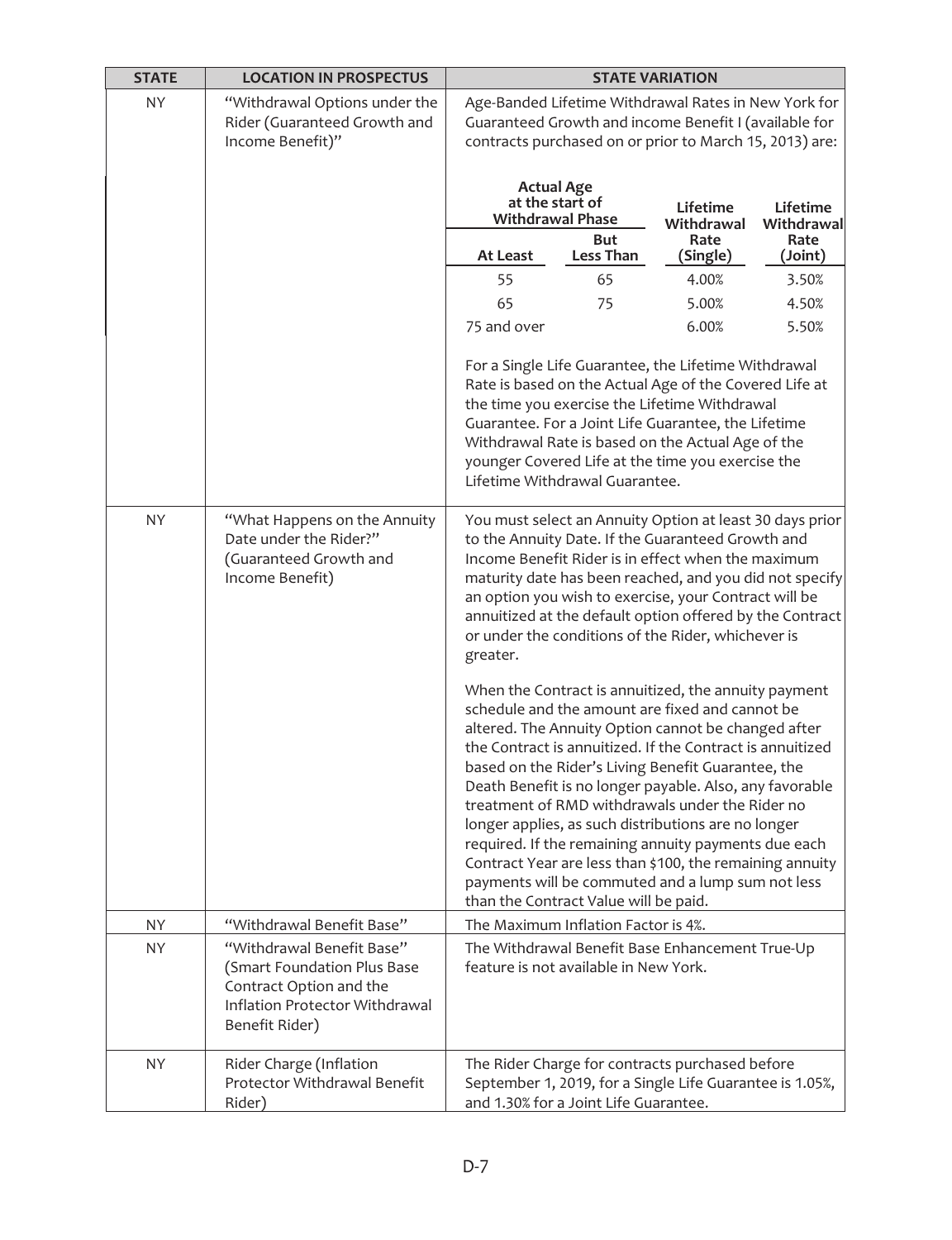| <b>STATE</b> | <b>LOCATION IN PROSPECTUS</b>                                                                                    | <b>STATE VARIATION</b>                                                                                                                                                                                                                                                                                                                                                                                                                                                                                                                                                                                                                                                                                                                                                                                                                                                                                                                                                                                                                                                                              |
|--------------|------------------------------------------------------------------------------------------------------------------|-----------------------------------------------------------------------------------------------------------------------------------------------------------------------------------------------------------------------------------------------------------------------------------------------------------------------------------------------------------------------------------------------------------------------------------------------------------------------------------------------------------------------------------------------------------------------------------------------------------------------------------------------------------------------------------------------------------------------------------------------------------------------------------------------------------------------------------------------------------------------------------------------------------------------------------------------------------------------------------------------------------------------------------------------------------------------------------------------------|
| <b>NY</b>    | "Withdrawal Options under the<br>Rider — Lifetime Withdrawal<br>Guarantee under the Living<br>Benefit Guarantee" | The Waiting Bonus feature is not available in New York.                                                                                                                                                                                                                                                                                                                                                                                                                                                                                                                                                                                                                                                                                                                                                                                                                                                                                                                                                                                                                                             |
| <b>NY</b>    | "What Happens on the Annuity<br>Date under the Rider?"                                                           | You must select an Annuity Option at least 30 days prior<br>to the Annuity Date. If the Inflation Protector<br>Withdrawal Benefit Rider is in effect when the<br>maximum maturity date has been reached, and you did<br>not specify an option you wish to exercise, your<br>Contract will be annuitized at the default option offered<br>by the Contract or under the conditions of the Rider,<br>whichever is greater.<br>When the Contract is annuitized, the annuity payment<br>schedule and the amount are fixed and cannot be<br>altered. The Annuity Option cannot be changed after<br>the Contract is annuitized. If the Contract is annuitized<br>based on the Rider's Living Benefit Guarantee, the<br>Death Benefit is no longer payable. Also, any favorable<br>treatment of RMD withdrawals under the Rider no<br>longer applies, as such distributions are no longer<br>required. If the remaining annuity payments due each<br>Contract Year are less than \$100, the remaining annuity<br>payments will be commuted and a lump sum not less<br>than the Contract Value will be paid. |

\* **Effective September 1, 2019, the Smart Foundation Variable Annuities are no longer offered to new business clients in New York.** The information above relates to contracts that were offered before that date.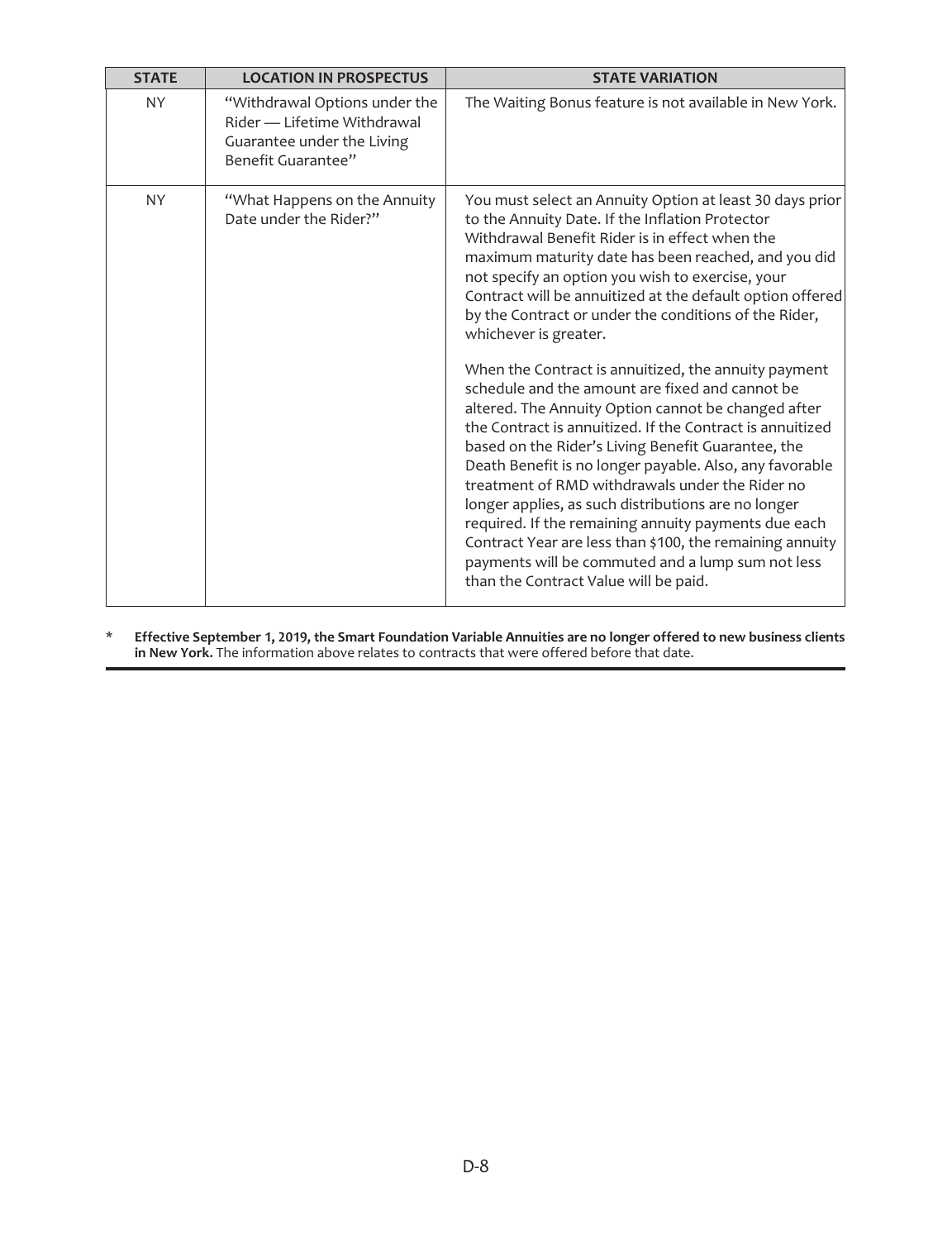The Statement of Additional Information ("SAI") contains additional information about the Smart Foundation Variable Annuity, including financial statements of The Penn Mutual Life Insurance Company, and additional information on The Penn Mutual Life Insurance Company, the Separate Account and the Contract. The SAI is available without charge upon request from The Penn Mutual Life Insurance Company, Attn: SAI Request, PO Box 178, Philadelphia, Pennsylvania, 19105. Or you can call us toll-free at 1-800-523-0650 or visit our website at www.pennmutual.com. The SAI is incorporated by reference into this prospectus and, therefore, legally forms a part of this prospectus.

Reports and other information about the Penn Mutual Variable Annuity Account III, including the SAI, may be obtained from the EDGAR Database on the Securities and Exchange Commission's Internet site at http://www.sec.gov, and copies of this information also may be obtained, after paying a duplicating fee, by emailing the Commission at publicinfo@sec.gov.